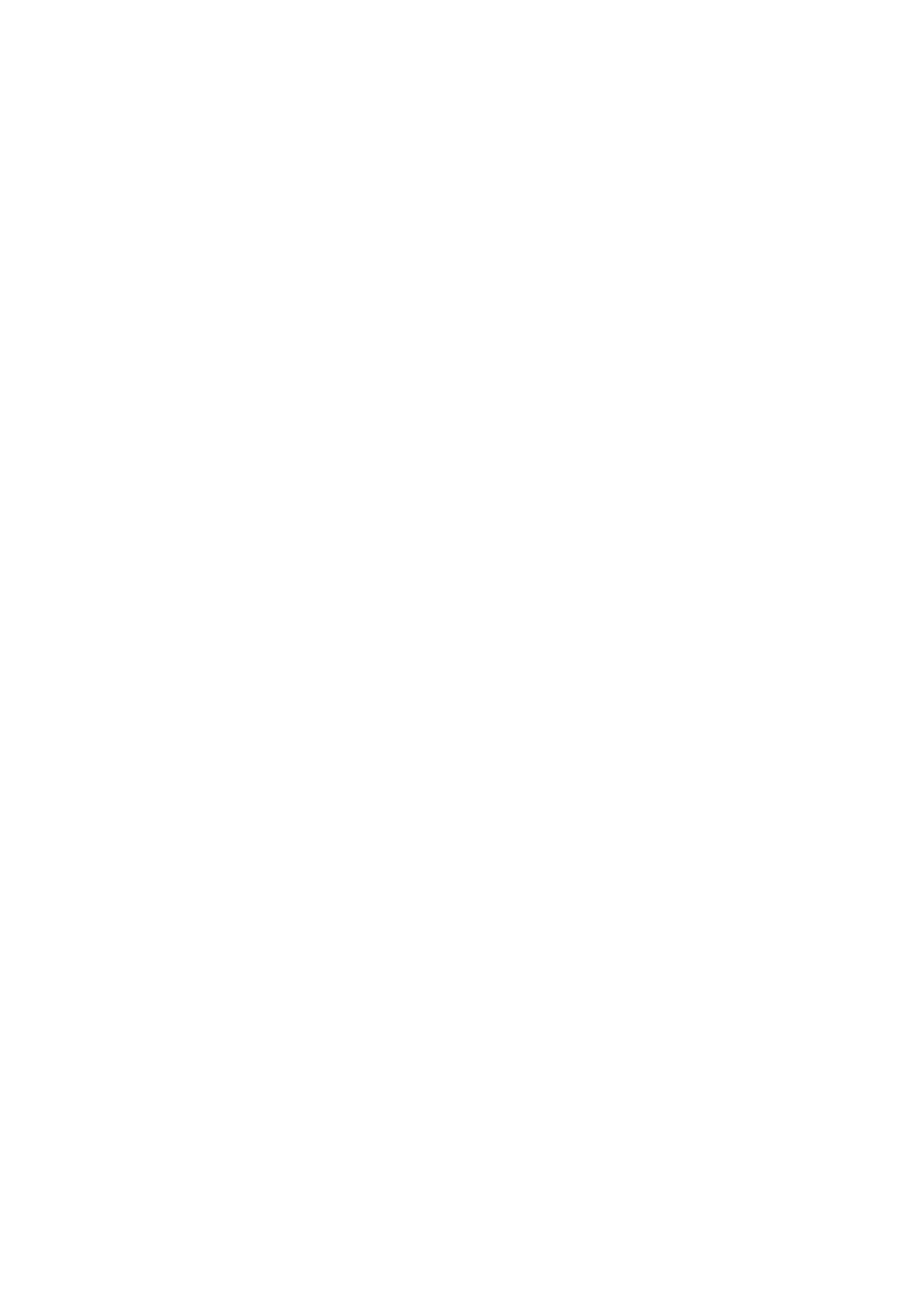

FACULTÉ DES SCIENCES APPLIQUÉES



CENTRE D'INGÉNIERIE DES SYSTÈMES, D'AUTOMATIQUE ET DE MÉCANIQUE APPLIQUÉE

> AVENUE GEORGES LEMAÎTRE $4\,$ B-1348 LOUVAIN-LA-NEUVE **BELGIQUE**

## **Connecting Prediction Error Identification and Robust** Control Analysis: a new framework

**Xavier Bombois** 

Jury:

Prof. G. Bastin (president), Université Catholique de Louvain, Louvain-la-Neuve, Belgium Prof. V. Blondel, Université Catholique de Louvain, Louvain-la-Neuve, Belgium Prof. M. Gevers (supervisor), Université Catholique de Louvain, Louvain-la-Neuve, Belgium Prof. L. Ljung, Linköping University, Linköping, Sweden Prof. P. Van den Hof, Delft University of Technology, Delft, The Netherlands Dr. G. Scorletti, Université de Caen, Caen, France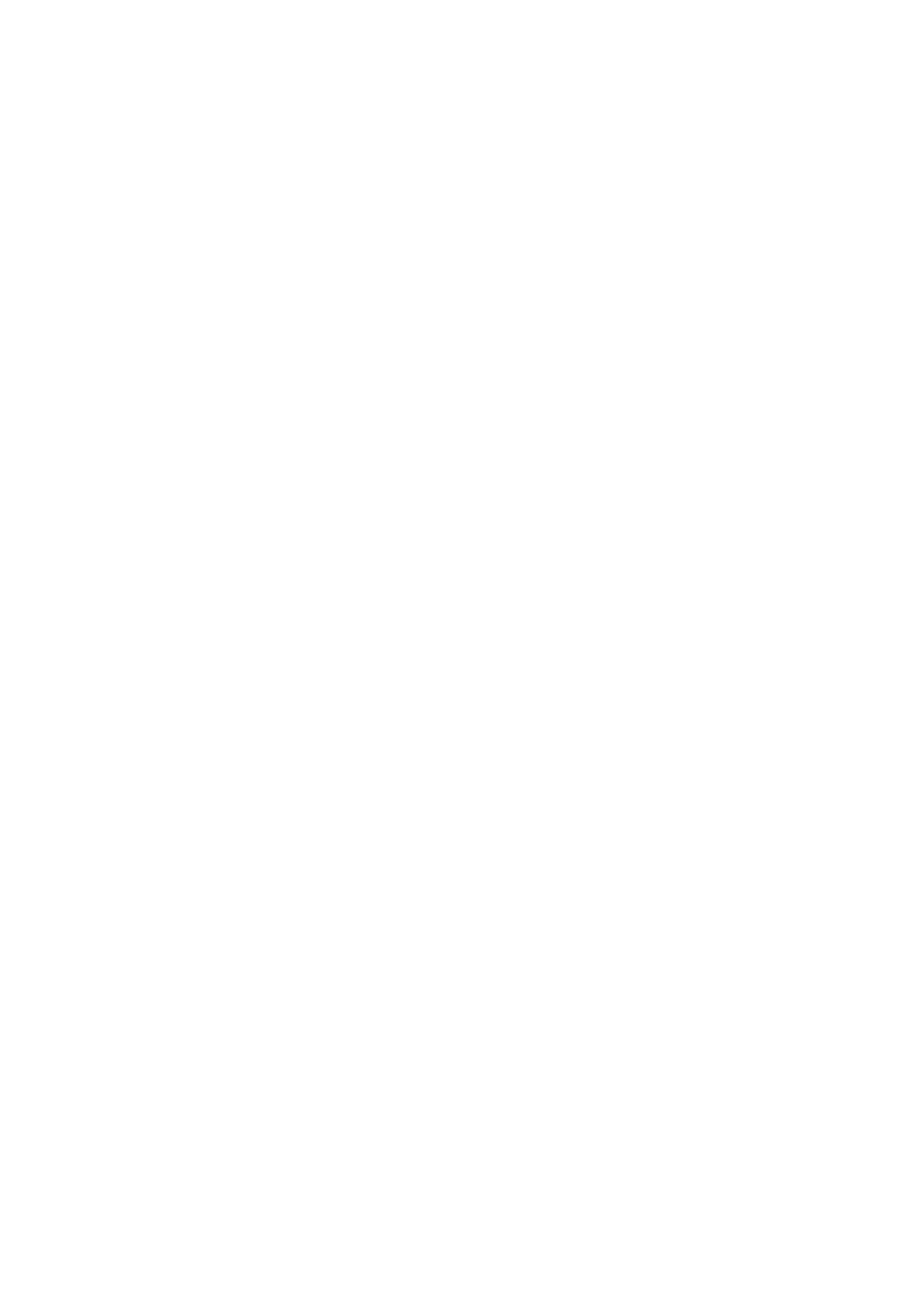A ma petite soeur Nathalie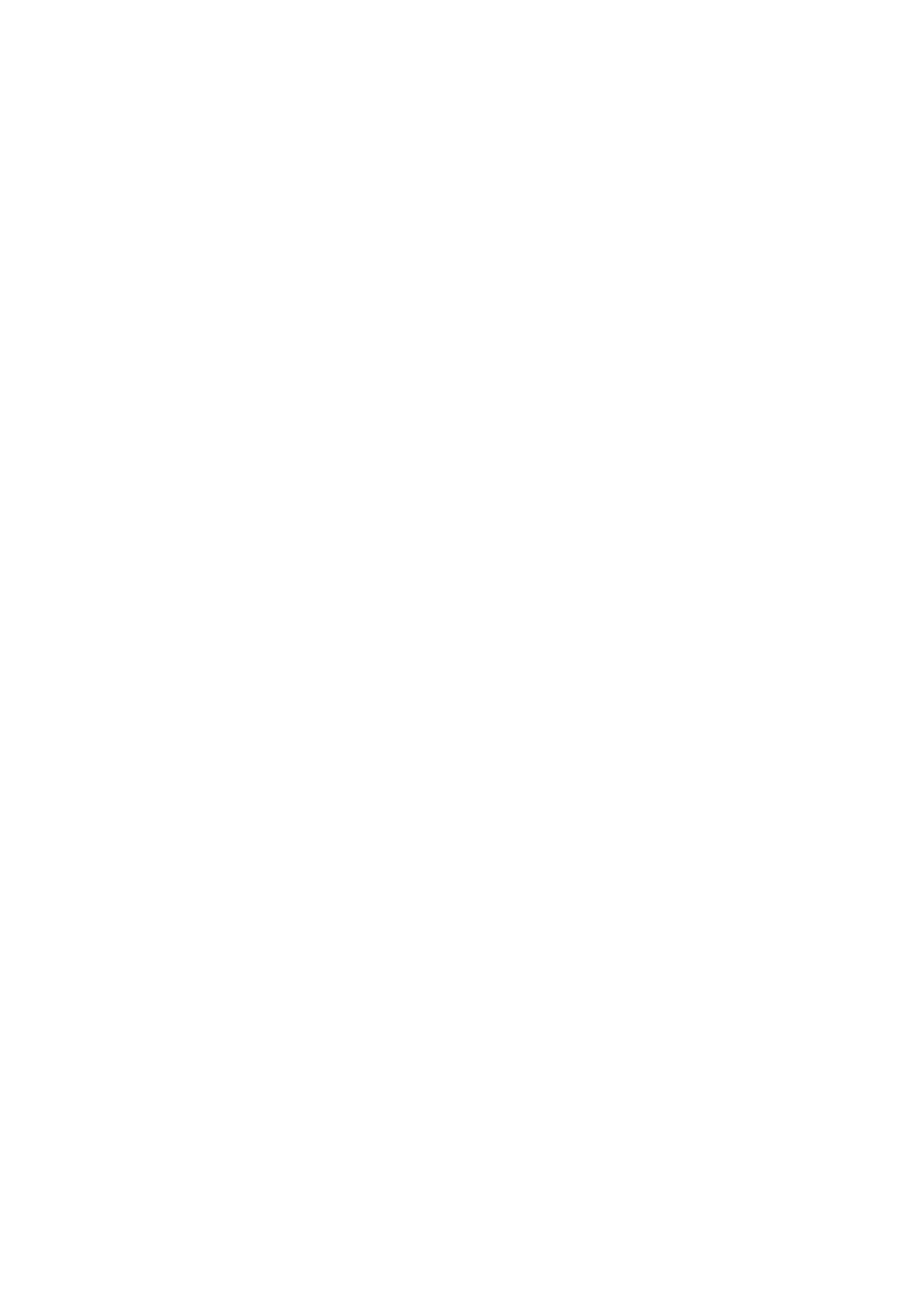## **Abstract**

The main purpose of this thesis is to propose a new framework that onne
ts Predi
tion Error Identi
ation and Robust Control Theory. Prediction error identification using an unbiased model structure delivers an estimated model for the true plant and a confidence ellipsoid for its parameter ve
tor. This model information an be obtained either through direct identification of the system or through the identification of the model error, and the identification itself can be performed either in open loop or in closed loop. The ellipsoidal parametric uncertainty region  $U$  contains the parameters of the true system at a certain probability level that we can fix at, say,  $95\%$ ; and defines an equivalent uncertainty region  $\mathcal{D}$  in the space of transfer functions. Such uncertainty description is different from the classical *frequency domain* uncertainty des
riptions used in robust ontrol analysis and design. However, our results onne
t these two sets of tools in a oherent way. These results over two distin
t aspe
ts.

- the control in the control of the control of robust  $\mathcal{C}$  . The control of robust  $\mathcal{C}$ present a measure for the size of the uncertainty set  $D$ , resulting from prediction error identification, that is directly connected to the size of the set of model-based ontrollers that is guaranteed by the  $\nu$ -gap theory to stabilize all systems in this uncertainty set. This allows us to establish that one uncertainty set is better tuned for robust ontrol design than another, leading to guidelines for the design of the identification experiment.
- the section in presence is an indicated and interesting a new presence is a new presence of the section of the sary and sufficient condition for a specific controller to stabilize all systems in  $D$  and we present an optimization problem that computes exactly the worst case performance achieved by a controller over all systems in an uncertainty set  $D$  delivered by prediction error identification.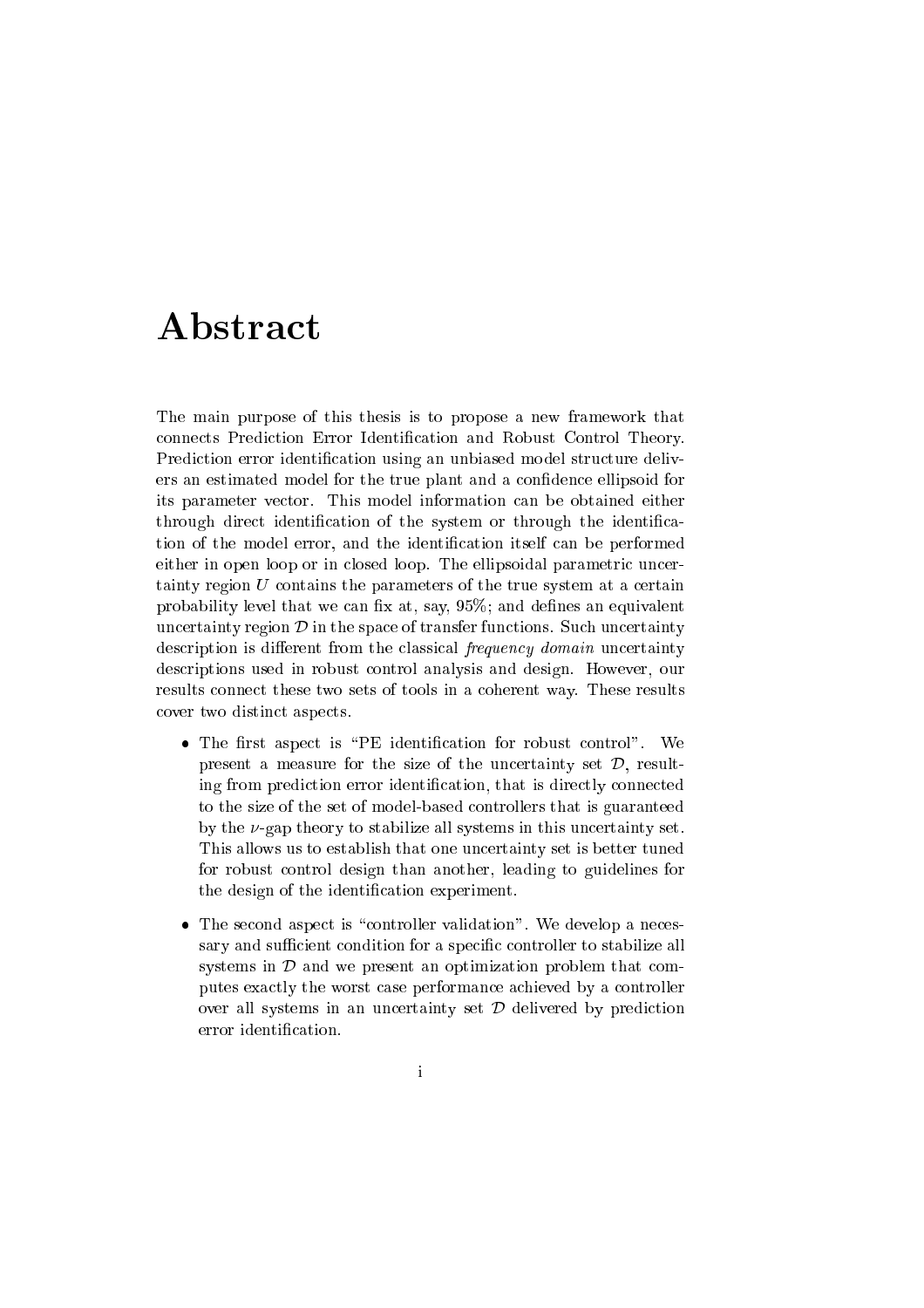This thesis presents also results (restri
ted to linearly parametrized systems) about the image of the uncertainty set  $\mathcal D$  in the Nyquist plane. The image in the Nyquist plane of su
h a set of plants is made up of ellipses at each frequency. However, the connection between different frequencies makes the mapping nontrivial. We show that the probability level linked to this image in the Nyquist plane is larger than that of the confidence region in the parameter space. This is due to the fact that the mapping between the parametric and frequency domain spaces is not bije
tive.

In the last part of this thesis, we extend our framework to the ase of biased model stru
tures, provided that the model stru
ture is linearly parametrized. For this purpose, we use the sto
hasti embedding assumptions. First, we show that these assumptions allow one to construct a frequency domain uncertainty region  $\mathcal L$  containing the true system at a certain probability level, as well for open-loop as for closed-loop identification. Then, we show that a necessary and sufficient condition can be found for the stabilization of all plants in  $\mathcal L$  by a given controller and a procedure can be found to compute the worst case performance a
hieved by a ontroller over all plants in L.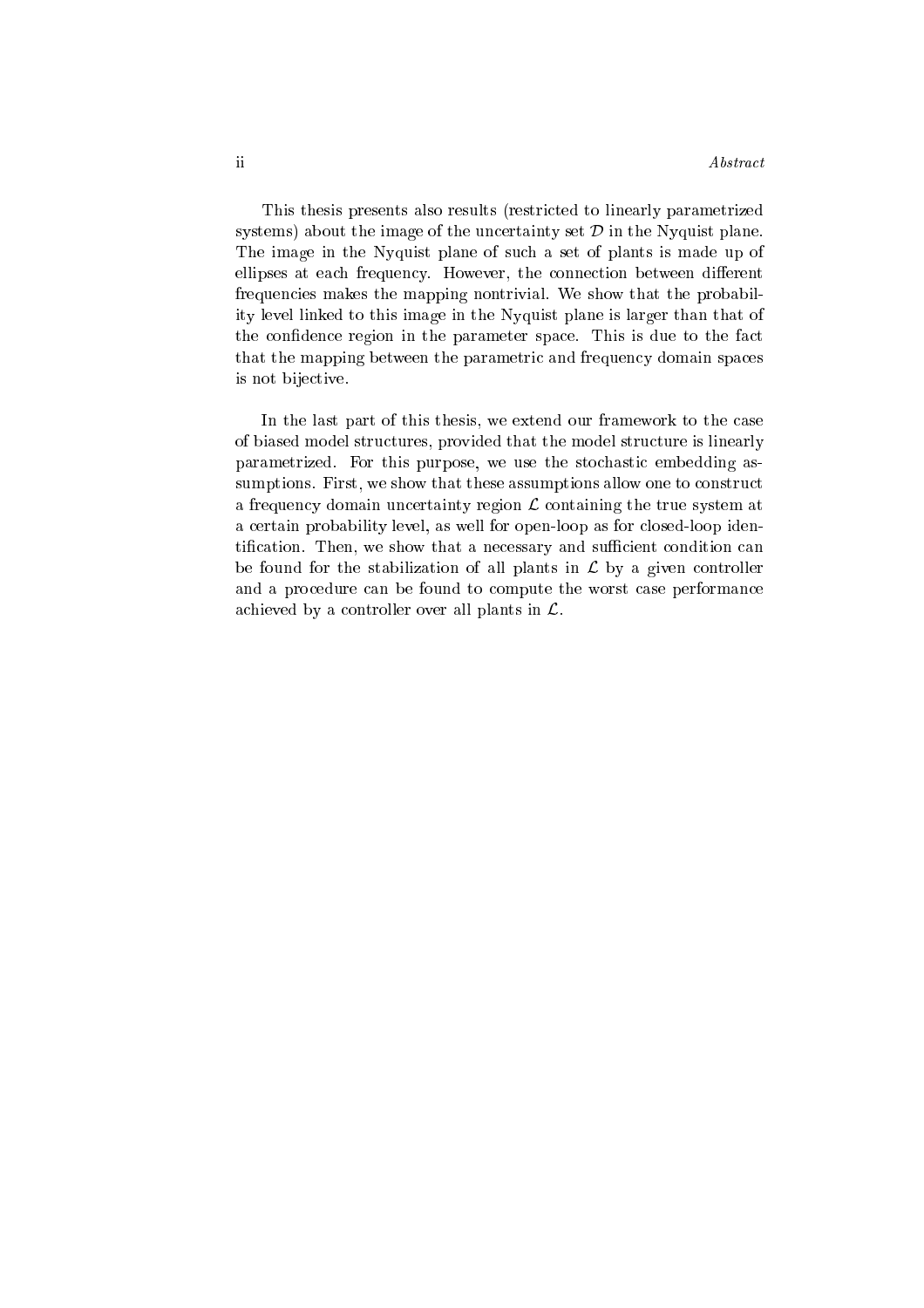# Preface

This thesis is divided in ten chapters:

Chapter 1: Introduction

- Chapter 2: Uncertainty region deduced from PE identification with unbiased model structures
- Chapter 3: A measure of robust stability for the uncertainty region  $\mathcal D$
- Chapter 4: A necessary and sufficient robust stability condition for  ${\mathcal D}$
- Chapter 5: Worst case performance in  $D$
- Chapter 6: Practical simulation examples
- Chapter 7: Frequency domain image of a set of linearly parametrized transfer functions
- Chapter 8: Extension to biased model structures using stochastic embedding
- Chapter 9: Robustness analysis of  $\mathcal L$

Chapter 10: Conclusions

The material presented in Chapter 3 is to be published in

X. Bombois, M. Gevers, and G. Scorletti. A measure of robust stability for a set of parametrized transfer functions. To appear in IEEE Transactions on Automatic Control, December 2000.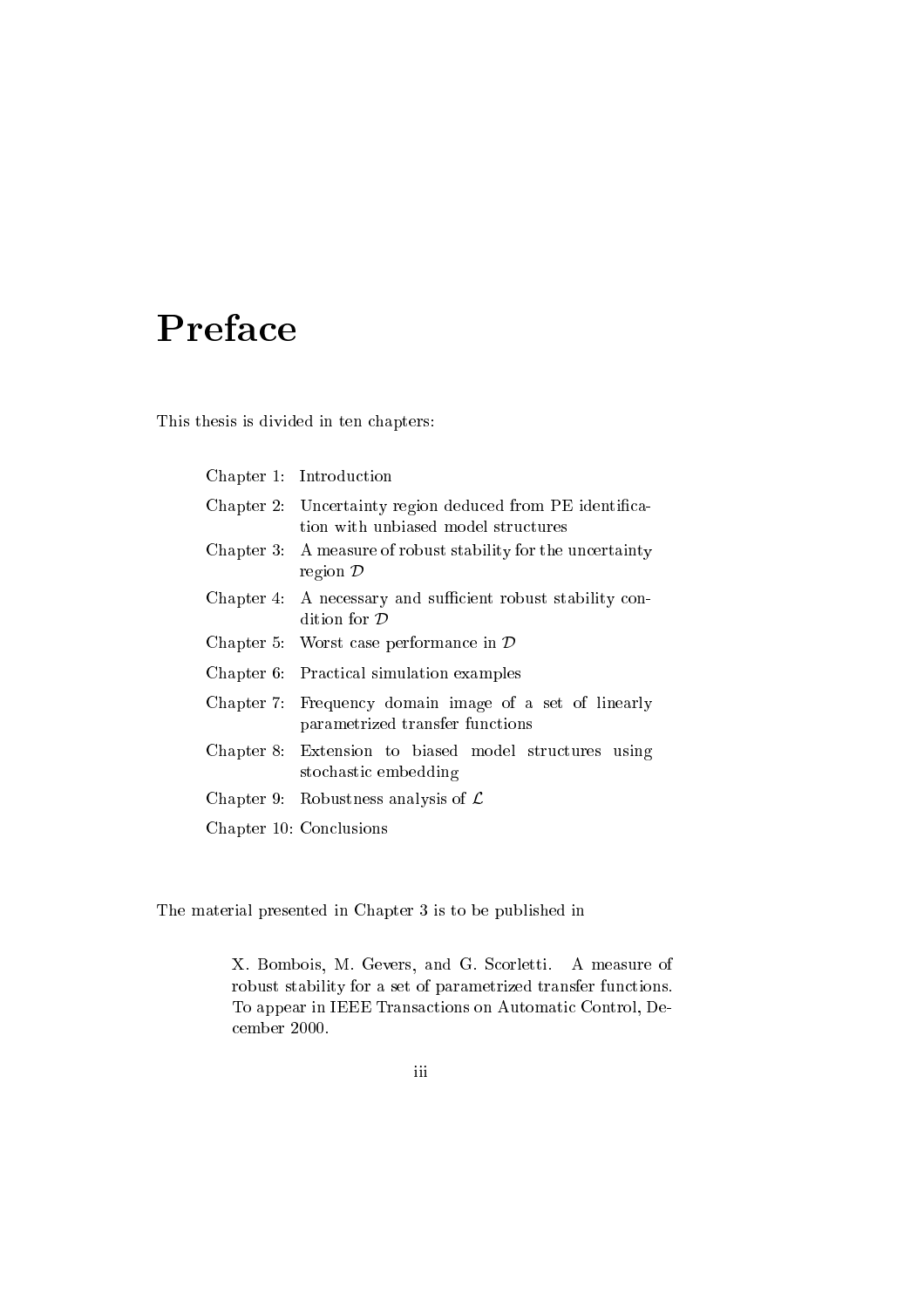However, some results of this chapter (and of Chapter 2) can also be found in

> X. Bombois, M. Gevers, and G. Scorletti. Controller validation based on an identified model. In *Proc. IEEE Con*ference on Decision and Control, pages 2816-2821, Phoenix, Arizona, 1999.

> M. Gevers, X. Bombois, B. Codrons, F. De Bruyne, and G. S
> orletti. The role of experimental onditions in model validation for control. In A. Garulli, A. Tesi, and A. Vicino, editors, Robustness in Identification and Control - Proc. of Siena Workshop, July 1998, volume 245 of Lecture Notes in Control and Information Sciences, pages 72–86. Springer Verlag, 1999.

The materials of Chapter 4 and Chapter 5 were (or are to be) published in

> X. Bombois, M. Gevers, G. S
> orletti, and B.D.O. Anderson. Controller validation for stability and performan
> e based on an un
> ertainty region designed from an identied model. In  $CD$ -ROM Proc. IFAC Symposium on System Identification, paper WePM1-6, Santa Barbara, California, 2000.

> X. Bombois, M. Gevers, G. S
> orletti, and B.D.O. Anderson. Robustness analysis tools for an un
> ertainty set obtained by prediction error identification. Revised version submitted to Automati
> a, April 2000.

The material in Chapter 6 is an adaptation of the examples published in

B. Codrons, X. Bombois, M. Gevers, and G. Scorletti. A practical application of recent results in model and controller validation to a ferrosilicon production process. In CD-ROM Proc. 39th Conference on Decision and Control, paper WeP07-6, Sydney, Australia, 2000.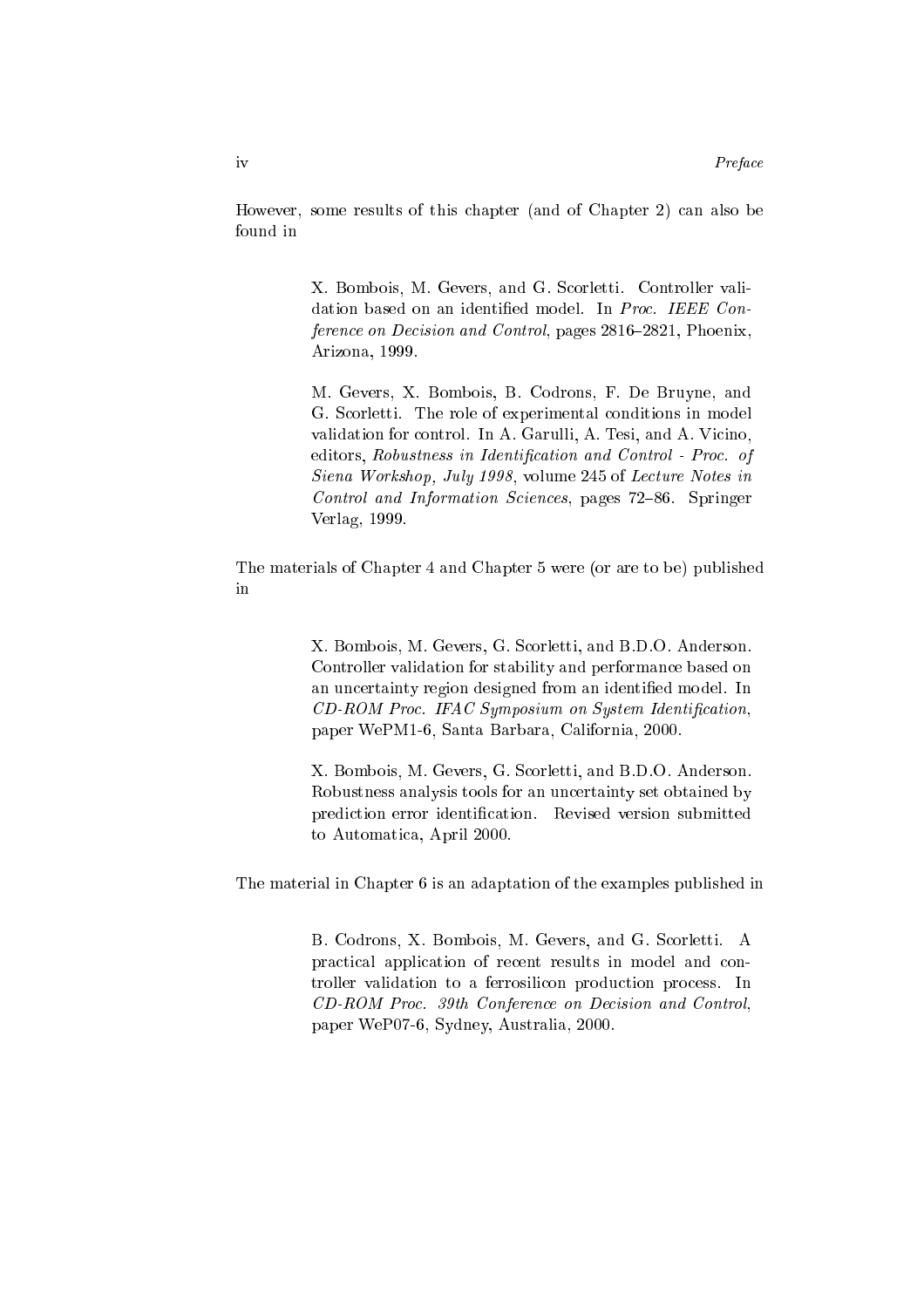M. Gevers, X. Bombois, B. Codrons, G. Scorletti, and B.D.O. Anderson. Model validation for control and controller validation: a prediction error identification approach. Submitted to Automati
a.

Note that this last paper summarizes Chapters 2 to 6. A preliminary version of this summary can be found in

> M. Gevers, X. Bombois, B. Codrons, F. De Bruyne, and G. Scorletti. Model validation for robust control and controller validation in a prediction framework. In CD-ROM Proc. IFAC Symposium on System Identification, paper WeAM1-1, Santa Barbara, California, 2000.

The material of Chapter 7 can be found in

X. Bombois, B.D.O. Anderson, M. Gevers. Frequency domain image of a set of linearly parametrized transfer functions. Submitted to the European Control Conferen
e (ECC01), Porto, 2001.

A preliminary version of several parts of Chapters 8 and 9 can be found in

> X. Bombois, M. Gevers, and G. Scorletti. Controller validation for stability and performance based on a frequency domain un
> ertainty region obtained by sto
> hasti embedding. In CD-ROM Proc. 39th Conference on Decision and Control, paper TuM06-5, Sydney, Australia, 2000.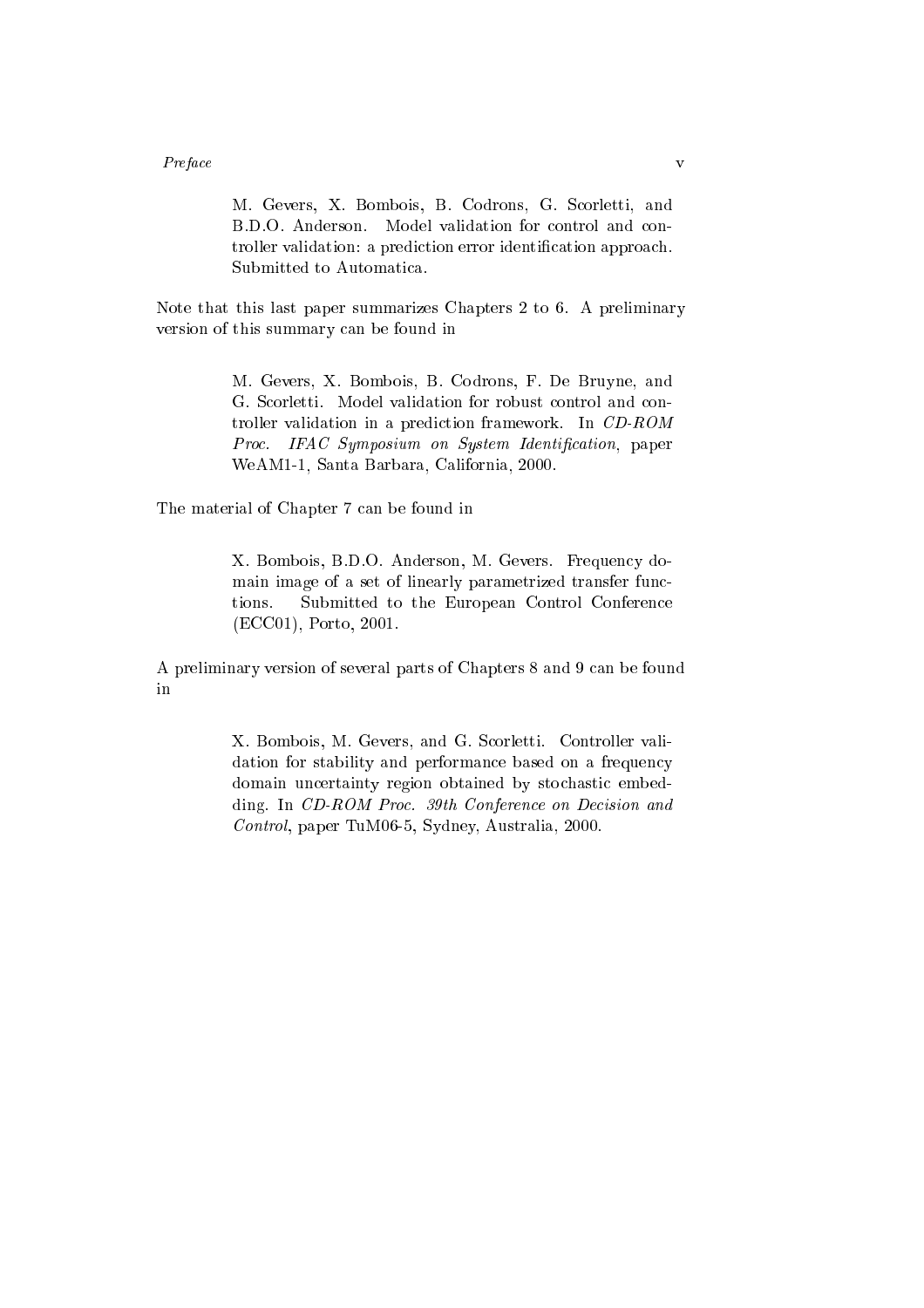$Preface$ 

vi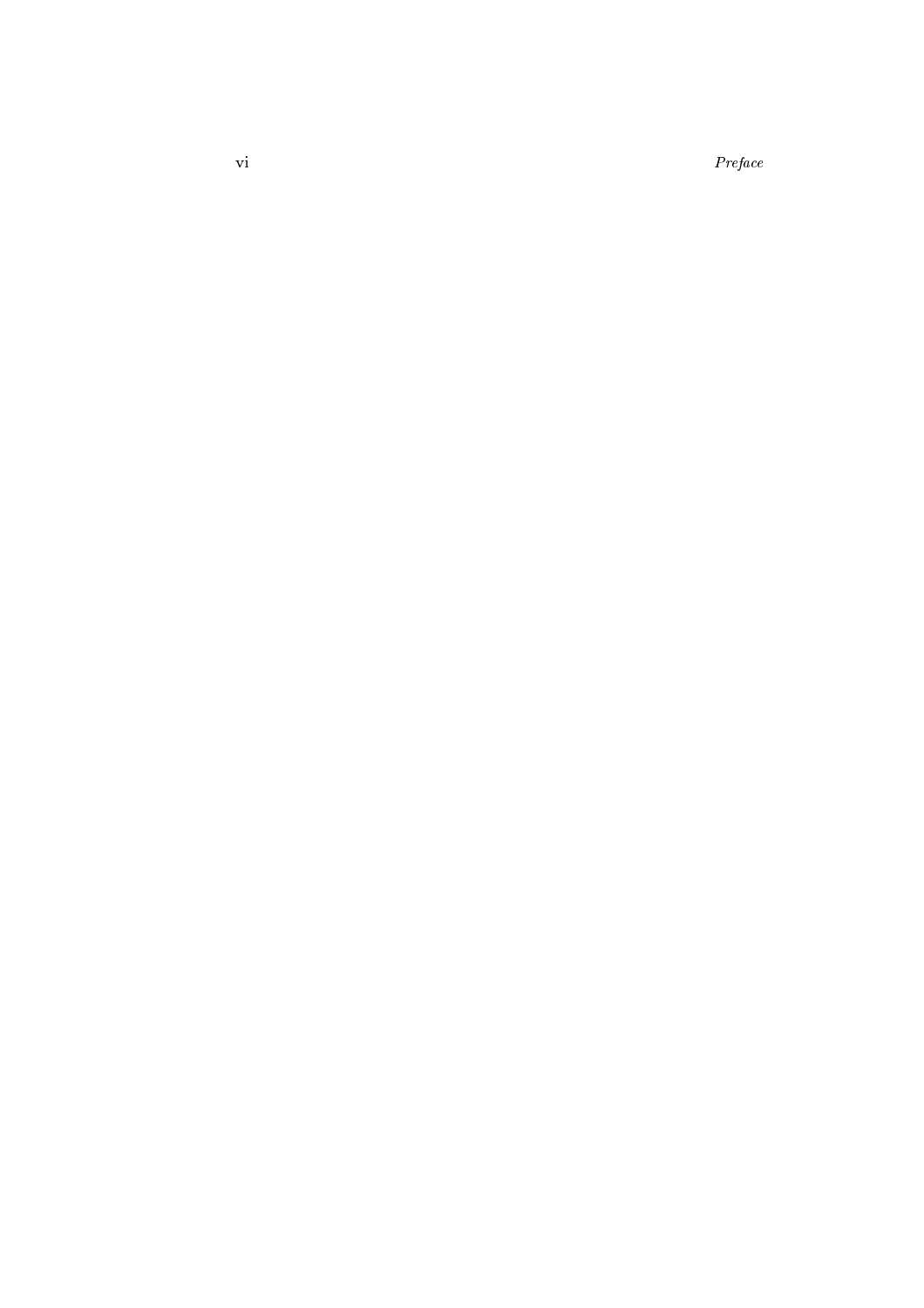# Remer
iements

Au moment de mettre un point final à cette thèse, je tiens à remercier les personnes qui ont contribué à sa réalisation. Chacunes m'ont permis de mener ette entreprise a bon port.

La première personne à laquelle je désire exprimer toute ma reconnaissan
e est ertainement mon promoteur le professeur Mi
hel Gevers. Je le remercie pour toute la confiance qu'il a placée en moi, pour sa disponibilité ainsi que pour tous les conseils avisés qu'il a pu me prodiguer tout au long de ces trois ans. Son aide scientifique fut fondamentale au développement de cette thèse. De tout coeur, j'espère que ette ollaboration passionnante puisse se poursuivre dans l'avenir, quitte a devenir un habitue de la liaison ferroviere entre Delft et Louvainla-Neuve.

Toute ma gratitude va aussi à mon ami Gérard Scorletti qui m'a fait profiter de sa connaissance encyclopédique de l'automatique, en général et de la commande robuste, en particulier. Je le remercie pour son soutien dans les moments difficiles et pour sa patience. Je lui suis également re
onnaissant pour m'avoir heberge a de si nombreuses reprises a Caen ainsi que pour tous es bons moments passes devant un bon verre de idre ou a de
ouvrir les verts paysages de Normandie. Si ette these est e qu'elle est aujourd'hui, 'est, sans au
un doute, a Mi
hel et a Gerard que je le dois.

Dans ces remerciements, je ne pourrais pas oublier le professeur Brian D.O. Anderson. Durant ses deux sejours au CESAME, nos rendez-vous quotidiens furent des moments ri
hes en nouvelles idees qui sont en
ore loin d'avoir été toutes exploitées à leur juste valeur.

Je veux aussi remer
ier Benoit Codrons ave qui j'ai partage l'aventure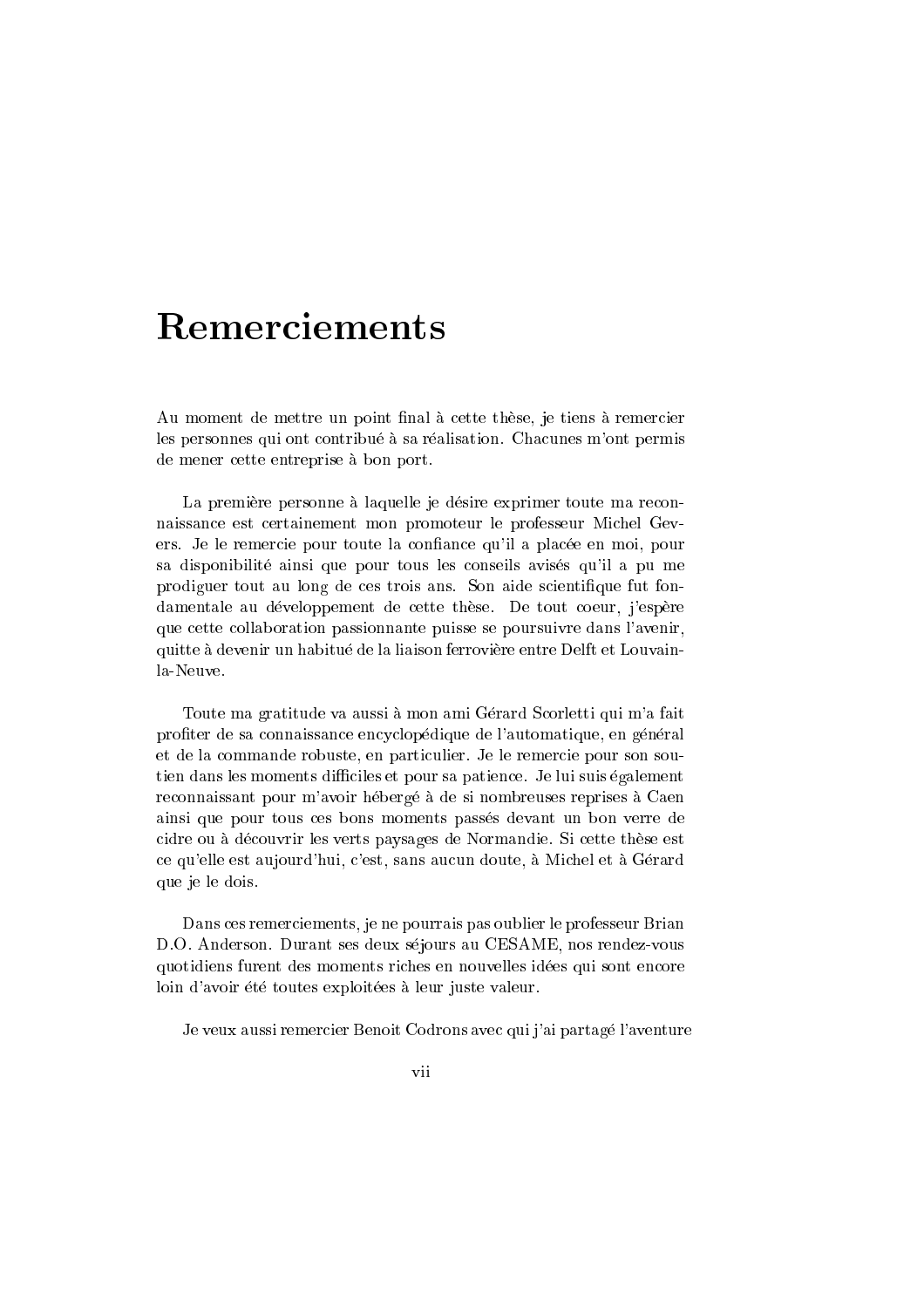de ette these et en parti
ulier pour sa pre
ieuse aide dans la mise en oeuvre d'un exemple (un tant soit peu) realiste pour notre methodologie.

Je remer
ie aussi de tout oeur les professeurs Georges Bastin, Vin ent Blondel, Lennart Ljung (Ta
k !) et Paul Van den Hof (Hartelijk bedankt!) pour avoir accepté d'être membre de mon jury de thèse avec Michel et Gérard. Qu'ils soient tous remerciés pour leurs précieux commentaires qui m'ont permis d'améliorer considérablement ce manuscrit.

Mes remer
iements vont aussi a Salima et Mohamed M'Saad qui, avec Gérard, m'ont si gentiment accueilli lors de mes nombreux séjours à Caen. Je remercie aussi Glenn Vinnicombe et son épouse pour leur acueil a Cambridge. Que Glenn soit aussi remer
ie pour ses nombreuses remarques pertinentes qui sont a l'origine des resultats presentes dans le hapitre 7 de ette these. Je desire aussi saluer tous les membres du LAP ISMRA de Caen ainsi que eux du Control Group de Cambridge (en parti
ulier Paresh Date et John Steele).

Je voudrais aussi mentionner la formidable ambian
e de travail au CESAME. C'est avec grand plaisir que je remercie nos secrétaires Isabelle Hisette, Mi
hel Termolle, Dominique Pigeon et Lydia De Boe
k. J'adresse un merci tout particulier à Isabelle qui m'a soutenu dans les moments difficiles et a toujours été d'une efficacité sans faille pour l'organisation de mes déplacements. Je remercie aussi nos techniciens Michel Dewan, Victor Vermeulen (le spécialiste de la reproduction typographique), Guido Donders et Etienne Huens (qui m'ont si souvent aidé à résoudre mes nombreux problèmes informatiques). Je remercie aussi tous mes collègues de bureau avec lesquels j'ai passés de longs moments à discuter agréablement : Lamia Ben Naoum, Christophe Lecomte, Pierre Ansay et Uly Nasution. Merci aussi à tous les autres her
heurs et professeurs du CESAME: Guillermo, Isabelle, Benoit, Cristina, Frédéric, Abdu, Mohamed, Guy, Paul, Philippe, Vincent...

Que soient aussi remerciés mes ami(e)s (Catherine, Sébastien, Jean-Christophe, Ahmed ...) pour leurs nombreux encouragements et les chouettes moments passés en leur compagnie.

Finalement, ma reconnaissance va de tout coeur à ma famille pour le soutien qu'elle m'a témoigné tout au long de cette entreprise, mais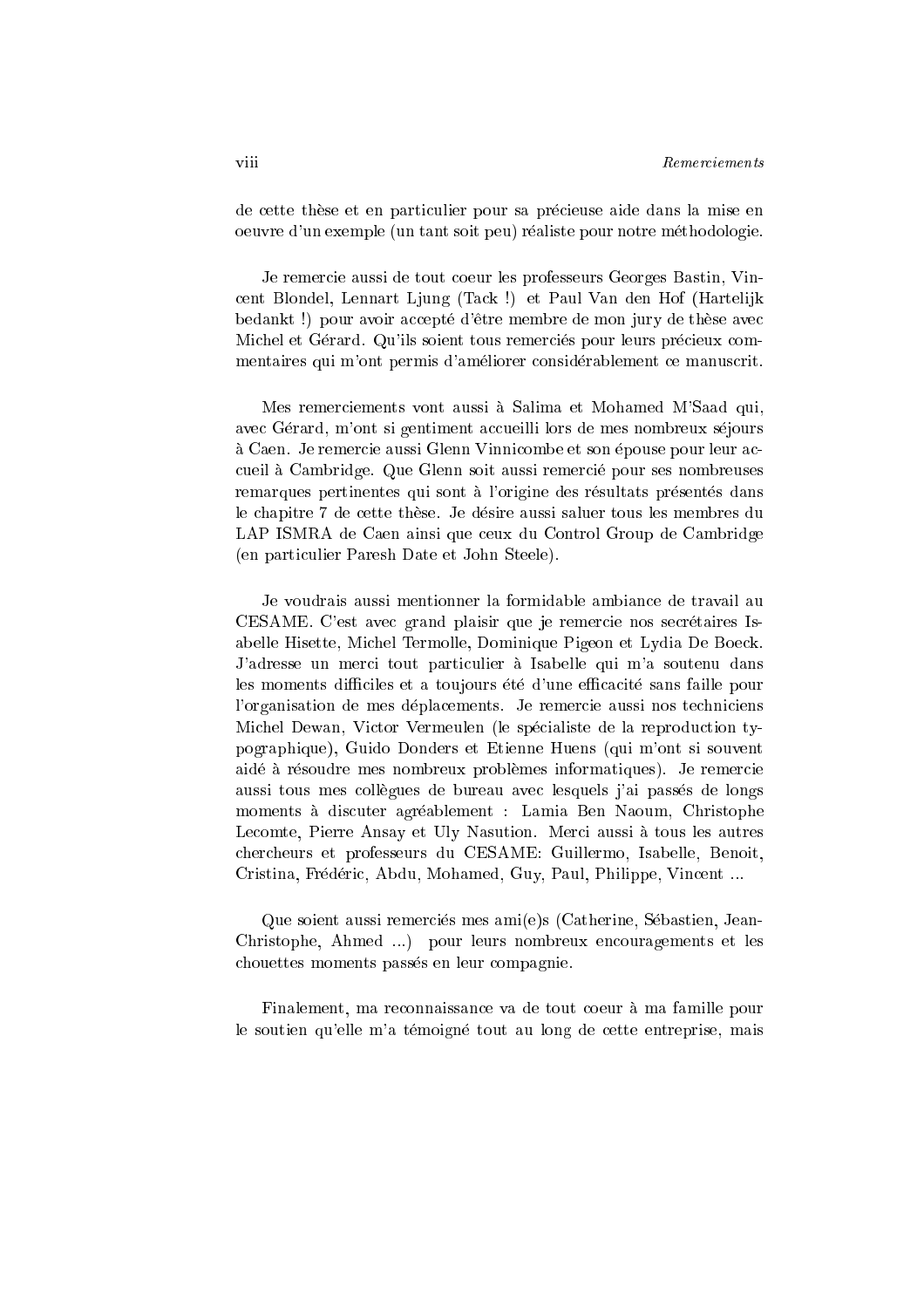### Remer
iements ix

aussi pour la chance qu'elle m'a donné de faire des études.

Xavier Bombois,

Louvain-la-Neuve, le 29 septembre 2000.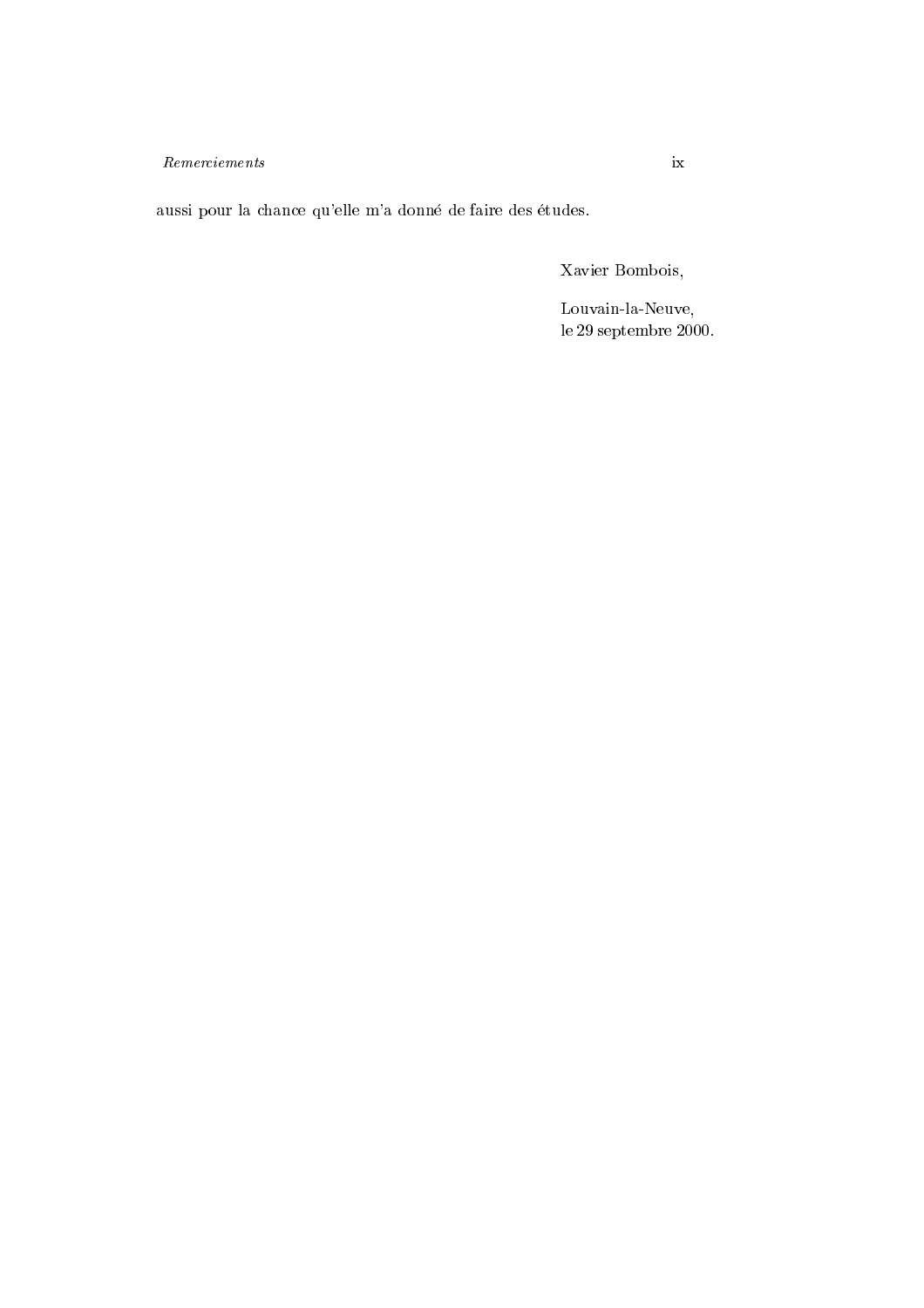$\label{eq:Remicements} Remember the most$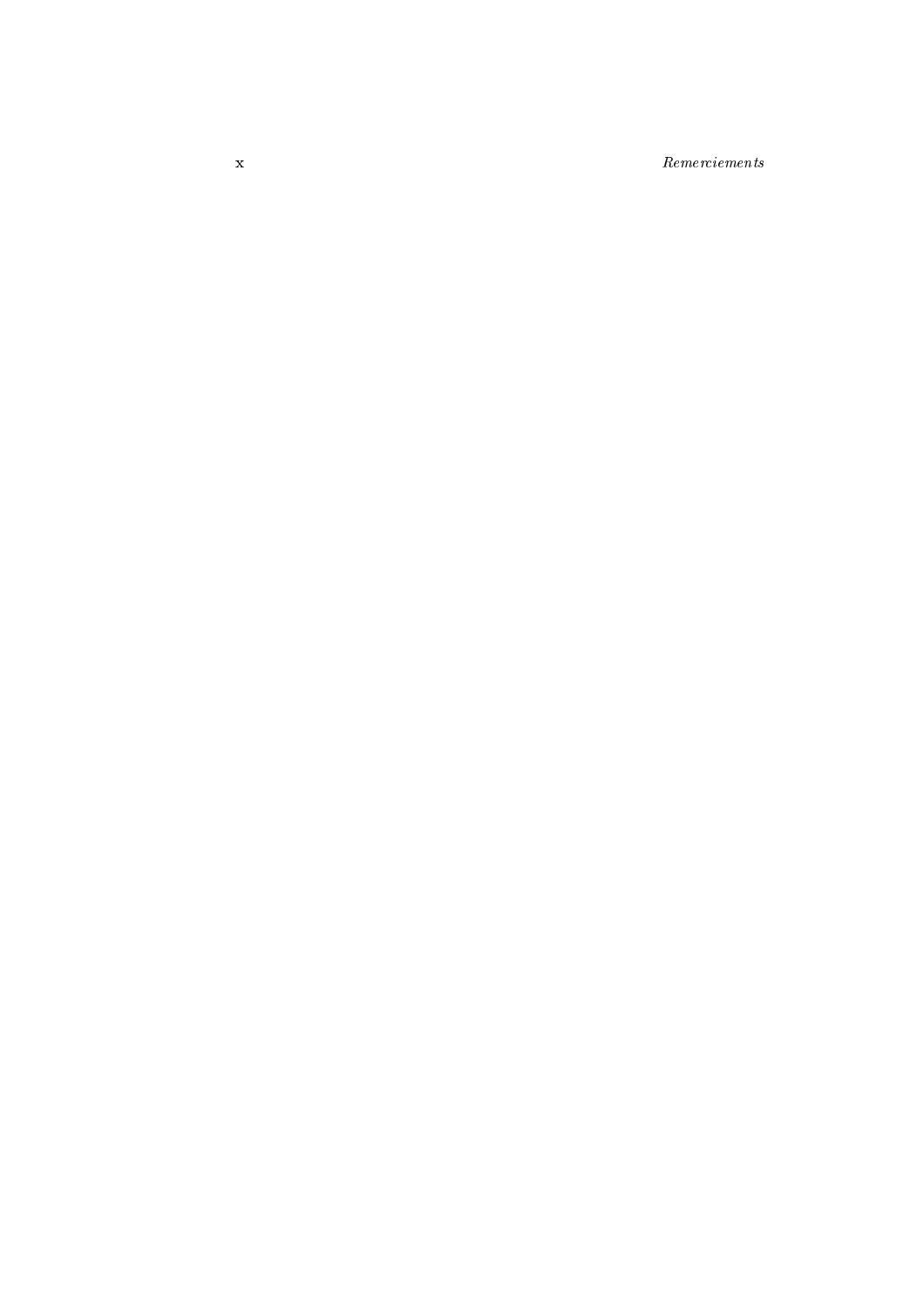# **Contents**

|              | ${\bf Abstract}$ |                   |                                                                    | $\mathbf{i}$           |
|--------------|------------------|-------------------|--------------------------------------------------------------------|------------------------|
|              | $\bf{Preface}$   |                   |                                                                    | iii                    |
|              |                  | ${\bf Remember}$  |                                                                    | vii                    |
|              |                  | Notation glossary |                                                                    | $\mathbf{x}\mathbf{v}$ |
| $\mathbf{1}$ |                  | Introduction      |                                                                    | 1                      |
|              | 1.1              |                   |                                                                    | 1                      |
|              | 1.2              |                   |                                                                    | $\overline{2}$         |
|              | 1.3              |                   |                                                                    | 4                      |
|              | 1.4              |                   |                                                                    | 8                      |
|              | 1.5              |                   |                                                                    | 8                      |
| $\bf{2}$     |                  |                   | Uncertainty region deduced from Prediction Error Iden-             |                        |
|              |                  |                   | tification with unbiased model structure                           | 11                     |
|              | 2.1              |                   | PE identification with unbiased model structure                    | 12                     |
|              |                  | 2.1.1             | General results of PE identification<br>and the state of the state | 12                     |
|              |                  | 2.1.2             | PE identification with unbiased model structure<br>$\sim$          | 14                     |
|              |                  | 2.1.3             | PE identification with unbiased ARX model struc-                   |                        |
|              |                  |                   |                                                                    | 16                     |
|              | 2.2              |                   | Design of uncertainty regions using PE identification              | 19                     |
|              |                  | 2.2.1             | Assumptions on the true system $G_0$                               | 20                     |
|              |                  | 2.2.2             | Open-loop PE identification                                        | 20                     |
|              |                  | 2.2.3             | Model Error Model Approach                                         | 21                     |
|              |                  | 2.2.4             | Closed-loop identification                                         | 23                     |
|              | 2.3              |                   | General structure of the uncertainty regions deduced from          |                        |
|              |                  |                   |                                                                    | 29                     |
|              | 2.4              |                   |                                                                    | 32                     |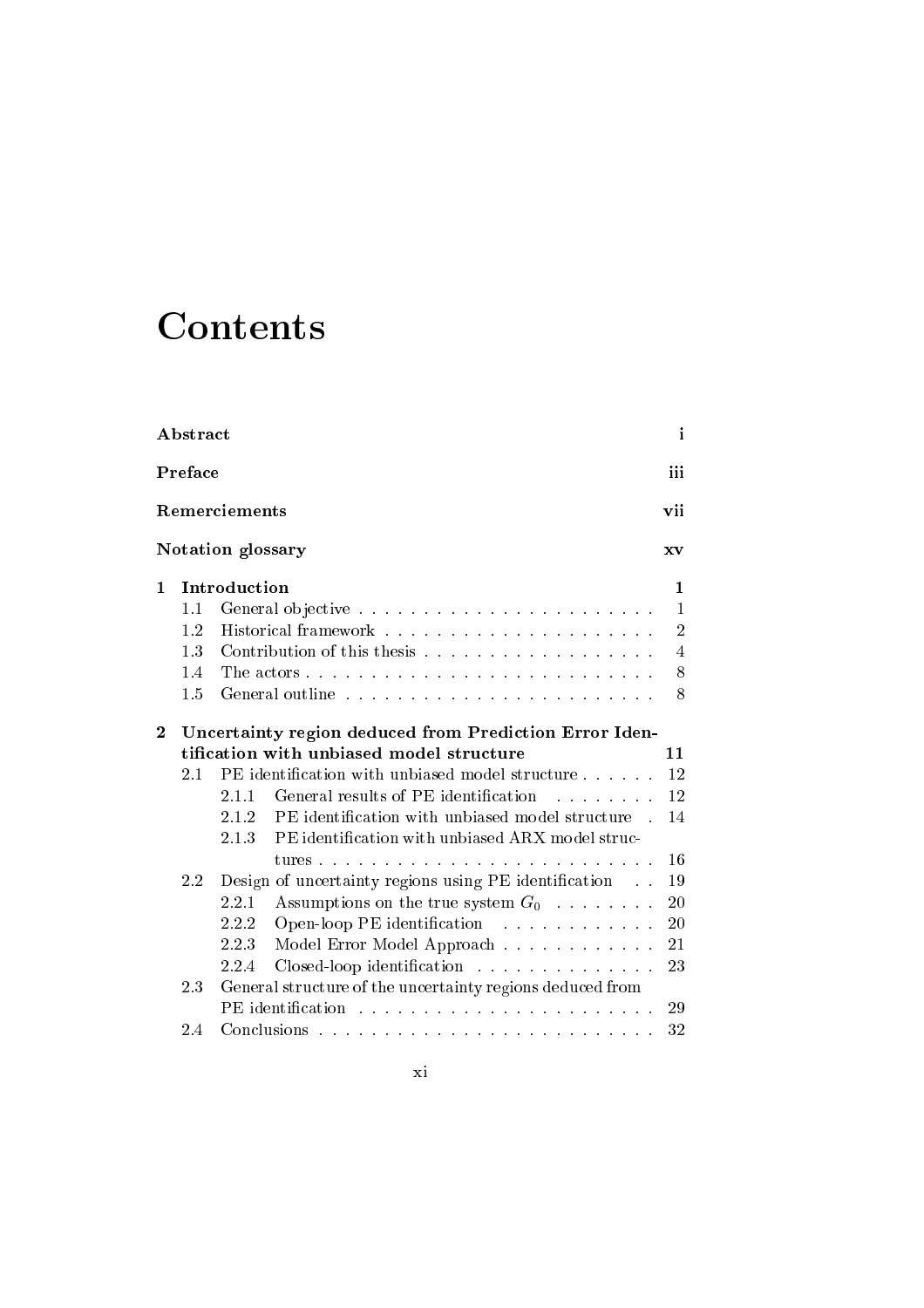| 3                  |                               | A measure of robust stability for the uncertainty re-                                          |    |
|--------------------|-------------------------------|------------------------------------------------------------------------------------------------|----|
| gion $\mathcal{D}$ |                               |                                                                                                | 33 |
|                    | 3.1                           | The $\nu$ -gap metric and its robust stability properties<br>35                                |    |
|                    |                               | The Vinnicombe $\nu$ -gap between two plants<br>35<br>3.1.1                                    |    |
|                    |                               | The generalized stability margin of a closed loop<br>3.1.2                                     |    |
|                    |                               | 36                                                                                             |    |
|                    |                               | 37<br>3.1.3<br>Robust stability and the $\nu$ -gap                                             |    |
|                    | 3.2                           | The worst case $\nu$ -gap between a model and $\mathcal{D}$<br>38                              |    |
|                    | $\!3.3$                       | Computation of the worst case chordal distance and worst                                       |    |
|                    |                               | 39                                                                                             |    |
|                    | 3.4                           | A robust stability measure for $\mathcal{D}$<br>42                                             |    |
|                    |                               | 43<br>Practical uses of the worst case $\nu$ -gap<br>3.4.1                                     |    |
|                    |                               | Consequences for the design of the validation ex-<br>3.4.2                                     |    |
|                    |                               | periment<br>45<br>والمتعاونة والمتعاونة والمتعاونة والمتعاونة والمتعاونة والمتعاونة والمتعاونة |    |
|                    |                               | Validation of an a-priori given model $G_{mod}$<br>$46\,$<br>3.4.3                             |    |
|                    | 3.5                           | 47                                                                                             |    |
|                    | 3.6                           | 49                                                                                             |    |
|                    |                               |                                                                                                |    |
| 4                  | 4.1                           | A necessary and sufficient robust stability condition for $D$<br>51<br>54                      |    |
|                    | 4.2                           | Robust stability for a real vector uncertainty $\dots \dots$                                   |    |
|                    |                               | LFT framework for the uncertainty region $D$ and a con-<br>55                                  |    |
|                    | 4.3                           | Robust stability condition for the uncertainty region $D$ .<br>58                              |    |
|                    | 4.4                           |                                                                                                |    |
|                    |                               | 60                                                                                             |    |
|                    | 4.5                           | 61                                                                                             |    |
| 5                  | Worst case performance in $D$ |                                                                                                | 63 |
|                    | 5.1                           | The general criterion measuring the worst case performance<br>65                               |    |
|                    | 5.2                           | More specific worst case performance levels derived from                                       |    |
|                    |                               | 66                                                                                             |    |
|                    | 5.3                           | Computation of the general criterion<br>67                                                     |    |
|                    | 5.4                           | Simulation example<br>70                                                                       |    |
|                    | 5.5                           | 71<br>Conclusions $\ldots \ldots \ldots \ldots \ldots \ldots \ldots \ldots \ldots \ldots$      |    |
| 6                  |                               | <b>Practical simulation examples</b><br>73                                                     |    |
|                    | 6.1                           | Flexible transmission system<br>74<br>$\frac{1}{2}$                                            |    |
|                    |                               | 6.1.1<br>74                                                                                    |    |
|                    |                               | Validation experiment<br>75<br>6.1.2                                                           |    |
|                    |                               | Robust stability measure of $\mathcal{D}_{cl}$<br>6.1.3<br>77                                  |    |
|                    |                               | Control design based on $G_{mod}$<br>78<br>6.1.4                                               |    |
|                    |                               |                                                                                                |    |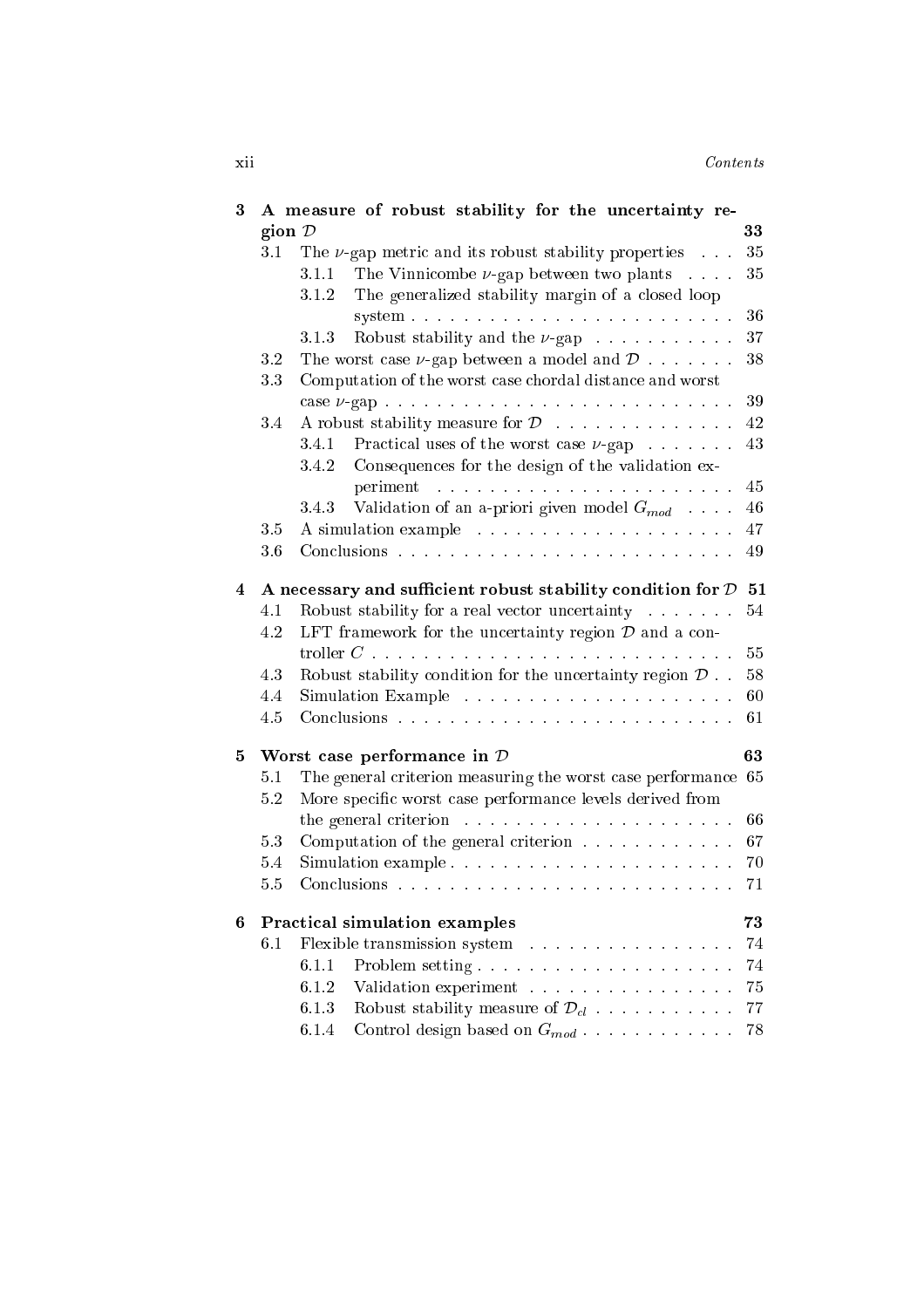### $Contents \hspace{2.5cm} \begin{minipage}{0.9cm} \begin{tabular}{c} \textbf{1} & \textbf{2} & \textbf{3} & \textbf{5} \\ \textbf{2} & \textbf{3} & \textbf{5} & \textbf{6} \\ \textbf{4} & \textbf{5} & \textbf{6} & \textbf{7} \\ \textbf{5} & \textbf{6} & \textbf{7} & \textbf{8} \\ \textbf{6} & \textbf{7} & \textbf{8} & \textbf{8} \\ \textbf{8} & \textbf{9} & \textbf{10} & \textbf{8} \\ \textbf{10} & \textbf{11} & \textbf{1$

|   |     | 6.1.5<br>Controller validation for stability<br>79                               |
|---|-----|----------------------------------------------------------------------------------|
|   |     | Controller validation for performance<br>80<br>6.1.6                             |
|   |     | 6.1.7<br>81                                                                      |
|   | 6.2 | Ferrosilicon production process<br>82                                            |
|   |     | 83<br>6.2.1                                                                      |
|   |     | Validation experiments<br>85<br>6.2.2                                            |
|   |     | 87<br>6.2.3<br>Comparison of $\mathcal{D}_{ol}$ and $\mathcal{D}_{cl}$           |
|   |     | 88<br>6.2.4<br>Controller validation for stability                               |
|   |     | Controller validation for performance<br>6.2.5<br>89                             |
|   |     | 6.2.6<br>90                                                                      |
| 7 |     | Frequency domain image of a set of linearly parametrized                         |
|   |     | transfer functions<br>93                                                         |
|   | 7.1 | 95                                                                               |
|   | 7.2 | Link with the uncertainty set deduced from PE identifi-                          |
|   |     | 96                                                                               |
|   | 7.3 | 97                                                                               |
|   | 7.4 |                                                                                  |
|   | 7.5 |                                                                                  |
|   | 7.6 | Probability level linked to the confidence region $\mathcal{L}$ 105              |
|   | 7.7 | Summary and consequences for the uncertainty region de-                          |
|   |     | duced from PE identification 107                                                 |
|   | 7.8 | Case of not linearly parametrized model structures 108                           |
|   | 7.9 | Simulation example $\ldots \ldots \ldots \ldots \ldots \ldots \ldots \ldots 109$ |
|   |     |                                                                                  |
| 8 |     | Extension to biased model structures using stochastic                            |
|   |     | 113<br>embedding                                                                 |
|   | 8.1 | General assumptions on the true system 115                                       |
|   | 8.2 | PE identification with stochastic embedding assumptions<br>117                   |
|   | 8.3 | Design of uncertainty regions using stochastic embedding                         |
|   |     |                                                                                  |
|   |     | 8.3.1 Design of the uncertainty set $\mathcal{D}_{se}$ 119                       |
|   |     | Dynamic uncertainty region $\mathcal{L}_{ol}$ 120<br>8.3.2                       |
|   | 8.4 | Extension to indirect closed-loop PE identification with                         |
|   |     | stochastic embedding assumptions 122                                             |
|   | 8.5 | General structure of the uncertainty regions obtained from                       |
|   |     | PE identification with biased model structures 124                               |
|   | 8.6 |                                                                                  |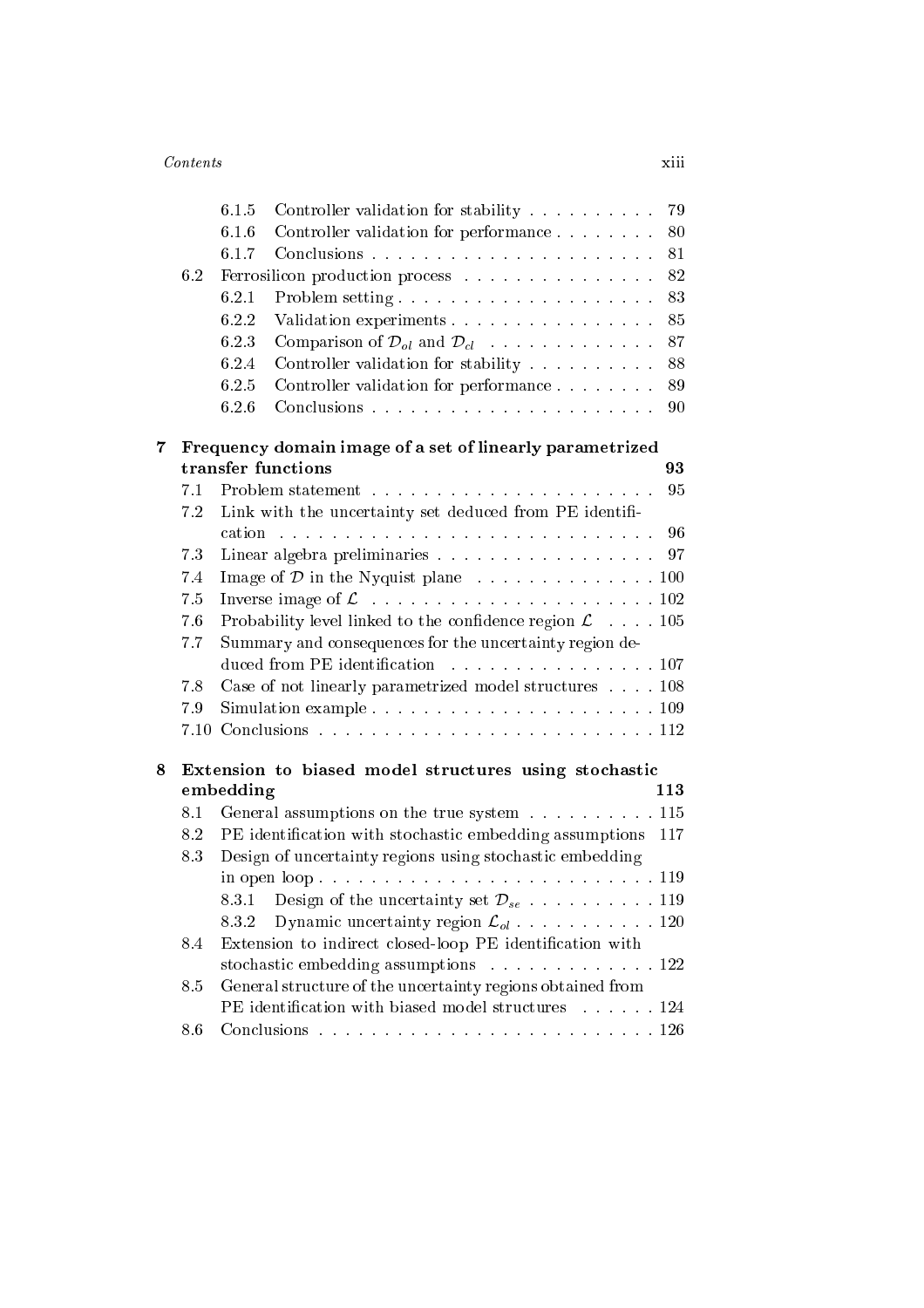| Contents |  |
|----------|--|

| Robustness analysis of $\mathcal L$<br>9 |     |                                                                                  | 129 |
|------------------------------------------|-----|----------------------------------------------------------------------------------|-----|
|                                          | 9.1 | Robust stability analysis of $\mathcal{L}$ 131                                   |     |
|                                          |     | 9.1.1 LFT framework for the uncertainty region $\mathcal L$ and                  |     |
|                                          |     |                                                                                  |     |
|                                          |     | Robust stability condition for the uncertainty re-<br>9.1.2                      |     |
|                                          |     |                                                                                  |     |
|                                          | 9.2 |                                                                                  |     |
|                                          | 9.3 | Simulation example $\ldots \ldots \ldots \ldots \ldots \ldots \ldots \ldots 139$ |     |
|                                          | 9.4 |                                                                                  |     |
| 10 Conclusions<br>145                    |     |                                                                                  |     |
|                                          |     |                                                                                  |     |
|                                          |     |                                                                                  |     |
|                                          |     | 10.2.1 Open technical problems 146                                               |     |
|                                          |     | 10.2.2 Open research fields $\ldots \ldots \ldots \ldots \ldots \ldots 147$      |     |
|                                          |     | A Appendices to Chapter 7                                                        | 149 |
|                                          |     |                                                                                  |     |
|                                          |     |                                                                                  |     |
|                                          |     | B PE identification with stochastic embedding assumptions                        |     |
|                                          |     | in open loop                                                                     | 151 |
|                                          |     |                                                                                  |     |
|                                          |     |                                                                                  |     |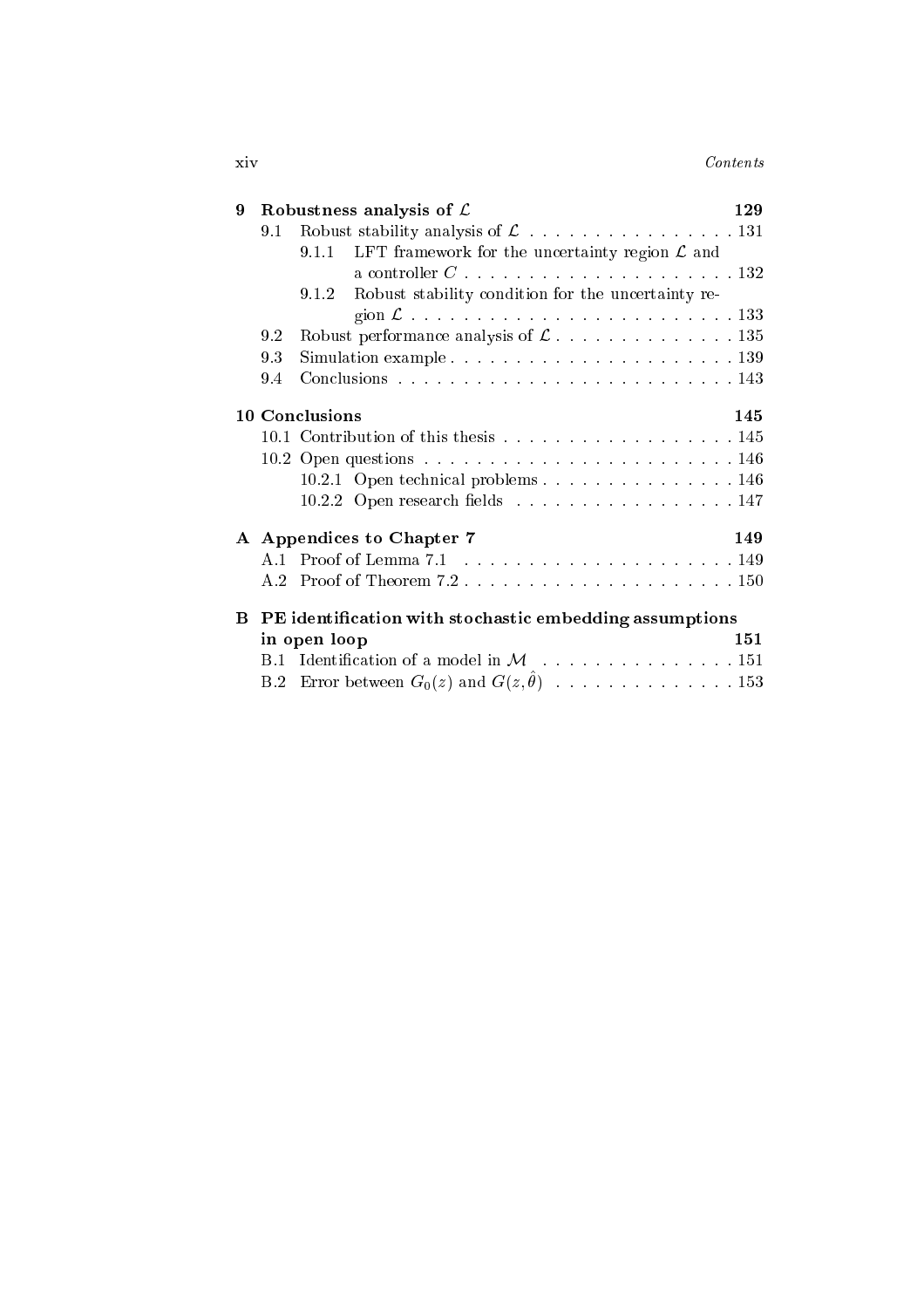# Notation glossary

### Abbreviations

| ARX          | Auto-Regressive model structure with eXogenous |
|--------------|------------------------------------------------|
|              | inputs                                         |
| <b>ARMAX</b> | Auto-Regressive Moving-Average model structure |
|              | with eXogenous inputs                          |
| FIR.         | Finite Impulse Response model structure        |
| GPC          | Generalised Predictive Control                 |
| <b>LFT</b>   | Linear Fractional Transformation               |
| LMI          | Linear Matrix Inequality                       |
| LTI          | Linear Time Invariant                          |
| MEM          | Model Error Model                              |
| MIMO         | Multi-Input Multi-Output                       |
| PE.          | Prediction Error                               |
| <b>PRBS</b>  | Pseudo-Random Binary Signal                    |
| <b>OFT</b>   | Quantitative Feedback Theory                   |
| <b>SISO</b>  | Single-Input Single-Output                     |

## General symbols, Operators, Fun
tions

| A>0               | the matrix $A$ is positive definite       |
|-------------------|-------------------------------------------|
| $A\geq 0$         | the matrix $A$ is positive semi-definite  |
| $A^T$             | transpose of matrix $A$                   |
| $A^{\star}$       | complex conjugate transpose of matrix $A$ |
| $A^{-1}$          | inverse of matrix A                       |
| $A^{-T}$          | transpose of $A^{-1}$                     |
| $\arg\min_x f(x)$ | minimising argument of $f(x)$             |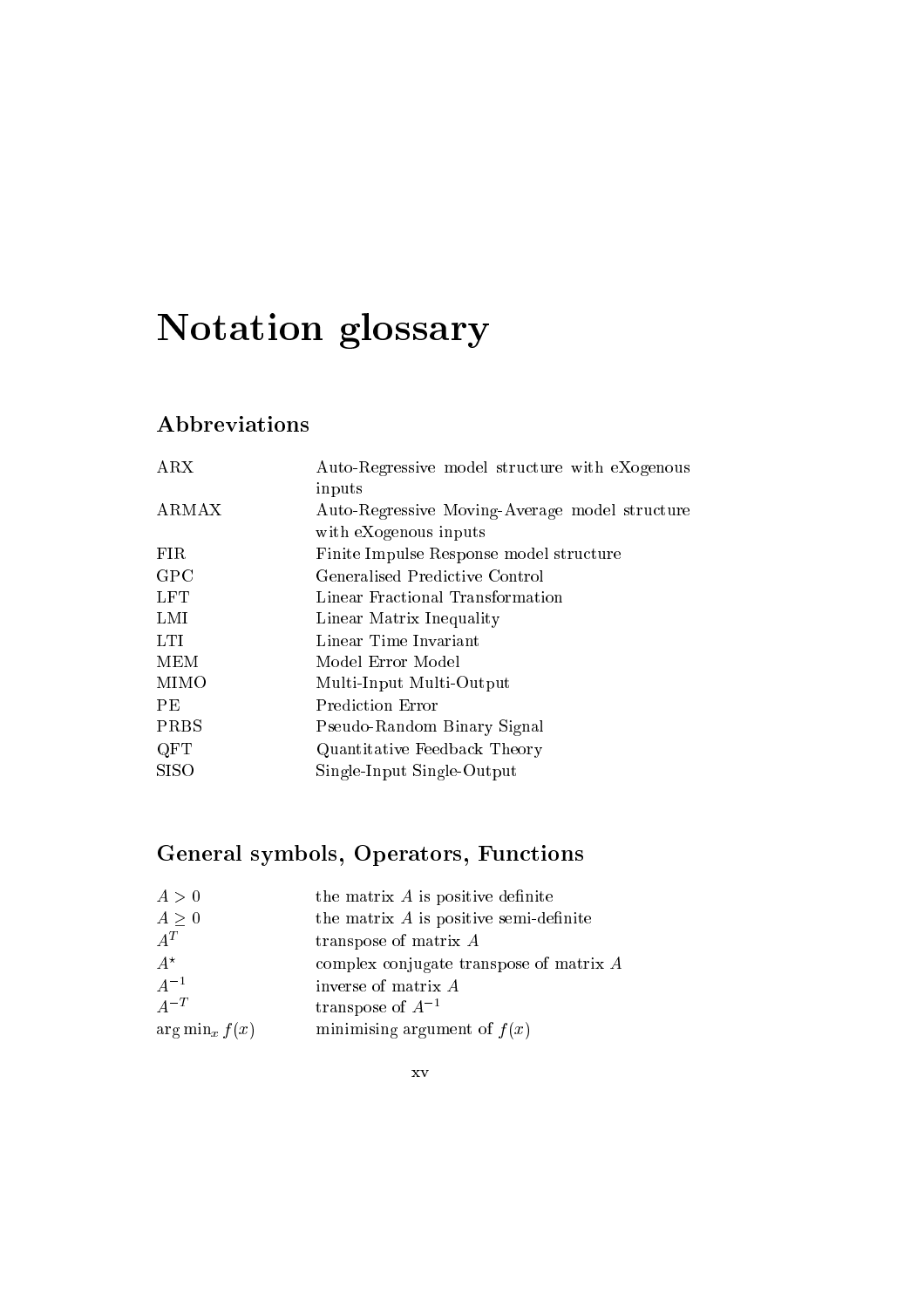| $diag(a_1, \ldots, a_n)$         | $n \times n$ diagonal matrix with entries $a_1 \dots a_n$         |
|----------------------------------|-------------------------------------------------------------------|
| $\mathcal{E}x$                   | mathematical expectation of the random variable                   |
|                                  | $\boldsymbol{x}$                                                  |
| $G^*(z)$                         | $G^*(z) \triangleq G(1/z)$ for a discrete-time transfer func-     |
|                                  | tion $G(z)$                                                       |
| Im(x)                            | imaginary part of the complex number $x$                          |
|                                  | $\sqrt{-1}$                                                       |
| $\mathcal{N}(m, C)$              | Gaussian probability density function with mean $m$               |
|                                  | and covariance matrix $C$                                         |
| $Pr(x < \beta)$                  | probability that the random variable $x$ is less than             |
|                                  | B                                                                 |
| $_{\rm R}$                       | space of real numbers                                             |
| $\mathbf{R}^{k \times n}$        | space of real $k \times n$ matrices                               |
| $\mathcal{R}H_{\infty}$          | real rational subspace of $H_{\infty}$ : ring of proper and       |
|                                  | real rational stable transfer functions or matrices               |
| Re(x)                            | real part of the complex number $x$                               |
| $\boldsymbol{z}$                 | shift operator: $zf(t) = f(t+1), z^{-1}f(t) = f(t-1),$            |
|                                  | or Z-transform variable                                           |
| $\lambda_1(A)$                   | largest eigenvalue of the matrix $A$                              |
| $\sigma_1(A)$                    | largest singular value of the matrix $A$                          |
| $\chi^2(k)$                      | chi-square probability density function with $k$ de-              |
|                                  | grees of freedom                                                  |
| $\omega$                         | normalised frequency                                              |
| $\vert x \vert$                  | modulus of the complex number $x$                                 |
| $ x _2$                          | 2-norm of the vector $x$                                          |
| $A \setminus B$                  | the set $A$ minus the set $B$                                     |
| $A \subset B$                    | the set $A$ is a strict subset of $B$                             |
| $A \subseteq B$                  | the set $A$ is a subset of $B$                                    |
| $   P   _H$                      | Hankel norm of $P$                                                |
| $\parallel P \parallel_{\infty}$ | $\infty$ -norm of the stable transfer function $P \in H_{\infty}$ |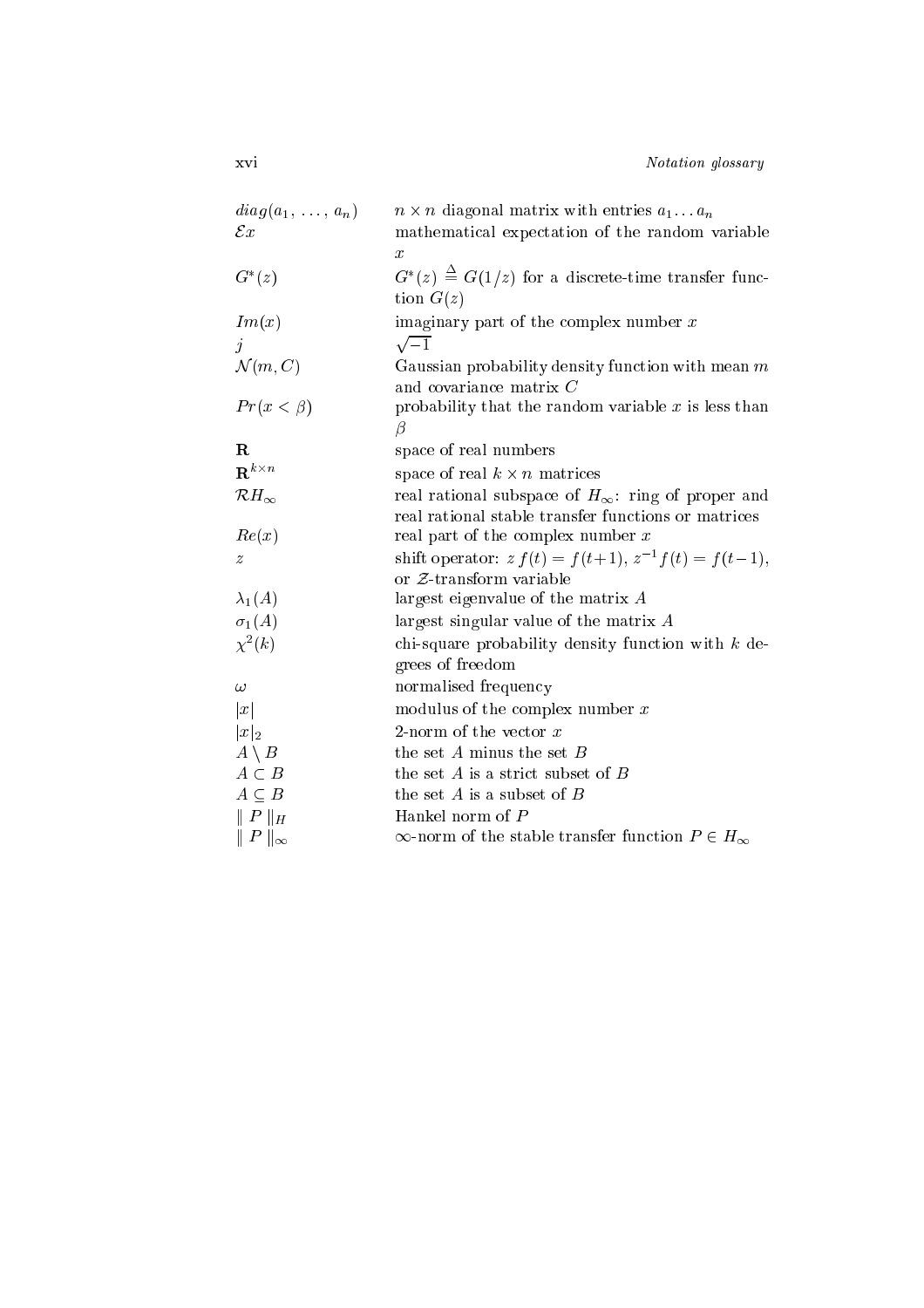## Chapter 1

## Introduction

### 1.1 General objective

System identification is the scientific exercice that consists of determining a mathematical model of an underlying real-life process, the so-called true system, based on observed data; and Prediction Error (PE) identifiation is the method that is generally used to ompute this mathemati
al model. One of the major applications of the identified model is the design of a ontrol law for the true system. During the last years, mu
h attention has been paid to tune identi
ation for ontrol design. Guidelines have been established in order to design identification experiments delivering a model that is accurate for control design  $[38, 39, 75, 80, 2]$ . Most often, these guidelines have led to the design of iteratives s
hemes [90, 3, 60, 69, 75, 80]. A common feature of these schemes is that iterations are performed of model updates (by identi
ation with the most recent controller applied to the true system) and of model-based controller updates (the controller design being based on the most recent model). However, during the iterative pro
edure, there is no guarantee that the ontroller designed from the identied model will form a stable loop and achieve sufficient performance when this controller is applied to the unknown true system.

In order to derive this guarantee, the framework of Robustness Theory, introduced in the early  $80's$  in  $[89, 31]$ , is an elegant solution. This framework onsists of onsidering an un
ertainty region (i.e. a set of systems) that ontains the true system, and to verify the stability and performan
e properties over all systems in this un
ertainty region. The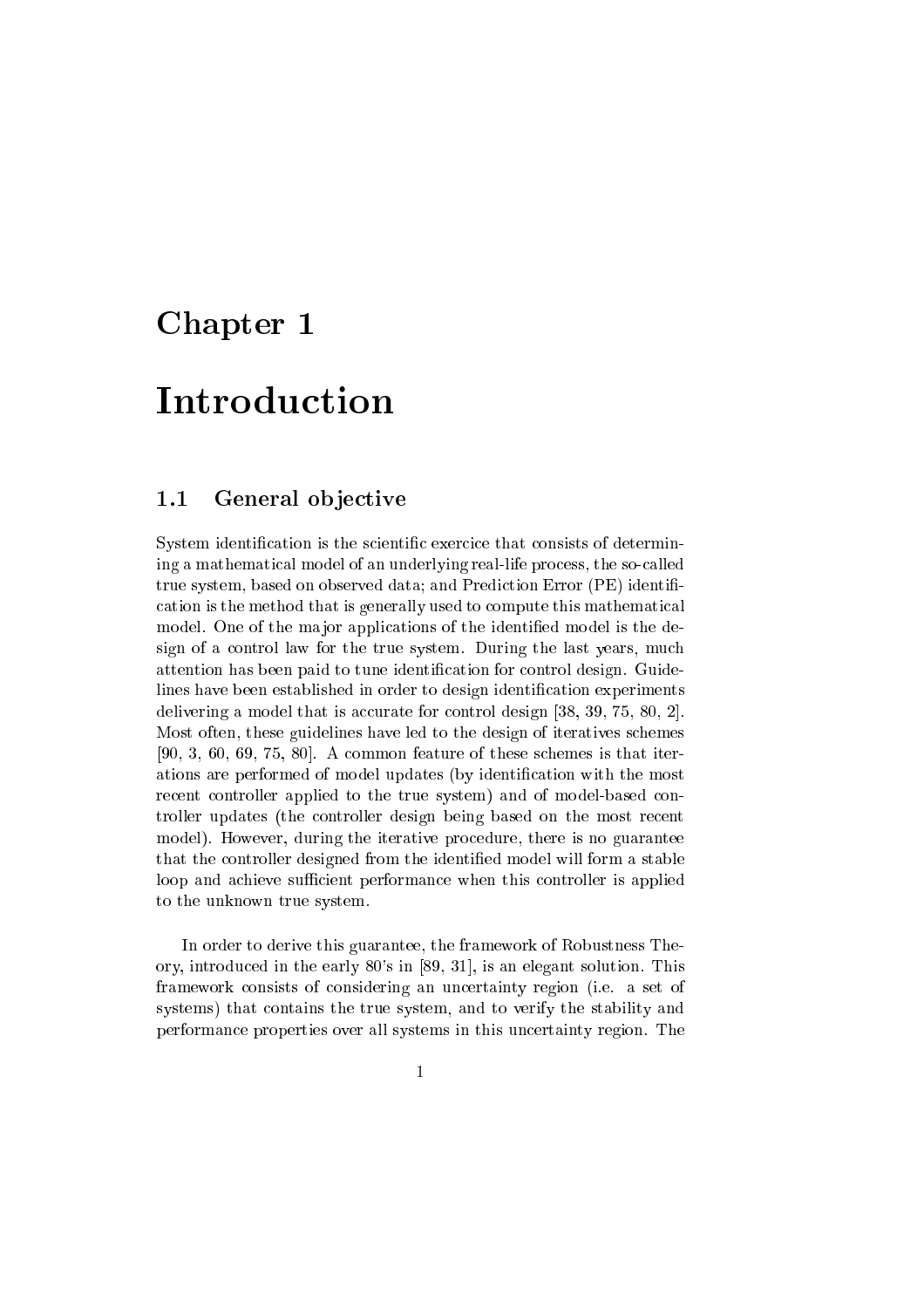introdu
tion of robustness prin
iples in identi
ation for ontrol has led to robustified iterative schemes (see  $[81, 24]$ ) where, at each iteration, in addition to the design of a controller, a model and an uncertainty region around this model is identified. The robustification requires thus a method to identify a model and an un
ertainty region, and robustness tools to analyze this un
ertainty set. As a onsequen
e, we need frameworks that connect PE identification and robustness theory.

In this thesis, we propose a new framework that connects PE identification and Robustness Theory. This framework consists in a new method to design an uncertainty region using the tools of PE identification, oupled with robustness tools that are adapted to this un
ertainty region. These robustness tools pertain both to the robusness analysis of a controller and the quality assessment of the uncertainty region. Our framework is deduced for PE identification with unbiased model structure. However, we show that our robustness analysis tools can be adapted to the case of PE identification with biased model structure.

### $1.2$ Historical framework

The history of the onsidered problem is already very long. Indeed the estimation of the error between the identied model and the true system that may be the root of uncertainty region determination, is as old as PE identification itself. A reputable engineer should never deliver a product without a statement about its precision. However, the information about this error was lassi
ally presented in the timedomain via the rossorrelation between inputs and residuals. This model error representation was thus a great distance from the classical un
ertainty des
riptions used in mainstream Robustness Theory, namely frequency domain uncertainty descriptions. As a consequence, a huge gap appeared at the end of the 80's between Robustness Theory and PE identification as was evidenced in the 1992 Santa Barbara Workshop [76]. This huge gap drove the Control Community to develop new techniques, different from PE identification, in order to obtain, from measured data, a nominal model for ontrol design and an un
ertainty region ontaining the true system. Several dire
tions have been pursued:

 In set membership identi
ation or the hard bound (or bounded error) framework, uncertainty models have been derived under a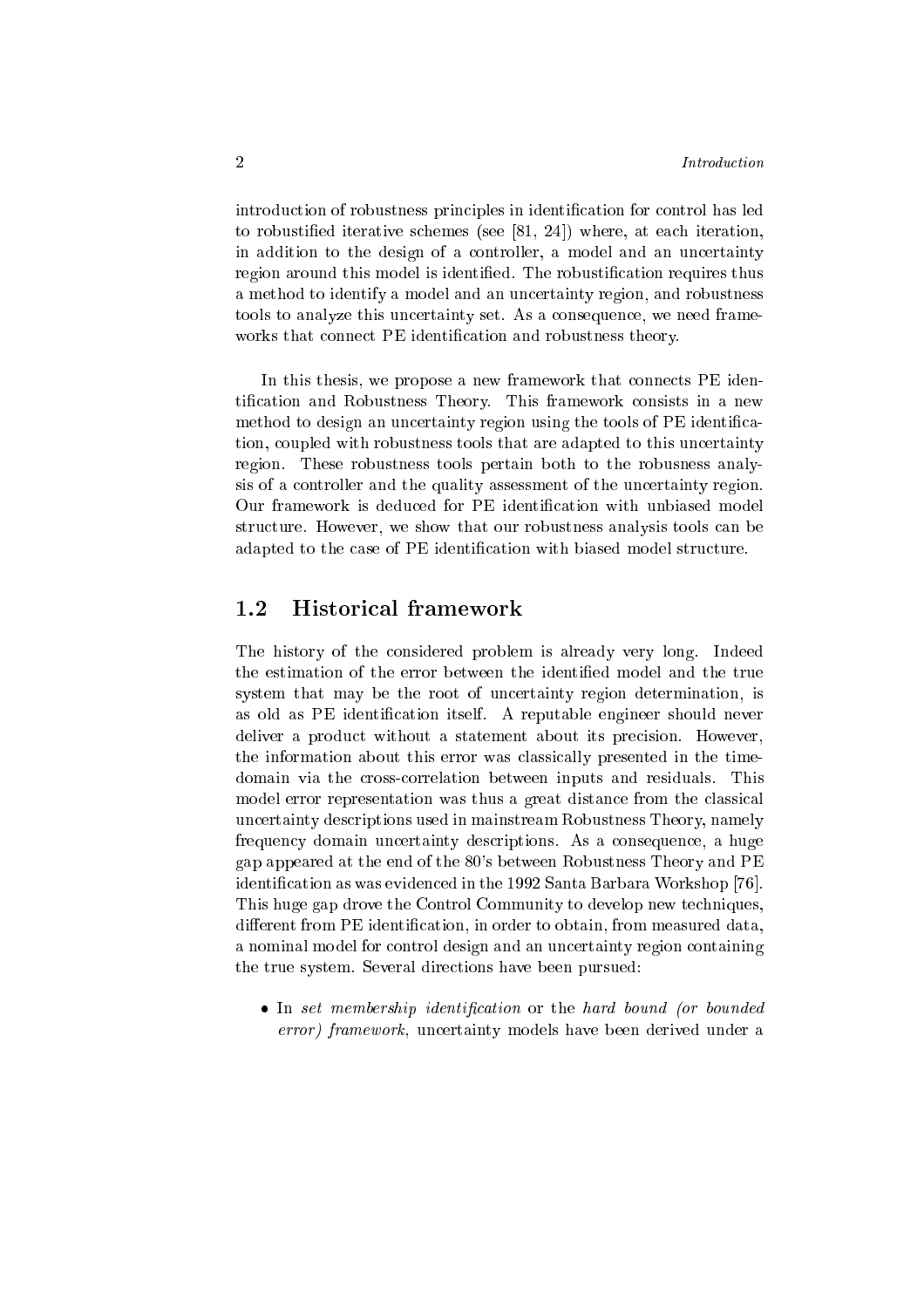### Introdu
tion 3

variety of hard bound assumptions on the measurement noise and on the impulse reponse of the true system: see e.g.  $[46, 45, 66]$ .

 A se
ond dire
tion, initiated by Smith and Doyle [77℄, onsists of starting with an a priori un
ertainty set resulting from prior assumptions on the true system and on the noise, and of then using observed input-output data to invalidate (and thus delete from this prior set) those models that are found to be inconsistent with these prior assumptions. Elaborations on this approach can be found in  $[70, 56, 19, 16]$ . The concept of model invalidation, on the basis of an observed in
ompatibility between a model (in
luding its un
ertainty des
ription and its assumed hard-bound on the noise) and data, was extended to *controller invalidation* in [74].

These new techniques aimed at producing one of the standard linear fra
tional frequen
y domain un
ertainty regions that are generally used in mainstream Robust Control Theory (such as additive, coprime factor uncertainty regions). The drawbacks of these techniques are nevertheless the large amount of assumptions and, more fundamentally, the fa
t that they are not based on the mainstream framework in System Identification i.e. PE identification.

Other approaches that are based on mainstream PE identification, have also been investigated to design uncertainty regions from measured data. They are interesting for our purpose since they are a first step in the direction of the reconciliation between PE identification and Robustness Theory. The first approach is the Model Error Model (MEM) approach proposed by L. Ljung in his plenary lecture at CDC 1997 [61] (see also  $[62]$ ). The stated goal of this approach was to replace the time-domain information (i.e. the cross-correlation function between inputs and residuals) on the model error by frequency domain information, to suit the requirements of Robustness Theory. The key idea was to estimate a model of the error between an a-priori given model and the true system using a simple step of PE identification with unbiased model structure. By virtue of the unbiased model structure, the error is a variance error only, and an ellipsoid containing the "true parameter vector" at a certain probability level can be constructed using the estimated covariance matrix of the parameters. In  $[61, 62]$ , this ellipsoid in parameter space was then transformed into ellipses at each frequency in the Nyquist plane, using a *first order approximation* of the mapping between the parameter spa
e and the Nyquist plane. These ellipses an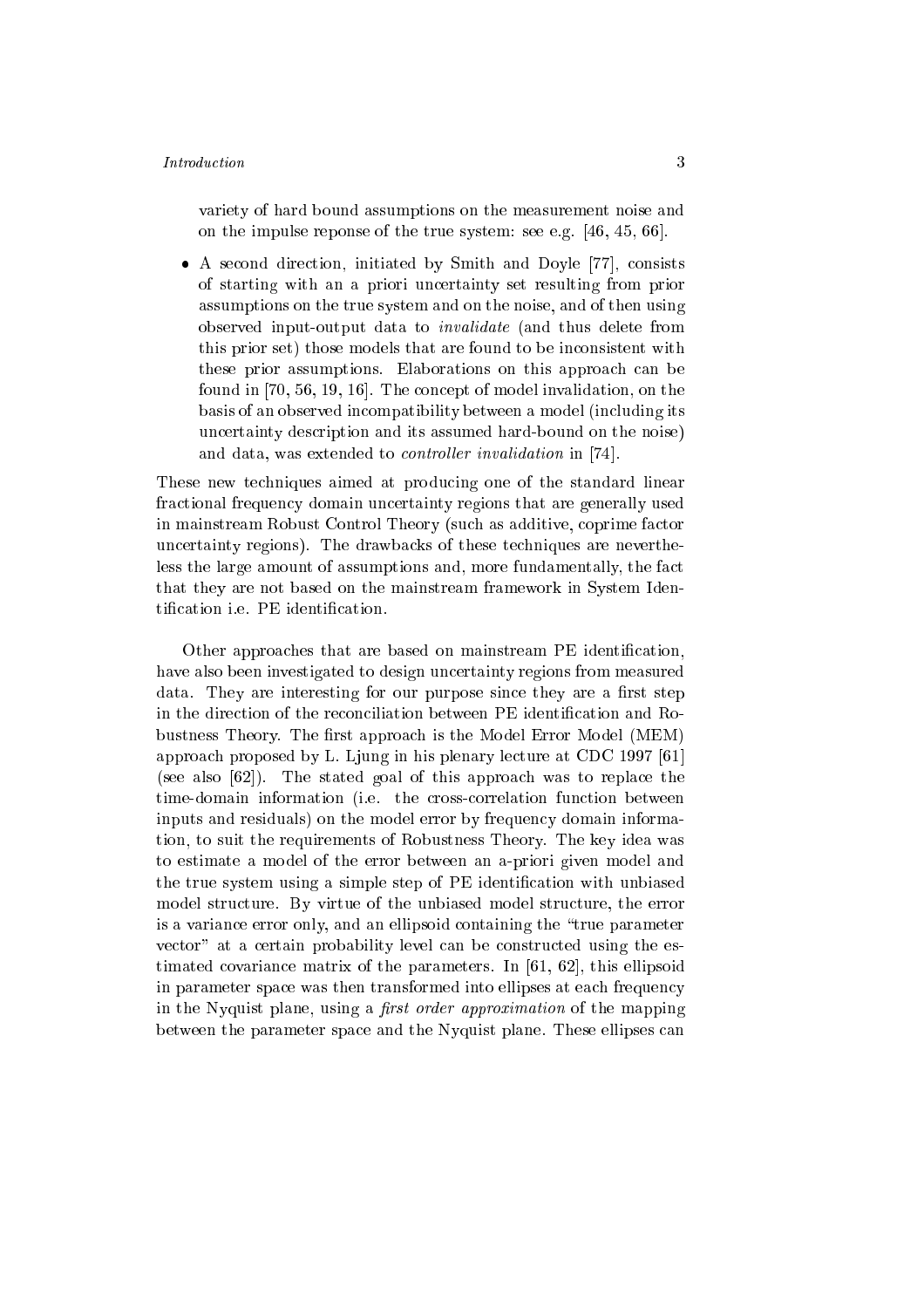be collected together to make up a frequency domain uncertainty region made up of ellipses at each frequency.

Although the other approaches, Stochastic Embedding [48, 47] and the methods presented in  $[49, 50, 87, 26]$ , preceded the MEM approach, they can nevertheless be considered as the extension of the MEM approa
h to the ase of (linearly parametrized) biased model stru
tures. In Stochastic Embedding, the undermodeling is considered as the noise in classical PE identification i.e. as the realization of a zero mean stochastic pro
ess. Consequently, just as in the MEM approa
h, the total error is a variance error only and ellipses at each frequency in the Nyquist plane can be constructed and collected together to make up a frequency domain uncertainty region. The first order approximation is here avoided by only considering *linearly parametrized* model structures. In the methods presented in  $[49, 50]$  and in  $[87, 26]$ , the error due to the noise is estimated in the same way as in the MEM and sto
hasti embedding approa
hes, but the error due to the undermodeling is estimated using an assumption about the de
ay rate of the impulse response of the true system. These last two approaches can therefore be considered as mixed probabilisti
-deterministi approa
hes. The un
ertainty region obtained with these methods can also be represented as an uncertainty region made up of ellipses at each frequency in the Nyquist plane.

In all these approaches (MEM, stochastic embedding and mixed probabilistic-deterministic approaches), we obtain thus frequency domain uncertainty regions made up of ellipses at each frequency in the Nyquist plane.

### 1.3 Contribution of this thesis

In this thesis, we will develop a framework that elegantly and efficiently connects Robustness Theory and PE identification with unbiased model structures, starting from the results in  $[61, 62]$ . This framework will be extended for some of its aspects to PE identification with (linearly parametrized) biased model stru
tures using the sto
hasti embedding assumptions.

The starting point for the framework developed in this thesis is two observations we made about the MEM approach in  $[12]$ . The first obser-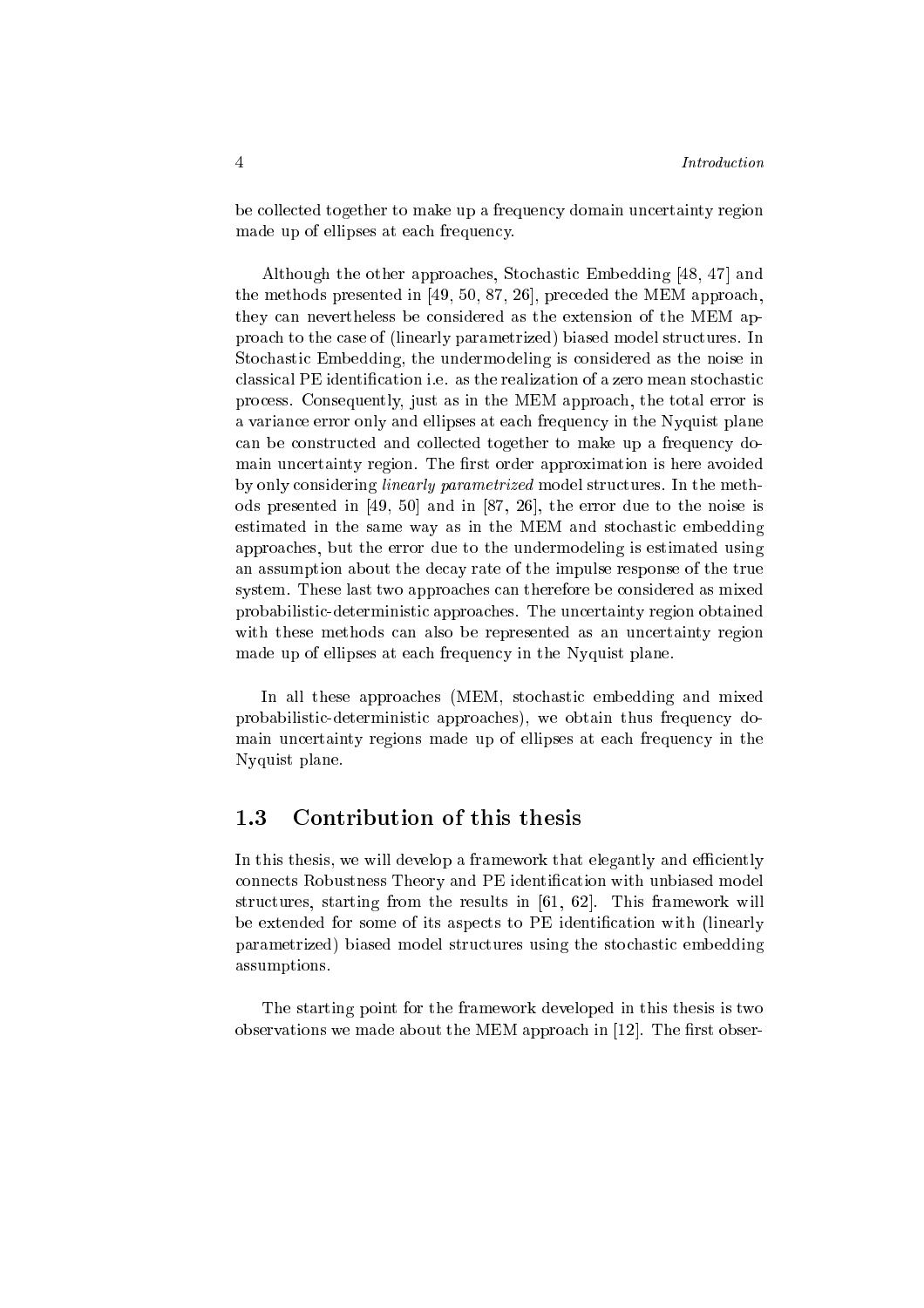vation is that the identification of an *unbiased model error model* is not the only way to construct uncertainty regions using this paradigm: an easier way is the direct identification of an *unbiased model* for the true system, and this in open-loop or in closed-loop. The second observation, which is more fundamental, is that the first order approximation yielding the ellipses in the Nyquist plane is a real drawba
k of the method, since it introduces an error. In order to avoid this first order approximation, we decided in  $[12]$  to consider, as uncertainty region, the set  $D$  of parametrized transfer fun
tions orresponding to the ellipsoid in parameter spa
e that is onstru
ted with the estimated ovarian
e matrix and that ontains the true parameter ve
tor (at a ertain probability level).

The first contribution of our work is thus to present uncertainty regions  $D$  constructed with PE identification with unbiased model structure, without using any approximation or adding any further assumptions. This uncertainty region  $D$  contains the true system at a certain probability level. We develop a procedure to compute such uncertainty set for open-loop identification, different types of closed-loop identication methods, but also for the MEM approa
h, and we derive a general expression for this uncertainty set valid for all these types of identification. This general expression takes the form of a set of parametrized transfer fun
tions whose (real) parameter ve
tor is onstrained to lie in an ellipsoid. The center of this uncertainty region is the "identified" open-loop model.

The uncertainty region  $\mathcal D$  is a "parametric" uncertainty region and is thus totally different from the frequency domain uncertainty regions that are generally used in mainstream Robust Control Theory. Due to the huge amount of research accomplished in Robust Control Theory, a lot of results have also been developed for parametric uncertainty sets (see e.g.  $[34, 35, 53, 72, 7, 23, 4, 5]$ ). Some of these results will help us to develop robustness tools adapted to the uncertainty region  $\mathcal{D}$ . However, manipulations of  $D$  and new results will be necessary to obtain these robustness tools (for more details see Chapters 4 and 5).

The second contribution of this thesis is therefore to furnish robustness tools that are adapted to the uncertainty set  $\mathcal{D}$  (i.e. without embedding it in a classical uncertainty set as we first made in  $[12]$ ). We develop robust stability and robust performan
e analysis tools. The ro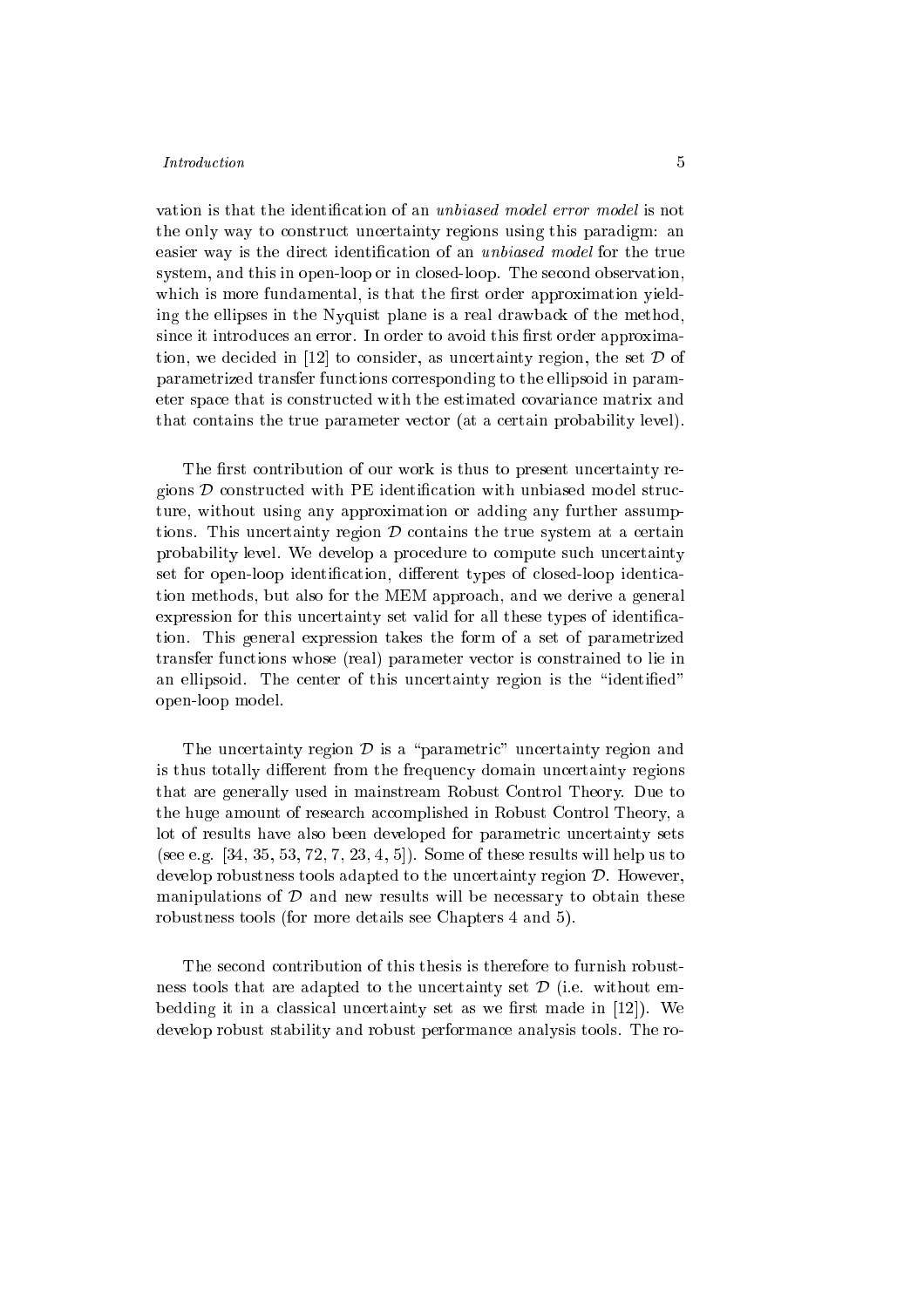bust stability analysis tool is a necessary and sufficient condition for the stabilization of all plants in  $\mathcal D$  by a given controller. This condition has been deduced from the result of  $[53, 72]$  that gives such a condition for an uncertainty set defined by a real vector and expressed in the general LFT (Linear Fractional Transformation) framework of robust analysis. Our contribution is to recast the closed-loop connections of all systems in  $D$  with the considered controller as an LFT. The necessary and sufficient robust stability condition for  $D$  follows then from the result of [53, 72]. The robust performance analysis tool is an LIMI -based optimization problem that we develop to compute exactly the worst case performance achieved by a given controller over all plants in the uncertainty set D.

A third contribution is to develop preliminary steps in the direction of "PE identification for robust control". This is a design problem, where our contribution is to characterize what quality an uncertainty region  $\mathcal D$  must possess for it to be tuned for robustly stable control design. We have indeed established a measure of size of the uncertainty region  $D$  that is directly connected to the size of a set of model-based controllers that stabilize all systems in  $D$ . This measure of size is the worst case  $\nu$ -gap between the nominal model and the plants in  $\mathcal D$  and is an extention of the  $\nu$ -gap metric introduced in [84]. We show that this worst case  $\nu$ -gap can be computed frequency-wise using an LMI-based optimization problem at ea
h frequen
y. We also show that the smaller is the worst case  $\nu$ -gap between the model  $G_{mod}$  and the uncertainty set  $\mathcal{D}$ , the larger is the set of  $G_{mod}$ -based controllers that are guaranteed to stabilize all systems in  $\mathcal{D}$ . The worst case  $\nu$ -gap is thus an indicator of how well an uncertainty set  $D$  is tuned for robustly stable controller design based on  $G_{mod}$  and can therefore be used to assess the quality of the uncertainty set  $D$  obtained by a PE identification experiment. Our result also gives a meaning to the concept of PE *identification for* robust control: an identification experiment is "tuned for robust control design" if the worst case  $\nu$ -gap for the uncertainty set delivered by this experiment is small, because it implies that, for that uncertainty set, the set of robustly stabilizing ontrollers is large. In that sense, although it is restricted to stability purposes, our result is thus a first step in the direction of the establishment of a link between identification experiment design and ontroller robustness.

<sup>1</sup> Linear Matrix Inequality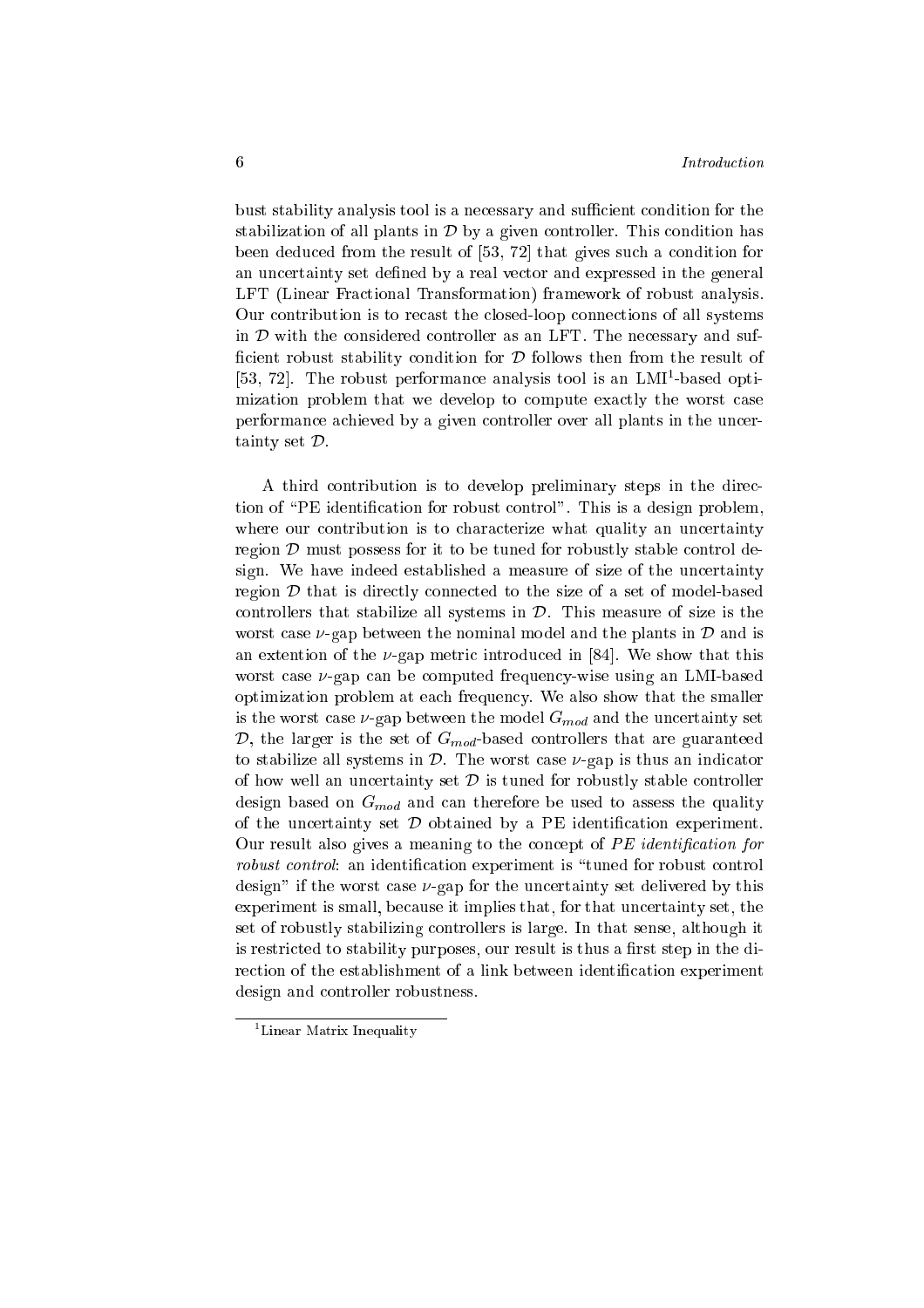In our process of understanding the properties of the parametric uncertainty region  $\mathcal{D}$ , the representation (i.e. the image) of this uncertainty region in the Nyquist plane is an interesting feature. Since the analysis of the image of  $D$  for its general structure is quite complicated, we limit our analysis to uncertainty sets where the plants are linearly parametrized. The image in the Nyquist plane of su
h set of plants is made up of ellipses at each frequency. However, the connection between different frequencies makes the mapping nontrivial. We show that the image in the Nyquist plane ontains more plants than the parametri uncertainty set. This is due to the fact that the mapping between the parametri and frequen
y domain spa
es is not bije
tive.

The last part of this thesis consists of extending our framework to the case of PE identification with a *biased model structure* in the particular case where this model structure is linearly parametrized. For this purpose, we use the stochastic embedding assumptions  $[48, 47]$ . The choice of the stochastic embedding method instead of the mixed probabilistic-deterministic approaches [50, 26] to extend our framework to biased model structures is quite arbitrary. It is nevertheless important to note that the results we develop for the sto
hasti embedding approa
h also apply to the mixed probabilisti
-deterministi approa
hes sin
e the un
ertainty regions delivered by all these methods are similar.

The uncertainty set deduced from an open-loop PE identification pro
edure with sto
hasti embedding assumptions delivers an ellipsoidal uncertainty set in the Nyquist plane (see Section 1.2). In this thesis, we extend the stochastic embedding technique to closed-loop identification and we give a general expression of the uncertainty region  $\mathcal L$  (valid for both the open-loop and closed-loop cases) that exposes the structural similarities of the uncertainty set  $\mathcal L$  with the uncertainty region  $\mathcal D$ . The last ontribution of this thesis is to develop the same robust stability and performance analysis tools for  $\mathcal L$  as was developed for  $\mathcal D$  i.e. a necessary and sufficient condition for the stabilization of all plants in  $\mathcal L$  by a given controller and an LMI-procedure to compute exactly the worst case performance achieved by a given controller over all plants in  $\mathcal{L}$ . Both tools have been derived from the structural similarities between  $\mathcal D$  and  $\mathcal L$ .

It is to be noted that a technical problem prevents us from computing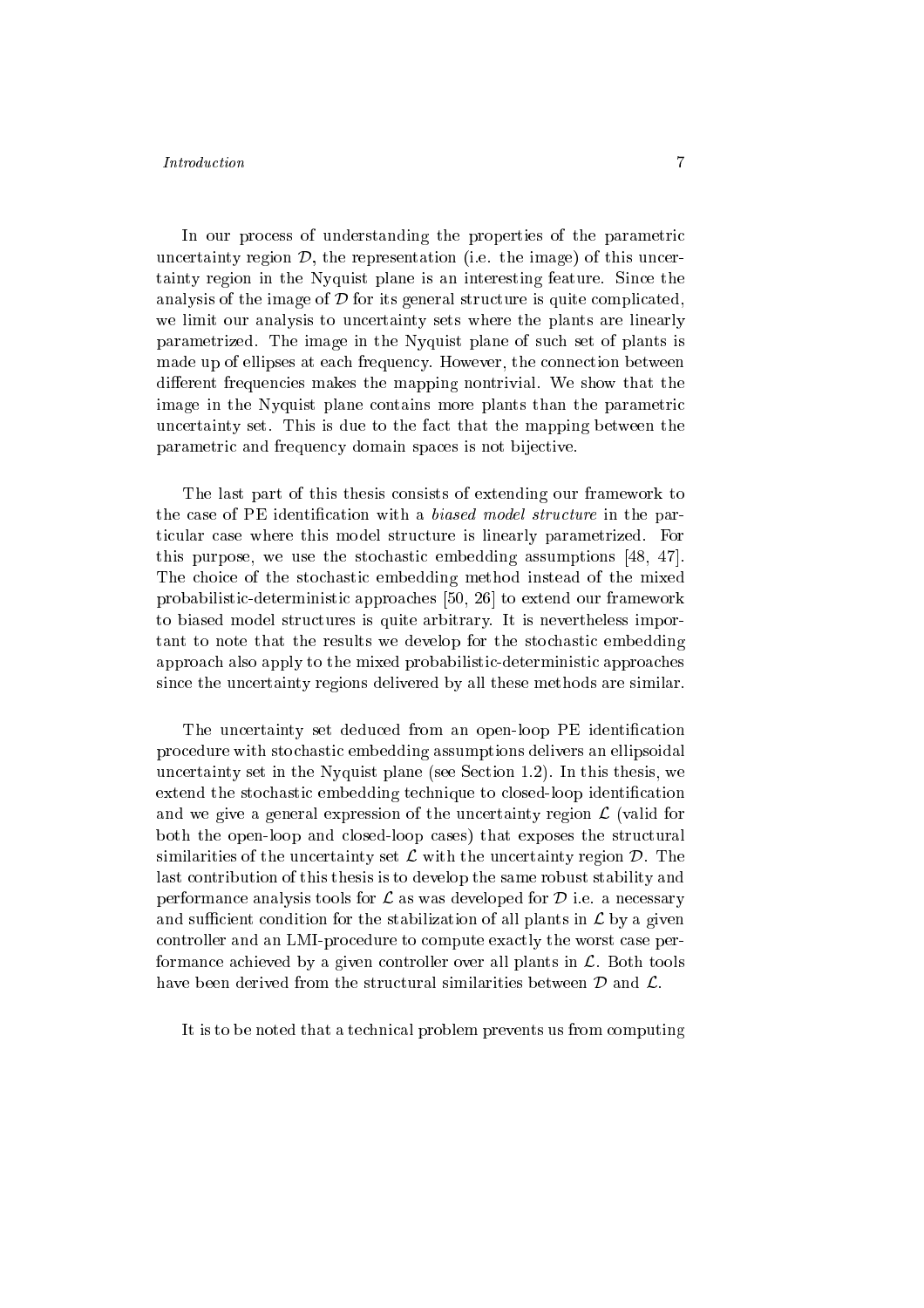the worst case  $\nu$ -gap for the uncertainty region  $\mathcal{L}$ .

### 1.4 The actors

Before giving the general outline of the thesis, let us present the different "actors" that will intervene in this thesis.

The true system  $G_0$ . The true system is the process we want to ontrol. It is assumed to be Single Input Single Output (SISO), Linear Time Invariant (LTI) and finite dimensional.

The uncertainty region. The uncertainty region is deduced from a PE identification procedure on the true system. This is called  $D$  if the model structure is assumed unbiased and  $\mathcal L$  if the model structure is linearly parametrized and possibly biased. The uncertainty region is a set of systems that ontains the true system at a ertain probability level.

**The model**  $G_{mod}$ . The model  $G_{mod}$  is the model chosen for control design. This model is generally the identified model, center of the uncertainty region  $\mathcal{D}$  (or  $\mathcal{L}$ ). However, this is not a requirement:  $G_{mod}$ may be given.

The controller  $C$ . The controller  $C$  is the controller designed from  $G_{mod}$  that we want to apply to the unknown true system. In order to apply C to G  $_{\odot}$  with the commentary if the motion if the space that the commentary C stabilizes and achieves sufficient performance with all plants in the uncertainty region  $\mathcal{D}$  (or  $\mathcal{L}$ ) containing the true system  $G_0$ .

### $1.5$ General outline

This thesis is organized as follows:

Chapter 2: Uncertainty region deduced from PE identification with unbiased model structures. This chapter recalls the general results of PE identification with unbiased model structures and presents the procedure that allows one to design uncertainty sets  $D$  using a PE identification procedure with an unbiased model structure.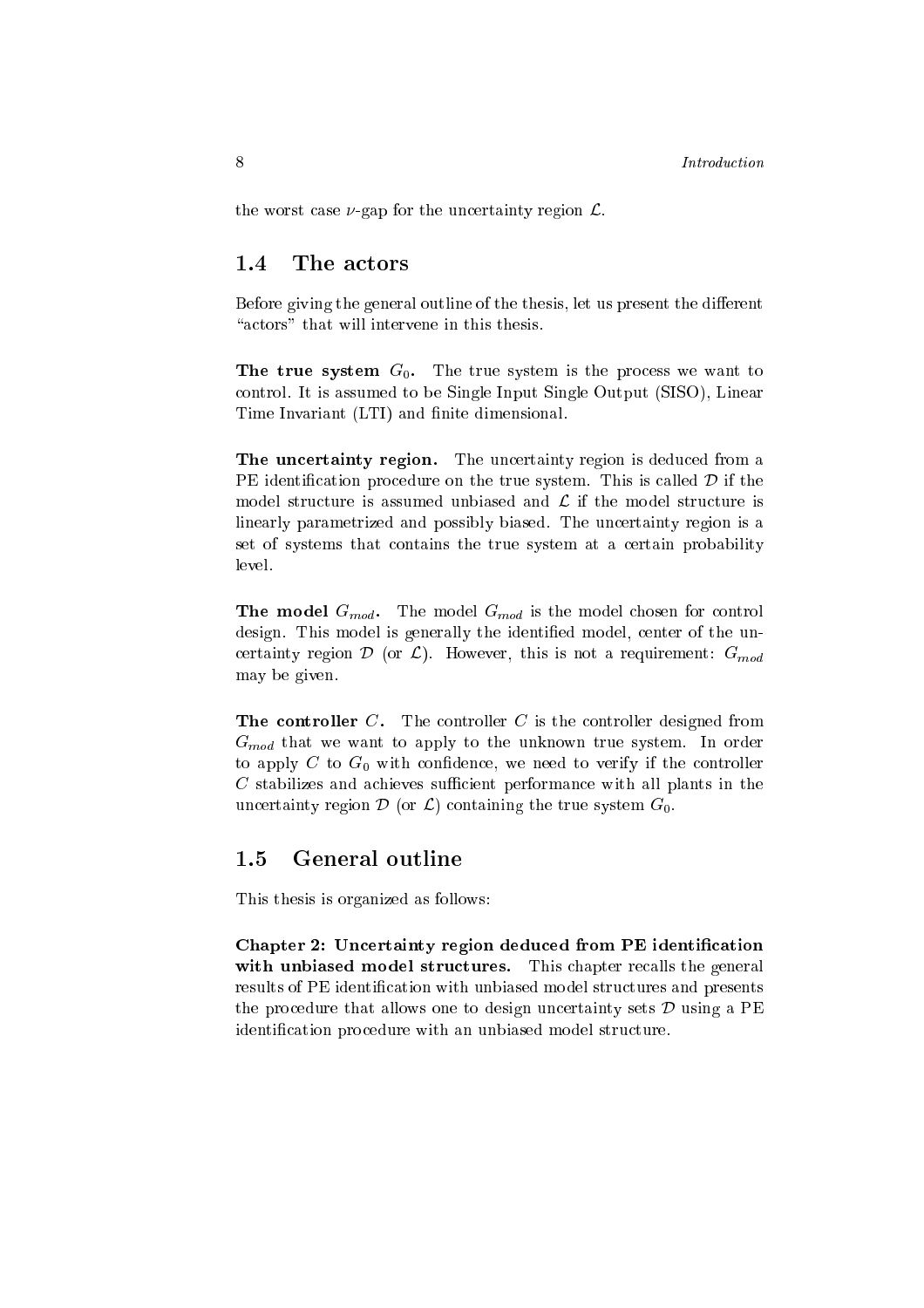Chapter 3: A measure of robust stability for the uncertainty region  $\mathcal{D}$ . This chapter introduces the worst case  $\nu$ -gap, gives an LMI pro
edure to ompute it and shows why this measure an be onsidered as a robust stability measure of D.

Chapter 4: A necessary and sufficient robust stability condition for  $\mathcal{D}$ . This chapter presents the necessary and sufficient condition for the stabilization of all plants in  $\mathcal D$  by a given controller.

**Chapter 5: Worst case performance in**  $\mathcal{D}$ **.** This chapter defines the notion of worst case performance achieved by a given controller over all the plants in the uncertainty region  $D$  and gives the LMI-based optimization problem that computes it exactly.

Chapter 6: Practical simulation examples. In this chapter, our methodology is applied to two realistic simulation examples: a flexible transmission system and a ferrosilicon production process.

Chapter 7: Frequency domain image of a set of linearly parametrized transfer functions. In this chapter, we analyze the image of the uncertainty region  $D$  in the Nyquist plane in the case where the model structure is chosen linearly parametrized.

Chapter 8: Extension to biased model structures using stochasti embedding. This hapter presents the sto
hasti embedding assumptions and gives the procedure to design the uncertainty region  $\mathcal L$ in open-loop and in losed-loop.

**Chapter 9:** Robustness analysis of  $\mathcal{L}$ . In this chapter, we give the robust stability and robust performan
e analysis tools for the un
ertainty region  $\mathcal{L}$ .

Chapter 10: Conclusions. This chapter concludes this thesis and proposes some possible further resear
h topi
s.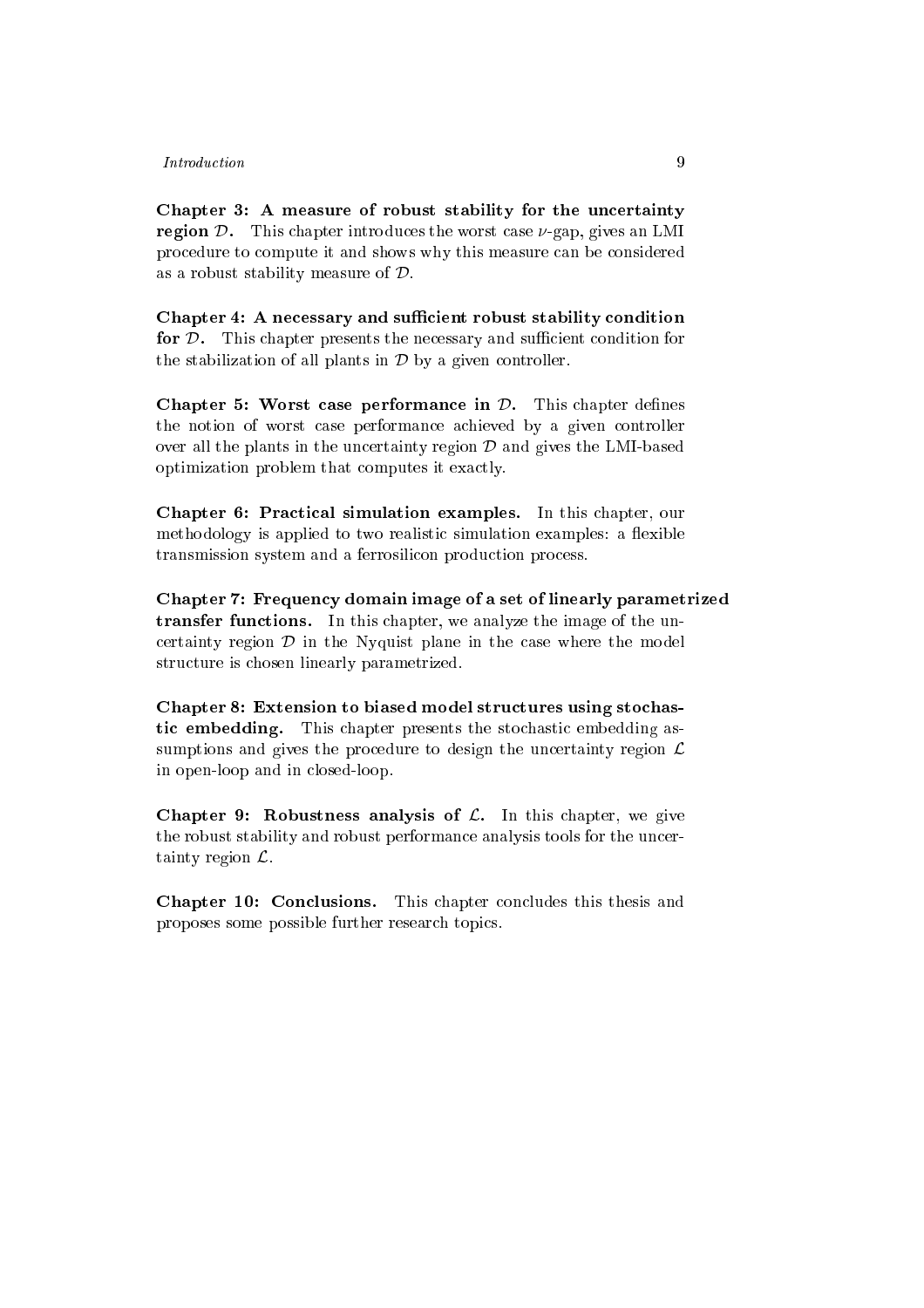$\label{thm:inter} Introduction$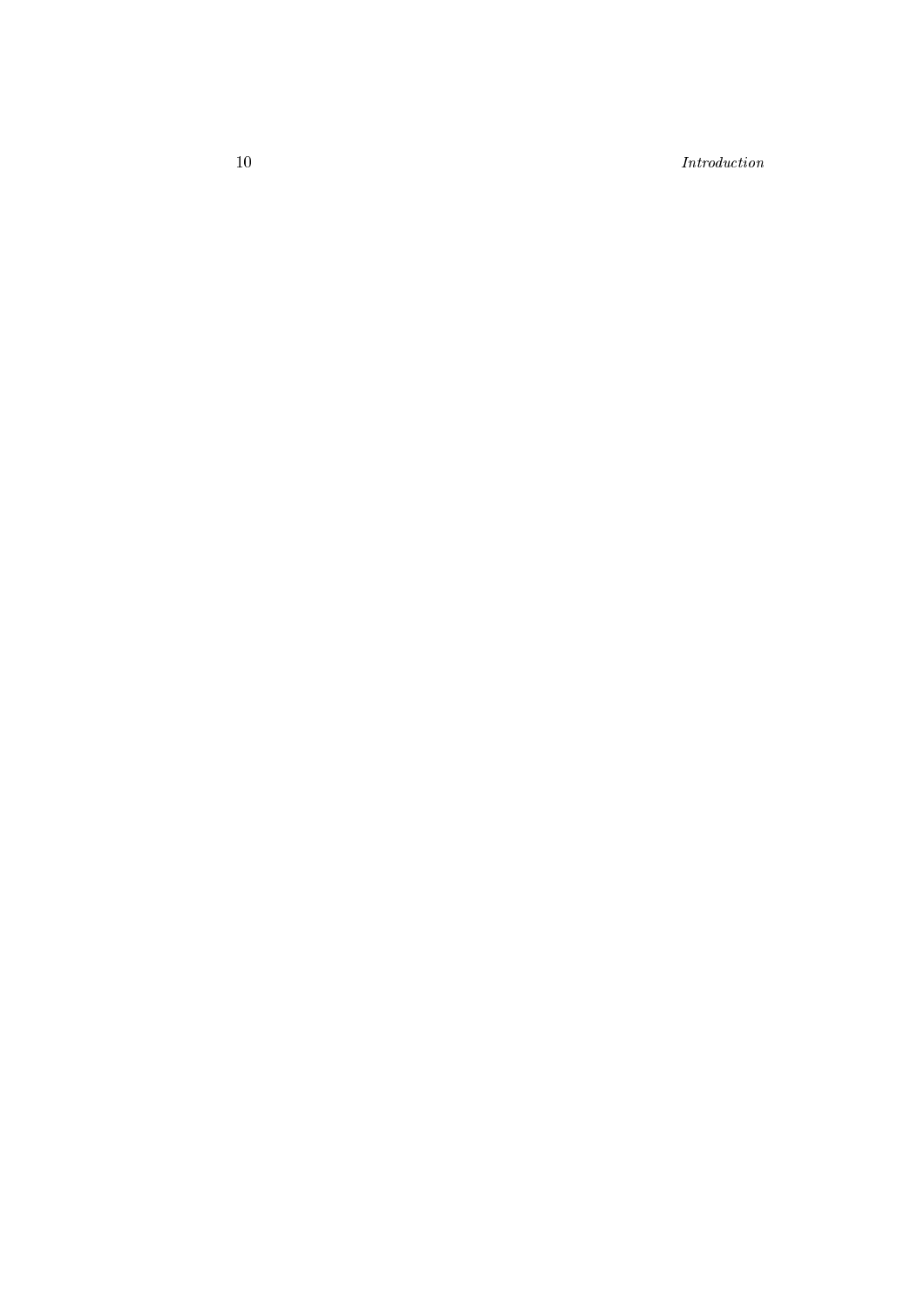## Chapter 2

# Uncertainty region deduced from Prediction Error Identification with unbiased model stru
ture

As said in the previous hapter, this work presents a framework that connects Prediction Error (PE) identification and Robust Control Theory. For this purpose, in this chapter, it is shown that PE identification with unbiased model structure allows one to design an uncertainty region ontaining the true system at a ertain probability level, without any further assumptions.

Prediction error identification delivers an estimated model for the true plant  $G_0$ . If the parametric structure for the model is sufficiently complex to represent the true system, then this model is asymptotically unbiased, and the ovarian
e matrix of the parameter estimates allows one to construct a parametric uncertainty region  $U$  containing the parameters of the true system G0 at a criterial probability level that we have can fix at, say, 95 %. The uncertainty region  $U$  in the parameter space defines an equivalent uncertainty region  $\mathcal{D}$  in the space of transfer functions with the identified model as its center. This uncertainty region  $D$ is thus defined as a set of parametrized transfer functions, whose parameter ve
tor is onstrained to lie in an ellipsoidal region in the parameter space.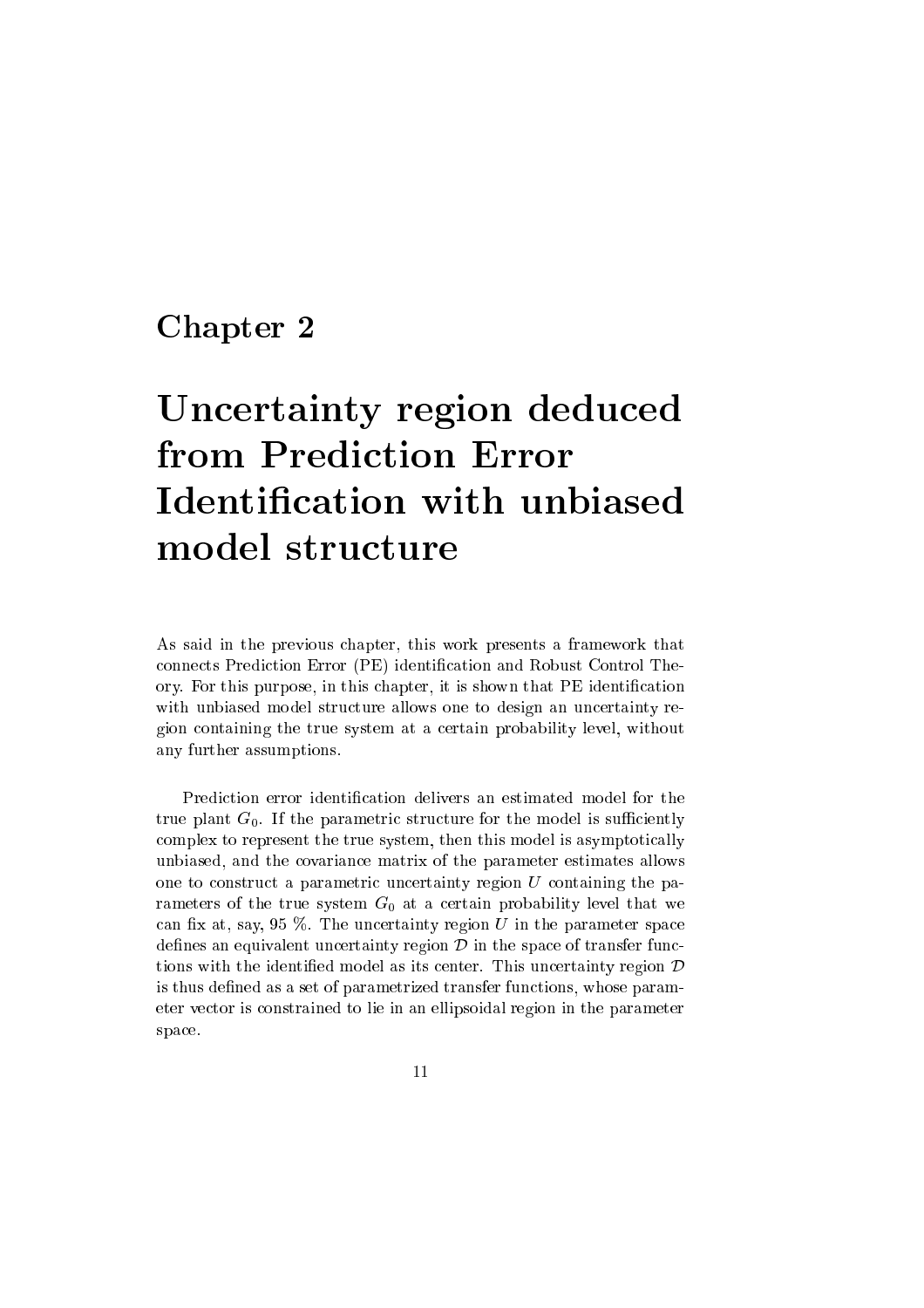**Chapter outline.** In Section 2.1, we first recall the notion of unbiased model structure and the results of PE identification with such model structure. In Section 2.2, we go through the different types of identifiation (open-loop, losed-loop, Model Error Model approa
h, ...) and show the procedure to design an uncertainty region with each of these types. In Section 2.3, the general structure of the uncertainty regions delivered by PE identification is presented.

### 2.1 PE identification with unbiased model structure

In this section, we present the results related to PE identification with unbiased model structure. More details can be e.g. found in [63]. Before proceeding to this, we first recall the classical results of PE identification whatever model structure we choose to perform this identification.

### 2.1.1 General results of PE identification

PE identification consists of selecting a parametrized model of an unknown system P0 in <sup>a</sup> ertain model stru
ture using time-domain data collected on this system  $P_0$ . The rule by which this selection is performed using the data, is a prediction error criterion i.e. the minimization of the errors between the outputs that are predi
ted using the parametrized model and the actual outputs collected on the system.

an e.g. be a real-life plant or identify to identify the system of the system of the plant or in the system of a closed-loop transfer function describing a loop containg the real-life plant. In the sequel, we will always onsider systems P0 having the following properties.

Assumption 2.1 The system P0 that we want to identify is stable, single input single output  $(SISO)$ , finite dimensional and linear time $invariant (LTI)$ , with a discrete-time rational input-output transfer function  $P_0(z)$ :

$$
y(t) = P_0(z)u(t) + v(t),
$$
\n(2.1)

where  $u(t)$  is the input signal,  $y(t)$  the output signal and  $v(t)$  is an additive noise that is assumed to be generated by a white noise  $e(t)$  filtered  $\sigma$  a ascrete-time rational transfer function  $H(1(z))$ .

$$
v(t) = H_0(z)e(t).
$$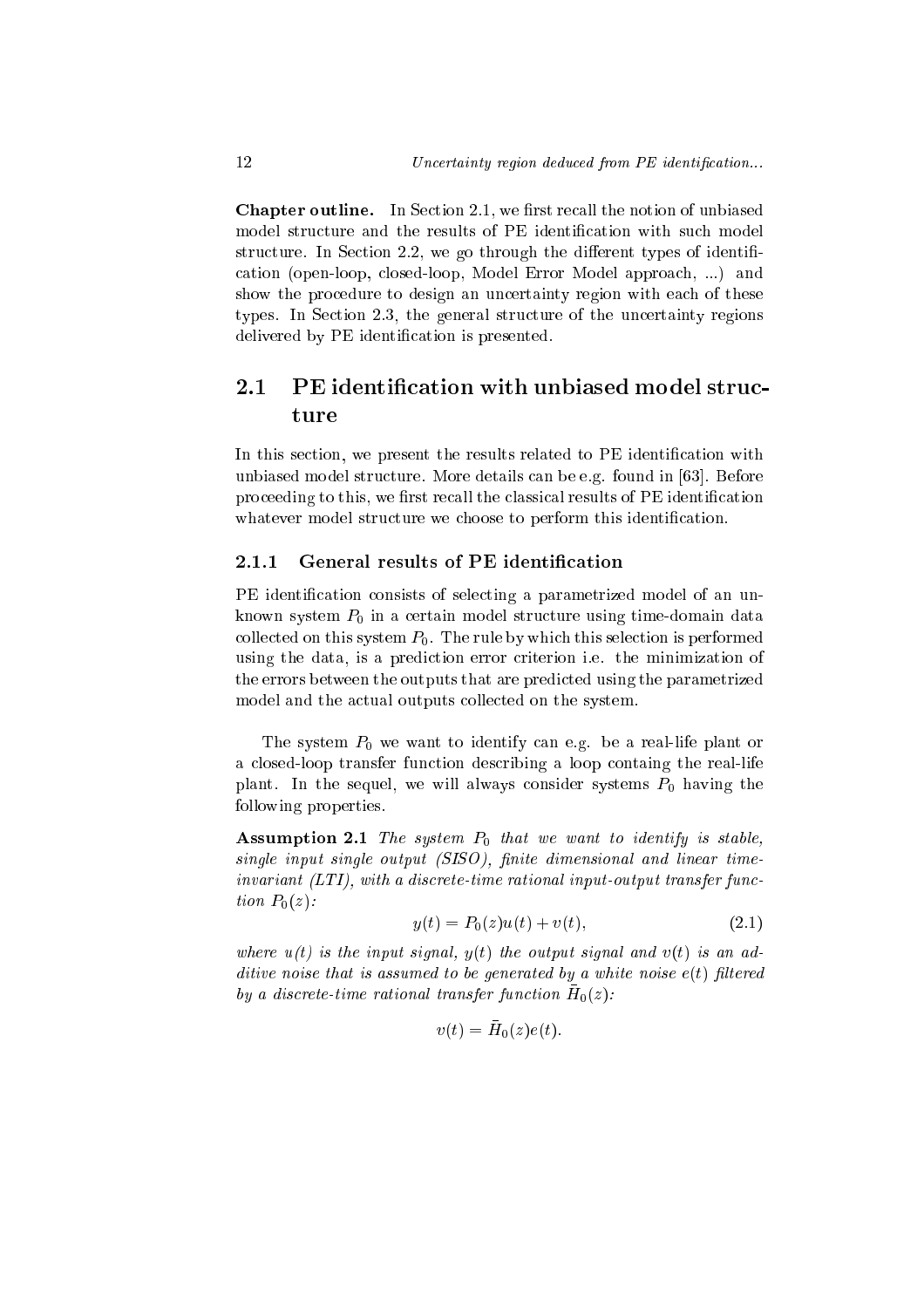The noise  $v(t)$  corrupting the output  $y(t)$  is thus assumed to be the realization of a zero mean stochastic process.

In order to find a model for the system  $P_0$ , we need

- 1. input and output signals collected on the system  $P_0$
- 2. a model stru
ture <sup>M</sup> for P0 from whi
h we will sele
t <sup>a</sup> model for  $\mathbf{v}$  using the prediction and the prediction and the prediction and the prediction and the prediction and the prediction  $\mathbf{v}$
- $\sigma$ . a model structure for  $H_0$  from which we will select a model for  $H_0$ using the same prediction error criterion and the same data.

In order to collect data on  $P_0$ , we apply the following procedure:

Definition 2.1 (data collected on  $P_0$ ) Let us consider the system  $P_0$ satisfying Assumption 2.1. We apply a known sequence  $U_N = \{u(t) | t =$ 1... $N$  of N input data to  $P_0$ . This input sequence is assumed persistently exciting (see  $(63)$ ). We collect the corresponding noisy output sequence  $Y_N = \{y(t)|t = 1...N\}$  generated by (2.1).

A model structure is a set of parametrized transfer functions. Let us  $\mathbf u$ 

$$
\mathcal{M} = \{ P(\theta) \mid \theta \in \mathbf{R}^{k \times 1} \},\tag{2.2}
$$

The vector  $\theta$  is called the parameter vector. As we will never use the  $m$  and  $n_0$ , we will not define the model structure for  $H_0$  formally. However, we must always keep in mind that a PE identification procedure pertains to the identical form of both a model for  $\theta$  and a model for P0 and a model for P0 and a model for P0 and a model for P0 and a model for P0 and a model for P0 and a model for P0 and a model for P0 and a mo of  $H_0$ . Het us now summarize the general results of FE identification in the following proposition.

Proposition 2.1 ([63℄) Let us onsider the system P0 satisfying Assumption 2.1 and the sequences  $U_N$  and  $Y_N$  collected on  $P_0$  as shown in Denimition and the model structure and interest constants and also also as  $\mathcal{I}$ defined in (2.2). A PE identification procedure with  $U_N$ ,  $Y_N$  and M de $l$  and  $l$  are alleged parameter vector  $\sigma$  acpining a model  $I$  (v)  $\in$  y(, The  $i$ ue $n$ ini $i$ ue parameter vector v $\,$ is the parameter vector that minimizes the  $\,$ sum of the square of the predicted errors *i.e.* the differences between the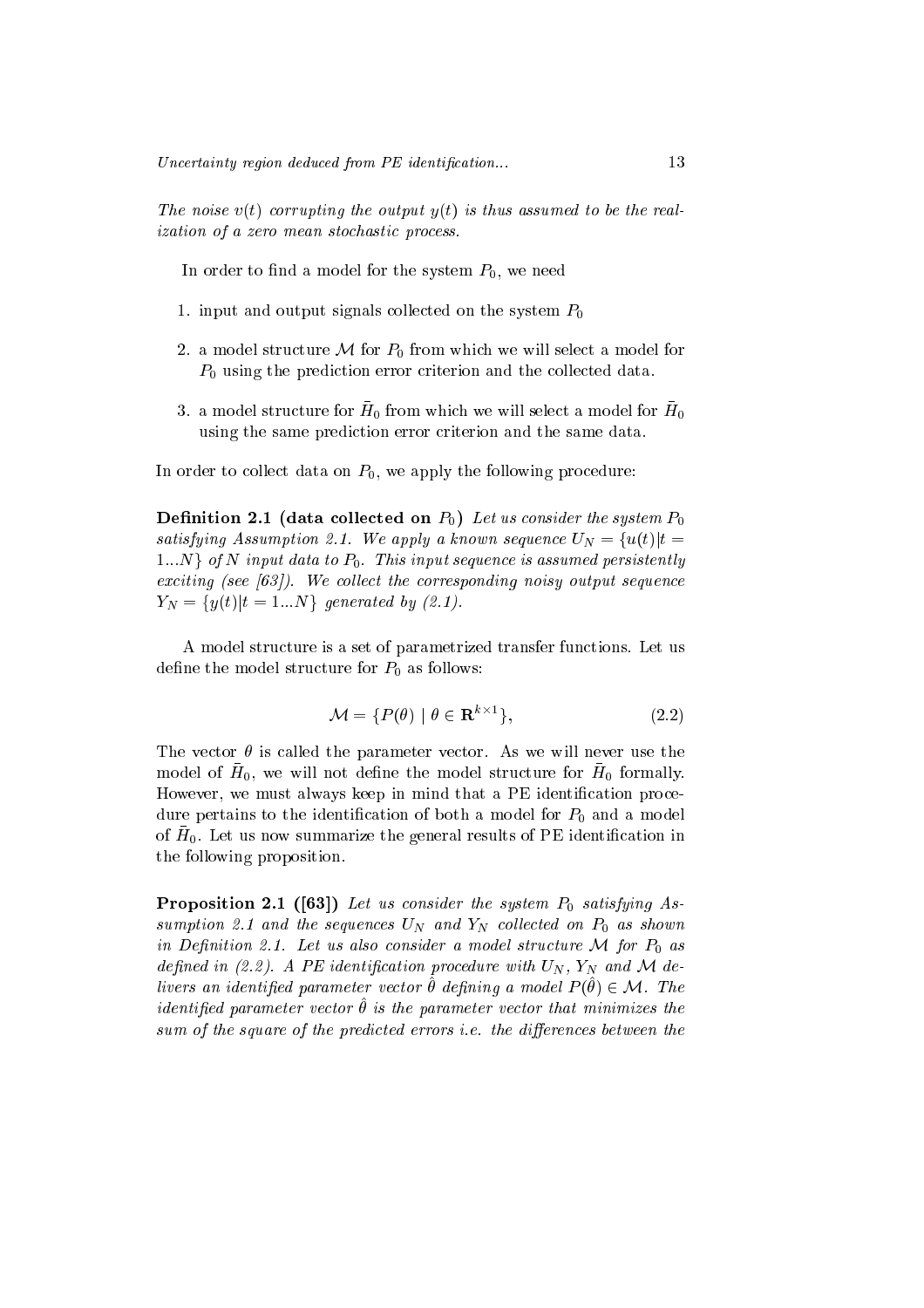$preactea$  outputs  $y(t, \sigma)$  and the actual outputs  $y(t)$ :

$$
\hat{\theta} \stackrel{\Delta}{=} \arg \ \min_{\theta} \sum_{t=1}^{N} (\hat{y}(t, \theta) - y(t))^2 \tag{2.3}
$$

moreover, o is asymptoticatly a random vector with quassian aistribu- $\it{tion}, \; \it{mean}\; \sigma \quad \it{ana}\; covariance \; C$ :

$$
\hat{\theta} \sim As\mathcal{N}(\theta^*, C) \tag{2.4}
$$

where  $\theta \in \mathbf{R}$  is an unknown parameter vector and  $C \in \mathbf{R}$  is an unknown symmetric positive definite matrix. Besides an identified  $p$ arameter vector  $v$ , the  $I$   $E$  taentification procedure also delivers an es $t$  and  $t \in I$   $\theta$  of the covariance matrix  $C$  of  $\theta$ .

### 2.1.2 PE identification with unbiased model structure

PE identification with unbiased model structure is the particular case of  $\mathbf{v}$ A model stru
ture <sup>M</sup> is said unbiased if the system P0 lies in M:

Definition 2.2 (Unbiased model structure for  $P_0$ ) Let us consider a system P0 satisfying Assumption 2.1 and <sup>a</sup> model stru
ture for P0 as denote the model structure  $M$  is said unbiased for  $M$  if the model structure  $M$  if the model structure  $M$ exists a parameter vector  $\theta_0 \in \mathbf{R}$  such that

$$
P_0 = P(\theta_0) \in \mathcal{M}
$$

Definition 2.2 and Proposition 2.1 show that a PE identification procedure with an unbiased model structure delivers a full order model of the true system.

When an unbiased model structure is used, the only error you can obtain on the estimation of P0 is the ovarian
e error due to the (zero mean) noise  $v(t)$  corrupting the output of  $P_0$ . The mean of the estimated  $\beta$  parameter vector  $\sigma$  is consequently the true parameter vector  $\sigma_0$ . This is summarized in the following proposition.

The we define the model structure for  $H_0$  as  $\mathcal{M}_{\bar{H}} = \{H(\theta) \mid \theta \in \mathbf{R}^{n \times n}\}$ , then the predicted outputs  $y(t, \theta)$  is equal to  $H^{-1}(\theta)P(\theta)u(t) + (1 - H^{-1}(\theta))y(t)$ .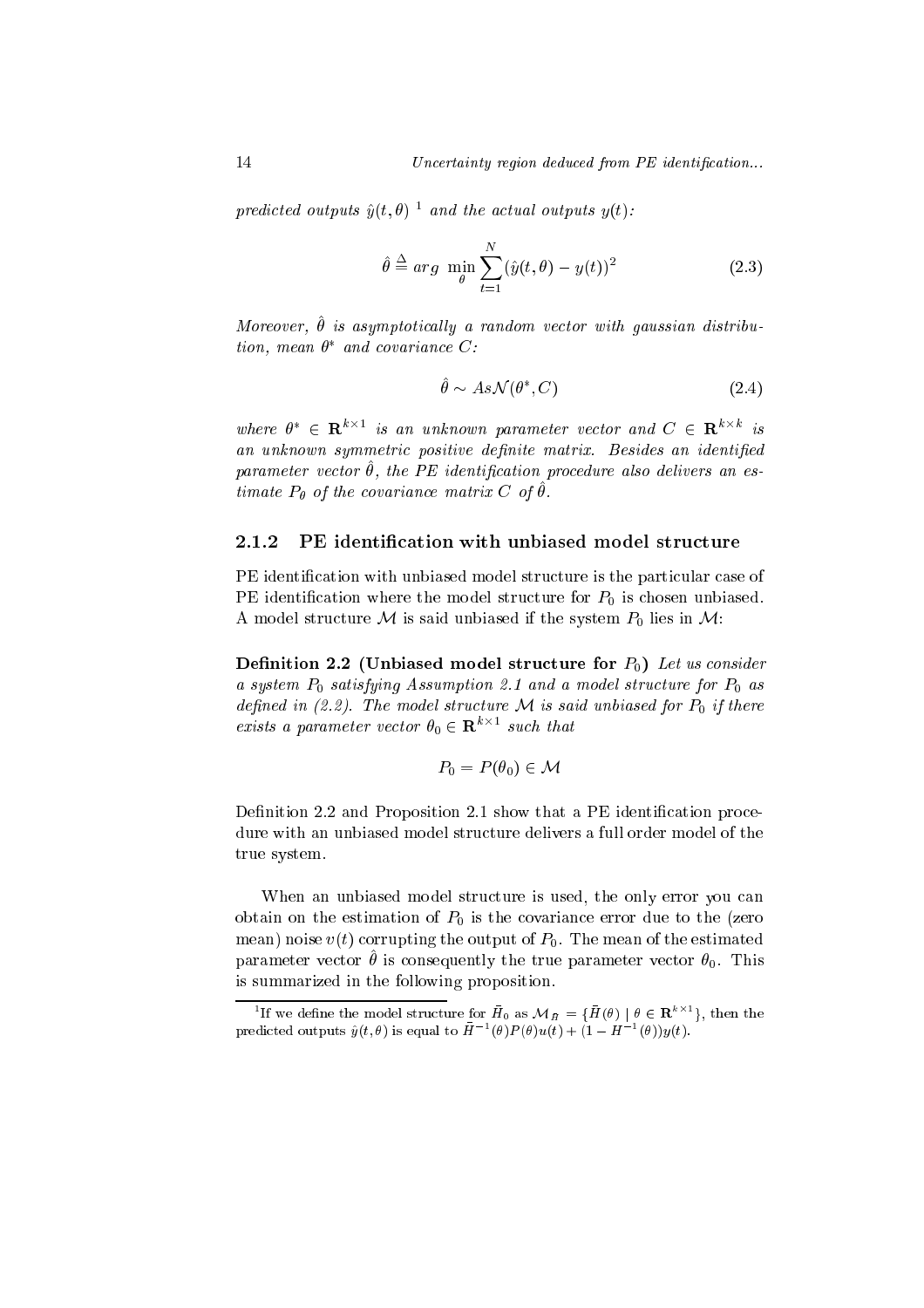**Proposition 2.2** ([63]) Let us consider that the PE identification proedure des
ribed in Proposition 2.1 is performed with an unbiased model structure  $\mathcal{M}$  for  $\Gamma_0 \equiv \Gamma(\theta_0)$  as defined in Definition 2.2  $\overline{\ }$ . Then, the  $i$ uen $i$ ijcu parameter vector v aejines an unviased model 1 (v)  $\in$  Jvt and has the property of being asymptotically a random vector with gaussian distribution, mean 0 and ovarian
e C:

$$
\hat{\theta} \sim As\mathcal{N}(\theta_0, C) \tag{2.5}
$$

where  $C$   $\in$   $\, {\bf R}$  - is an unknown symmetric positive definite matrix. As for general model structures, the PE identification procedure with unbiased model structure also delivers an estimate  $P_{\theta}$  of the covariance  $m$ un is  $\cup$   $v$ ,  $v$ .

Although the Gaussian distribution property of the identified parameter vector is an asymptotic property (i.e. a property obtained when  $N \to \infty$ , we will use this property in the sequel for a finite but sufficiently large number  $N$  of data. This widespread approximation in Statistics Theory has been proved accurate in [63]. Using this approximation, the results presented in Proposition 2.2 allows one to define connuence empsoius centereu at the identified parameter vector o and containing the unknown parameter vector with a certain probability level.

Proposition 2.3 (20) and 2.3 (20) and 2.3 (20) and 2.3 (20) satisfy-resources and 2.3 (20) satisfying Assumption 2.1. Let us also consider the identified parameter vector  $\sigma$  and the estimate  $I_{\theta}$  of the covariance matrix bf  $\sigma$  as delivered by a edure performed on problems and provided on P0 using a suggestion of the performance of the performance of the number  $N$  of input-output data and an unbiased model structure  $\mathcal M$  (see Proposition 2.2). We have then that the ellipsoid U of size  $\chi$  i.e.

$$
U = \{ \theta \mid (\theta - \hat{\theta})^T P_{\theta}^{-1} (\theta - \hat{\theta}) < \chi \} \tag{2.6}
$$

ontains the true parameter vector type that probability (the  $\alpha$  ):

$$
\alpha(k,\chi) = Pr(\theta_0 \in U) = Pr(\chi^2(k) < \chi),
$$

where  $\chi$   $(\kappa)$  is the chi-square probability density function with  $\kappa$  degrees of freedom.

The model structure for  $H_0$  is also assumed unbiased. However, it is not a requirement in the case where the model structures for  $P_0$  and  $H_0$  are independently parametrized and the signals  $u(t)$  and  $v(t)$  are not correlated.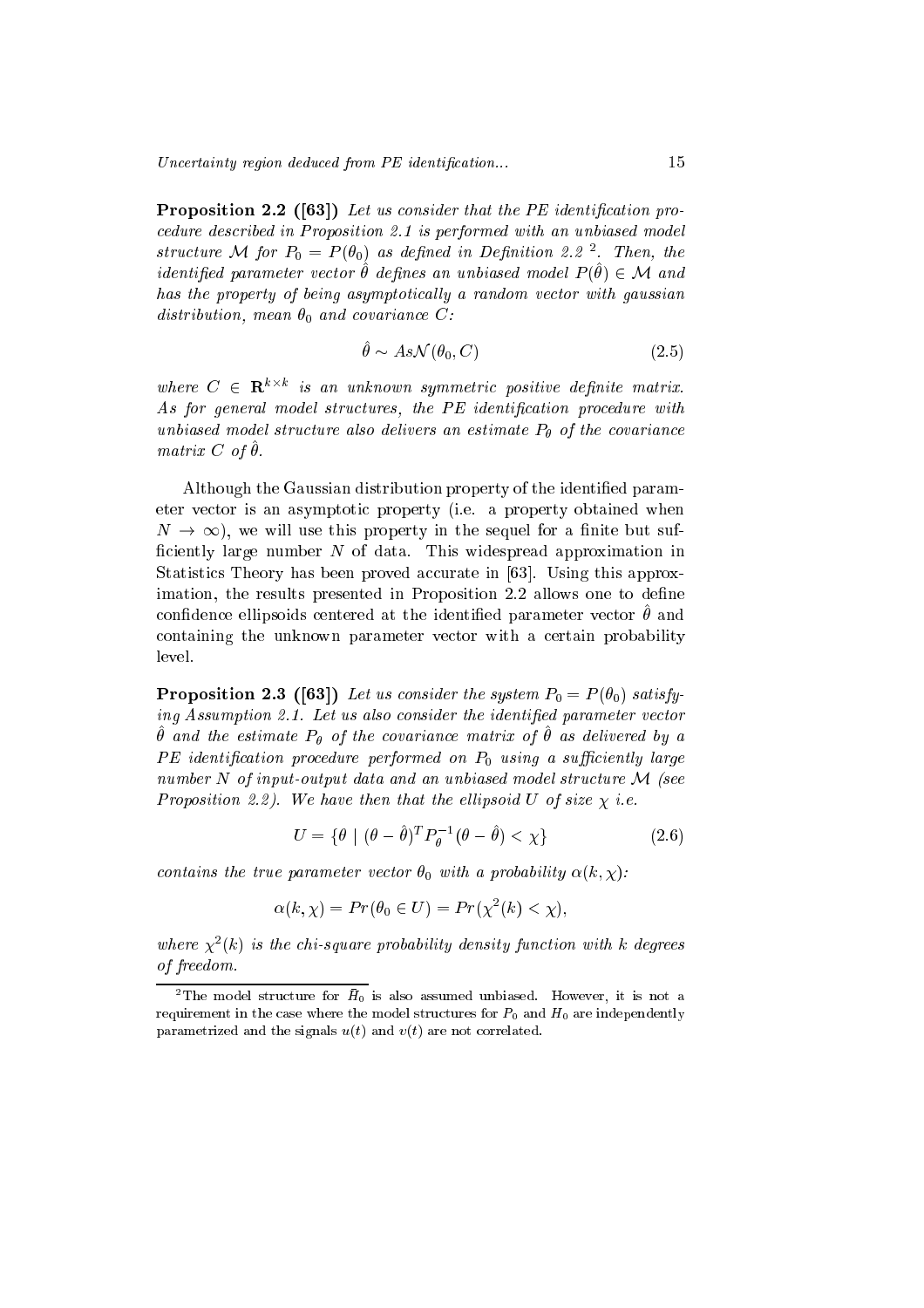**Proof.** This proposition is a direct consequence of the fact that  $N$  has been chosen sufficiently large and of Proposition 2.2.  $\Box$ 

### Remarks.

- The use of the use of the use of the use of the use of the use of the use of the use of the use of the use of the use of the use of the use of the use of the use of the use of the use of the use of the use of the use of t of freedom to define the probability density linked to  $U$  is in fact an approximation. Indeed, since  $P_{\theta}$  is only an estimate of the ovarian
e matrix C obtained with N experimental data, the probability density function linked to  $U$  is a function of the  $F$ distribution for the probability of the presentation of the presentation of the probability of the probability U is  $Pr(F(k, N - k) < \chi/k)$ . Nevertheless, since N will generally be large, we have that  $PT(F(K, N - K) \leq \chi/K) \approx PT(\chi^2(K) \leq \chi)$ .
- The probability level (k; ) an be hosen by the designer.
- If you hoose a probability level (k; ) = 0:95, it a
tually means that we have a probability of 95 % that the realisation of the noise  $v(t)$  in the considered experiment has generated a covariance error on the estimate  $\sigma$  such that the true parameter vector  $\sigma_0$  nes in the confidence ellipsoid  $U$ .

### 2.1.3 PE identification with unbiased ARX model structures

In the previous subsection, we have briefly presented the general results of PE identification with unbiased model structures. These results are summarized in Proposition 2.2. In order to illustrate these results, we will present, in this subsection, the mathematical details of a PE identification procedure with unbiased model structure when the system  $P_0$ has an ARX stru
ture. A system P0 is said to have an ARX stru
ture if the relation between its input  $u(t)$  and its output  $y(t)$  is given by

$$
A(\theta_{1,0})y(t) = B(\theta_{2,0})u(t) + e(t).
$$
\n(2.7)

The vectors  $\theta_{1,0} \in \mathbb{R}^{n}$  and  $\theta_{2,0} \in \mathbb{R}^{n}$  are unknown parameter vectors. The signal  $e(t)$  is a white hoise of variance  $\sigma^2$ .  $D(\sigma_{2,0})$  is a polynomial in  $z^{-1}$  with a certain delay that is here assumed equal to 1:

$$
B(\theta_{2,0}) = (z^{-1} \ z^{-2} \ \ldots \ z^{-n_b}) \theta_{2,0},
$$

and  $A(\sigma_{1,0})$  is a monic polynomial in  $z$  – given by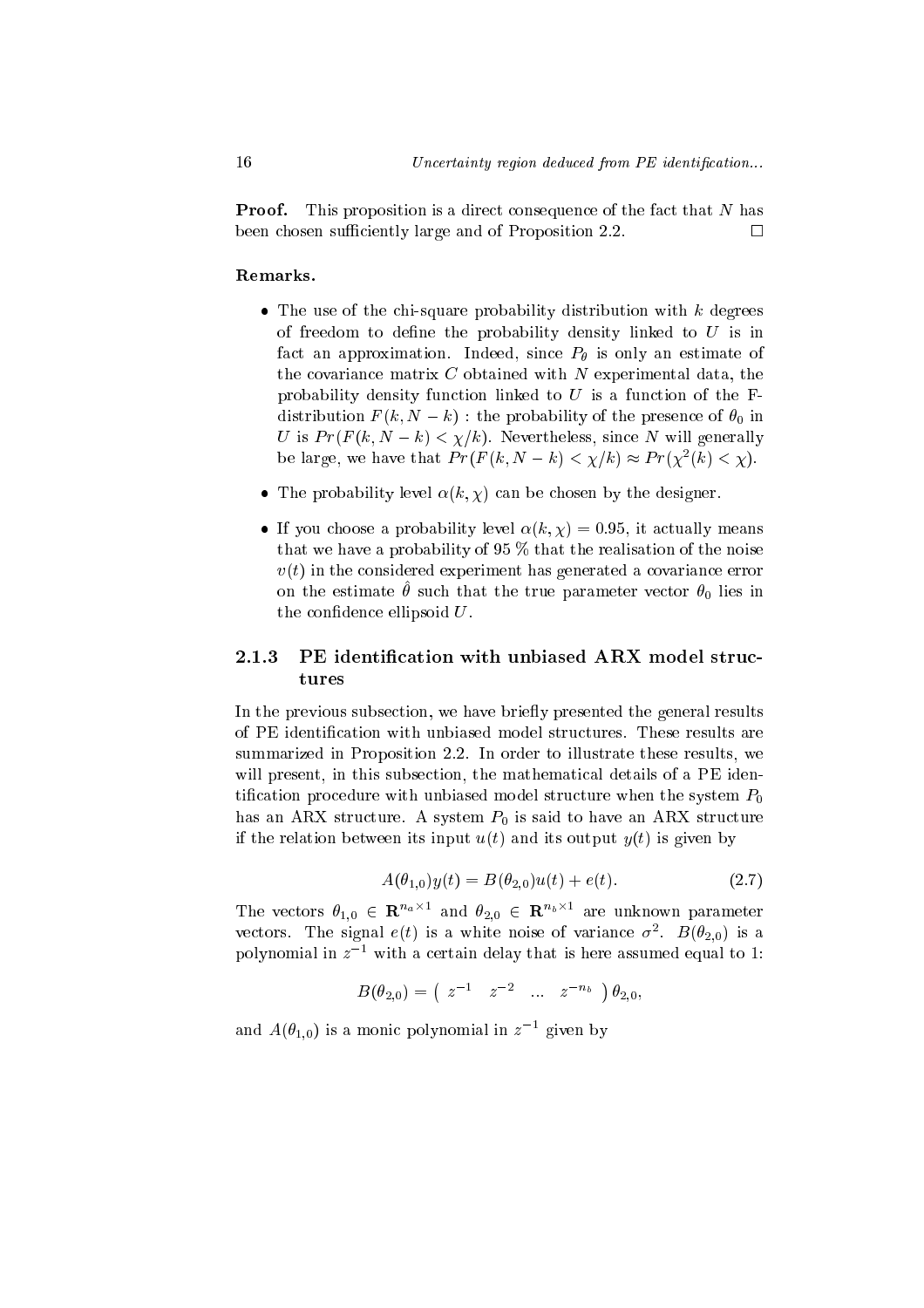$$
A(\theta_{1,0})=1+\left(\begin{array}{cccc} z^{-1} & z^{-2} & \dots & z^{-n_a} \end{array}\right)\theta_{1,0}.
$$

In order to perform a PE identification procedure with unbiased model structure for the system  $\sim$   $0$  and structure  $\sim$  (2.7), as determines the structure  $\sim$ N input data  $u(t)$  and the corresponding N output data  $y(t)$  generated by  $(2.7)$  and let us define an unbiased model structure as well for the system  $P_0 = D(2,0)/A(0,0)$  as for the noise model  $H_0 = 1/A(0,0)$ .

$$
\mathcal{M}_{ARX} = \left\{ P(\theta) = \frac{B(\theta_2)}{A(\theta_1)} \text{ and } \bar{H}(\theta) = \frac{1}{A(\theta_1)} \mid \theta = \begin{pmatrix} \theta_1 \\ \theta_2 \end{pmatrix} \in \mathbf{R}^{(n_a + n_b) \times 1} \right\}
$$
(2.8)

The identification of a model from  $M_{ARX}$  is equivalent to the iden- $\mu$  ation of a parameter vector  $\nu$  using the criterion presented in (2.3). In order to proceed to the determination or  $\nu$ , let us mist introduce the following notations about the actual outputs  $y(t)$  and the predicted outputs  $\hat{y}(t, \theta)$  that are both used in (2.3):

$$
y(t) = \phi(t) \overbrace{\left(\begin{array}{c} \theta_{1,0} \\ \theta_{2,0} \end{array}\right)}^{\theta_0} + e(t)
$$
\n(2.9)

$$
\overbrace{\begin{pmatrix} y(1) \\ y(2) \\ \vdots \\ y(N) \end{pmatrix}}^{Y} = \overbrace{\begin{pmatrix} \phi(1) \\ \phi(2) \\ \vdots \\ \phi(N) \end{pmatrix}}^{\Phi} \theta_0 + \overbrace{\begin{pmatrix} e(1) \\ e(2) \\ \vdots \\ e(N) \end{pmatrix}}^{E}, \qquad (2.10)
$$

 $\cdots$  =  $\cdots$   $\cdots$   $\cdots$   $\cdots$  $\overline{\phantom{a}}$ y(t 1) ::: y(t na) u(t 1) ::: u(t nb)  $\sim$ The predicted output  $\hat{y}(t, \theta)$  for a system in  $\mathcal{M}_{ARX}$  is given by  $\hat{y}(t, \theta) =$  $\phi(t)$  [63]. As for the actuals outputs, let us construct a vector with the N predicted outputs:

$$
\hat{y}(\theta)
$$
\n
$$
\hat{y}(1,\theta)
$$
\n
$$
\hat{y}(2,\theta)
$$
\n
$$
\hat{y}(N,\theta)
$$
\n
$$
(2.11)
$$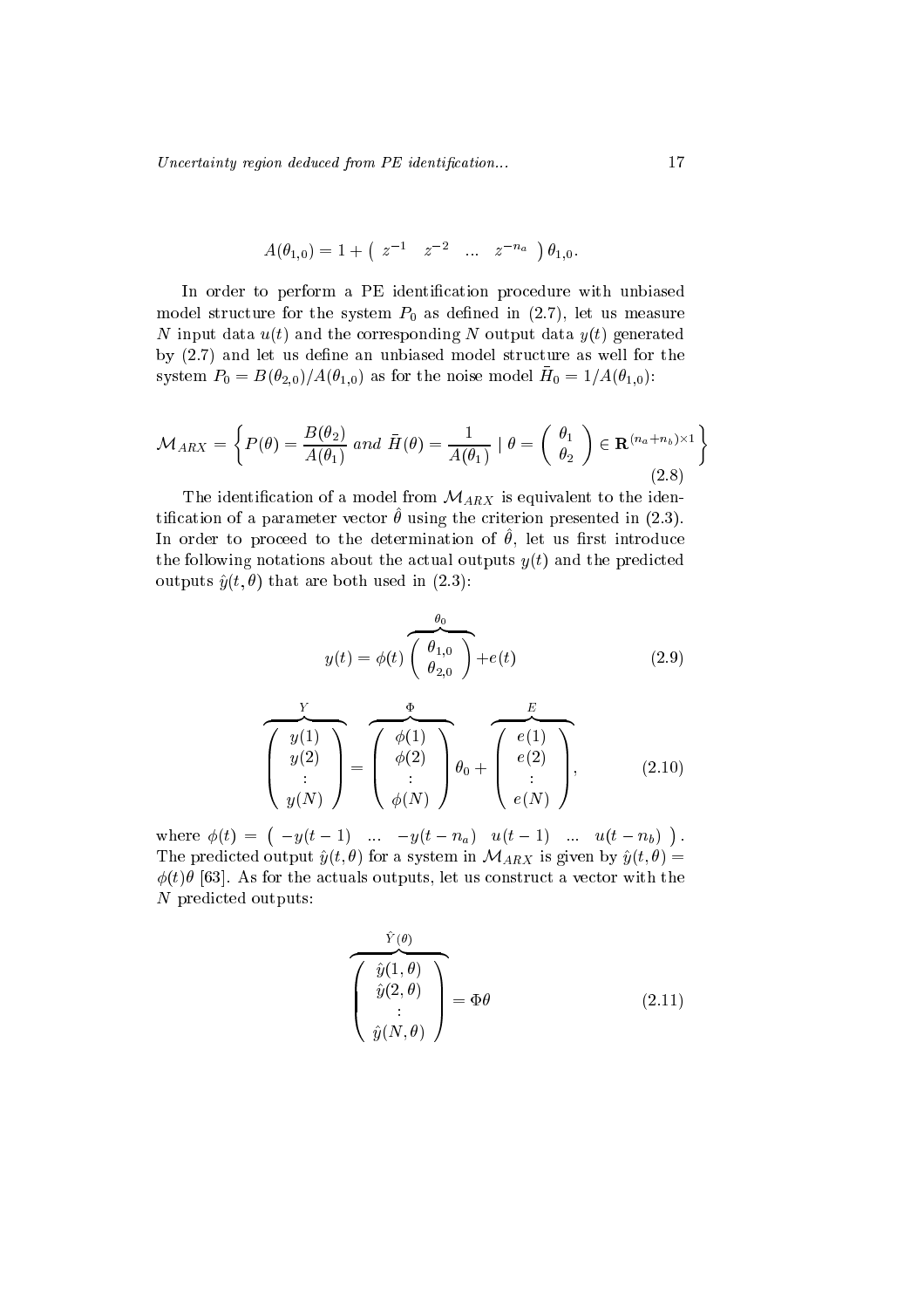we are now able to mud the estimate  $\nu$  that minimizes the prediction error criterion presented in  $(2.3)$ . Indeed, using expressions  $(2.10)$ and  $(2.11)$ , we can rewrite that criterion as follows:

$$
\hat{\theta} = arg \min_{\theta} [(\Phi \theta - Y)^T (\Phi \theta - Y)].
$$

It yields:

$$
\hat{\theta} = (\Phi^T \Phi)^{-1} \Phi^T Y = QY \tag{2.12}
$$

Let us now analyze the mean and the covariance of the estimate  $v$ . The mathematical expectation  $\mathcal{L} \sigma$  of  $\sigma$  can be computed as follows.

$$
\mathcal{E}\hat{\theta} = \mathcal{E}[(\Phi^T \Phi)^{-1} \Phi^T (\overline{\Phi \theta_0 + E})]
$$
  
=  $\theta_0 + (\Phi^T \Phi)^{-1} \Phi^T \mathcal{E}(E)$   
=  $\theta_0$  (2.13)

We obtain the result of Proposition 2.2 that tells us that the mean of the estimate  $\sigma$  is equal to  $\sigma_0$  in the case of unbiased model structures. Let us now compute the covariance matrix  $\cup$  or  $\sigma$ .

$$
C = \mathcal{E}[(\hat{\theta} - \theta_0)(\hat{\theta} - \theta_0)^T] = \mathcal{E}[(QE)(QE)^T]
$$
  
=  $\sigma^2 QQ^T$  (2.14)

I ne matrix C is unknown since the variance  $\sigma^2$  of the white noise  $e(t)$ is unknown. However, we can obtain an estimate  $\sigma^-$  of  $\sigma^-$  by using a maximum likelihood technique [63]. As a consequence, we also obtain an estimate  $P_{\theta}$  of C:

$$
P_{\theta} = \hat{\sigma}^2 Q Q^T \tag{2.15}
$$

**Remark.** In this subsection, we have analyzed the case of ARX model structures. It is to be noted that, if the chosen model structure is not linear in  $\theta$  (such as in the ARX model structure), the determination of  $\sigma$  and of F  $\mu$  require numerical optimization routines (see e.g. [63]).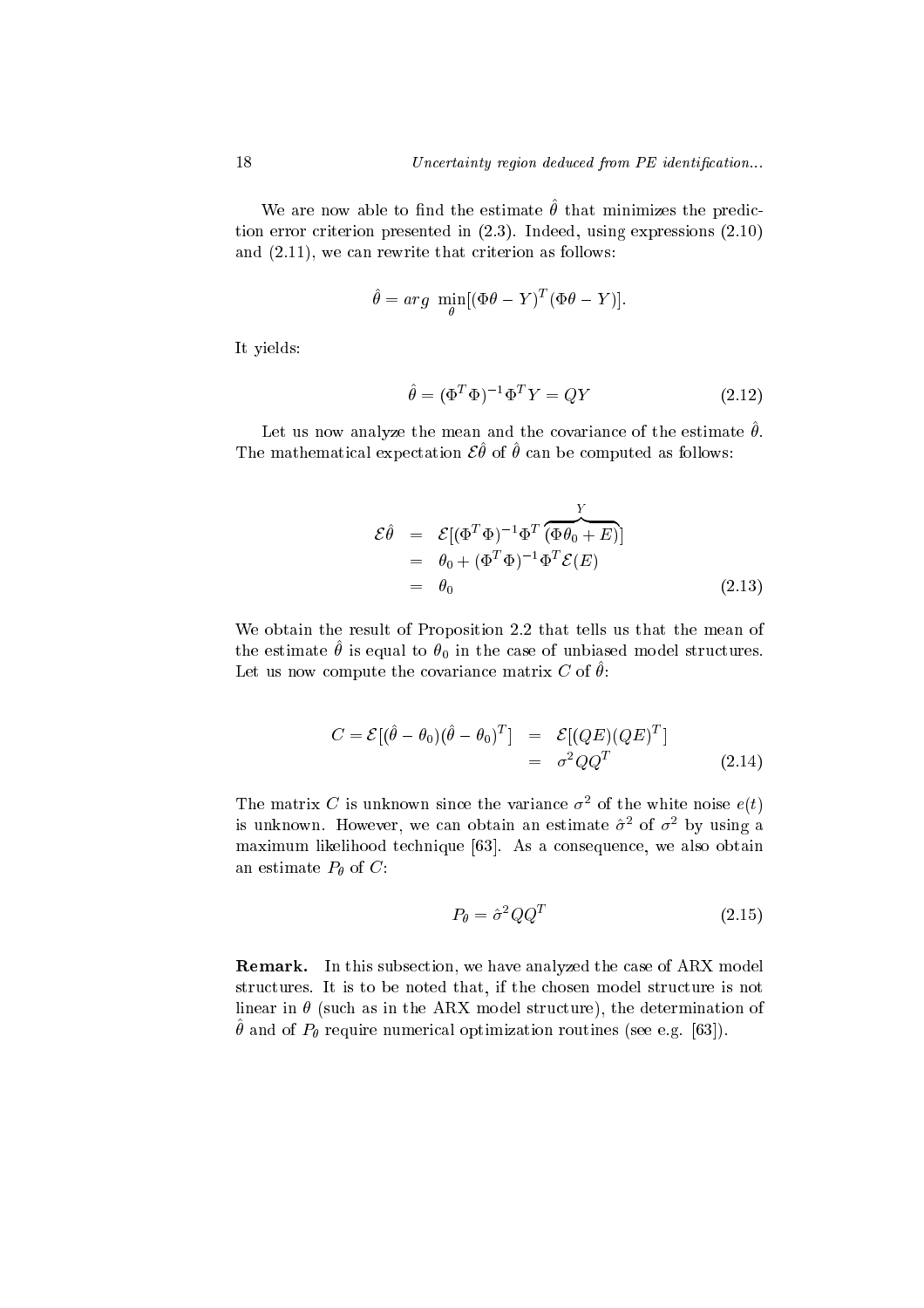### 2.2 Design of un
ertainty regions using PE identification

In the previous section, we have recalled the important results related to PE identification with unbiased model structure. In this section, we will show that we can design an uncertainty region containing the reallife plants G0, the so-so-so-so-so-system G0 using a PE identification procedure with unbiased model structure, and this without adding any further assumptions on the true system G0 than the lassi
al assumptions required by PE identification. We will consider different types of PE identification, namely:

- open-loop identified in the loop in the second state of the second intervals of the second intervals of the second intervals of the second intervals of the second intervals of the second intervals of the second intervals o
- model error model i den statsmannen i den statsmannen i den statsmannen i den statsmannen i den statsmannen i
- direct the state of the continuation in the state of the state of the state of the state of the state of the s
- indirection is a strategy of the state of the strategy of the strategy of the strategy of the strategy of the
- Dual-Youla losed-loop identi
ation [52, 51, 75, 27℄.

Open-loop identification is the classical way to perform identification. However, in many industrial appli
ations, due to unstable behaviour of the plant, experimental data can only be obtained in closed loop and a closed-loop identification must be performed. Moreover, the recent results on identification for control have promoted the use of closed-loop identification for producing models that are better suited for control design (see e.g.  $[38, 39]$ ). The properties of the different types of closedloop identification are compared in e.g. [28]. The model error model approa
h has been introdu
ed by L. Ljung in order to validate an apriori given model  $G_{mod}$  and consists in the identification of a model for the difference between the true system and the model  $G_{mod}$ . Open-loop and closed-loop identification can be considered for this approach.

We will show that all these types of identification lead to uncertainty regions that have the same general structure. Before proceeding to this, we will first present the assumptions we made about the true system  $G_0$ . These assumptions are the classical assumptions required by PE identification with unbiased model structure.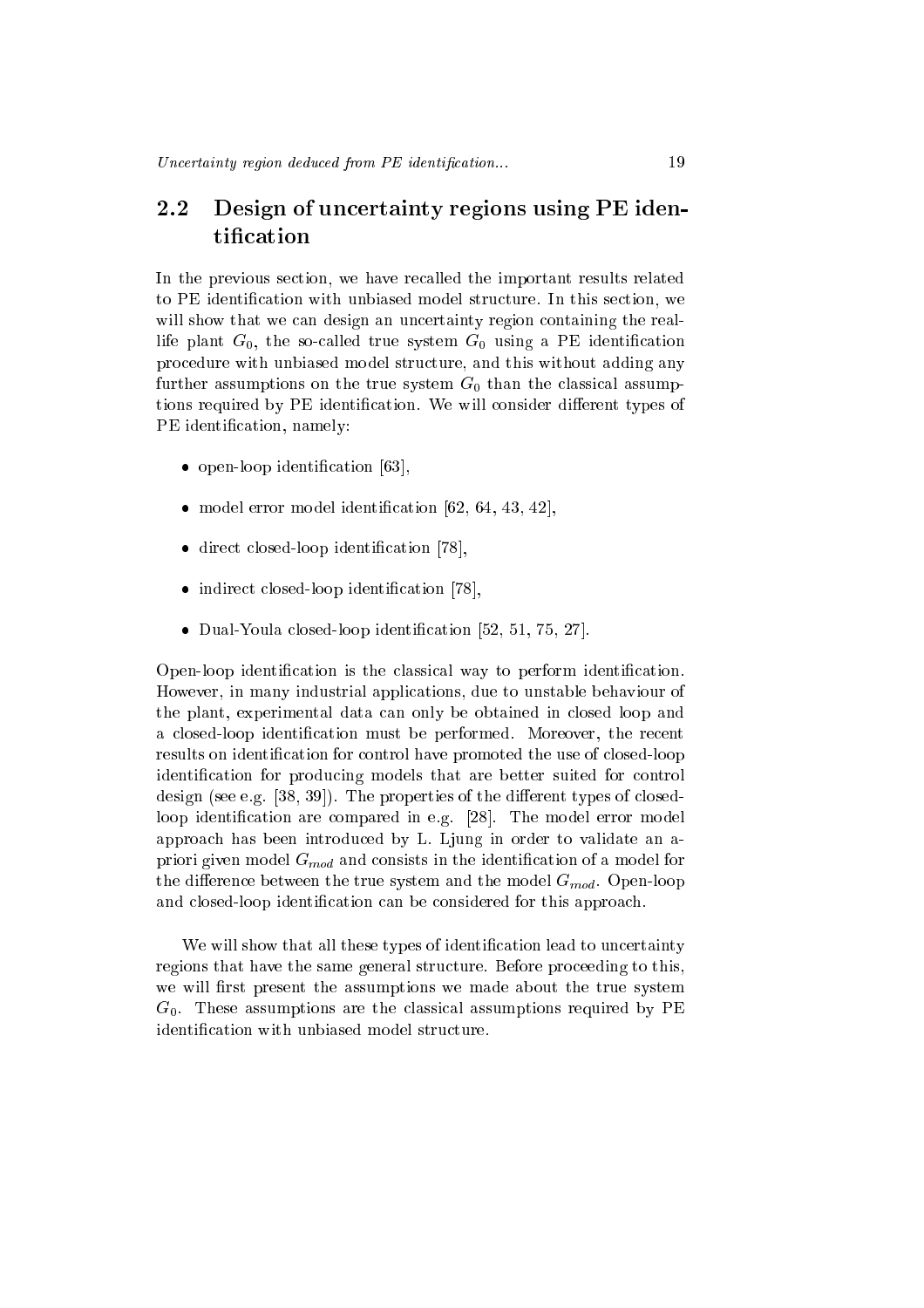### 2.2.1 Assumptions on the true system  $G_0$

In the sequel, we will assume that the true system G0 is SISO and  $\mathcal{L} = \mathbf{U}$ rational transfer function  $G_0(z)$  having the following general form

$$
G_0(z) = G(z, \theta_0) = \frac{z^{-d}(b_0 + b_1 z^{-1} + \dots + b_m z^{-m})}{1 + a_1 z^{-1} + \dots + a_n z^{-n}} = \frac{Z_2(z)\theta_0}{1 + Z_1(z)\theta_0},\tag{2.16}
$$

where

- d is the distance of the delay of the delay of the delay of the delay of the delay of the delay of the delay of the delay of the delay of the delay of the delay of the delay of the delay of the delay of the delay of the de
- $\bullet$   $\theta_0^1 = [a_1 \ ... \ a_n \ b_0 \ ... \ b_m] \in \mathbf{R}^{q \wedge 1}, \ q \equiv (n+m+1);$
- $\bullet$   $Z_1(z) = |z|^2 z^2$  ...  $z^2$  0 ...  $0|$  is a row vector of size q;
- $Z_2(z) = z$   $\degree$   $\degree$   $\degree$  ...  $z$   $\degree$   $\degree$  ...  $z$   $\degree$   $\degree$  is a row vector of size q.

will further assume that the input-output relation for G0 is given by  $\mathcal{A}$ 

$$
y(t) = G_0 u(t) + v(t),
$$
\n(2.17)

where  $v(t)$  is additive noise modelled by  $v(t) = H_0(z)e(t)$ . The transfer function  $H_0(z)$  is a discrete-time rational transfer function and  $e(t)$  is a while noise of variance  $\sigma$ .

These assumptions are equivalent to the assumptions we made about the system PO in the previous sections we do not the only dimensional control in the only not require here that the true section  $\mathcal{A}$  is the G0 is stable. Indeed, the stable stable is not needed for the losed-loop identi
ation pro
edures. However, the stability of G0 is required in order to perform an open-loop identification in order to perform an open-loop i or an identification using the model error model approach in open-loop.

#### Open-loop PE identification  $2.2.2$

Let us onsider the true system G0 presented in Se
tion 2.2.1. Here, we further assume that  $\mathcal{G}^{\text{max}}$  is stable. The true system G0 satisfies the true system G0 satisfies the true system G0 satisfies the true system G0 satisfies the true system G0 satisfies the true system G0 satisfies t fore Assumptions 2.1, and we may therefore perform a  $PE$  identification with unbiased model structure with this true system. Using  $(2.16)$ , an under the structure for the form of  $\theta$  is given by  $\theta$ 

$$
\mathcal{M}_{ol} = \left\{ G(\theta) \mid G(\theta) = \frac{Z_2 \theta}{1 + Z_1 \theta} \right\},\tag{2.18}
$$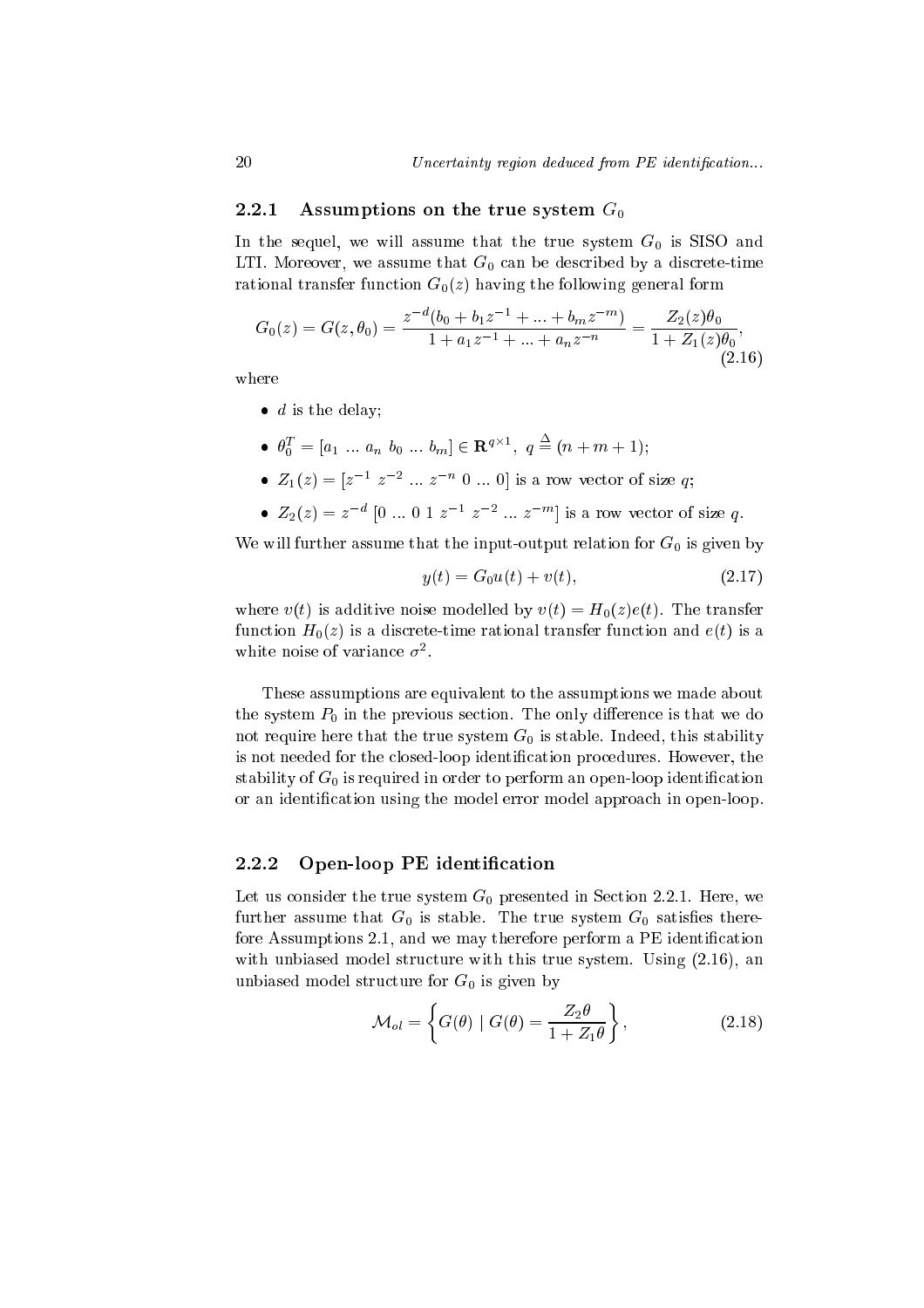where  $\theta$   $\in$   $\mathbf{R}^*$  . If we know collect *I*v input data  $u(t)$  and output data  $y(t)$  on the true system  $G_0$ , we have all the elements to perform the identification. As stated in Proposition 2.2, this identification yields a moder  $G(v) \in \mathcal{M}_{\theta}$  and an estimate of the covariance matrix  $P_{\theta}$  of  $\sigma$ . Using now Proposition 2.3, the true parameter vector  $v_0$  nes with probability  $\alpha(q, \chi)$  in the ellipsoidal uncertainty region

$$
U_{ol} = \{ \theta \mid (\theta - \hat{\theta})^T P_{\theta}^{-1} (\theta - \hat{\theta}) < \chi \} \tag{2.19}
$$

This parametric uncertainty region  $U_{ol}$  defines a corresponding uncertainty region in the space of transfer functions which we denote  $\mathcal{D}_{ol}$ :

$$
\mathcal{D}_{ol} = \left\{ G(\theta) \mid G(\theta) = \frac{Z_2 \theta}{1 + Z_1 \theta} \text{ and } \theta \in U_{ol} \right\}
$$
 (2.20)

Properties of  $\mathcal{D}_{ol}$ .

$$
G_0 \in \mathcal{D}_{ol}
$$
 with probability  $\alpha(q, \chi)$ 

We have thus defined an uncertainty region  $\mathcal{D}_{ol}$  centered at the iden- $\mu$  and  $\sigma$  ( $\sigma$ ) and containing the true sytem  $G_0$  with probability  $\alpha(q, \chi)$  (e.g.  $\alpha = 0.95$ ).

### 2.2.3 Model Error Model Approa
h

In this section, we will show that we can also obtain an uncertainty region ontaining the true system at a ertain probability level using the Model Error Model (MEM) approach. This approach was introduced by Lennart Ljung in [62] for the open-loop case and was extended to the closed-loop case in [43]. We will here only consider the open-loop case in order to remain concise. However, we can also deduce an uncertainty region from MEM in closed-loop as proved in  $[43, 42]$ . In the MEM approach, we can stable true system G0 satisfying the assumption of the assumption of the assumption of the ass tions presented in Section 2.2.1 and an a-priori given model  $G_{mod}$  for  $\mu$ ns true system $\cdot$ . This approach consists of identifying a model for the error between the given model  $G_{mod}$  and the true system  $G_0$ . A model  $\sim$  G into the internal deduction of the internal deduction of  $\sim$  model  $\sim$ 

Just as for the open-loop identi
ation ase presented in the previous subsection, we can be true system GNU and the true system of the true system of the true system of the true sy

This model  $G_{mod}$  is typically the model we want to use for control design.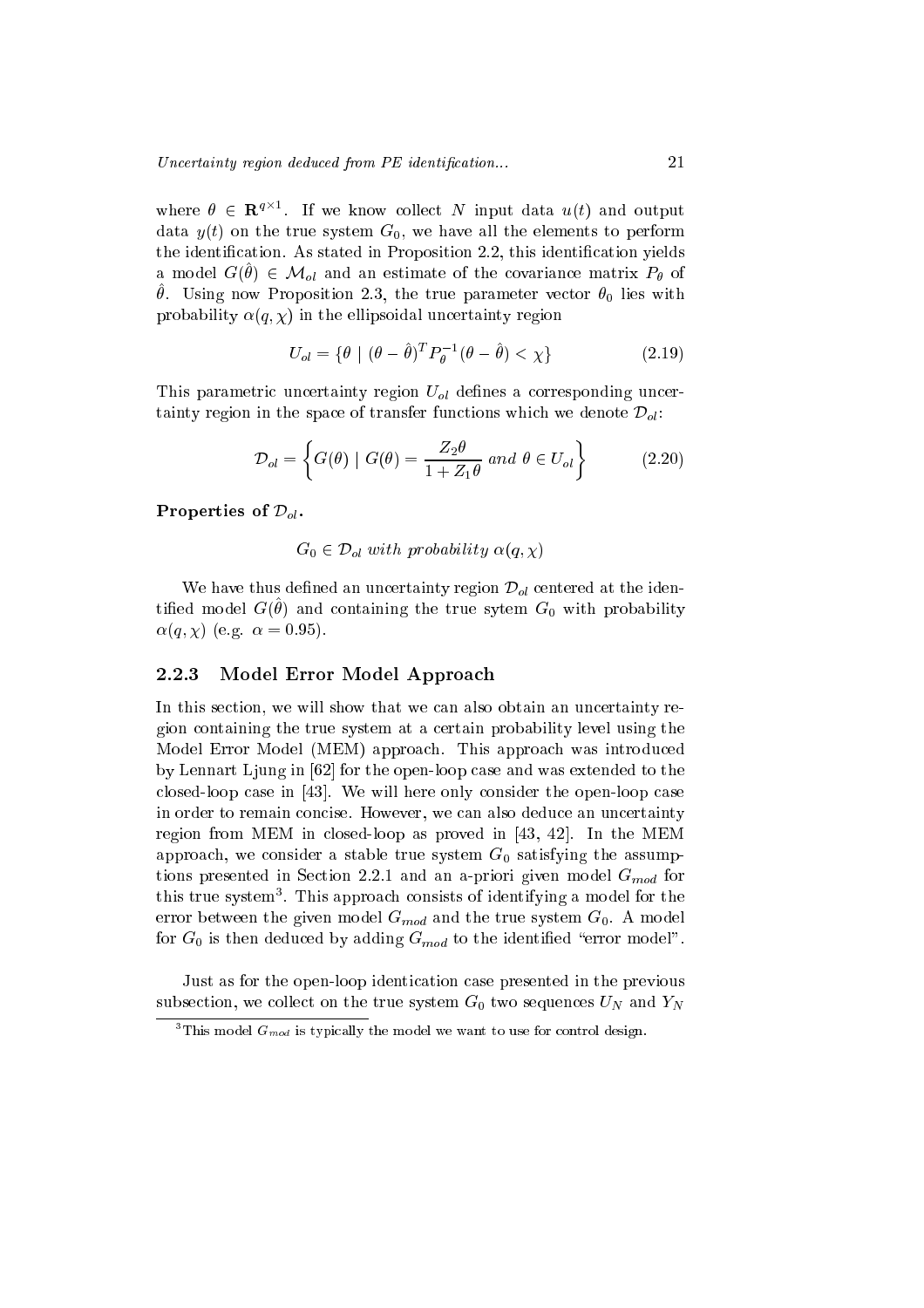containing N inputs  $u(t)$  and the corresponding outputs  $y(t)$ , respectively. Using these data, we compute the N residuals  $\varepsilon(t)$ :

$$
\varepsilon(t) = y(t) - G_{mod}u(t). \tag{2.21}
$$

We have then the following relation between the inputs  $u(t)$  and the residuals  $\varepsilon(t)$ :

$$
\varepsilon(t) = \overbrace{(G_0 - G_{mod})}^{bG_0} u(t) + H_0 e(t)
$$
\n(2.22)

As the system ÆG0 satises Assumptions 2.1, we an perform <sup>a</sup> PE identification with unbiased model structure for  $\delta G_0$ . An unbiased model ture for  $\alpha$  is a function of the given model with  $\alpha$   $\beta$  is the given model  $\alpha$ denote it in the following generic form:

$$
\mathcal{M}_{mem} = \left\{ \tilde{G}(\eta) \mid \tilde{G}(\eta) = \frac{Z_3 \eta}{1 + Z_4 \eta} \right\},\tag{2.23}
$$

where we have that  $\eta$  is a real vector of size, say, l and that  $Z_3(z)$ and  $Z_4(z)$  are row vectors of size l constructed in the same way as  $Z_1$ and  $\alpha$  in (2.16) and therefore conditional contains and  $\alpha$  and  $\alpha$  are  $\alpha$  $\mathcal{M}_{mem}$  is an unbiased model structure for  $\delta G_0$ , there exists a vector  $\eta_0$  such that  $\sigma\sigma_0 = \sigma(\eta_0) \in \nu\tau_{mem}$ . As stated in Froposition 2.2, a PE identification procedure with  $U_N$ ,  $\mathcal{E}_N = {\varepsilon(t)|t = 1...N}$  and  $\mathcal{N}$  mem yields an unbiased model  $G(\eta)$  of  $\partial G_0$  and an estimate  $\Gamma_\eta$  of the covariance matrix of  $\hat{\eta}$ . Using now Proposition 2.3, the true parameter vertainty tor with probability (l; ) in the electromagnetic methods with  $\eta$  and  $\eta$ 

$$
U_{mem} = \{ \eta \mid (\eta - \hat{\eta})^T P_{\eta}^{-1} (\eta - \hat{\eta}) < \chi \} \tag{2.24}
$$

From this set  $U_{mem}$ , we can deduce the set of corresponding plants  $G(\eta)$ defined as:

$$
\mathcal{D}_{mem} = \left\{ G(\eta) \mid G(\eta) = G_{mod} + \tilde{G}(\eta) \text{ and } \eta \in U_{mem} \right\} \tag{2.25}
$$

The notation  $G(\eta)$  used in (2.25) denotes the rational transfer function model whose coefficients are uniquely determined from  $\eta$  by the mapping  $G(\eta) = G_{mod} + G(\eta)$ . The nominal model for the true system  $G_0$  derived  $\lim_{\alpha\to 0} G(\eta)$ . It is important to note that, using the expression of  $G(\eta)$  in (2.25), the uncertainty region  $\nu_{mem}$  can also be rewritten as follows: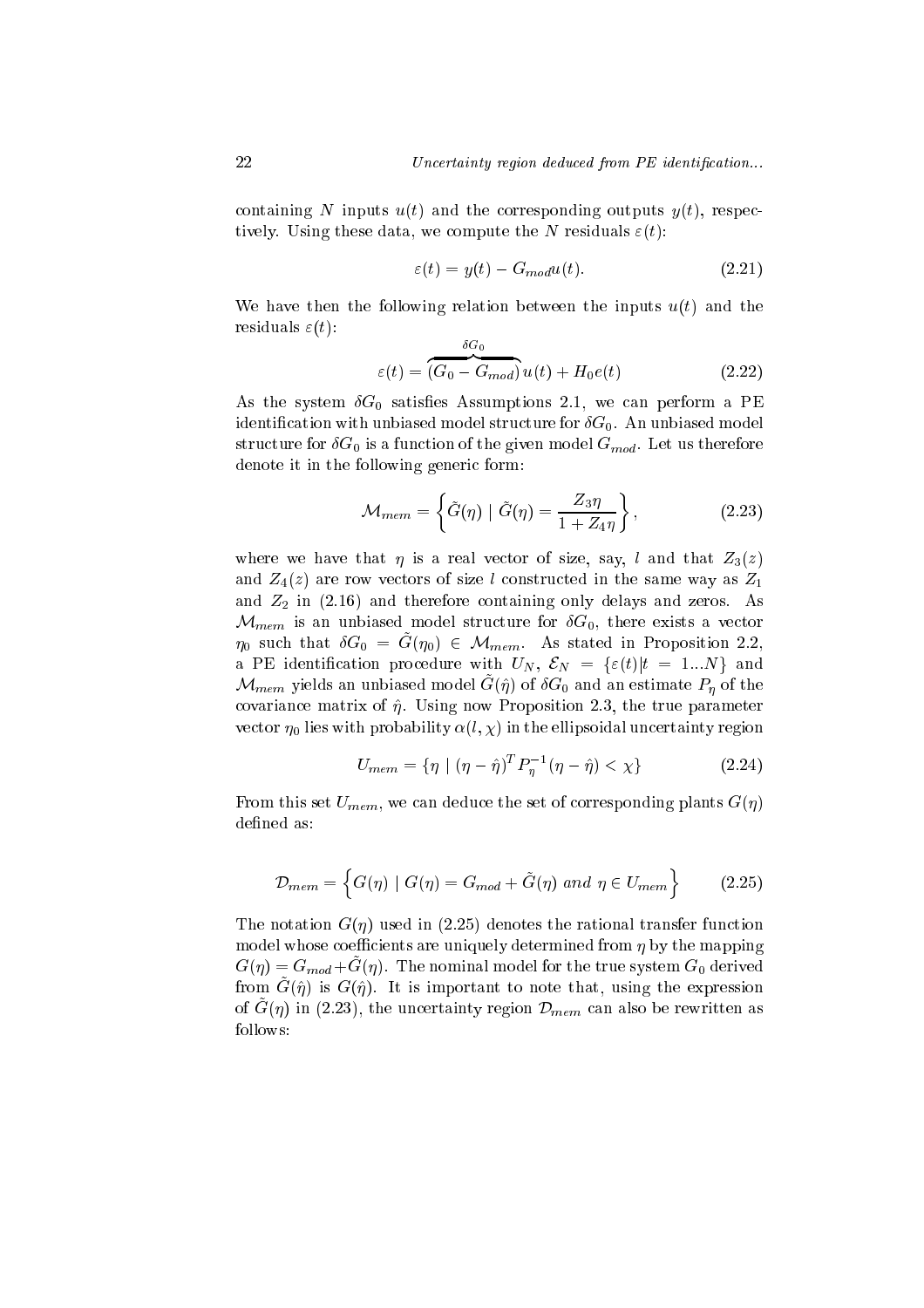Uncertainty region deduced from PE identification... 23

$$
\mathcal{D}_{mem} = \left\{ G(\eta) \mid G(\eta) = \frac{G_{mod} + Z_5 \eta}{1 + Z_6 \eta} \text{ and } \eta \in U_{mem} \right\} \tag{2.26}
$$

with Z5 <sup>=</sup> Z3 <sup>+</sup> Z4Gmod and Z6 <sup>=</sup> Z4

Properties of  $U_{mem}$  and  $\mathcal{D}_{mem}$ .

 $\mathbf{v} = \mathbf{v}$  with  $\mathbf{v} = \mathbf{v}$ 

$$
G_0 = G(\eta_0) \in \mathcal{D}_{mem} with probability \alpha(l, \chi)
$$

Just as was done for open-loop identification, we have thus defined an uncertainty region  $\mathcal{D}_{mem}$  that is centered at the model  $G(\hat{\eta})$  derived from the identified  $G(\eta)$  and that contains the true system  $G_0$  at a certain probability level.

### 2.2.4 Closed-loop identification

Let us onsider again the true system G0 presented in Se
tion 2.2.1. In order to perform the identification in closed-loop, we connect the true system with a stabilizing controller  $K$  as shown in Figure 2.1.



Figure 2.1: Closed-loop onne
tion of G0 and the ontroller <sup>K</sup>

Using Figure 2.1, we an write the following relations between the signals present in the closed loop  $[K \ G_0]$ :

$$
\begin{pmatrix} y(t) \\ u(t) \end{pmatrix} = \overbrace{\begin{pmatrix} \frac{G_0 K}{1 + G_0 K} & \frac{G_0}{1 + G_0 K} \\ \frac{K}{1 + G_0 K} & \frac{G_0}{1 + G_0 K} \end{pmatrix}}^{T(G_0, K)} \begin{pmatrix} r_1(t) \\ r_2(t) \end{pmatrix} + \begin{pmatrix} \frac{1}{1 + G_0 K} \\ \frac{-K}{1 + G_0 K} \end{pmatrix} v(t) (2.27)
$$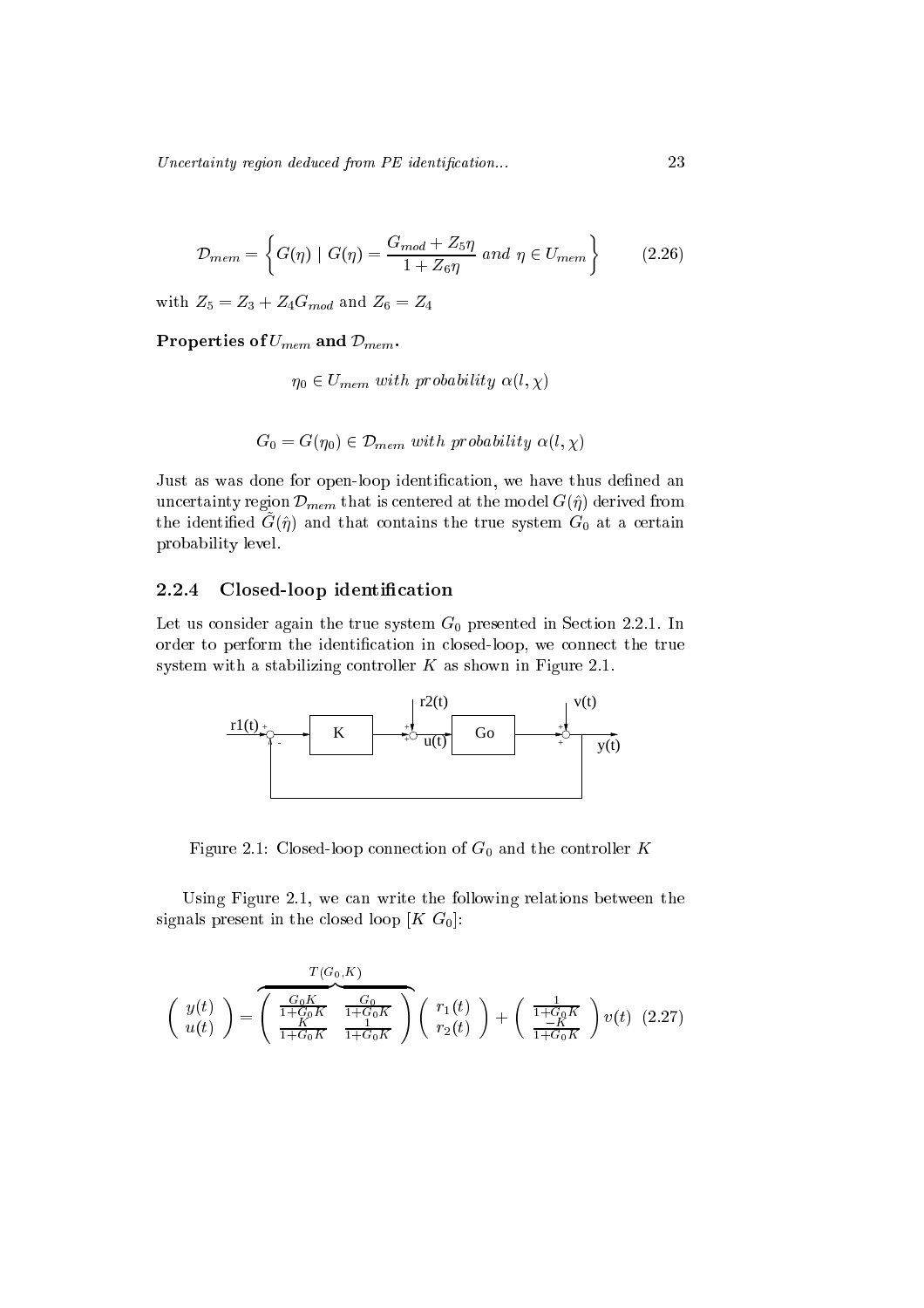$$
y(t) = G_0 u(t) + v(t)
$$
\n(2.28)

Different types of PE identification can be performed using data collected on the closed loop [K  $G_0$ ]. We will here distinguish direct, indirect and Dual-Youla closed-loop identifications and show that unertainty regions an be dedu
ed from these three types of losed-loop identification.

### 2.2.4.1 Direct closed-loop identification

The objective of direct closed-loop identification is to identify a model of the true system using input signals  $u(t)$  and output signals  $y(t)$  collected on the closed loop [K  $G_0$ ]. We will therefore apply a sequence of N signals  $r_1(t)$  (or  $r_2(t)$ ) to the closed-loop and collect the corresponding sequences of data  $U_N$  and  $Y_N$ :

$$
U_N = \{u(t)|t = 1...N\} \qquad Y_N = \{y(t)|t = 1...N\}
$$

The procedure of identification then follows the same procedure as for open-loop identification . The uncertainty region deduced from direct closed-loop identification has therefore the same form as the uncertainty region  $\mathcal{D}_{ol}$  given in (2.20).

### 2.2.4.2 Indirect closed-loop identification

The objective of indirect closed-loop identification is to identify a model of one of the four losed-loop transfer fun
tions des
ribing the loop [K  $G_0$ ]. These four "true" closed-loop transfer functions are the entries of the matrix  $T(G_0, K)$  defined in (2.27) i.e.

$$
T_0^1 = \frac{G_0 K}{1 + G_0 K} \quad T_0^2 = \frac{G_0}{1 + G_0 K} \quad T_0^3 = \frac{K}{1 + G_0 K} \quad T_0^4 = \frac{1}{1 + G_0 K} \tag{2.29}
$$

ome and for any  $\alpha$  is the estimate of any order from the estimate of any of any of any these four transfer fun
tions by inversion of the mapping (2.29), using knowledge of the controller  $K$ . The selection of one of those transfer functions for identification is linked to the available signals and the structure of the controller K. Indeed, it is proved in [21] that the presence of unstable (or unit-circle) poles or zeros in  $K$  imposes restrictions

<sup>4</sup> It is nevertheless to be noted that an unbiased model stru
ture for the noise model is here required.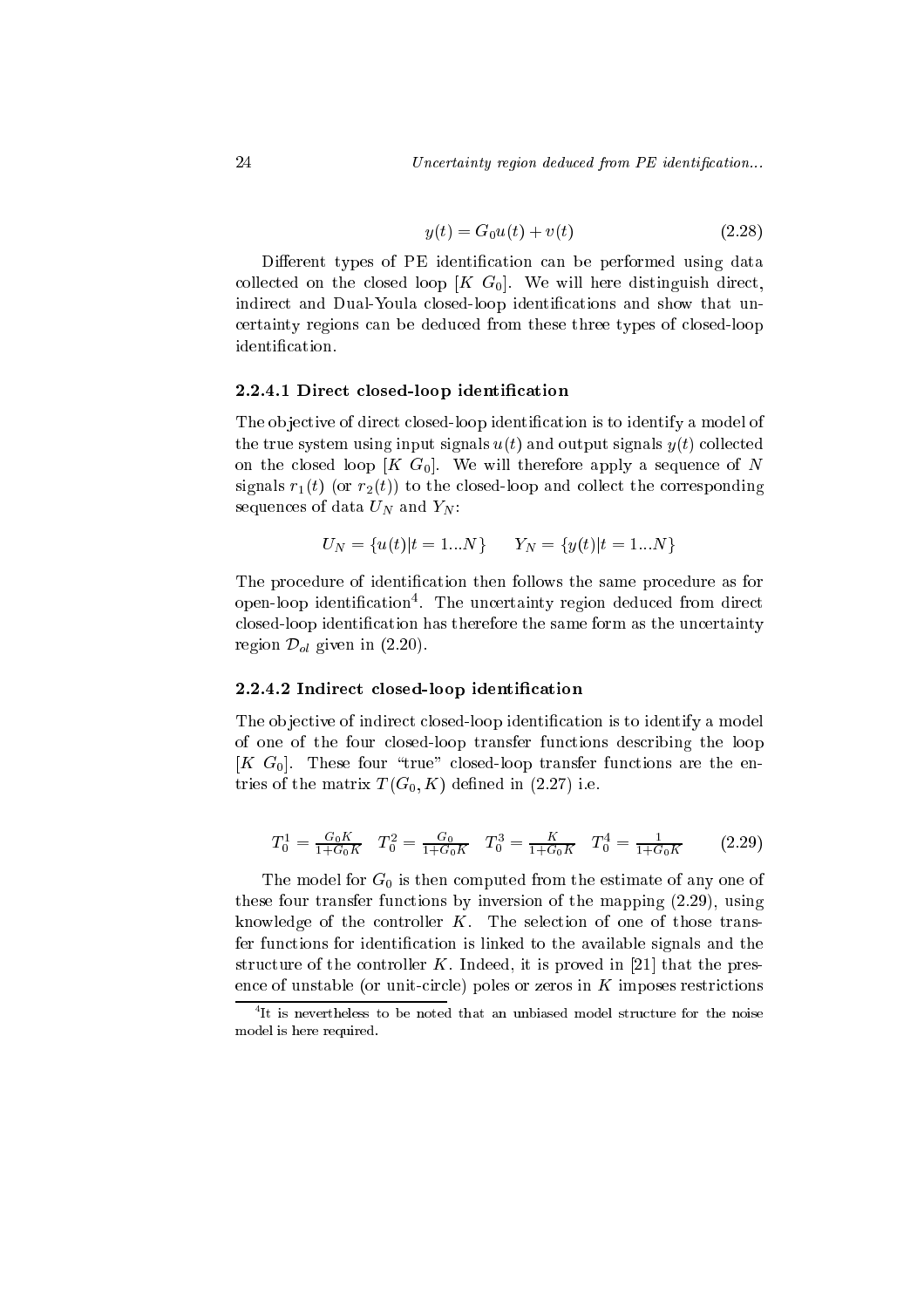on the subset of these transfer functions that can be identified.

In the sequel, we show how we can construct an uncertainty region  $\mathcal{D}_{icl}$  containing the true system in the case where the first closed-loop transfer function  $T_0^{\dagger}$  is estimated. An uncertainty region  $\nu_{icl}$  can be derived similarly for the other cases (see e.g.  $[13]$  for the identification of  $I_{\bar{0}}$  ).

Let us therefore apply a sequence of N data  $r_1(t)$  to the closed-loop [K  $G_0$ ] and collect the corresponding sequence of data  $y(t)$ . We have the following relations between  $r_1(t)$  and  $y(t)$ :

$$
y(t) = \frac{\overbrace{G_0 K}^{T_0^1}}{1 + G_0 K} r_1(t) + \frac{1}{1 + G_0 K} v(t)
$$
\n(2.30)

Since the transfer function  $I_0$  satisfies Assumptions 2.1, the *N* data  $\overline{\phantom{0}}$  $r_1(t)$  and  $y(t)$  can be used to identify a full-order model for  $T_0$  . For this  $\overline{\phantom{0}}$ purpose, we need to denne an unbiased model structure for  $T_0$ . Since the structure of  $I_0^-$  is a function of the controller  $\Lambda$ , let us define it in the following generi way

$$
\mathcal{M}_{icl} = \left\{ T(\xi) \mid T(\xi) = \frac{Z_7 \xi}{1 + Z_8 \xi} \right\},\tag{2.31}
$$

where we have that  $\xi$  is a real vector of size, say, f and that  $Z_3(z)$ and  $Z_4(z)$  are row vectors of size f constructed in the same way as Z1 and Z2 in (2.16) and therefore ontaining only delays and zeros. As  $\mathcal{M}_{icl}$  is an unbiased model structure for  $T_{\bar{0}}$ , there exists a vector  $\zeta_0$  such that  $T_0 = T(\zeta_0) \in \mathcal{M}_{icl}$ . As stated in Proposition 2.2, a PE identification procedure with the N data  $r_1(t)$ , the N corresponding data  $y(\iota)$  and  $\mathcal{M}_{icl}$  yields an unbiased model 1 ( $\zeta$ ) of  $T_0^+$  and an estimate  $P_{\xi}$ of the covariance matrix of  $\zeta$ . Osing now Proposition 2.5, we can define an ellipsoidal parametric uncertainty region  $U_{icl}$  that contains the true parameter ve
tor 0 at the probability level (f ; ):

$$
U_{icl} = \{ \xi \mid (\xi - \hat{\xi})^T P_{\xi}^{-1} (\xi - \hat{\xi}) < \chi \} \tag{2.32}
$$

From this set  $U_{icl}$ , we can deduce the set of corresponding open-loop plants  $G(\xi)$  defined as: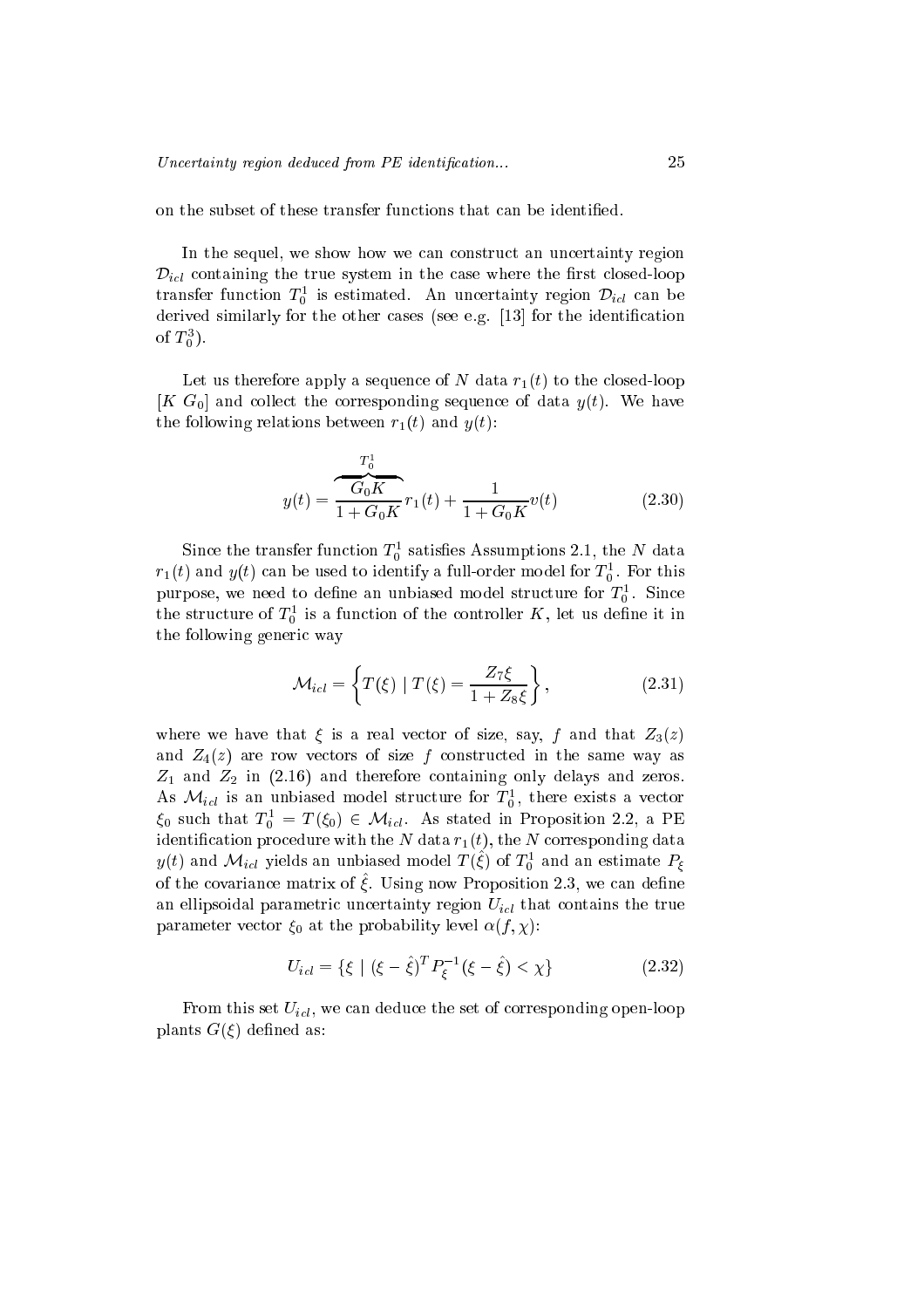$$
\mathcal{D}_{icl} = \left\{ G(\xi) \mid G(\xi) = \frac{T(\xi)}{K(1 - T(\xi))} \text{ and } \xi \in U_{icl} \right\}
$$
 (2.33)

The notation  $G(\xi)$  used in (2.33) denotes the rational transfer function model whose coefficients are uniquely determined from  $\xi$  by the mapping

$$
G(\xi) = \frac{T(\xi)}{K(1 - T(\xi))}.
$$
 (2.34)

The nominal open-loop model derived from T ( ^ ) is G( ^ ). It is important to note that, using the expression of  $T(\xi)$  in (2.31), the uncertainty region  $\mathcal{D}_{icl}$  can also be rewritten as follows:

$$
\mathcal{D}_{icl} = \left\{ G(\xi) \mid G(\xi) = \frac{Z_9 \xi}{1 + Z_{10} \xi} \text{ and } \xi \in U_{icl} \right\}
$$
 (2.35)

with  $\frac{1}{2}$   $\frac{1}{2}$   $\frac{1}{2}$   $\frac{1}{2}$   $\frac{1}{2}$   $\frac{1}{2}$   $\frac{1}{2}$   $\frac{1}{2}$   $\frac{1}{2}$   $\frac{1}{2}$ 

Properties of  $U_{icl}$  and  $\mathcal{D}_{icl}$ .

$$
\xi_0 \in U_{icl}
$$
 with probability  $\alpha(f, \chi)$ 

$$
G_0 = G(\xi_0) \in \mathcal{D}_{icl} \ with \ probability \ \alpha(f, \chi)
$$

We have thus defined an uncertainty region  $\mathcal{D}_{icl}$  that is centered at the  $\phi$  open-loop model  $G(\zeta)$  derived from the identified T ( $\zeta$  ) and that contains the true system God at a system God at a system of the system of the system of the system of the system of the

### 2.2.4.3 Dual-Youla closed-loop identification

The so-called Youla parametrization gives the parametrization of all controllers stabilizing a plant (see  $[29]$ ). For identification purpose, this result has been extended to the parametrization of all plants stabilized by a controller  $[52, 51]$ . This result is recalled in Proposition 2.4, but beforehand, we give the following definition that is used in Proposition 2.4.

**Definition 2.3** ([83]) Let us consider a transfer function  $G$ . The pair  $\{N, D\}$  is a coprime factorization of G if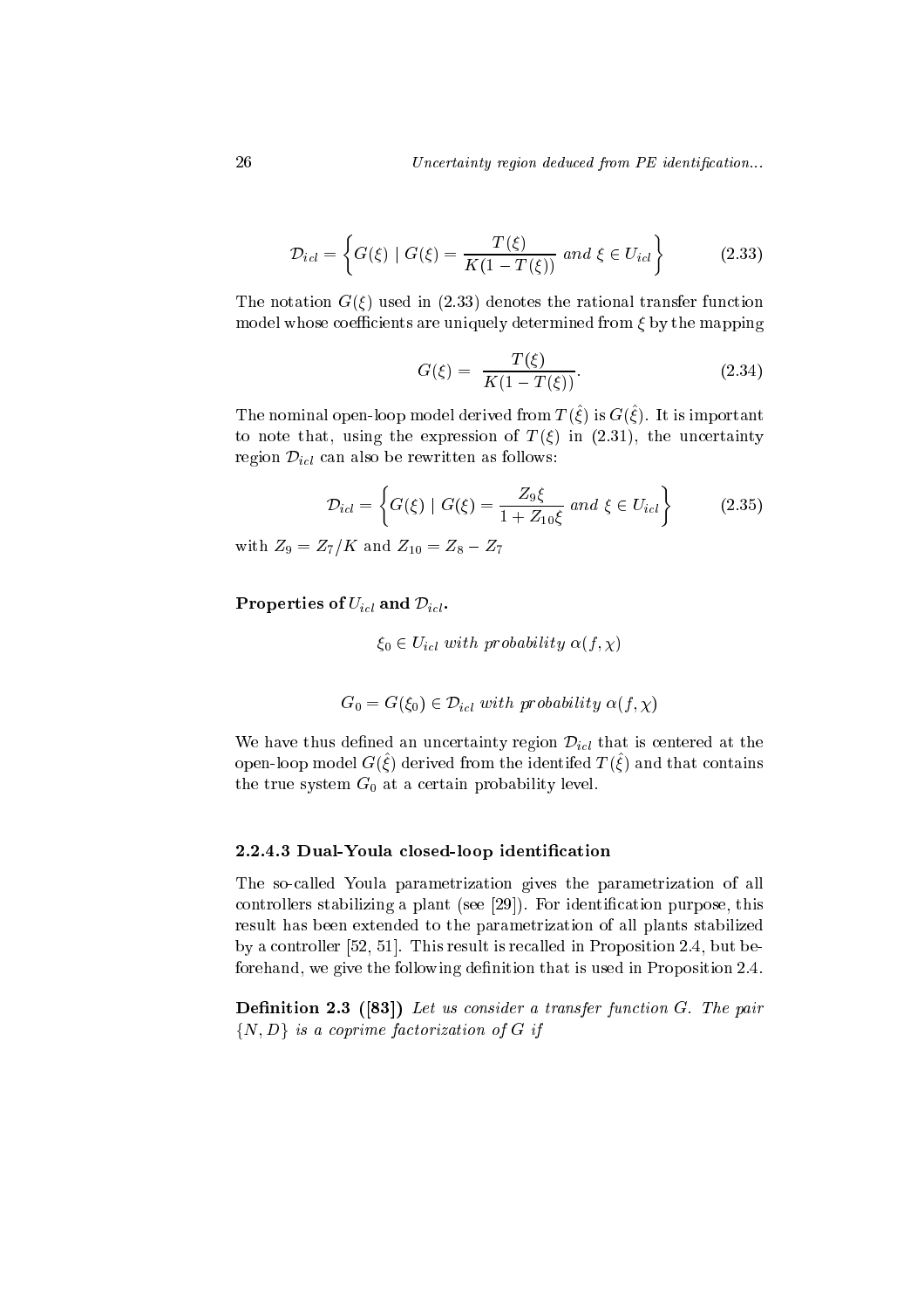Uncertainty region deduced from PE identification... 27

- n are stable transported to the contract of the stable transported to the stable of the stable of the stable o
- $\bullet$  G =  $\frac{\ }{D}$ ;
- there exists stable transfer functions as when a substracted same  $\mathbb{R}^n$

**Proposition 2.4 ([83])** Let us consider a plant G having a coprime factorization  $\{N_G, D_G\}$  and a controller C having a coprime factorization  $\{N_C, D_C\}$ . Let us also assume that C stabilizes G. Then, the set S of al l (LTI and nite dimensional) plants stabilized by C is given by:

$$
S = \{G_{in} \mid G_{in} = \frac{N_G + D_C R}{D_G - N_C R} \text{ with } R \in \mathcal{R}H_{\infty}\}\
$$

The parametrization presented in Proposition 2.4 an be applied to the loop  $[K \ G_0]$  presented in Figure 2.1. Indeed, consider a given initial system  $G_x$  that is stabilized by K. Using Proposition 2.4, the true system G0 (also stabilized by K) in the stabilized by Kongresented in the Young parametrization for a stable transfer function  $R_0$ :

$$
G_0 = \frac{N_x + D_K R_0}{D_x - N_K R_0},\tag{2.36}
$$

where  $\{N_x, D_x\}$  and  $\{N_K, D_K\}$  are coprime factors of  $G_x$  and K, respec $t_{\rm I}$  ,  $t_{\rm I}$  in equal-roula closed-loop identification [52, 51] is to identify the Youla parameter  $\mathcal{L}$  to the true system using data  $\mathcal{L}$  the true system using data  $\mathcal{L}$ lected on the closed-loop  $[K \ G_0]$ . A model for the true system is then dedu
ed from the identied Youla parameter.

In order to perform this identification, a sequence of N data  $r_1(t)$  is applied to [K  $G_0$ ] and the corresponding data  $u(t)$  and  $y(t)$  are collected. Using the signals  $u(t)$  and  $y(t)$ , we can compute the following auxiliary signals  $x(t)$  and  $z(t)$ :

$$
x(t) = (D_x + KN_x)^{-1}(u(t) + Ky(t))
$$
\n(2.37)

$$
z(t) = (D_K + G_x N_K)^{-1} (y(t) - G_x u(t)).
$$
\n(2.38)

These auxiliary signals  $x(t)$  and  $z(t)$  are such that

$$
z(t) = R_0 x(t) + H_0 (D_K (1 + KG_0))^{-1} v(t).
$$
 (2.39)

The is to be noted that the transfer function  $R_0$  depends on the choice of the pairs  $\,$  $\{N_x, D_x\}$  and  $\{N_K, D_K\}$ .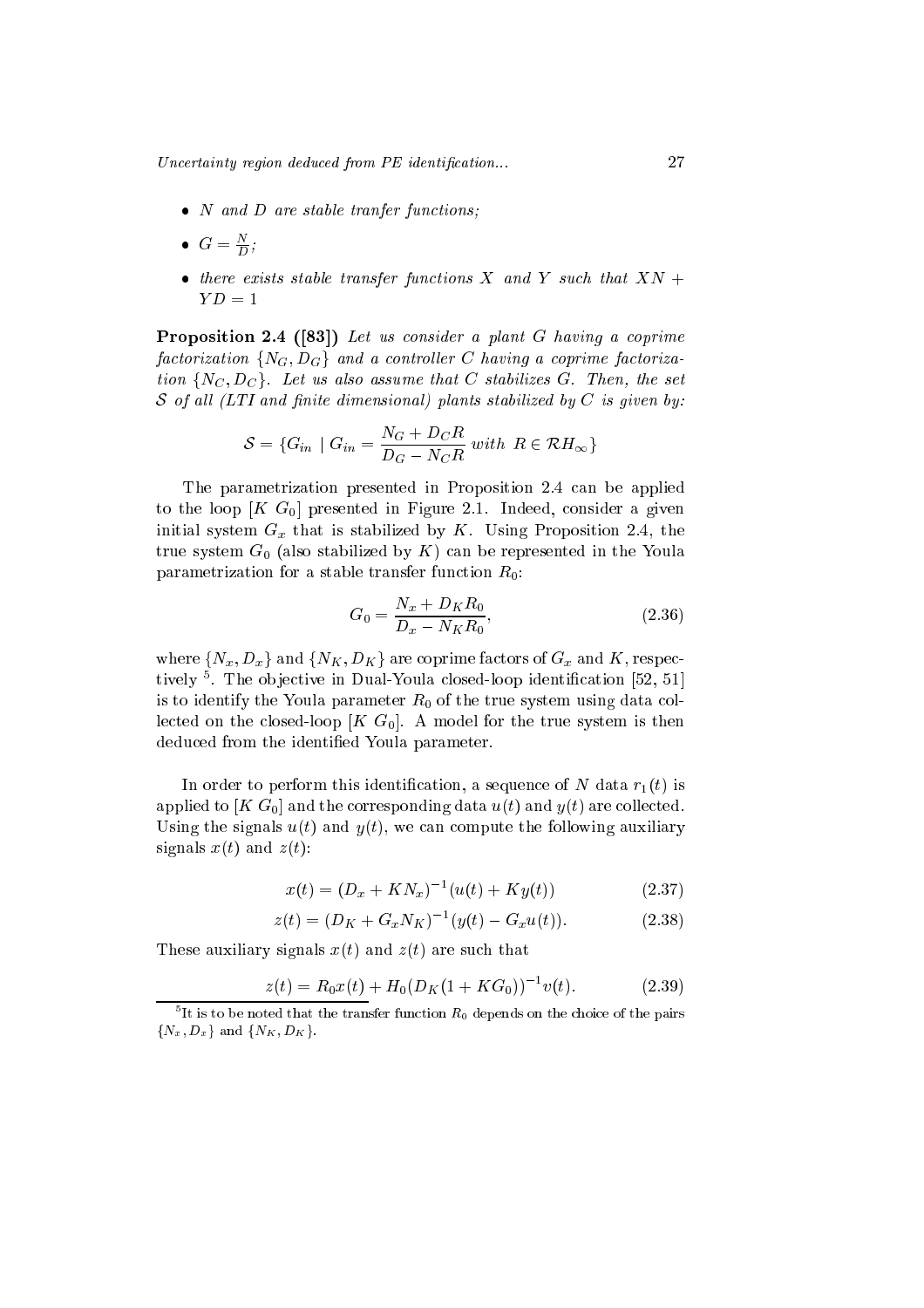e and the sequence and the sequence  $\sim$  sequences as  $\sim$  the sequence  $\sim$  of  $\sim$   $\sim$   $\sim$   $\sim$   $\sim$   $\sim$   $\sim$ N data  $z(t)$  can therefore be used to identify a full order model of  $R_0$ . For this purpose, we need to define an unbiased model structure for  $R_0$ .  $\epsilon = -\frac{1}{2} \left( \frac{1}{2} \right)$  , the structure of the structure  $\epsilon$  and of Gx, letter  $\epsilon$ us define it in the following generic way:

$$
\mathcal{M}_{dy} = \left\{ R(\zeta) \mid R(\zeta) = \frac{Z_{11}\zeta}{1 + Z_{12}\zeta} \right\},\tag{2.40}
$$

where we have that  $\zeta$  is a real vector of size, say, p and that  $Z_{11}(z)$  and  $-$ 12( $\cdot$ ) are row vertors of size  $p$  communication in the same way as  $\cdot$  $\mathcal{L}_2$  in (2.16) and therefore containing only delays and zeros. As May is  $t = -\frac{1}{2}$  $\Gamma$  . As stated in Proposition 2.2, a Pe in Proposition 2.2, a PE in Proposition 2.2, a PE in Proposition 2.2, a PE in Proposition 2.2, a PE in Proposition 2.2, a PE in Proposition 2.2, a PE in Proposition 2.2, a PE in P procedure with the N data  $x(t)$ , the N data  $z(t)$  and  $\mathcal{M}_{dy}$  yields an unbiased model  $R(\zeta)$  of  $R_0$  and an estimate  $R_\zeta$  of the covariance matrix of  $\zeta$ . Using now Froposition 2.3, we can define an emposition parametric uncertainty region  $U_{dy}$  that contains the true parameter vector  $\zeta_0$  at the probability level  $\alpha(p, \chi)$ :

$$
U_{dy} = \{ \zeta \mid (\zeta - \hat{\zeta})^T P_{\zeta}^{-1} (\zeta - \hat{\zeta}) < \chi \} \tag{2.41}
$$

From this set  $U_{dy}$ , we can deduce the set of corresponding open loop plants  $G(\zeta)$  defined as:

$$
\mathcal{D}_{dy} = \left\{ G(\zeta) \mid G(\zeta) = \frac{N_x + D_K R(\zeta)}{D_x - N_K R(\zeta)} \text{ and } \zeta \in U_{dy} \right\}
$$
(2.42)

The nominal open-loop model derived from R(C) is G(C). It is important to note that, using the expression of  $R(\zeta)$  in (2.40), the uncertainty region  $\mathcal{D}_{dy}$  can also be rewritten as follows:

$$
\mathcal{D}_{dy} = \left\{ G(\zeta) \mid G(\zeta) = \frac{G_x + Z_{13}\zeta}{1 + Z_{14}\zeta} \text{ and } \zeta \in U_{dy} \right\} \tag{2.43}
$$

with Z13 <sup>=</sup> GxZ12 <sup>+</sup> (DKZ11=Dx) and Z10 <sup>=</sup> Z12 (NKZ11=Dx)

Properties of  $U_{dy}$  and  $\mathcal{D}_{dy}$ .

$$
\zeta_0 \in U_{dy}
$$
 with probability  $\alpha(p, \chi)$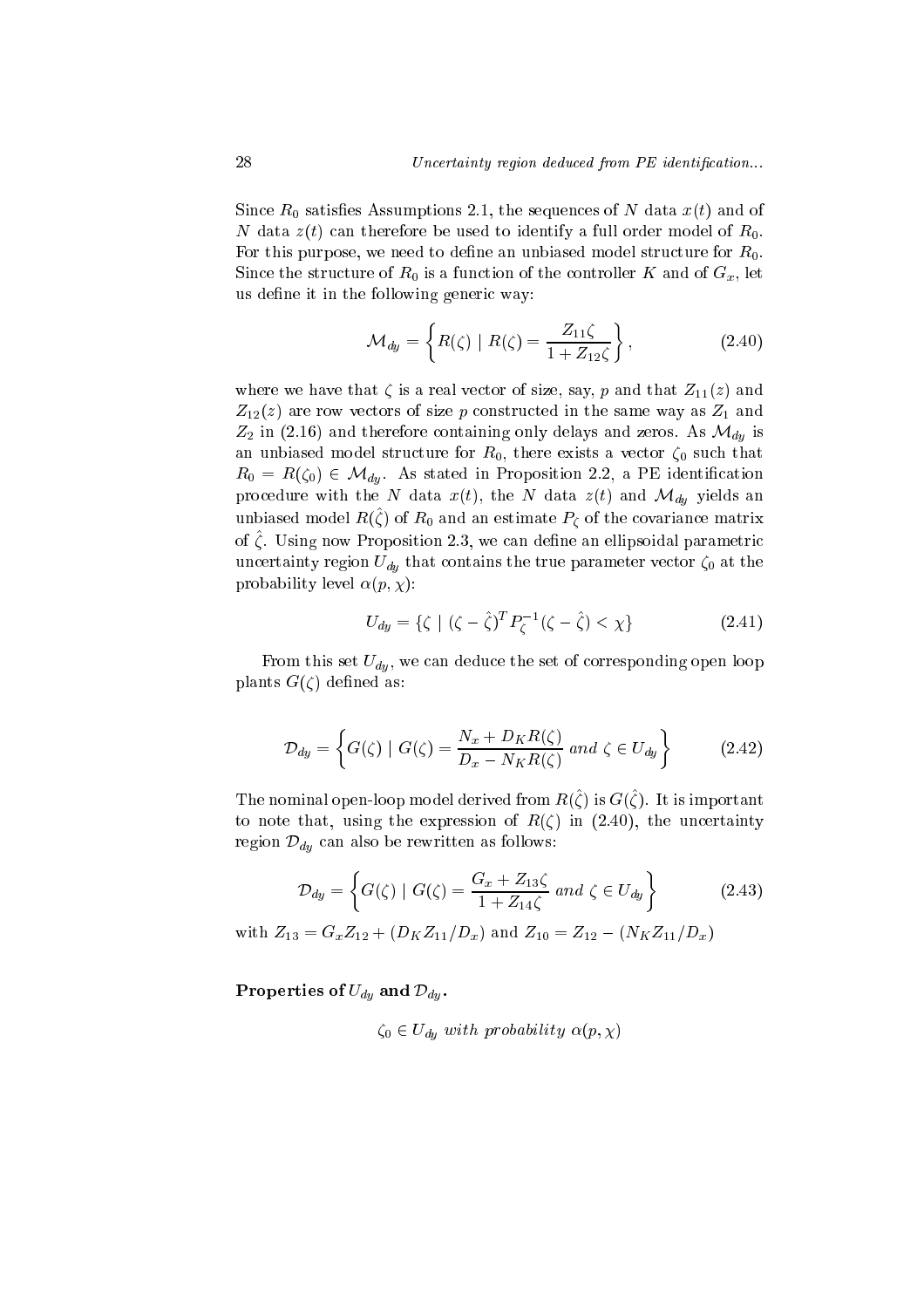$$
G_0 = G(\zeta_0) \in \mathcal{D}_{du}
$$
 with probability  $\alpha(p, \chi)$ 

We have thus defined an uncertainty region  $\mathcal{D}_{dy}$  that is centered at the  $\max$  derived from the identified Toula parameter  $R(\zeta)$  and that ontains the true system G0 at <sup>a</sup> ertain probability level.

## 2.3 General structure of the uncertainty regions deduced from PE identification

In the previous section, uncertainty regions containing the true system have been obtained as a result of open-loop identification, the model error model identification and direct, indirect and Dual-Youla closedloop identification. These uncertainty regions take the form of a set of parametrized open-loop transfer functions where the parameter vector lies in an ellipsoid  $U$ . This fact can be summarized in the following proposition.

 $P$ roposition 2.5  $C$  consider G<sub>0</sub>  $C$  ,  $C$ <sub>1</sub>  $O$   $D$  , the true system presented  $D$ in Section 2.2.1. The uncertainty regions D resulting from prediction error identity at a proposition of the true system and which the true system at a present of the true system at a proposition of the true system at a proposition of the true system at a proposition of the true system at a probability level, can all be described in the following generic form:

$$
\mathcal{D} = \left\{ G(z,\delta) \mid G(z,\delta) = \frac{e + Z_N \delta}{1 + Z_D \delta} \text{ and } \delta \in U = \{ \delta \mid (\delta - \hat{\delta})^T R (\delta - \hat{\delta}) < 1 \} \right\} \tag{2.44}
$$

where

- $\bullet$   $o \in \mathbf{R}$  as a real parameter vector;
- $\bullet$   $\,$  o is the parameter estimate resulting from the identification step,
- $\bullet$  K is a symmetric positive definite matrix  $\in$  R  $\ldots$  that is propor $t$ ,  $t$  and  $t$  are  $t$  and  $t$  are the covariance in the  $\sigma$  of  $\sigma$ ,  $\sigma$
- zn (z) are row to the row vector of the size to the size k of the size  $\mu$  are row  $\mu$ tions;
- e(z) is a known transfer function.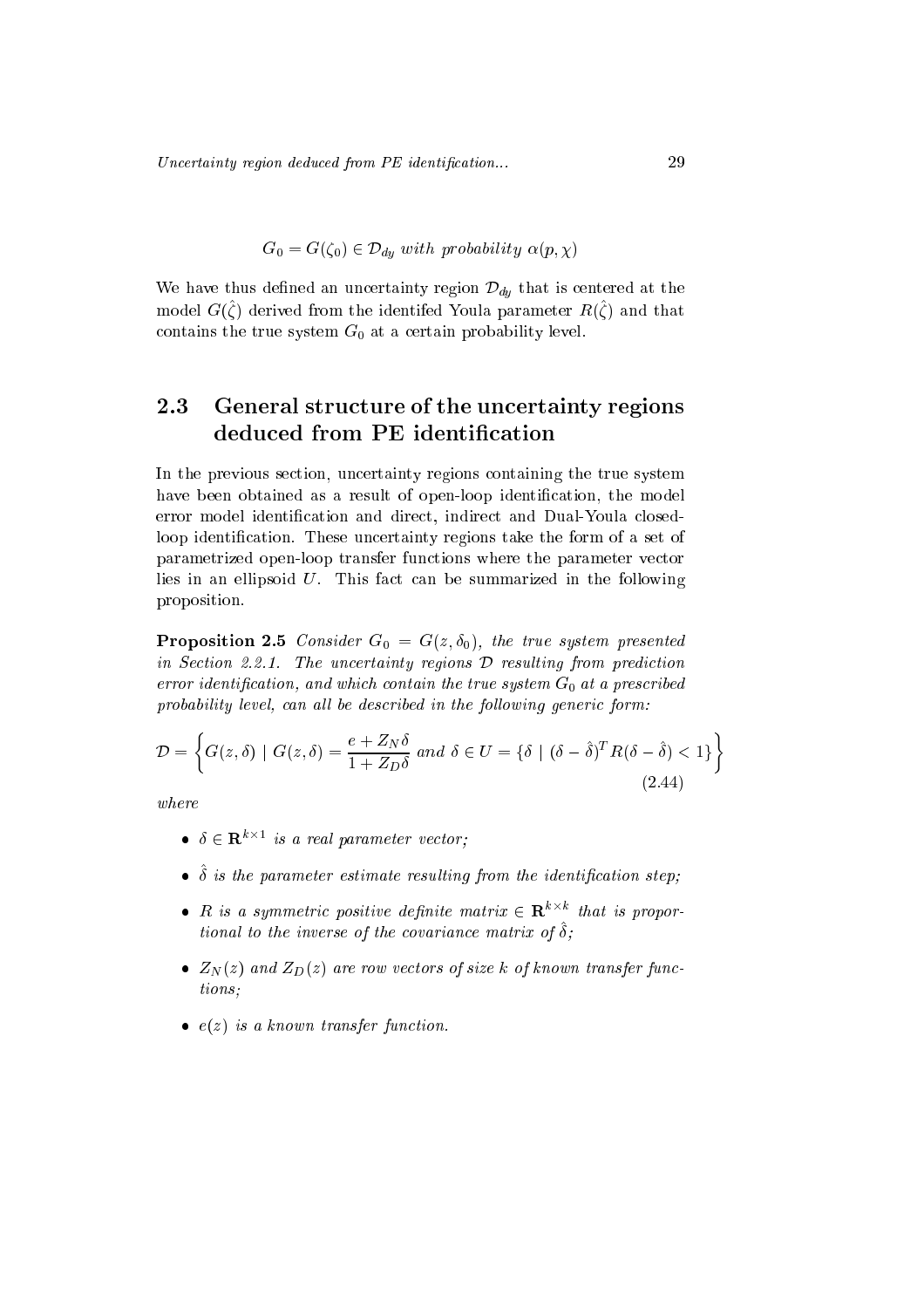**Proof.** This proposition is a direct consequence of expressions  $(2.20)$ ,  $(2.26), (2.35), (2.43).$  $\Box$ 

Proposition 2.5 defines the uncertainty region  $\mathcal{D}$ . Let us point out the following characteristics of this uncertainty region.

- the unit region D is simply and direction of a periodic contract of a PE is simply and direct of a PE is a PE identification procedure with unbiased model structure performed on the true system. A PE identification procedure with unbiased model structure leading to an uncertainty region will be called a validation experiment in the sequel.
- The true system G0 lies in D at a construction probability is the three  $\alpha$ fixed by the designer.
- In the uncertainty region  $\nu$  is centered at  $G(z, \theta)$  which is a model of the true system  $G_0$ . This model is either the identified model (in open-loop identi
ation) or the model of the true system G0 that is derived from the identified transfer function (in the other cases of identification). This model  $G(z, \theta)$  is generally chosen as *model* for control design. However, it is of course not a requirement.
- Dierent identi
ation experiments (i.e. open-loop or losed-loop identification, different measured data, ...) lead to different identified parameter vectors, different covariance matrices, and therefore also different sets of systems  $\nu$   $\cdot$  .

It has been noted in Chapter 1 that other techniques (i.e. set membership identification and the model invalidation concept) have been developed to estimate an un
ertainty region ontaining the true system under a variety of assumptions that are often a great distan
e from the lassi
al assumptions used in PE identi
ation. These te
hniques generi cally aim at producing classical frequency domain linear fractional uncertainty regions used in mainstream robust ontrol theory su
h as additive uncertainty regions (see e.g.  $[70, 56, 66, 49]$ ) or coprime factor uncertainty regions (see e.g.  $[16]$ ). The reason for producing such classical un
ertainty regions is that a large number of robustness tools have been developed for these particular types of uncertainty regions [92, 91, 86]. Our uncertainty region  $\mathcal D$  is quite different from these standard uncertainty regions. In order to establish these differences, let us compare the uncertainty region  $D$  with e.g. the additive uncertainty region defined below.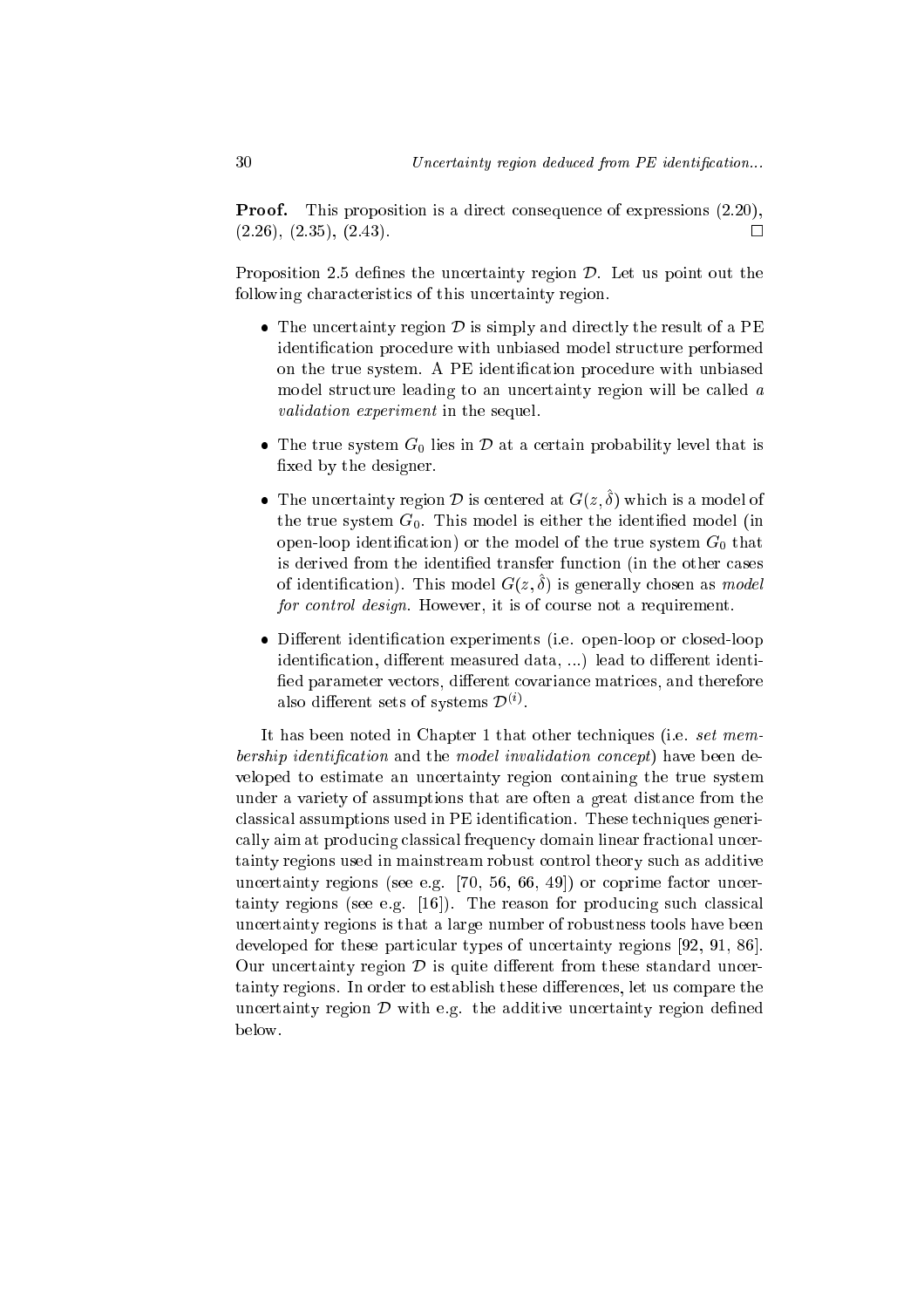Definition 2.4 (additive uncertainty region) Let us consider a stable model  $G_{mod}$  and a stable transfer function  $\Delta(z)$ . An additive uncertainty region of size  $\beta$  is then defined as follows:

$$
\mathcal{G}_a = \{ G_{in}(z) \mid G_{in}(z) = G_{mod}(z) + \Delta(z) \text{ with } || \Delta(z) ||_{\infty} < \beta \}. (2.45)
$$

By comparing  $(2.44)$  and  $(2.45)$ , several differences can be noted. However, the major difference is that the uncertainty part  $\delta$  in  $\mathcal D$  is a real parameter vector and not a transfer function as in the additive uncertainty region. Our uncertainty region  $\mathcal D$  is indeed a parametric uncertainty region and not a frequency domain uncertainty region.

Due to the huge developments achieved in robust control theory in the last years, a lot of new robustness results are now also available for uncertainty sets with a parametric (i.e. real) uncertainty part (see e.g.  $[34, 35, 53, 72, 7, 4, 5]$ . Some of these results will help us to develop robustness tools adapted to the uncertainty region  $\mathcal D$  even though manipulations of  $D$  and new results will also be required to obtain these robustness tools.

We have developed a robust stability analyzis tool (see Chapter 4) as well as a robust performan
e analysis tool (see Chapter 5) for D. The robust analysis tool is a necessary and sufficient condition for the stabilization of all plants in  $D$  by a given controller. This condition is the stabilization for the stabilization  $\mathcal{L}_{\mathcal{A}}$  the true system  $\mathcal{L}_{\mathcal{A}}$  and  $\mathcal{L}_{\mathcal{A}}$ this ontroller. The robust performan
e analysis tool is an LMI (Linear Matrix Inequality) procedure computing exactly the worst case performance achieved by a given controller over all plants in  $\mathcal{D}$ . This worst ase performan
e is therefore a lower bound of the performan
e a
hieved by the considered controller with the true system  $G_0$ .

We have also developed another type of result for the uncertainty region  $\mathcal D$  that no more pertains to the validation of one particular controller, but pertains to determining what quality an un
ertainty region D must possess for it to be tuned for robustly stable ontroller design. Indeed, in Chapter 3, we introduce a measure of size of the uncertainty set  $\mathcal{D}$ , the worst case  $\nu$ -gap, that is directly connected to the size of the set of model-based controllers that are guaranteed by the  $\nu$ -gap theory  $[84]$  to stabilize all plants in  $\nu$ . More particulary, the smaller is this

This controller set is not guaranteed to contain all stabilizing controllers.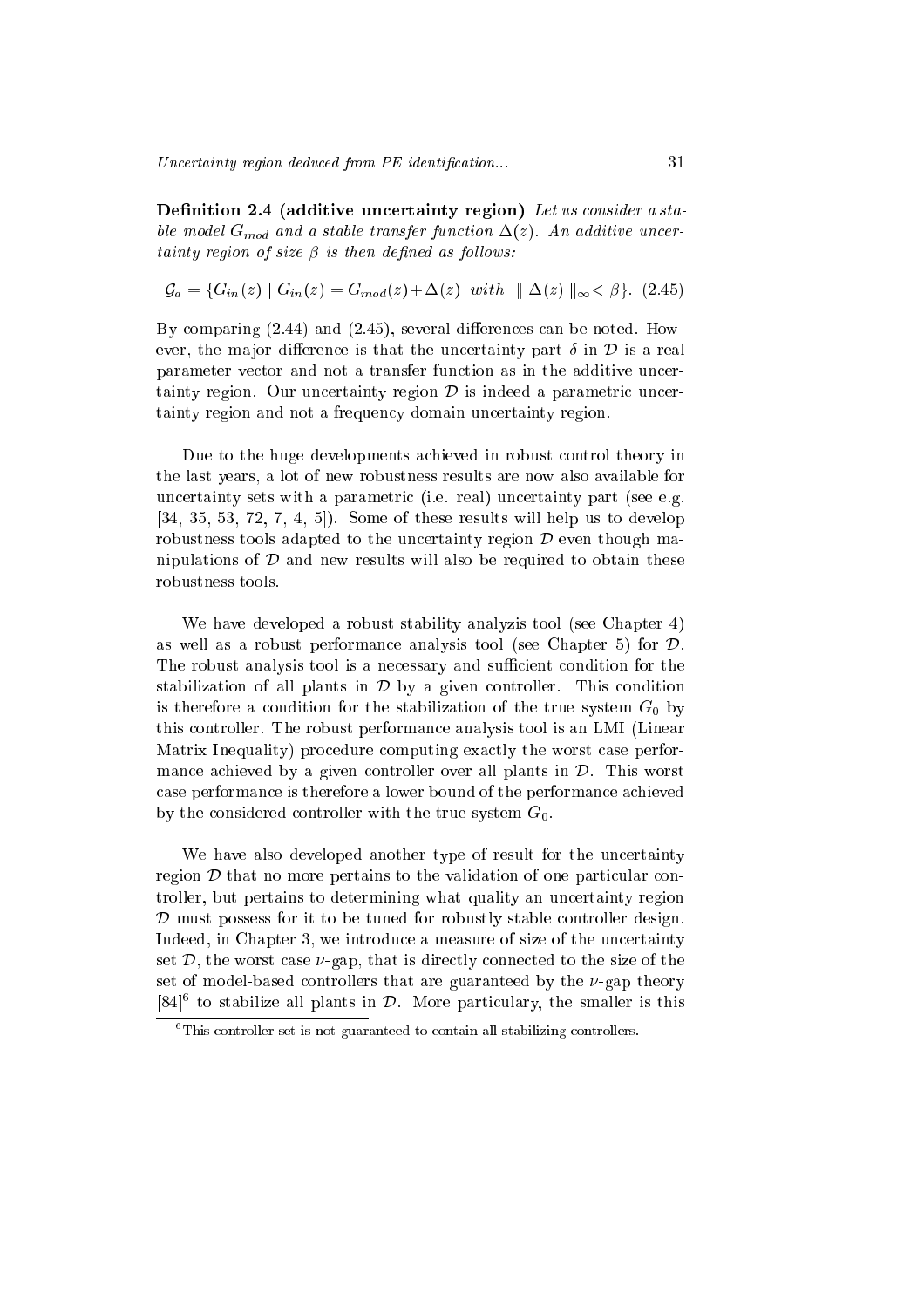measure, the larger is the set of robustly stabilizing controllers. This robust stability measure can thus be used as a tool to assess the quality (with respe
t to robustly stable ontroller design) of an un
ertainty region  $D$  obtained by a validation experiment (i.e. a PE identification experiment). This robust stability measure also draws guidelines for the design of the validation experiment: a validation experiment should always aim at producing an uncertainty region  $D$  with a small worst case  $\nu$ -gap since it implies that the obtained uncertainty region will have a large set of robustly stabilizing ontrollers.

### 2.4 Con
lusions

In this chapter, we have shown that a validation experiment (i.e. a PE identification procedure with unbiased model structure) allows one to design an uncertainty region containing the true system at a certain probability level, and this without adding any further assumptions. This un
ertainty region takes the form of a set of parametrized transfer functions whose parameter vector is constrained to lie in an ellipsoid.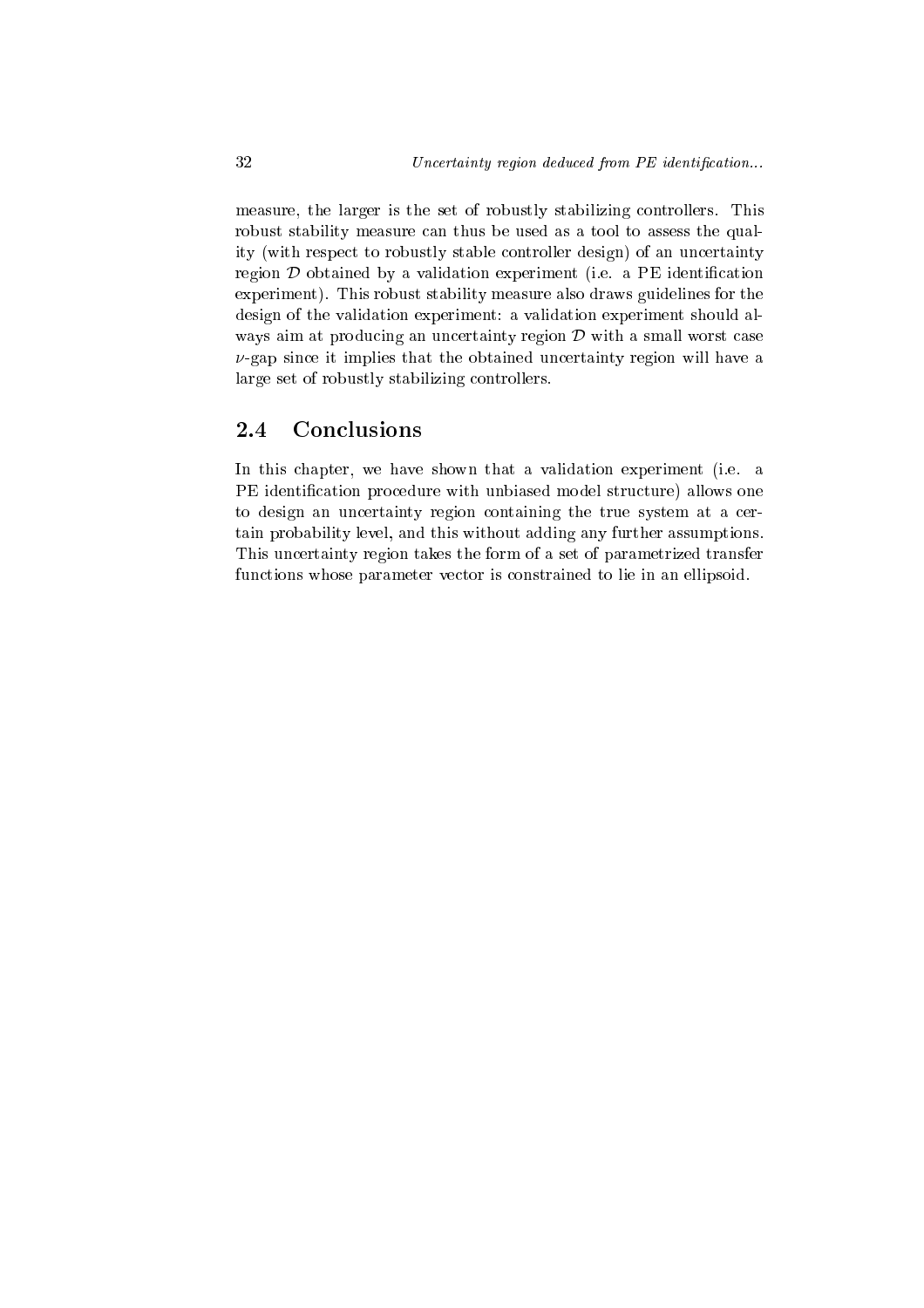# Chapter 3

# A measure of robust stability for the uncertainty region <sup>D</sup>

In the previous chapter, we have presented the design of an uncertainty region using a PE identification procedure performed on the true system using an unbiased model structure. We call this procedure a validation experiment. The uncertainty region  $\mathcal D$  deduced from such validation experiment takes the form of a set of transfer function parametrized by a real vector which is constrained to lie in an ellipsoid. The uncertainty region D in the property to the true system can be the true system G0 at a probability  $\alpha$ level that can be fixed by the designer. The general structure of  $D$  is given in  $(2.44)$ . This expression of  $D$  does not inform us about the size of the set of controllers that robustly stabilize all plants in  $\mathcal{D}$ . In other words, by observing  $\mathcal{D}$ , we can not say if this controller set is large or small. As, in Chapter 4, we will dedu
e the stabilization of the true system by a given controller by the verification of the stabilization of all plants in  $D$  by the considered controller, this lack of information is a real drawba
k. That is why, in this hapter, we introdu
e a measure of robust stability for the uncertainty region  $\mathcal D$  that is directly connected to the size of a set of model-based ontrollers that are guaranteed to robustly stabilize  $\mathcal D$  (i.e. that stabilize all plants in  $\mathcal D$ ).

This robust stability measure for  $D$  is defined as the worst case (i.e. the largest)  $\nu$ -gap [84, 85] between a model  $G_{mod}$  and the plants in  $\mathcal{D}$ . Here  $G_{mod}$  is the model that will be used for control design. This model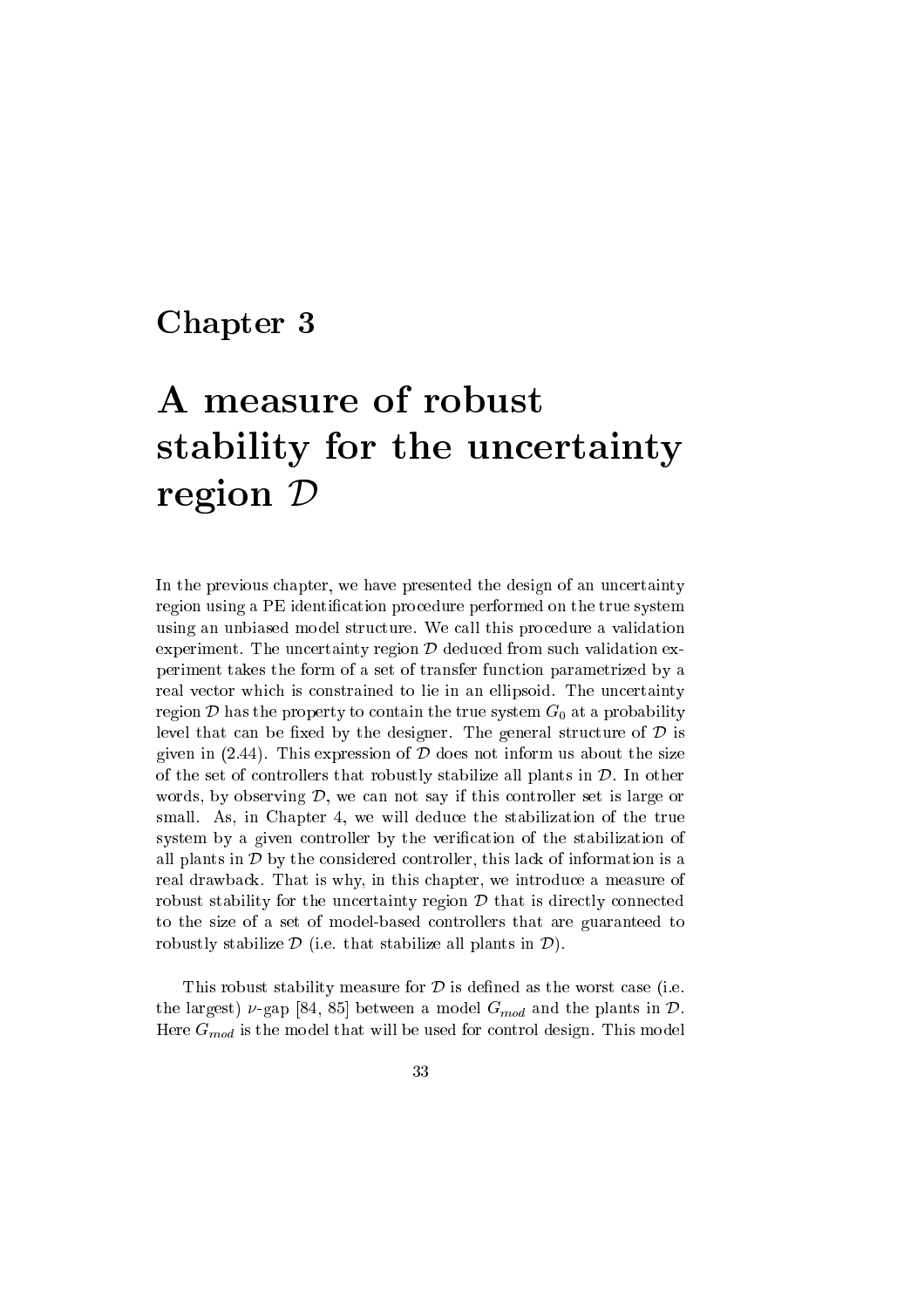$G_{mod}$  is generally the center of the considered uncertainty region  $\mathcal{D}$ . However, it is not a requirement: this model can be also a reduced order model obtained from this enter or an a-priori given model.

Our first contribution is to show that the worst case  $\nu$ -gap can be omputed frequen
y-wise using an LMI-based optimization problem at each frequency. Our second contribution is to show that the smaller the worst case  $\nu$ -gap between the model  $G_{mod}$  and all plants in some  $\mathcal{D}$ , the larger is the set of  $G_{mod}$ -based controllers – that are guaranteed by the  $\nu$ -gap theory to robustly stabilize D. The worst case  $\nu$ -gap is thus an indicator of how well an uncertainty set  $\mathcal D$  is tuned for robustly stable controller design based on the model  $G_{mod}$  (chosen for control design). A too large indicator will therefore incite the designer to reject the unertainty region and to perform a new validation experiment. We also show that the worst case  $\nu$ -gap can be used as a tool for the selection of the un
ertainty region that is best tuned for robust ontrol design, in the case where different validation experiments have delivered different uncertainty regions  $\nu$ . Finally, and it may be the most interesting result, since the worst case  $\nu$ -gap characterizes what quality an uncertainty region  $\mathcal{D}$  (and therefore also the validation experiment that yields this un
ertainty set) must possess for it to be tuned for robust ontrol design, our result leads to guidelines for the design of the validation experiment. This result may therefore be considered as the first step in the direction of PE identification for robust control.

The  $\nu$ -gap metric is thus chosen to characterize the amount of uncertainty (i.e. the distance) between the model  $G_{mod}$  and the plants in an uncertainty region  $\mathcal{D}$ . Our approach is thus based on the embedding of the parametric uncertainty region  $\mathcal D$  into a larger uncertainty set defined by the  $\nu$ -gap metric. This introduces a conservatism, but allows us to use the  $\nu$ -gap theory to characterize the size of the controller set that is guaranteed (by this theory) to robustly stabilize  $\mathcal{D}$ . It is obvious that similar results ould have been dedu
ed from the embedding of <sup>D</sup> into e.g. an additive or a multiplicative uncertainty region. However, the choice of the  $\nu$ -gap metric is motivated by the fact that this metric generally leads to the least conservative robust stability results [86].

The  $G_{mod}$ -based controllers are the controllers designed from  $G_{mod}$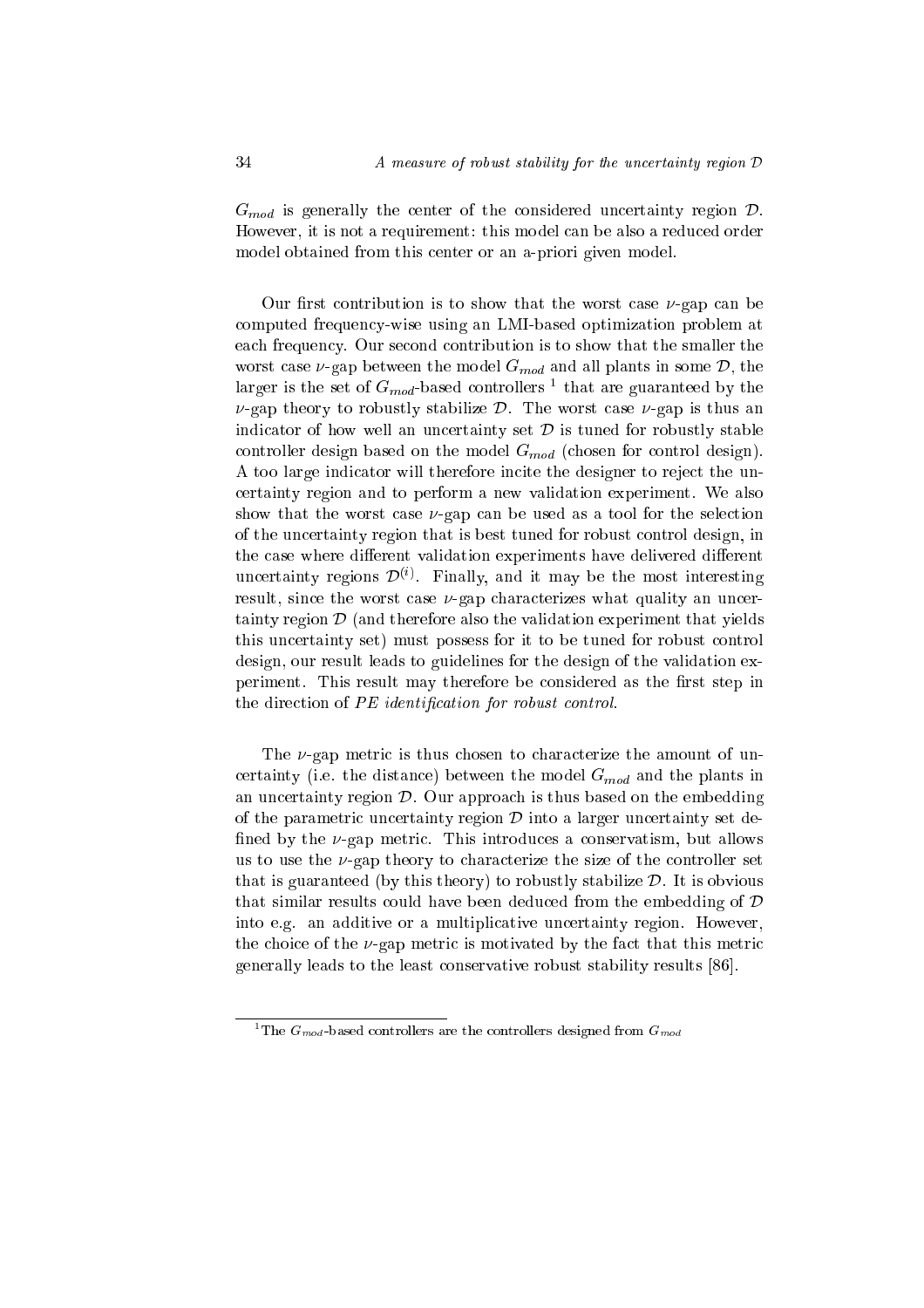**Chapter outline.** We first present, in Section 3.1, the robust stability results linked to the  $\nu$ -gap metric. In Section 3.2, we then define the worst  $\nu$ -gap between a model and an uncertainty region  $\mathcal{D}$  and a procedure to compute it exactly is given in Section 3.3. In Section 3.4, the worst case  $\nu$ -gap is then related to the size of the set of model-based controllers that are guaranteed by the  $\nu$ -gap theory to robustly stabilize an uncertainty region  $D$ . After having given different possible uses of the worst case  $\nu$ -gap, we finish this chapter by presenting a simulation example.

### 3.1 The  $\nu$ -gap metric and its robust stability properties

As said in the introduction of this chapter, the robust stability measure for  $D$  is the worst-case  $\nu$ -gap between the model  $G_{mod}$  and the uncertainty set  $D$ . The worst-case  $\nu$ -gap is an extension of the  $\nu$ -gap, introduced by Vinnicombe [84], which is a measure of distance between two transfer functions. For the sake of completeness, we first briefly recall the definition of the  $\nu$ -gap for scalar transfer functions.

### 3.1.1 The Vinnicombe  $\nu$ -gap between two plants

Denition 3.1 The gap metri between two transfer fun
tions G1 and  $G_2$ , introduced by Vinnicombe [84] and denoted  $\delta_{\nu}$ , is defined as

$$
\delta_{\nu}(G_1, G_2) = \begin{cases}\n\max_{\omega} \kappa (G_1(e^{j\omega}), G_2(e^{j\omega})) & \text{if } W(G_1, G_2) = 0 \\
1 & \text{otherwise}\n\end{cases}
$$
\n(3.1)

where

$$
\kappa\left(G_1(e^{j\omega}), G_2(e^{j\omega})\right) \triangleq \frac{|G_1(e^{j\omega}) - G_2(e^{j\omega})|}{\sqrt{1 + |G_1(e^{j\omega})|^2}\sqrt{1 + |G_2(e^{j\omega})|^2}} \tag{3.2}
$$

and where  $W(G_1, G_2) = wno(1 + G_1G_2) + \eta(G_2) - \eta(G_1)$ .

Here G  $(e^{j\pi}) = G(e^{-j\pi}), \eta(G)$  (resp.  $\eta(G)$ ) denotes the number of poles of  $G$  in the complement of the closed (resp. open) unit disc, while  $wno(G)$  denotes the winding number about the origin of  $G(z)$  as z follows the unit circle indented into the exterior of the unit disc around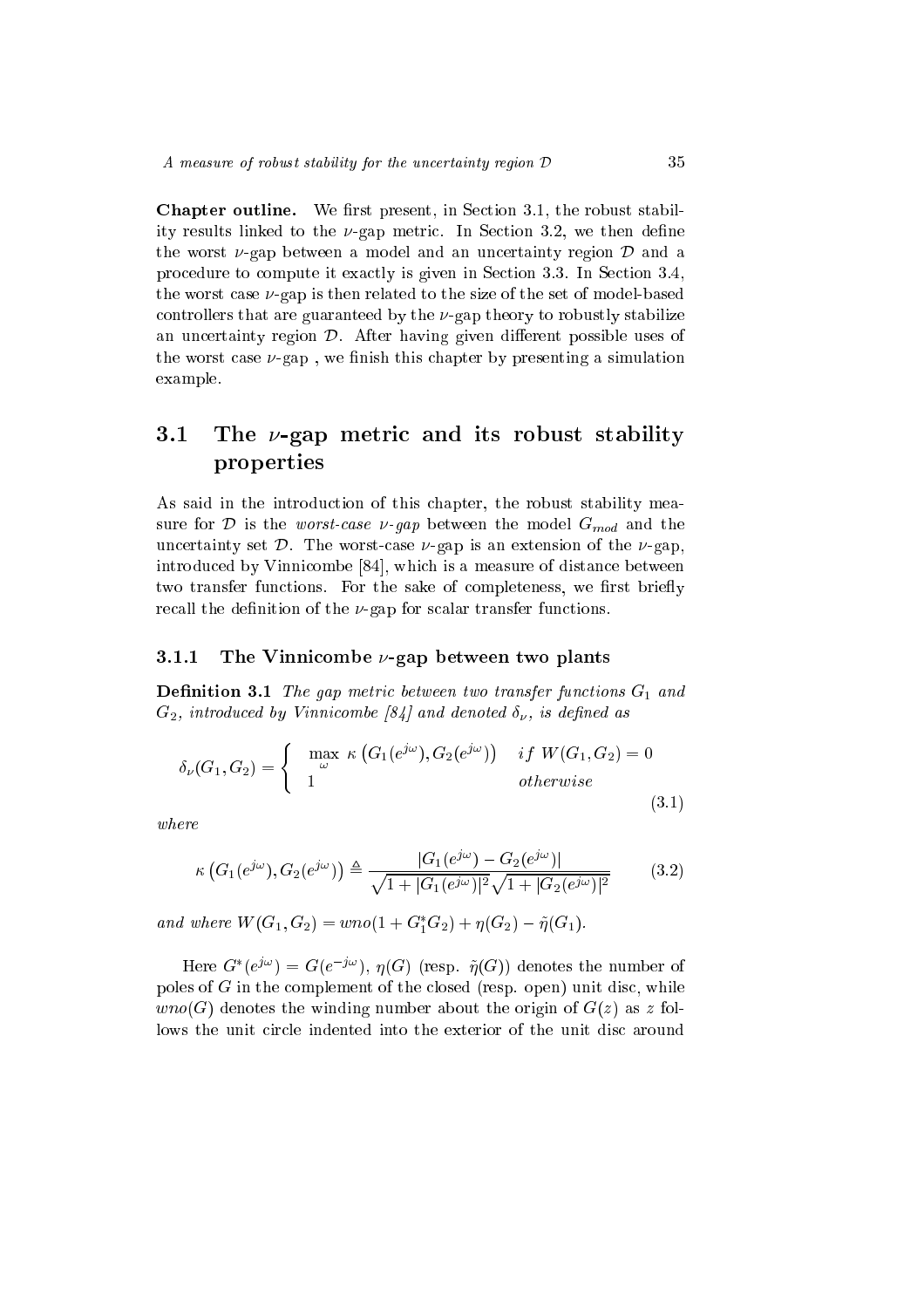any unit circle pole and zero of  $G(z)$ .

If the winding number condition  $W(G_1, G_2) = 0$  is satisfied, then the  $\nu$ -gap between two plants has a simple frequency domain interpretation (in the SISO case). Indeed, the quantity  $\kappa(\mathbf{G}_1(e^{\gamma-\gamma}), \mathbf{G}_2(e^{\gamma-\gamma}))$  is the chordal distance between the projections of  $\sigma_1(e^z$  ) and  $\sigma_2(e^z)$  onto the Riemann sphere of unit diameter with South Pole at the origin of the complex plane [84]. The distance  $\delta_{\nu}(G_1, G_2)$  between  $G_1$  and  $G_2$  is therefore, according to  $(3.1)$ , the supremum of these chordal distances over all frequencies. Observe that  $0 \leq \delta_{\nu}(G_1, G_2) \leq 1$ .

### 3.1.2 The generalized stability margin of a closed loop system

Consider now a closed loop system made up of the feedback interconnection of a system  $G$  and a controller  $C$ : see Figure 3.1. The closed loop transfer function matrix between  $|r_1 \r_2|^2$  and  $|y \r u|^2$  can be written as

$$
T(G, C) = \begin{pmatrix} T_{11} & T_{12} \\ T_{21} & T_{22} \end{pmatrix} = \begin{pmatrix} \frac{GC}{1+GC} & \frac{G}{1+GC} \\ \frac{C}{1+GC} & \frac{1}{1+GC} \end{pmatrix}.
$$
 (3.3)



Figure 3.1: Closed-loop onne
tion of a system G and a ontroller C

Definition 3.2 The generalized stability margin of the closed loop system is defined as

$$
b_{GC} = \begin{cases} ||T(G, C)||_{\infty}^{-1} & if [C \ G] \ is \ stable \\ 0 & otherwise \end{cases}
$$
 (3.4)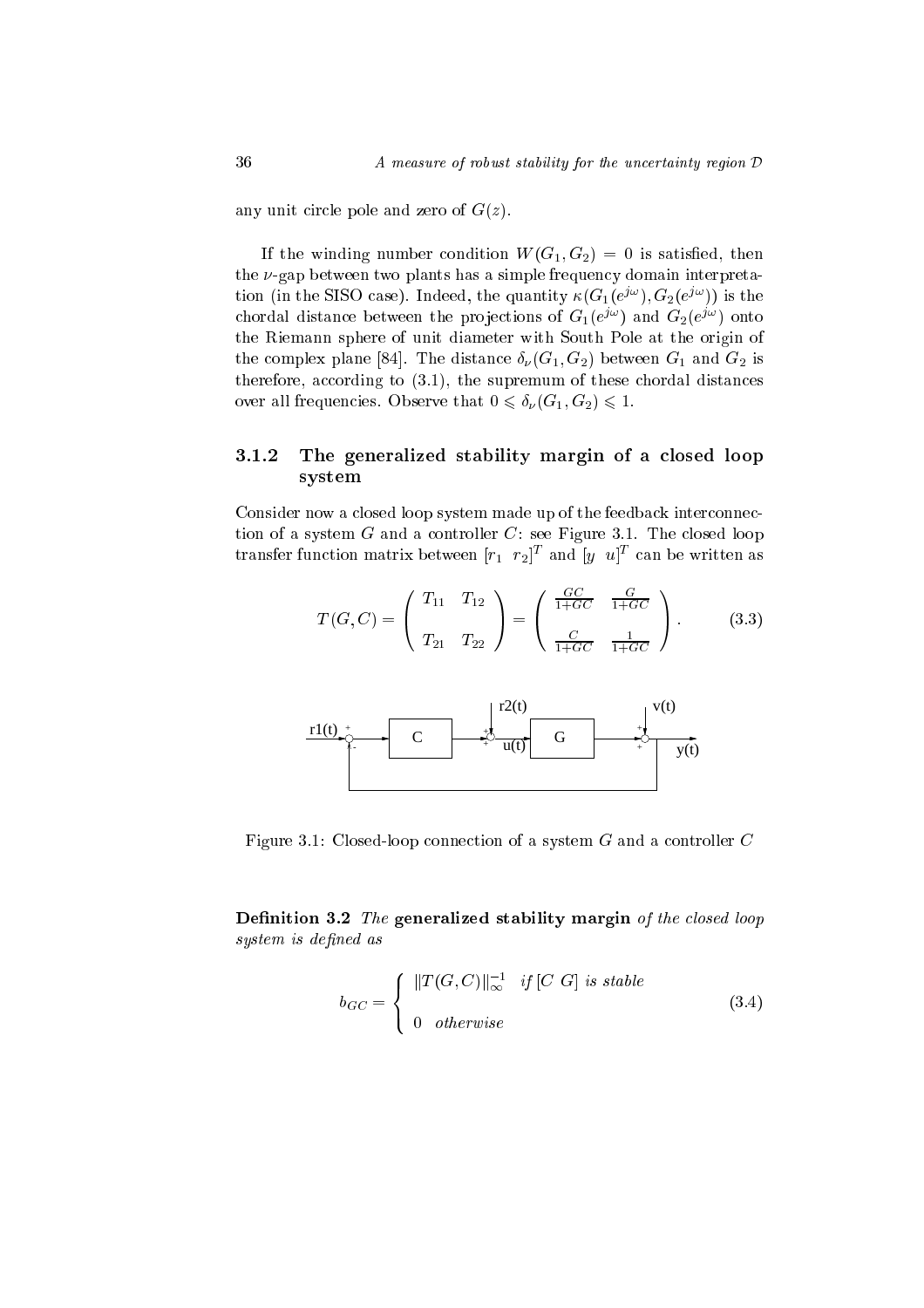It can be shown [84] that an alternative definition is

$$
b_{GC} = \begin{cases} \min_{\omega} \kappa \left( G(e^{j\omega}), -\frac{1}{C(e^{j\omega})} \right) & \text{if } [C \ G] \text{ is stable} \\ 0 & \text{otherwise} \end{cases}
$$
(3.5)

Thus, the generalized stability margin of a closed loop system  $[C G]$  is measured by the least chordal distance between the projections on the Riemann sphere of G and of the inverse of  $-C$ . It is to be noted that, for a given plant  $G$ , the generalized stability margin has a maximum  $b_{opt}(G)$  (see e.g. [91]) given by

$$
b_{opt}(G) = \max_{C} b_{GC} = \sqrt{1 - || (N \quad M) ||_{H}^{2}}, \tag{3.6}
$$

where  $|| A ||_H$  is the Hankel norm of the operator A (see e.g. [92]) and  $\{N, M\}$  is the normalized coprime factorization of G i.e. the coprime factorization (see Definition 2.3) such that  $N^*N + M^*M = 1$ 

### 3.1.3 Robust stability and the  $\nu$ -gap

The main interest of the  $\nu$ -gap metric is its use in a range of robust stability results. One of this result relates the size of the set of robustly stabilizing controllers of a  $\nu$ -gap uncertainty set (i.e. an uncertainty set defined with the  $\nu$ -gap) to the size of this uncertainty set [84, 85].

**Proposition 3.1** ([84, 85]) Let us consider an  $\nu$ -gap uncertainty set  $\mathcal{G}_{\nu}$  of size  $\beta$  and centered at a model  $G_{mod}$ .

$$
\mathcal{G}_{\nu} = \{ G \mid \delta_{\nu}(G_{mod}, G) \leq \beta \}.
$$

Then, a controller C stabilizing  $G_{mod}$  stabilizes all plants in the uncertainty region  $\mathcal{G}_{\nu}$  if and only if it lies in the controller set:

$$
\{C(z) \mid b_{G_{mod}C} > \beta\}
$$

The size  $\beta$  of a  $\nu$ -gap uncertainty set  $\mathcal{G}_{\nu}$  is thus directly connected to the size of the set of all controllers that robustly stabilize  $\mathcal{G}_{\nu}$ . Moreover, the smaller is this size  $\beta$ , the larger is the set of controllers that robustly stabilize the uncertainty set  $\mathcal{G}_{\nu}$ . Let us now present a direct consequence of Proposition 3.1 whi
h relates the size of the set of ontrollers that are guaranteed to stabilize two plants G1 and G2 to Æ (G1; G2) [84℄.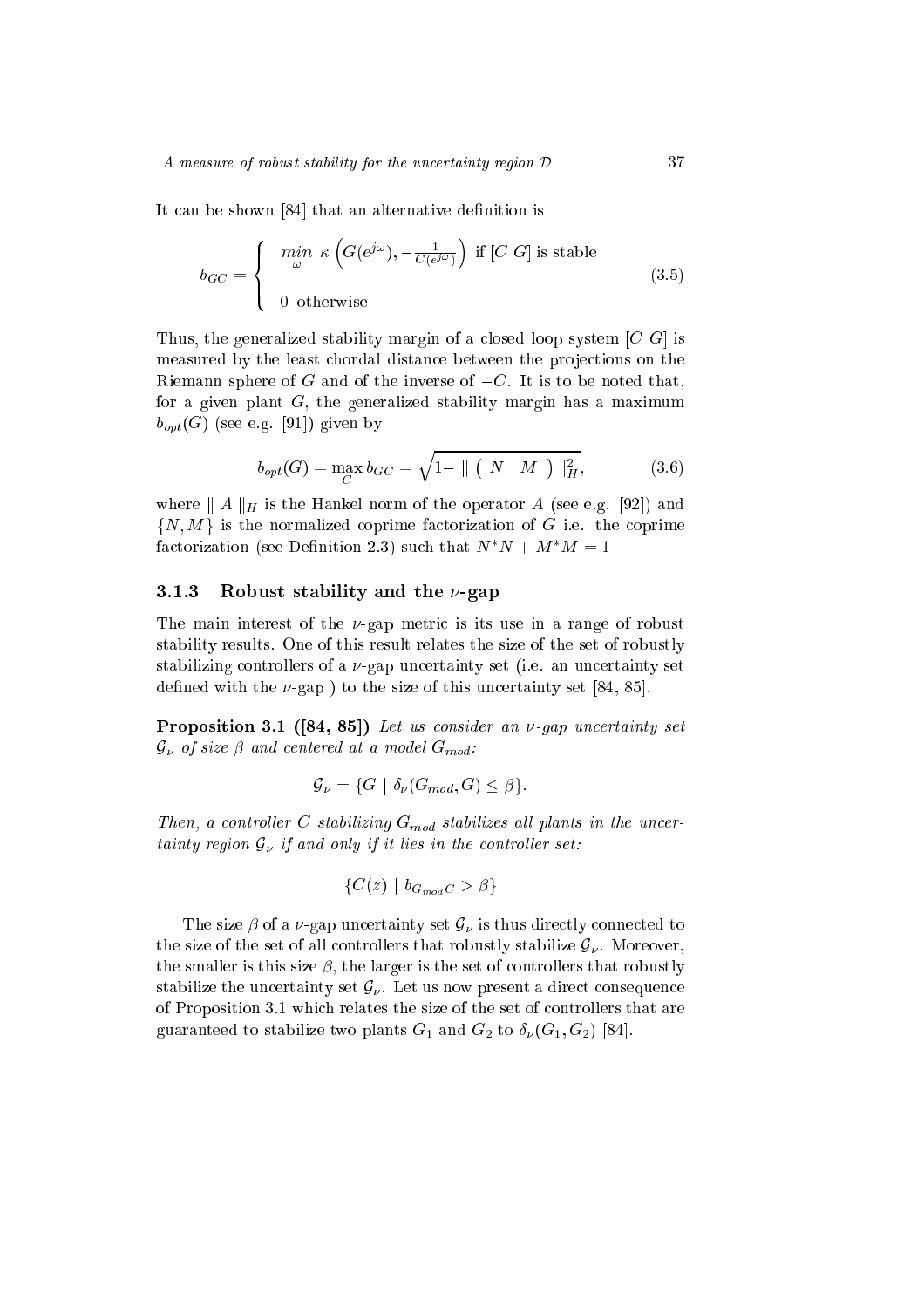onsider a nominal plant and a nominal plant consider  $\mathbb{Z}_1$  and a perturbed plant  $\mu$  and denote  $\mu$  and  $\mu$  and  $\mu$  between the  $g$ plants. Then, a ontrol ler C stabilizing G1 also stabilizes G2 if this controller lies in the controller set

$$
\{ C \mid b_{G_1, C} > \delta_{\nu}(G_1, G_2) \}
$$

### 3.2 The worst case  $\nu$ -gap between a model and D

The ni
e stability properties presented in the previous se
tion show that the  $G_{mod}$ -based controller set that is guaranteed (by Proposition 3.1) to robustly stabilize  $\mathcal D$  will be large, if the largest  $\nu$ -gap between  $G_{mod}$  and any plant in  $D$  remains small. We call this "largest  $\nu$ -gap" the worst case  $\nu$ -gap  $\delta_{WC}(G_{mod}, \mathcal{D})$  between  $G_{mod}$  and the set  $\mathcal{D}$ .

**Definition 3.3** Consider an uncertainty region  $\mathcal{D}$  having the structure given in  $(2.44)$  and a model  $G_{mod}$ . The worst case Vinnicombe distance  ${}^{0}W C$  (G  ${}_{mod}$ ,  $\nu$ ) is given by :

$$
\delta_{WC}(G_{mod}, \mathcal{D}) = \max_{G_{in} \in \mathcal{D}} \delta_{\nu}(G_{mod}, G_{in}) \tag{3.7}
$$

Another important quantity is now defined: the worst case chordal distance. This quantity, whose computation is the result of a convex optimization problem involving LMI constraints as will be shown in Section 3.3, will allow us to give an alternative expression for  $\delta_{WC}(G_{mod}, \mathcal{D})$ .

**Demition 3.4** At a particular frequency  $\omega$ , we define  $\kappa_{WC}(\sigma_{mod}(e^{j\omega}), \nu)$ as the maximum choraal aistance between  $\mathbf{G}_{mod}(\mathrm{e}^{j\,\cdot\cdot})$  and the frequency responses of all plants in  $D$  at this frequency:

$$
\kappa_{WC}(G_{mod}(e^{j\omega}), \mathcal{D}) = \max_{G_{in} \in \mathcal{D}} \kappa(G_{mod}(e^{j\omega}), G_{in}(e^{j\omega})) \tag{3.8}
$$

This last quantity an now be used to give an alternative expression of the worst ase Vinni
ombe distan
e. This is done in the following lemma, which is an extension of a property presented in  $[85, \text{ page } 66]$ .

<sup>-</sup>Note that, with some abuse, even though it could happen that the term  $\,$  -supre-  $\,$ mum" should be used instead of "maximum", we will always use the term "maximum" in the sequel.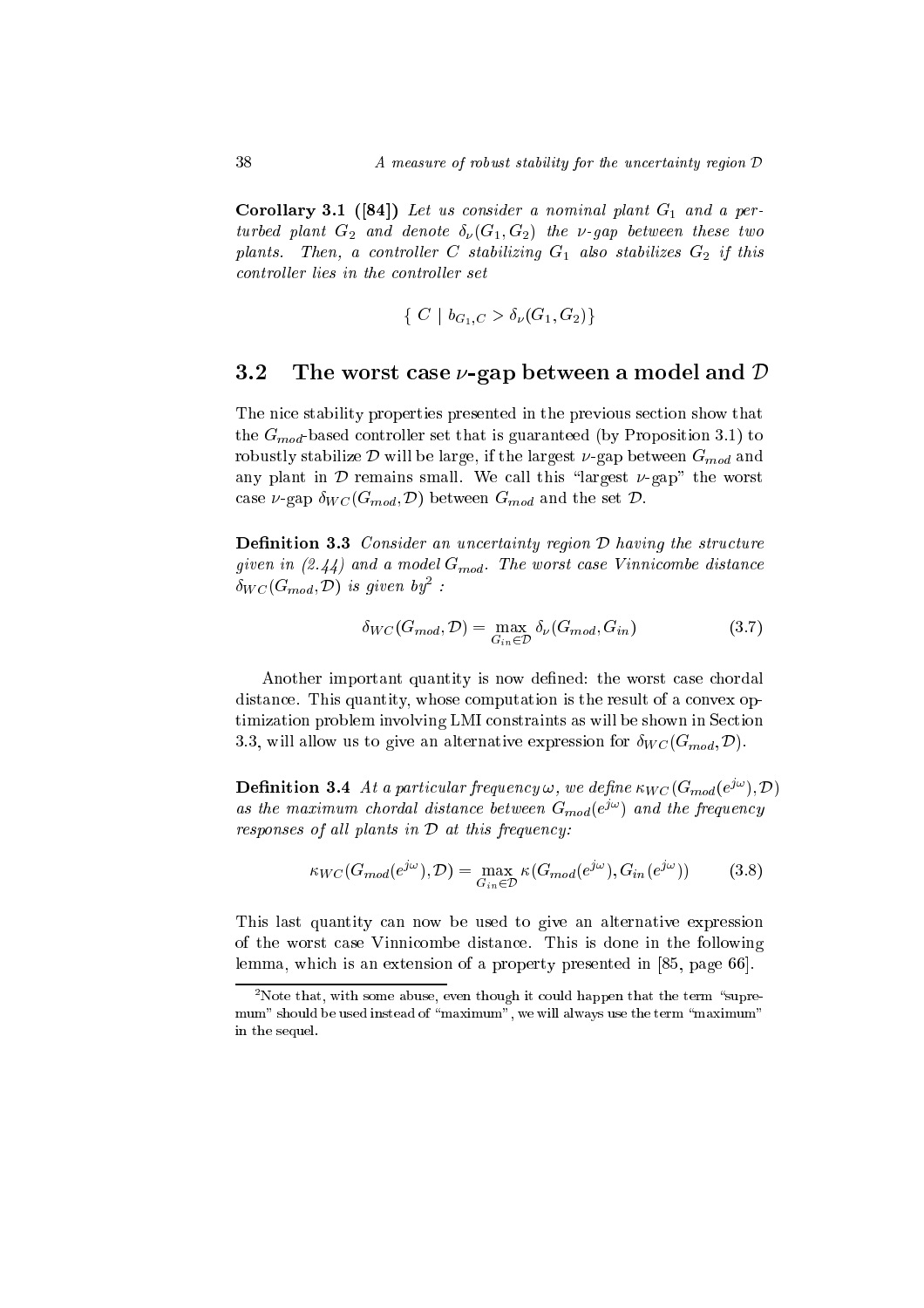A measure of robust stability for the uncertainty region  $D$  39

**Lemma 3.1** If  $W(G_{mod}, G_{in}) = 0$  for one plant  $G_{in} \in \mathcal{D}$ , then the worst case Vinnicombe distance  $\delta_{WC}(G_{mod}, \mathcal{D})$  defined in (3.7) can also be expressed in the following way using the worst case chordal distance:

$$
\delta_{WC}(G_{mod}, \mathcal{D}) = \max_{\omega} \kappa_{WC}(G_{mod}(e^{j\omega}), \mathcal{D})
$$
\n(3.9)

where  $\kappa_{WC}(\text{G}_{mod}(e^{j\pi}), \nu)$  is defined in (3.8).

**Proof.** The winding number condition may be omitted in  $(3.9)$ . Indeed, assume there exists one G1  $\pm$  D for which which we can also define  $\alpha$ i.e.  $\delta_{\nu}(G_{mod}, G_1) = 1$ . Since the ellipsoid U in the expression (2.44) of  $D$  is a connected set, then there always exists a piecewize continuous application  $\phi$  of [0 1] to plants in D such that  $\phi(0) = G_{in}$  and  $\phi(1) = G_1$ . As  $W(G_{mod}, G_{in}) = 0$  and  $W(G_{mod}, G_1) \neq 0$ , there exists a  $G_2 = \varphi(\lambda) \in D$  such that  $(1 + G_{mod}(e^{\lambda-\nu})G_2(e^{\nu-\nu}) = 0)$  and therefore such that  $\kappa(\mathbf{G}_{mod}(e^{j\omega_0}), \mathbf{G}_2(e^{j\omega_0})) = 1$  for some frequency  $\omega_0$ . So,  $\delta_{WC}(G_{mod}, \mathcal{D}) = 1$ Г

**Remark.** If  $G_{mod} \in \mathcal{D}$ , we always have  $W(G_{mod}, G_{mod}) = 0$  and therefore (3.9) is always valid.

## 3.3 Computation of the worst case chordal distance and worst case  $\nu$ -gap

In the previous subsection, we have defined the worst case  $\nu$ -gap between the model  $G_{mod}$  and all plants in an uncertainty region  $D$  having the general structure  $(2.44)$ . Now we give a procedure to compute this worst case  $\nu$ -gap  $\delta_{WC}(G_{mod}, \mathcal{D})$ . According to Lemma 3.1, this is equivalent to finding a procedure to compute the worst case chordal distance  $K_{WC}(\mathbf{G}_{mod}(\ell^s)), \mathcal{D})$  defined in (5.8), since  $\sigma_{WC}(\mathbf{G}_{mod}, \mathcal{D})$  is the maximum over all frequencies of the worst case chordal distance. In the following theorem, we show that the omputation of the worst ase enordal distance  $\kappa_{WC}(\sigma_{mod}(e^{j\alpha}), \nu)$  at a particular frequency  $\omega$  can be formulated as a onvex optimization problem involving Linear Matrix Inequality (LMI) constraints [17]. An LMI is a matrix inequality of the form  $F(\zeta) \triangleq F_0 + \sum_{i=1}^q \zeta_i F_i \leq 0$ , where  $\zeta \in \mathbb{R}^q$  is the variable, and  $\mathbf{r}_i = \mathbf{r}_i^{\top} \in \mathbf{R}^{n \cdots}, i = 0, \ldots, q$  are given. Several algorithms that have practical efficiency have been devised for solving these problems, see [82]. The LMI problems can be solved using the free ware code  $SP$  [82]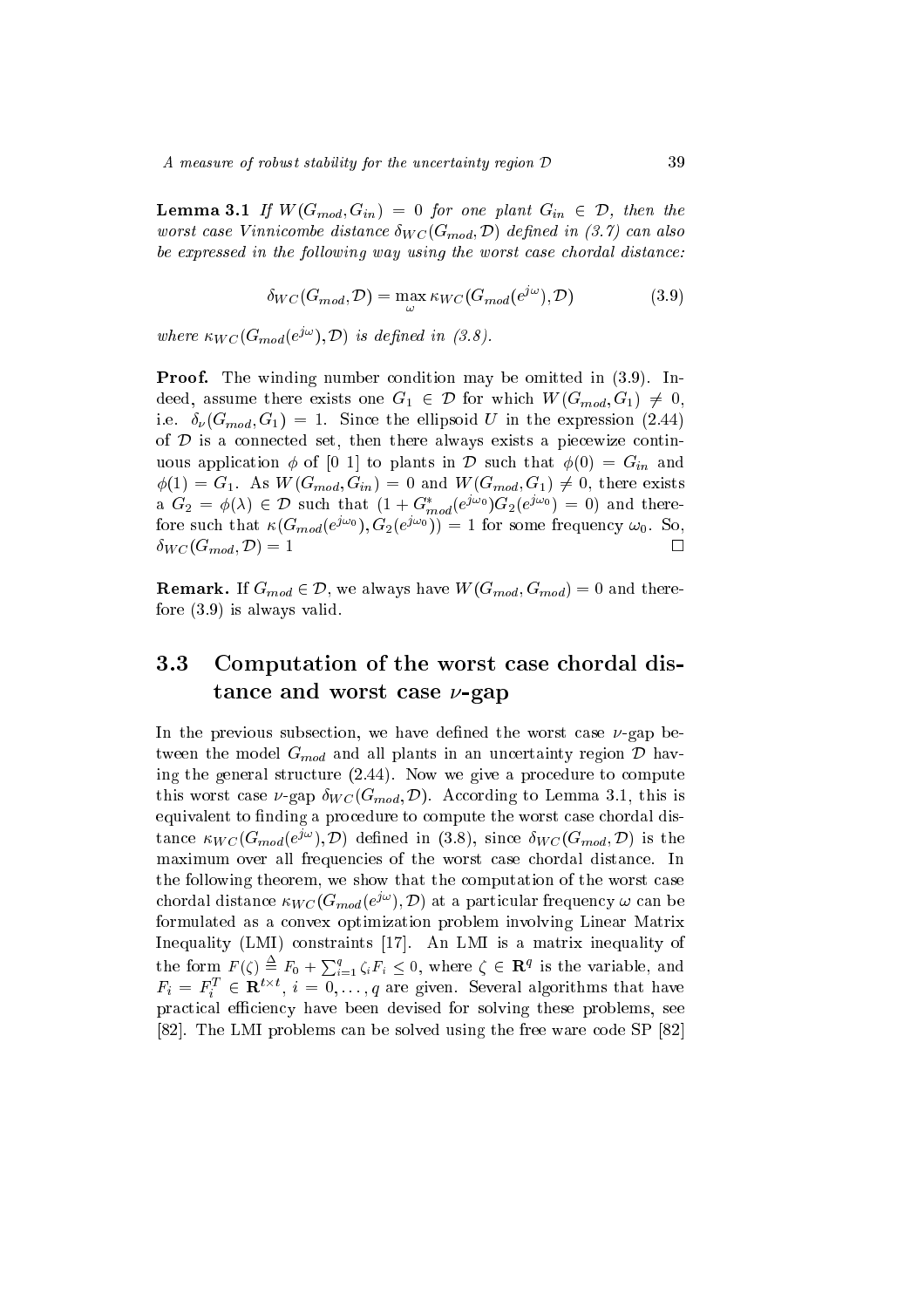and its Matlab/Scilab interface LMITOOL [32] or the available commercial Matlab Toolbox, LMI Control Toolbox [36].

**Theorem 3.1** Consider a model  $G_{mod}$  and an uncertainty region  $D$ given in (2.44). Then  $\kappa_{WC}(G_{mod}(e^{j\omega}), \mathcal{D}) = \sqrt{\gamma_{opt}}$ , where  $\gamma_{opt}$  is the optimal value of  $\gamma$  in the following standard convex optimization problem involving LMI constraints evaluated at  $\omega$ :

minimize 
$$
\gamma
$$
  
over  $\gamma$ ,  $\tau$   
subject to  $\tau \geq 0$  and

$$
\begin{pmatrix}\nRe(a_{11}) & Re(a_{12}) \\
Re(a_{12}^*) & Re(a_{22})\n\end{pmatrix} - \tau \begin{pmatrix}\nR & -R\hat{\delta} \\
(-R\hat{\delta})^T & \hat{\delta}^T R\hat{\delta} - 1\n\end{pmatrix} < 0 \tag{3.10}
$$

where

- $a_{11} = (\frac{Z_N}{Z_N} \frac{Z_N}{Z_D}) \frac{Z_D}{Z_N} \frac{Z_N}{Z_N} + \frac{Z_D}{Z_D} \frac{ZZ_D}{Z_D} \frac{\gamma(Z_N QZ_N + Z_D)}{\gamma(Z_N QZ_N)}$  $\omega_D$ Q $\omega_D$ ),
- $a_{12} = Z_N e Z_N x Z_D e x + Z_D x x \gamma (Z_N e Q + Z_D Q),$
- $a_{22} = ee e x e x + x x \gamma (ee Q + Q),$

• 
$$
Q = 1 + x^*x \text{ and } x = G_{mod}(e^{j\omega}).
$$

The worst case  $\nu$ -gap is then obtained as

$$
\delta_{WC}(G_{mod}, \mathcal{D}) = \max_{\omega} \kappa_{WC}(G_{mod}(e^{j\omega}), \mathcal{D})
$$

Proof. We prove that the square root of the solution of the LMI optimization problem gives the worst case chordal distance  $\kappa_{WC}(\mathbf{G}_{mod}(e^{j\alpha})), \nu)$ at some frequency  $\omega$ . The derivation of the worst case  $\nu$ -gap is a direct onsequen
e of Lemma 3.1.

If we denote the frequency response of the model  $G_{mod}(e^s)$  by  $x,$ and that of any plant  $G(e^{\beta \pi},\theta) \in D$  by  $y(\theta)$ , then a convenient way to state the problem of computing the worst case chordal distance at some frequency  $\omega$  is as follows:

minimize 
$$
\gamma
$$
 such that  $\kappa(x, y(\delta))^2 < \gamma$  for all  $y(\delta) \in \mathcal{D}$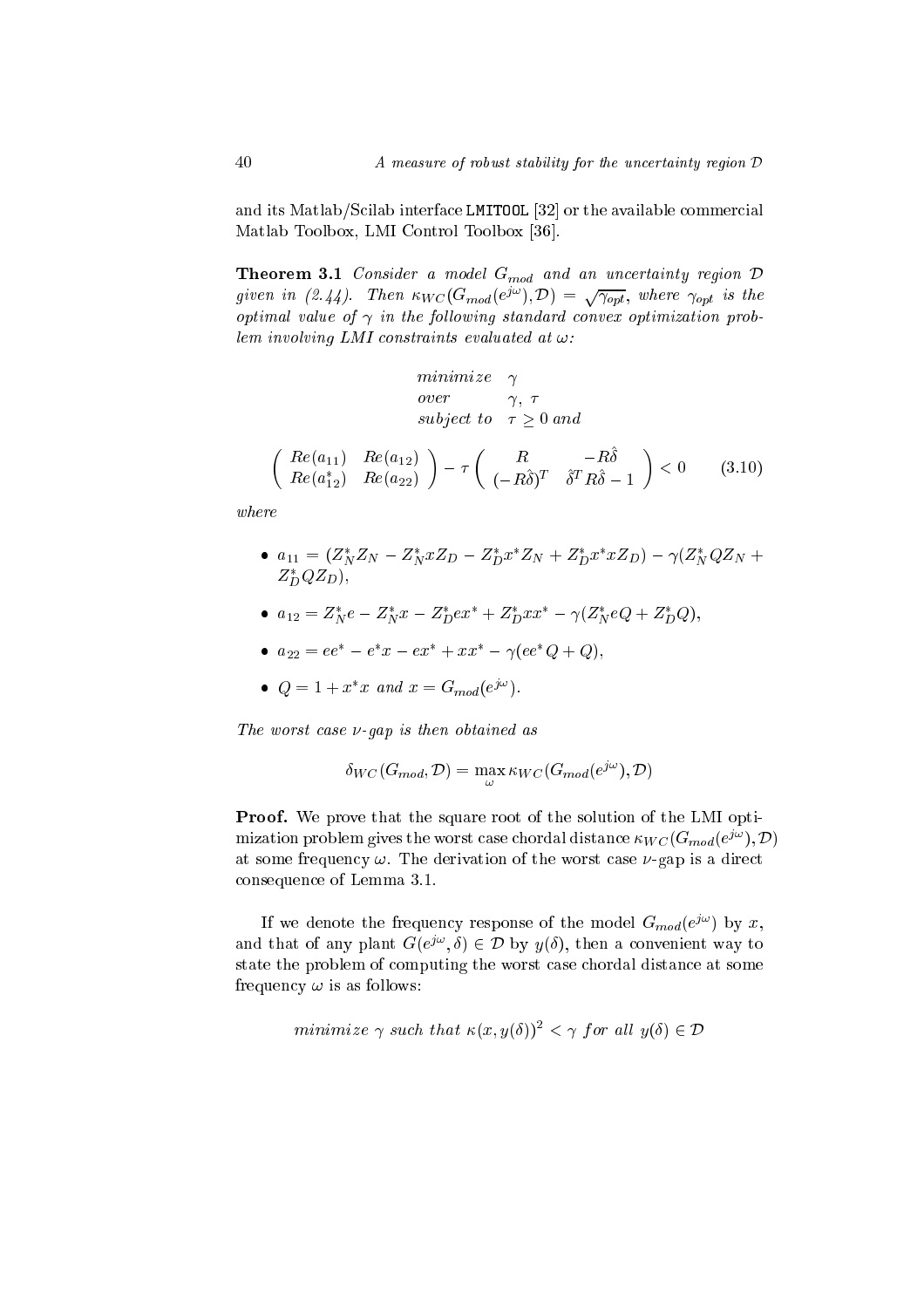The expression  $\kappa(x, y(\delta))^2 < \gamma$  has to be transformed into an LMI onstraint. This an easily be done as proved in the following expressions.

$$
\left(\frac{|x-y(\delta)|}{\sqrt{1+|x|^2}\sqrt{1+|y(\delta)|^2}}\right)^2 < \gamma \iff
$$

$$
x^*x + y(\delta)^*y(\delta) - y(\delta)^*x - x^*y(\delta) - \gamma(1+x^*x)(1+y(\delta)^*y(\delta)) < 0 \Longleftrightarrow
$$

$$
\begin{pmatrix} y(\delta) \\ 1 \end{pmatrix}^* \begin{pmatrix} 1 - \gamma(1 + x^*x) & -x \\ -x^* & x^*x - \gamma(1 + x^*x) \end{pmatrix} \begin{pmatrix} y(\delta) \\ 1 \end{pmatrix} < 0
$$
\n(3.11)

by pre-multiplying (3.11) by  $(1 + Z_D \theta)$  and post-multiplying the same expression by  $(1 + Z_D \delta)$ , we obtain:

$$
\begin{pmatrix}\ne+Z_N\delta \\
1+Z_D\delta\n\end{pmatrix}^* \begin{pmatrix}\n1-\gamma(1+x^*x) & -x \\
-x^* & x^*x-\gamma(1+x^*x)\n\end{pmatrix}\n\begin{pmatrix}\ne+Z_N\delta \\
1+Z_D\delta\n\end{pmatrix} < 0
$$
\n(3.12)

which is equivalent with the following constraint on  $\delta$  with variable  $\gamma$ :

$$
\left(\begin{array}{c}\n\delta \\
1\n\end{array}\right)^{*}\n\left(\begin{array}{cc}\na_{11} & a_{12} \\
a_{12}^* & a_{22}\n\end{array}\right)\n\left(\begin{array}{c}\n\delta \\
1\n\end{array}\right) < 0\n\tag{3.13}
$$

with all  $\sim$  11, and all  $\sim$  22 and decreased in the statement of Theorem (3.1). Since  $\sim$  $\delta$  is real, it can be shown that (3.13) is equivalent with

$$
\frac{\psi(\delta)}{\left(\begin{array}{c}\delta\\1\end{array}\right)^T \left(\begin{array}{c} Re(a_{11}) & Re(a_{12})\\Re(a_{12}^*) & Re(a_{22})\end{array}\right) \left(\begin{array}{c}\delta\\1\end{array}\right)} < 0 \tag{3.14}
$$

I fils last expression is equivalent to stating that  $\kappa(\mathbf{G}_{mod}(e^j), \mathbf{G}(e^j), \sigma)$  $\gamma$  for a particular  $\delta \in U$ . However, this must be true for all  $\delta \in U$ . Therefore, (3.14) must be true for all  $\delta$  such that:

 $\mathbb{R}^{\mathbb{Z}}$ 

$$
\overbrace{\left(\begin{array}{c} \delta \\ 1 \end{array}\right)^T \left(\begin{array}{c} R \\ (-R\hat{\delta})^T \end{array} \begin{array}{c} -R\hat{\delta} \\ \hat{\delta}^T R\hat{\delta} - 1 \end{array}\right) \left(\begin{array}{c} \delta \\ 1 \end{array}\right)}^{P(\delta)} < 0 \tag{3.15}
$$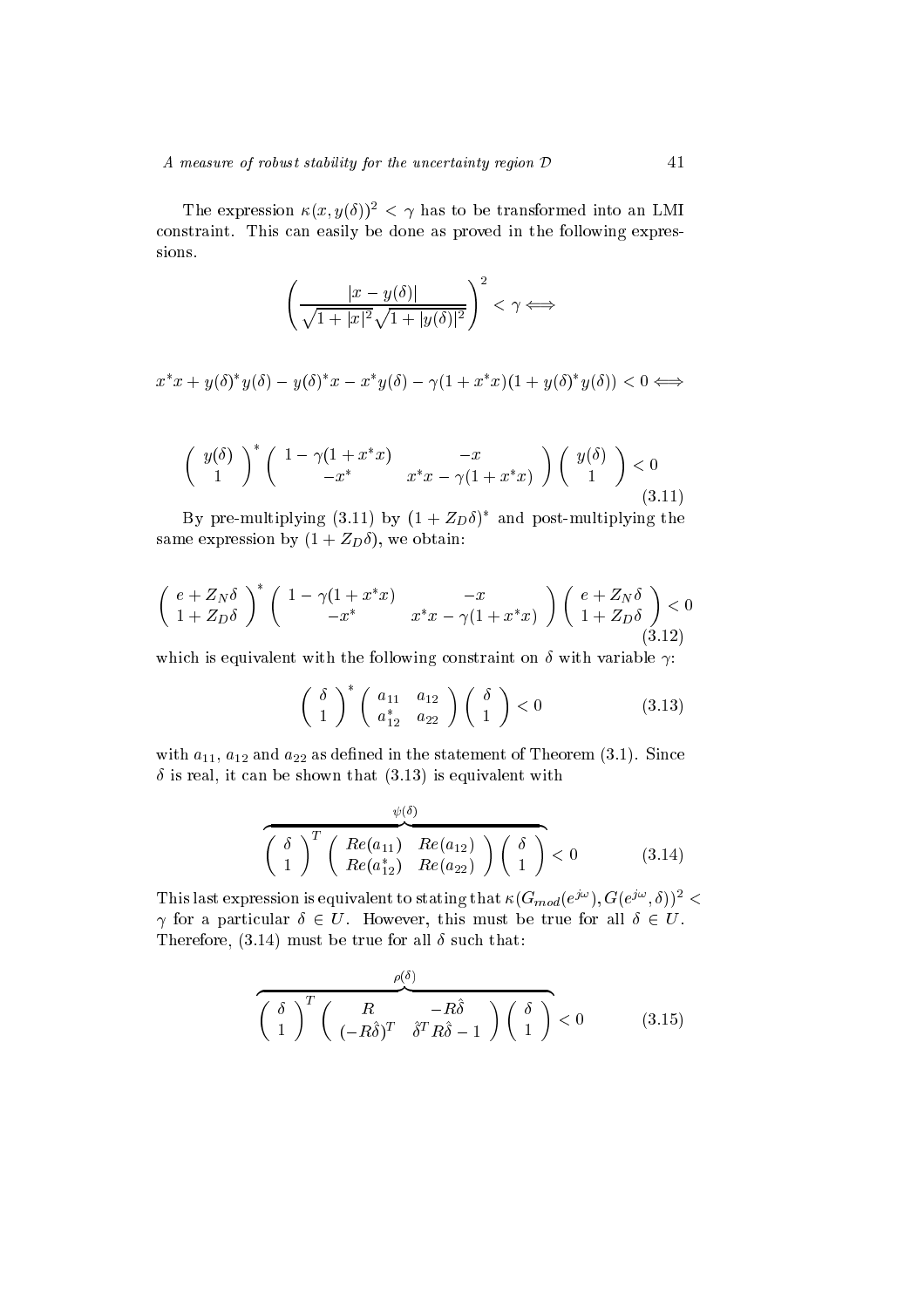which is equivalent to the statement " $\delta \in U$ ".

Let us now recapitulate. Computing  $\kappa_{WC}(\mathbf{G}_{mod}(e^{j\alpha}), \mathcal{D})$  is equivalent to finding the smallest  $\gamma$  such that  $\psi(\delta) < 0$  for all  $\delta$  for which  $\rho(\delta)$  < 0. By the S procedure [55, 17], this problem is equivalent to finding the smallest  $\gamma$  and a positive scalar  $\tau$  such that  $\psi(\delta) - \tau \rho(\delta) < 0$ , for all  $o \in \mathbf{R}$  which is precisely (3.10). To complete this proof, note that the worst case chordal distance at  $\omega$  is thus equal to  $\sqrt{\gamma_{opt}}$  where  $\gamma_{opt}$  is the optimal value of  $\gamma$ .

**Remark.** Our computation of the worst case  $\nu$ -gap requires thus the computation of the worst case chordal distance over a frequency grid.

### 3.4 A robust stability measure for <sup>D</sup>

In the previous section, the notion of worst case  $\nu$ -gap between a model  $G_{mod}$  and an uncertainty region D has been introduced and a procedure has been given to compute this distance. This worst case  $\nu$ -gap can be considered as a robustness measure of  $D$  with respect to robustly stable controller design based on the model  $G_{mod}$ . We have indeed the following result.

Proposition 3.2 Consider an uncertainty region D having the structure given by  $(2.44)$  and a model  $G_{mod}$ . All controllers C that stabilize  $G_{mod}$  and that lie in the set

$$
\mathcal{C}(G_{mod}, \mathcal{D}) = \{ C \mid b_{G_{mod}, C} > \delta_{WC}(G_{mod}, \mathcal{D}) \}
$$
(3.16)

are guaranteed to stabilize all plants in the uncertainty region  $D$ . It is to be noted that the stability margin  $b_{G_{mod},C}$  achievable by a controller C with  $G_{mod}$  is bounded by  $b_{opt}(G_{mod})$  defined in (3.6).

**Proof.** Using the definition of the worst case  $\nu$ -gap given in (3.7), we see that D is embedded in the uncertainty region  $\{G|\delta_{\nu}(G_{mod}, G)\}\leq$  $\delta_{WC}(G_{mod}, \mathcal{D})$ . This theorem is thus a direct consequence of Proposition 3.1.  $\Box$ 

Proposition 3.2 tells us that the worst case  $\nu$ -gap between the model  $G_{mod}$  and an uncertainty set D is a measure of size of the set D that is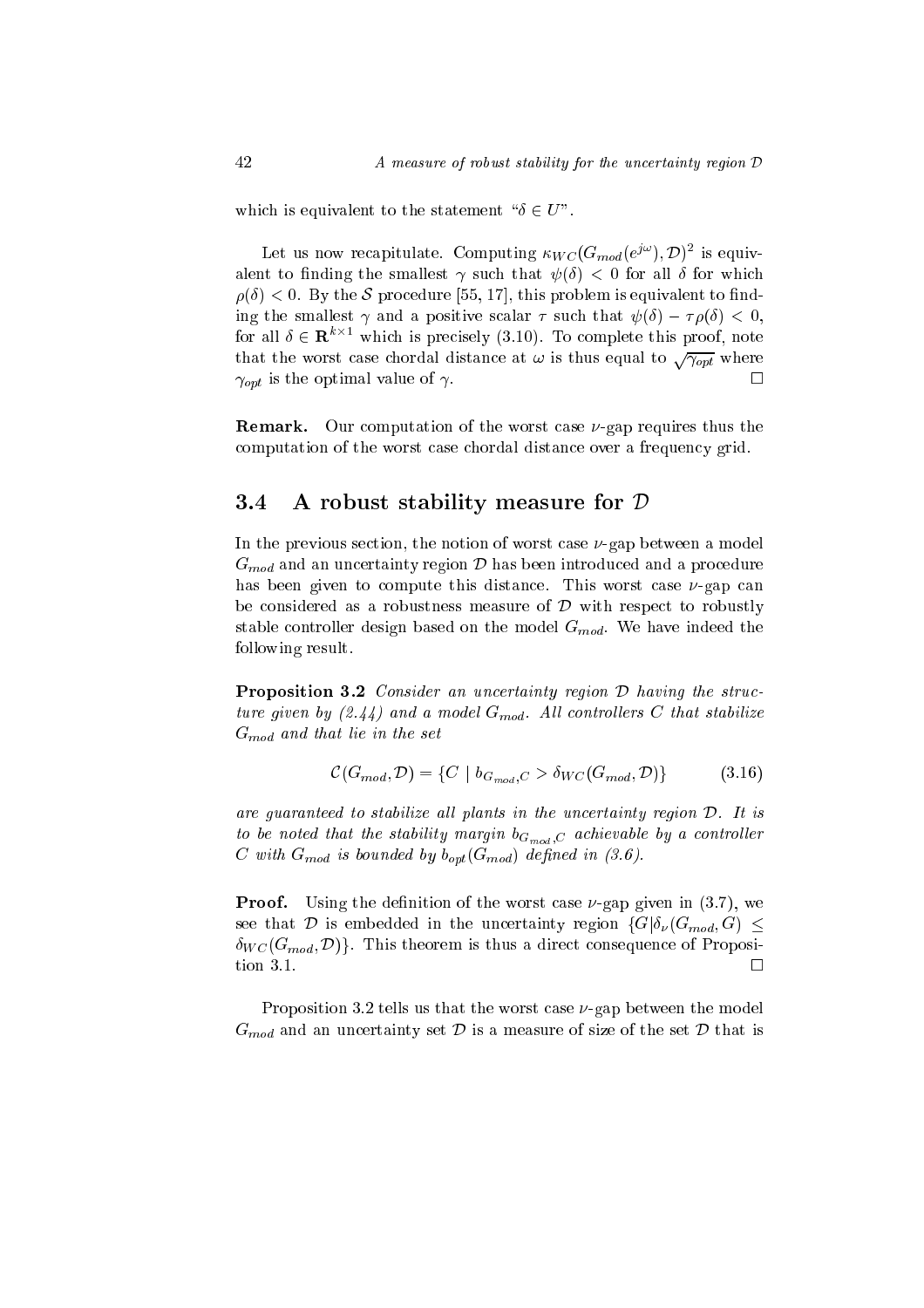directly connected to the size of the set  $\mathcal{C}(G_{mod}, \mathcal{D})$  of  $G_{mod}$ -based controllers that are guaranteed to stabilize all plants in  $\mathcal{D}$ . Proposition 3.2 shows also that the smaller  $\delta_{WC}(G_{mod}, \mathcal{D})$ , the larger is this robustly stabilizing controller set. Thus, the worst case  $\nu$ -gap is a nice and compact measure of the ability of an uncertainty set  $\mathcal D$  to be robustly stabilized by a large set of controllers designed from  $G_{mod}$  and therefore of how well the uncertainty region  $D$  is tuned for robustly stable controller design based on  $G_{mod}$ .

It is to be noted that there may be additional controllers outside the set  $\mathcal{C}(G_{mod}, \mathcal{D})$  that stabilize all models in  $\mathcal{D}$ . Indeed, according to Proposition 3.1, the set  $\mathcal{C}(G_{mod}, \mathcal{D})$  contains all controllers that stabilize all systems in the uncertainty set  $\{G|\delta_{\nu}(G_{mod}, G) \leq \delta_{WC}(G_{mod}, \mathcal{D})\}$ that embeds  $D$ . However, the advantage of this description is that the size of the set  $\mathcal{C}(G_{mod}, \mathcal{D})$  (i.e.  $\delta_{WC}(G_{mod}, \mathcal{D})$ ) is only a function of  $G_{mod}$ and  $\mathcal{D}$ . In Chapter 4, a necessary and sufficient condition will be given for the stabilization of all plants in  $D$  by a given controller. However, this necessary and sufficient condition may not be used as a measure of robust stability for  $D$ , as will be shown in the next chapter.

### 3.4.1 Practical uses of the worst case  $\nu$ -gap

As said above, the worst case  $\nu$ -gap is a nice and compact measure of how well the uncertainty region  $\mathcal D$  is tuned for robust control design with respect to  $G_{mod}$ . In order to present practical uses of this measure, let us onsider the two following situations:

- 1. We have performed one validation experiment leading to one un certainty region  $D$ . No model is given for control design.
- 2. We have performed different validation experiments leading to dif $f$  referred trainty regions  $D_{1}$  and somebody has given us a model  $G_{mod}$  for control design.

### First situation

In the first situation, a model has to be chosen for control design. This model  $G_{mod}$  is typically chosen equal to the center  $G(z, \sigma)$  of the unertainty region <sup>D</sup> dedu
ed from the validation experiment. The worst case  $\nu$ -gap  $\sigma_{WC}(\sigma(z, \sigma), \nu)$  can then be used as a tool to validate the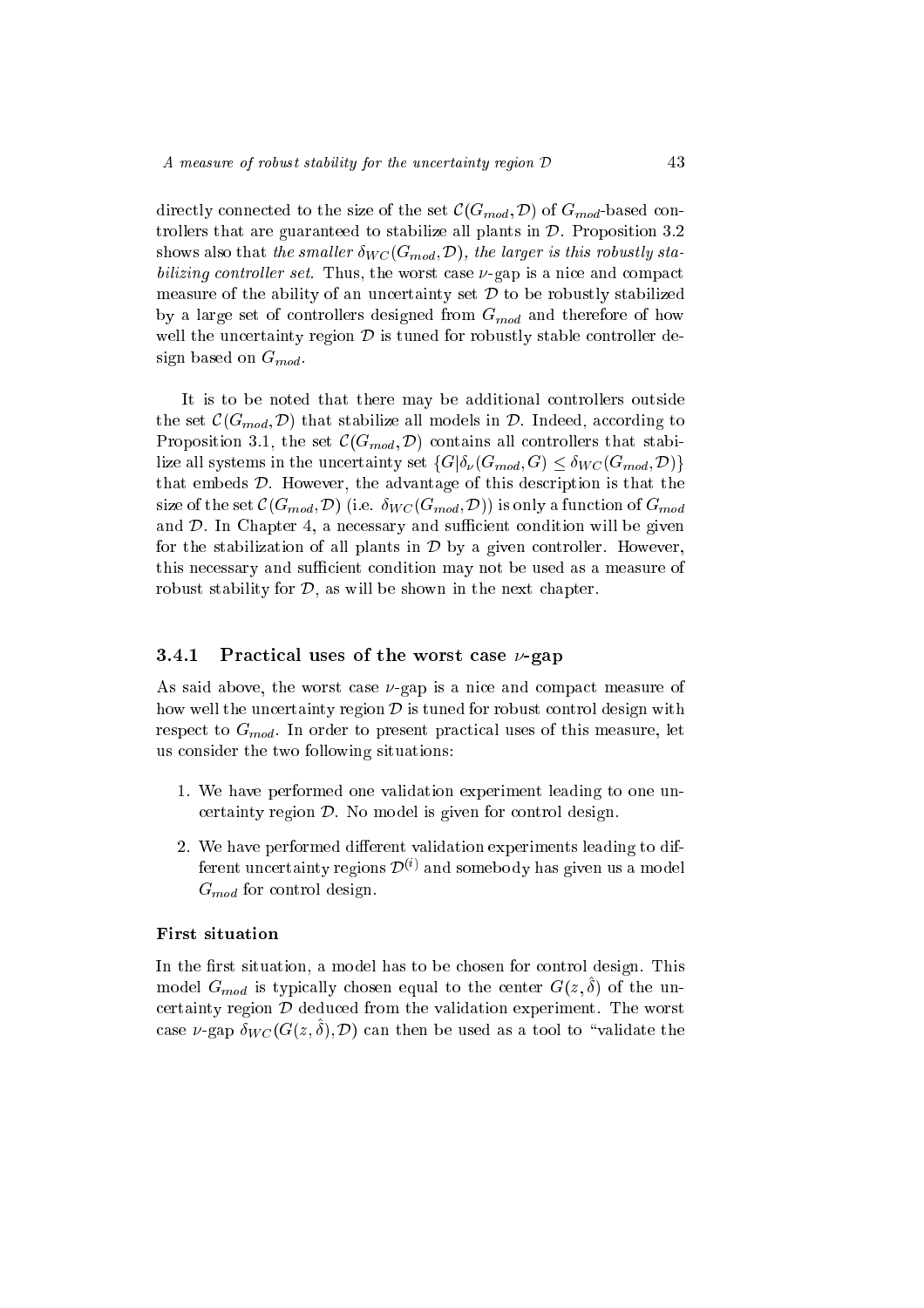validation experiment". Indeed, if the worst case  $\nu$ -gap is small with respect to the optimal stability margin  $v_{opt}(\sigma(z, \sigma))$  (see (5.6)), then the Set  $C(G(z, v), D)$  of  $G(z, v)$ -based controllers that are guaranteed to robustly stabilize  $D$  is large and the designer will be therefore generally incited to keep the uncertainty region  $D$ : a controller can be designed from  $G_{mod}$  and the results of the next chapters can be used to validate the controller for stability and performance with respect to the "validated" uncertainty region  $\mathcal{D}$ . On the contrary, if the worst case  $\nu$ -gap is rarge with respect to the optimal stability margin  $v_{opt}(\sigma(z, \sigma))$ , then the Set  $C(G(z, v), D)$  of  $G(z, v)$ -based controllers that are guaranteed to robustly stabilize D is small. Therefore, even though the set  $C(G(z, \theta), D)$ is not guaranteed to contain all robustly stabilizing controllers, the designer will be nevertheless generally incited to reject the uncertainty region  $\mathcal D$  and to perform a new validation experiment in order to obtain a new uncertainty region  $\mathcal{D}_{his}$  with a larger set of stabilizing controllers. For this purpose, the designer ould e.g. use the guidelines that will be presented in Se
tion 3.4.2.

### Second situation

In the second situation, the worst case  $\nu$ -gap can be used as a tool to select one uncertainty region among the different uncertainty regions obtained from the different validation experiments, using a robust stability criterion. In order to compare these uncertainty regions, we have indeed this first result:

**Theorem 3.2** Consider two uncertainty regions  $\mathcal{D}^{(1)}$  and  $\mathcal{D}^{(2)}$  obtained from two dierent validation experiments. If we have that  $\mathcal{C}(\mathbf{G}_{mod}, \mathcal{D}^{(-)}) \leq \mathcal{C}(\mathbf{G}_{mod}, \mathcal{D}^{(-)})$ , then  $\mathcal{C}(\mathbf{G}_{mod}, \mathcal{D}^{(-)}) \subset \mathcal{C}(\mathbf{G}_{mod}, \mathcal{D}^{(-)})$ .

Theorem 3.2, which directly results from Proposition 3.2, gives us guidelines to hoose the un
ertainty region that is best tuned to robustly stable controller design with respect to  $G_{mod}$ . These guidelines are summarized in the following proposition.

**Proposition 3.3** Consider t uncertainty reqions  $D^{(3)}$  obtained from t different validation experiments and a model  $G_{mod}$ . Then the uncertainty region D and generates the targest set  $C(\mathbf{G}_{mod}, D^{\vee})$  (i = 1...t) of robustly stabilizing controllers is the uncertainty region:

$$
\mathcal{D}^* = \arg\min_{\mathcal{D}^{(i)}} \delta_{WC}(G_{mod}, \mathcal{D}^{(i)})
$$
\n(3.17)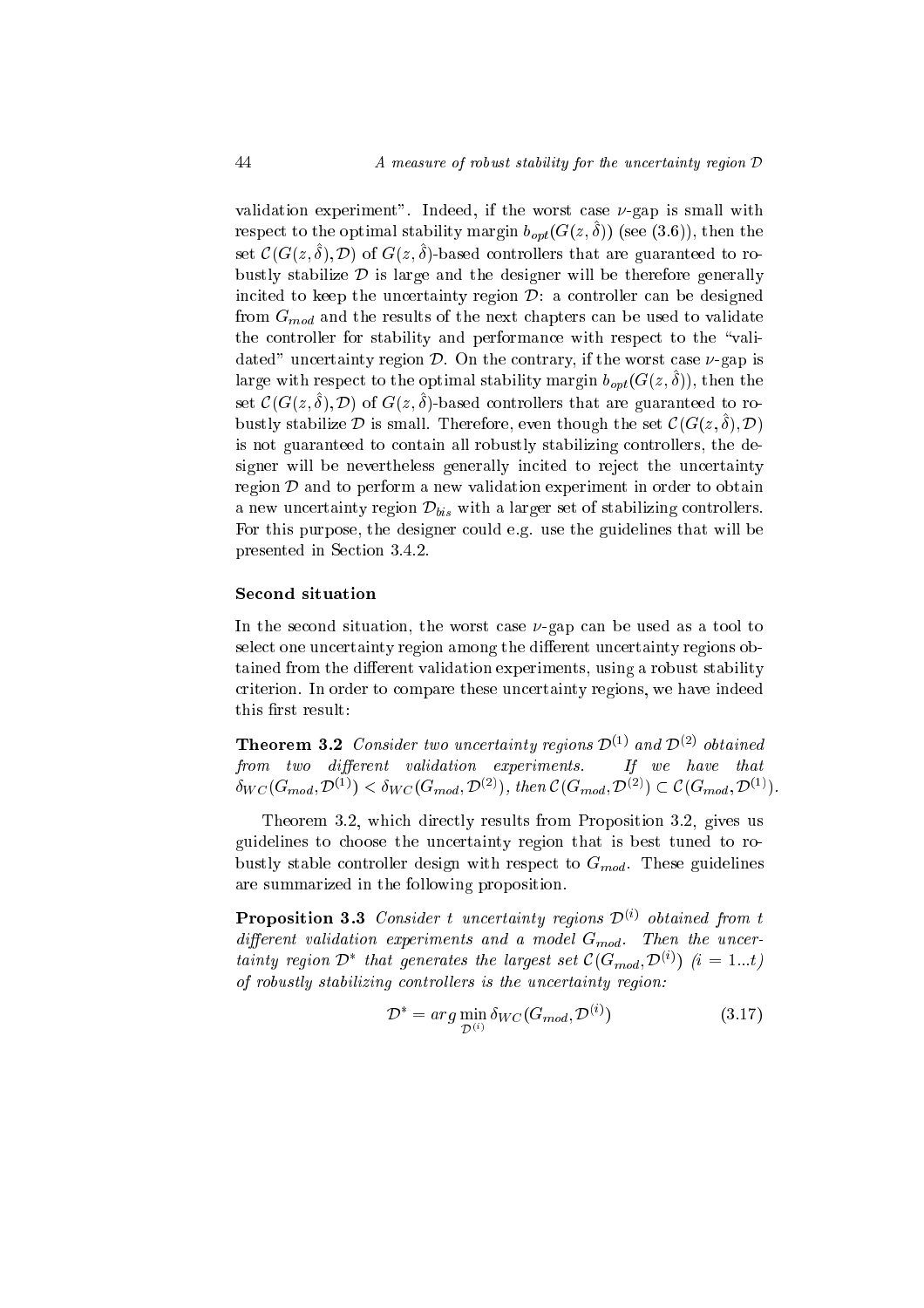#### Remarks concerning the second situation.

- The hoi
e of the model Gmod for the ontrol design is an important feature. Indeed, we analyze the robustness properties of the uncertainty regions  $\mathcal{D}^{(i)}$  with respect to controllers designed from  $G_{mod}$  (and stabilizing it). If the smallest worst case  $\nu$ -gap between  $G_{mod}$  and the different  $\nu$   $\heartsuit$  remains "large", then the chosen model  $G_{mod}$  is not appropriate for a control design procedure for  $G_0$  because the actual  $\delta_{\nu}(G_{mod}, G_0)$  may be too large. A better model  $G_{mod}$  must then be chosen: for example, the center of one of the uncertainty regions  $\nu$ <sup>o</sup>. This important matter will be further discussed in Section 3.4.3.
- As already said earlier, the set  $\mathcal{C}(G_{mod}, D^{\leq \epsilon})$  contains all controllers that stabilize all systems in the un
ertainty set  $\{G | \theta_V(G_{mod}, G) \leq \theta_W(C(G_{mod}, D^{\vee}))\}$  that embeds  $D^{\vee}$ . Thus, there may be additional controllers outside the set  $C(\mathbf{G}_{mod}, D^{(1)})$ that stabilize all models in  $\nu_{\gamma}$ , in that sense, our analysis is conservative. However, since  $G_{mod}$  hes typically within all  $D^{(3)}$ , we essentially introduce the same conservatism for each  $\nu_{\odot}$  and therefore our pro
edure remains valid for the sele
tion of the best  $\nu$ .

### 3.4.2 Consequen
es for the design of the validation experiment

In the previous subsections, we have shown that the worst case  $\nu$ -gap between the model  $G_{mod}$  and an uncertainty region  $D$  deduced from an identification experiment is a good measure to determine if the uncertainty region  $D$  is well tuned for robustly stable controller design based on the model  $G_{mod}$ . Our result therefore gives a meaning to the concept of *identification for robust control*: a validation experiment (i.e. an identification experiment) is "tuned for robust control design" if the worst case  $\nu$ -gap for the uncertainty set delivered by this validation experiment is small, because it implies that, for that uncertainty set, the set  $\mathcal{C}(G_{mod}, \mathcal{D})$  of robustly stabilizing controllers is large.

Our result gives us also guidelines to design the validation experiment: we should always aim to design a validation experiment leading to an identified model  $G_{mod}$  and an uncertainty region  $D$  such that the worst case  $\nu$ -gap between  $G_{mod}$  and  $\mathcal D$  is the smallest possible. In order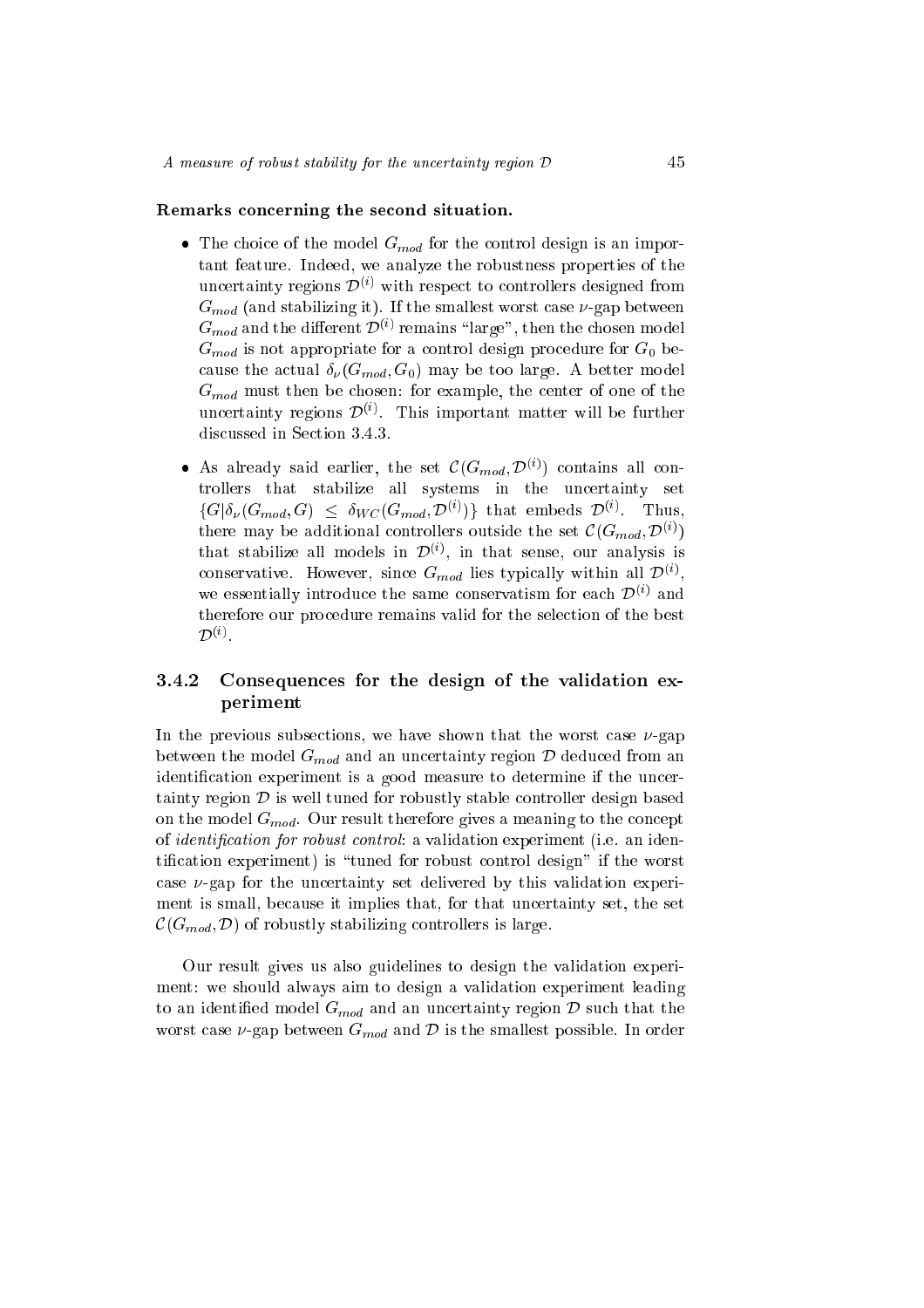to a
hieve this, the un
ertainty distribution delivered by the validation experiment has to be small in the frequency range where the resolution of the  $\nu$ -gap metric is the largest i.e. around the cut-off frequency [86]. The validation experiment should therefore be designed such that the input signal has a large power spectrum around the cut-off frequency of the true system. Indeed, the uncertainty distribution in the frequency range is asymptotically inversely proportional to the spectrum of the input signal in open-loop identification [63] and inversely proportional to the spectrum of the input signal due to the reference signal in closedloop identification [44].

It is to be noted that, in  $[24]$ , such an idea of minimizing a quality measure of an uncertainty region to find the best possible uncertainty region is also proposed in the framework of an iterative s
heme. However, the measure presented in  $[24]$  is a function of the controller present in the loop and is therefore only a measure of quality of the uncertainty region with respect to that particular controller as opposed to our measure (the worst case  $\nu$ -gap ) which is controller-independent.

### 3.4.3 Validation of an a-priori given model  $G_{mod}$

As already stated earlier, the worst-case  $\nu$ -gap  $\delta_{WC}(G_{mod}, \mathcal{D})$  is an indicator of how well the uncertainty set  $\mathcal D$  is tuned for robustly stable controller design with a model  $G_{mod}$ . Therefore, this worst case  $\nu$ -gap gives not only information about  $D$ , but it gives also information about the model  $G_{mod}$ . In fact, it is an indicator of the quality of the pair  $\{G_{mod} \mathcal{D}\}\$ for robust control design. This has the following consequences for the case where the model  $G_{mod}$  that will be used for control design is given.

The model  $G_{mod}$  for control design can indeed either be chosen equal to the identified model  $G(z, v)$ , center of the considered uncertainty region  $\mathcal D$  or be given. In the second case (i.e. the model  $G_{mod}$  is given), we have really no idea if that model is reliable or not for control design with respect to the true system  $G_0$ . A validation experiment on omputation of the set of the set of the set of the the set of the set  $\Omega$  worst. case  $\nu$ -gap  $\delta_{WC}(G_{mod}, \mathcal{D})$  will help us to assess the quality of  $G_{mod}$  for (robust) control purpose. Indeed, if the obtained worst case  $\nu$ -gap is relatively small (with respect to  $b_{opt}(G_{mod})$ ), we then know that the set  $\mathcal{C}(G_{mod}, \mathcal{D})$  of  $G_{mod}$ -based controllers that robustly stabilize  $\mathcal{D}$  (and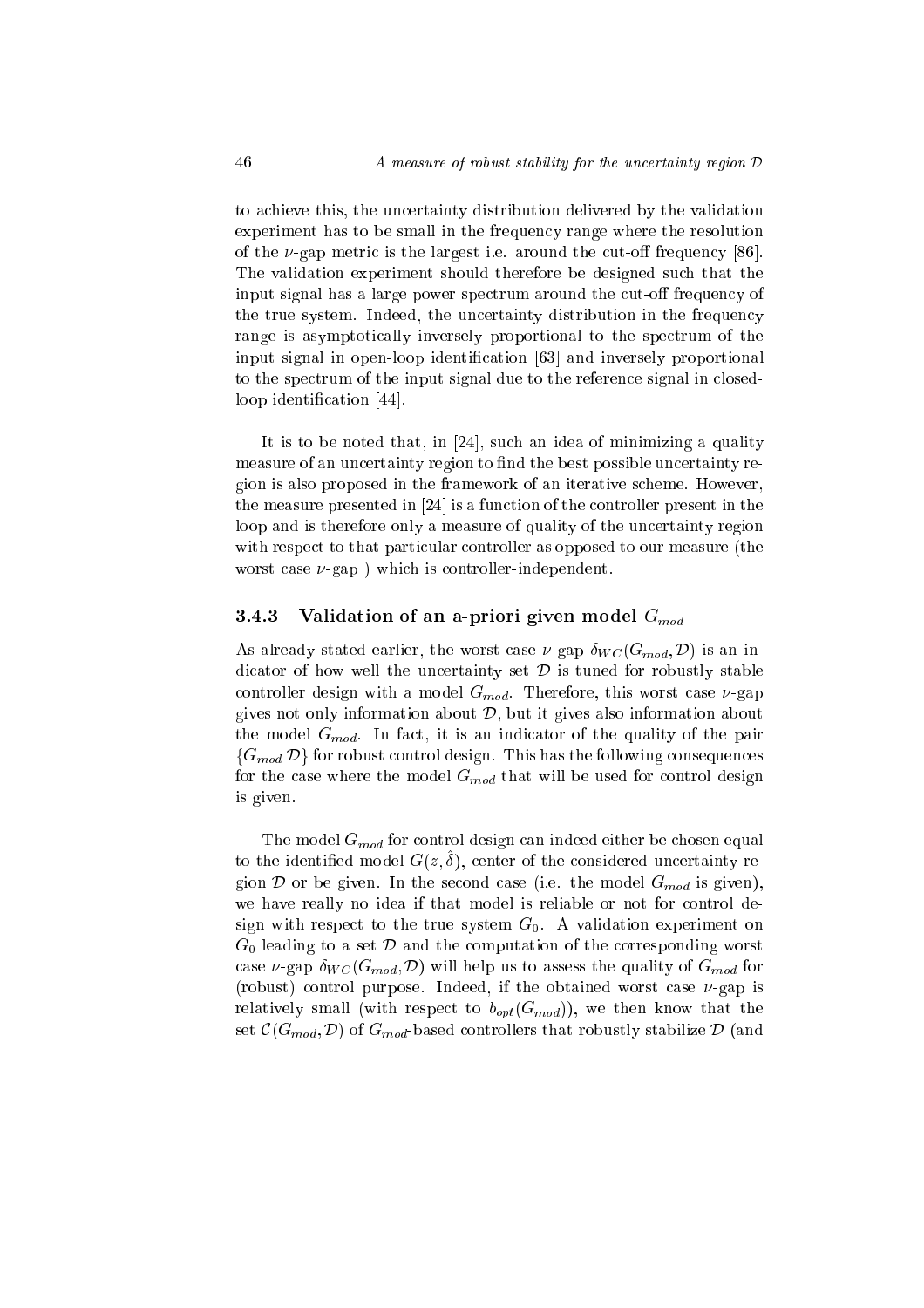therefore also the true system  $G_0$ ) is relatively large. Such result validates the model  $G_{mod}$ . We can see this result from an other point of view : if  $\delta_{WC}(G_{mod}, \mathcal{D})$  is small, then  $\delta_{\nu}(G_{mod}, G_0)$  is also small, since we have that

$$
\delta_{\nu}(G_{mod}, G_0) \leq \delta_{WC}(G_{mod}, \mathcal{D}).
$$

Using Corollary 3.1, we can therefore conclude that a small  $\delta_{WC}(G_{mod}, \mathcal{D})$ implies a large set of controllers that stabilizes both  $G_{mod}$  and  $G_0$ .

#### $3.5$ A simulation example

In this section, we give an example of the use of the worst case  $\nu$ -gap as a sele
tion tool for un
ertainty regions delivered by validation experiments (see Section 3.4.1, second situation). For this purpose, let us consider the following true system G0 and the following model G  $_{\rm H000}$  of the following model system.

$$
y = G_0 u + e = \frac{0.1047z^{-1} + 0.0872z^{-2}}{1 - 1.5578z^{-1} + 0.5769z^{-2}}u + e
$$

$$
G_{mod} = \frac{0.1060z^{-1} + 0.0928z^{-2}}{1 - 1.5308z^{-1} + 0.5467z^{-2}}
$$

where e is a white noise of variance 0.1. The actual  $\nu$ -gap between G0 and Gmod is Æ (G0; Gmod) <sup>=</sup> 0:0193. We perform one validation experiment in open loop and one in closed loop (with the controller  $K = (1.27 - 1.04z^{-1})/(1 - 0.0z^{-1})$  in the loop) leading to two different un
ertainty regions, ea
h of whi
h ontains G0 with probability 0.95. We call these two uncertainty regions  $\mathcal{D}_{ol}$  and  $\mathcal{D}_{cl}$ , respectively. In order to decide which of these uncertainty regions is best tuned for robustly stable control design based on the model  $G_{mod}$ , we compute the measure of robustness of these two uncertainty regions with respect to  $G_{mod}$ , i.e.  $\delta_{WC}(G_{mod}, \mathcal{D}_{ol})$  and  $\delta_{WC}(G_{mod}, \mathcal{D}_{cl})$ . For this purpose, we first compute the worst case chordal distances at each frequency for  $\mathcal{D}_{ol}$  and  $\mathcal{D}_{cl}$  using the LMI tools developed in Section 3.3. The worst case chordal distances at each frequency  $\kappa_{WC}(\mathbf{G}_{mod}(e^s \mid \mid \mathcal{D}_{ol}))$  and  $\kappa_{WC}(\sigma_{mod}(e^s_{-}), \nu_{cl})$  are represented in Figure 3.2 where they are compared with the actual chordal distance  $\kappa(\sigma_{mod}(e^{\jmath\omega}),G_0(e^{\jmath\omega}))$  between  $G_{mod}$  and  $G_0$ . According to Bennia 3.1 and since W ( $G_{mod}$ ,  $G_{ol}$ ) =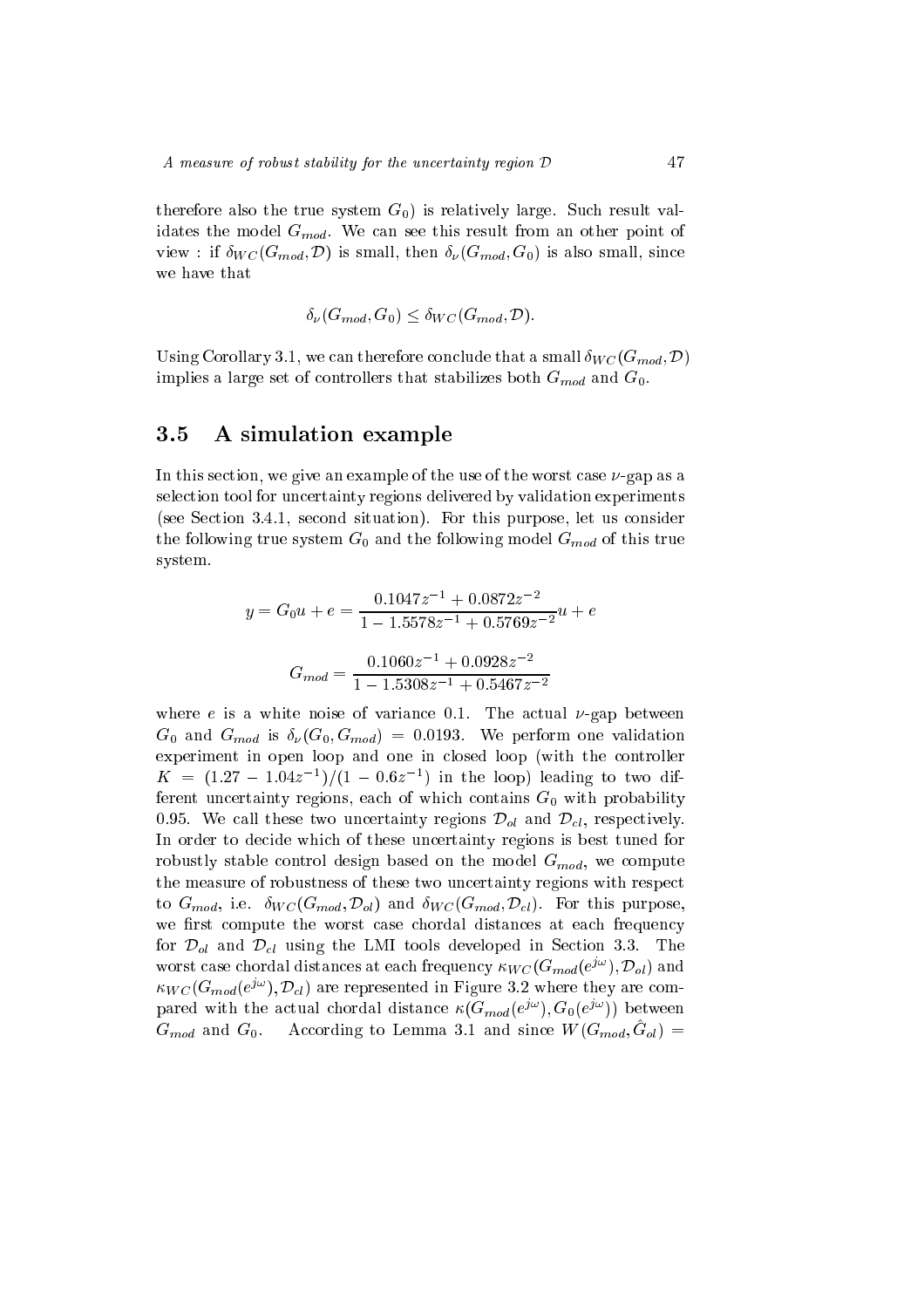

**Figure 3.2:**  $K_{WC}(\mathbf{G}_{mod}(e^{j\omega}))$ ,  $\mathcal{D}_{ol}$ ) (dashed),  $K_{WC}(\mathbf{G}_{mod}(e^{j\omega}))$ ,  $\mathcal{D}_{cl}$ ) (solid) and  $\kappa$ (G $_{mod}$ (e<sup>o -</sup>), G<sub>0</sub>(e<sup>o -</sup>)) (dashdot) at each frequency

W ( $G_{mod}$ ,  $G_{cl}$ ) = 0 ( $G_{ol}$  and  $G_{cl}$  are the centers of  $D_{ol}$  and  $D_{cl}$ , respectively tively), we can derive the worst case Vinnicombe distances from the worst hordal distan
es as follows:

$$
\delta_{WC}(G_{mod}, \mathcal{D}_{ol}) = \max_{\omega} \kappa_{WC}(G_{mod}(e^{j\omega}), \mathcal{D}_{ol}) = 0.2464
$$

$$
\delta_{WC}(G_{mod}, \mathcal{D}_{cl}) = \max_{\omega} \kappa_{WC}(G_{mod}(e^{j\omega}), \mathcal{D}_{cl}) = 0.0384
$$

Therefore, by Proposition 3.3, the set  $\mathcal{C}(G_{mod}, \mathcal{D}_{cl})$  of controllers stabilizing  $G_{mod}$  that robustly stabilizes  $\mathcal{D}_{cl}$  is much larger than the set  $\mathcal{C}(G_{mod}, \mathcal{D}_{ol})$  that robustly stabilizes  $\mathcal{D}_{ol}$ . To illustrate this statement, let us design two controllers from the model  $G_{mod}$ . These two controllers are given below with the achieved generalized stability margins:

$$
C_1 = \frac{1.8464 - 1.3647z^{-1}}{1 - 0.4545z^{-1}} \quad b_{G_{mod}, C_1} = 0.2861
$$

$$
C_2 = 3 \quad b_{G_{mod}, C_2} = 0.0653
$$

We dire
tly see that the ontroller C1 is guaranteed to stabilize the plants in the two un
ertainty regions sin
e it belongs to both guaranteed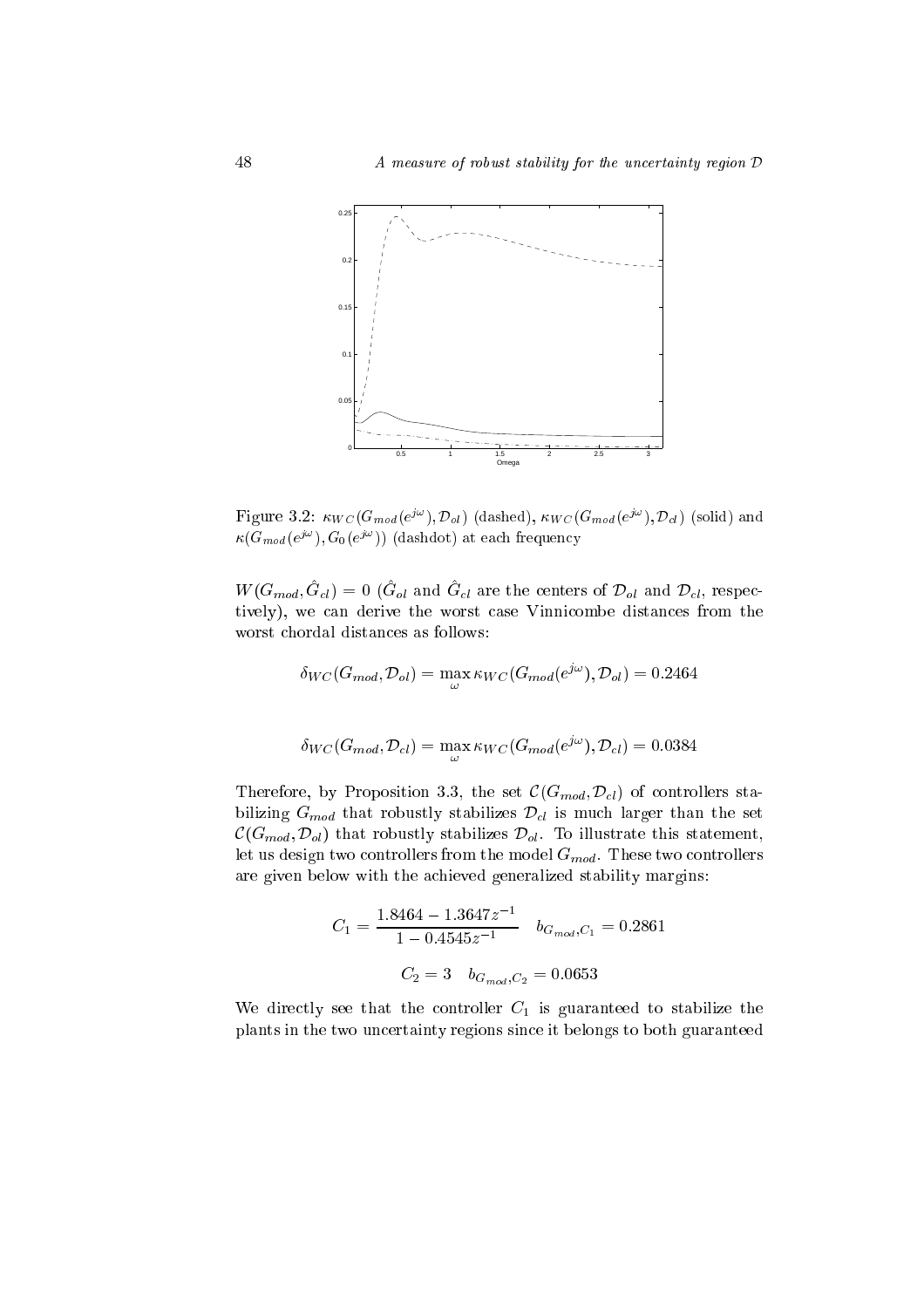sets of stabilizing controllers  $\mathcal{C}(G_{mod}, \mathcal{D}_{ol})$  and  $\mathcal{C}(G_{mod}, \mathcal{D}_{cl})$  defined in Proposition 3.2. Indeed:

$$
b_{G_{mod},C_1} > \delta_{WC}(G_{mod}, \mathcal{D}_{ol}) > \delta_{WC}(G_{mod}, \mathcal{D}_{cl}).
$$

However, the ontroller C2 belongs to C(Gmod; D
l) only : C2 therefore stabilizes all the plants in  $\mathcal{D}_{cl}$ . As  $C_2 \notin \mathcal{C}(G_{mod}, \mathcal{D}_{ol})$ , it is not guaranteed, by Proposition 3.2, to stabilize all plants in  $\mathcal{D}_{ol}$ . Proposition 3.2 ient die kommunisme verwerken is die kommunisme om die kommunisme om die kommunisme van die kommunisme van die all plants in  $\mathcal{D}_{ol}$ , we use the "necessary and sufficient" test that will be developed in Chapter 4. This test fails, and therefore C2 does not stabilize all plants in  $\mathcal{D}_{ol}$  whereas it does stabilize all plants in  $\mathcal{D}_{cl}$  by Proposition 3.2.

#### 3.6 Con
lusions

We have proposed a measure of robust stability for the uncertainty region  $\mathcal D$  as delivered by prediction error identification. This measure is the largest  $\nu$ -gap between the nominal model and all plants in the un
ertainty region. We have shown that this measure is omputable frequen
y-wise using an LMI based optimization problem at ea
h frequency. We have also shown that the smaller the worst case  $\nu$ -gap between the model and an un
ertainty region, the larger is the set of model-based controllers that are guaranteed by the  $\nu$ -gap theory to robustly stabilize all plants in the uncertainty region. This measure is thus an indi
ator of how well the un
ertainty region is tuned for robust control design with the chosen model. This measure therefore also gives us guidelines to sele
t the un
ertainty region that is best tuned for robust stability analysis among all available ones. To illustrate the impa
t of our results in terms of the connection between identification and robust ontrol, we return to the example above. With our robust stability measure for uncertainty sets, we were able to conclude that the  $G_{mod}$ based controller set that is guaranteed to robustly stabilize  $\mathcal{D}_{cl}$  is much larger than the set that is guaranteed to robustly stabilize  $\mathcal{D}_{ol}$ . Hence, the closed-loop identification design that led to the uncertainty set  $\mathcal{D}_{cl}$ is a mu
h better experiment design than the open-loop design that led to  $\mathcal{D}_{ol}$ . The results of this chapter have thus allowed us to establish a onne
tion between identi
ation design and stability robustness of the ontrollers resulting from su
h design. We have therefore paved the way to a new research field i.e. PE identification for robust control.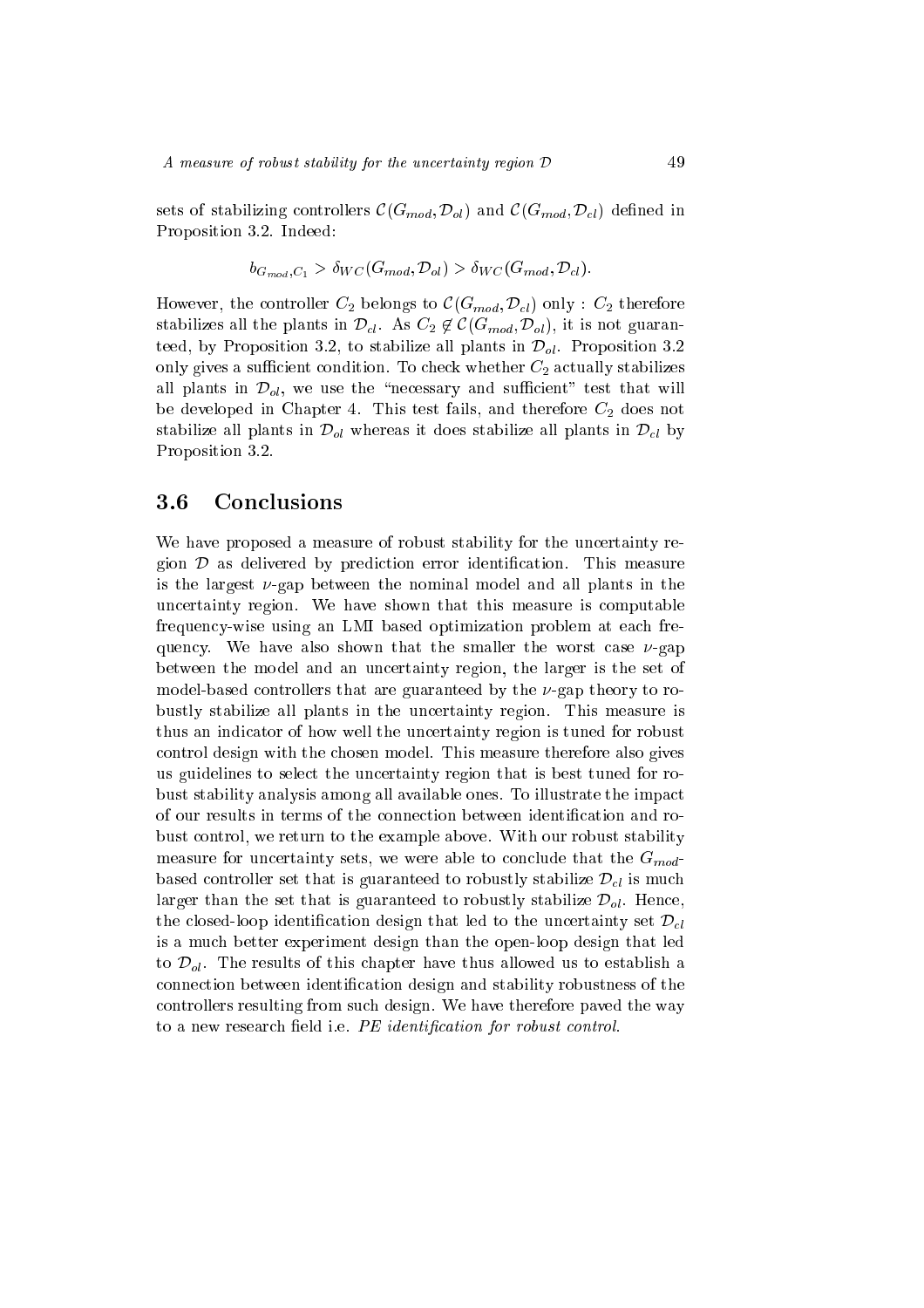50 A measure of robust stability for the uncertainty region  $D$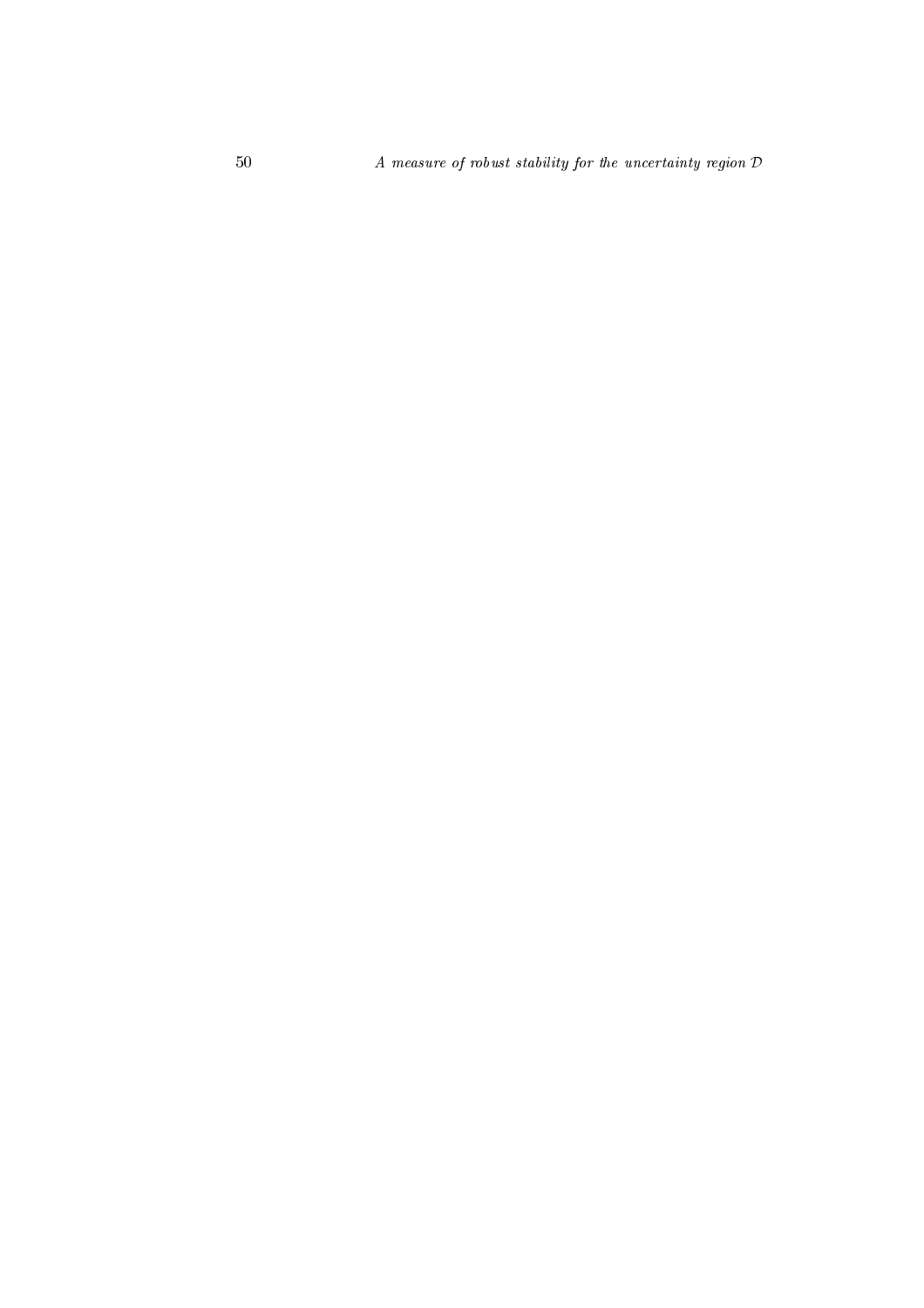## Chapter 4

# A necessary and sufficient robust stability condition for <sup>D</sup>

In the previous chapters, it has been shown that a PE identification procedure allows one to design an uncertainty region  $D$  containing the true system at a ertain probability level. This un
ertainty region takes the form of a set of parametrized transfer fun
tions where the parameter ve
tor is onstrained to lie in an ellipsoid. We have introdu
ed a measure of this uncertainty region that is connected to the size of the model-based controllers that are guaranteed (by the  $\nu$ -gap theory) to stabilize all plants in  $D$ . This measure has been proved to be an indicator of how well the uncertainty set  $\mathcal D$  is tuned for robust control design with respect to  $G_{mod}$ .

In this chapter, we consider that the tools presented in the previous chapter has allowed us to select an uncertainty region  $D$  and a model  $G_{mod}$  and that a controller C for the true system has been designed from the model  $G_{mod}$ . The problem solved in this chapter is the problem of finding a necessary and sufficient condition for the stabilization of all plants in the uncertainty region  $D$  by the controller  $C$ . If the controller C stabilizes all plants in  $\mathcal{D}$ , we will say that this controller is validated for *stability*. The result of this chapter pertains thus to the validation of one specific controller. It is also important to note that this robust stability ondition is also a ondition guaranteeing the stabilization of the true system God by the true system God by the  $\alpha$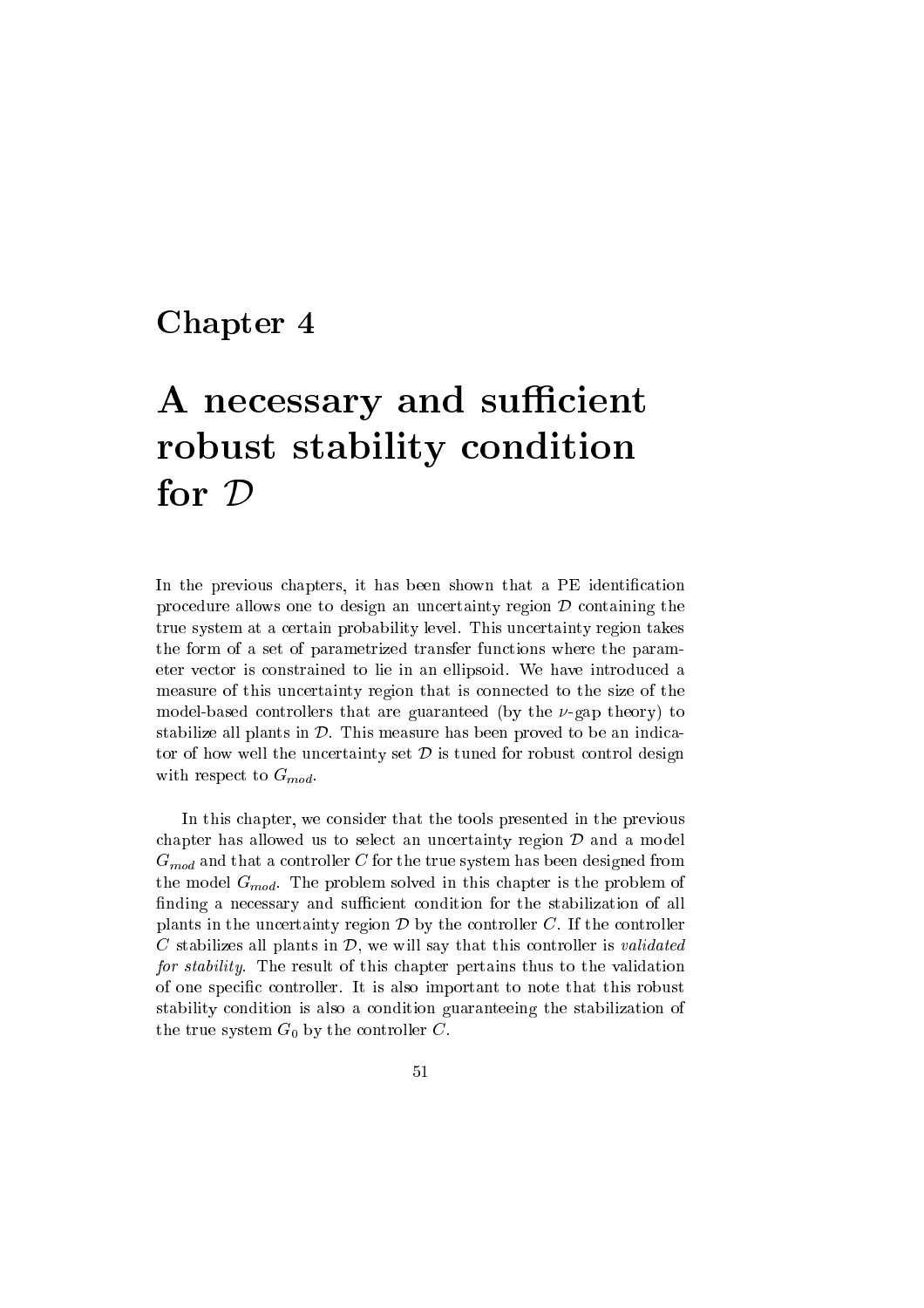Robust stability theory developed in e.g.  $[34, 31, 92, 68, 53]$  provides some necessary and sufficient conditions for the stabilization, by a given ontroller C, of all plants in an un
ertainty region, provided this uncertainty region is defined in the general LFT (linear fractional transformation) framework for robust stability analysis. Our ontribution in the proposed stability validation procedure is to show that one can rewrite the closed-loop connection of the controller C and all plants in the uncertainty region  $D$  obtained from a validation experiment into a particular LFT that takes into account the parametric description of  $D$ (i.e. the uncertainty part of the obtained LFT is a real vector) and whose (real) stability radius is exa
tly omputable, using the result presented in  $[53, 72]$ . The proposed approach has the complementary advantage of being easily extensible to the design of a ontroller that is assured to stabilize all plants in  $D$  using the result in [73] extended in [6]. Indeed, [73] and [6] show that several robust synthesis problems for rank-ones LFT's (that is the type of LFT's we here obtain) an be stated in terms of onvex or quasionvex optimization. It is also to be noted that, sin
e the uncertainty region has been rewitten as an LFT,  $\mu$ -synthesis (see e.g.  $[92]$  may also be considered in order to design a controller that is guaranteed to a
hieve a ertain level of performan
e with all plants in  $D.$  However, the drawback of this technique is that it is not guaranteed to converge.

In the previous chapter, we have already given a condition for the stabilization of all plants in  $D$  by a controller. Indeed, we presented there a set  $C(G_{mod}, \mathcal{D})$  of  $G_{mod}$ -based controllers that are guaranteed to stabilize all plants in  $\mathcal{D}$ . If the controller C designed from  $G_{mod}$  lies in  $\mathcal{C}(G_{mod}, \mathcal{D})$ , then, it stabilizes all plants in  $\mathcal{D}$ . However, as already said in Chapter 3, the set  $\mathcal{C}(G_{mod}, \mathcal{D})$  is not assured to contain all controllers that robustly stabilize  $D$ . Indeed, this controller set only contains all controllers robustly stabilizing all plants in a larger set that embeds D. The advantage in the present approa
h is that the obtained robust stability condition is necessary and sufficient. This is a consequence of the fact that our new stability results apply directly to the parametrized set  $D$  resulting from the identification step, thereby avoiding the conservativeness resulting from the overbounding of  $\mathcal D$  by a larger  $\nu$ -gap un
ertainty set.

<sup>1.</sup>e.  $\{G | \mathcal{O}_V(G_{mod}, G) \leq \mathcal{O}_{WC}(G_{mod}, D)\}$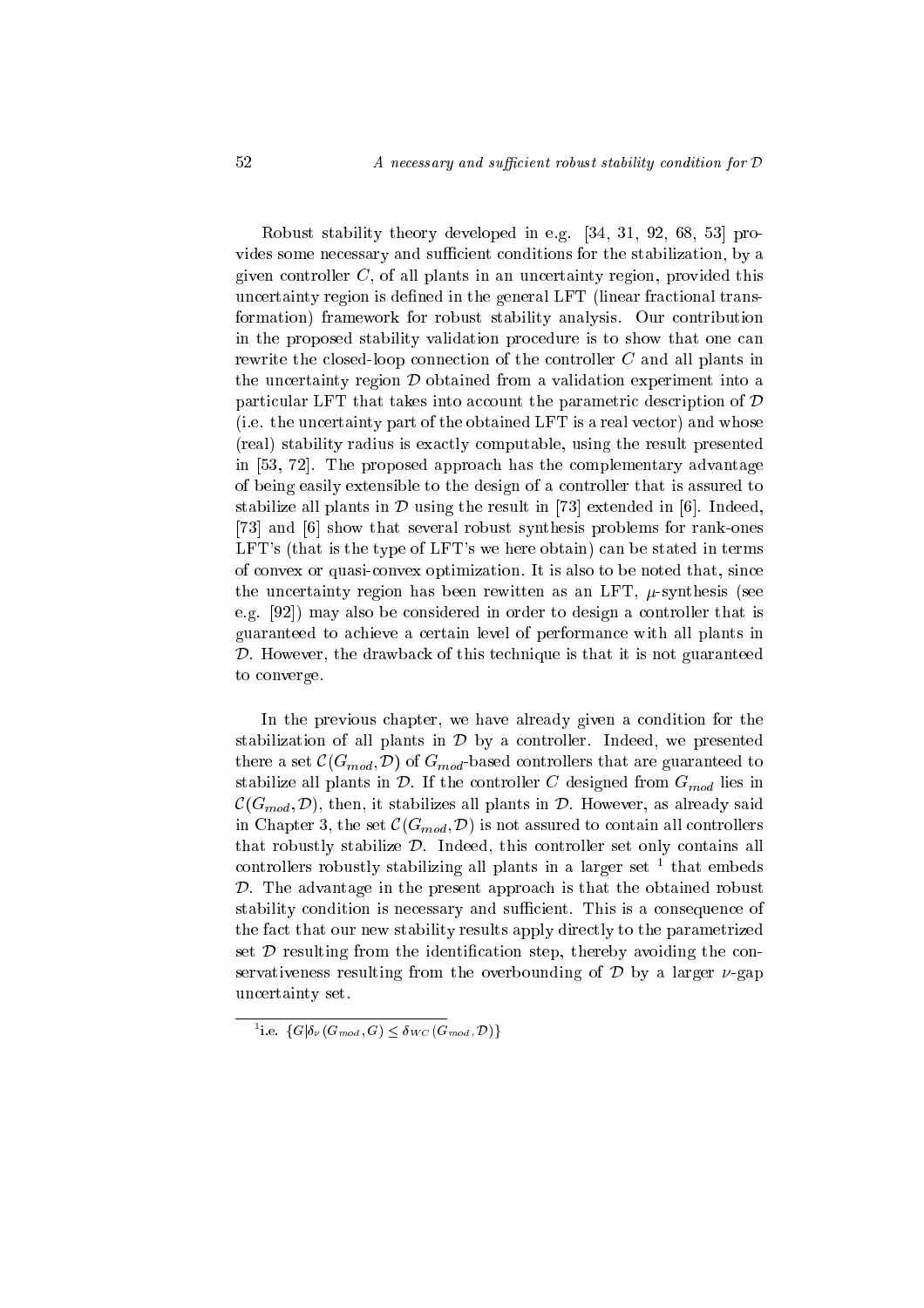In  $[72, 57]$ , the authors consider a similar but much simpler structure than  $D$  and show that this simpler structure can be expressed as an LFT. In this paper, we give a general formulation of this LFT for general expression of the uncertainty region  $\mathcal{D}$ .

Other authors have tackled the robust stability problem in the presence of an uncertainty region defined by a real (parameter) vector from another point of view (see e.g.  $[7, 23, 4, 5]$  and references therein). In this literature, the stability of an un
ertain polynomial is analyzed. For ontrol purposes, the analyzed polynomial is the denominator of the closed-loop transfer function. In this approach, the parameters of the open-loop system are generally assumed to vary in a hypercube (i.e. each parameter varies in an interval) and not in an ellipsoid like in  $\mathcal{D}$ . However, in  $[7]$ , the treated problem is closer to our problem: the authors present a procedure that gives, for a given controller, the largest ellipsoid in the space of the system parameters for which the stabilization of the losed-loop transfer fun
tion denominator is guaranteed. Their approach uses Euclidean space geometry to project the parameters of the open-loop system into those of the ommon denominator of the losedloop transfer functions and conversely. This result could have been used in order to find a procedure to validate a controller for stability. Our hoi
e for the pro
edure based on the omputation of the stability radius is motivated by the fa
t that this pro
edure uses the general framework of the robustness theory whi
h allows one to easily extend our robust analysis approach to robust synthesis using  $\mu$ -synthesis or the results of  $[73]$ .

Chapter outline. In Section 4.1, we present a robust stability theorem for a real vector uncertainty. In Section 4.2, we design the LFT framework of all closed-loop connections made up of a plant in an uncertainty set  $\mathcal D$  and a controller. In Section 4.3, using this LFT framework and the robust stability theorem, we deduce a necessary and sufficient condition for the robust stabilization of all plants in  $D$  by the controller  $C$ . We finish this chapter by an example (Section 4.4) and some conclusions (Section 4.5).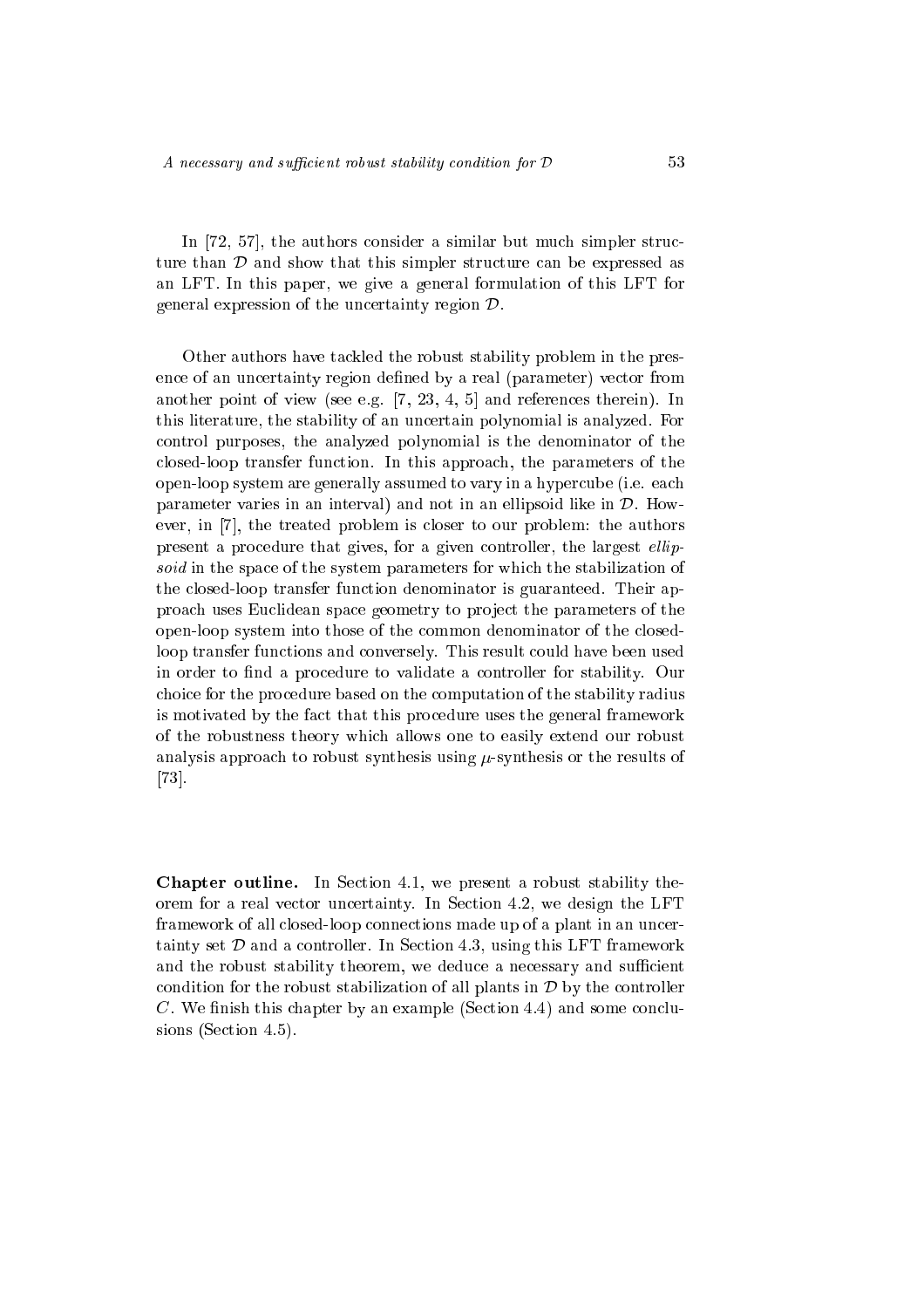#### 4.1 Robust stability for a real vector uncertainty

As said in the introduction, the aim of this chapter is to find a necessary and sufficient condition for the stabilization of all plants in an uncertainty region  $D$  by a given controller. Robust stability theory provides such necessary and sufficient conditions  $[34, 31, 92, 68, 53]$ . But for the application of robust stability results, it is required that the closed loop onne
tions of this ontroller to all plants in the un
ertainty region be rewritten as a set of loops that connect a known fixed dynamic matrix  $M(z)$  to an uncertainty part  $\Delta(z)$  of known structure that belongs to a pres
ribed un
ertainty domain. In this se
tion, we re
all an important result of robust stability analysis  $[72, 53]$  in the case when the uncertainty part  $\Delta(z)$  is assumed to be a real vector.

Let us consider a set of loops  $[M(z) \beta]$  that obey the following system of equations (see Figure 4.1).

$$
\begin{cases}\np = \beta q \\
q = M(z)p\n\end{cases} \tag{4.1}
$$

In this set of loops, it is assumed that  $M(z) \in \mathcal{R}H_{\infty}$  is a known fixed row vector of size  $b$  and that the uncertainty part  $\beta$  is a real vector  $\epsilon$  **R** - that varies in the following uncertainty domain:  $|\rho|_2 \leq 1$ .  $|\rho|_2$ represented the 2-norm of the vertice  $\mu$  fish  $\mu$  is  $\sqrt{\beta^T \beta}$ .



Figure 4.1: set of loops  $[M(z)$   $\beta]$ 

The robust stability theorem linked to the set of loops  $[M(z)$   $\beta]$  is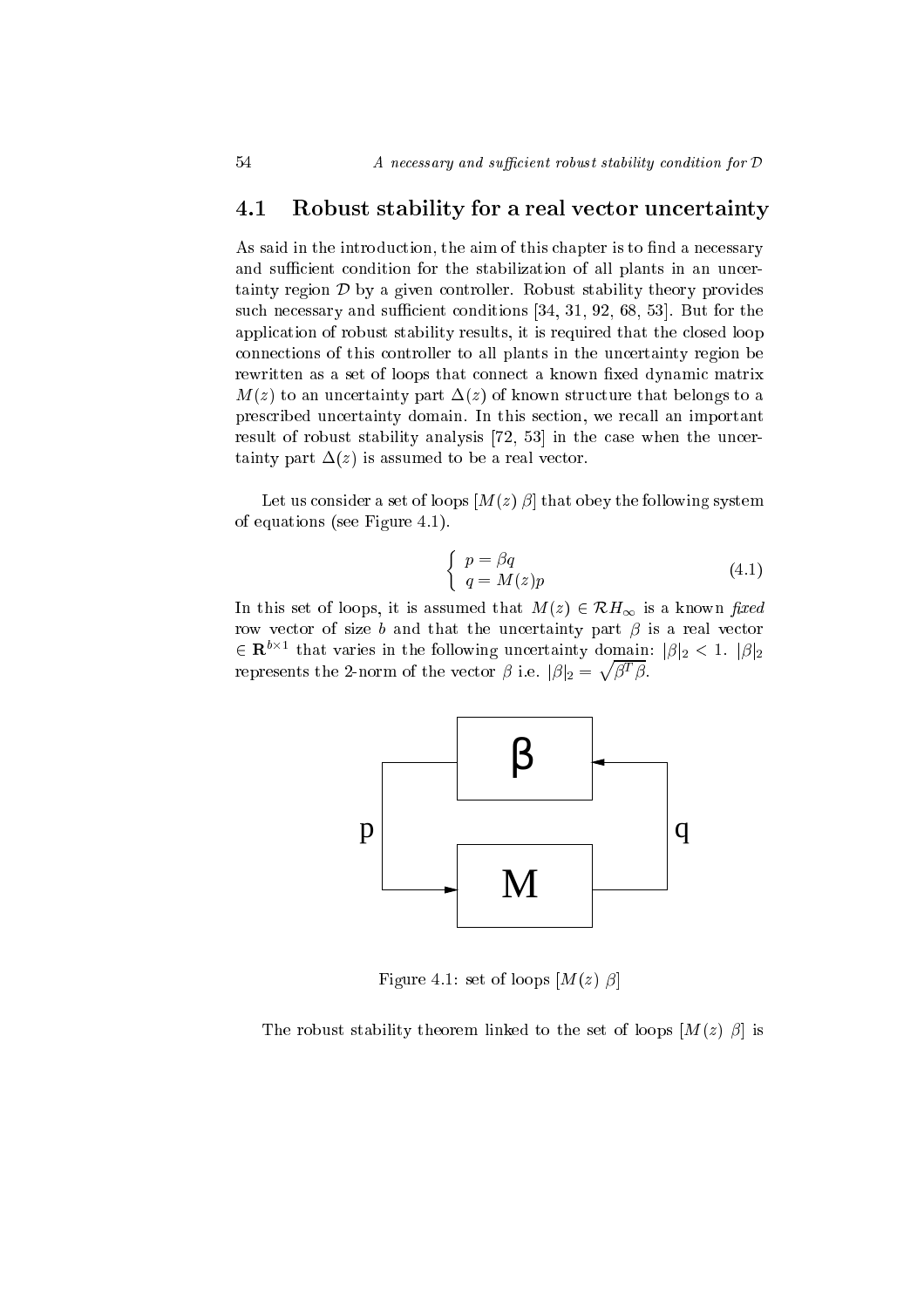now summarized in the following proposition.

**Proposition 4.1** If  $M(z) \in \mathcal{K}H_{\infty}$  and  $\beta \in \mathbf{R}^{n-1}$ , then the loops  $|M(z)|\beta|$ given in (4.1) are internally stable for all  $\beta \in {\bf R}^{++}$  such that  $|\beta|_2 < 1$ if and only if

$$
\max \mu(M(e^{j\omega})) \le 1\tag{4.2}
$$

I he value  $\mu(M(e^{\gamma+1}))$  is called the stability radius of the loop  $|M(Z)|$ at the frequency  $\omega$  and is defined below.

Definition 4.1 (stability radius  $(T2, 55)$ ) For M (e) Ta known complex matrix  $\in$   $\in$   $\in$  and  $p \in$   $\in$   $\in$  me stability radius  $\mu$ (M(e<sup>3+</sup>)) is  $a$ eµnea as jouows ij Im(M(e<sup>3+</sup>))  $\neq$  0:

$$
\mu(M(e^{j\omega})) = \sqrt{|Re(M)|_2^2 - \frac{(Re(M)Im(M)^T)^2}{|Im(M)|_2^2}}
$$
(4.3)

and  $\mu(\mathcal{M}(e^{\jmath\cdot\cdot})) = |\mathcal{M}|_2$ , if  $Im(\mathcal{M}) = 0$ . The stability radius is in fact the structured singular value tinked to the loop  $|M(z)|p|$ :  $\mu(M(e^{j\omega}))$  is the inverse of the smallest value of  $|p|_2$  such that  $1 - M(e^{\beta})/p = 0$ .

**Remarks.** In [72], the stability radius at a given frequency is defined for a real uncertainty that is a row vector. The case of a column vector is similar and yields Definition 4.1. Note also that the stability radius is discontinuous only at the frequencies where M is real [71].

#### 4.2 LFT framework for the uncertainty region  $\mathcal D$  and a controller  $C$

In order to apply Proposition 4.1 to check the stabilization of all plants in the uncertainty region  $D$  described in Proposition 2.5 by some modelbased controller  $C$ , the first step is to find the particular set of loops  $[M(z)$   $\beta]$  that correspond to the closed-loop connections of all plants in  $\mathbf{r}$  and  $\mathbf{r}$  returns step using the following theorem. The following theorem. The following theorem.

**Theorem 4.1 (LFT framework for D)** Consider an uncertainty region  $\mathcal D$  of plant transfer functions given by (2.44) and a controller  $C(z)$ whose numerator and denominator are denoted  $X(z)$  and  $Y(z)$ , respectively  $(C(z) = X(z)/Y(z))$ . The set of closed-loop connections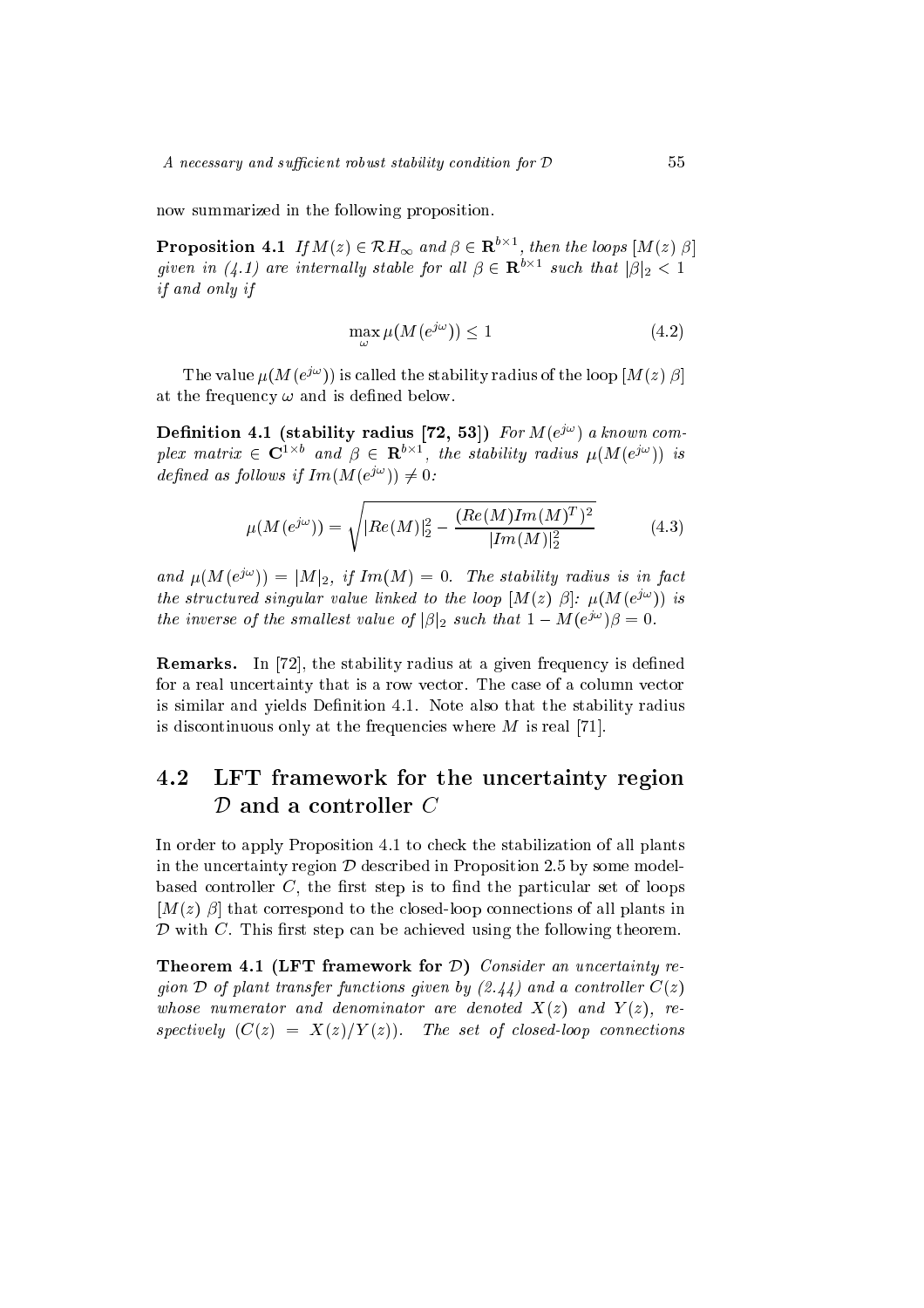$[G(z, \delta) C]$  for all  $G(z, \delta) \in \mathcal{D}$  can be rewritten into the set of loops  $[M_{\mathcal{D}} \phi]$  which obey the following system of equations

$$
\begin{cases}\np = \phi q \\
q = M_{\mathcal{D}}(z)p\n\end{cases}
$$

where the uncertainty part  $\phi$  is a real column vector of size k that varies in the uncertainty domain:  $|\phi|_2 < 1$ , and where the part  $M_{\mathcal{D}}(z)$  is a row vector of size  $k$  defined as :

$$
M_{\mathcal{D}}(z) = \frac{-\left(Z_D + \frac{X(Z_N - eZ_D)}{Y + eX}\right)T^{-1}}{1 + \left(Z_D + \frac{X(Z_N - eZ_D)}{Y + eX}\right)\hat{\delta}},\tag{4.4}
$$

with T a square root of the matrix R defining U in  $(2.44)$ :  $R = T^{T}T$ .

**Proof.** The closed-loop connection of C and a particular plant  $G(z, \delta)$  $(e + Z_N \delta)/(1 + Z_D \delta)$  in  $\mathcal{D}$  (see (2.44)) is given by

$$
\begin{cases}\n y = \frac{e + Z_N \delta}{1 + Z_D \delta} u \\
 u = -Cy\n\end{cases}
$$
\n(4.5)

Let us rewrite  $(4.5)$  in a convenient way for the LFT formulation:

$$
\begin{cases}\n y = (e + \frac{(Z_N - eZ_D)\delta}{1 + Z_D \delta})u \\
 u = -Cy\n\end{cases}
$$
\n(4.6)

By introducing two new signals q and  $p_1$ , we can restate (4.6) as

$$
\begin{cases}\n\begin{pmatrix}\nq \\
y\n\end{pmatrix} = \overbrace{\begin{pmatrix}\n-Z_D & 1 \\
Z_N - eZ_D & e\n\end{pmatrix}}^{H(z)} \begin{pmatrix}\np_1 \\
u\n\end{pmatrix}
$$
\n(4.7)\n  
\n $p_1 = \delta q$ \n  
\n $u = -Cy$ \n

By doing so, we have isolated the uncertainty vector  $\delta$  from the known transfer matrix  $H(z)$  and the controller  $C(z)$ , as is shown in Figure 4.2.

The variables  $y$  and  $u$  are now eliminated from  $(4.7)$ , yielding the following system of equations representing a loop which is of the type  $(4.1)$ required by Proposition 4.1.

56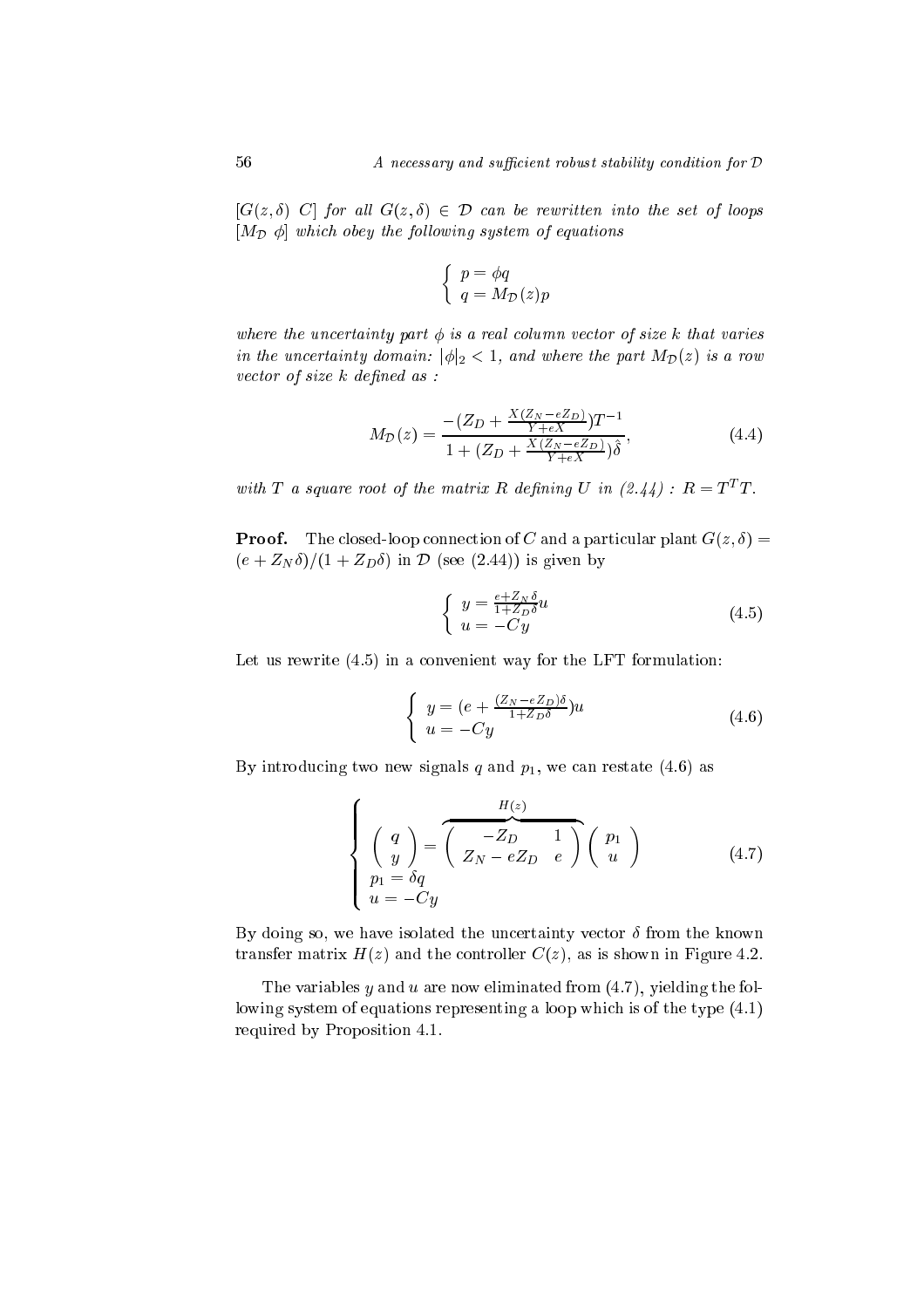

Figure 4.2: Equivalent loop for  $[G(z, \delta) C]$ 

$$
\begin{cases}\n p_1 = \delta q \\
 \frac{M_1(z)}{q = (-Z_D - \frac{C(Z_N - eZ_D)}{1 + eC})} p_1\n\end{cases}
$$
\n(4.8)

The system  $(4.8)$  is equivalent to the closed-loop connection of a particular  $G(z, \delta)$  in  $\mathcal D$  with the controller C. In order to consider the closed-loop connections for all plants in  $\mathcal{D}$ , we have to consider all  $\delta \in$  $\mathbf{R}$  - Iying in the empsoid  $U$  given by:

$$
U = \{ \delta \mid (\delta - \hat{\delta})^T R (\delta - \hat{\delta}) < 1 \}. \tag{4.9}
$$

This last expression is the uncertainty domain of the real uncertainty vector  $\delta$ . This uncertainty domain is not quite standard. Therefore, the set of loops  $[M_1(z)$   $\delta]$  with  $\delta \in U$  can not be immediatly used in this form in Proposition 4.1. A last step is then to normalize the uncertainty domain using a method presented e.g. in  $(2, 57)$  . Using  $K \equiv T^*T$ , we now define the real vector  $\varphi \in \mathbf{R}^{n+1}$  as follows: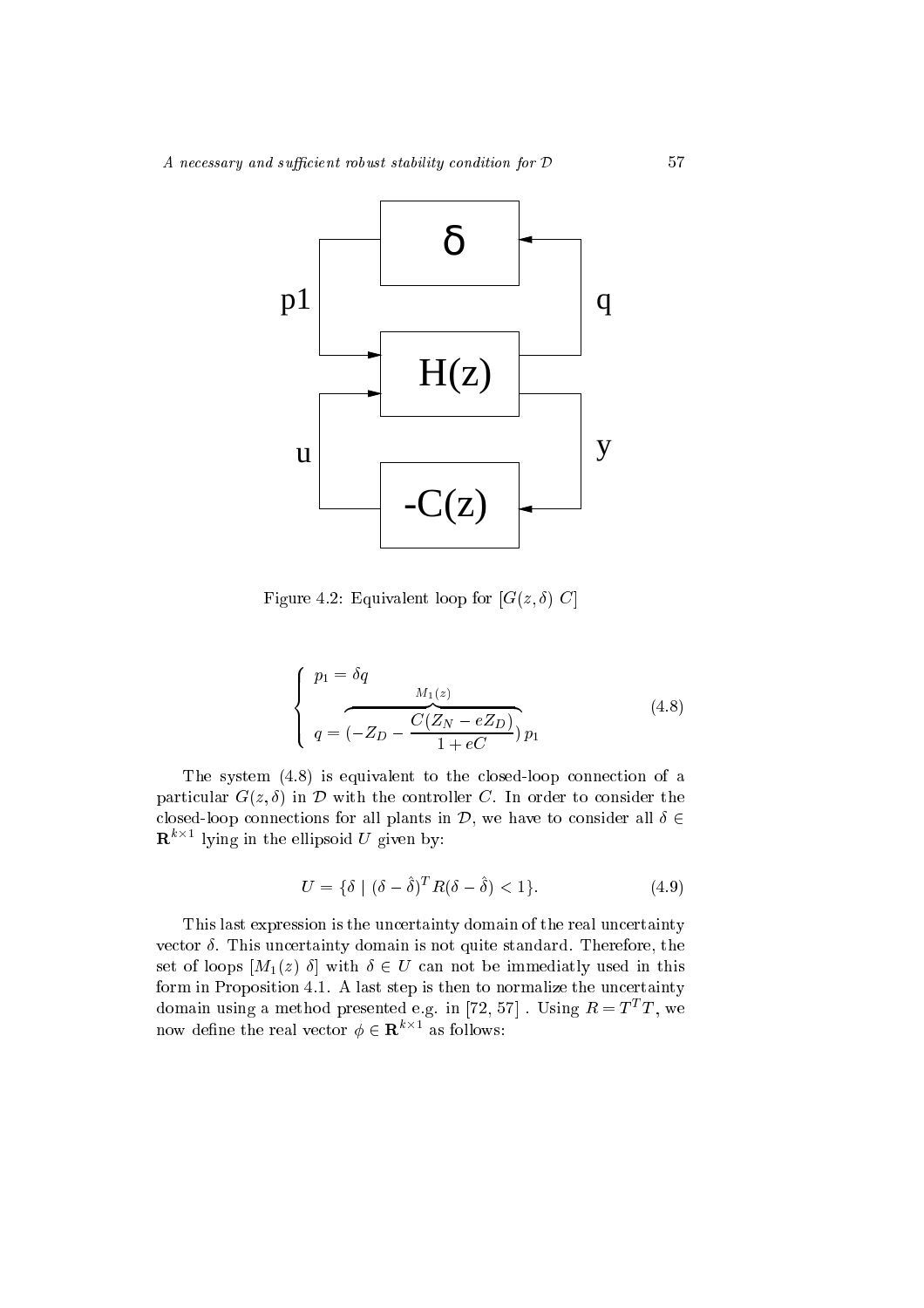58 A necessary and sufficient robust stability condition for D

$$
\phi \stackrel{\Delta}{=} T(\delta - \hat{\delta}).\tag{4.10}
$$

Using now  $(4.9)$  and  $(4.10)$ , we have

$$
\delta \in U \Leftrightarrow \phi^T \phi < 1 \Longleftrightarrow |\phi|_2 < 1 \tag{4.11}
$$

 $\phi$  is therefore an uncertainty vector with same structure as  $\delta$  (i.e.  $\phi \in$  $\mathbf{R}$  ) but with an uncertainty domain as required by Proposition 4.1. The uncertainty vector  $\delta$  is therefore replaced by  $\phi$  in (4.8). For this purpose, we first denote  $p \equiv \phi q$ . Since  $\delta = \delta + T^{-1} \phi$ , we have

$$
\begin{cases}\n p_1 = \delta q \\
 q = M_1(z)p_1\n\end{cases}\n\Leftrightarrow\n\begin{cases}\n p = \phi q \\
 q = \frac{M_1 T^{-1}}{1 - M_1 \delta} p = \frac{-\left(Z_D + \frac{X(Z_N - eZ_D)}{Y + eX}\right) T^{-1}}{1 + \left(Z_D + \frac{X(Z_N - eZ_D)}{Y + eX}\right) \delta} p\n\end{cases}
$$
\n(4.12)

The set of loops  $|M_{\mathcal{D}}(z)| \varphi|$  for  $\varphi \in \mathbb{R}^{n+1}$  and  $|\varphi|_2 < 1$  is therefore equivalent to the set of closed-loop connections  $[G(z, \delta) C]$  for all plants  $G(z, \delta)$  in D. This completes the proof.

### 4.3 Robust stability ondition for the un
ertainty region <sup>D</sup>

Theorem 4.1 allows us to "transform" our problem of testing if the controller C stabilizes all the plants in the uncertainty region  $\mathcal D$  into the equivalent problem of testing if the set of loops  $[M_{\mathcal{D}} \phi]$  are stable for all real vector  $\varphi \in \mathbf{R}^{n+1}$  such that  $|\varphi|_2 < 1$ . This equivalent problem is the one whi
h is treated by Proposition 4.1. Therefore, using Proposition 4.1 and Theorem 4.1, we can now formulate our main stability theorem.

Theorem 4.2 (robust stability condition) Consider an uncertainty region  $\mathcal D$  of plant transfer functions having the general form given in (2.44) and let  $C$  be a controller that stabilizes the center  $G(z, \sigma)$  of  $D$ . All the plants in the uncertainty region  $\mathcal D$  are stabilized by the controller  $C$  if and only if

$$
\max_{\omega} \mu(M_{\mathcal{D}}(e^{j\omega})) \le 1\tag{4.13}
$$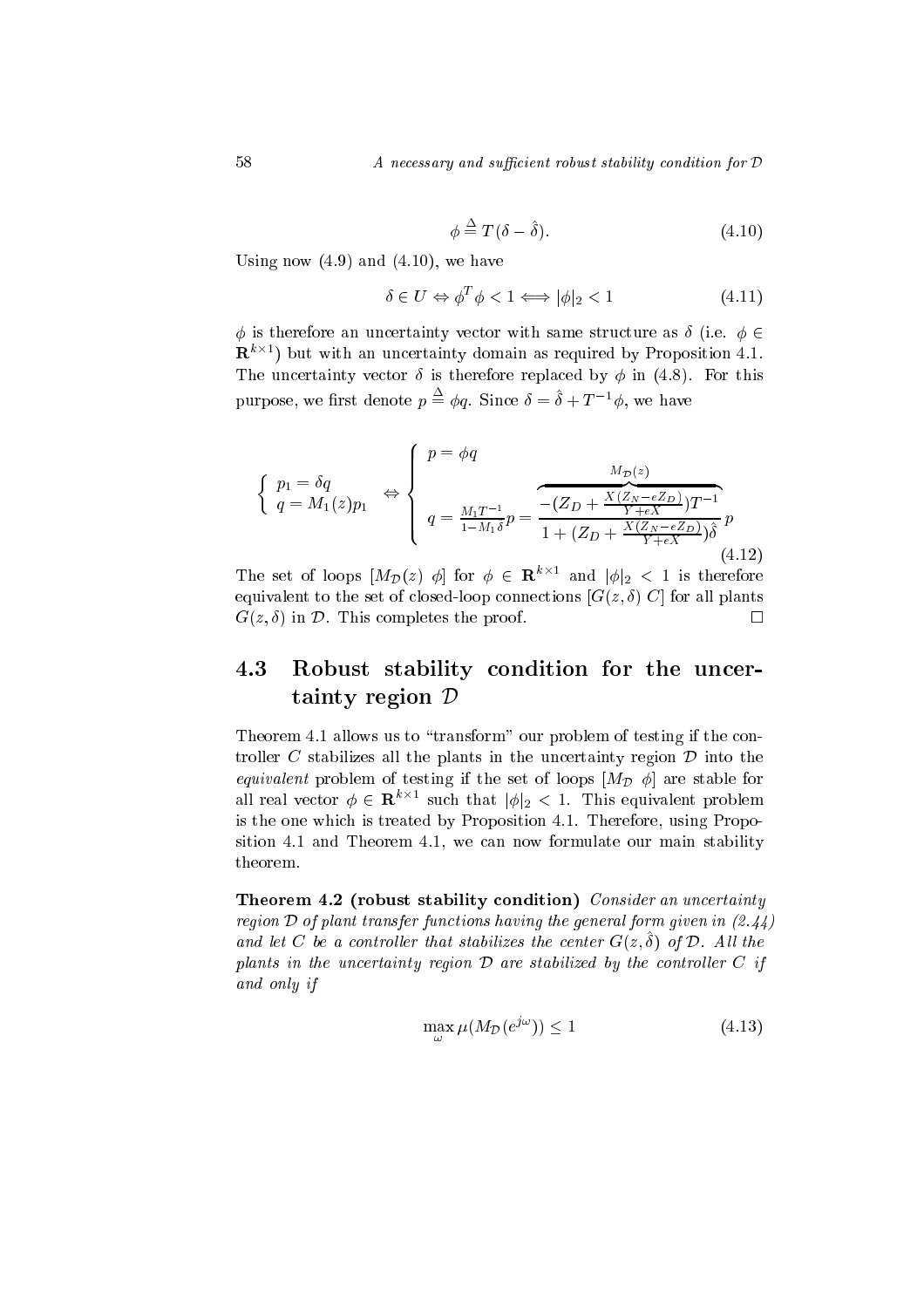where the stability radius  $\mu$  and  $M_{\mathcal{D}}(z)$  are defined in Definition 4.1 and in  $(4.4)$ , respectively.

**Proof.**  $M_{\mathcal{D}}(z)$  lies in  $\mathcal{R}H_{\infty}$  since its denominator is the denominator of the sensitivity function of the closed loop  $|G(z, \theta)| \gets |W|$  which is stable by assumption. Therefore, this theorem is a direct consequence of Proposition 4.1 and Theorem 4.1.  $\Box$ 

This theorem gives a necessary and sufficient condition for the stabilization of all plants in  $\mathcal D$  by a controller that has been designed from the chosen model  $G_{mod}$ . This necessary and sufficient condition involves the computation at each frequency of the stability radius  $\mu(w_\mathcal{D}(e^{\jmath\cdot\cdot}))$ . This computation is achieved using Definition 4.1.

Important remark. We now discuss why this necessary and sufficicient robust stability result is not used to compute a robust stability measure for the set  $\mathcal D$  and why we have used the worst case  $\nu$ -gap for this purpose (see Chapter 3). Let us define the following quantity:

$$
\mu_{min}(\mathcal{D}) = \min_{C \text{ stabilizing } G(z,\hat{\delta})} \left( \max_{\omega} \mu(M_{\mathcal{D}}(e^{j\omega})) \right) \tag{4.14}
$$

Recall that  $M_{\mathcal{D}}(z)$  is a function of C and of D. Using the definition of  $\mu_{min}(\mathcal{D})$  and Theorem 4.2, we can state that all controllers stabilizing  $G(z, v)$  that lie in

$$
\{C \mid \mu_{min}(\mathcal{D}) \le \max_{\omega} \mu(M_{\mathcal{D}}(e^{j\omega})) \le 1\},\tag{4.15}
$$

stabilize all plants in  $\mathcal{D}$ . Moreover the set  $(4.15)$  is the set that contains all these robustly stabilizing ontrollers. As a onsequen
e, the quantity  $\mu_{min}(\mathcal{D})$  is thus an indicator of how well the uncertainty region D is tuned for robustly stable ontroller design. Indeed, the smaller is  $\mu_{min}(\mathcal{D})$ , the larger is the set of robustly stabilizing controllers. Moreover, it is a better indicator than the worst case  $\nu$ -gap since the set (4.15) ontains all robustly stabilizing ontrollers as opposed to the set (3.16). However, to our knowledge, this indicator  $\mu_{min}(\mathcal{D})$  has not been proved computable in polynomial time in the case of an uncertainty region like D. That is why we have opted for the worst case  $\nu$ -gap as measure of robust stability for the set  $D$ . It is nevertheless to be noted that our current research aims at applying the results of [73] to compute  $\mu_{min}(\mathcal{D})$ .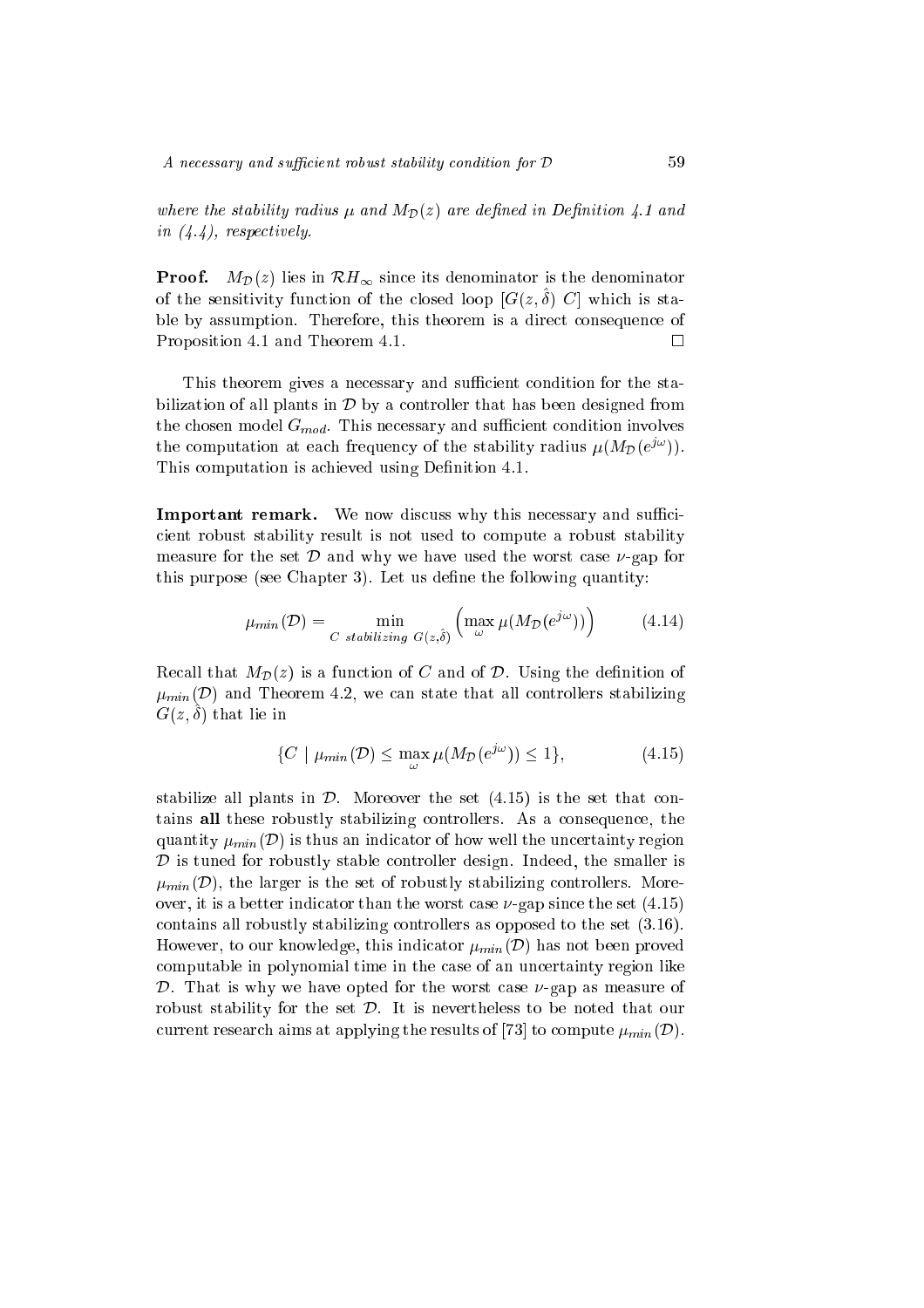#### 4.4 Simulation Example

To illustrate our results, we present an example of ontroller validation for a model identified in closed-loop. Let us consider the following true system G0 with an Output Error stru
ture:

$$
y = \overbrace{1 - 1.5578z^{-1} + 0.0872z^{-2}}^{G_0}
$$
  
 
$$
y = \overbrace{1 - 1.5578z^{-1} + 0.5769z^{-2}}^{G_0} u + e(t),
$$

where  $e(t)$  is a unit-variance white noise. The sampling time is 0.05 second.

Validation experiment. Let us perform a validation experiment in closed-loop using the indirect approach (see Section 2.2.4). Let us thus  $\mu$  and  $\mu$  and  $\mu$  and  $\mu$  and  $\mu$  (c) of the true closed-loop transfer function  $T_0$  (defined in (2.29)) by conecting 1000 reference data  $r_1(t)$  and output data is defined as in the set of G0 and the G0 and the G0 and the G0 and the G0 and the G0 and the G0 and the G  $u = 3(r - y)$ . This controller stabilizes  $G_0$ . It yields:

$$
T(\hat{\xi}) = \frac{0.3179z^{-1} + 0.2783z^{-2}}{1 - 1.2129z^{-1} + 0.8251z^{-2}}
$$

The open-loop model  $G(\zeta)$  corresponding to T  $(\zeta)$  is equal to

$$
G(\hat{\xi}) = \frac{1}{K} \times \frac{T(\hat{\xi})}{1 - T(\hat{\xi})} = \frac{0.1060z^{-1} + 0.0928z^{-2}}{1 - 1.5308z^{-1} + 0.5467z^{-2}}
$$

Following the procedure presented in Section 2.2.4.2, we can design an uncertainty region  $\mathcal{D}_{icl}$  from the estimated covariance matrix  $P_{\xi}$  of the parameters of the closed-loop model  $T(\zeta)$ . The region containing the true system G0 with probability 0.98 is given by

$$
\mathcal{D}_{icl} = \{ G(\xi) \mid G(\xi) = \frac{T(\xi)}{K(1 - T(\xi))} \text{ and } \xi \in U_{icl} \}
$$

where  $U_{icl} = \{\xi \mid (\xi - \xi)^T P_\xi \mid (\xi - \xi) \leq 12.6\}$ . It has been shown in chapter 2 that Difference is the general structure of the general structure (2.44) of the uncertainty regions delivered by PE identification.

The worst case  $\nu$ -gap  $\varphi_{W}$ ( $\sigma$ ( $\varsigma$ ),  $\nu_{\textit{rel}}$ ) between the identified model  $G(\zeta)$  and the set  $D_{ic}$  is here equal to 0.1015 which is relatively small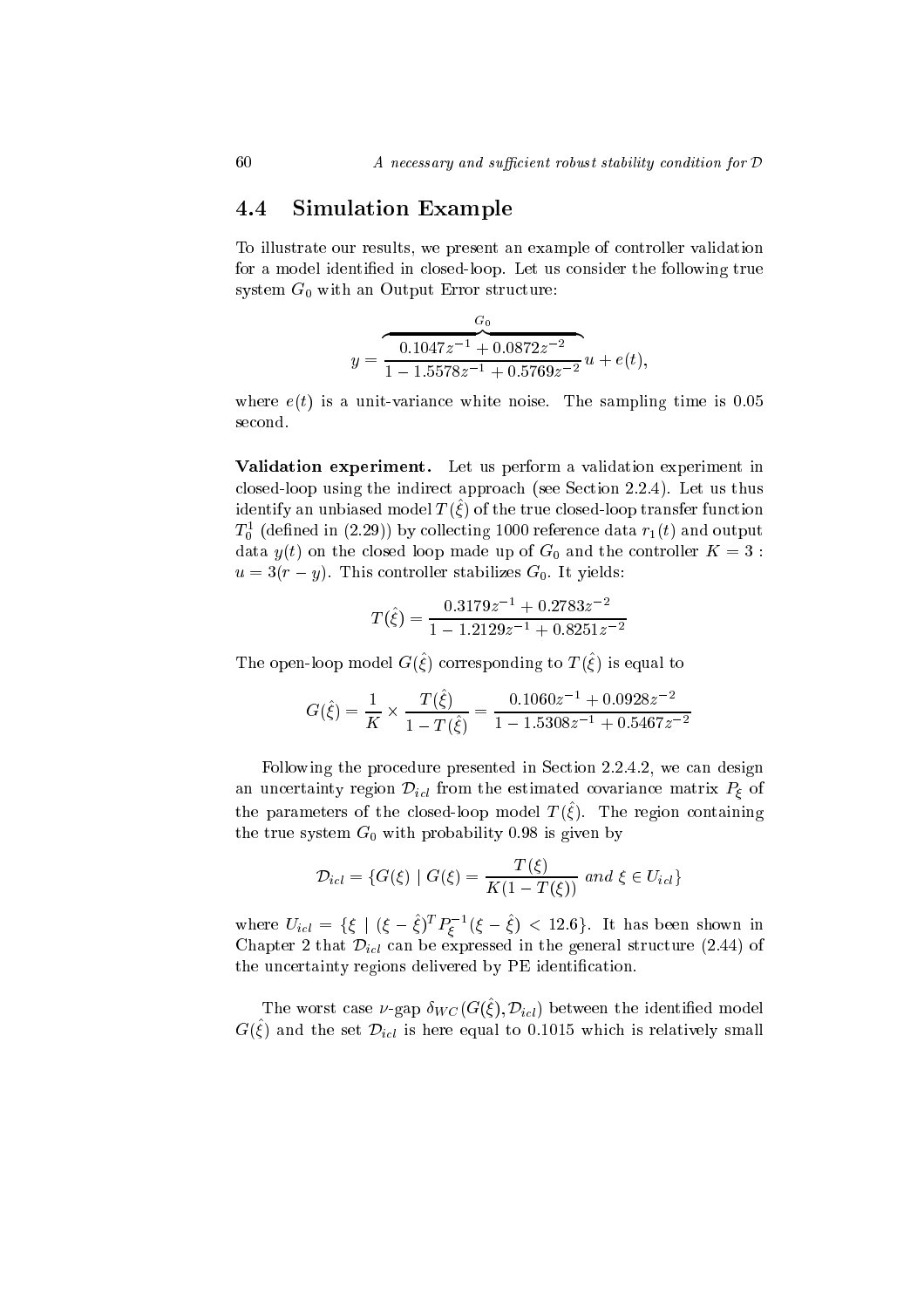with respect to the optimal stability margin  $v_{opt}(\sigma(\zeta)) = 0.5719$ . The set  $C(G(\zeta), \nu_{icl})$  of  $G(\zeta)$ -based controllers that are guaranteed to robustly stabilize  $\nu_{ic}$  is thus large and we therefore decline to use  $\sigma(\zeta)$  as model for control design and  $\mathcal{D}_{icl}$  for the validation of the controller C  $\alpha$  will be designed from  $G(\zeta)$ .

Control design. The model  $G(\zeta)$  deduced from the identified closedloop transfer function is used to design a controller with a lead-lag filter:

$$
C(z) = \frac{1.8464 - 1.3647z^{-1}}{1 - 0.4545z^{-1}}
$$

When this controller, the designed closed-loop  $|G(\zeta)|$   $\cup$  has a stability margin of 57 degrees and a gain margin of 10dB. The cut-off frequency  $\omega_c$  is equal to 0.5 which corresponds to a *real* frequency of 11 rad/s.

Before applying this controller  $C(z)$  to the true system, we verify whether it stabilizes all plants in the uncertainty region  $\mathcal{D}_{icl}$  deduced from the validation experiment, using the results presented in this chapter.

Validation of  $C$  for stability. For this purpose, we construct the row vector  $M_{\mathcal{D}_{icl}}(z)$  defined in Theorem 4.1 and we compute the corresponding stability radius  $\mu(w_{\mathcal{D}_{icl}}(e^{\jmath \cdot \cdot}))$  at all frequencies. According to Definition 4.1, we know that  $\mu(M_{\mathcal{D}_{icl}}(e^{\jmath \cdot \cdot}))$  has a different expression at the frequencies where  $M_{\mathcal{D}_{icl}}(e^{\jmath \cdot \cdot})$  is real. It occurs here at  $\omega = 0$  and  $\omega = \pi$ . The stability radii at these two frequencies are:

$$
\mu(M_{\mathcal{D}_{icl}}(e^{j0})) = 0.0962
$$
 and  $\mu(M_{\mathcal{D}_{icl}}(e^{j\pi})) = 0.0340$ 

The stability radii at the other frequencies (i.e. in  $(0 \pi)$ ) are plotted in Figure 4.3.

The maximum over all frequencies in  $[0 \pi]$  is 0.1313. Since this maximum is smaller than 1, we conclude that  $C(z)$  stabilizes all plants in  $\mathcal{D}_{icl}$  and therefore also the true system  $G_0$ . In other words, the controller  $C(z)$  is validated for stability.

#### 4.5 Con
lusions

In the previous chapter, an uncertainty region  $D$  has been deduced from a validation experiment (i.e. a PE identification procedure with unbi-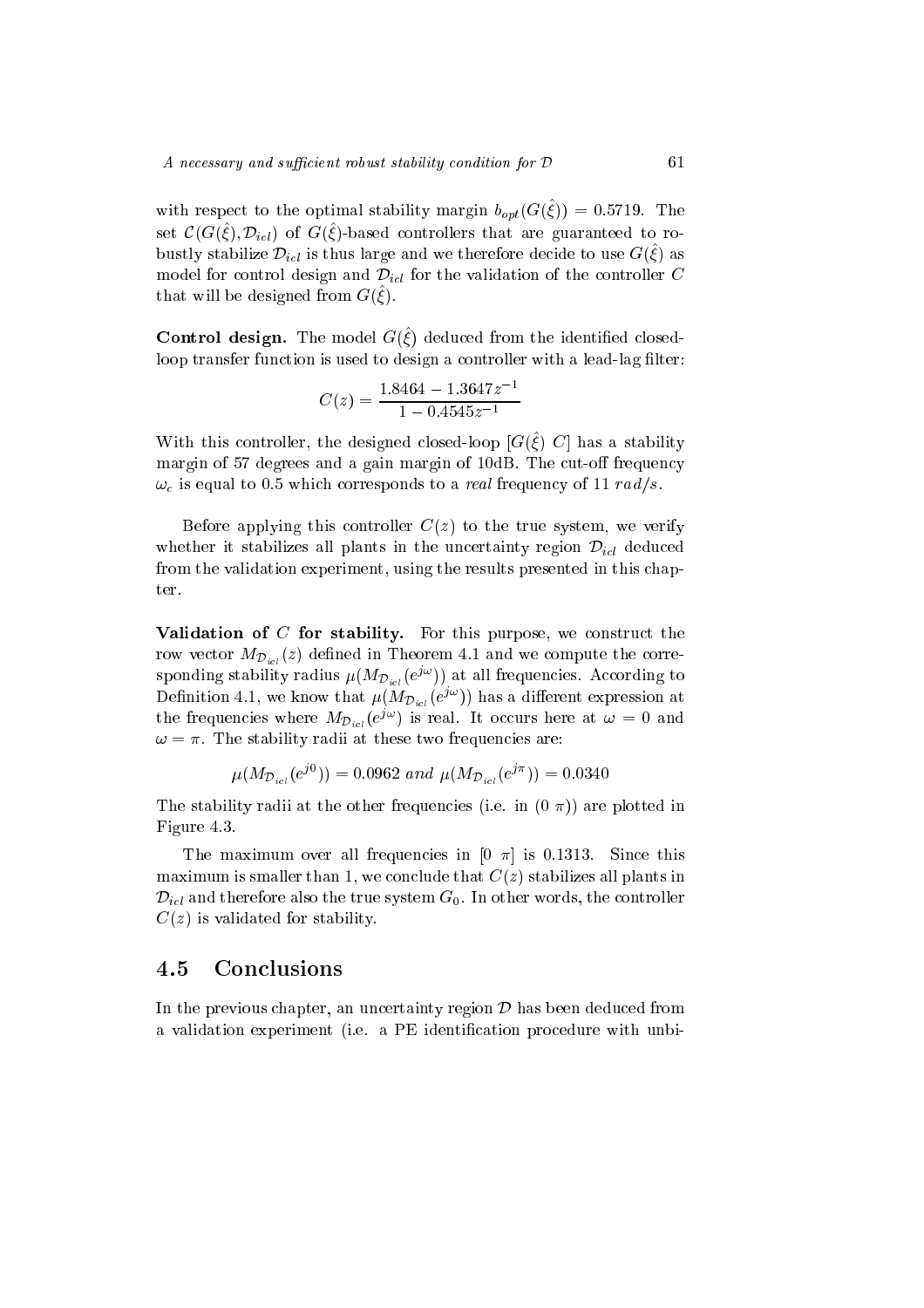

Figure 4.3:  $\mu(M_{\mathcal{D}_{icl}}(e^{j\omega}))$  in  $(0 \pi)$ 

ased model structure). In this chapter, we have developed a tool for the robust stability analysis for the uncertainty region  $D$ . This tool is a necessary and sufficient condition for the validation of a controller for stability that is to say a necessary and sufficient condition for the stabilization of all plants in  $D$  by this controller. This tool gives therefore a condition for the stabilisation of the true system  $G_0$  by this controller (modulo the chosen probability level for the presence of  $G_0$  in  $\mathcal{D}$ ).

The necessary and sufficient condition has been deduced by recasting the general structure of the uncertainty region  $D$  in an LFT framework taking into account the parametric description of  $D$  and for which the stability radius is exactly computable.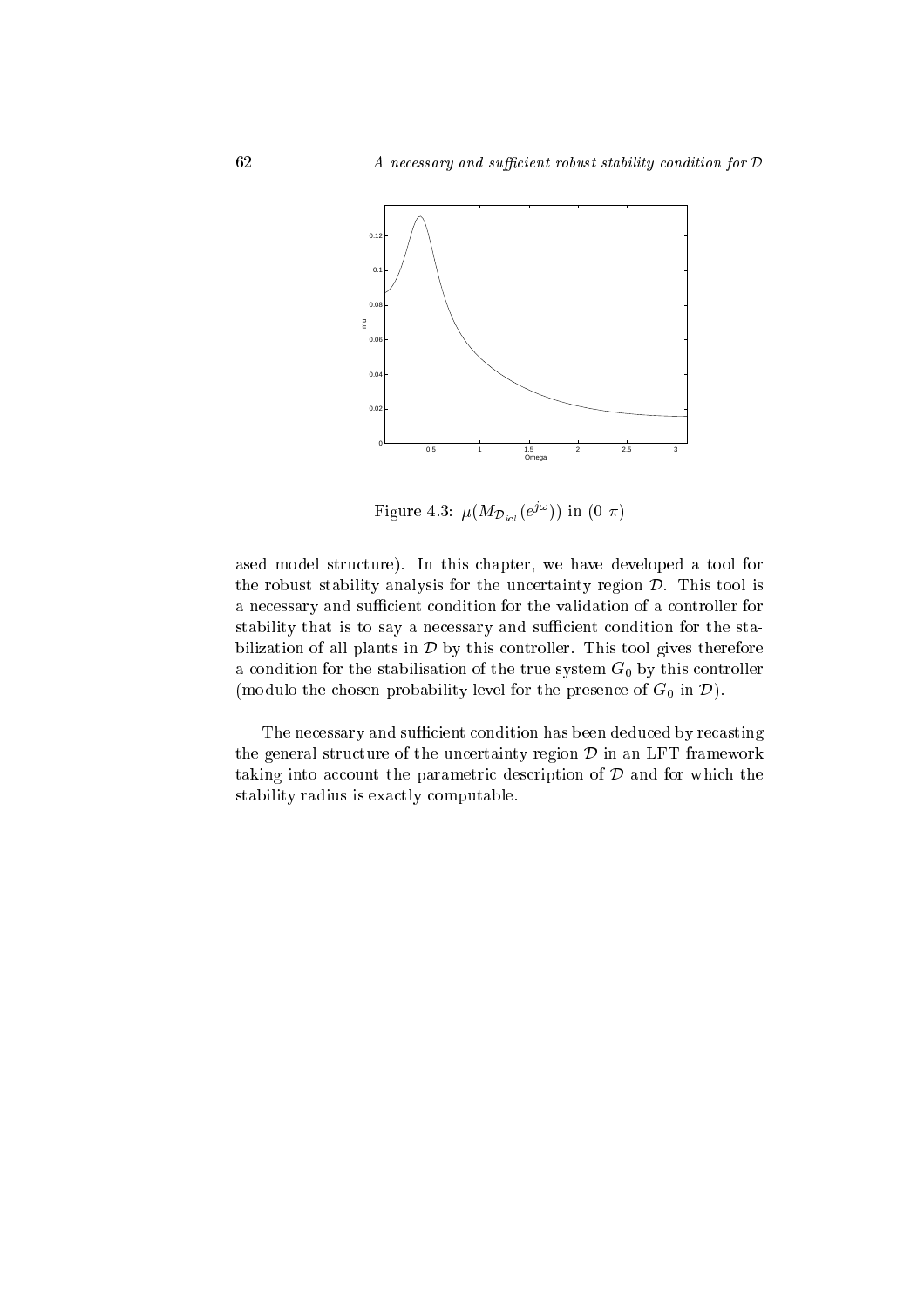## Chapter 5

# Worst ase performan
e in <sup>D</sup>

In the previous hapter, we have developed a robust stability analysis tool for the uncertainty region  $\mathcal D$  as delivered by a validation experiment. This tool takes the form of a necessary and sufficient condition for the stabilization of all plants in  $\mathcal D$  by a given controller. In this hapter, we will develop a robust performan
e analysis tool. For this purpose, we will again consider an uncertainty region  $\mathcal D$  and a model  $G_{mod}$  from which we have designed a controller  $C$  and we will propose an LMI-based optimization problem that computes exactly the worst ase performan
e a
hieved by the onsidered ontroller C over all plants in the uncertainty region  $\mathcal{D}$ . The controller C is then said validated for performance if the worst case performance is better than some threshold value. As in the previous hapter, the result presented in this hapter pertains to the validation of one specific controller. It is also important to note that the worst case performance is of course a lower bound of e also performance the control of the true system God and G0, since  $\alpha$  , the true system G0, since in D.

Our robust performan
e analysis tool is thus based on the omputation of the worst ase performan
e of a losed-loop made up of the considered controller and a system in the uncertainty region  $\mathcal{D}$ . The performance of a particular loop made up of the controller C and a plant in  $D$  is here defined as the largest singular value of a weighted version of the matrix containing the four closed-loop transfer functions of this loop. Our definition of the worst case performance is thus very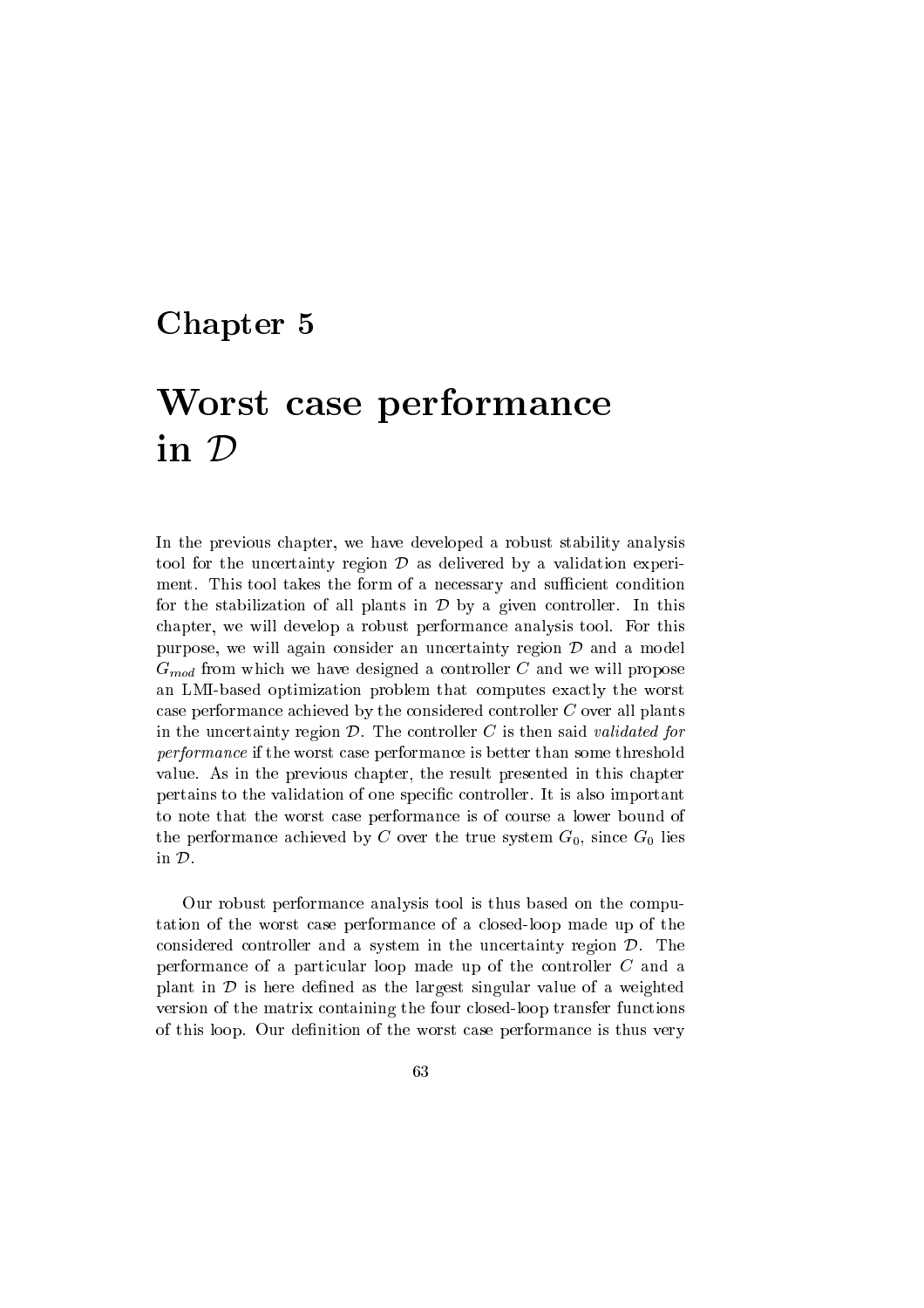general and, by an appropriate hoi
e of the weights, allows one to derive most of the commonly used worst case performance measures such as e.g. the largest modulus of the sensitivity function. Our contribution is to show that the computation of the worst case performance can be formulated as an LMI-based optimization problem. The LMI formulation of the problem uses the fact that the uncertainty part (i.e. the real parameter vector) of the uncertainty region  $\mathcal D$  appears linearly in the expression of both the numerator and the denominator of the systems in the uncertainty region  $\mathcal D$  and, as a consequence, also appears linearly in the expression of the different closed-loop transfer functions.

Our approach to compute the worst case performance differs significantly from the usual approach proposed in e.g.  $[33, 35]$ . In these papers, the computation of the worst case performance in an uncertainty region described by an LFT is performed using the computation of a quantity  $\nu$ . The quantity  $\nu$  is an extension of the structured singular value  $\mu$ . However, [33] and [35] only give a way to compute this quantity  $\nu$  for a limited amount of parametric uncertainties. The case of an uncertainty given by a real vector (such as in our uncertainty region  $\mathcal{D}$ ) is not tackled. This case is nevertheless tackled in e.g. [5, page 402]. In [5], the authors give a procedure to compute the worst case performance in uncertainty regions defined by a real vector that is constrained to lie in a hyper
ube. Their pro
edure, whi
h is an extension of a theorem presented in  $[18]$ , is based on the fact that the difficult computation of the worst ase performan
e in su
h un
ertainty region an be a
hieved with a fixed number of simple optimization problems with one parameter. However, this pro
edure an not be used for the omputation of the worst case performance in  $\mathcal D$  since the real vector in  $\mathcal D$  is constrained to lie in an ellipsoid and not in a hypercube. The contribution of our approa
h is therefore to give a solution for the omputation of the worst ase performan
e in the ase of an un
ertainty region dened by a real ve
tor that is onstrained to lie in an ellipsoid (and that appears linearly both in the numerator and the denominator of the systems in the un
ertainty region).

**Chapter outline.** In Section 5.1, we present the general criterion measuring the worst case performance achieved by a controller over all plants in an uncertainty region  $D$ . In Section 5.2, we show that more particular worst ase performan
e levels an be dedu
ed from this general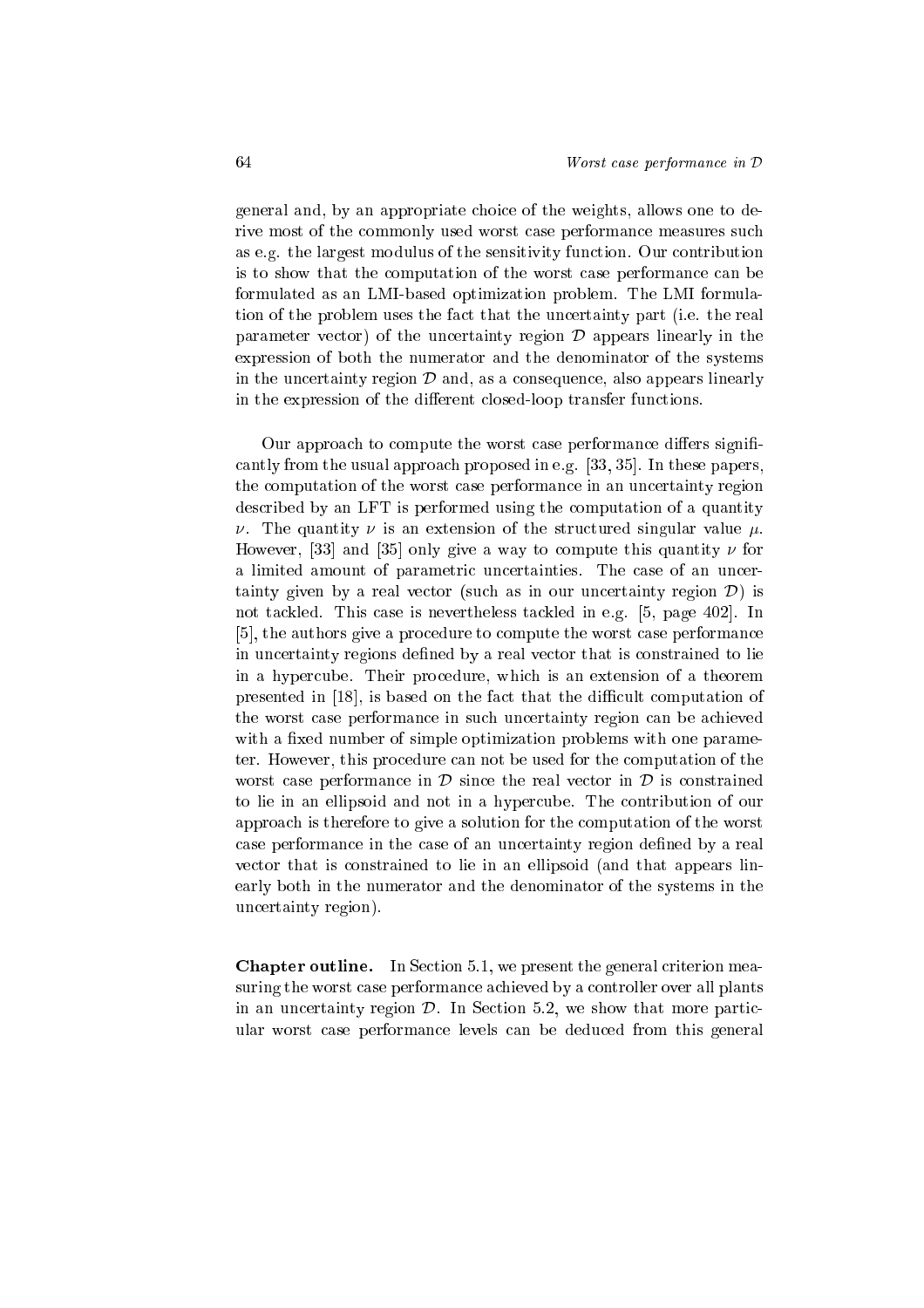riterion. In Se
tion 5.3, the LMI-based optimization problem allowing one to compute the worst case performance is presented. We finish by a simulation example (Section 5.4) and some conclusions (Section 5.5).

### 5.1 The general criterion measuring the worst ase performan
e

As said in the introduction, the aim of this chapter is to find a procedure to compute the worst case performance achieved by a given controller  $C$ over all plants in an uncertainty region  $\mathcal D$  having the general structure given in  $(2.44)$ . In this section, we will define the criterion measuring the worst case performance. In order to define this criterion, let us first define the performance of a loop  $[C\ G].$ 

There is no unique way of defining the performance of a closed-loop system. However, most commonly used performance criteria can be derived from some norm of a frequency weighted version of the matrix  $T(G, C)$  of the closed-loop system [C G] made up of G in feedback with the controller C.

**Definition 5.1** Given a plant  $G(z)$  and a stabilizing controller  $C(z)$ , the performance of a closed-loop system  $[C\ G]$  is defined as the following frequency function

$$
J(G, C, W_l, W_r, \omega) = \sigma_1 \left( W_l T(G(e^{j\omega}), C(e^{j\omega})) W_r \right) \tag{5.1}
$$

where  $W_l(z) = diag(W_{l1}, W_{l2})$  and  $W_r(z) = diag(W_{r1}, W_{r2})$  are diagonal weights,  $\sigma_1(A)$  denotes the largest singular value of A, and  $T(G, C)$  is the transfer matrix of the closed-loop system defined in  $(3.3)$ .

The worst case performance criterion over all plants in an uncertainty region  $D$  is then defined as follows.

**Definition 5.2** Consider an uncertainty region  $D$  of systems  $G(z, \delta)$ with  $\delta \in U$  whose general structure is given in  $(2.44)$ . Consider also a controller  $C(z)$ . The worst case performance achieved by this controller at a frequency  $\omega$  over all systems in  $\mathcal D$  is defined as:

$$
J_{WC}(\mathcal{D}, C, W_l, W_r, \omega) = \max_{G(z, \delta) \in \mathcal{D}} \sigma_1 \left( W_l T(G(e^{j\omega}, \delta), C(e^{j\omega})) W_r \right). (5.2)
$$

Note that  $J_{WC}$  is a frequency function : it defines a template.  $J_{WC}$  has thus to be computed at each frequency.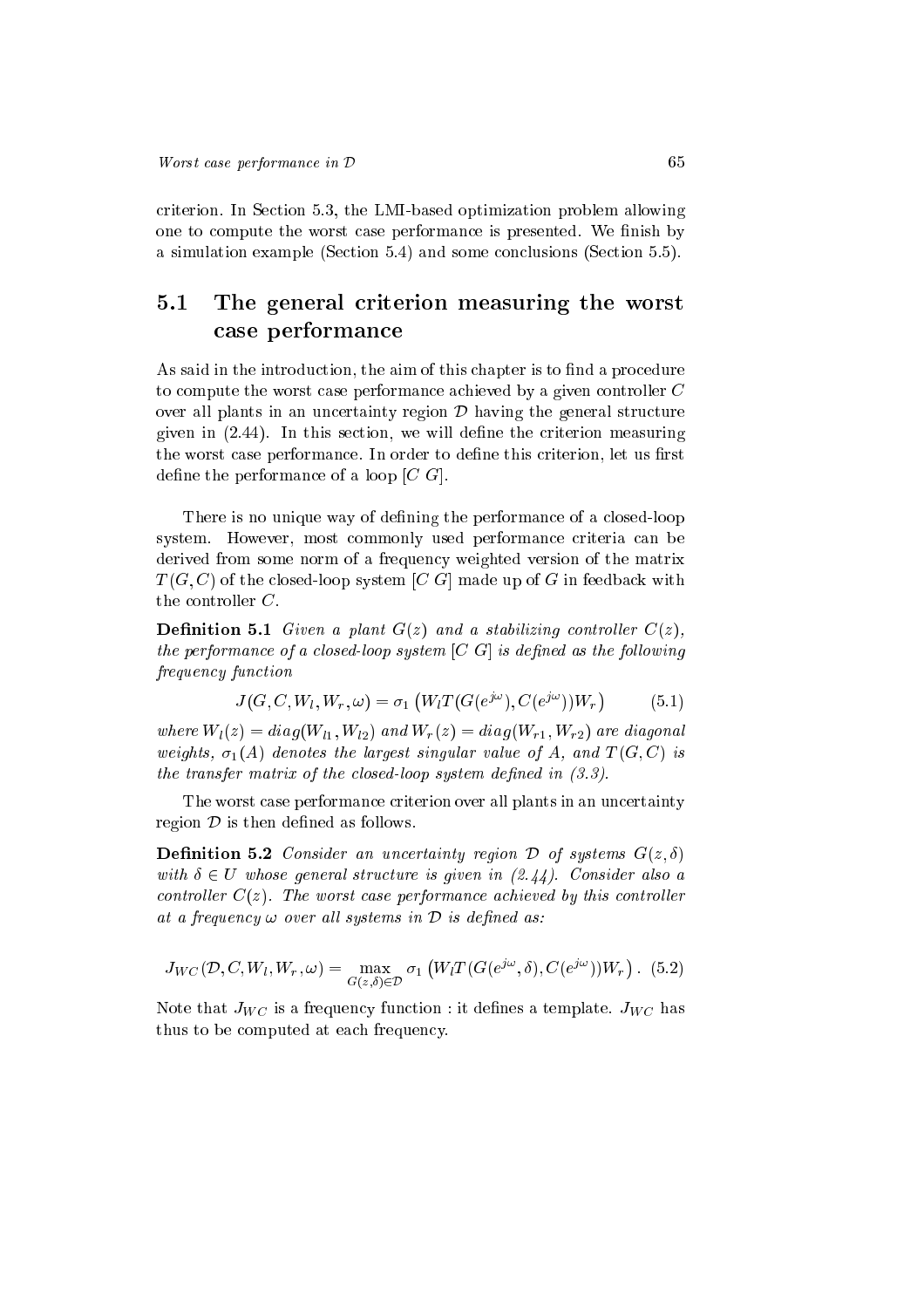### 5.2 More specific worst case performance levels derived from the general criterion

In the previous section, we have defined the performance of a closed loop and the worst case performance achieved by a controller C over all plants in  $D$  in a very general way. In this section, we will show that the criterion (5.2) allows one to define more specific worst case performance levels.

In [25], the performance of a loop [C G] is defined as  $||W_lT(G, C)W_r||_{\infty}$ . In this framework, the nominal performance of the designed loop [C  $\rm{G}_{mod}$ ]. is therefore  $|| W_l T(G_{mod}, C)W_r ||_{\infty}$  and the worst case performance for an uncertainty region  $\mathcal D$  is the maximum over all frequencies of the general criterion  $J_{WC}(\mathcal{D}, C, W_l, W_r, \omega)$ .

A more fundamental way of defining the performance of a closed loop  $[C G]$  is that proposed for the first time in [89]. The performance can be "measured" by the shape of the modulus of the frequency response of the different closed-loop transfer functions (i.e.  $T_{11}(G, C), T_{12}(G, C),$  $T_{21}(G, C)$  and  $T_{22}(G, C)$  defined in (3.3)). Let us take the example of the sensitivity function  $T_{22}(G, C)$  to motivate this choice. The modulus of the frequency response of  $T_{22}(G, C)$  at a particular frequency  $\omega$ gives the rejection rate of an output disturbance at the frequency  $\omega$ . Furthermore, the bandwidth of this frequency response gives an idea of the rejection time for constant disturbance rejection. The importance of the resonan
e peak is also an indi
ation of the overshoot in onstant disturbance rejection.

If the performance is defined as the modulus of the frequency response of one of the transfer functions  $T_{ij}$   $(i, j=1,2)$ , the worst case performance in the uncertainty region  $D$  is defined as the largest modulus, over all  $G(z, \delta) \in \mathcal{D}$ , of the corresponding closed-loop transfer function  $T_{ij}$ . Let us now define this worst case performance related to  $T_{ij}$   $(i, j=1,2)$  more formally.

Definition 5.3 (The worst case performance for  $T_{ij}$ ) Consider an uncertainty region D given by  $(2.44)$  and containing all systems  $G(z, \delta)$ with  $\delta \in U$ . Consider also a controller  $C(z)$  and the closed-loop transfer

<sup>-</sup>Recall that  $G_{mod}$  is the model from which we have designed  $C$ .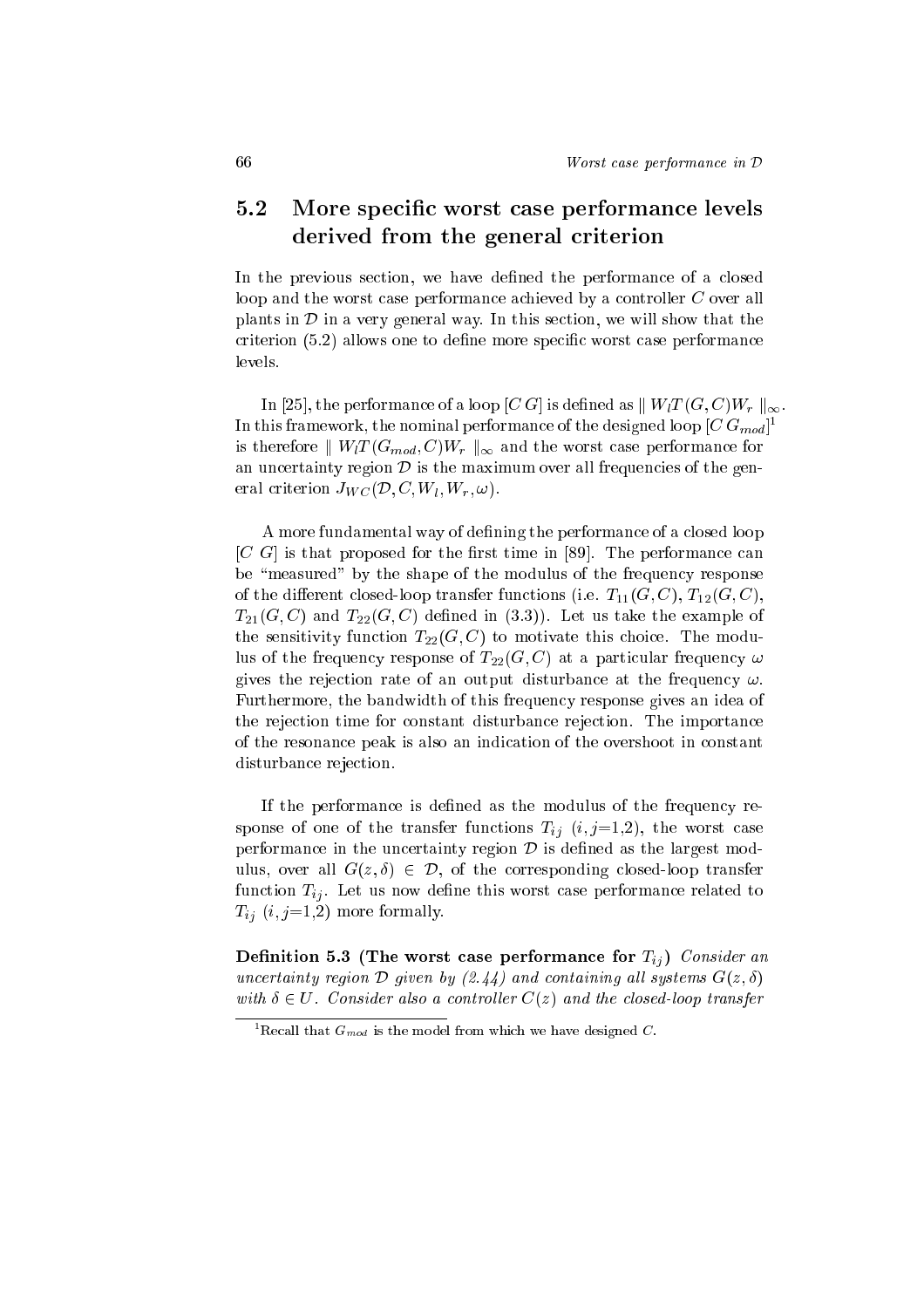Worst ase performan
e in <sup>D</sup> 67

function  $T_{ij}\;\left(i,j\!=\!1,2\right)$  defined in (3.3). The worst case performance for  $T_{ij}$  is the following frequency function:

$$
t_{\mathcal{D}}(\omega, T_{ij}) = \max_{G(z,\delta) \in \mathcal{D}} |T_{ij}(e^{j\omega}, \delta)|, \qquad (5.3)
$$

where  $T_{ij}(z, \delta) \equiv T_{ij}(G(z, \delta), C(z))$  and |A| denotes the modulus of A.

For instance, if we choose the sensitivity function  $T_{22}$ ,  $t_D(\omega, T_{22})$ provides the lowest rejection rate of a perodic output disturbance at  $\omega$ , the minimal bandwidth and the maximal resonan
e peak over the set of losed-loop systems omposed of the ontroller C and all plants in  $D$ . These worst case values must be compared with the static error, the bandwidth and the resonan
e peak of the sensitivity fun
tion of the designed closed loop [C  $G_{mod}$ ].

The worst case performance for  $T_{ij}$  can be derived from the compu $tation of the general criterion defined in (5.2). This property is summa$ rized in the following proposition whose proof is trivial.

Proposition 5.1 The worst case performance for the closed-loop transfer function  $T_{ij}$  i.e. t $_D(\omega, T_{ij})$  is equal to the general criterion  $J_{WC}$  when the following weights are used.

$$
W_l = \left(\begin{array}{cc} f(i) & 0\\ 0 & 1 - f(i) \end{array}\right) \quad W_r = \left(\begin{array}{cc} f(j) & 0\\ 0 & 1 - f(j) \end{array}\right) \tag{5.4}
$$

where  $f(x) = 1$  if  $x = 1$  and  $f(x) = 0$  if  $x = 2$ .

#### 5.3 Computation of the general criterion

The general criterion measuring the worst case performance level has been defined in Section 5.1. In Section 5.2, more specific worst case performan
e levels have been shown to be derivable from this general criterion by appropriately choosing the diagonal weights  $W_r$  and  $W_l$ . We now present a procedure for the computation of the general criterion  $J_{WC}(\mathcal{D}, C, W_l, W_r, \omega)$  at a given frequency  $\omega$ . This computation boils down to an optimization problem involving Linear Matrix Inequality  $(LMI)$  constraints [17], as shown in the following theorem.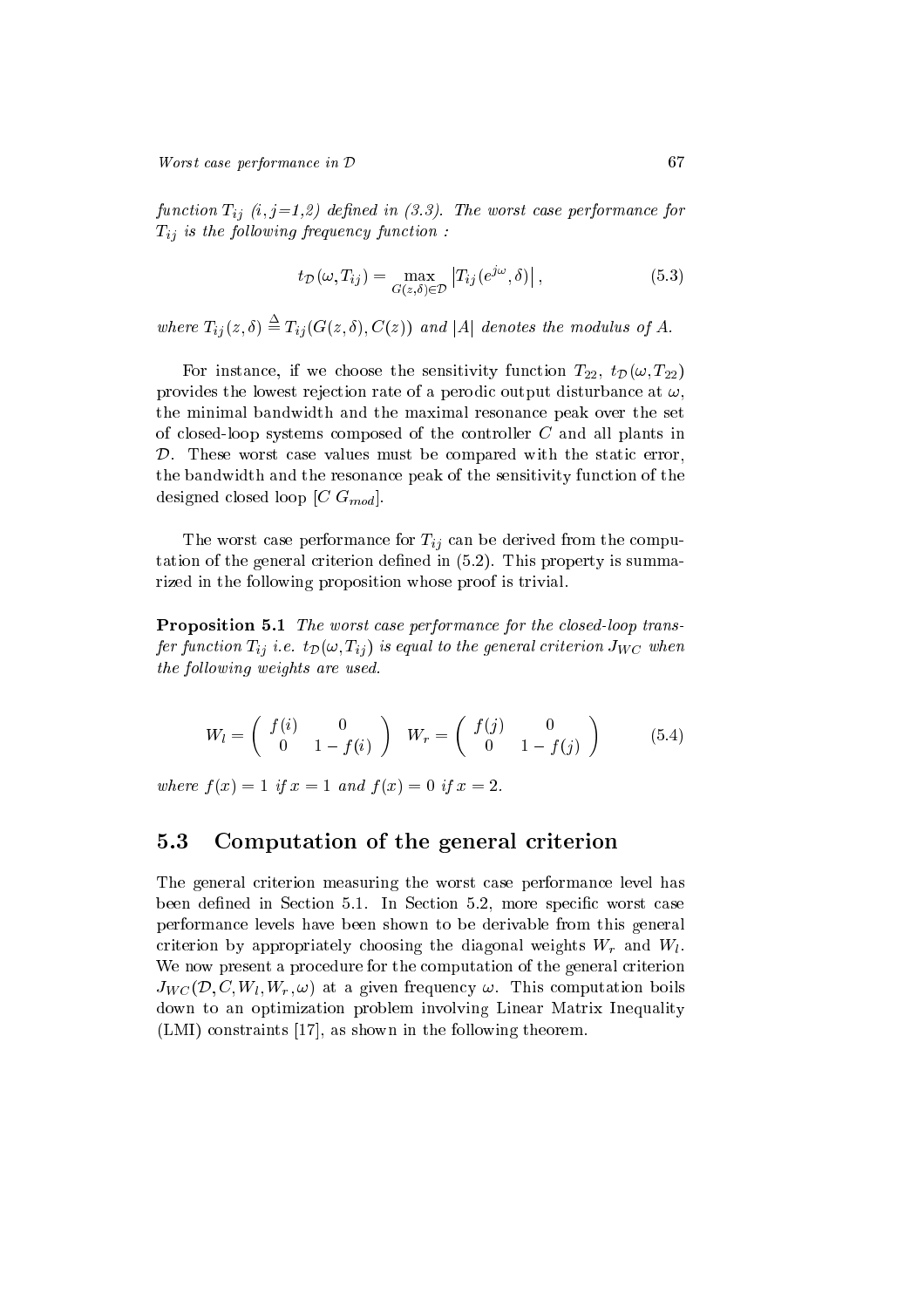**Theorem 5.1** Consider an uncertainty region  $D$  defined in (2.44) and a controller  $C(z) = X(z)/Y(z)^{2}$ . Then, at frequency  $\omega$ , the criterion function  $J_{WC}(\mathcal{D}, C, W_l, W_r, \omega)$  is obtained as

$$
J_{WC}(\mathcal{D}, C, W_l, W_r, \omega) = \sqrt{\gamma_{opt}}, \qquad (5.5)
$$

where  $\gamma_{opt}$  is the optimal value of  $\gamma$  for the following standard convex optimization problem involving LMI constraints evaluated at  $\omega$ :

$$
\begin{array}{ccc}\n\text{minimize} & \gamma \\
\text{over} & \gamma, \tau \\
\text{subject to} & \tau \ge 0 \quad \text{and} \\
\left( \begin{array}{cc} Re(a_{11}) & Re(a_{12}) \\ Re(a_{12}^*) & Re(a_{22}) \end{array} \right) - \tau \left( \begin{array}{cc} R & -R\hat{\delta} \\
(-R\hat{\delta})^T & \hat{\delta}^T R\hat{\delta} - 1 \end{array} \right) < 0\n\end{array} \tag{5.6}
$$

 $where$ 

• 
$$
a_{11} = (Z_N^* W_{l1}^* W_{l1} Z_N + Z_D^* W_{l2}^* W_{l2} Z_D) - \gamma (Q Z_1^* Z_1)
$$

- $a_{12} = Z_N^* W_{11}^* W_{11} e + W_{12}^* W_{12} Z_D^* \gamma (Q Z_1^* (Y + e X))$
- $a_{22} = e^* W_{11}^* W_{11} e + W_{12}^* W_{12} \gamma (Q(Y + eX)^* (Y + eX))$
- $Q = 1/(X^*W_{r1}^*W_{r1}X + Y^*W_{r2}^*W_{r2}Y)$
- $Z_1 = XZ_N + YZ_D$ .

**Proof.** In order to ease the establishment of the proof, we rewrite the weighted matrix  $T_w(z, \delta) \triangleq W_l T(G(z, \delta), C(z))W_r$ , using the definition of the closed-loop transfer matrix T in (3.3) and the expression of  $G(z,\delta)$ in  $(2.44)$ :

$$
T_w(z,\delta) = \frac{\left(\begin{array}{cc} W_{l1}X(e+Z_N\delta)W_{r1} & W_{l1}Y(e+Z_N\delta)W_{r2} \\ W_{l2}X(1+Z_D\delta)W_{r1} & W_{l2}Y(1+Z_D\delta)W_{r2} \end{array}\right)}{Y+eX+(XZ_N+YZ_D)\delta} \qquad (5.7)
$$

It is important to note that  $T_w(z, \delta)$  is of rank one. As a result (5.7) can be written as follows:

 $\sqrt[2]{2X(z)}$  and  $Y(z)$  are the polynomials corresponding to the numerator and to the denominator of  $C(z)$ , respectively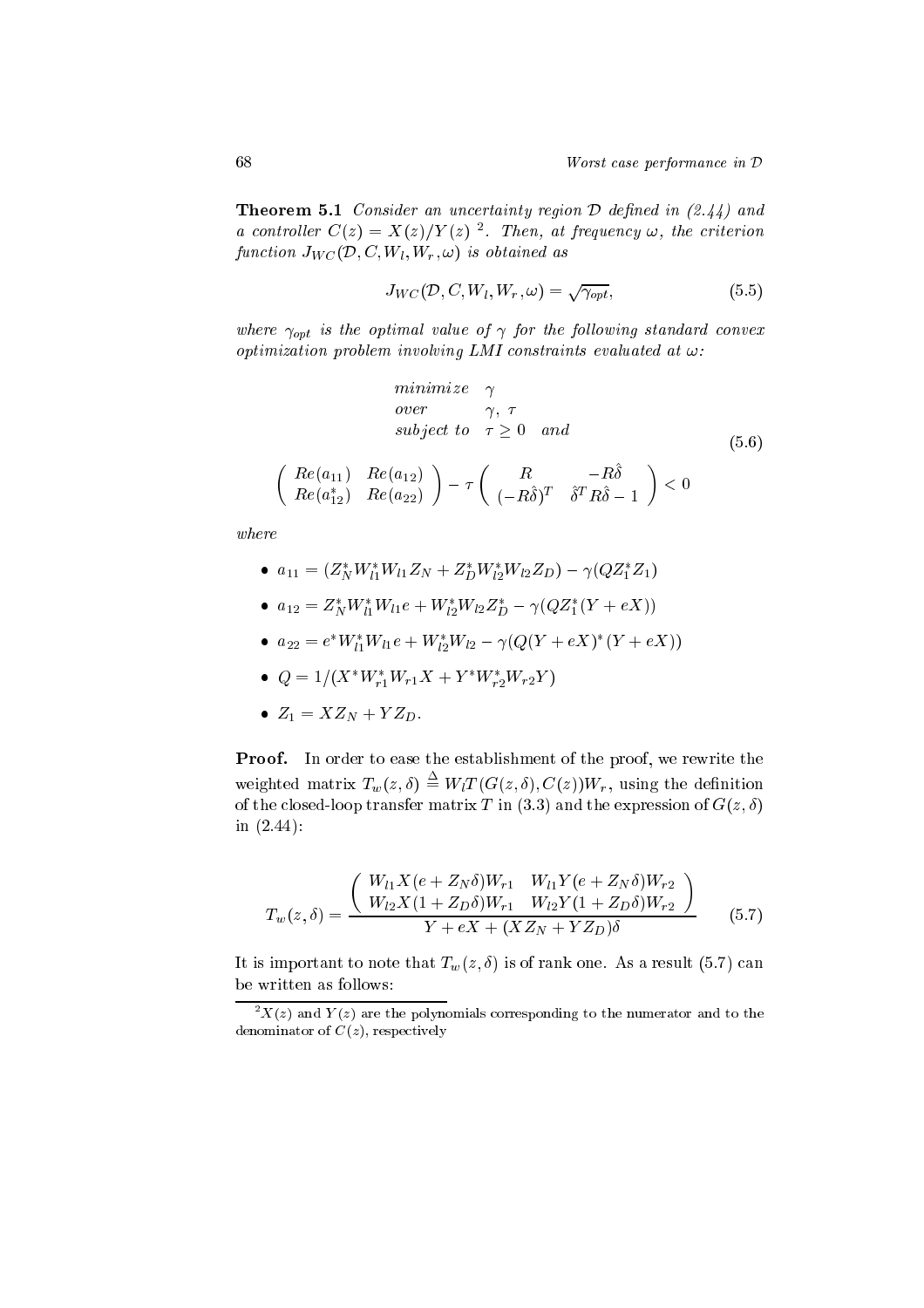Worst case performance in D

$$
T_w(z,\delta) = \begin{pmatrix} \frac{W_{11}(e+Z_N\delta)}{Y+eX+Z_1\delta} \\ \frac{W_{12}(1+Z_D\delta)}{Y+eX+Z_1\delta} \end{pmatrix} (XW_{r1} YW_{r2})
$$
(5.8)

with  $Z_1 = XZ_N + YZ_D$ . Using the above introduced notations, we can now state that proving Theorem 5.1 is equivalent to proving that the solution  $\gamma_{opt}$  of the LMI problem (5.6), evaluated at  $\omega$ , is such that:

$$
\sqrt{\gamma_{opt}} = \max_{\delta \in U} \sigma_1(T_w(e^{j\omega}, \delta)) \iff \gamma_{opt} = \max_{\delta \in U} \lambda_1(T_w(e^{j\omega}, \delta)^* T_w(e^{j\omega}, \delta))
$$

where  $U = {\delta | (\delta - \hat{\delta})^T R(\delta - \hat{\delta})} < 1$ , and where  $\sigma_1(A)$  and  $\lambda_1(A)$  denote the largest singular value and the largest eigenvalue of  $A$ , respectively.

An equivalent and convenient way of restating the problem of computing  $\max_{\delta \in U} \lambda_1(T_w(e^{j\omega}, \delta)^* T_w(e^{j\omega}, \delta))$  is as follows:

minimize  $\gamma$  such that  $\lambda_1(T_w(e^{j\omega}, \delta)^*T_w(e^{j\omega}, \delta)) - \gamma < 0$  $\forall \delta \in U.$ 

Since  $T_w(e^{j\omega}, \delta)$  has rank one, we have:

$$
\lambda_1(T_w(e^{j\omega},\delta)^*T_w(e^{j\omega},\delta)) - \gamma < 0 \Longleftrightarrow
$$

$$
\begin{pmatrix}\n\frac{W_{11}(e+Z_N\delta)}{Y+eX+Z_1\delta} \\
\frac{W_{12}(1+Z_D\delta)}{Y+eX+Z_1\delta}\n\end{pmatrix}^* \begin{pmatrix}\n\frac{W_{11}(e+Z_N\delta)}{Y+eX+Z_1\delta} \\
\frac{W_{12}(1+Z_D\delta)}{Y+eX+Z_1\delta}\n\end{pmatrix} (X^*W_{r1}^*W_{r1}X+Y^*W_{r2}^*W_{r2}Y) - \gamma < 0 \iff
$$
\n
$$
\begin{pmatrix}\n\frac{W_{11}(e+Z_N\delta)}{Y+eX+Z_1\delta} \\
\frac{W_{12}(1+Z_D\delta)}{Y+eX+Z_1\delta}\n\end{pmatrix}^* \begin{pmatrix}\nI_2 & 0 \\
0 & -\gamma Q\n\end{pmatrix} \begin{pmatrix}\n\frac{W_{11}(e+Z_N\delta)}{Y+eX+Z_1\delta} \\
\frac{W_{12}(1+Z_D\delta)}{Y+eX+Z_1\delta}\n\end{pmatrix} < 0 \tag{5.9}
$$

where  $Q = 1/(X^*W_{r1}^*W_{r1}X + Y^*W_{r2}^*W_{r2}Y)$ . By pre-multiplying (5.9) by  $(Y + eX + Z_1\delta)^*$  and post-multiplying the same expression by  $(Y +$  $eX + Z_1\delta$ , we obtain:

$$
\begin{pmatrix} W_{l1}(e+Z_N\delta) \\ W_{l2}(1+Z_D\delta) \\ Y+eX+Z_1\delta \end{pmatrix}^* \begin{pmatrix} I_2 & 0 \\ 0 & -\gamma Q \end{pmatrix} \begin{pmatrix} W_{l1}(e+Z_N\delta) \\ W_{l2}(1+Z_D\delta) \\ Y+eX+Z_1\delta \end{pmatrix} < 0, (5.10)
$$

which is equivalent to the following constraint on  $\delta$  with variable  $\gamma$ :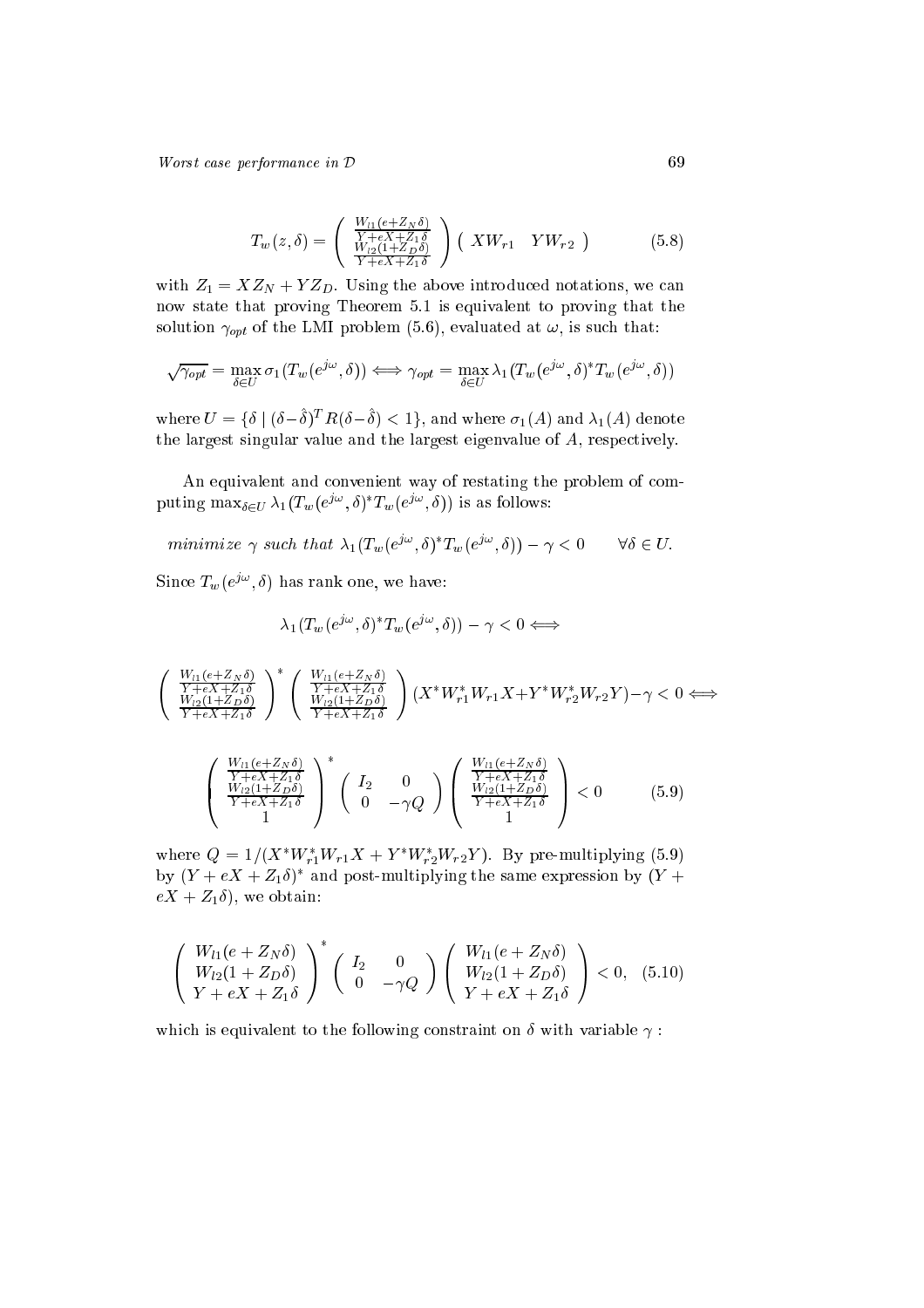$\begin{pmatrix} \delta \\ 1 \end{pmatrix}^* \begin{pmatrix} a_{11} & a_{12} \\ a_{12}^* & a_{22} \end{pmatrix} \begin{pmatrix} \delta \\ 1 \end{pmatrix} < 0,$  $(5.11)$ 

where

$$
a_{11} = (Z_N^* W_{l1}^* W_{l1} Z_N + Z_D^* W_{l2}^* W_{l2} Z_D) - \gamma (Q Z_1^* Z_1)
$$
  
\n
$$
a_{12} = Z_N^* W_{l1}^* W_{l1} e + W_{l2}^* W_{l2} Z_D^* - \gamma (Q Z_1^* (Y + e X))
$$
  
\n
$$
a_{22} = e^* W_{l1}^* W_{l1} e + W_{l2}^* W_{l2} - \gamma (Q(Y + e X)^* (Y + e X)).
$$

Since  $\delta$  is real, it can be shown that (5.11) is equivalent with

$$
\frac{\psi(\delta)}{\left(\begin{array}{c}\delta\\1\end{array}\right)^T \left(\begin{array}{c} Re(a_{11}) & Re(a_{12})\\Re(a_{12}^*) & Re(a_{22})\end{array}\right) \left(\begin{array}{c}\delta\\1\end{array}\right)} < 0 \tag{5.12}
$$

This last expression is equivalent to stating that  $\lambda_1(T_w(e^{j\omega}, \delta)^*T_w(e^{j\omega}, \delta))$  $\gamma$  < 0 for a particular  $\delta$  in U. However, this must be true for all  $\delta \in U$ . Therefore (5.12) must be true for all  $\delta$  such that

$$
\frac{\rho(\delta)}{\left(\begin{array}{c}\delta\\1\end{array}\right)^T \left(\begin{array}{cc}R & -R\hat{\delta} \\ (-R\hat{\delta})^T & \hat{\delta}^T R\hat{\delta}-1\end{array}\right) \left(\begin{array}{c}\delta\\1\end{array}\right)} < 0 \tag{5.13}
$$

which is equivalent to the statement " $\delta \in U$ ".

Let us now recapitulate. Computing  $\max_{\delta \in U} \lambda_1(T_w(e^{j\omega}, \delta)^* T_w(e^{j\omega}, \delta))$ is equivalent to finding the smallest  $\gamma$  such that  $\psi(\delta)$  < 0 for all  $\delta$ for which  $\rho(\delta)$  < 0. By the S procedure [55, 17], this problem is equivalent to finding the smallest  $\gamma$  and a positive scalar  $\tau$  such that  $\psi(\delta) - \tau \rho(\delta) < 0$ , for all  $\delta \in \mathbf{R}^{k \times 1}$ , which is precisely (5.6). To complete this proof, note that since  $\lambda_1(T_w(e^{j\omega},\delta)^*T_w(e^{j\omega},\delta)) = \sigma_1^2(T_w(e^{j\omega},\delta)),$ the value  $\max_{\delta \in U} \sigma_1(T_w(e^{j\omega}, \delta))$  at  $\omega$  is equal to  $\sqrt{\gamma_{opt}}$ , where  $\gamma_{opt}$  is the optimal value of  $\gamma$ .  $\Box$ 

#### $5.4$ Simulation example

In order to illustrate the results of this chapter, let us reconsider the example presented in Section 4.4 of the previous chapter. Recall that the controller C designed from the identified model  $G(\xi)$  has already been validated for stability. Indeed, we have checked that it stabilizes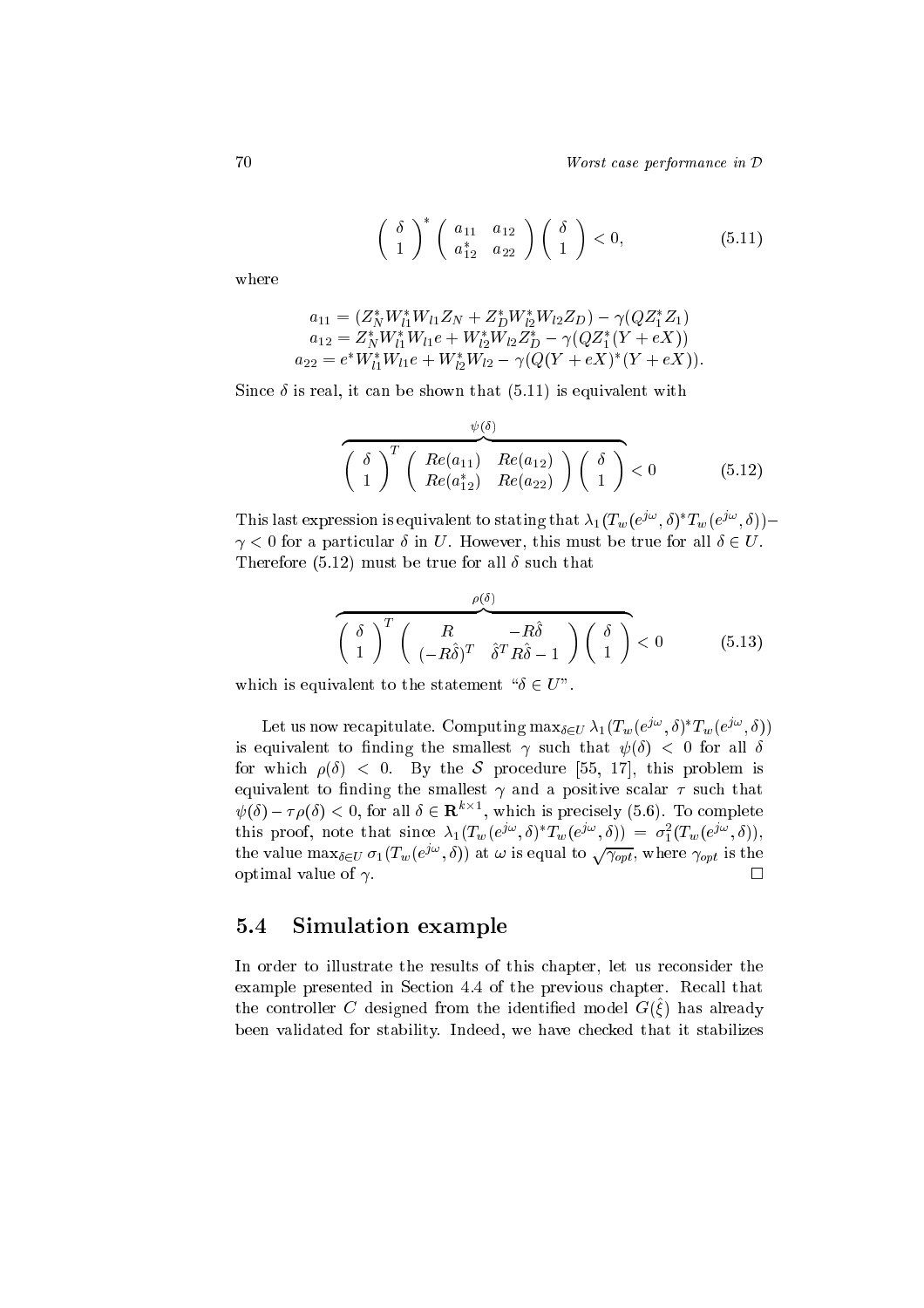all systems in the uncertainty region  $\mathcal{D}_{icl}$  deduced from the validation experiment. Let us now validate this controller  $C$  for performance. Stabilization does indeed not imply good performan
e with all plants in  $\mathcal{D}_{icl}$  (including the true system).

In order to verify that C gives satisfactory performance with all plants in  $\mathcal{D}_{icl}$ , we choose the sensitivity function  $T_{22}$  as performance indicator and we compute the worst case performance level  $t_{\mathcal{D}_{rel}}(\omega, T_{22})$  for w. This is a frequency of the domestic and the domestic group of the computing of  $\mathcal{W}$  . Control is a finite  $W_r, \omega$ ) using Theorem 5.1 with the particular weights  $W_l = W_r$  $diag(0, 1)$ . The worst case modulus of all sensitivity functions over  $\mathcal{D}_{icl}$  is represented in Figure 5.1. In this figure, the worst case performance level  $t_{\mathcal{D}_{rel}}(\omega, T_{22})$  is compared with the sensitivity functions of the designed closed loop  $|C|$   $G(\zeta)|$  and of the addressed closed loop [C G<sub>0</sub>]. From  $t_{\mathcal{D}_{rel}}(\omega, T_{22})$ , we can find that the worst case static error  $(=t_{\mathcal{D}_{rel}}(0,T_{22}))$  resulting from a constant disturbance of unit amplitude is equal to 0.1692, whereas this stati error is 0.0834 in the designed closed-loop. The achieved static error is 0.1017. Using  $t_{\mathcal{D}_{rel}}(\omega, T_{22})$ , we can also see that the bandwidth of  $\omega_c = 0.5$  in the designed closed-loop is preserved for all closed loops with a plant in  $\mathcal{D}_{icl}$  since  $t_{\mathcal{D}_{icl}}(\omega, T_{22})$  is equal to 1 at  $\omega_c \simeq 0.5$ . The difference between the resonance peak of the designed sensitivity function ( i.e.  $\max_{\omega}$  ||  $T_{22}(\mathbf{G}(\zeta), \mathbf{C})$  ||- 1.0184) and the worst case reasonance peak achieved by a plant in  $\mathcal{D}_{icl}$  (i.e.  $\max_{\omega} t_{\mathcal{D}_{icl}}(\omega, T_{22}) = 1.7075$  also remains small. Note that the actually achieved resonance peak (i.e.  $\max_{\omega} \| T_{22}(G_0, C) \|$ ) is equal to 1.6229.

We may therefore conclude that the controller  $C$  is validated for performance since the difference between the nominal and worst case performance level remains very small at every frequency. Since the controller C has now been validated for stability and for performan
e, one would confidently apply the controller to the true system  $G_0$ , assuming that the nominal performan
e is judged to be satisfa
tory.

#### 5.5 Con
lusions

In this chapter, we have developed a robust performance analysis tool for the uncertainty region  $D$  as delivered by a PE identification procedure. Our tool is based on the computation of the worst case performance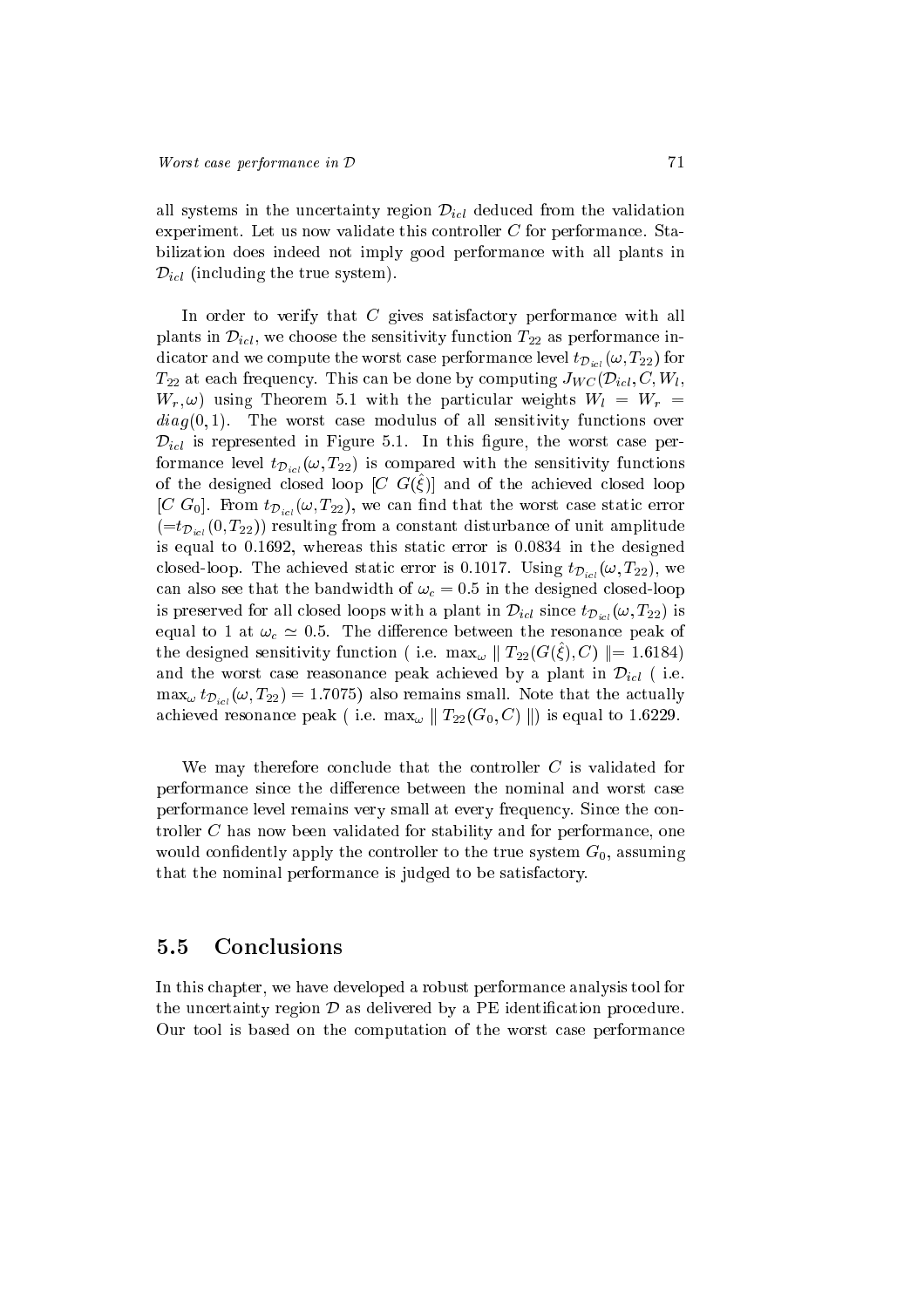

Figure 5.1:  $t_{\mathcal{D}_{\text{rel}}}(\omega, T_{22})$  (solid) and modulus of the designed sensitivity  $\limsup$   $T_2(\mathbf{G}(\zeta), \mathbf{C})$  (dashed) and actually achieved sensitivity function  $T_{22}(G_0, C)$  (dashdot)

a
hieved by a given ontroller over all plants in su
h un
ertainty region. We have defined this worst case performance in a very general way and have shown that its computation at each frequency boils down to an LMI-based optimization problem.

This worst case performance is a lower bound for the performance and the true system  $\mathcal{O}$  on the true system G0 (modulo system G0 (modulo system G0 (modulo system G0 (modulo system) the hosen probability level for the presen
e of G0 in D).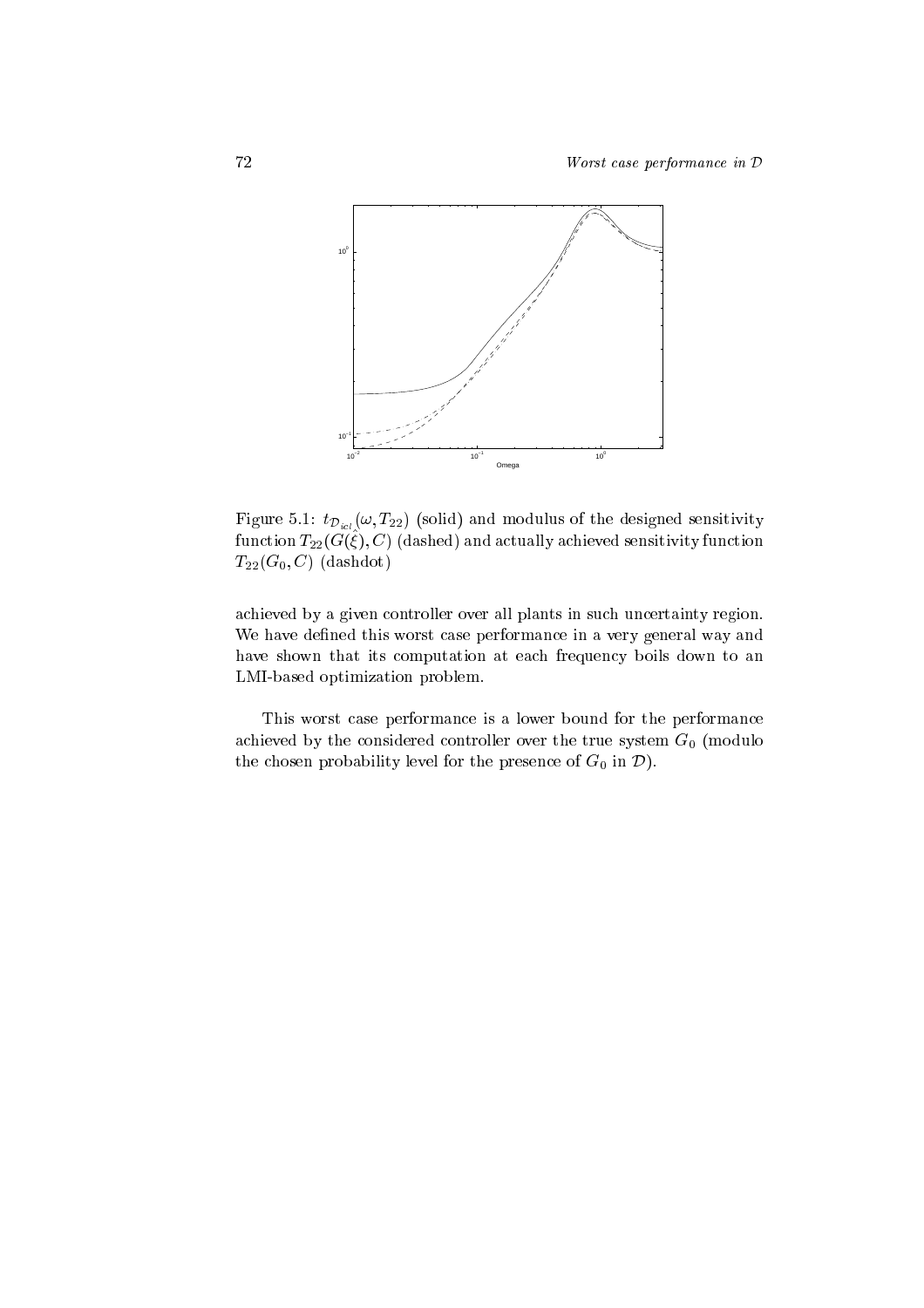## Chapter 6

# Practical simulation examples

Let us summarize what we have achieved until now. In Chapter 2, we have deduced an uncertainty set  $\mathcal D$  containing the true system at a certain probability level from a validation experiment i.e. a lassi
al PE identification procedure. In Chapter 3, we have introduced a robust stability measure of that uncertainty set. This measure is connected to the size of the controller set that is guaranteed by the  $\nu$ -gap theory to robustly stabilize  $D$  and is therefore an indicator of how well the uncertainty region  $\mathcal D$  is tuned for robust control design. In Chapter 4 and Chapter 5, we have presented a pro
edure to validate a ontroller for stability and for performance with respect to such uncertainty region  $\mathcal{D}$ . We have indeed given a necessary and sufficient condition for the stabilization of all plants in  $\mathcal D$  by a given controller and we have established an optimization problem in order to compute exactly the worst ase performan
e a
hieved by this ontroller over all plants in D.

In this chapter, we present two illustrations of the practical use that ould be made of our results. As opposed to the examples presented in the previous hapters, these are more realisti in the sense that they represent real-life systems and the methodology is applied to these systems "from the beginning to the end". The first illustration is performed on the widely publicized Landau benchmark transmission system [59]. This benchmark represents only one facet of a control application, namely a tracking problem with a step disturbance rejection objective in an essentially noise-free environment. To make our presentation omplete, we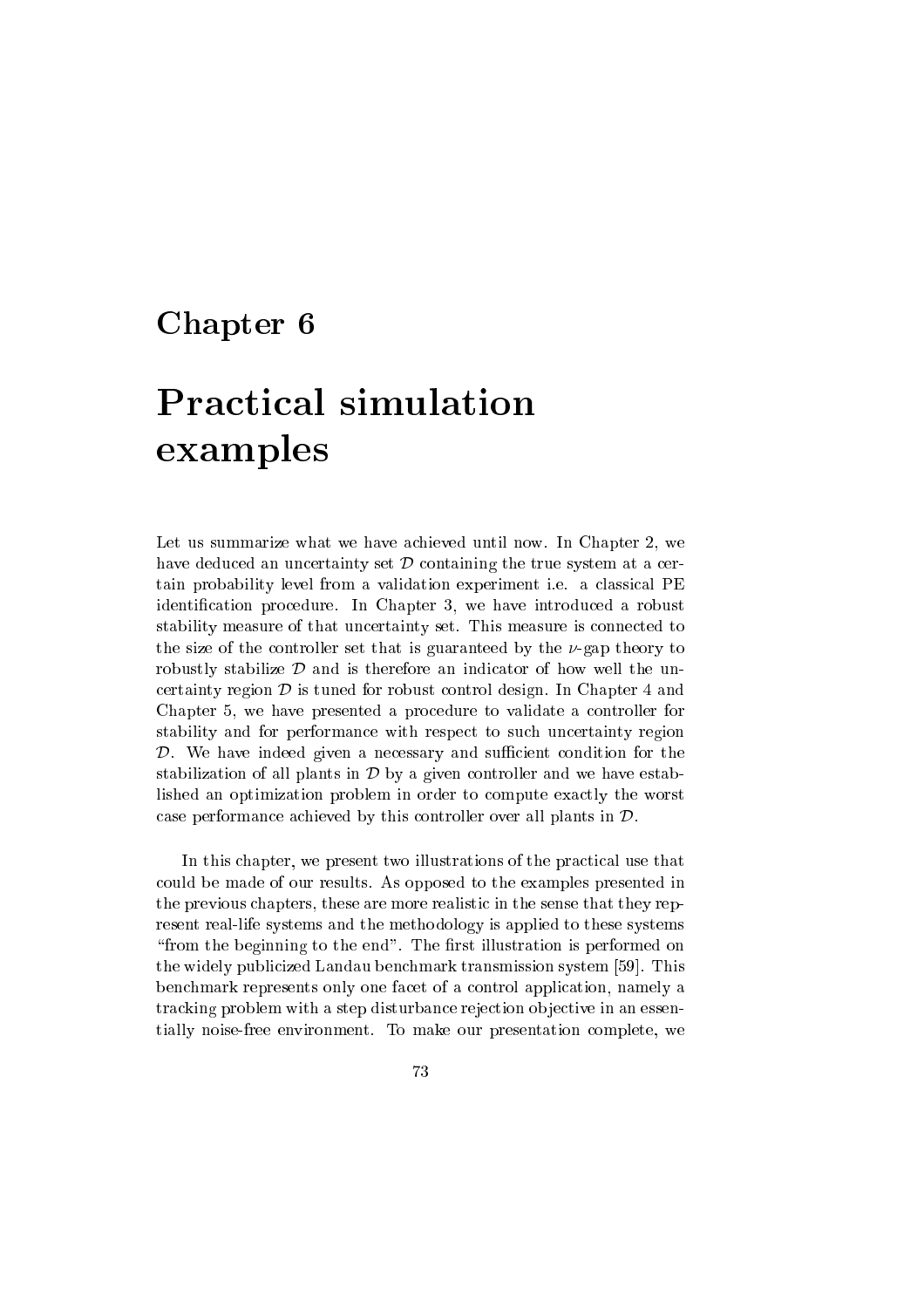have also applied our methodology to a typical industrial process control application, in which the main objective is stochastic disturbance rejection. In the first illustration, we choose the identified model as model  $G_{mod}$  for control design. In the second illustration, the model for control design is given a-priori.

#### $6.1$ **Flexible transmission system**

#### $6.1.1$ Problem setting

We consider as *unknown true system* the half-load model of the flexible transmission system used as a benchmark in a special issue of the European Journal of Control: see [59].

$$
G_0(z) = z^{-3} \frac{0.10276 + 0.18123z^{-1}}{1 - 1.99185z^{-1} + 2.20265z^{-2} - 1.84083z^{-3} + 0.89413z^{-4}}
$$
  

$$
\triangleq z^{-3} \frac{B_0(z)}{A_0(z)}.
$$

The sampling period is 0.05s. The output of the system is subject to step disturbances filtered through  $H_0(z) = \frac{1}{A_0(z)}$ . This means that the plant can be seen as a nonstandard ARX system described by

$$
A_0(z)y(t) = z^{-3}B_0(z)u(t) + p(t)
$$
\n(6.1)

where  $u(t)$  is the input of the plant,  $y(t)$  its output and  $p(t)$  a sequence of step disturbances with zero mean and variance  $\sigma_p^2$ . From a stochastic point of view,  $p(t)$  is equivalent, up to second order moments, with  $\frac{1}{\Delta(z)}e(t)$  where  $\Delta(z) = 1 - z^{-1}$  and  $e(t)$  is a sequence of Gaussian white noise with zero mean and appropriate variance. Hence, a standard ARX description of the plant is given by

$$
A_0(z)\Delta(z)y(t) = z^{-3}B_0(z)\Delta(z)u(t) + e(t), \qquad (6.2)
$$

and the standard prediction error identification algorithm for ARX models can be used to identify the system, provided the data are prefiltered by  $\Delta(z)$ .

**Objective.** Our objective is to apply our methodology to the true flexible transmission system  $G_0$  in order to verify that a controller C, satisfying a number of specifications with an identified model, satisfies also these specifications with the unknown  $G_0$ . These requirements are: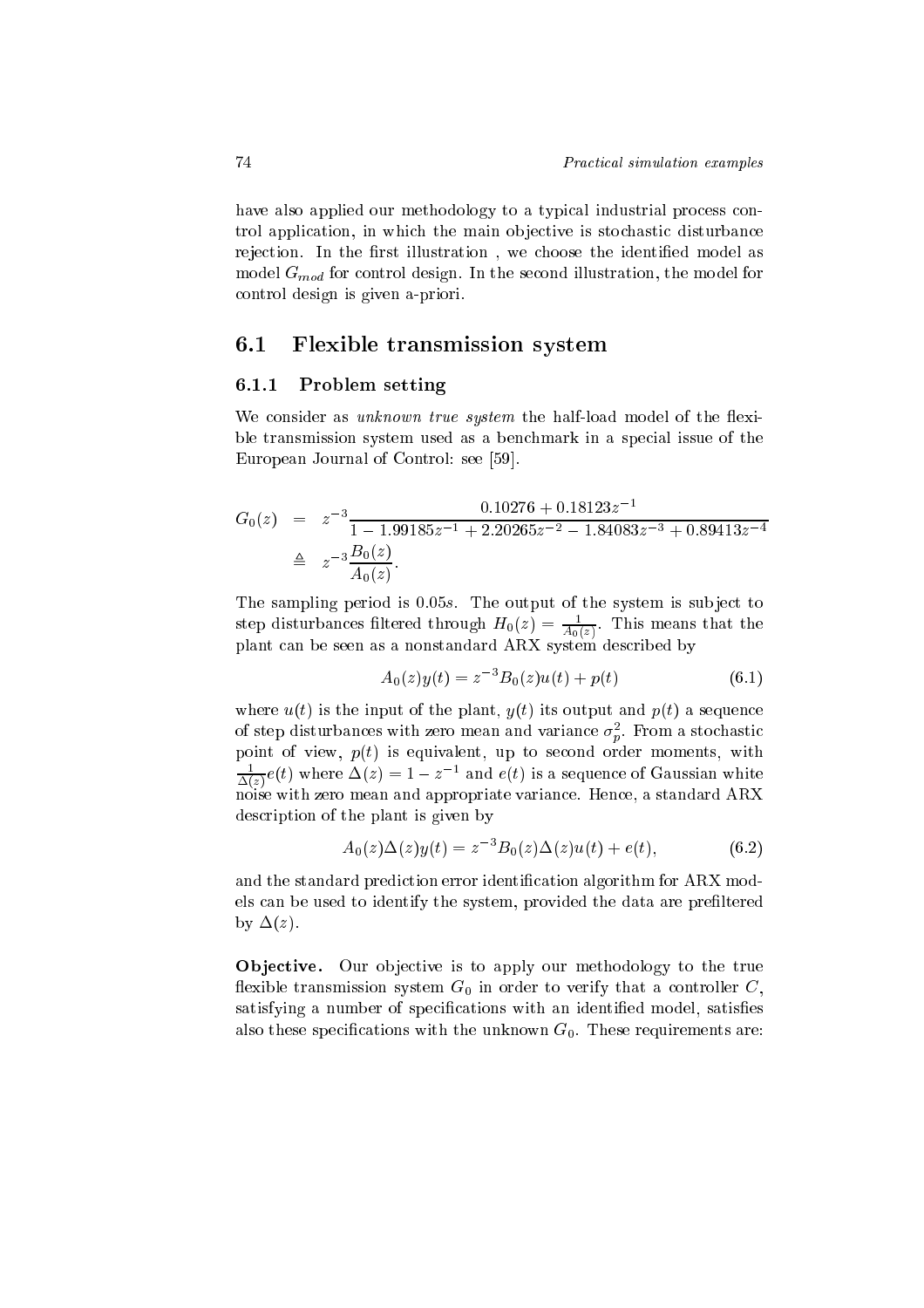- stability of the loop  $\mathbb{R}^n$  and  $\mathbb{C}^n$
- a maximum value of less thank 6 dB for the sensitivity function  $T_{22}(G_0, C) = 1/(1 + G_0C).$
- reje
tion of the step output disturban
es p(t) ltered by 1=A0within 1.2s (for 90% rejection of the measured peak values).

These specifications are some of the specifications of the benchmark [59].

#### 6.1.2 Validation experiment

Since the true system is unknown, a first step in our methodology is to perform a validation experiment on the true system  $\mathcal{A}$ identify a model  $G_{mod}$  for the true system  $G_0$  and in order to construct an undertainty region containing the true system G0 at a containing probability level, say 95%. We will here perform the validation experiment in closed loop using a direct approach (see Section 2.2.4.1).

In order to perform a validation in closed loop, we need to connect a controller K in feedback with  $G_0$ . The controller K is here hosen as the one obtained by Landau et al. using a ombined pole placement/sensitivity function shaping method [58]. Its feedback part is des
ribed by

$$
K(z) = \frac{0.401602 - 1.079378z^{-1} + 0.284895z^{-2} + 1.358224z^{-3}}{1 - 1.031142z^{-1} - 0.995182z^{-2} + 0.752086z^{-3}} - \frac{-0.986549z^{-4} - 0.271961z^{-5} + 0.306937z^{-6}}{+0.710744z^{-4} - 0.242297z^{-5} - 0.194209z^{-6}}.
$$
(6.3)

It also has a feedforward part that we shall not onsider here (sin
e we will excite the closed-loop system with the signal  $r_2(t)$  in Figure 2.1).

The closed-loop system [K  $G_0$ ] is excited by means of a reference signal r2(t) injeted at the input of SU (see Figure 2.1). The signal  $r_2(t)$  is chosen as a PRBS with variance  $\sigma_{r_2}^{\ast}=$  0.5541, while the output step disturbances  $p(t)$  are simulated as a random binary sequence with variance  $\sigma_p^2 = 0.01$  and cut-off frequency at  $\omega = 0.1\pi$  (normalized frequency). A realization of  $r_2(t)$  and  $p(t)$  are shown in Figure 6.1. The e polynomials and added to the output of the output of the output of the output of the output of the output of the output of the output of the output of the output of the output of the output of the output of the output o system. 256 data samples  $y(t)$  and  $u(t)$  ( $t = 1...256$ ) are measured, and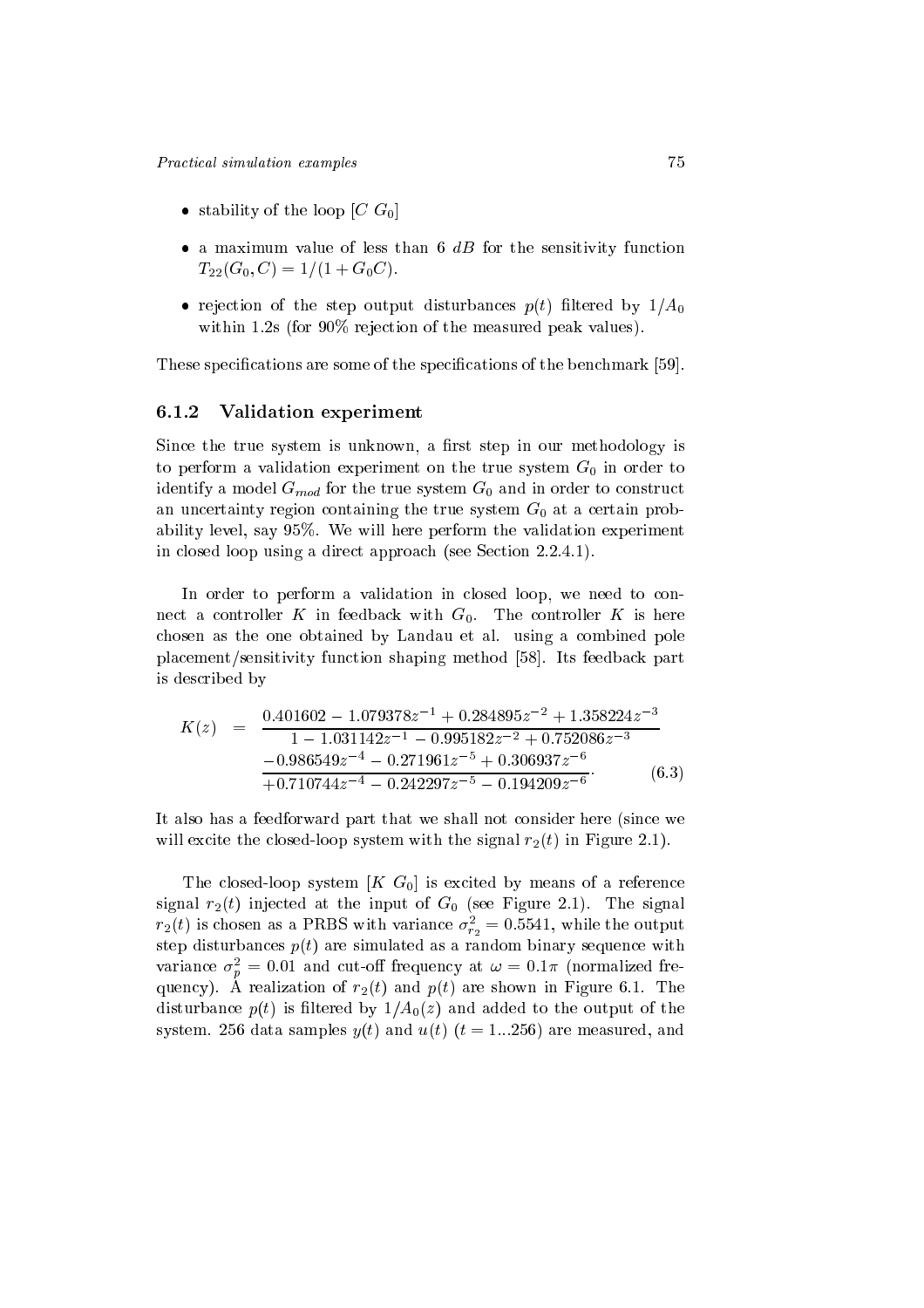

Figure 6.1: A realization of  $r_2(t)$  (dashed) and  $p(t)$  (solid)

a model  $G(z, \hat{\delta})$  with the same ARX(4,2,3) structure as  $G_0$  is identified after prefiltering these data by  $\Delta(z)$ :

$$
G_{mod} = G(z, \hat{\delta}) = z^{-3} \frac{0.1016 + 0.1782z^{-1}}{1 - 1.986z^{-1} + 2.187z^{-2} - 1.824z^{-3} + 0.8897z^{-4}}.
$$
\n
$$
(6.4)
$$

This identified model  $G_{mod}$  will be used in the sequel as nominal model in order to find a controller  $C$  that satisfies the specifications presented at the end of Section 6.1.1 when C is applied to  $G_{mod}$ .

The estimated covariance matrix of the parameter vector  $\hat{\delta} = (-1.986 \quad 2.187 \quad -1.824 \quad 0.8897 \quad 0.1016 \quad 0.1782)^T$  is given by:

|                                                                                                                                                                               |  |                                                         |  | $($ 0.0840 -0.1166 0.1024 -0.0532 -0.0062 -0.0027                                                                                                              |
|-------------------------------------------------------------------------------------------------------------------------------------------------------------------------------|--|---------------------------------------------------------|--|----------------------------------------------------------------------------------------------------------------------------------------------------------------|
| $P_{\delta} = 10^{-3} \times \begin{bmatrix} 0.1024 & -0.1966 & 0.2184 & -0.1197 & -0.0074 & -0.0041 \\ 0.0522 & 0.1002 & 0.1002 & 0.01197 & -0.0074 & -0.0041 \end{bmatrix}$ |  |                                                         |  | $-0.1166$ $0.2145$ $-0.1966$ $0.1009$ $0.0057$ $0.0008$                                                                                                        |
|                                                                                                                                                                               |  |                                                         |  |                                                                                                                                                                |
|                                                                                                                                                                               |  | $-0.0532$ $0.1009$ $-0.1197$ $0.0853$ $0.0063$ $0.0037$ |  |                                                                                                                                                                |
|                                                                                                                                                                               |  |                                                         |  | $\left( \begin{array}{ccc} -0.0062 & 0.0057 & -0.0074 & 0.0063 & 0.0064 & 0.0021 \\ -0.0027 & 0.0008 & -0.0041 & 0.0037 & 0.0021 & 0.0061 \end{array} \right)$ |
|                                                                                                                                                                               |  |                                                         |  |                                                                                                                                                                |
|                                                                                                                                                                               |  |                                                         |  | (6.5)                                                                                                                                                          |

The 95% uncertainty region  $\mathcal{D}_{cl}$  around  $G_{mod} = G(z, \hat{\delta})$  can be ex-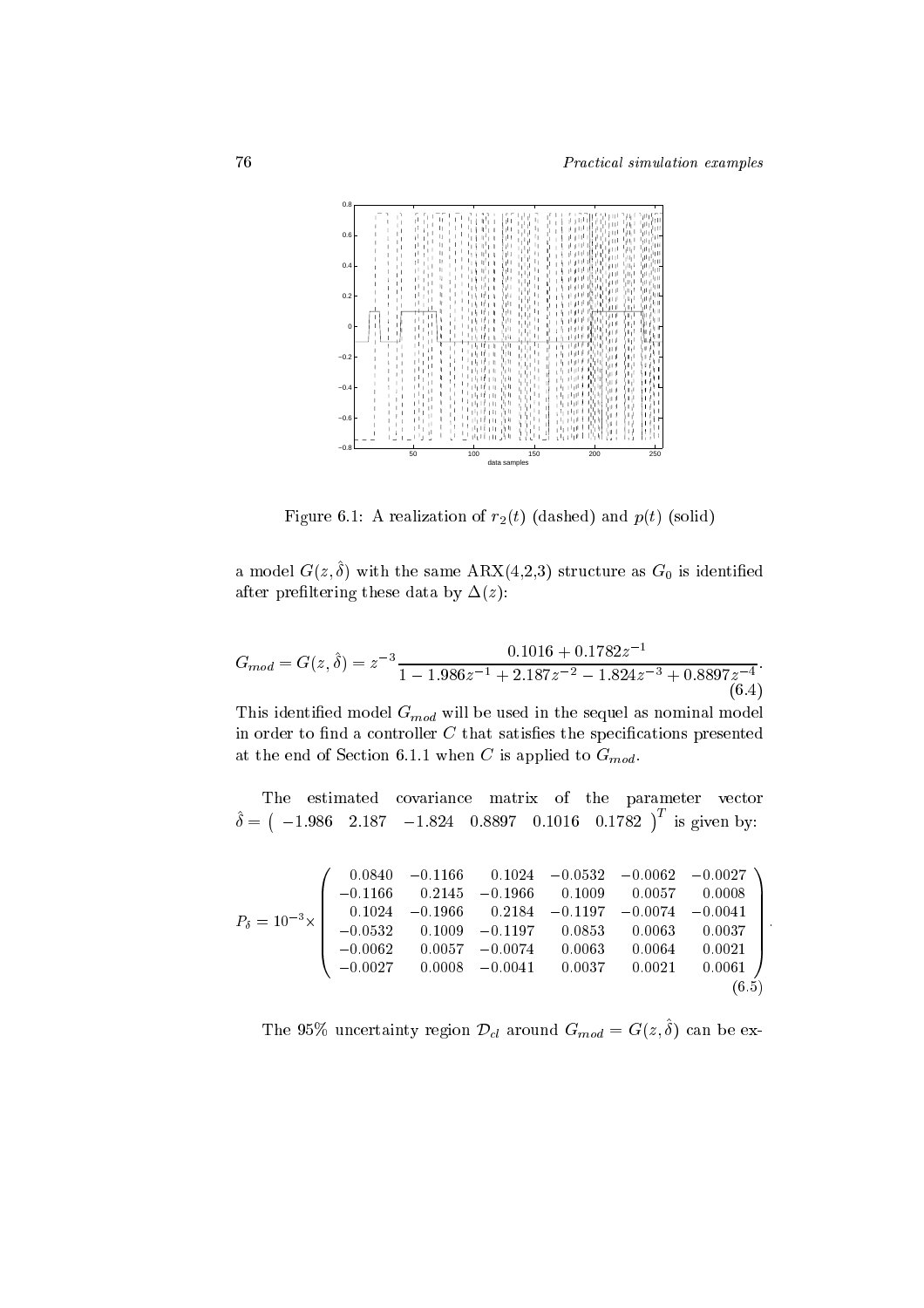Practical simulation examples 77

pressed as follows:

$$
\mathcal{D}_{cl} = \{ G(z, \delta) \mid G(z, \delta) = \frac{Z_N \delta}{1 + Z_D \delta} \text{ with } \delta \in U_{cl} \}
$$
 (6.6)

$$
U_{cl} = \{ \delta \in \mathbf{R}^{6 \times 1} \mid (\delta - \hat{\delta})^T P_{\delta}^{-1} (\delta - \hat{\delta}) < 12.6 \},\tag{6.7}
$$

where

$$
Z_N(z) = \begin{pmatrix} 0 & 0 & 0 & 0 & z^{-3} & z^{-4} \end{pmatrix}
$$
  
\n
$$
Z_D(z) = \begin{pmatrix} z^{-1} & z^{-2} & z^{-3} & z^{-4} & 0 & 0 \end{pmatrix}.
$$

The size  $\chi$  of the empsoid  $U_{cl}$  is here equal to 12.6 since  $Pr(\chi^{-}(0) \leq$ 12.6) = 0.95. This uncertainty region  $\mathcal{D}_{cl}$  contains the true system<sup>1</sup> sin
e we have that

$$
\left(\delta_0 - \hat{\delta}\right)^T P_{\delta}^{-1} \left(\delta_0 - \hat{\delta}\right) = 4.7050 < 12.6
$$

where  $\mathbf{W}$  and  $\mathbf{W}$  $($  -1.99185 2.20265 -1.84083 0.89413 0.10276 0.18123  $)^T$ denotes the parameter vector of the true system:

$$
G_0 = \frac{Z_N \delta_0}{1 + Z_D \delta_0}.\tag{6.8}
$$

#### 6.1.3 Robust stability measure of  $\mathcal{D}_{cl}$

The results of Chapter 3 are now used in order to verify if  $\mathcal{D}_{cl}$  is stabilized by a large set of controllers stabilizing the identified model  $G_{mod} = G(z, \sigma)$ . This can be achieved by computing the worst case  $\nu$ gap  $\delta_{WC}(G_{mod}, \mathcal{D}_{cl})$  between the identified model  $G_{mod}$  and the plants in the set  $\mathcal{D}_{cl}$ . For this purpose, we first compute the worst case chordal distances  $\kappa_{WC}(\mathrm{G}_{mod}(e^{\flat}-),\nu_{cl})$  at each frequency using the LIMI tools developed in Section 3.3. The worst case chordal distances are represented in Figure 6.2 where they are compared with the actual chordal distances  $\kappa$ ( $\sigma_{mod}$ ( $e$ )"  $\sigma_{0}$ ( $e$ )"  $\mu$ ) between the identified model  $\sigma_{mod}$  and the true system  $G_0$ .

According to Lemma 3.1, since  $G_{mod}$  is the center of  $\mathcal{D}_{cl}$ , we can derive the worst case  $\nu$ -gap  $\delta_{WC}(G_{mod}, \mathcal{D}_{cl})$  from the worst chordal distan
es as follows:

 $\omega_{WC}(\text{G}_{mod}, D_{cl}) = \max_{\omega} \kappa_{WC}(\text{G}_{mod}(e^{j\omega}), D_{cl}) = 0.1085.$ 

In practice, G<sub>0</sub> is unknown.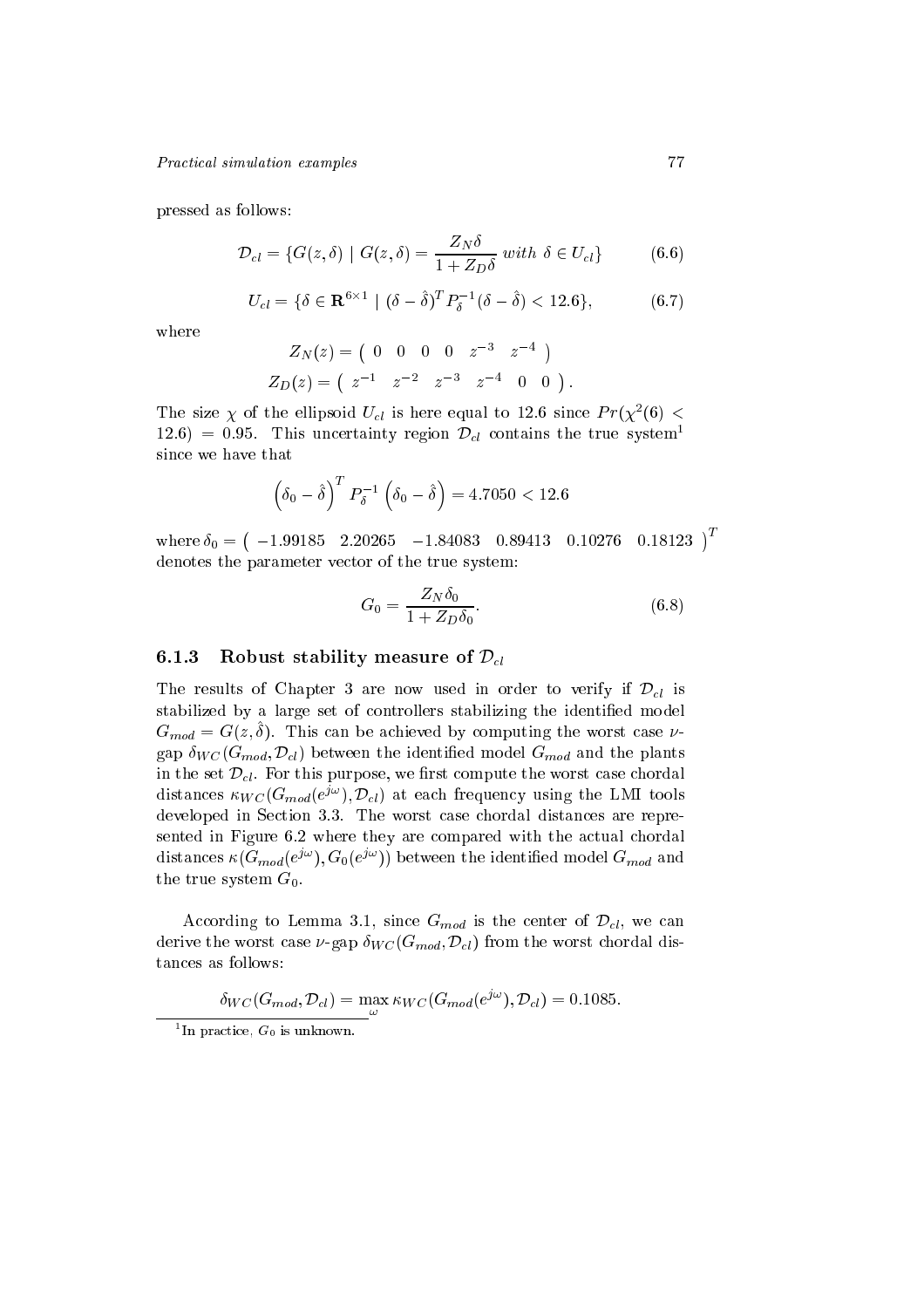

rigure 0.2:  $K_{WC}(\text{G}_{mod}(e^s)), \nu_{cl})$  (solid) and  $K(\text{G}_{mod}(e^s)), \text{G}(e^s)$ ) (dashdot) at ea
h frequen
y

The optimal stability margin  $b_{opt}(G_{mod})$  can also be computed using (3.6) and is here equal to 0.4650. We may therefore on
lude that the set  $\mathcal{C}(G_{mod}, \mathcal{D}_{cl})$  of  $G_{mod}$ -based controllers that are guaranteed by the  $\nu$ gap theory to robustly stabilize  $\mathcal{D}_{cl}$ , is relatively large. We are therefore incited to keep the pair  ${G_{mod} \mathcal{D}_{cl}}$  in order to make the design of the ontroller C and to validate this ontroller for stability and for performan
e.

#### 6.1.4 Control design based on  $G_{mod}$

We will now use the identified model  $G_{mod}$  in order to find a controller  $C$  that satisfies the specifications presented at the end of Section 6.1.1 when C is applied to  $G_{mod}$ . For this purpose, we can e.g. use the robust controller for flexible transmission systems obtained by Nordin and Gutman using QFT design  $[67]$ :

$$
C(z) = \frac{0.0355 + 0.0181z^{-1}}{1 - z^{-1}} \times \frac{18.8379 - 43.4538z^{-1} + 26.4126z^{-2}}{1 + 0.6489z^{-1} + 0.1478z^{-2}} \times \frac{0.5626 - 0.7492z^{-1} + 0.3248z^{-2}}{1 - 1.4998z^{-1} + 0.6379z^{-2}} \times \frac{1.0461 + 0.5633z^{-2}}{1 + 0.4564z^{-1} + 0.1530z^{-2}} \times \frac{1.3571 - 1.0741z^{-1} + 0.4702z^{-2}}{1 - 0.6308z^{-1} + 0.3840z^{-2}}.
$$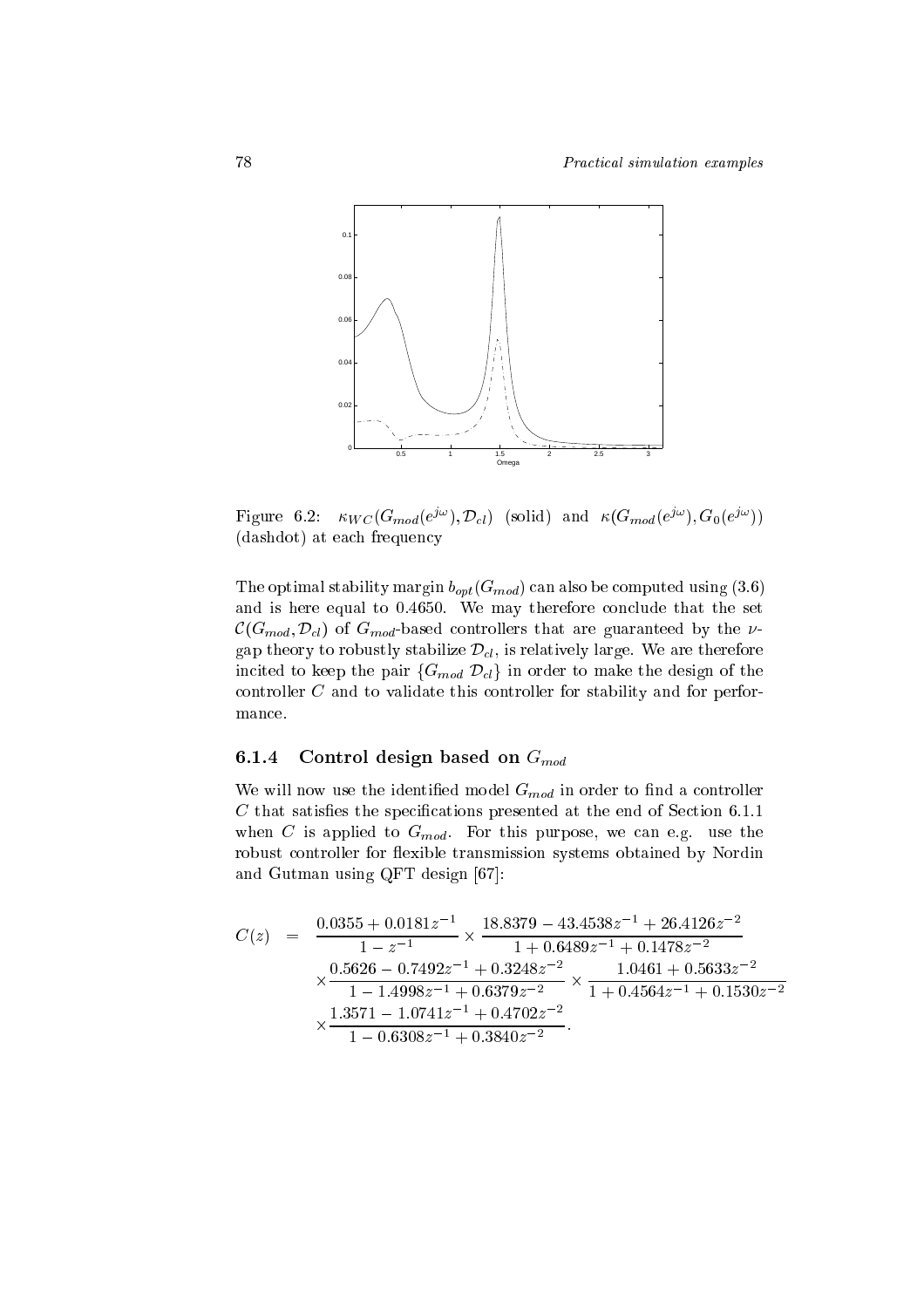The controller C has thus not really been designed from the identified model  $G_{mod}$ , but this controller satisfies nevertheless all specifications with the model  $G_{mod}$ .

We will now verify whether this controller satisfies these specifications with all plants in  $\nu_{cl}$  (and therefore also with the true system  $\mathrm{G}_0$ )". Let us begin by the validation of  $C$  for stability.



r igure 0.3:  $\mu(w_{\mathcal{D}_{cl}}(e^y \mid))$  at each frequency

#### 6.1.5 Controller validation for stability

Following the procedure of Chapter 4, we build the dynamic vector  $M_{\mathcal{D}_{cl}}(e^{j\omega})$  corresponding to the candidate controller C, and we compute its stability radius at each frequency according to Theorem 4.2. These stability radii are represented in Figure 6.3. The maximum value of the stability radius is

$$
\max_{\omega} \mu(M_{\mathcal{D}_{cl}}(e^{j\omega})) = 0.2384
$$

<sup>-</sup>Since we have chosen a controller  $\rm{C}$  that satisfies the specification of the benchmark [59], we know that the specifications will be satisfied with  $G_0$ . However, this fact does not imply that C will satisfy these specifications with all plants in  $\mathcal{D}_{cl}$ , and our objective in this illustration is not to design a robust controller from  $G_{mod}$ , but to show that our methodology allows one to verify the specifications about the loop [C G<sub>0</sub>] using controller validation procedures based on the uncertainty set  $\mathcal{D}_{cl}$ .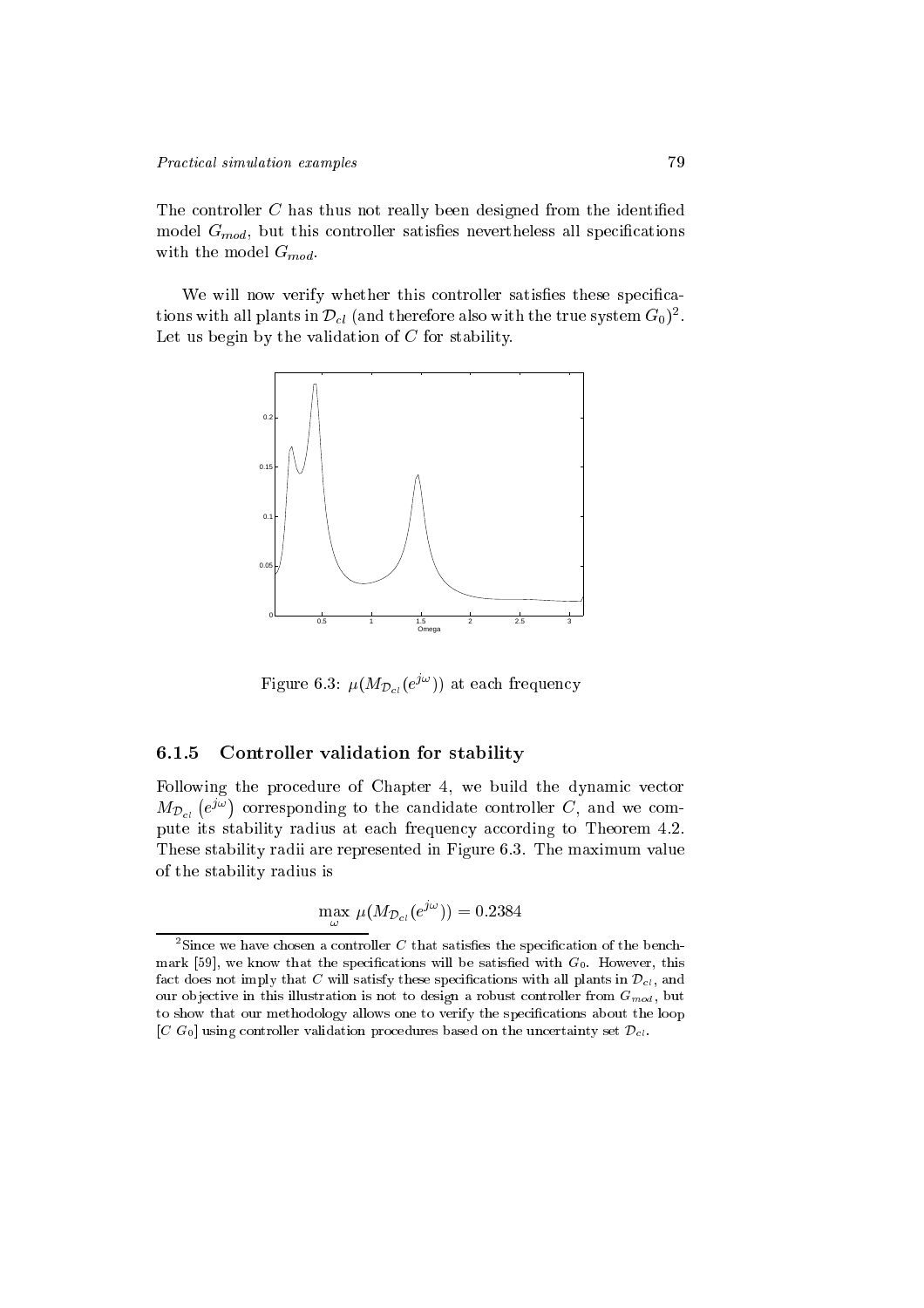Sin
e this maximum value is smaller than one, we may on
lude that the controller C stabilizes all plants in the uncertainty set  $\mathcal{D}_{cl}$ . Consequently, we can also guarantee that the "to-be-validated" controller  $C(z)$  stabilizes the true flexible transmission system  $G_0$ . The first requirement presented at the end of Section 6.1.1 (i.e. the stability of the achieved loop  $[C G_0]$  is thus satisfied.

#### 6.1.6 Controller validation for performan
e

The second requirement presented at the end of Section 6.1.1 was that the designed controller should ensure a maximum value of less than 6 dB for the sensitivity function. The third requirement was that the step disturbances  $p(t)$  should be removed within 1.2s. The third requirement is thus a time-domain specification. In order to may verify this last specification within our frequency domain framework, let us translate the time-domain specification into a frequency domain specification. Using the approximation of the second order system, we can assume that the reje
tion time of a step disturban
e is inversely proportional to the cut-off frequency of the transfer function between the considered disturbance and the output of the system. In this case, this transfer function  $T_{py}(G_0, C)$  is given by:

$$
T_{py}(G_0, C) = \frac{1}{A_0} \times \frac{1}{1 + G_0 C} = \frac{1}{1 + (Z_D + Z_N C)\delta_0}
$$

where we have the fact that  $\omega_0$  =  $\omega_1$  =  $\omega$  =  $\omega$  =  $\omega$  =  $\omega$  =  $\omega$ (see (6.8)). Since we know that the nominal transfer function  $T_{\text{pv}}(G_{\text{mod}}, C)$ satisfies the specification of a rejection time of 1.2s, the third requirement can be stated as follows: the cut-off frequency of  $T_{py}(G_0, C)$  must be close to the cut-off frequency of  $T_{\text{pv}}(G_{\text{mod}}, C)$ .

Since the true system is unknown, we will verify whether the controller C achieves these requirements with all systems in  $\mathcal{D}_{cl}$ . For this purpose, we choose two different worst case performance criteria. The rst one is the largest modulus of the sensitivity function  $\mathcal{L}_2$  defined in in (5.3) i.e.  $t_{\mathcal{D}_{cl}}(\omega, T_{22})$ . This worst case performance criterion can be computed using the LMI procedure presented in Theorem 5.1. The second worst case performance criterion  $t_{\mathcal{D}_{cl}}(\omega, T_{py})$  is the largest modulus of the transfer function  $T_{py}$ :

$$
t_{\mathcal{D}_{cl}}(\omega, T_{py}) = \max_{G(e^{j\omega}, \delta) \in \mathcal{D}} \left| \frac{1}{1 + (Z_D(e^{j\omega}) + Z_N(e^{j\omega}))C(e^{j\omega}))\delta} \right|
$$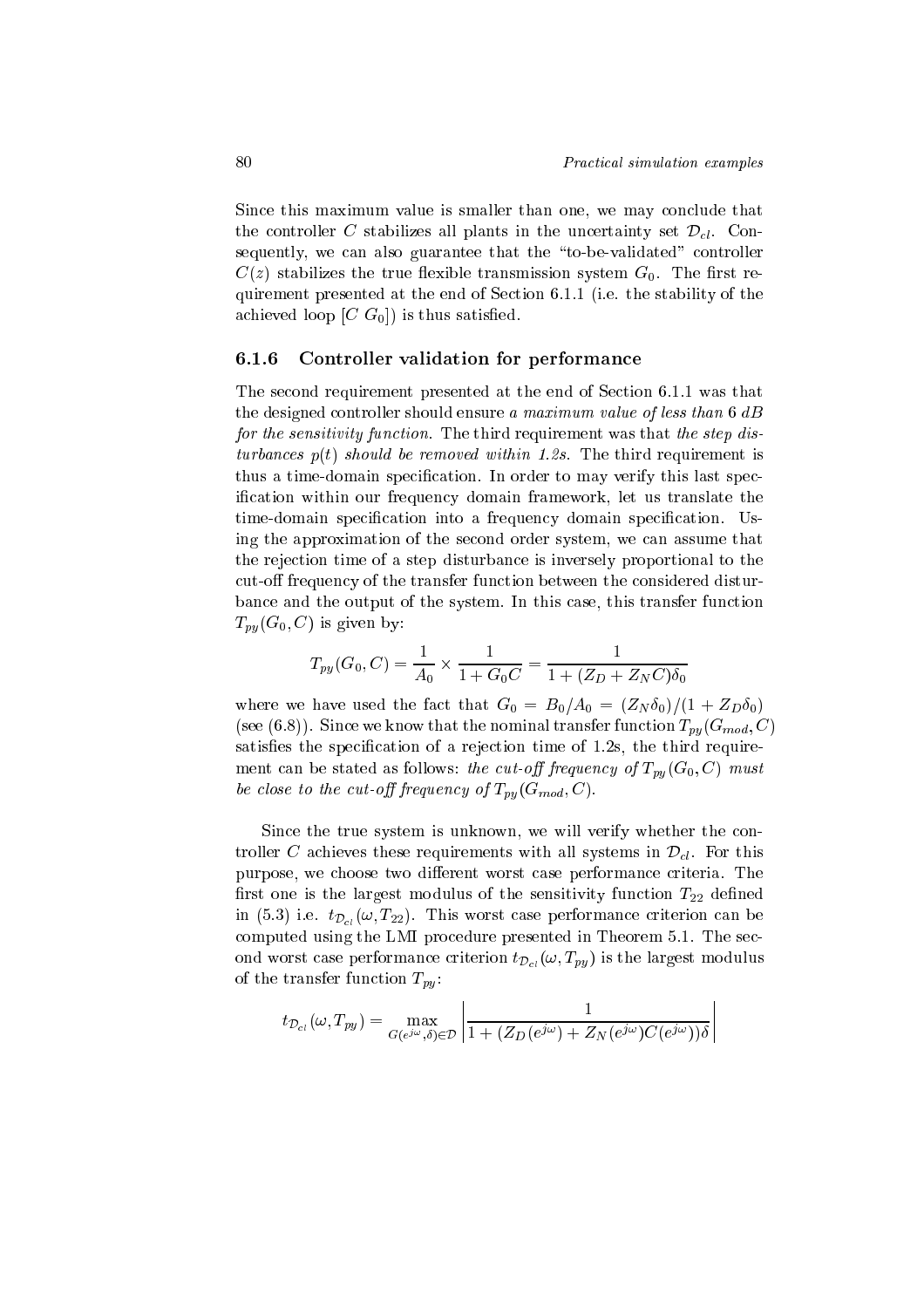This quantity an not be omputed by the LMI pro
edure of Theorem 5.1. However, it is easy to develop a similar LMI procedure in order to compute  $t_{\mathcal{D}_{cl}}(\omega, T_{py})$  exactly. Using these worst case performance criteria, the controller  $C$  is termed validated for performance if

- $\mu_{cl}$  (...)  $\mu_{22}$  , ...
- the minimum case  $\alpha$  for a plant  $\alpha$  for a plant  $\alpha$  (c) for a plant  $\alpha$  for a plant  $\alpha$  (z;  $\alpha$ ;  $\beta$ in  $\mathcal{D}_{cl}$  that can be deduced from  $t_{\mathcal{D}_{cl}}(\omega, T_{\nu\nu})$ , is close to the cut-off frequency of  $T_{pq}(G_{mod}, C)$ .

Let us now compute these criteria. Figure 6.4 presents  $t_{\mathcal{D}_{cl}}(\omega, T_{22})$ , and compares it with the nominal sensitivity  $|T_{22}(G_{mod}, C)|$  and the achieved sensitivity  $|T_{22}(G_0, C)|$ . Figure 6.5 does the same for the transfer function  $T_{py}$ . In Figure 6.4, we observe that

$$
\max_{\omega} t_{\mathcal{D}_{cl}}(\omega, T_{22}) = 5 \, dB < 6 \, dB.
$$

In Figure 6.5, we observe that the minimal cut-off frequency of  $T_{\text{pv}}(G(z, \delta))$ . C) for a plant  $G(z, \delta)$  in  $\mathcal{D}_{cl}$  is equal to 0.014  $(t_{\mathcal{D}_{cl}}(\omega, T_{py}) = 0$  dB in  $\omega = 0.014$ ) and that the cut-off frequency of  $T_{py}(G_{mod}, C)$  is equal to  $0.0153$ . The minimal cut-off frequency is thus very close to the cut-off frequency of  $T_{pq}(G_{mod}, C)$ . The controller C is thus validated for performance. In other words, the controller  $C$  satisfies both performance specifications with all plants in  $\mathcal{D}_{cl}$ . As a consequence, the controller C is also guaranteed to a
hieve these performan
e requirements with the true flexible transmission system  $G_0$ .

With the controller validation procedures for stability and for performance, we have thus been able to prove that the controller  $C$  "designed from  $G_{mod}$ ", achieves the specifications presented at the end of Section 6.1.1 with the true system  $G_0$ . Our objective is thus reached.

#### 6.1.7 Con
lusions

Let us summarize what we have achieved in this section. Our objective was to apply our methodology to the true flexible transmission system and the control to vertex that a number of the special  $\lambda$  in the special special control to the special special cations with the identified model, satisfies also these specifications with the unknown  $G_0$ . For this purpose, we have performed a validation experiment on the true system yielding a model  $G_{mod}$  and an uncertainty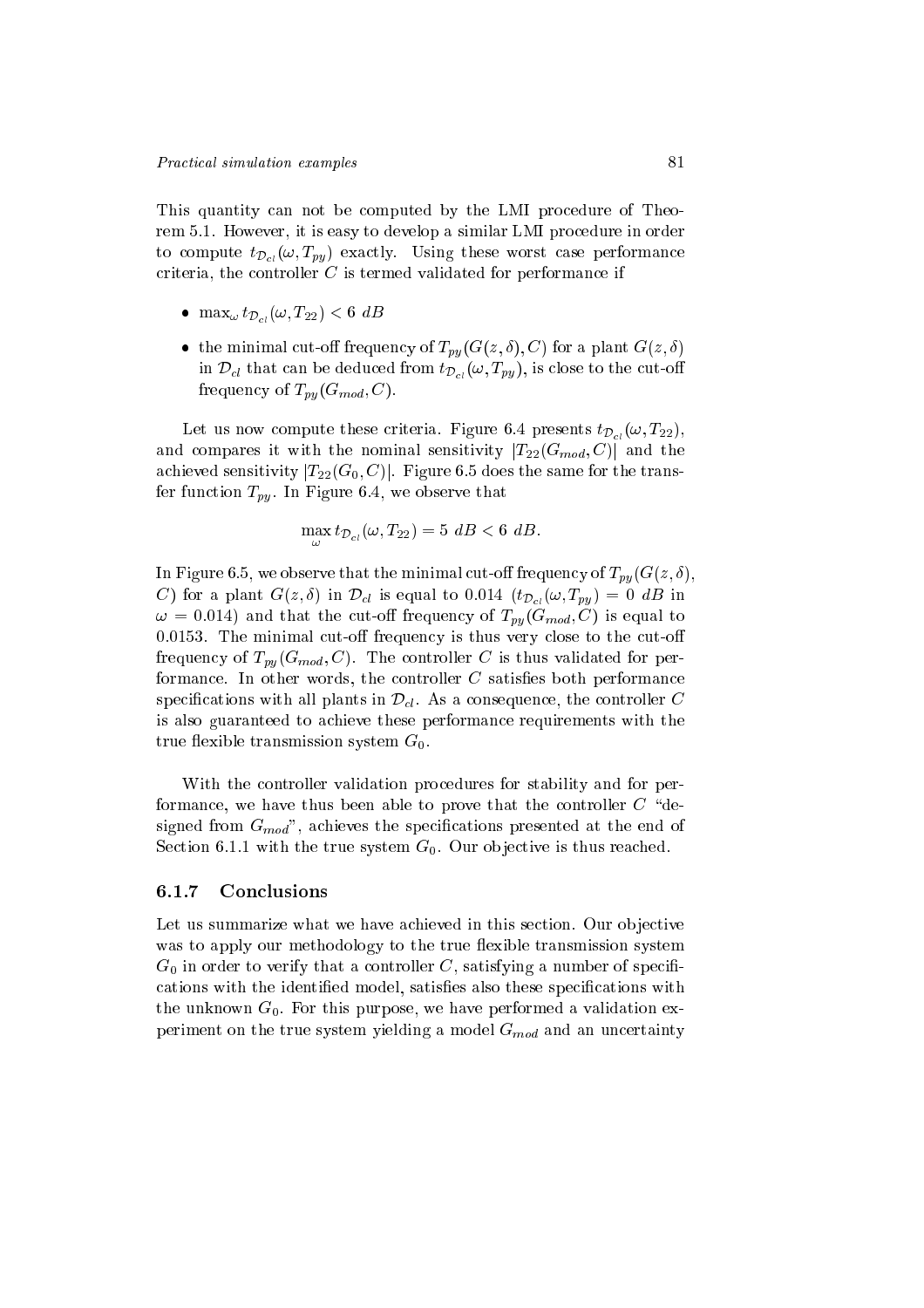

Figure 6.4:  $t_{\mathcal{D}_{cl}}(\omega, T_{22})$  (solid),  $|T_{22}(G_0, C)|$  (dashed),  $|T_{22}(G_{mod}, C)|$ (dashdot) at ea
h frequen
y

region  $\mathcal{D}_{cl}$  containing the true system (with a probability of 95%). The relatively small worst case  $\nu$ -gap between the model and the plants in  $\mathcal{D}_{cl}$  has incited us to keep the pair  $\{G_{mod} \mathcal{D}_{cl}\}$  in order to design a ontroller and to validate this ontroller for stability and performan
e. Then, a robust controller  $C$  that satisfies the performance specifications with the model  $G_{mod}$ , has been chosen. Using our controller validation pro
edures, we have been able to prove that the hosen ontroller C also a
hieves the desired level of performan
e with all plants in the un
ertainty set  $\mathcal{D}_{cl}$ . As a consequence, the controller C can be applied to the true flexible transmission system since we are assured that the achieved performan
e will be satisfa
tory (modulo the probability level of 95% for the presen
e of G0 in D
l).

#### 6.2 Ferrosilicon production process

The first illustration was representative of a mechanical engineering control problem, in which there was no stochastic noise, and where the control objective was one of tracking and rejection of step disturbances. In order to illustrate the generality of our validation theory, we now present an application that is representative of industrial process control applications, in which the control objective is one of rejection of stochastic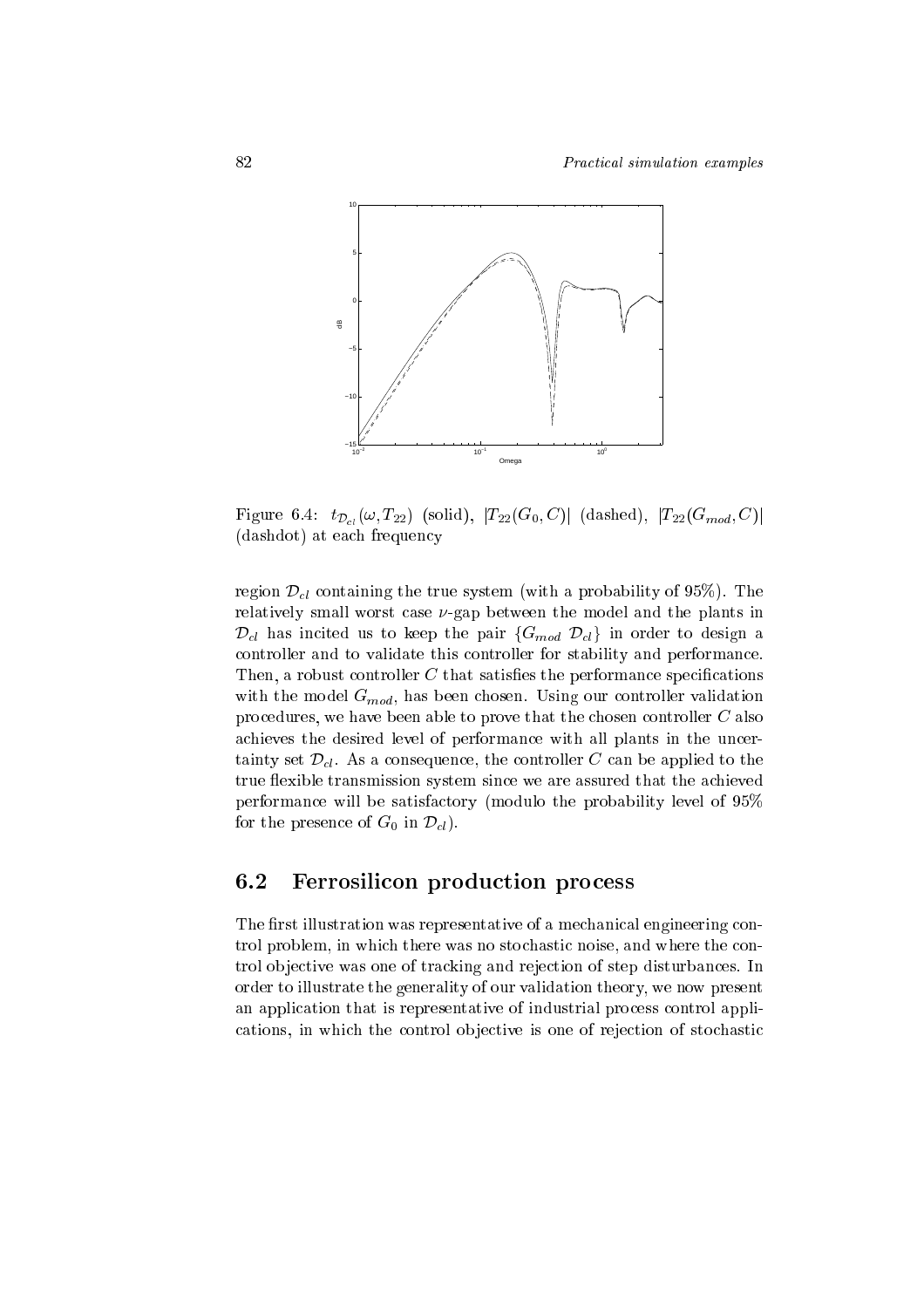

Figure 6.5:  $t_{\mathcal{D}_{cl}}(\omega, T_{py})$  (solid),  $|T_{py}(G_0, C)|$  (dashed),  $|T_{py}(G_{mod}, C)|$ (dashdot) at ea
h frequen
y

disturbances. In this second illustration, we will assume that the model  $G_{mod}$  for control design has been given a-priori.

#### 6.2.1 Problem setting

The plant model and the ontrollers used in this simulation example are taken from a paper by Ingason and Jonsson  $[54]$ . Ferrosilicon is a twophase of the element side of the element side of the element of the  $\Delta$  and the element silicon silicon. The balan
e between sili
on and iron is regulated around 76% of the total weight in sili
on, 22% in iron and 2% in aluminium by adjusting the input of raw materials to the furnace. Those are charged batchwize to the top of the furnace, each batch consisting of a fixed amount of quartz  $(SiO<sub>2</sub>)$  and a variable quantity of coal/coke (C) and iron oxyde  $(F_{\rm e_2}O_3)$ . The quantity of coal/coke which is burned in the furnace does not influence the silicon ratio in the mixture, hence the control input is the amount of iron oxyde.

The authors of [54] have obtained the following ARX model for the pro
ess:

$$
y(t) + ay(t-1) = bu(t-1) + d + e(t)
$$
\n(6.9)

where the sampling period is one day,  $y(t)$  is the percentage of silicon in the mixture that must be regulated around 76%,  $u(t)$  is the quantity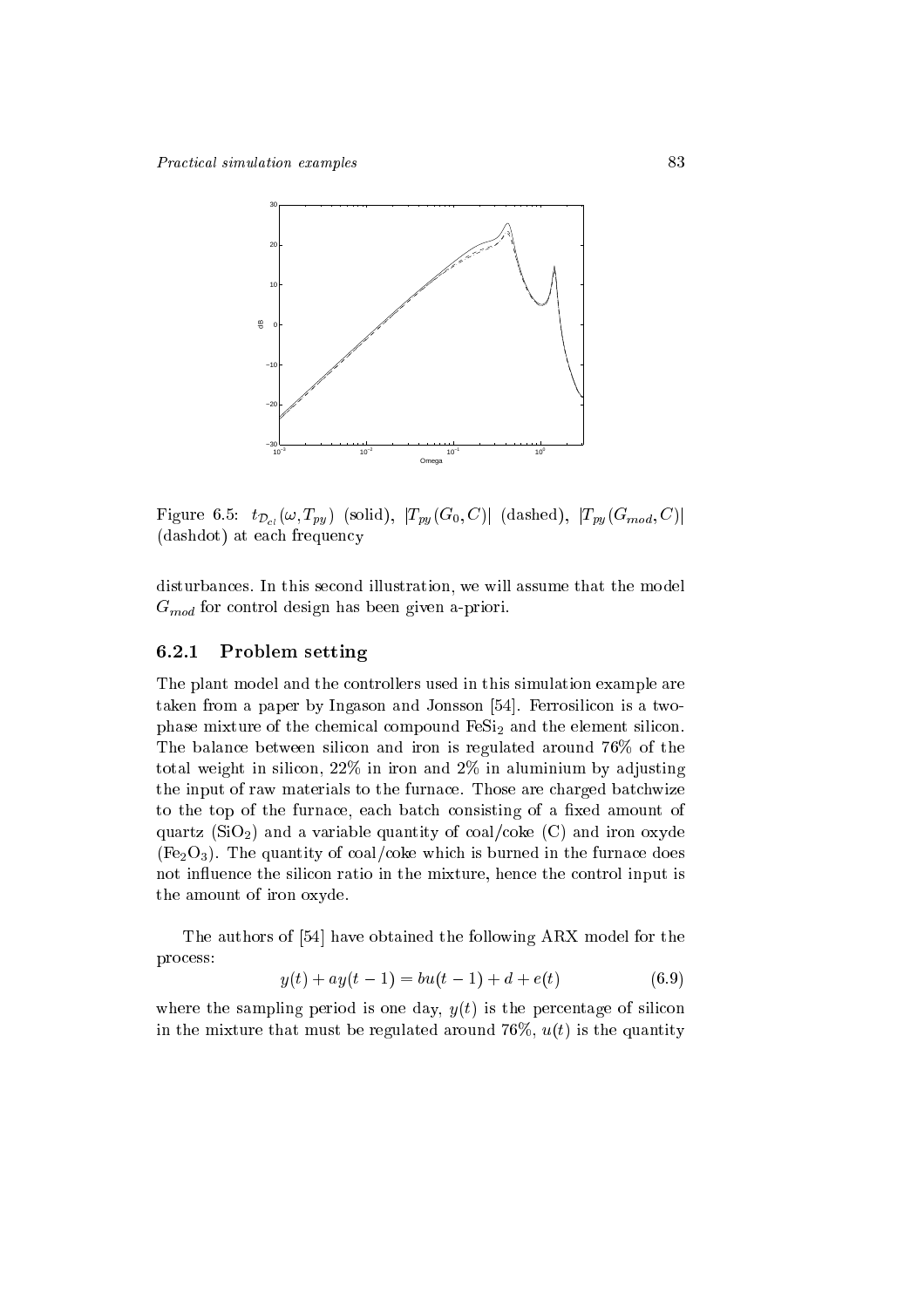of iron oxyde in the raw materials (expressed in kilogrammes), d is a constant and  $e(t)$  is a stochastic disturbance. The nominal values of the parameters and their standard deviations are:

$$
a = -0.44
$$
,  $b = -0.0028$ ,  $d = 46.1$ ,  
\n $\sigma_a = 0.07$ ,  $\sigma_b = 0.001$ ,  $\sigma_d = 5.6$ . (6.10)

Here, for the sake of illustrating our theory, we make the assumption that the true system is

$$
G_0(z) = \frac{b_0 z^{-1}}{1 + a_0 z^{-1}} = \frac{-0.0032 z^{-1}}{1 - 0.34 z^{-1}},
$$
  

$$
H_0(z) = \frac{1}{1 + a_0 z^{-1}} = \frac{1}{1 - 0.34 z^{-1}}, \quad d_0 = 44.
$$

The nominal model chosen for control design is the one obtained by Ingason and Jonsson  $[54]$ :

$$
G_{mod}(z) = \frac{bz^{-1}}{1 + az^{-1}} = \frac{-0.0028z^{-1}}{1 - 0.44z^{-1}},
$$
  

$$
H_{mod}(z) = \frac{1}{1 + az^{-1}} = \frac{1}{1 - 0.44z^{-1}}, \quad d = 46.1,
$$

This model  $G_{mod}$  was used by the authors of [54] to compute a GPC controller. The control law that minimizes the cost function

$$
J_u = E\left[\sum_{j=1}^{2} (y(t+j) - r(t+j))^2 + \sum_{j=1}^{2} \lambda (\Delta u(t+j-1))^2\right]
$$

where  $\Delta(z) = 1 - z$ , is given by

$$
u(t) = \begin{bmatrix} 1 & 0 \end{bmatrix} \left( H^T H + F^T \Lambda F \right)^{-1} \left( H^T \left( w(t) - v(t) \right) - F^T \Lambda g(t) \right) \tag{6.11}
$$

where

$$
H = \begin{bmatrix} b & 0 \\ -ab & b \end{bmatrix},
$$
  
\n
$$
F = \begin{bmatrix} 1 & 0 \\ -1 & 1 \end{bmatrix},
$$
  
\n
$$
v(t) = \begin{bmatrix} -ay(t) + d \\ a^2y(t) - ad + d \end{bmatrix},
$$
  
\n
$$
w(t) = \begin{bmatrix} r(t) & r(t) \end{bmatrix}^T,
$$
  
\n
$$
g(t) = \begin{bmatrix} -u(t-1) & 0 \end{bmatrix}^T,
$$
  
\n
$$
\Lambda = \lambda I.
$$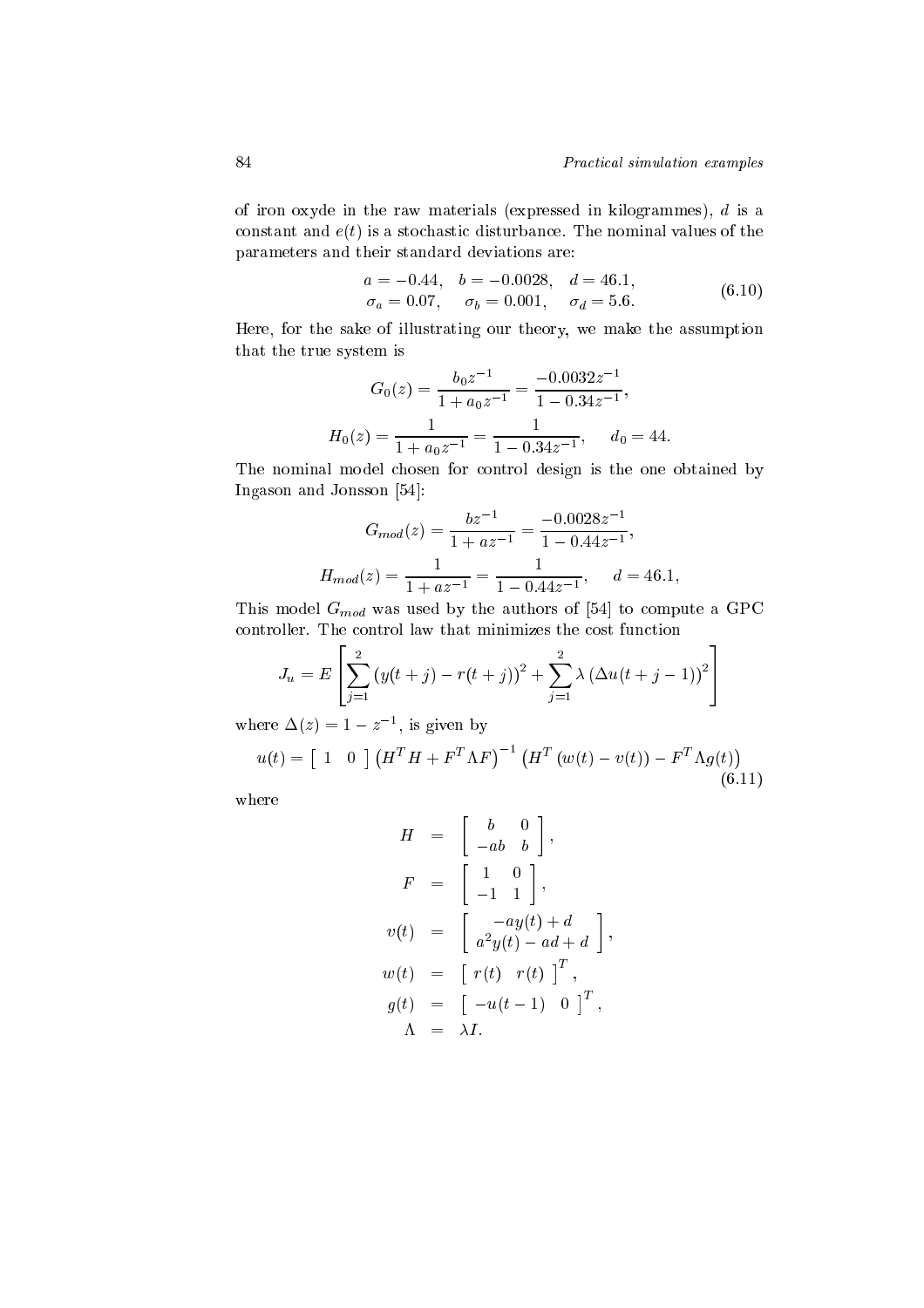$\lambda$  is a tuning parameter. The resulting controller is a controller  $C_{\lambda}(z)$ made up of three parts:

$$
u(t) = C_{\lambda}(z) \begin{pmatrix} r(t) \\ -y(t) \\ 1 \end{pmatrix} = \begin{pmatrix} C_{\lambda}^{r}(z) & C_{\lambda}^{y}(z) & C_{\lambda}^{d}(z) \end{pmatrix} \begin{pmatrix} r(t) \\ -y(t) \\ 1 \end{pmatrix}
$$
\n(6.12)

where

$$
C_{\lambda}^{r}(z) = \frac{b^{3} + 2b\lambda - ab\lambda}{(b^{4} + 3b^{2}\lambda + a^{2}b^{2}\lambda + \lambda^{2} - 2ab^{2}\lambda) - (b^{2}\lambda + \lambda^{2})z^{-1}},
$$
  
\n
$$
C_{\lambda}^{y}(z) = -\frac{ab^{3} + ab\lambda - a^{2}b\lambda + a^{3}b\lambda}{(b^{4} + 3b^{2}\lambda + a^{2}b^{2}\lambda + \lambda^{2} - 2ab^{2}\lambda) - (b^{2}\lambda + \lambda^{2})z^{-1}},
$$
  
\n
$$
C_{\lambda}^{d}(z) = -\frac{b^{3} + b\lambda + b\lambda(1 - a)^{2}}{(b^{4} + 3b^{2}\lambda + a^{2}b^{2}\lambda + \lambda^{2} - 2ab^{2}\lambda) - (b^{2}\lambda + \lambda^{2})z^{-1}}d
$$

The part  $C_\lambda(z)$  is the part of the controller whose objective is to reject the constant perturbation  $d_0$  and the part  $C_\lambda^z(z)$  is the only part which is important for stability analysis. The reference signal  $r(t)$  is generally constant and given by  $r(t) = 76$ .

Objective. Our objective is to analyze the robustness properties of the GPC controller  $C_{\lambda}(z)$  with  $\lambda = 0.0007$  in order to may apply this ontroller to the true system G0 with the true system G0 with the true system  $\mathcal{A}$ assurance that the behaviour of the loop  $[C_{\lambda=0.0007} G_0]$  will be satisfactory with respe
t to the following requirements i.e.

- $s = 0.0007$  GeV  $\sim 0.0007$
- rejet tion of the stock of the stock of the stock of the stock of the stock of the stock of the stock of the s

The controller  $C$  achieves of course these specifications with the model  $G_{mod}.$ 

## 6.2.2 Validation experiments

Sin
e the true system G0 is unknown, we need to perform <sup>a</sup> validation experiment in order to design an un
ertainty region ontaining the true system. In fact, we will here perform two validation experiments: one in open-loop and the other one using direct closed-loop identification.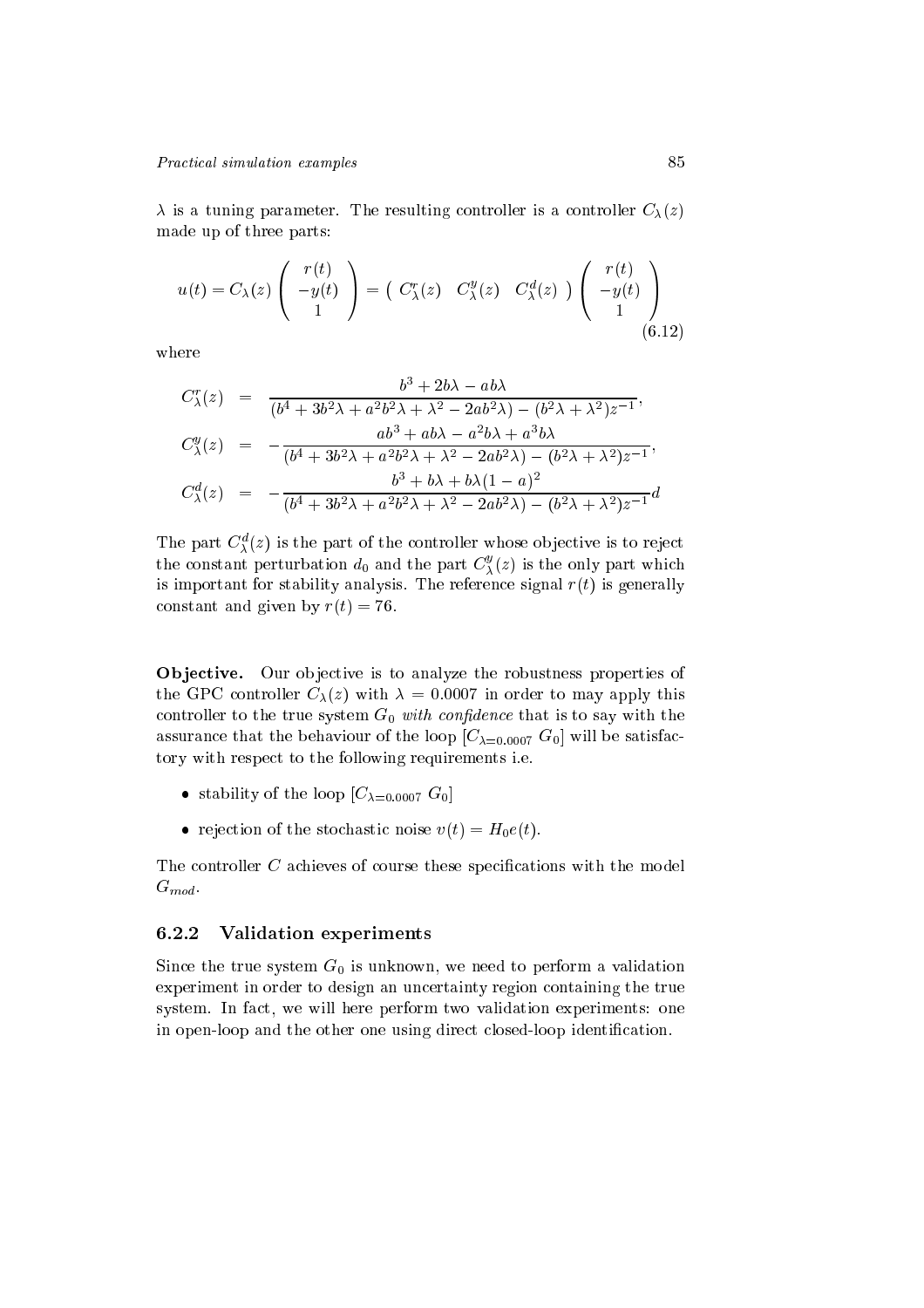### Open-loop validation experiment

The "true plant" model  $(G_0, H_0)$  was excited with  $u(t)$  chosen as a  $r$ къз with variance  $\sigma_{u_{ol}}^* = z$ o, which is the maximum input variance admissible for this process [54]. The noise  $e(t)$  was chosen as a Gaussian white hoise sequence with variance  $\sigma_{\epsilon} = 0.078$ , which corresponds to the noise a
ting on the real pro
ess as shown by experiments made by the authors of [54]. The variance of the output was then  $\sigma_{y_{ol}}^{\mathbf{y}} = 0.0884$ . Recall that the validation experiment, i.e. the construction of an uncertainty set  $\mathcal{D}_{ol}$ , consists of performing a PE identification using an unbiased model structure. Therefore, 300 input-output data samples were olle
ted, orresponding approximately to one year of measurements. These data were used to identify an ARX model with exact structure

$$
G(z, \delta_{ol}) = \frac{\delta_2 z^{-1}}{1 + \delta_1 z^{-1}}, \qquad H(z, \delta_{ol}) = \frac{1}{1 + \delta_1 z^{-1}}.
$$
 (6.13)

We found

$$
\hat{\delta}_{ol} = \begin{pmatrix} \hat{\delta}_1 \\ \hat{\delta}_2 \end{pmatrix} = \begin{pmatrix} -0.3763 \\ -0.0073 \end{pmatrix}, \quad P_{\delta_{ol}} = \begin{pmatrix} 2.8131 \times 10^{-3} & -1.2784 \times 10^{-5} \\ -1.2784 \times 10^{-5} & 1.4887 \times 10^{-5} \end{pmatrix}
$$
\n(6.14)

We then design the 95% uncertainty region  $\nu_{ol}$  around  $\sigma(z, v_{ol})$  following the pro
edure of Se
tion 2.2.2:

$$
\mathcal{D}_{ol} = \{ G(z, \delta) \mid G(z, \delta) = \frac{Z_N \delta}{1 + Z_D \delta} \text{ with } \delta \in U_{ol} \}
$$
  

$$
U_{ol} = \{ \delta \in \mathbf{R}^{2 \times 1} \mid (\delta - \hat{\delta}_{ol})^T P_{\delta_{ol}}^{-1} (\delta - \hat{\delta}_{ol}) < 5.99 \},
$$

where

$$
Z_N(z) = (0 \ z^{-1}) \quad and \quad Z_D(z) = (z^{-1} \ 0)
$$

The size  $\chi$  of the empsoid  $U_{ol}$  is here equal to 5.99 since  $PT(\chi^{-}(2) \leq$  $(5.99) = 0.95$ . The obtained uncertainty region  $\mathcal{D}_{ol}$  contains as well the in pra
ti
e unknown true system G0 as the hosen model Gmod.

### Closed-loop validation experiment

The closed-loop validation was performed with a sub-optimal GPC controller obtained by setting  $\lambda = 0.001$  in (6.12). We added a PRBS signal to the constant reference  $r(t) = 0$  such that we obtained  $\sigma_{u_{cl}}^2 = 20$ .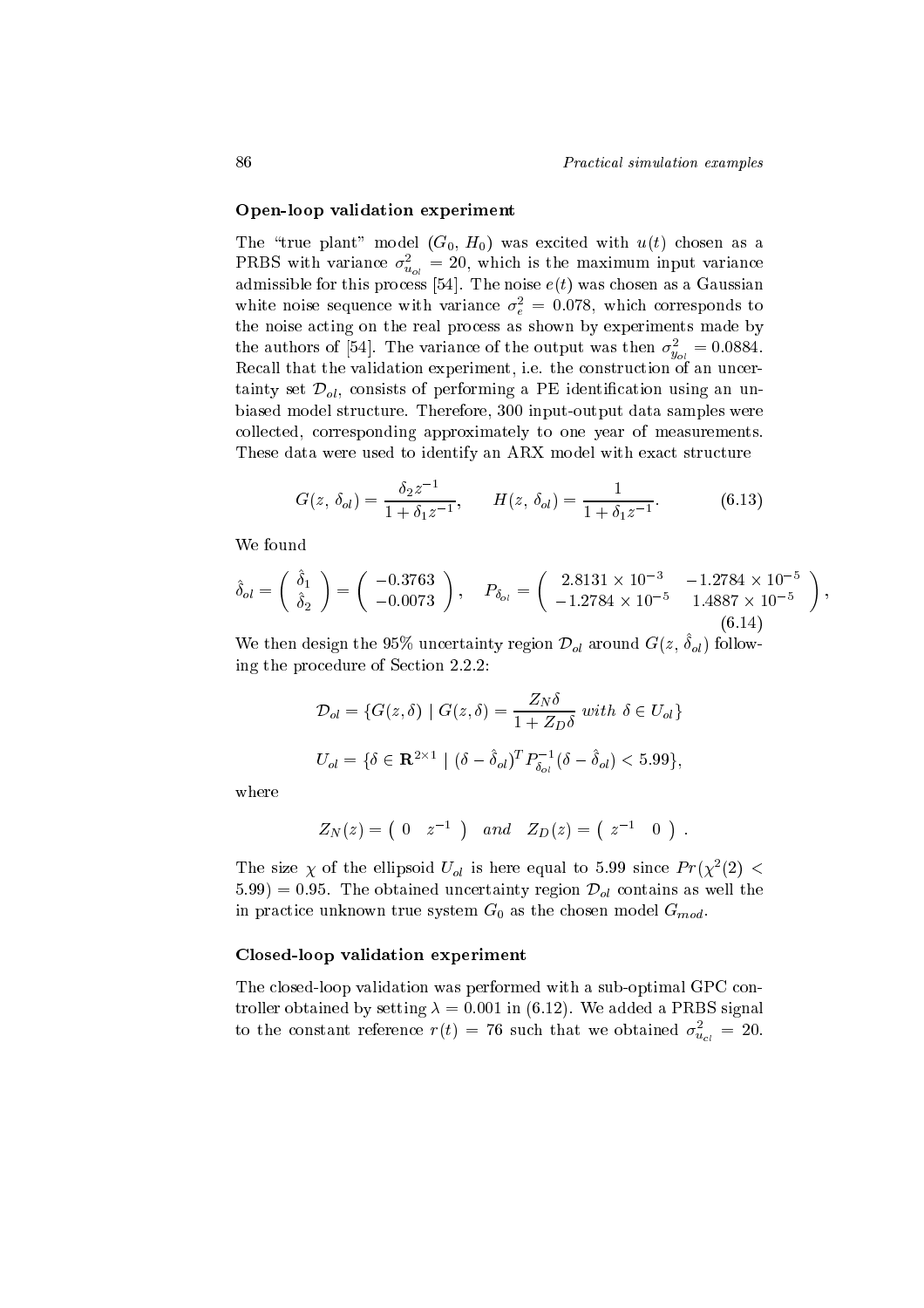The variance of  $r(t)$  was then  $\sigma_r = 0.014$ , the noise  $e(t)$  having the same properties as in open-loop validation. With these settings, the output variance was  $\sigma_{y_{cl}}^* = 0.0880$ . Observe that the input variance is the same as in open loop, and that the output varian
e is very lose to that of the open-loop experiment. Again, 300 input-output data samples were olle
ted and used to identify an ARX model with the same stru
ture as in open-loop validation (6.13), using a direct prediction error method. We found

$$
\hat{\delta}_{cl} = \begin{pmatrix} \hat{\delta}_1 \\ \hat{\delta}_2 \end{pmatrix} = \begin{pmatrix} -0.3575 \\ -0.0067 \end{pmatrix}, \quad P_{\delta_{cl}} = \begin{pmatrix} 2.8323 \times 10^{-3} & -8.7845 \times 10^{-6} \\ -8.7845 \times 10^{-6} & 6.2416 \times 10^{-6} \end{pmatrix}
$$
\n(6.15)

We then design the 90% uncertainty region  $\nu_{cl}$  around  $\sigma(z, \sigma_{cl})$  following the procedure for direct closed-loop identification of Section 2.2.4.1:

$$
\mathcal{D}_{cl} = \{ G(z, \delta) \mid G(z, \delta) = \frac{Z_N \delta}{1 + Z_D \delta} \text{ with } \delta \in U_{cl} \}
$$
  

$$
U_{cl} = \{ \delta \in \mathbf{R}^{2 \times 1} \mid (\delta - \hat{\delta}_{cl})^T P_{\delta_{cl}}^{-1} (\delta - \hat{\delta}_{cl}) < 5.99 \},\
$$

whith the same  $Z_N$  and  $Z_D$  as in  $\mathcal{D}_{ol}$ . As  $\mathcal{D}_{ol}$ , this uncertainty region  $\mathcal{D}_{cl}$  $\mathbf{r}$  as well the in practice system G0 as the model system G0 as the model system G0 as the model system G0 as the model system G0 as the model system G0 as the model system G0 as the model system G0 as the model syst  $G_{mod}.$ 

### **6.2.3** Comparison of  $\mathcal{D}_{ol}$  and  $\mathcal{D}_{cl}$

The worst case  $\nu$ -gap is now used to compare the two uncertainty sets dedu
ed from the two validation experiments. For this purpose, we first compute the worst case chordal distances at each frequency for  $\mathcal{D}_{ol}$ and  $\mathcal{D}_{cl}$  using the LMI tools developed in Section 3.3. According to Lemma 3.1 and since  $G_{mod}$  lies in both uncertainty sets, we can derive the worst case Vinnicombe distances from the worst chordal distances as follows:

$$
\delta_{WC}(G_{mod}, \mathcal{D}_{ol}) = \max_{\omega} \kappa_{WC}(G_{mod}(e^{j\omega}), \mathcal{D}_{ol}) = 0.0225
$$

$$
\delta_{WC}(G_{mod}, \mathcal{D}_{cl}) = \max_{\omega} \kappa_{WC}(G_{mod}(e^{j\omega}), \mathcal{D}_{cl}) = 0.0156
$$

Since the optimal stability margin  $b_{opt}(G_{mod})$  is equal to 0.99, the sets  $\mathcal{C}(G_{mod}, \mathcal{D}_{ol})$  and  $\mathcal{C}(G_{mod}, \mathcal{D}_{cl})$  of controllers stabilizing  $G_{mod}$  that are guaranteed to robustly stabilize  $\mathcal{D}_{ol}$  and  $\mathcal{D}_{cl}$ , respectively, are relatively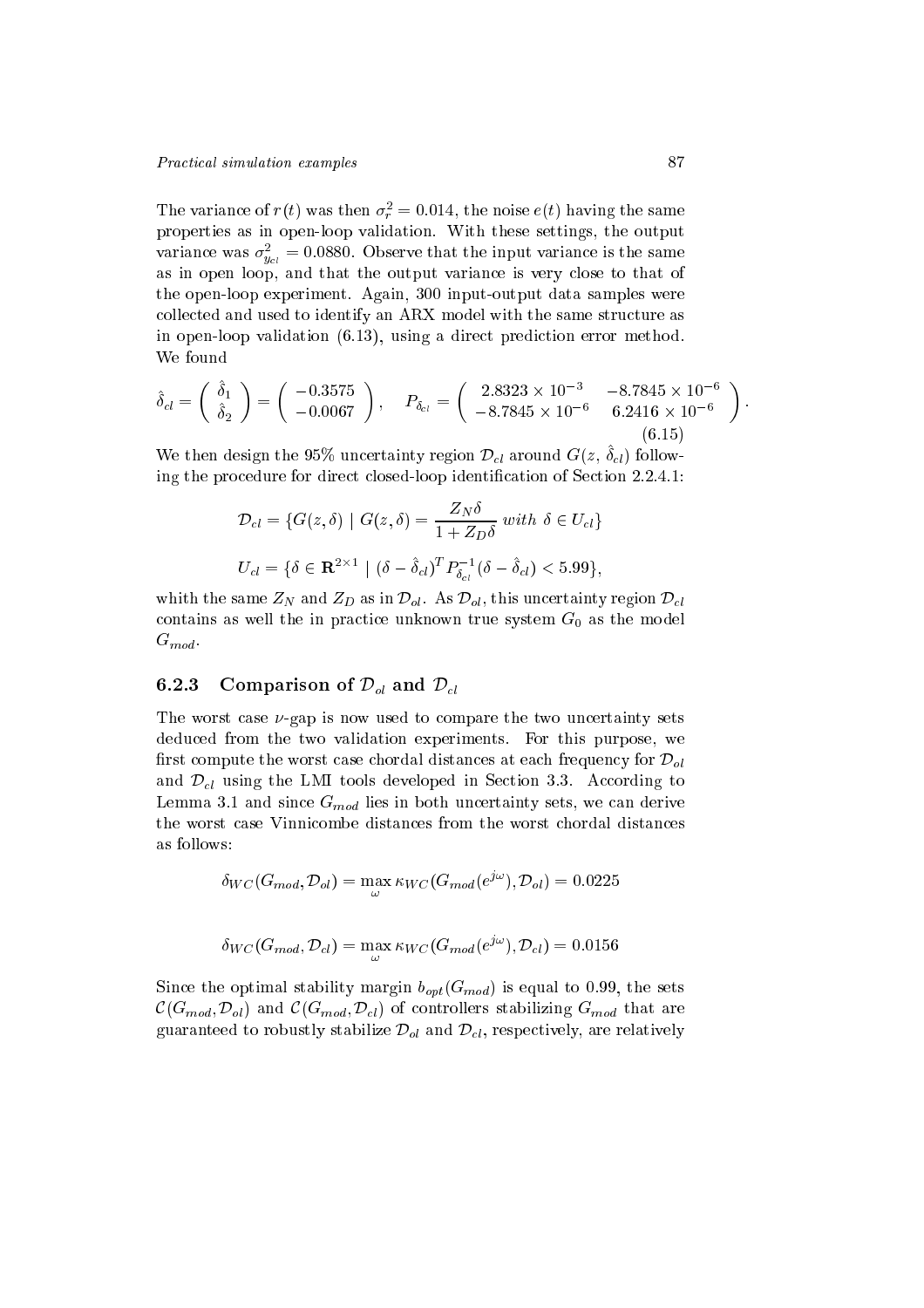large. Indeed, the worst case  $\nu$ -gaps  $\delta_{WC}(G_{mod}, \mathcal{D}_{ol})$  and  $\delta_{WC}(G_{mod}, \mathcal{D}_{cl})$ are very small with respect to  $b_{opt}(G_{mod})$ . Consequently, both uncertainty sets are relatively well tuned for robustly stable ontroller design based on  $G_{mod}$ . We therefore decide to keep and to apply the controller validation pro
edures to both un
ertainty sets.

## 6.2.4 Controller validation for stability

### Sufficient test

In this illustration, we also consider the sufficient robust stability condition that can be deduced from the worst case  $\nu$ -gap in order to show that this condition can be conservative with respect to the necessary and sufficient condition developed in Chapter 4.

The controller  $\vee$   $\lambda = 0.0007$  admitsted a very small stability margin  $\vee$   $G_{mod}$  $\vee_{\lambda=0.0007}^{\lambda=0.0007}$ with  $G_{mod}$  equal to 0.0169. The controller  $C_{\lambda=0.0007}$  lies thus in  $\mathcal{C}(G_{mod}, \mathcal{D}_{cl})$ but not in  $\mathcal{C}(G_{mod}, \mathcal{D}_{ol})$  since we have that

$$
\delta_{WC} (G_{mod}, \mathcal{D}_{ol}) > b_{G_{mod} C_{\lambda = 0.0007}} = 0.0169 > \delta_{WC} (G_{mod}, \mathcal{D}_{cl}).
$$
 (6.16)

Therefore, from this sufficient test, we can conclude that  $C_{\lambda=0.0007}$  stabilizes all plants in the set  $\mathcal{D}_{cl}$ . To make an undoubted statement about the set  $\mathcal{D}_{ol}$ , we will need to use the necessary and sufficient test developed in Chapter 4.

### Necessary and sufficient test

We first verify if  $C_{\lambda=0.0007}$  stabilizes the centers of  $\mathcal{D}_{ol}$  and  $\mathcal{D}_{cl}$ . Since it is the case, we build the dynamic vectors  $M_{\mathcal{D}_{ol}}\left(e^{j\omega}\right)$  and  $M_{\mathcal{D}_{cl}}\left(e^{j\omega}\right)$  corresponding to the candidate controller  $C_{\lambda=0.0007}$ , and we compute their stability radii according to Theorem 4.2. Their respective maximum values are

$$
\max_{\omega} \mu \left( M_{\mathcal{D}_{ol}} \left( e^{j\omega} \right) \right) = 0.6572 < 1,\tag{6.17}
$$

$$
\max_{\omega} \mu \left( M_{\mathcal{D}_{cl}} \left( e^{j\omega} \right) \right) = 0.2111 < 1, \tag{6.18}
$$

Since these two values are smaller than one, Theorem 4.2 confirms that  $C_{\lambda=0.0007}$  stabilizes all systems in the uncertainty set  $\mathcal{D}_{cl}$ , but also shows that  $C_{\lambda=0.0007}$  also stabilizes all systems in  $\mathcal{D}_{ol}$ . Such quantitative result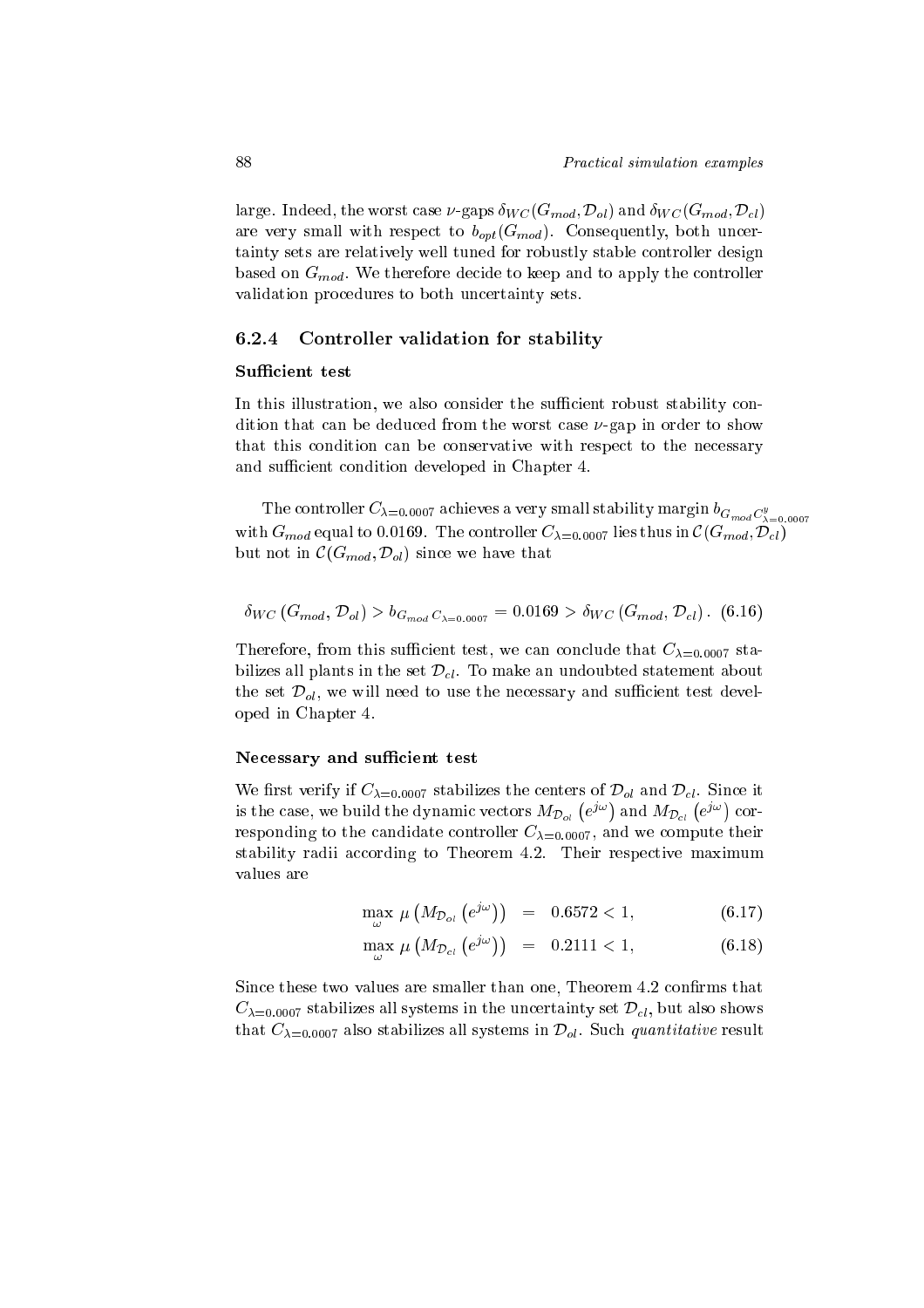for a controller with a so small stability margin as  $C_{\lambda=0.0007}$  confirms our first *qualitative* observation that was that both uncertainty sets are well tuned for robustly stable controller design based on  $G_{mod}$  (and this even though that qualitative observation is based on a sufficient condition that would have invalidated the particular controller  $C_{\lambda=0.0007}$  when  $\mathcal{D}_{ol}$ is considered (see  $(6.16)$ ).

Beside these considerations, the main conclusion we can derive from these stability tests is that the "to-be-validated" controller  $C_{\lambda=0.0007}$ is guaranteed to stabilize the true ferrosilicon production process  $G_0$ . Therefore, the first of the requirements presented at the end of Section 6.2.1 (i.e. the stability of the achieved loop  $[C_{\lambda=0.0007} G_0]$ ) is satisfied.

#### $6.2.5$ Controller validation for performance

The second requirement presented at the end of Section 6.2.1 was to reject the noise  $v(t) = H_0(z)e(t)$ , which is essentially located at low frequencies  $(H_0(e^r))$  is a first order low-pass inter; see Figure 6.6). A performance specification in the frequency domain is therefore that the sensitivity function  $T_{22}(G_0, C^s_{\lambda=0.0007}(z)) = 1/(1+G_0C^s_{\lambda=0.0007}(z))$  be low at low frequencies in order to attenuate  $v(t)$ . We thus define the worst-case performance criterion as the largest modulus of the sensitivity function  $\Delta_2$  denotes the function  $\Delta_1$  and  $\Delta_2$  (  $\Delta_3$  ). This worst is the performance of riterion an be omputed using the LMI pro
edure presented in Theorem 5.1. We will call the controller  $C_{\lambda=0.0007}(z)$  validated if  $t_D(\omega, T_{22})$ is high-pass with  $\max_{\omega} t_D(\omega, T_{22})$  reasonably small. The Bode diagrams of the worstase and a
hieved sensitivity fun
tions are depi
ted in Figure 6.6.

Clearly, the controller is validated by the closed-loop validation experiment yielding  $\mathcal{D}_{cl}$  but not by the open-loop experiment yielding  $\mathcal{D}_{ol}$ .

The main conclusion we can derive from this performance test is that the controller  $C_{\lambda=0.0007}$  will sufficiently decrease the output variance when it will be applied to  $G_0$ . We have indeed proved that, for one of  $\alpha$  is the sets of the sets  $\alpha$  is the modulus  $\alpha$  on  $\alpha$  (i.e.  $\alpha$  ), the worst complete  $\alpha$ of the sensitivity function is a high pass filter with a reasonably small reasonance peak allowing rejection of the noise  $v(t)$ .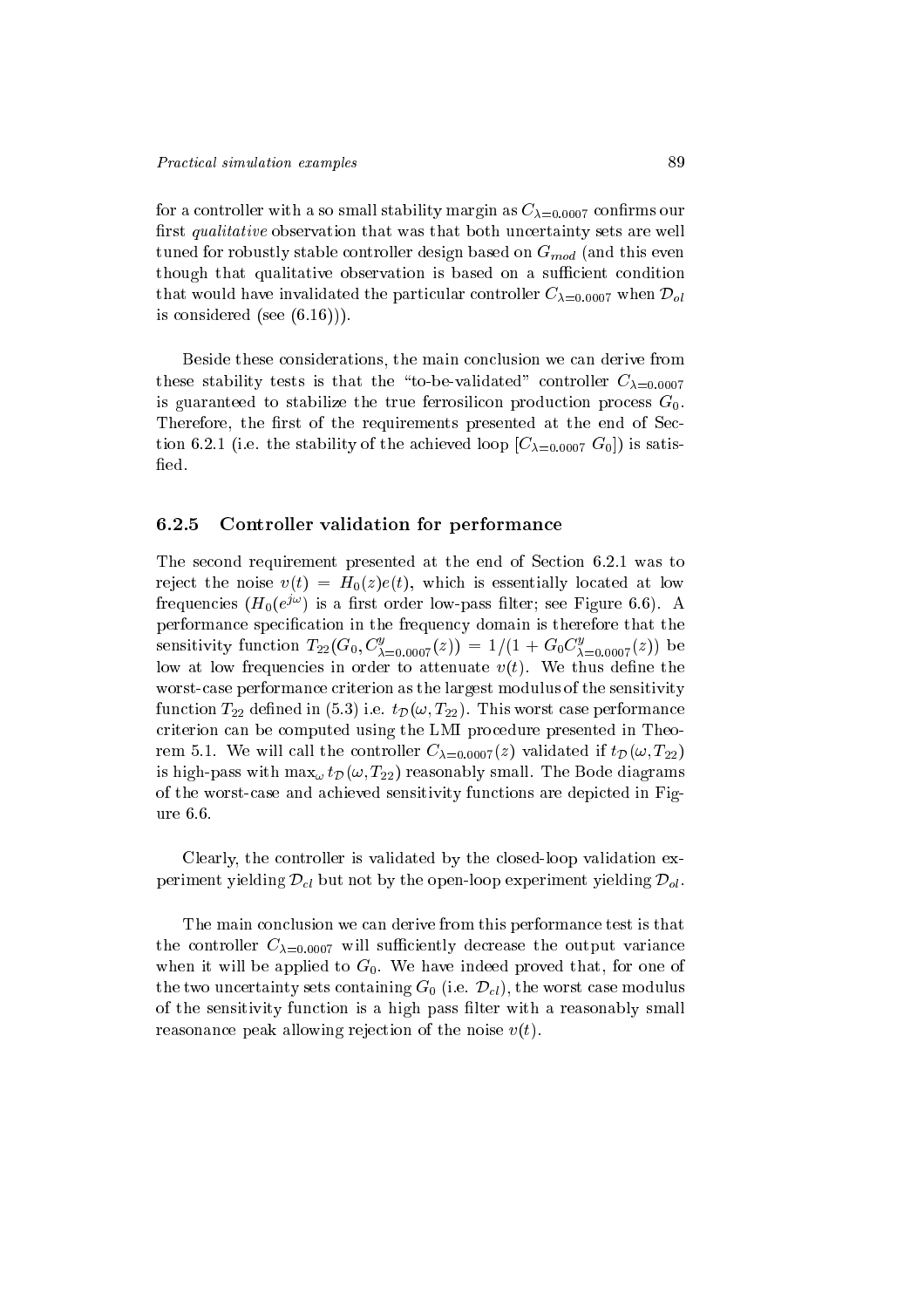

Figure 6.6: Open-loop and closed-loop controller validation for performance:  $t_{\mathcal{D}_{ol}}(\omega, T_{22})$  (--),  $t_{\mathcal{D}_{cl}}(\omega, T_{22})$  (--),  $|T_{22}(G_0, C_{\lambda=0.0007})|$  (--),  $|T_{22}(G_{mod}, C_{\lambda=0.0007})| \cdot \cdot \cdot$  and  $|H_0| \cdot \cdot$ 

**Remark.** Even if  $\mathcal{D}_{ol}$  is a "good" uncertainty region with respect to robustly stable controller design with  $G_{mod}$  (i.e. it has a large set of stabilizing controllers), it appears that the worst case performance achieved by  $C_{\lambda=0.0007}$  with the plants in  $\mathcal{D}_{ol}$  is really bad. This is a consequence of the fact that the worst case  $\nu$ -gap is only an indicator of robust stability and not an indi
ator of robust performan
e.

### 6.2.6 Con
lusions

Let us summarize what we have achieved in this second illustration. We have applied our methodology to the case of a chemical process where the control objective is the rejection of stochastic disturbances. We have chosen a model  $G_{mod}$  for the true ferrosilicon production process  $G_0$ . From the model  $G_{mod}$ , a GPC controller has been designed. We have performed validation experiments on the true system leading to two un
ertainty sets ontaining the true system (with a probability of 95%). The results of Chapter 3 have then shown that both un
ertainty sets have a large robustly stabilizing ontroller set. After that, using our ontroller validation pro
edures, we have been able to prove that the considered controller stabilizes and achieves sufficient performance with all plants in one of the uncertainty set. As a consequence, the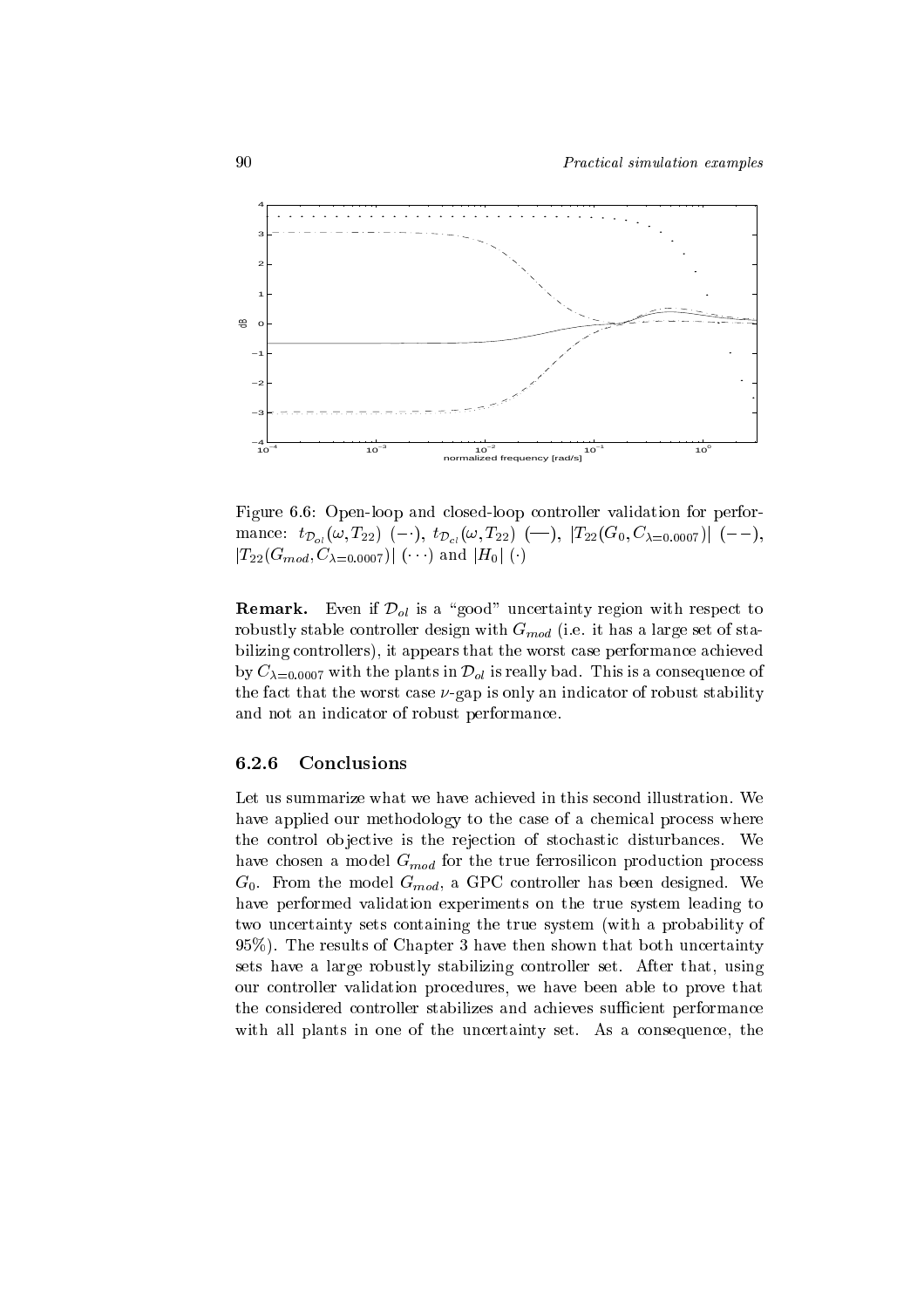ontroller an be applied to the true system sin
e we are assured that the a
hieved performan
e will be satisfa
tory (modulo the probability level of 95% for the presen
e of G0 in the un
ertainty set).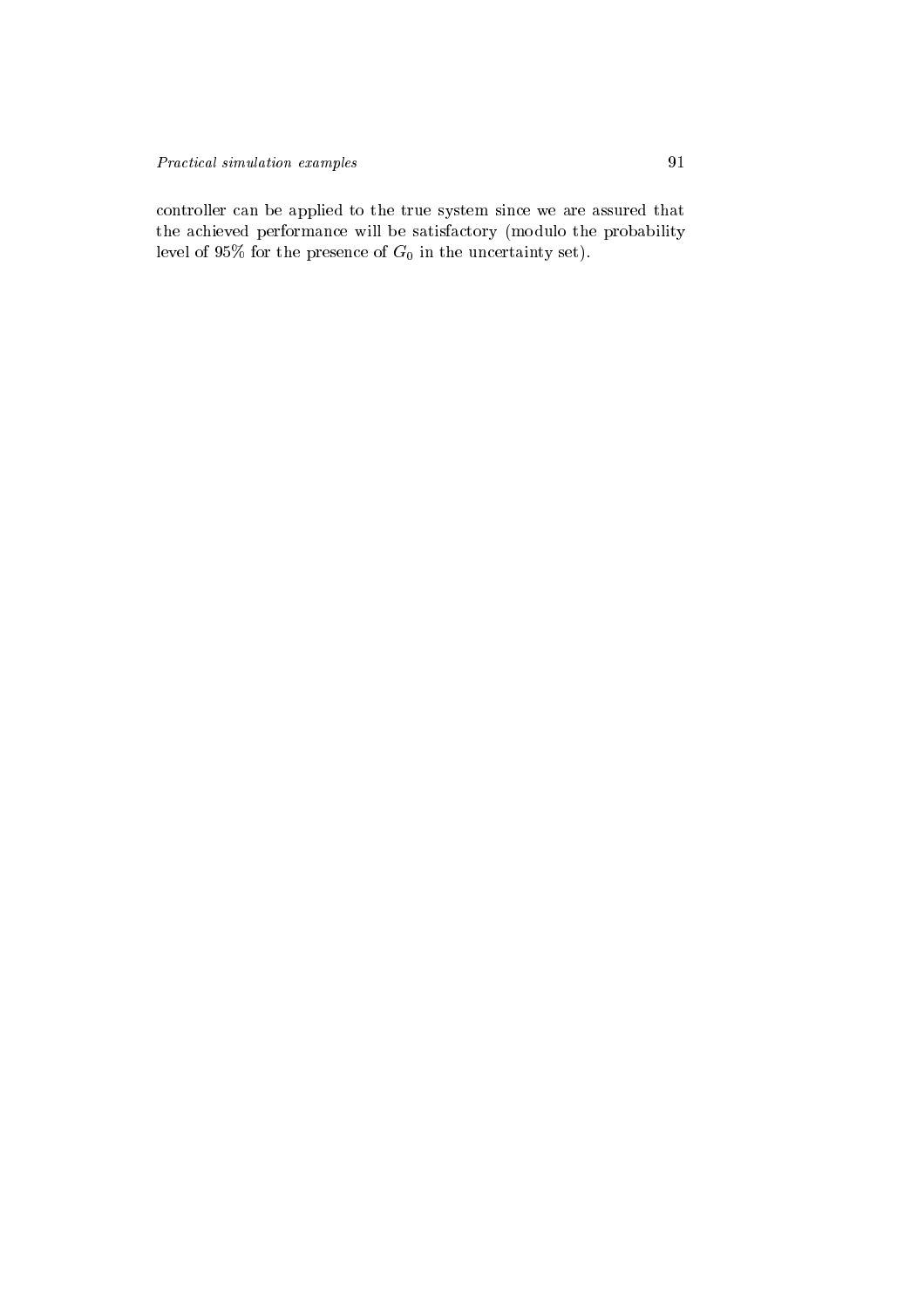Pra
ti
al simulation examples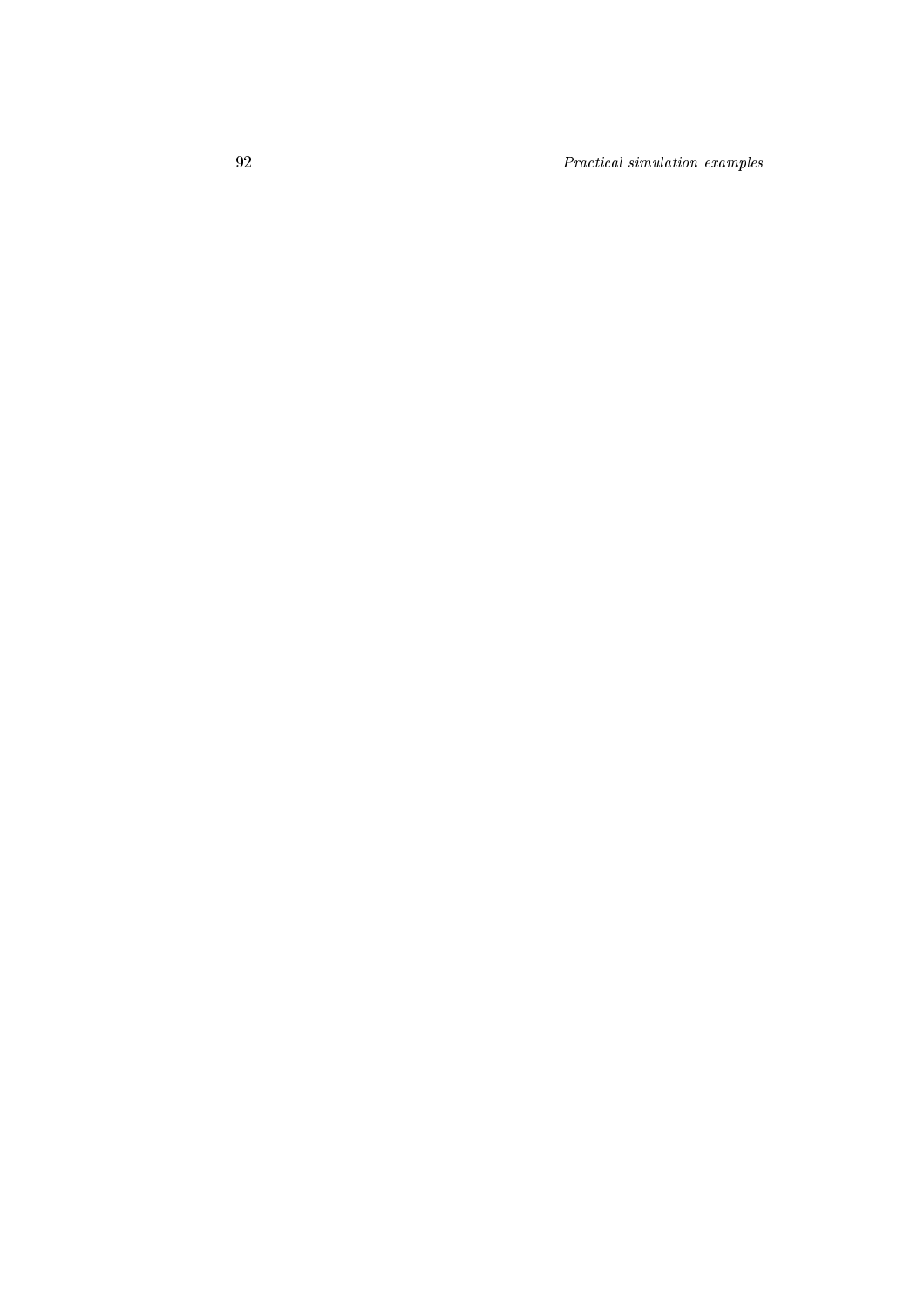# Chapter 7

# Frequen
y domain image of a set of linearly parametrized transfer fun
tions

In the previous chapters, we have analyzed the set  $\mathcal D$  of parametrized transfer fun
tions ontaining the true system at a ertain probability level and we have given some robustness tools for su
h a set. In this chapter, we will do something rather different : we will analyze the image of su
h a set in the Nyquist plane. The des
ription of the image of D in its general stru
ture is quite ompli
ated. Therefore, we will limit us to uncertainty sets  $D$  where the plants are linearly parametrized. It is to be noted that such structure will be used in the next chapter in order to extend our result to the case of biased model structures.

For model structures that are linear in the parameter vector  $\theta$ , we show that the image in the Nyquist plane of a parametric confidence region  $D$  defined by an ellipsoid  $U_{\theta}$  in the parameter space is a frequency domain confidence region  $\mathcal L$  made up of ellipses  $U(\omega)$  at each frequency in the Nyquist plane. The properties of the inverse image of this frequen
y domain onden
e region in parameter spa
e are also analyzed. We establish that the inverse image  $C_{\theta}(U(\omega))$  of each ellipse  $U(\omega)$  in the parameter space is a much larger volume than the initial ellipsoid  $U_{\theta}$ , since the mapping between the parametric and frequency domains is not bijective. We also show that this inverse image  $C_{\theta}(U(\omega))$  is different at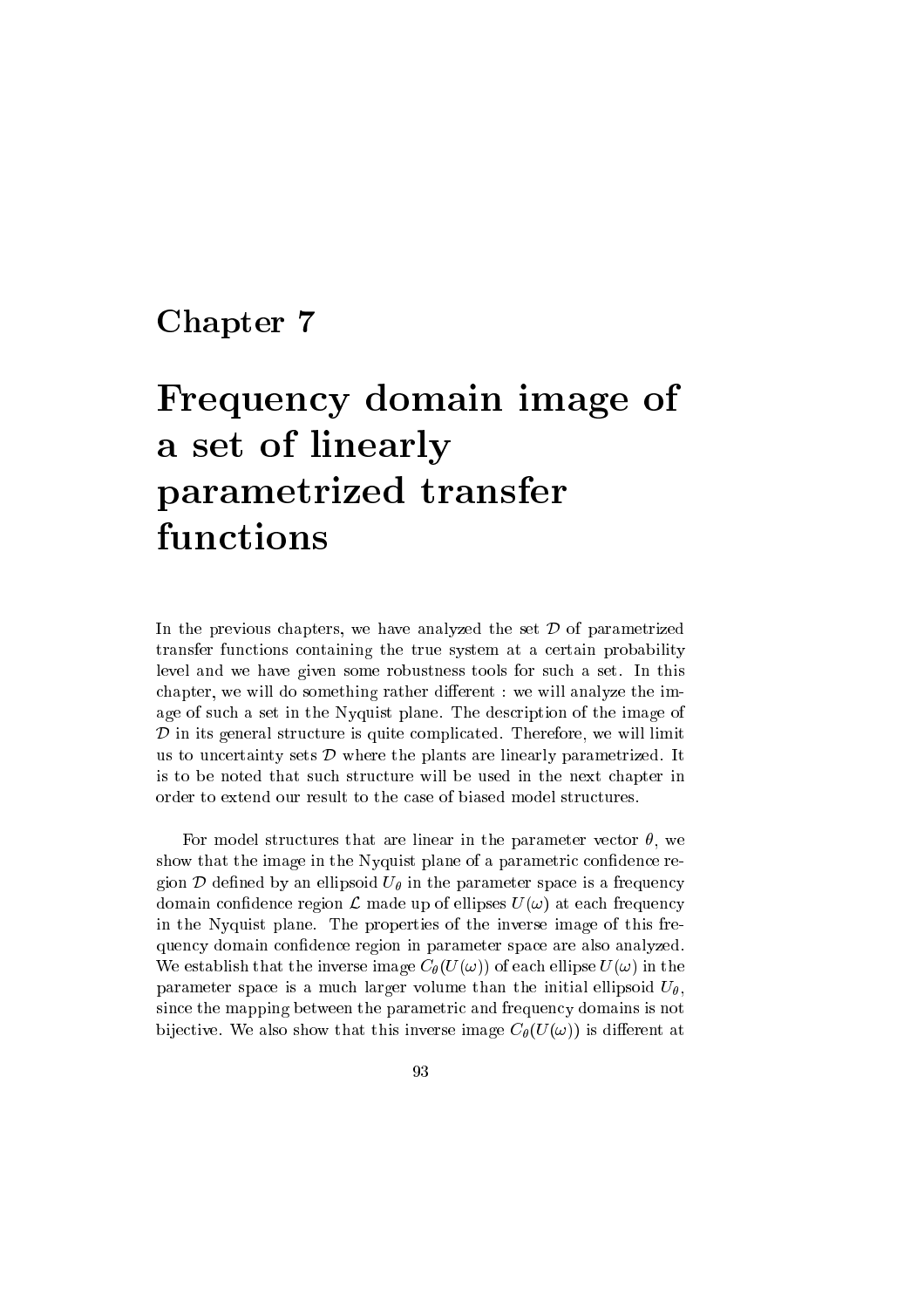each frequency. Consequently, the inverse image of the whole frequency domain confidence region  $\mathcal L$  is the intersection of these different volumes  $C_{\theta}(U(\omega))$  over the whole frequency range. We show by an example that this intersection may be a strict subset of the initial ellipsoid  $U_{\theta}$ in parameter space. The confidence region  $\mathcal L$  in the Nyquist plane is thus generally the image of more parameter vectors  $\theta$  than those in  $U_{\theta}$ . Consequently, the probability level linked to the confidence region  $\mathcal L$  is larger than the probability level linked to the confidence region  $U_{\theta}$  in parameter spa
e.

Our definition of the image of the parametric confidence region  $\mathcal D$  in the Nyquist plane is very close to the concept of *value set* of a family of parametrized polynomials (see e.g.  $[4]$  and references therein). These value sets have been analyzed for a large amount of constraints on the parameters (e.g. polytope, sphere, ...). The general use of these value sets is to verify whether a family of polynomials is different from zero at ea
h frequen
y and is therefore stable. The results presented in this chapter are nevertheless broader than those in  $[4]$ . Indeed, our results determine not only the image  $\mathcal L$  of  $\mathcal D$  in the Nyquist plane, but also determine the inverse image of  $\mathcal L$  in the parameter space. Moreover, since we consider here a probabilistic framework as opposed to the deterministic framework in  $[4]$ , our results give in addition the probability level linked to the image  $\mathcal L$  of the confidence region  $\mathcal D$  in the Nyquist plane.

Chapter outline. In Section 7.1, we present, in a very general way, the linearly parametrized systems we will consider and we define a set  $D$ that ontains the linearly parametrized systems whose parameter ve
tor is onstrained to lie in an ellipsoid. We show in Se
tion 7.2 that this general problem applies to the ase of un
ertainty sets dedu
ed from prediction error identification. In Section 7.3, we present two theorems that des
ribe the image of an ellipsoid by a nonbije
tive mapping, as well as the inverse image defined by such mapping. In Section 7.4, we present the frequency domain set  $\mathcal{L}$ , image of the set  $\mathcal{D}$  in the Nyquist plane. In Section 7.5, we analyze the inverse image of the set  $\mathcal{L}$ . In Section 7.6, we define the probability level linked to  $\mathcal L$  and give the value of this probability level. In the last se
tions, we give some omments about the case of model structures that are not linearly parametrized and we finish by an illustration and some conclusions.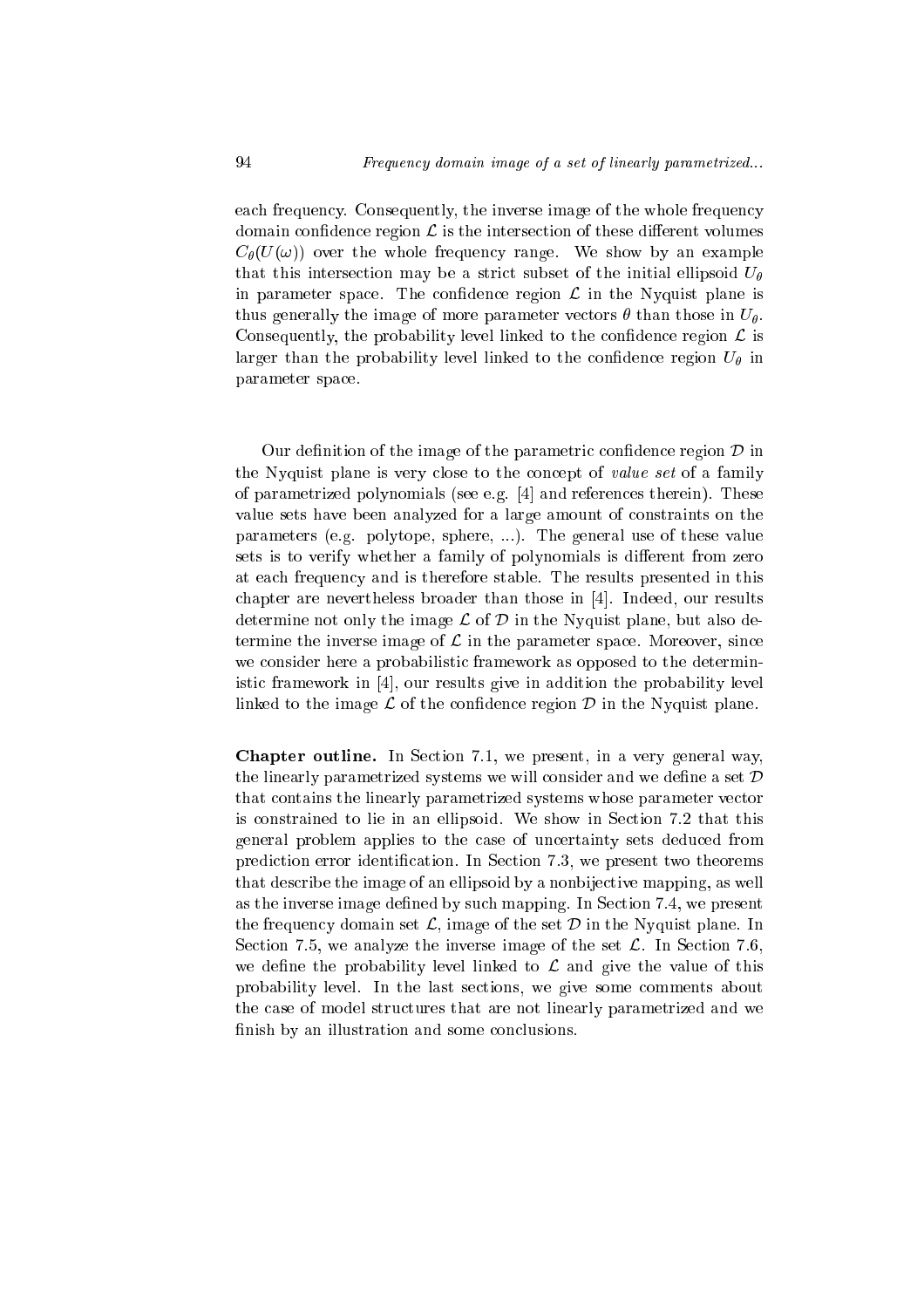# 7.1 Problem statement

As stated in the introduction, we consider linearly parametrized transfer functions. The case of nonlinearly parametrized transfer functions will be briefly discussed in Section 7.8. Let us thus consider the following system des
ription:

$$
G(z,\theta) = \bar{G}(z) + \Lambda(z)\theta \tag{7.1}
$$

with  $\theta \in \mathbf{R}^{n+1}$  the parameter vector,  $G(z)$  a known transfer function and  $\Lambda(z)$  a known row vector of transfer functions. Let us further assume that  $\theta$  has a Gaussian probability density function with zero mean and covariance  $P_\theta \in \mathbf{R}$  i.e.

$$
\theta \sim \mathcal{N}(0, P_{\theta}) \tag{7.2}
$$

We have therefore:

$$
\theta^T P_{\theta}^{-1} \theta \sim \chi^2(k) \tag{7.3}
$$

where  $\chi^-(\kappa)$  is the chi-square probability density function with  $\kappa$  degrees of freedom.

Let us now write the frequency response  $q(e^y, \sigma)$  of  $G(z, \sigma)$  at the frequency  $\omega$  in the following form:

$$
g(e^{j\omega}, \theta) \stackrel{\Delta}{=} \left( \frac{Re(G(e^{j\omega}, \theta))}{Im(G(e^{j\omega}, \theta))} \right)
$$

$$
= \overbrace{\left( \frac{Re(\overline{G}(e^{j\omega}))}{Im(\overline{G}(e^{j\omega}))} \right)}^{J(e^{j\omega})} + \overbrace{\left( \frac{Re(\Lambda(e^{j\omega}))}{Im(\Lambda(e^{j\omega}))} \right)}^{T(e^{j\omega})} \theta \qquad (7.4)
$$

I he frequency response vector  $q(e^y, \sigma)$  has thus a Gaussian probability density function with mean  $g(e^y$  ) and covariance  $F_g(\omega)$  =  $cov((g(e^{j\omega}, \theta)-g(e^{j\omega})) (g(e^{j\omega}, \theta)-g(e^{j\omega}))^+) = I(e^{j\omega})F_{\theta}I(e^{j\omega})^+ \in \mathbf{R}^{-}$ We have thus

$$
g(e^{j\omega}, \theta) \sim \mathcal{N}(\bar{g}(e^{j\omega}), P_g(\omega))
$$
  

$$
(g(e^{j\omega}, \theta) - \bar{g}(e^{j\omega}))^T P_g(\omega)^{-1} (g(e^{j\omega}, \theta) - \bar{g}(e^{j\omega})) \sim \chi^2(2)
$$
 (7.5)

The results presented in  $(7.5)$  are very common and can e.g. be found in  $[47]$ . However, these results do not give a response to some important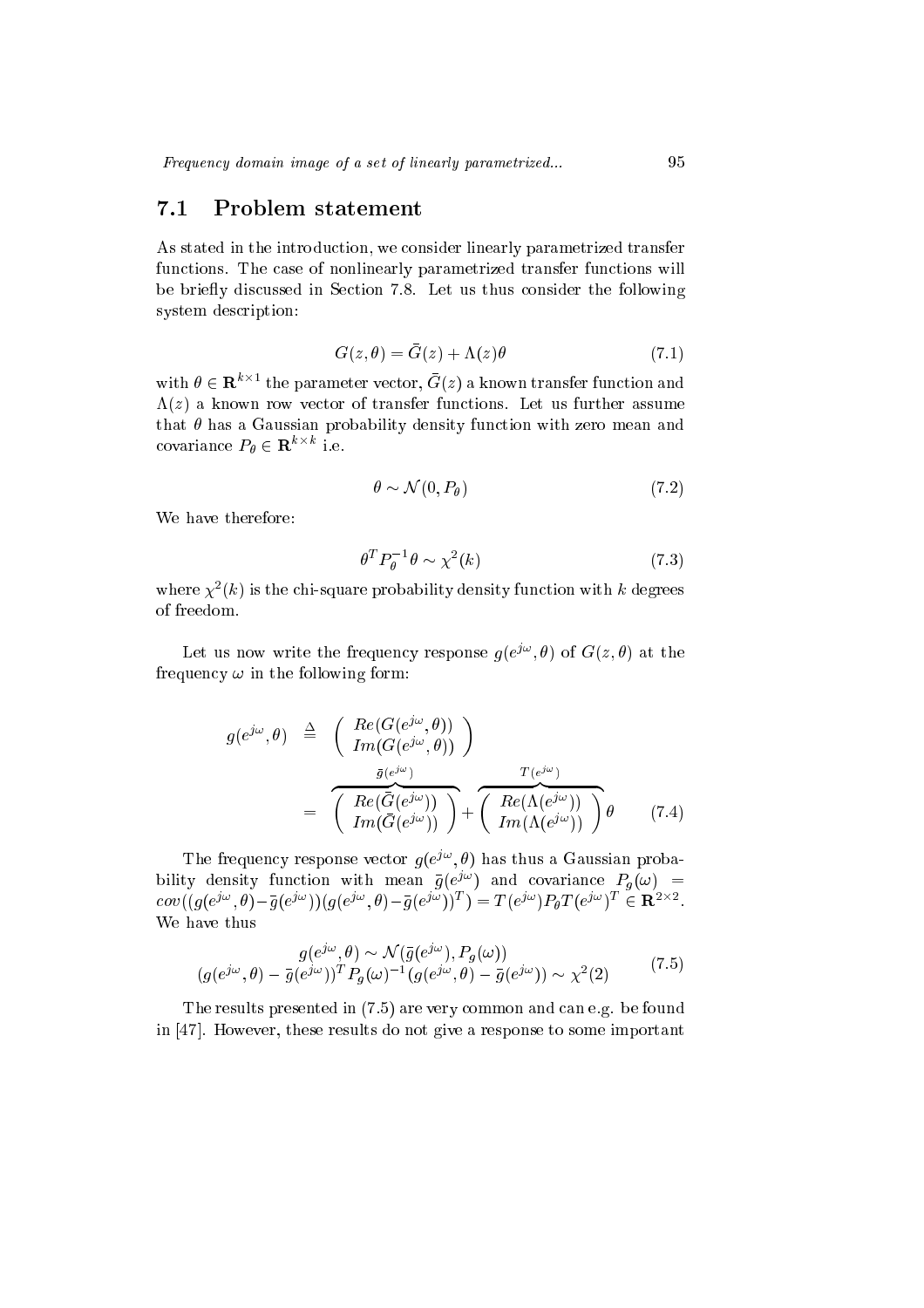questions. If we design a confidence ellipsoid in the parameter space using  $(7.3)$ , is the image of such confidence ellipsoid in the Nyquist plane a confidence region with the same probability level? How can we relate this image with the known probability density function of the frequency response  $(7.5)$ ? If we design a confidence ellipse at each frequency using  $(7.5)$  and define a set by connecting all these ellipses, what is the inverse image of that set in parameter spa
e? In order to answer these questions, we will onsider throughout this paper the following confidence ellipsoid in parameter space and the corresponding region in transfer function space. We will choose a probability level of 0.95 for these confidence regions.

**Definition 7.1** Let us consider the parametrized model structure given in (7.1) and the probability density function of the parameter vector  $\theta$ given in (7.2). The ellipsoid  $U_{\theta}$  of size  $\chi$ :

$$
U_{\theta} = \{ \theta \mid \theta^T P_{\theta}^{-1} \theta < \chi \},\tag{7.6}
$$

with  $\chi$  such that  $PT(\chi^-(\kappa)) \leq \chi^2$  = 0.95, is a confidence ettipsoid of probability 0.95 in the parameter space. We define the set  $D$  of transfer functions that correspond to the parameters  $\theta \in U_{\theta}$ :

$$
\mathcal{D} = \{ G(z, \theta) \mid \theta \in U_{\theta} \}
$$
\n
$$
(7.7)
$$

The probability level  $\alpha(\mathcal{D})$  linked to D is thus given by  $\alpha(\mathcal{D}) \equiv Pr(G(z, \theta) \in$  $D$ ) = 0.95.

In the next sections, we describe the image in the Nyquist plane of the uncertainty region  $D$  and we analyze the properties of such image, as well as its inverse image, with respe
t to the probability level. But beforehand, we relate the general problem presented in this se
tion to the particular case of the uncertainty sets that can be derived from PE identification.

### $7.2$ Link with the uncertainty set deduced from **PE** identification

For this purpose, let us onsider the following linearly parametrized model stru
ture.

$$
\mathcal{M} = \{ G(z, \delta) \mid G(z, \delta) = Z(z)\delta \},\tag{7.8}
$$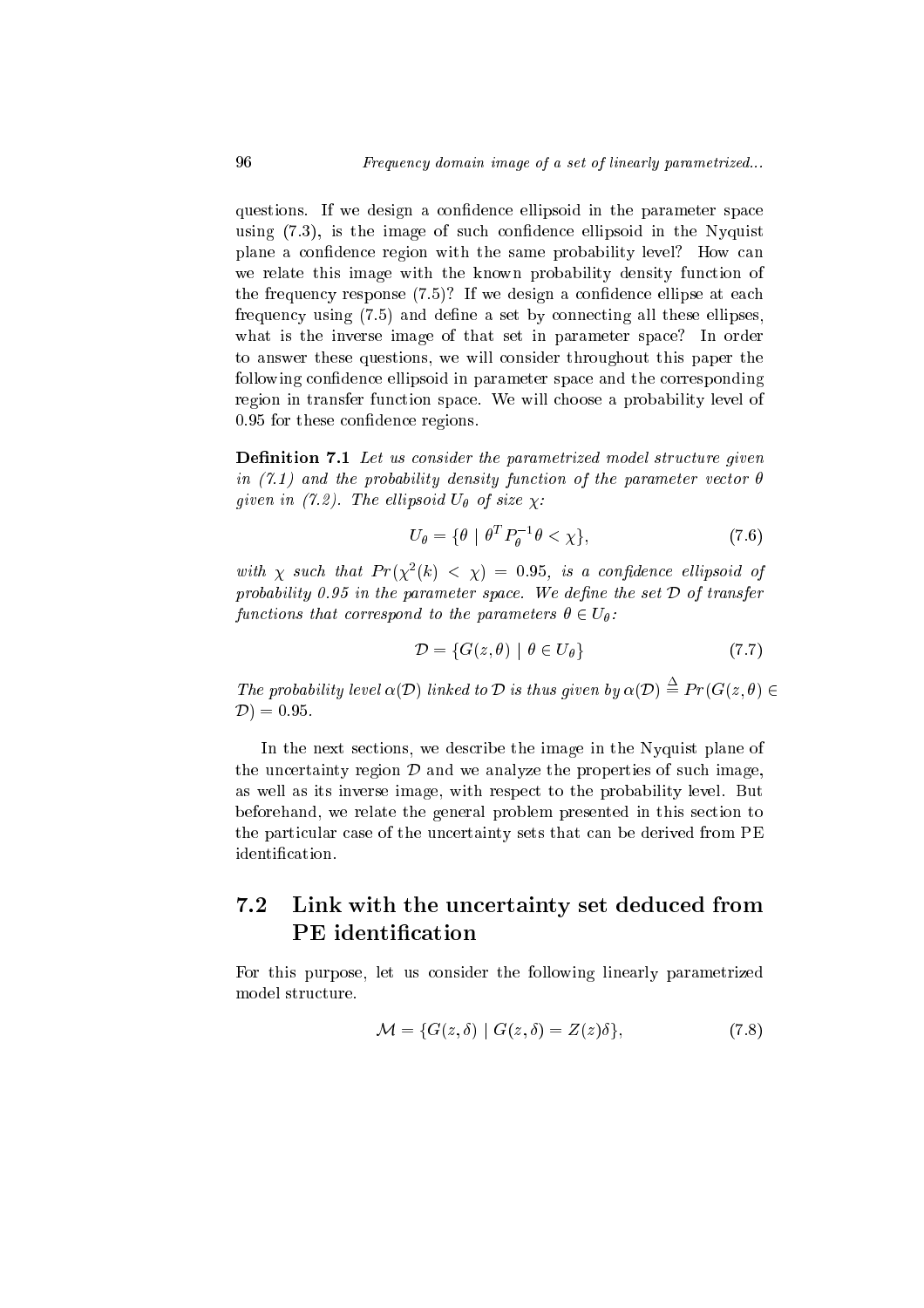where  $o \in \mathbf{R}$  is the parameter vector and  $Z(z)$  is a transfer vector ontaining known transfer fun
tions (su
h as Laguerre or Legendre basis functions). According to Proposition 2.2, if the true system can be described as a plant  $G(z, \delta_0)$  in M, then a PE identification procedure with the model structure  $M$  and  $N$  input-output data delivers an un- $\sigma$  biased estimate  $\sigma$  of the true parameter vector and an estimate  $\sigma_{\theta}$  of the covariance matrix  $\cup$  or  $\sigma$ . The estimate  $\sigma$  can be considered as the realization of a Gaussian distribution with mean Æ0 and ovarian
e C. In order to design confidence ellipsoids containing the true system at a ertain probability level, we an then onsider the following distribution:

$$
(\delta - \hat{\delta})^T P_{\delta}^{-1} (\delta - \hat{\delta}) \sim \chi^2(k) \tag{7.9}
$$

Using the last expression and the procedure described in Chapter 2, we can design an uncertainty set  $\mathcal{D}_{pei}$  containing the true system  $G(z, \delta_0)$ at a certain probability level, say 95 %. This uncertainty set  $\mathcal{D}_{\text{pei}}$  has the following stru
ture:

$$
\mathcal{D}_{pei} = \{ G(z, \delta) \mid G(z, \delta) = Z(z)\delta \text{ with } \delta \in U_{pei} \}
$$
(7.10)

$$
U_{pei} = \{\delta \mid (\delta - \hat{\delta})^T P_{\delta}^{-1} (\delta - \hat{\delta}) < \chi\},\tag{7.11}
$$

where  $\chi$  is such that  $PT(\chi^-(\kappa) \leq \chi) = 0.95$ . The uncertainty set  $\nu_{nei}$ an be rewritten in the formalism of Se
tion 7.1. Indeed, let us denote  $\theta \equiv \delta - \delta$ ,  $G \equiv Z(z)\delta$  and  $P_{\theta} \equiv P_{\delta}$ . Then, (7.10) and (7.11) are, respe
tively, equivalent with:

$$
\mathcal{D}_{pei} = \{ G(z, \theta) \mid G(z, \theta) = \bar{G}(z) + Z(z)\theta \text{ with } \theta \in U_{pei} \}
$$

$$
U_{pei} = \{ \theta \mid \theta^T P_{\theta}^{-1} \theta < \chi \},
$$

By omparing these last expressions with (7.7) and (7.6), we see that the problem of finding the image in the Nyquist plane of the uncertainty set  $\mathcal{D}_{\text{pei}}$  deduced from PE identification and containing the true system with probability 95 %, in the case where that true system is linearly parametrized, an be solved by solving the general problem presented in the previous se
tion.

# 7.3 Linear algebra preliminaries

The general problem presented in Section 7.1 consists of finding (and of analysing) the image in the Nyquist plane of the set of plants  $D$  defined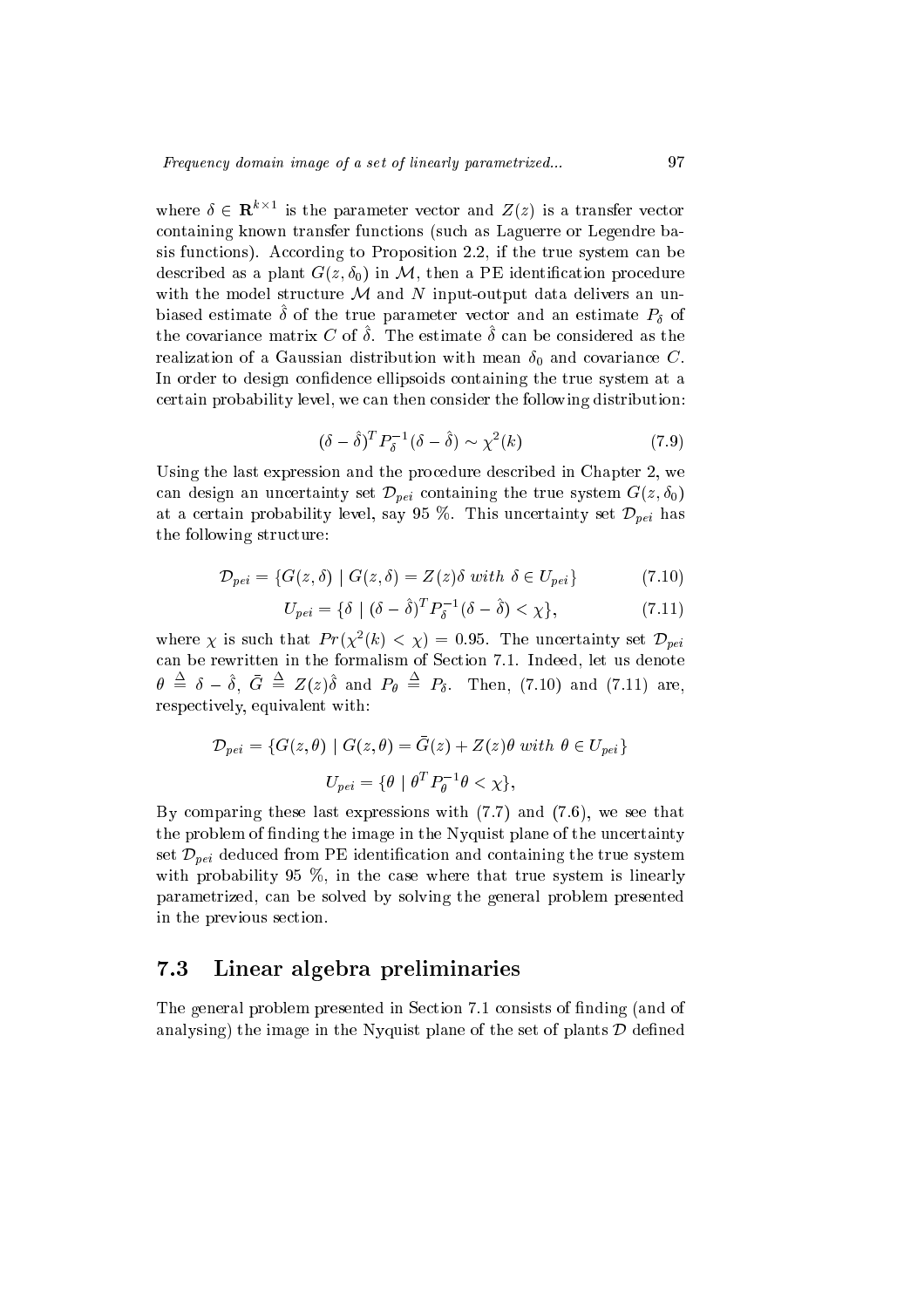in  $(7.7)$ . We first present two theorems that describe properties of a mapping T between a real vector  $y$  and another real vector x of lower dimension. This mapping has the following expression

$$
x = Ty \tag{7.12}
$$

where  $y \in \mathbf{R}$ ,  $x \in \mathbf{R}$ ,  $x \in \mathbf{R}$ ,  $n \leq k$  are real vectors, and  $T \in \mathbf{R}$ , is a real matrix of rank n.

Let us first recall a well-known lemma that will be useful to prove the first theorem.

**Lemma 7.1** Let us consider the partitioned symmetric positive definite matrix  $P \in \mathbf{R}$  :

$$
P = \left( \begin{array}{cc} P_{11} & P_{12} \\ P_{12}^T & P_{22} \end{array} \right)
$$

with  $P_{11} \in \mathbf{R}$  and  $P_{22} \in \mathbf{R}$  and  $P_{22} \in \mathbf{R}$  and  $P_{31} \in \mathbf{R}$  and  $\mathbf{R}$  are  $\mathbf{R}$  and  $\mathbf{R}$ consider two real vectors  $x \in \mathbf{R}$  and  $x \in \mathbf{R}$  and an ellipsoid  $U_{x\bar{x}}$  defined as:

$$
U_{x\bar{x}} = \left\{ \begin{array}{c} \left( \begin{array}{c} x \\ \bar{x} \end{array} \right) + \left( \begin{array}{c} x \\ \bar{x} \end{array} \right)^T P^{-1} \left( \begin{array}{c} x \\ \bar{x} \end{array} \right) < 1 \end{array} \right\}.
$$

Then the set  $U_x$ 

$$
U_x \stackrel{\Delta}{=} \{x \mid \begin{pmatrix} x \\ \bar{x} \end{pmatrix} \in U_{x\bar{x}}\} \tag{7.13}
$$

is also an ellipsoid given by

$$
U_x = \{x \mid x^T P_{11}^{-1} x < 1\} \tag{7.14}
$$

Proof. see Appendix A.1.

Note that  $U_x$  is not the intersection of  $U_{x\bar{x}}$  with the subspace  $\bar{x} = 0$ ; it is a larger set. Let us now present our two theorems about the mapping  $T$  defined in  $(7.12)$ .

**Theorem 7.1** Let us consider the mapping  $T$  defined in  $(7.12)$  and the ellipsoid  $U_y$  of size  $\chi$  in the y-space:

$$
U_y = \{ y \mid y^T P_y^{-1} y < \chi \},\tag{7.15}
$$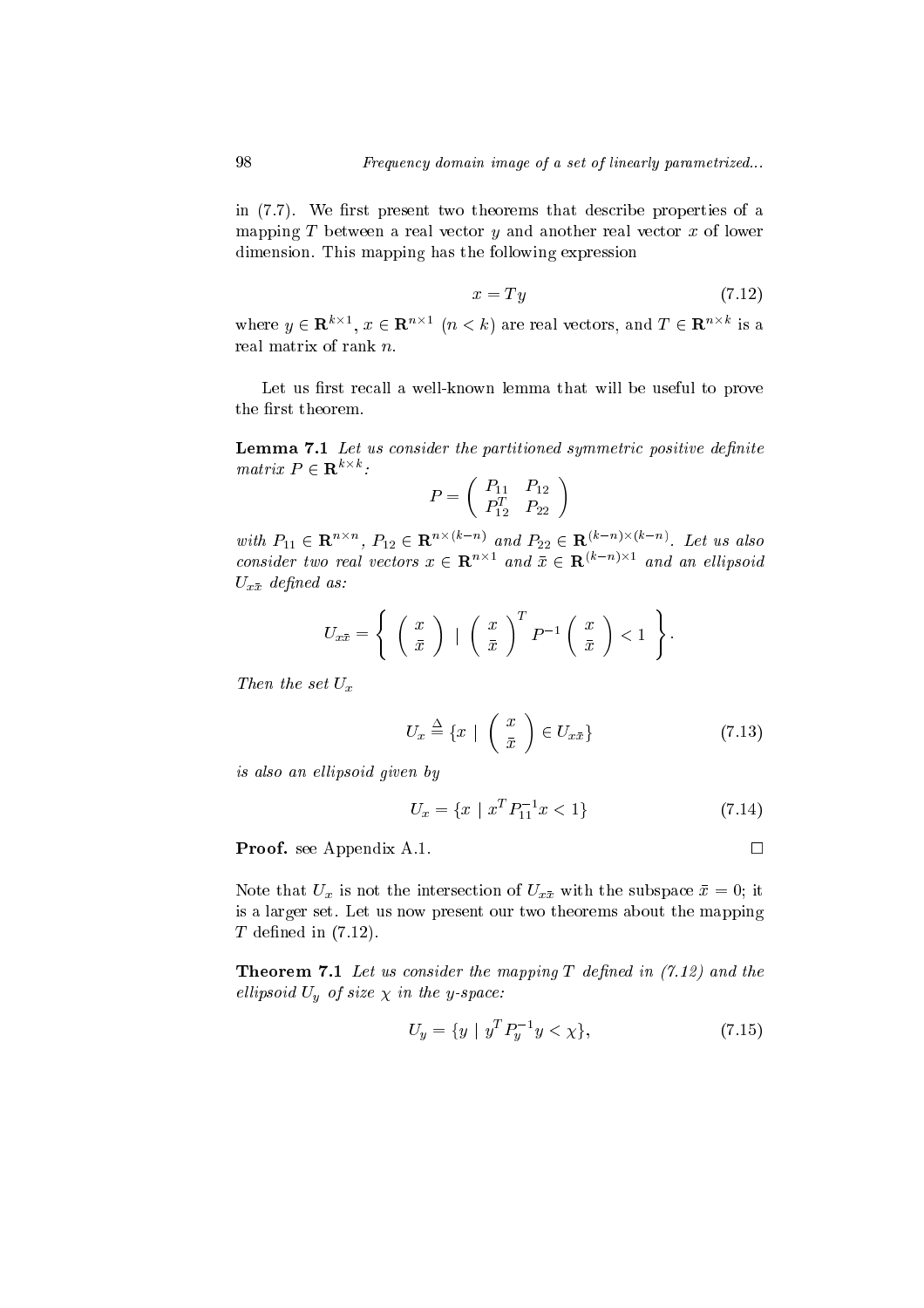Frequency domain image of a set of linearly parametrized... 99

with  $P_y \in \mathbf{R}$  - a positive definite matrix. The image  $U_x$  of  $U_y$  by the mapping T i.e.  $U_x \equiv \{x \mid x = Ty \text{ with } y \in U_y\}$  is an ellipsoid in the x-spa
e given by

$$
U_x = \{x \mid x^T P_x^{-1} x < \chi\},\tag{7.16}
$$

with  $P_x = I P_y I^{-} \in \mathbf{R}$ .

**Proof.** Let us first complete the mapping  $T$  by generating a nonsingular mapping  $T$ :

$$
\left(\begin{array}{c} x \\ \bar{x} \end{array}\right) = \overbrace{\left(\begin{array}{c} T \\ \overline{T} \end{array}\right)}^{T} y \tag{7.17}
$$

such that  $I \in \mathbf{R}^+$  has rank  $\kappa$ . Using I, we have that

$$
y^T P_y^{-1} y < \chi \Longleftrightarrow \left(\begin{array}{c} x \\ \bar{x} \end{array}\right)^T \widetilde{T}^{-T} P_y^{-1} \widetilde{T}^{-1} \left(\begin{array}{c} x \\ \bar{x} \end{array}\right) < \chi \tag{7.18}
$$

Proving Theorem 7.1 is thus equivalent to proving that (7.16) is the domain where  $x$  is constrained to lie when  $(7.18)$  holds. This follows immediately from Lemma 7.1, noting that if  $P = I P_y I^T$ , then  $P_x =$  $F_{11} = I F_y I^{-1}$ .

**Theorem 7.2** Let us consider the mapping T and the ellipsoids  $U_y$  and  $U_x$  defined in (7.12), (7.15) and (7.16), respectively. Define the inverse image  $C_y$  of  $U_x$  using the mapping T as

$$
C_y \stackrel{\Delta}{=} \{ y \mid x = Ty \in U_x \},\tag{7.19}
$$

Then  $C_y$  is a volume given by

$$
C_y = \{ y \mid y^T R_C y < \chi \},\tag{7.20}
$$

with  $R_C = I^{\perp} P_x^{\perp} I$ , a singular matrix  $\in {\bf R}^{n \times n}$ . Moreover, the volume  $C_y$  has the following properties:

The matrix RC defining Cy in a matrix is the matrix in the control of  $\mathbb{R}^n$ eigenvalues. The volume  $C_y$  has therefore  $k - n$  infinite main axes. The directions  $y_i$   $(i = 1...k - n)$  of these infinite main axes are the eigenvectors corresponding to the null eigenvalues of  $R_C$ . Moreover, these eigenvectors  $y_i$  belong to the null space of T i.e.  $Ty_i = 0.$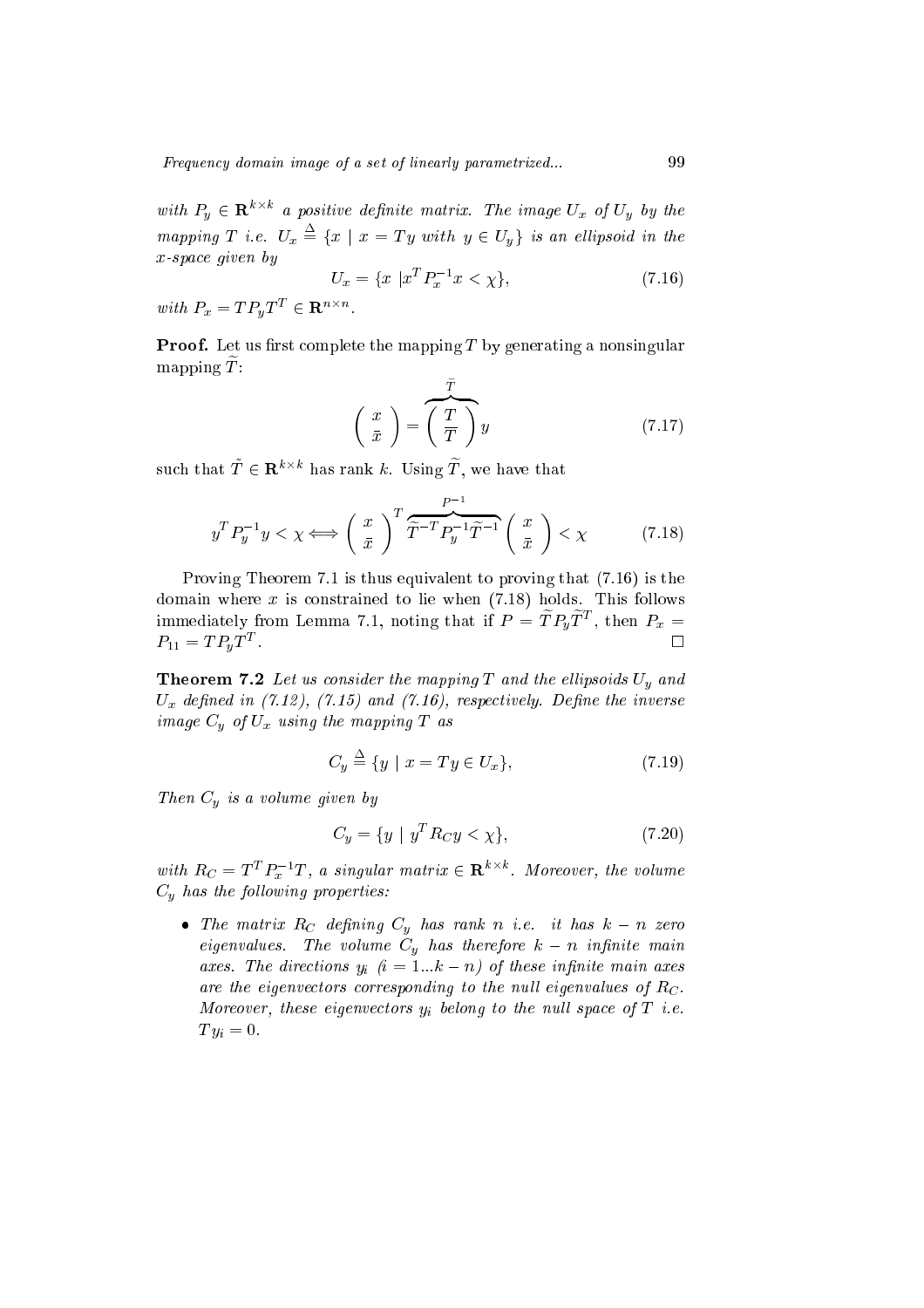The el lipsoid Uy is in
luded in Cy .

Proof. See Appendix A.2.

## Comments.

- Sin
e the matrix T has rank n < k, the mapping (7.12) is not bijective. This explains the fact that the image of  $U_y$  by the mapping (7.12) is exactly  $U_x$  and that the inverse image of  $U_x$  is a larger volume  $C_y$  containing  $U_y$ .
- In the particle the state where  $\alpha$  is the 3 and 2, U is the 2, U is the state where  $\alpha$ (Theorem 7.1) and  $C_y$  is a cylinder with infinite axis. The axis of the cylinder is in the direction of the eigenvector corresponding to the single null eigenvalue (Theorem 7.2).

# 7.4 Image of  $\mathcal D$  in the Nyquist plane

Theorem 7.1 tells us that the image of an ellipsoid by a linear mapping into a smaller dimensional spa
e is also an ellipsoid. This theorem will now be used in order to find the frequency domain region (or dynamic region) that is the image of  $\mathcal D$  in the Nyquist plane. This frequency domain region is defined via a constraint on the frequency response of the plants in this region at every frequency. The general expression of a frequency domain region can e.g. be written as follows:

$$
\mathcal{L} = \{ G(z) \mid g(e^{j\omega}) \in U(\omega) \,\forall \omega \},\tag{7.21}
$$

where  $q(e^{j\omega}) =$  (  $Re(G(e^{j\omega}))$   $Im(G(e^{j\omega}))$   $\qquad^{\prime}$  and  $U(\omega)$  is the particular domain where the frequency response vector of the plants  $G(z) \in \mathcal{L}$ is constrained to lie at the frequency  $\omega$ .

We are thus looking for the frequency domain region  $\mathcal L$  that corresponds to the image of the set  $D$  in the Nyquist plane. Let us first define this notion properly.

Definition 7.2 (image of  $D$  in the Nyquist plane) Consider the set D of transfer fun
tions dened in (7.7) and the general expression of a frequency domain region  $\mathcal L$  given in (7.21). The image of  $\mathcal D$  in the Nyquist plane is the frequency domain region  $\mathcal L$  defined by (7.21) with  $U(\omega)$  defined as follows, at each frequency  $\omega$ :

 $\Box$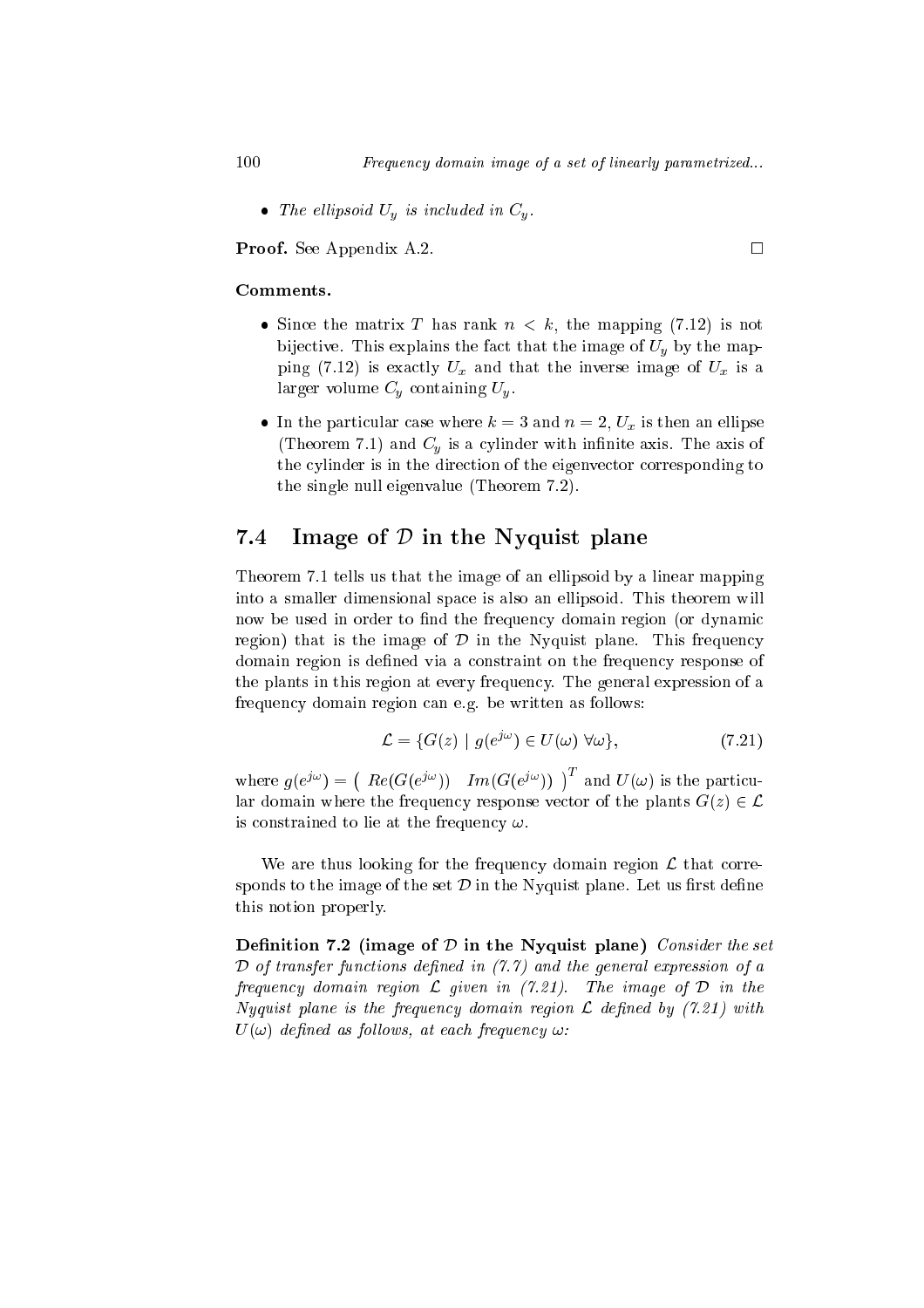$$
U(\omega) = \{ g(e^{j\omega}) \mid g(e^{j\omega}) = g(e^{j\omega}, \theta) \text{ for some } \theta \in U_{\theta} \}
$$
 (7.22)

with  $q(e^{\gamma \cdot \cdot}, \sigma)$  defined in (1.4).

Important comments. Definition 7.2 tells us

- that the image  $\frac{1}{2}$  of D in the Nyman is a set of  $\frac{1}{2}$  in the Nyman is a set of  $\frac{1}{2}$  , the Ny image of all plants in  $\mathcal{D}$ ;
- $\bullet$  that all points  $g(e^y) \in U(\omega)$  at a frequency  $\omega$  are the image of some plant in D.

However, if we randomly select frequency functions  $f(e^y) \in L$ , for  $\omega \in [0, \pi]$ , then most of such functions will not be in D, i.e. for most of such functions  $f(e^y) \in \mathcal{L}$ , there will not exist a  $\sigma$  such that  $f(e^{j\pi}) = g(e^{j\pi}, \sigma)$  with  $g(e^{j\pi}, \sigma)$  defined by (1.4).

Using the mapping (7.4) between the spa
e of parametrized transfer functions  $G(z, \theta)$  (or parameter space) and the frequency domain space, and the results of Theorem 7.1, we can construct an explicit expression of the image  $\mathcal L$  of  $\mathcal D$  in the Nyquist plane.

**THEOREM 1.3** CONSIDER the set D of transfer functions  $G(z, v) = G(z) \top$  $\Lambda(z)\theta$  presented in Definition 7.1, and the mapping (7.4) between parameter space and frequency domain space. The image of  $\mathcal D$  in the Nyquist plane (see Definition 7.2) is a frequency domain region  $\mathcal L$  having the following expression.

$$
\mathcal{L} = \{ G(z) \mid g(e^{j\omega}) \in U(\omega) \,\,\forall \omega \}
$$
\n(7.23)

$$
U(\omega) = \{ g \in \mathbf{R}^{2 \times 1} \mid (g - \bar{g}(e^{j\omega}))^{T} P(\omega)^{-1} (g - \bar{g}(e^{j\omega})) < \chi \} \tag{7.24}
$$

with  $P(\omega) = I(e^{\gamma \omega})P_{\theta}I(e^{\gamma \omega})$ ,

$$
g(e^{j\omega}) = \begin{pmatrix} Re(G(e^{j\omega})) \\ Im(G(e^{j\omega})) \end{pmatrix} \text{ and } \bar{g}(e^{j\omega}) = \begin{pmatrix} Re(\bar{G}(e^{j\omega})) \\ Im(\bar{G}(e^{j\omega})) \end{pmatrix}.
$$

The image  $\mathcal L$  of  $\mathcal D$  in the Nyquist plane is thus made up of ellipses  $U(\omega)$ at each frequency around the frequency response of the known transfer  $\mu$  ancuon  $G(z)$ . The empse  $U(w)$  at a particular frequency can increpore be considered as the image of  $D$  in the Nyquist plane at this frequency.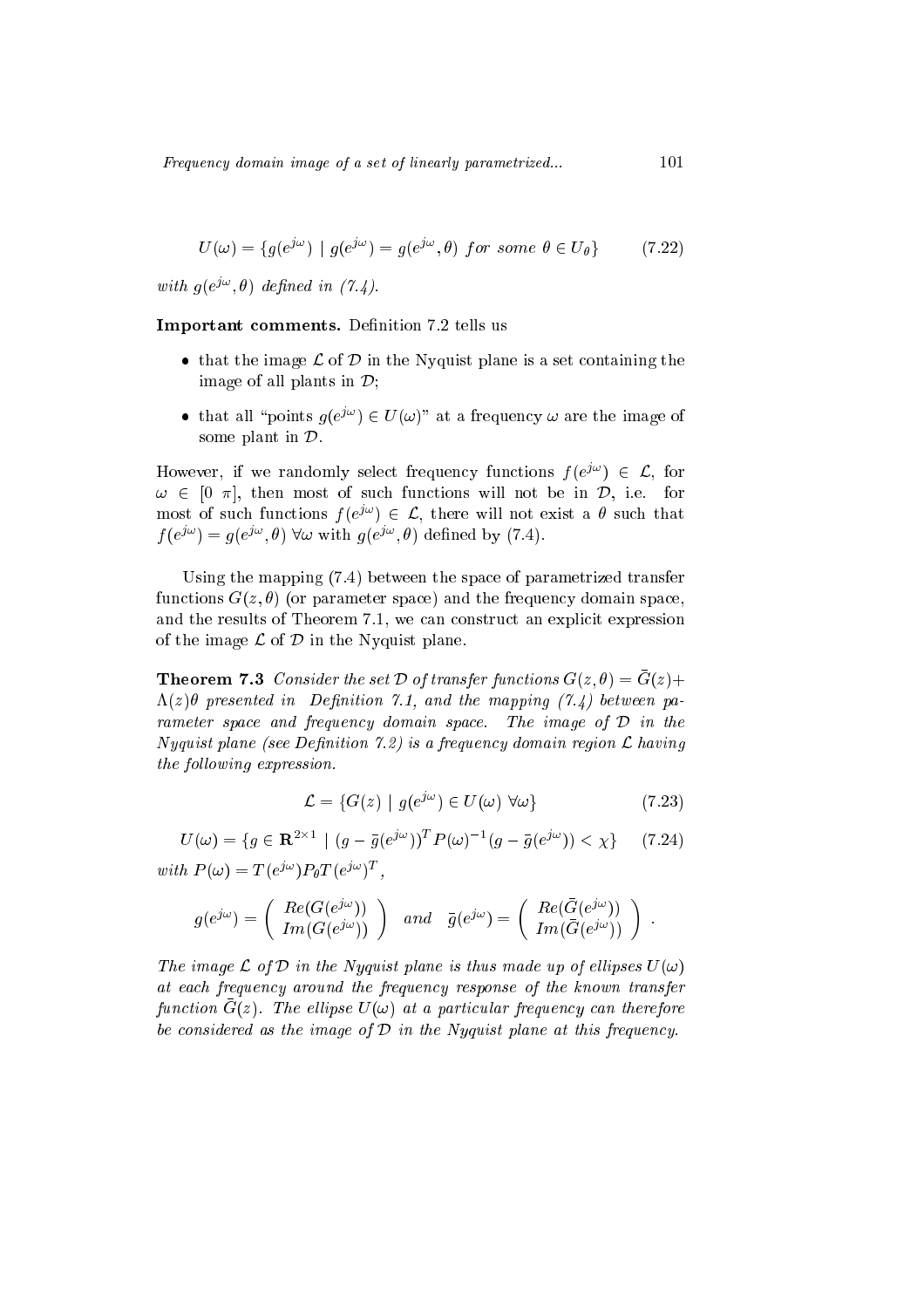Proof. In order to establish the proof of Theorem 7.3, we need to prove that the expression (7.24) of  $U(\omega)$  is equivalent with (7.22). The result follows directly from Theorem 7.1 by considering the mapping  $(7.4)$  (i.e.  $g(e^{\gamma\pi},\sigma)=g(e^{\gamma\pi})=I(e^{\gamma\pi})\sigma$  at a particular frequency  $\omega$ .

**Remarks.** It is to be noted that the matrix  $P(\omega)$  defining  $U(\omega)$  is equal to the covariance matrix  $F_g(\omega)$  of  $g(e^y, \sigma)$  (see (1.5)). It is also to be noted that, at the frequencies  $\omega = 0$  and  $\omega = \pi$ , the ellipse  $U(\omega)$  degenerates into a line segment. The matrix  $P(\omega)$  is no longer nonsingular. However, because  $Im(\mathbf{G}(e^{j\pi})) = 0$  at  $\omega = 0$  and  $\omega = \pi$ , one only need the first entry of  $P(\omega)$  to be nonzero.

#### $7.5$ Inverse image of  $\mathcal{L}$

In the previous section, we have determined the frequency domain region  $\mathcal{L}$ , image of the set  $\mathcal{D}$  of parametrized transfer functions  $G(z, \theta)$ . This set  $\mathcal{L}$ , made up of ellipses  $U(\omega)$  at each frequency, is defined by the property (7.22). In particular,  $\mathcal L$  contains all plants in  $\mathcal D$ . The set  $\mathcal L$  is nevertheless not equivalent to  $D$ . Indeed, we prove that there are more plants in  $\mathcal L$  than those in  $\mathcal D$ . These additional plants obviously include plants having a structure different from  $G(z, \theta)$  (i.e. they cannot be described as  $G(z, \theta)$  for any  $\theta$  (see (7.1))), but surprisingly, also include plants having the structure  $G(z, \theta)$  but for  $\theta \notin U_{\theta}$ .

In this chapter, we will focus on the additional plants in  $\mathcal L$  having the structure  $G(z, \theta)$  given in (7.1) but for  $\theta \notin U_{\theta}$ . The fact that such additional plants exist in  $\mathcal L$  is a consequence of the fact that the map- $\text{pmg (7.4)}$  is not bijective since (7.4) maps a k-dimensional space into the 2-dimensional frequen
y domain spa
e. In order to establish that additional plants  $G(z, \theta)$  lie in L, the inverse image of L in the space of parametrized transfer functions  $G(z, \theta)$  has to be determined. For this purpose, it is useful to first analyze the inverse image  $\mathcal{D}(U(\omega))$ , via the mapping (7.4), of one ellipse  $U(\omega)$  of  $\mathcal L$  in the space of parametrized transfer functions  $G(z, \theta)$ .

**Proposition 7.1** Consider a particular frequency  $\omega$  and the ellipse  $U(\omega)$ defined in  $(7.24)$  which is the image of the set  $D$  in the Nyquist plane at

The mapping  $T(e^{\gamma \tau})$  is only bijective if the size k of the vector  $\theta$  is equal to two.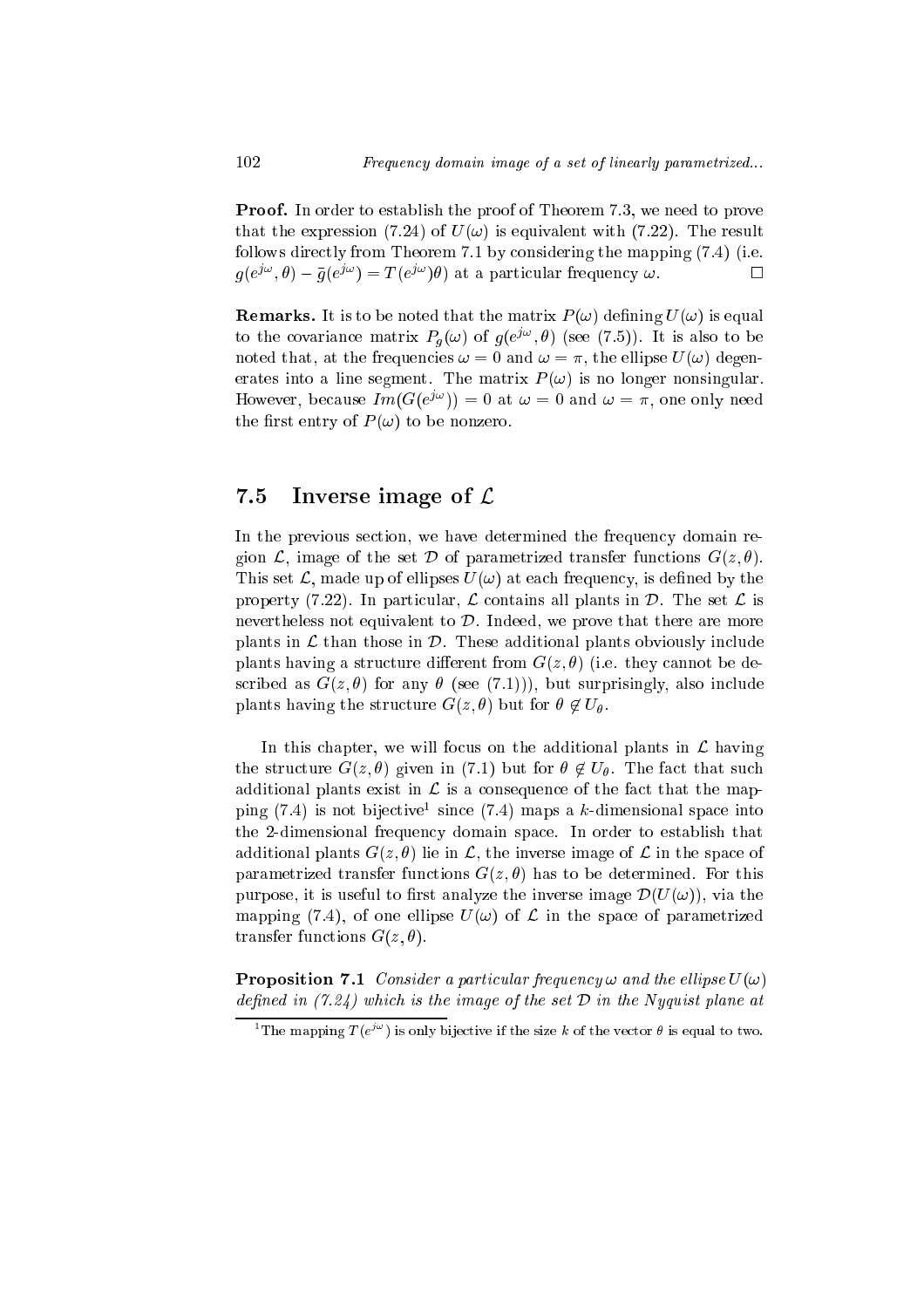Frequency domain image of a set of linearly parametrized... 103

the frequency  $\omega$ . Using the mapping (1.4) from  $\sigma$  to g(e  $\sigma$ ), define the inverse image of  $U(\omega)$  in the parameter space as

$$
C_{\theta}(U(\omega)) = \{\theta \mid g(e^{j\omega}, \theta) \in U(\omega)\}.
$$
 (7.25)

Correspondingly, define the inverse image of  $U(\omega)$  in the space of parametrized transfer functions  $G(z, \theta)$  as

$$
\mathcal{D}(U(\omega)) = \{ G(z, \theta) \mid g(e^{j\omega}, \theta) \in U(\omega) \}.
$$
 (7.26)

Then the set  $C_{\theta}(U(\omega))$  is a volume in the  $\theta$ -space with  $k-2$  infinite axes defined as:

$$
C_{\theta}(U(\omega)) = \{ \theta \in \mathbf{R}^{k \times 1} \mid \theta^T T(e^{j\omega})^T P(\omega)^{-1} T(e^{j\omega}) \theta < \chi \}. \tag{7.27}
$$

Moreover,  $U_{\theta} \subset C_{\theta}(U(\omega))$  and  $\mathcal{D} \subset \mathcal{D}(U(\omega)).$ 

**Proof.** The expression (7.27) of  $C_{\theta}(U(\omega))$  follows directly from Theorem 7.2 by substituting  $U(\omega)$  for  $U_x$ ,  $U_\theta$  for  $U_y$  and  $C_\theta$   $(U(\omega))$  for  $C_y$ . It then follows from the last part of Theorem 7.2 that  $U_{\theta}$  is a subset of  $C_{\theta}(U(\omega))$ . Now observe from (7.25) and (7.26) that  $\mathcal{D}(U(\omega))$  can equivalently be des
ribed as

$$
\mathcal{D}(U(\omega)) = \{ G(z, \theta) \mid \theta \in C_{\theta}(U(\omega)) \}
$$
(7.28)

It then follows from  $U_{\theta} \subset C_{\theta}(U(\omega))$  and the definitions (7.7) and (7.28) that  $\mathcal{D} \subset \mathcal{D}(U(\omega)).$  $\Box$ 

Proposition 7.1 tells us that the ellipse  $U(\omega)$  is the image of more plants  $G(z, \theta)$  than those in D. These additional plants  $G(z, \theta_{out})$  with  $\theta_{out} \in C_{\theta}(U(\omega)) \setminus U_{\theta}$ , have the property that  $\exists \theta_{in} \in U_{\theta}$  such that, at  $frequency \omega,$ 

$$
g(e^{j\omega}, \theta_{out}) = g(e^{j\omega}, \theta_{in}),
$$

since  $U(\omega)$  is defined by (7.22).

It is also important to note that the inverse image  $\mathcal{D}(U(\omega))$  of  $U(\omega)$ in the space of parametrized transfer functions  $G(z, \theta)$  is different at each frequency, because the inverse image  $C_{\theta}(U(\omega))$  in parameter space is different at each frequency. In other words,  $U(\omega)$  is the image of a set  $\mathcal{D}(U(\omega))$  of plants  $G(z, \theta)$  that are different at each frequency.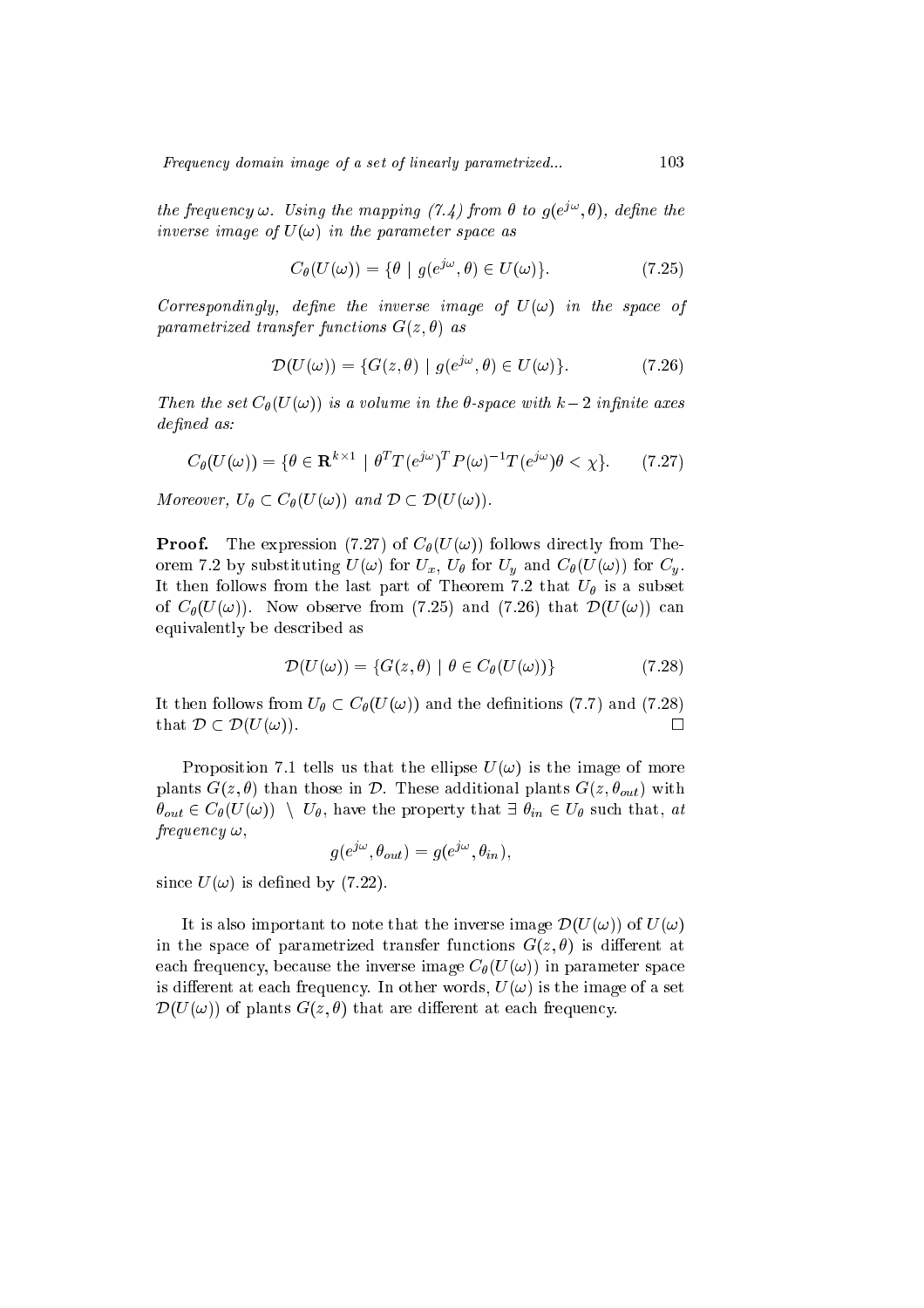In Proposition 7.1, we have computed the inverse image  $C_{\theta}(U(\omega))$ in parameter space of one ellipse  $U(\omega)$ , via the inverse of mapping (7.4). We now determine the inverse image  $U_{\theta}(\mathcal{L})$  in parameter space of the whole set  $\mathcal L$  defined by (7.23) and (7.24).

**Theorem 7.4** Consider the frequency domain set  $\mathcal{L}$  defined by (7.23) and (7.24). Define the inverse image  $U_{\theta}(\mathcal{L})$  of  $\mathcal L$  in parameter space, via the mapping  $(7.4)$ , as:

$$
U_{\theta}(\mathcal{L}) = \{ \theta \mid G(z, \theta) \in \mathcal{L} \}.
$$
 (7.29)

Then

$$
U_{\theta}(\mathcal{L}) = \bigcap_{\omega \in [0 \ \pi]} C_{\theta}(U(\omega)), \tag{7.30}
$$

where  $C_{\theta}(U(\omega))$  is defined in (7.25) and (7.27). Moreover,

$$
U_{\theta} \subseteq U_{\theta}(\mathcal{L}).\tag{7.31}
$$

**Proof.** First observe that, by the definition of  $\mathcal{L}$  in (7.23), the set  $U_{\theta}(\mathcal{L})$  defined in (7.29) is equivalent with

$$
U_{\theta}(\mathcal{L}) = \{ \theta \mid g(e^{j\omega}, \theta) \in U(\omega) \,\,\forall \omega \}.
$$

The result  $(7.30)$  then follows immediately from Definition  $(7.25)$ . The in
lusion (7.31) then follows from the main result of Proposition 7.1, namely  $U_{\theta} \subset C_{\theta}(U(\omega))$   $\forall \omega$ .

**Corollary 7.1** Consider the frequency domain set  $\mathcal{L}$  defined by (7.23) and (7.24). Define the inverse image  $\mathcal{D}(\mathcal{L})$  of  $\mathcal{L}$  in the space of parametrized transfer functions  $G(z, \theta)$ , via the mapping  $(7.4)$ , as

$$
\mathcal{D}(\mathcal{L}) = \{ G(z, \theta) \mid G(z, \theta) \in \mathcal{L} \}.
$$
\n(7.32)

Then  $\mathcal{D} \subset \mathcal{D}(\mathcal{L})$ .

Proof. By (7.32) and (7.29), it follows that

$$
\mathcal{D}(\mathcal{L}) = \{ G(z, \theta) \mid \theta \in U_{\theta}(\mathcal{L}) \}. \tag{7.33}
$$

The result then follows from the result (7.31) of Theorem 7.4, and the definition (7.7) of  $\mathcal{D}$ .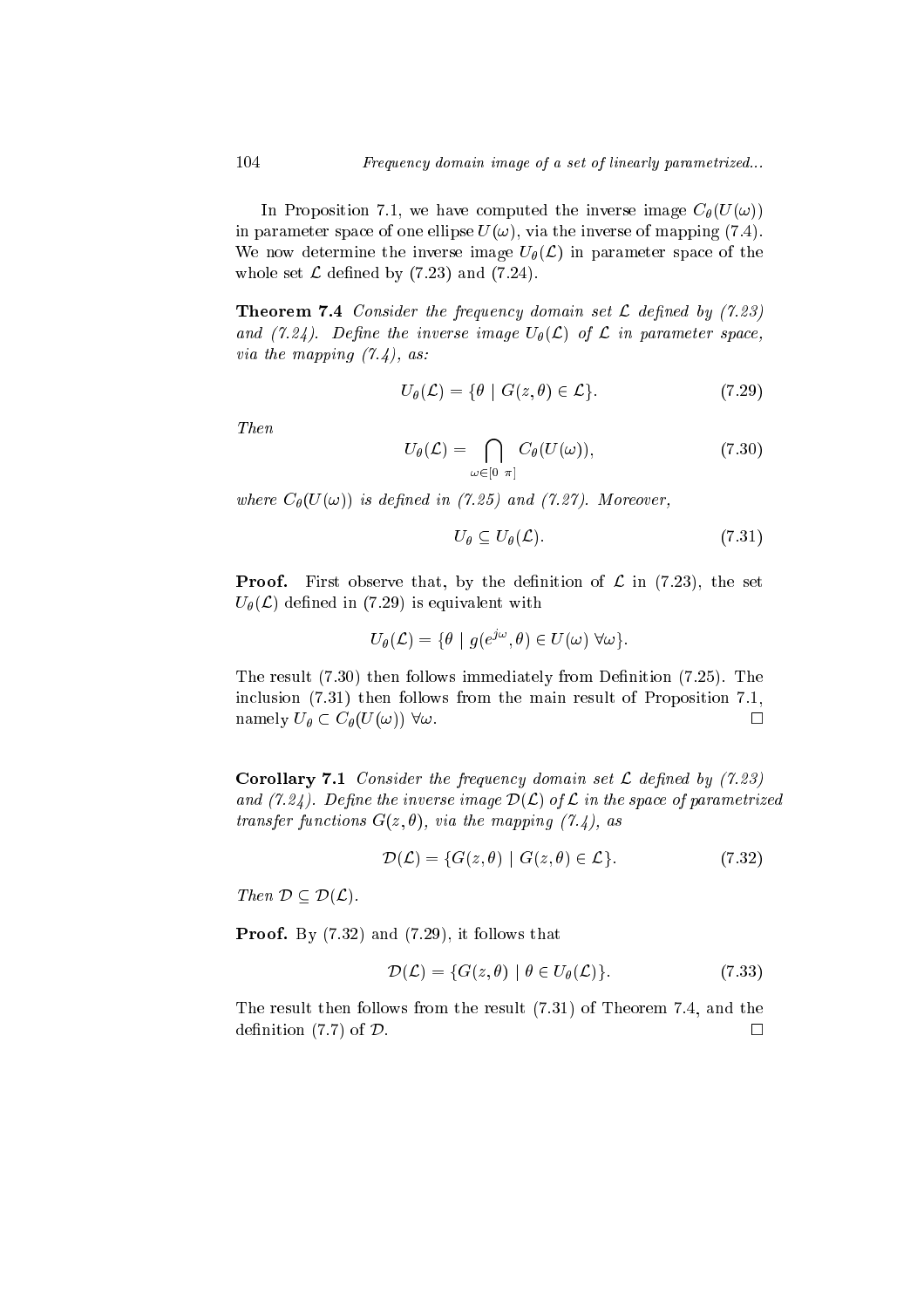Frequency domain image of a set of linearly parametrized... 105

Corollary 7.2 With definitions as above, we have:

$$
U_{\theta} \subseteq U_{\theta}(\mathcal{L}) \subset C_{\theta}(U(\omega)) \,\,\forall \omega \tag{7.34}
$$

$$
\mathcal{D} \subseteq \mathcal{D}(\mathcal{L}) \subset \mathcal{D}(U(\omega)) \,\,\forall \omega. \tag{7.35}
$$

**Proof.** The first inclusions follow from Theorem 7.4 and Corollary 7.1. The second inclusion in (7.34) follows from (7.30), and the second inclusion of (7.35) from (7.33), (7.28) and (7.34).  $\Box$ 

Theorem 7.4 tells that the ellipsoid  $U_{\theta}$  which defines  $\mathcal{D}$  is a subset of U (L) <sup>=</sup> **The Contract of the Contract of the Contract of the Contract of the Contract of the Contract of The Contract o**  $\omega$ eno  $\pi$ n e $\sigma$  (urig). We shall illustrate by an example in the section subset of the strip it is that it is proper subset of L). As a strip it is the subset of  $\mathcal{L}$ quence,  $\mathcal{D}$  may be a strictly proper subset of  $\mathcal{D}(\mathcal{L})$ , and the frequency domain region  $\mathcal L$  is therefore the image in the Nyquist plane of a set  $\mathcal D(\mathcal L)$ containing more plants  $G(z, \theta)$  than those in  $\mathcal{D}$ . It is to be noted that, according to the definition of  $\mathcal{L}$  (Definition 7.2), these additional plants  $G(z, \theta_{out})$  with  $\theta_{out} \in U_{\theta}(\mathcal{L}) \setminus U_{\theta}$ , must have the property that, at each if equency  $\omega$ , there exists  $\sigma_{in}$  in  $\psi_{\theta}$  such that  $G(e^{j\omega}, \sigma_{out}) = G(e^{j\omega}, \sigma_{in}).$ Note that it is not possible to have a single value of  $\theta_{in}$  which applies at all frequen
ies.

# 7.6 Probability level linked to the confidence region  $\mathcal{L}$

In the previous sections, we have shown that the image of a set  $D$  in the Nyquist plane is a frequency domain region  $\mathcal L$  made up of ellipses  $U(\omega)$ at each frequency. We have also shown that the sets  $U(\omega)$  and the whole region L are (or may be) the image of more plants  $G(z, \theta)$  than those in D. Let us now consider both sets (i.e.  $U(\omega)$  and  $\mathcal{L}$ ) as confidence regions. The ellipse  $U(\omega)$  is a confidence region for the frequency response vector  $q(e^j$  ,  $\sigma)$  of the plants  $G(\mathbb{Z}, \sigma)$  and the set  $\mathcal L$  is a connuence region for the plants  $G(z, \theta)$ . Since the parameter vector  $\theta$  has a probability density function (see  $(7.2)$ ), we can relate a probability level to both confidence regions.

**Definition 7.3** Consider the parametrized transfer functions  $G(z, \theta)$ given in  $(7.1)$ , whose parameter vector  $\theta$  has the probability density function (7.2). Consider also the sets  $U(\omega)$  and  $\mathcal L$  defined in (7.23)-(7.24).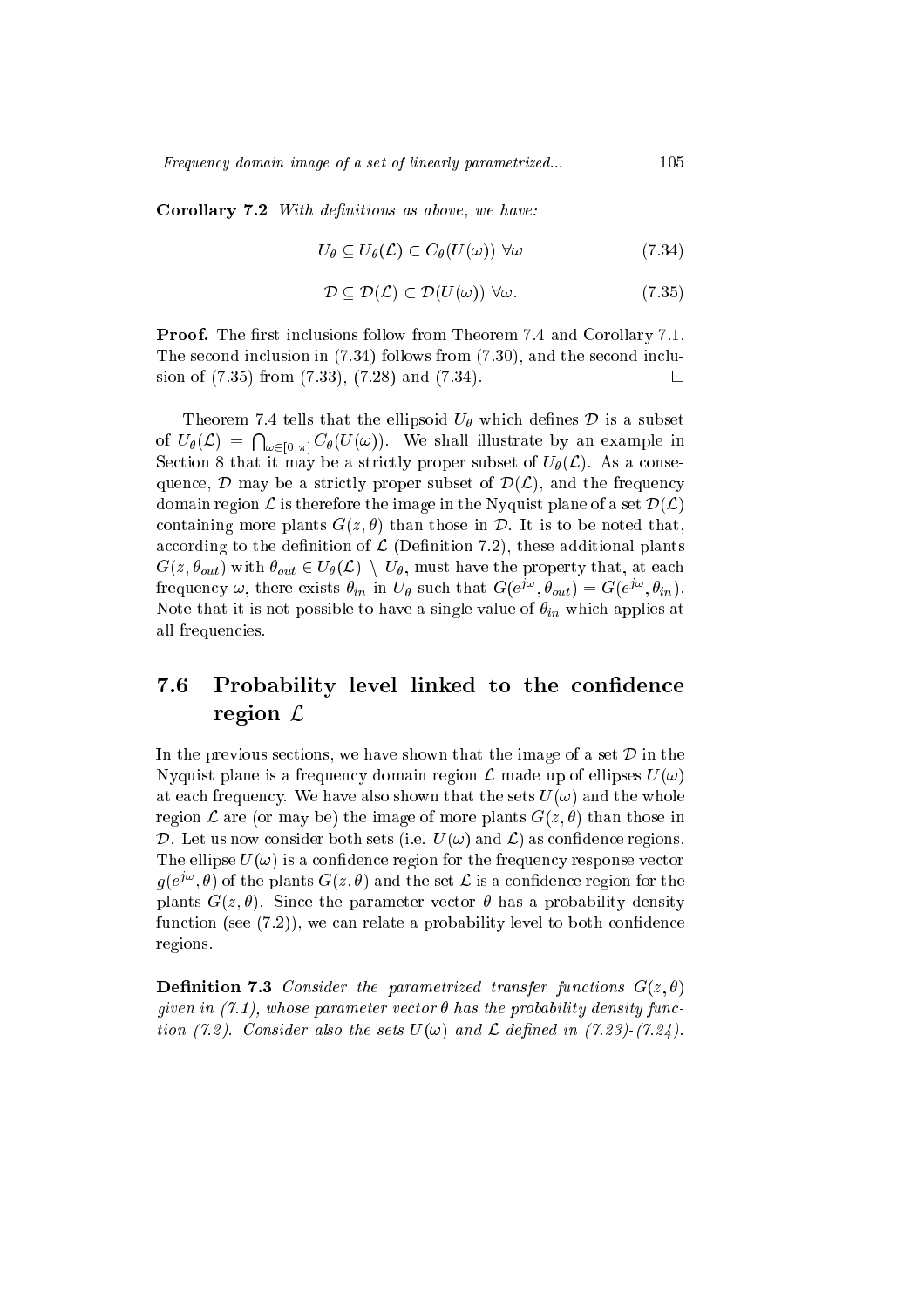The probability level  $\alpha(U(\omega))$  linked to  $U(\omega)$  is defined as:

$$
\alpha(U(\omega)) = Pr(g(e^{j\omega}, \theta) \in U(\omega)),
$$

where  $g(e^{\gamma-},\sigma)$  is defined in (1.4). The provability level  $\alpha(\mathcal{L})$  linked to L is dened as:

$$
\alpha(\mathcal{L}) = Pr(G(z, \theta) \in \mathcal{L}).
$$

These probability levels  $\alpha(U(\omega))$  and  $\alpha(\mathcal{L})$  will be larger than the probability level  $\alpha(\mathcal{D})$  linked to  $\mathcal{D}$  (i.e.  $\alpha(\mathcal{D}) = 0.95$ ) since  $\mathcal{D} \subset \mathcal{D}(\mathcal{L}) \subset$  $\mathcal{D}(U(\omega))$   $\forall \omega$  (see Corollary 7.2). Theorem 7.5 gives an exact computation of  $\alpha(U(\omega))$ , as well as upper and lower bounds for  $\alpha(\mathcal{L})$ .

**Theorem 7.5** Consider the parametrized transfer functions  $G(z, \theta)$  given in  $(7.1)$ , whose parameter vector  $\theta$  has the probability density function (7.2). Consider also the sets  $U(\omega)$  and  $\mathcal L$  defined in (7.23)-(7.24). Then the probability level  $\alpha(U(\omega))$  linked to  $U(\omega)$  (see Definition 7.3) is given by:

$$
\alpha(U(\omega)) = Pr(G(z, \theta) \in \mathcal{D}(U(\omega))) \tag{7.36}
$$

$$
= Pr(\chi^2(2) < \chi) \,\forall \omega,\tag{7.37}
$$

where  $\mathcal{D}(U(\omega))$  is defined in (7.26). The probability level  $\alpha(\mathcal{L})$  linked to  $\sim$  1.33)  $\sim$  2.3) is bounded by:

$$
\alpha(\mathcal{D}) \le \alpha(\mathcal{L}) < \alpha(U(\omega))\tag{7.38}
$$

where  $\alpha(\mathcal{D})$  is the probability level linked to the set  $\mathcal D$  presented in Definition 7.1 and of which the set  $\mathcal L$  is the image in the Nyquist plane  $(\alpha(\mathcal{D}) = 0.95)$ .

**Proof.** That  $\alpha(U(\omega))$  is equal to  $Pr(G(z, \theta) \in \mathcal{D}(U(\omega)))$  follows from Proposition 7.1. That  $\alpha(U(\omega))$  is also equal to (7.37) is a direct consequence of the probability density function of  $q(e^{\gamma\gamma},\sigma)$  given in  $(7.5)$ since the covariance matrix  $\overline{P}_q(\omega)$  of  $g(e^j, \sigma)$  is equal to the matrix  $P(\omega)$ defining the ellipse  $U(\omega)$ .

Since the inverse image of  $\mathcal L$  in the space of parametrized transfer functions  $G(z, \theta)$  is  $\mathcal{D}(\mathcal{L})$ , we can write the following about the probability level  $\alpha(\mathcal{L})$  linked to  $\mathcal{L}$ :

$$
\alpha(\mathcal{L}) = Pr(G(z, \theta) \in \mathcal{D}(\mathcal{L})).
$$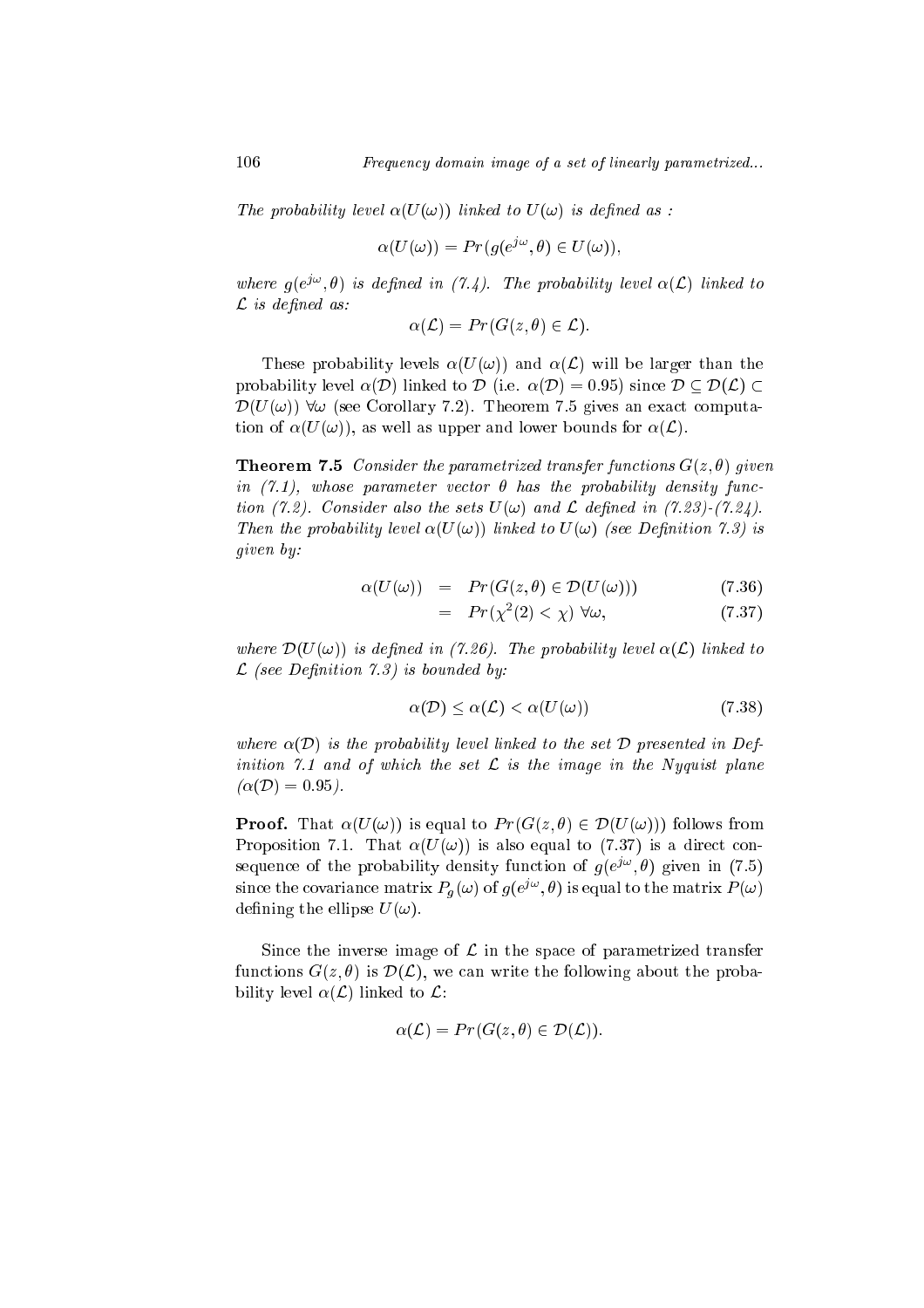The upper bound in (7.38) proceeds then from the fact that  $\mathcal{D}(\mathcal{L}) \subset$  $\mathcal{D}(U(\omega))$   $\forall \omega$  and the lower bound from the fact that  $\mathcal{D} \subset \mathcal{D}(\mathcal{L})$  (see Theorem 7.4).

Important omments. Theorem 7.5 shows that the probability level  $\alpha(\mathcal{L})$  linked to the image of  $\mathcal D$  in the Nyquist plane is larger than the probability level linked to  $\mathcal{D}$  (i.e.  $\alpha(\mathcal{D}) = 0.95$ ). This is a consequence of the fact that  $\mathcal L$  is the image of more plants than those in  $\mathcal D$  because of the singularity of the mapping (7.4).

It is also interesting to note that if we consider the ellipses  $U(\omega)$  frequen
y by frequen
y, these ellipses are the image in the Nyquist plane of a set  $\mathcal{D}(U(\omega))$ , different at each frequency, and having a probability level  $\alpha(U(\omega))$  which follows from the probability density function (7.5) of  $q(e^y)$ ,  $\sigma$ ). However, since the sets  $D(U(\omega))$  are different at each frequency, when we collect together all ellipses  $U(\omega)$  to make up  $\mathcal{L}$ , the probability level  $\alpha(\mathcal{L})$  is smaller than  $\alpha(U(\omega))$ . This last remark shows that the probability density function of  $q(e^{\gamma \tau}, \theta)$  given in (7.5) is only relevant for one particular frequency. Theorem 7.5 shows therefore that, in order to design a confidence region  $\mathcal L$  with a probability level  $\alpha(\mathcal L)$ larger than 95%, one has to first design a confidence region  $\mathcal D$  having the desired probability level (i.e.  $\alpha(\mathcal{D}) = 0.95$ ) and then take its image L in the Nyquist plane.

**Remarks.** The plants having another structure than  $G(z, \theta)$  and that lie in L do not modify the probability level  $\alpha(\mathcal{L})$  since only the parameter vector  $\theta$  has a probability density function.

# 7.7 Summary and onsequen
es for the un
ertainty region deduced from PE identification

In the previous section, we have considered the set  $\mathcal D$  of linearly parametrized transfer functions  $G(z, \theta)$  that is constructed from a 95% confidence ellipsoid  $U_{\theta}$  in parameter space. We have shown that the image  $\mathcal L$  of this set  $\mathcal D$  is a frequency domain region  $\mathcal L$  made up of ellipses at each frequency. We have also shown that the inverse image of  $\mathcal L$  in the space of parametrized transfer functions  $G(z, \theta)$  is a set  $\mathcal{D}(\mathcal{L})$  larger than the set D be
ause of the singularity of the mapping between parameter spa
e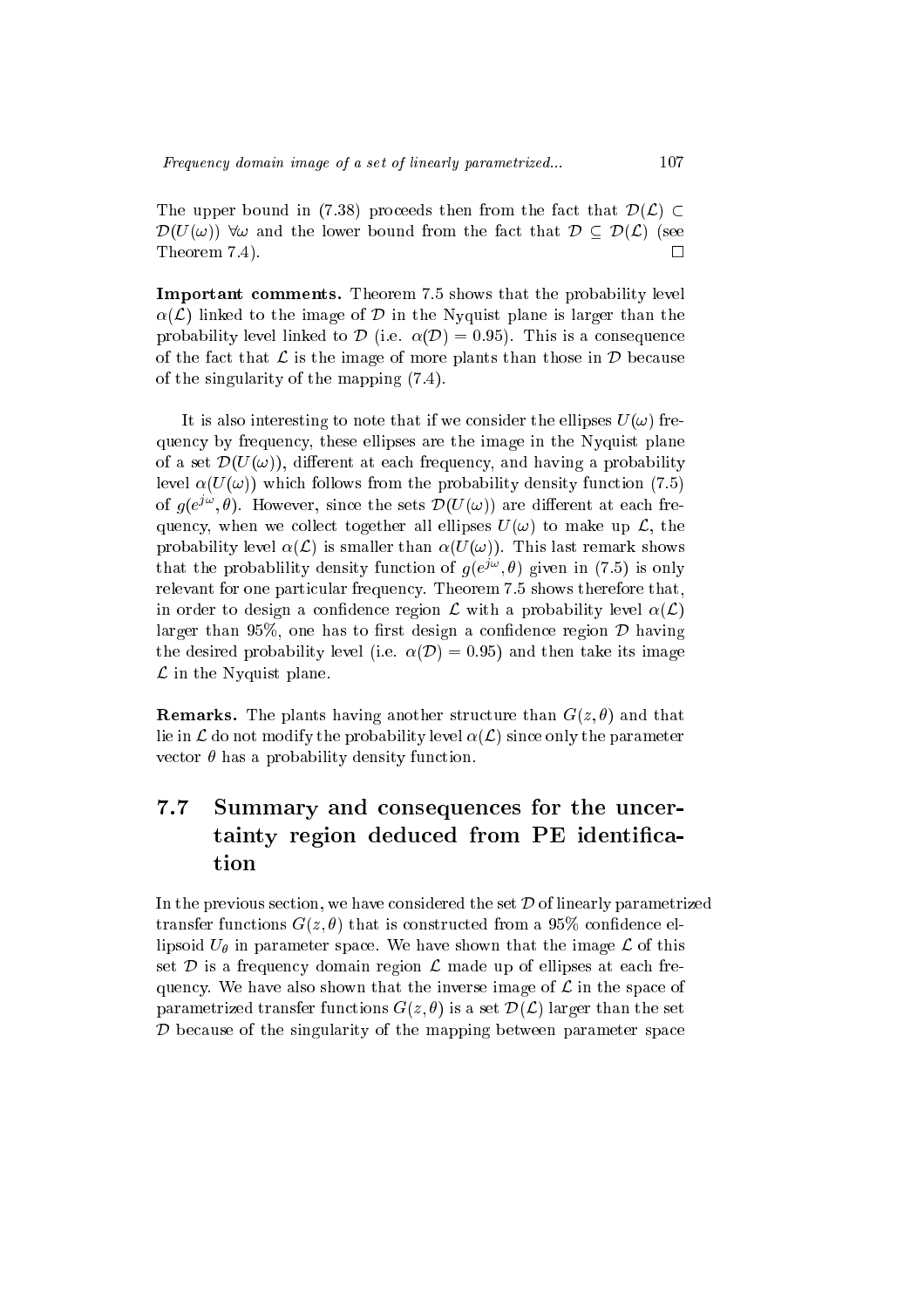and frequency domain space. If we consider the set  $\mathcal L$  as a confidence region for the plants  $G(z, \theta)$ , the probability level  $\alpha(\mathcal{L})$  linked to  $\mathcal L$  is thus larger than the probability level  $\alpha(\mathcal{D})$  linked to  $\mathcal{D}$  (i.e.  $\alpha(\mathcal{D}) = 0.95$ ).

These results can apply to the case of the uncertainty region  $\mathcal{D}_{pei}$ ontaining the (linearly parametrized) true system G0 at <sup>a</sup> probability level of 0.95. This set has been introduced in Section 7.2. Indeed, the set  $\mathcal{D}_{\text{pei}}$  has the same structure as the set  $\mathcal D$  presented in Definition 7.1. Therefore, we can construct the image  $\mathcal{L}_{pei}$  of  $\mathcal{D}_{pei}$  in the Nyquist plane using Theorem 7.3. If we consider then the set  $\mathcal{L}_{\textit{pei}}$  as an uncertainty region for the true system  $G_0$ , Theorem 7.5 shows that the probability level of the presen
e of the true system G0 in the frequen
y domain uncertainty region  $\mathcal{L}_{\text{pei}}$  is larger than 0.95.

# 7.8 Case of not linearly parametrized model stru
 tures

Until now, we have treated the case of systems  $G(z, \theta)$  that can be written as in  $(7.1)$  and whose parameters have the probability density function (7.2). We have shown for this type of model structure the link between a set D of transfer functions  $G(z, \theta)$  and its image L in the Nyquist plane. If the model structure is not linearly parametrized as in (7.1), our conclusions do not hold i.e. the image at a frequency  $\omega$  is not guaranteed to be an ellipse. In  $[62, 43, 10]$ , a first order approximation was used to map the parametric confidence ellipsoid into ellipses in the Nyquist plane. However, using su
h an approa
h, no probablity level can be guaranteed for the obtained frequency domain region.

As a consequence, it is very difficult to have a clear idea of the image in the Nyquist plane of a set  $\mathcal{D}_{gen}$  of rational transfer functions with parameters appearing in both numerator and denominator like the set defined in  $(2.44)$ . Some partial results have been presented in  $[20, 40]$ . In [20], the authors have presented a way to compute, at each frequency, the largest and the smallest modulus and phase of the plants in a region  $\mathcal{D}_{gen}$ . In [40], we have given an LMI procedure that computes at each frequency the smallest overbounding ellipse that contains the frequency response of the plants in such set  $\mathcal{D}_{gen}$ .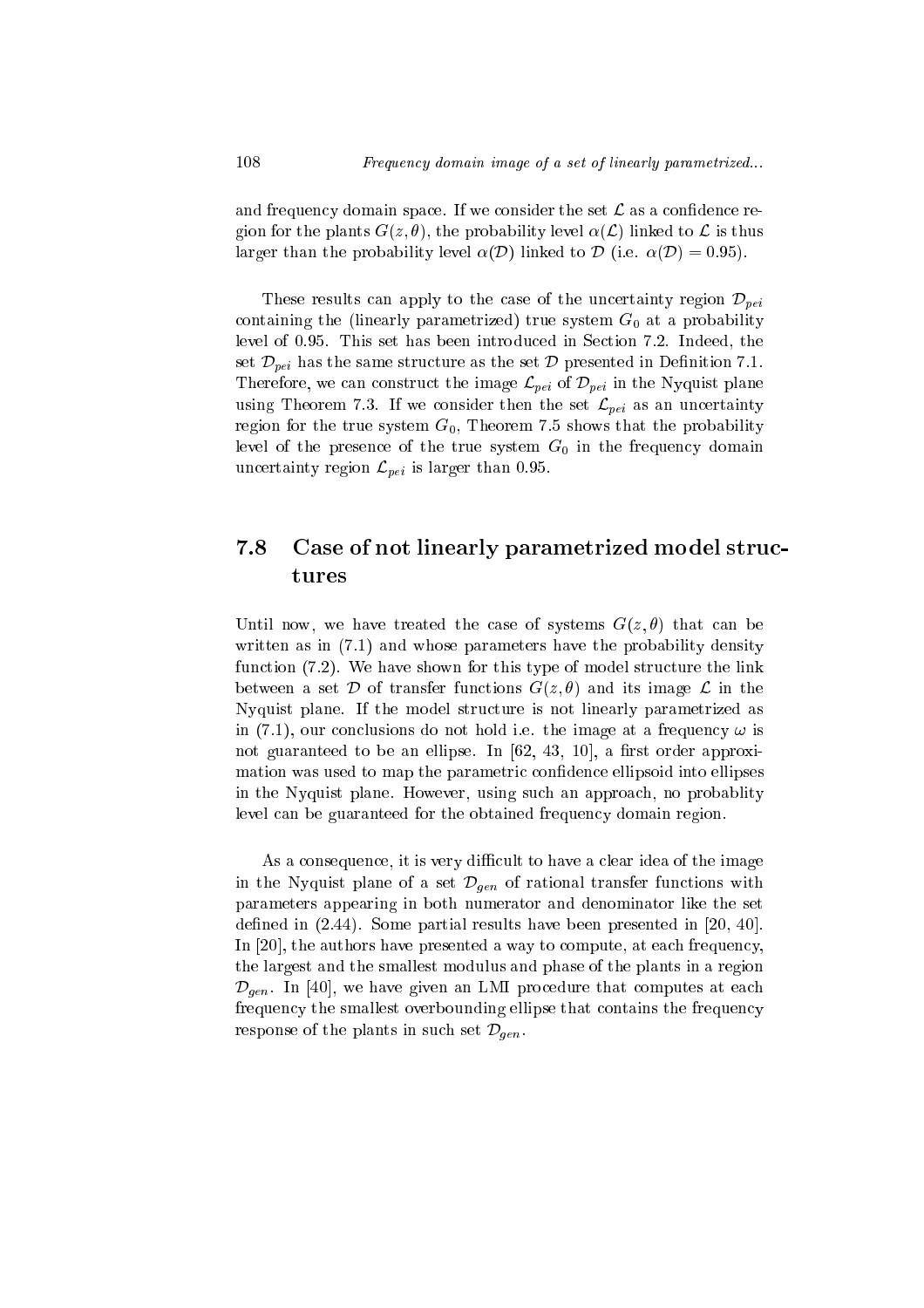# 7.9 Simulation example

In order to illustrate the results of this chapter, we present the following example. Let us consider the following system description:

$$
G(z, \theta) = \frac{0.08z^{-1} + 0.1009z^{-2} + 0.0359z^{-3}}{1 - 1.5578z^{-1} + 0.5769z^{-2}} + \frac{\theta_1 z^{-1} + \theta_2 z^{-2} + \theta_3 z^{-3}}{1 - 1.5578z^{-1} + 0.5769z^{-2}}
$$
  
=  $\bar{G}(z) + \frac{1}{1 - 1.5578z^{-1} + 0.5769z^{-2}} \times (z^{-1} z^{-2} z^{-3}) \begin{pmatrix} \theta_1 \\ \theta_2 \\ \theta_2 \end{pmatrix}$ 

where the parameter vector  $\theta$  is assumed to have a Gaussian probability density function with zero mean and covariance  $P_{\theta}$  given by:

$$
P_{\theta} = 10^{-3} \times \left( \begin{array}{ccc} 1.0031 & 0.0263 & -0.0111 \\ 0.0263 & 1.0039 & 0.0268 \\ -0.0111 & 0.0268 & 1.0039 \end{array} \right).
$$

We consider the 95 % confidence ellipsoid  $U_{\theta}$  in the parameter space that defines a corresponding region  $\mathcal D$  in the space of transfer function:

$$
U_{\theta} = \{ \theta \mid \theta^T P_{\theta}^{-1} \theta < 7.81 \},
$$
\n
$$
\mathcal{D} = \{ G(z, \theta) \mid \theta \in U_{\theta} \}
$$

Using Theorem 7.3, we can design the image  $\mathcal L$  of  $\mathcal D$  in the Nyquist plane. This image  $\mathcal L$  is made up of ellipses at each frequency around the  $\pi$  and  $\pi$  response of  $G(z)$  and is represented in Figure 7.1. According to Theorem 7.3, the expression of the ellipse  $U(\omega)$  at the frequency  $\omega$  is given by:

$$
U(\omega) = \{ g \in \mathbf{R}^{2 \times 1} \mid (g - \bar{g}(e^{j\omega}))^T P(\omega)^{-1} (g - \bar{g}(e^{j\omega})) < 7.81 \}
$$

with  $P(\omega) = I(e^{\gamma \omega})P_{\theta}I(e^{\gamma \omega})$  and

$$
\bar{g}(e^{j\omega}) = \begin{pmatrix} Re(\bar{G}(e^{j\omega})) \\ Im(\bar{G}(e^{j\omega})) \end{pmatrix}, \quad T(e^{j\omega}) = \begin{pmatrix} Re(\Lambda(e^{j\omega})) \\ Im(\Lambda(e^{j\omega})) \end{pmatrix}
$$

All plants in  $D$  lie in  $\mathcal{L}$ , and  $\mathcal{L}$  has the property (7.22). However, the mappings between  $\mathcal D$  and  $\mathcal L$  and between  $\mathcal D$  and  $U(\omega)$  are not bijective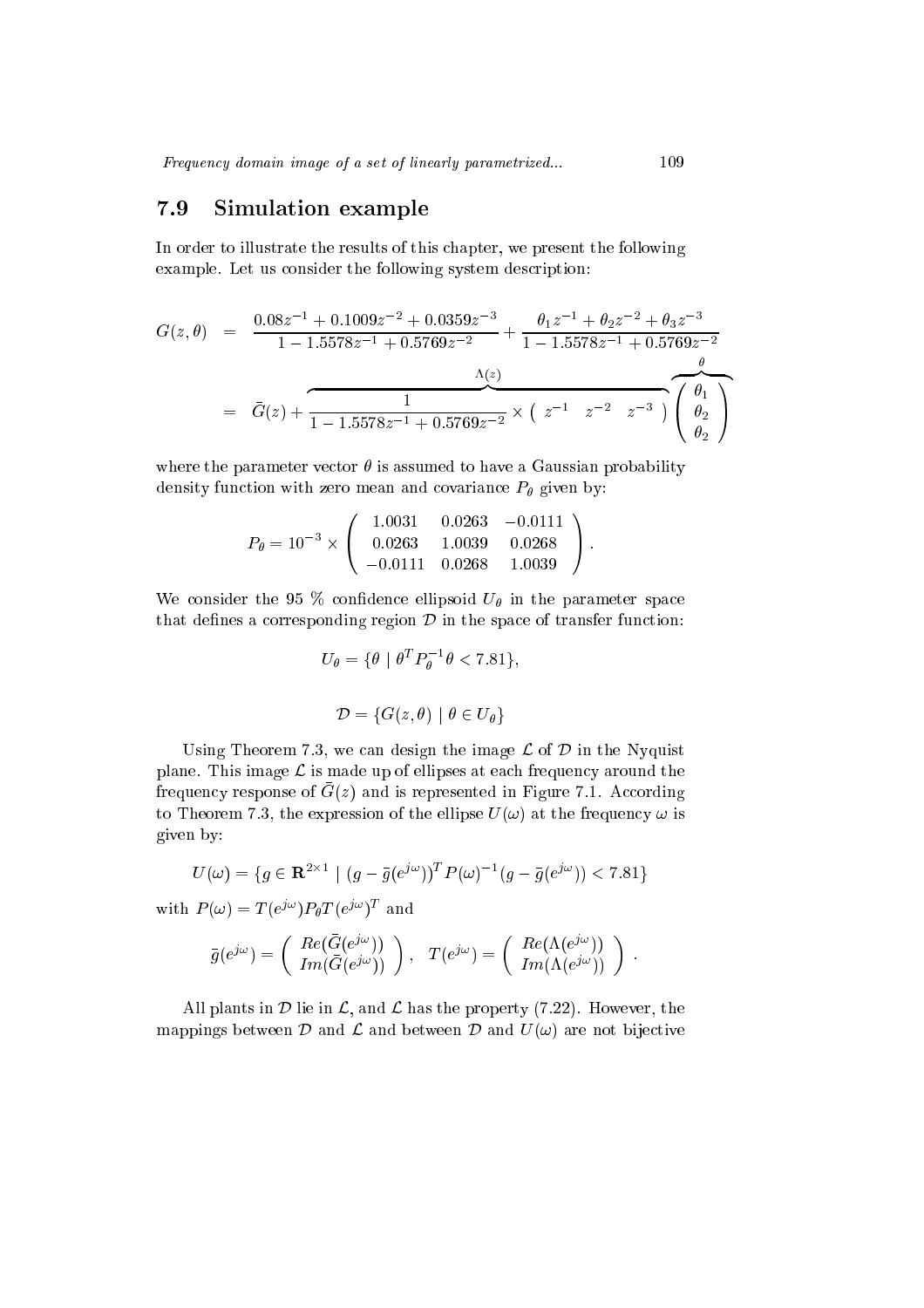

Figure 7.1: Frequency domain representation of  $\mathcal D$  in the Nyquist plane with empses  $\mathcal{O}(w)$  at some frequencies, frequency response of  $G(z)$  (dashdot), frequency response of  $G(z, \theta_{out})$  (dashed) and frequency response of  $G(z, \theta_{bis})$  (solid)

as shown in Theorem 7.4 and Proposition 7.1, respectively. In order to illustrate the results presented in these theorems, we will show two things:

- 1. there exist plants  $G(z, \theta_{out})$  outside D whose frequency response vector  $g(e^j, \sigma_{out})$  ries in some empses  $U(\omega)$  but not in all of them;
- 2. there exist plants  $G(z, \theta_{bis})$  outside  $D$  that lie in the whole region L.

Since the size of  $\theta$  is 3, we know that the vectors  $\theta$  that are projected into  $U(\omega)$  at the frequency  $\omega$  are those lying in the cylinder  $C_{\theta}(U(\omega))$ whose axis direction is given by the normed eigenvector  $\theta_{null}(\omega)$  corresponding to the null eigenvalue of the mapping  $T(e^{\gamma \cdot \cdot})$  (see Theorem 7.2)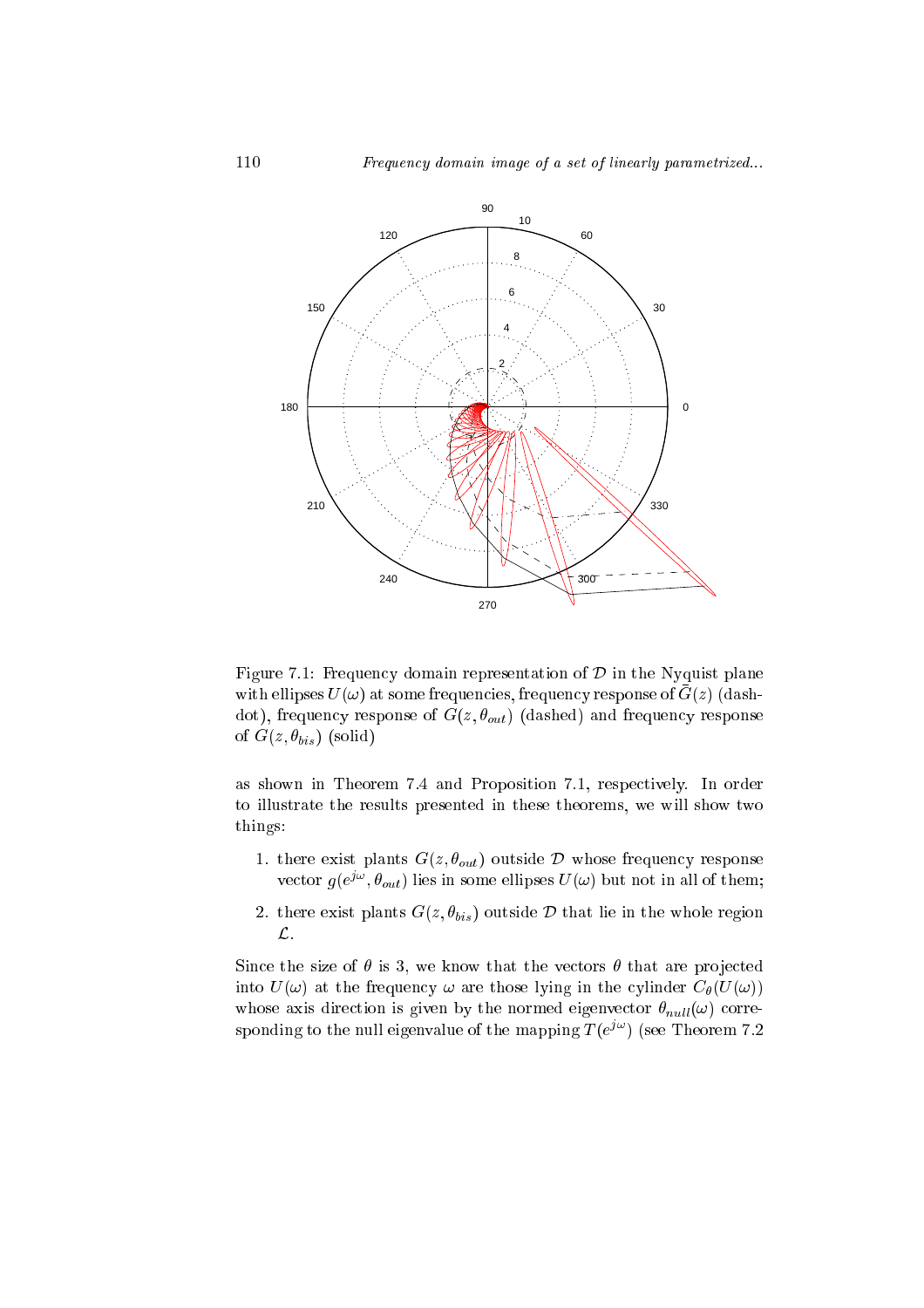and Proposition 7.1). Using this property, we can find a plant  $G(z, \theta_{out})$ such that  $\sigma_{out} \not\in U_{\theta}$ , but such that its frequency response  $g(e^{j \cdot \cdot \cdot \cdot}, \sigma_{out})$  at !0 lies in U(!0) for <sup>a</sup> parti
ular frequen
y !0, say !0 <sup>=</sup> 0:25. Indeed, let us choose as vector  $\theta_{out}$  a vector in the same direction as  $\theta_{null}(0.25)$ but outside the ellipsoid  $U_{\theta}$ :

$$
\theta_{out} = \left( \begin{array}{c} 1.8084 \\ -3.5043 \\ 1.8084 \end{array} \right)
$$

This vector is well outside the ellipsoid  $U_{\theta}$  since we have that:

$$
\theta_{out}^T P_{\theta}^{-1} \theta_{out} = 19525 > 7.81
$$

but we also have that:

$$
g(e^{j0.25}, \theta_{out}) = \bar{g}(e^{j0.25}) + \overbrace{T(e^{j0.25})\theta_{out}}^{\equiv 0} = \bar{g}(e^{j0.25}),
$$

and therefore  $g(e^{j\alpha\tau\tau},\theta_{out})$  hes in  $U(0.25)$ . However, this plant does not lie in all ellipses as can be seen in Figure 7.1 where it circles around the origin at high frequen
ies.

There also exist plants  $G(z, \theta_{bis})$  whose parameter vectors  $\theta_{bis} \notin U_{\theta}$ , but that lie completely in  $\mathcal{L}$ . According to Theorem 7.4 and Corollary 7.1, these are the plants whose parameter vectors  $\theta_{bis}$  lie in  $U_{\theta}(\mathcal{L}) =$ **The Contract of the Contract of the Contract of the Contract of the Contract of the Contract of The Contract o**  $\omega$ eiu  $\pi$ i vuosinoitata valtaan on one one one one one of the second particle that  $\Gamma$ vectors  $\theta_{bis}$ , we proceed like we did to find  $\theta_{out}$ . We choose a particular from the direction  $\mathcal{U}$  and we direct a vector  $\mathcal{U}$  and  $\mathcal{U}$  and  $\mathcal{U}$  are axis from the axis from the axis from the axis from the axis from the axis from the axis from the axis from the axis from the axis of the cylinder  $C_{\theta}(U(\omega_0))$ . But, here, we choose this frequency  $\omega_0$  in the middle of the frequency of the frequency of the vertex of the vertex  $\mathbf u$ outside the ellipsoid  $U_{\theta}$ :

$$
\theta_{bis} = \begin{pmatrix} 0.0684 \\ 0 \\ 0.0684 \end{pmatrix}, \quad \theta_{bis}^T P_\theta^{-1} \theta_{bis} = 9.4501 > 7.81.
$$

In Figure 7.1, we see that the frequency response of the plant  $G(z, \theta_{bis})$ lies in  $U(\omega)$  for each of the plotted ellipses. Since we only plot the ellipses at a ertain number of frequen
ies, Figure 7.1 alone does not prove that  $G(z, \theta_{bis})$  is in L. In Figure 7.2, we have therefore plotted the value of the function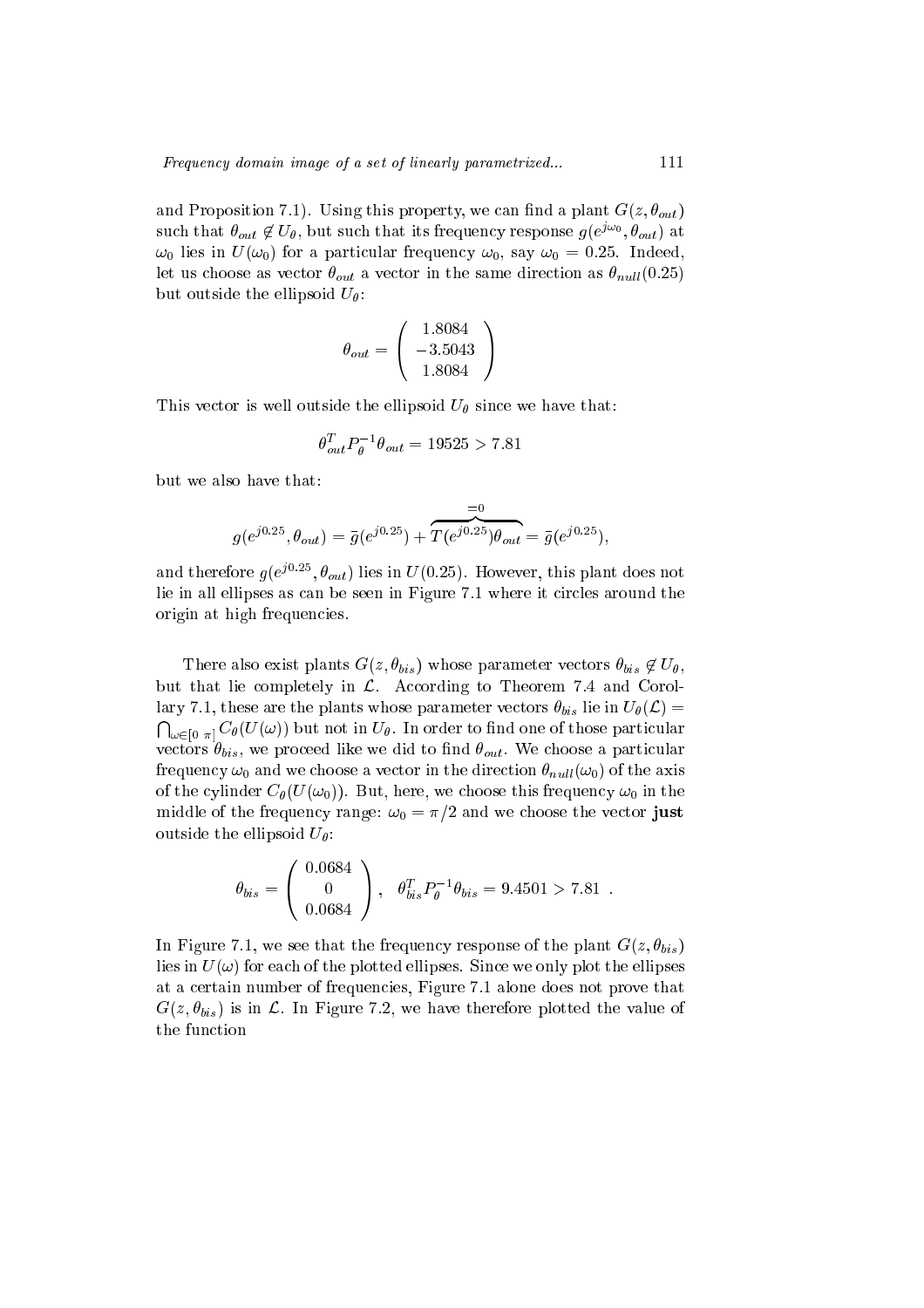

Figure 7.2: Values of  $(g(e^{j\alpha}, \theta_{bis}) - g(e^{j\alpha}))$   $P(\omega)$   $(g(e^{j\alpha}, \theta_{bis}) - g(e^{j\alpha}))$ as a function of the frequency (solid) and size of the ellipses  $U(\omega)$ (dashed)

$$
(g(e^{j\omega},\theta_{bis})-\bar{g}(e^{j\omega}))^T P(\omega)^{-1}(g(e^{j\omega},\theta_{bis})-\bar{g}(e^{j\omega}))
$$

at each frequency. We see that these values are, at each frequency, smaller than 7.81, the size of the ellipses  $U(\omega)$ . As a consequence, we can conclude that  $G(z, \theta_{bis})$  has its frequency response in  $\mathcal L$  even though  $G(z, \theta_{bis})$  does not lie in  $\mathcal{D}$ .

# 7.10 Con
lusions

In this chapter, we have considered linearly parametrized plants  $G(z, \theta)$ whose parameters are normally distributed and we have presented results about the image  $\mathcal L$  in the Nyquist plane of a confidence region  $\mathcal D$  in the space of parametrized transfer functions. We have shown that this image is made of ellipses at each frequency. However, since the mapping between these two spaces is not bijective, the image  $\mathcal L$  in the Nyquist plane contains more plants  $G(z, \theta)$  than the initial confidence region  $\mathcal{D}$ . The image in the Nyquist plane is thus also a confidence region for the parametrized plants  $G(z, \theta)$  but with a probability level larger than that of the initial confidence region  $D$ .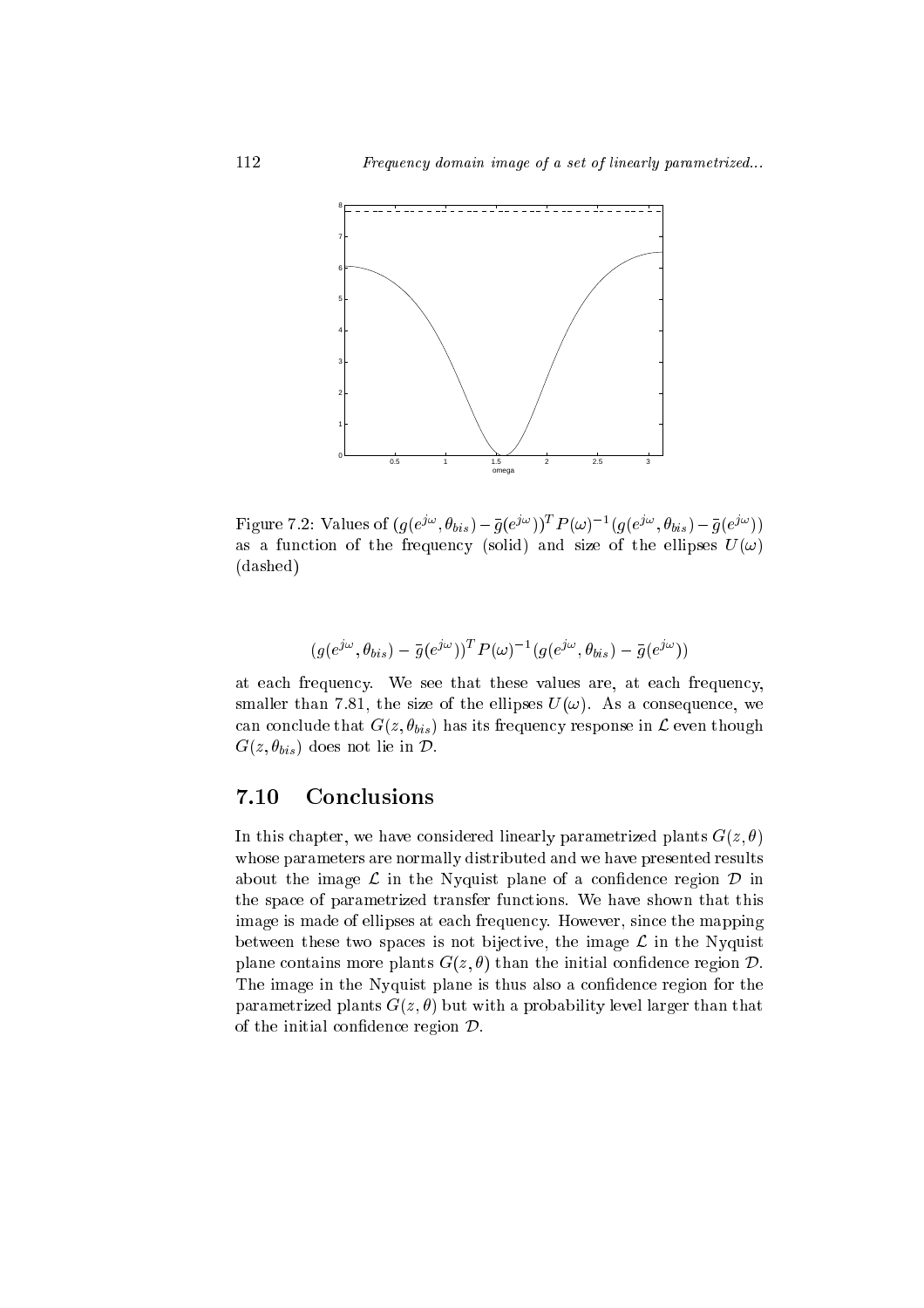# Chapter 8

# Extension to biased model structures using stochastic embedding

In Chapter 2, we have introduced an uncertainty set  $D$  delivered by classical prediction error identification methods and to which the true system G0 is known to belong with some pres
ribed probability. This uncertainty set  $\mathcal D$  is defined as a set of parametrized rational transfer functions whose parameter vector lies in an ellipsoidal confidence region. In Chapters 3, 4 and 5, we have developed some robustness tools for that uncertainty set  $D$ . In the previous chapter, we have analyzed the image of  $D$  in the Nyquist plane for the particular case of linearly parametrized systems.

The only important restriction in the approach yielding  $\mathcal D$  is that we assume that the model structure used for the identification is unbiased and therefore that the true system lies in the chosen model structure. In this chapter, we show that we can also design an uncertainty set containing the true system using PE identification with *biased model structures* provided that this model structure is linearly parametrized (e.g. FIR or Laguerre model structure  $[65, 88]$  and that the identification is performed using the stochastic embedding assumptions [47]. The key idea of PE identification with stochastic embedding assumptions is to consider the unmodelled dynami
s just as the noise i.e. as the realization of a zero mean sto
hasti pro
ess. Using this assumption, the authors of  $[47]$  show that, at each frequency, an ellipse containing the frequency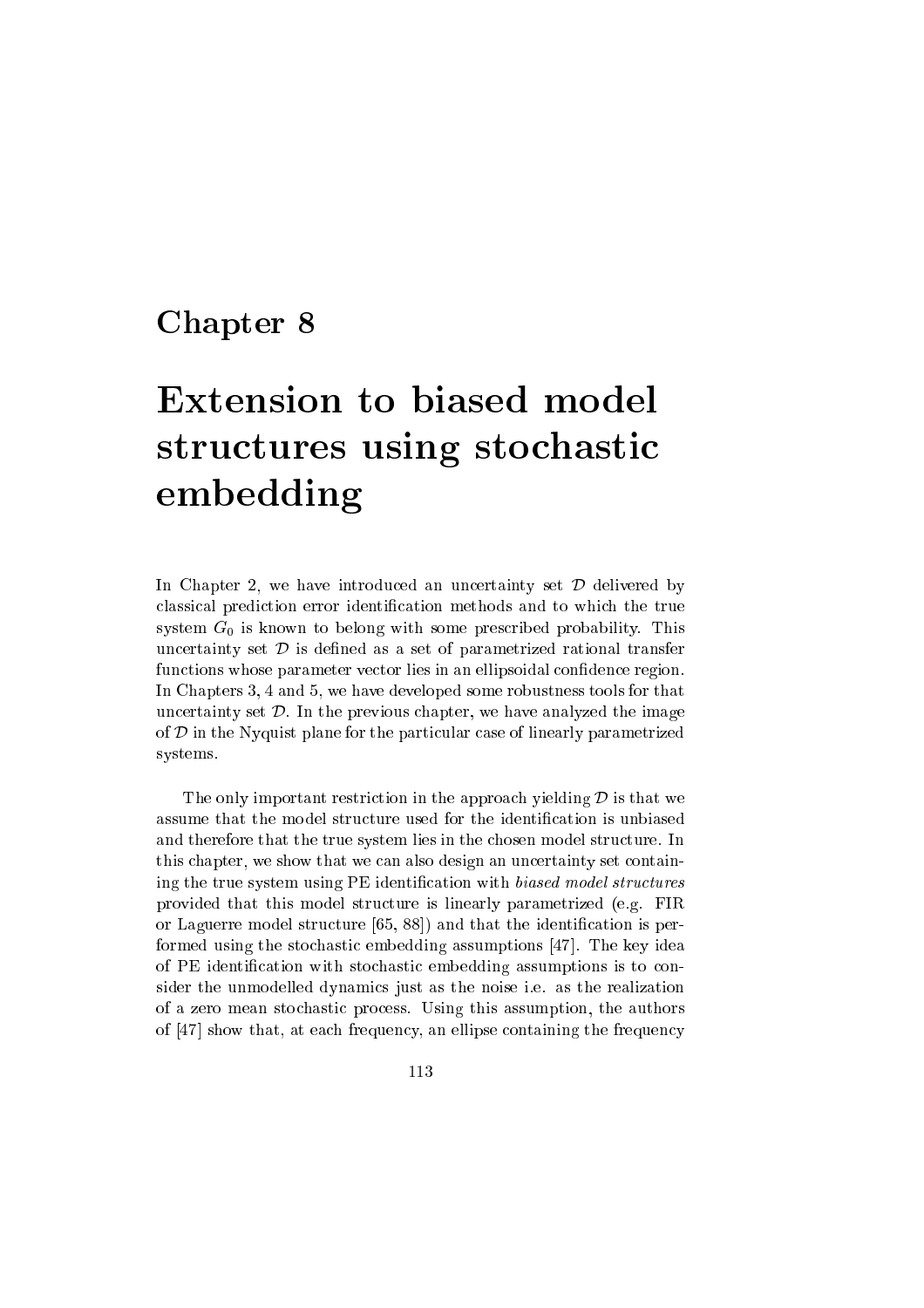response of the stable true system at a certain probability level (e.g.  $\alpha$ ) can be designed in the Nyquist plane around the frequency response of the identified model. The ellipse at a particular frequency is constructed using the probability density function of the frequency response of the identified model deduced from the stochastic embedding assumptions. In  $[1, 79]$ , the ellipses at each frequency have been collected together in order to make up a dynamic (or frequency domain) uncertainty region  $\,$  . The problem with the un
ertainty region design presented in the papers  $[1, 79]$  is that, if each ellipse contains the frequency response of the true system at a probability of  $\alpha$ , the probability level of the presence of the Nyquist plot of G0 in the tube of ellipses is mu
h smaller as proved in Chapter 7.

One of the ontribution of the present hapter is thus to review the design of uncertainty sets for a PE identification procedure with stochastic embedding assumptions. We first show that PE identification with stochastic embedding assumptions allows one to design a set  $\mathcal{D}_{se}$  of (linearly) parametrized transfer functions that contains the true system at a certain probability level (e.g.  $\alpha$ ) and whose parameter vector is constrained to lie in an ellipsoid. This un
ertainty set has thus the same structure as the uncertainty set  $D$  presented in Chapter 2. However, we also show that the parametric description of  $\mathcal{D}_{se}$  is not really "optimal" in this case and we therefore propose another uncertainty region: a dynamic uncertainty region  $\mathcal L$  corresponding to the image of  $\mathcal D_{se}$  in the Nyquist plane. The image of  $\mathcal{D}_{se}$  is obtained using the results of Chapter 7. The uncertainty region  $\mathcal L$  is made up of a tube of ellipses in the Nyquist plane around the Nyquist plot of the identified model. According to Chapter 7, the uncertainty set  $\mathcal L$  has also the property of containing the true system at a probability larger than the probability  $\alpha$ related to  $\mathcal{D}_{se}$ . It is to be noted that the matrices defining the ellipses in our uncertainty set  $\mathcal L$  are exactly the same as those defining the ellipses deduced in  $[47, 1, 79]$ . However, the size  $\chi$  of our ellipses  $\overline{\ }$  is different of the size of the ellipses dedu
ed in these papers.

Another contribution of the present chapter is to extend the stochastic embedding technique to indirect closed-loop identification. In closed-

In the sequel, we will use the term "dynamic uncertainty region" instead of "frequen
y domain un
ertainty region".

The we define an ellipse as  $U = \{ \theta \mid \theta^* | R \theta < \chi \}$ , the size of the ellipse is the value  $\chi$ and the matrix defining the ellipse is  $R$ .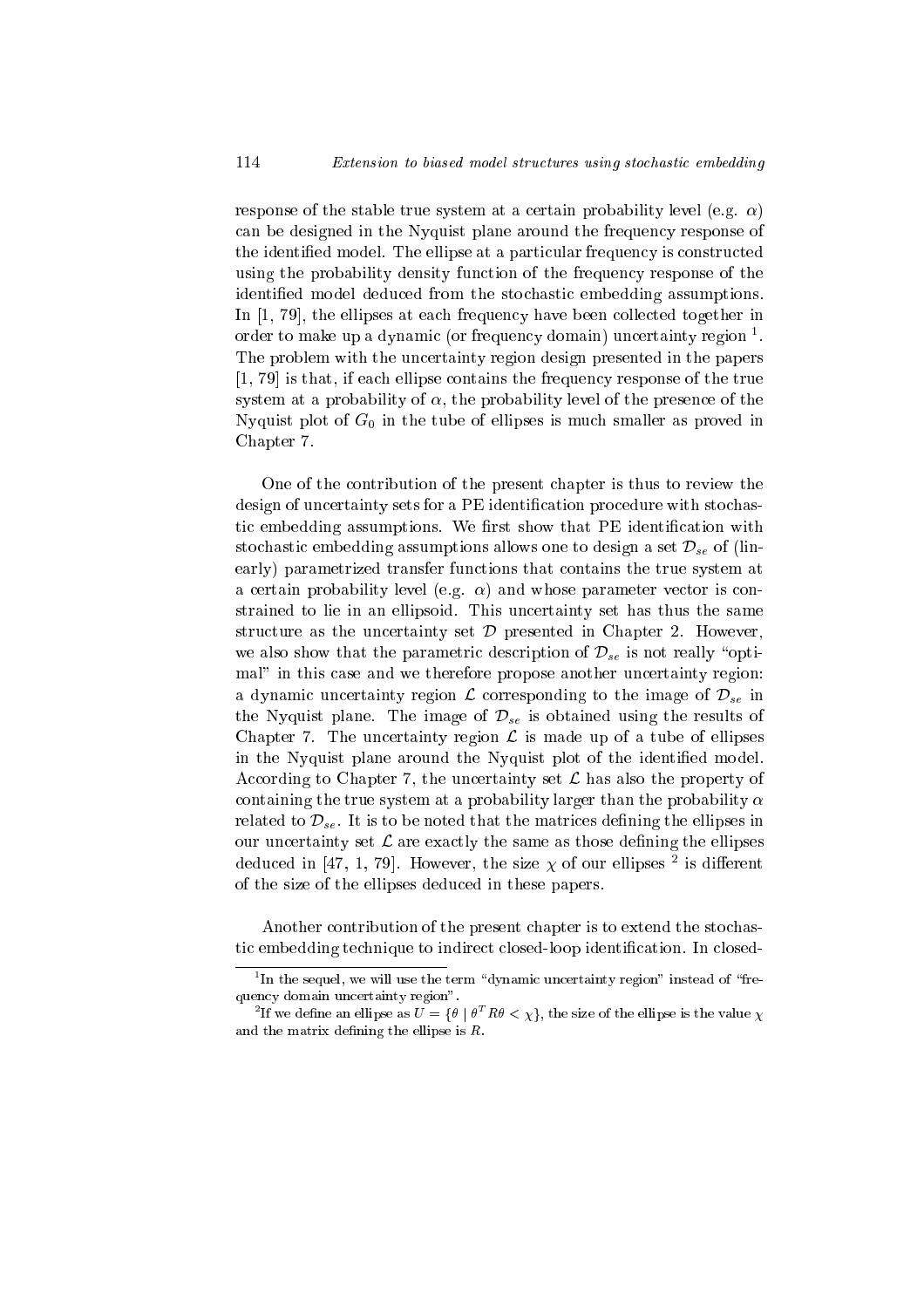loop, we construct a dynamic uncertainty region of closed-loop transfer functions containing the true closed-loop transfer function. The uncertainty region ontaining the true open-loop system G0 is then omputed using the knowledge of the controller present in the loop.

The last ontribution of the hapter is to give a general expression of this uncertainty region  $\mathcal L$  (valid for both the open-loop and closed-loop cases) that will ease the robustness analysis of  $\mathcal L$  developed in the next hapter. In this general expression, the un
ertainty part takes the form of a transfer ve
tor whi
h represents the real and imaginary parts of the dynami un
ertainty and whose frequen
y response is therefore real. This ve
tor appears linearly in both the numerator and denominator.

Chapter outline. In Section 8.1, we briefly review the assumptions of stochastic embedding. In Section 8.2, we show how we can perform a PE identification procedure using the stochastic embedding assumptions. In Section 8.3, we then present the way to construct an uncertainty set with PE identification with stochastic embedding assumptions in open loop. In Section 8.4, we show that such an uncertainty region can also be deduced using data collected in closed loop. We then give the general expression of the uncertainty region deduced from PE identification with stochastic embedding assumptions in Section 8.5.

#### 8.1 General assumptions on the true system

In the previous chapters, we have reduced the gap between PE identification with unbiased model stru
tures and Robustness theory. Indeed, we have shown that such an identification procedure delivers an uncertainty set that ontains the true system and for whi
h we have developed some robustness tools. The aim of this hapter is to extend the results of the previous chapters to the case of biased model structures using stochastic embedding  $[47]$ . In this first section, we will present the assumptions we need to make for this purpose on the used model structure  $M$  and on the stable, LTI, rational true system  $G_0$ :

$$
y(t) = G_0(z)u(t) + v(t).
$$
 (8.1)

Let us consider that we want to identify a model of the true system in the following *linearly parametrized* model structure  $M$ :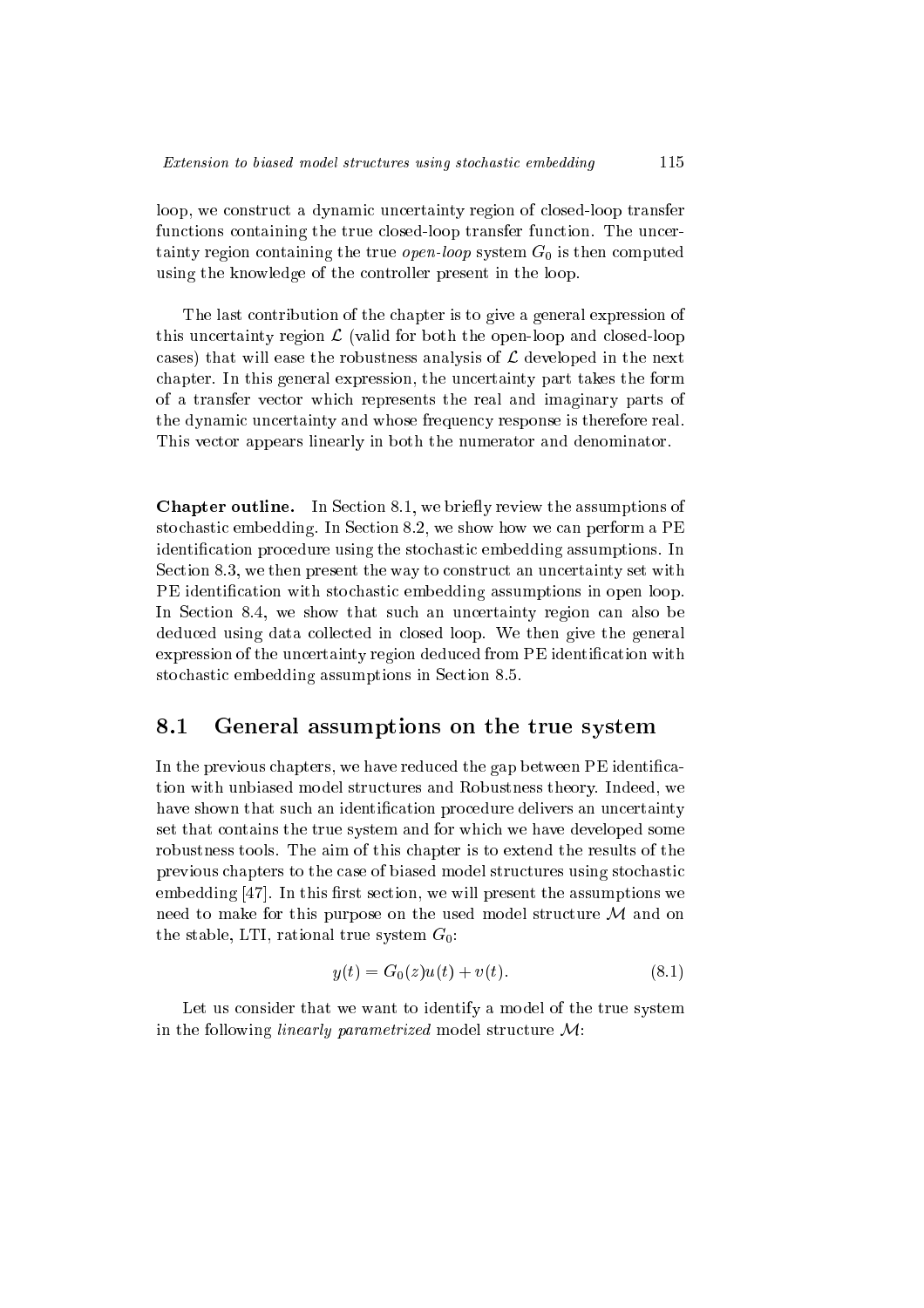$$
\mathcal{M} = \{ G(z, \theta) \in \mathcal{R}H_{\infty} \mid G(z, \theta) = \overbrace{\begin{pmatrix} \Lambda_1(z) & \Lambda_2(z) & \dots & \Lambda_k(z) \end{pmatrix}}^{\Lambda(z)} \begin{pmatrix} 0 \\ 0 \end{pmatrix},
$$
  
where  $\theta \in \mathbb{R}^{k \times 1}$  is the parameter vector and the  $\Lambda_i(z)$   $(i = 1...k)$   
are stable transfer functions (e.g. FIR of Laguerre functions [65, 88]).  
This model structure is biased i.e. there does not exist a  $\theta_0$  such that  
 $G_0 = G(z, \theta_0)$ .

The property that allowed us to design an uncertainty set containing the true system with PE identification with unbiased model structures was the fact that the only source of error between the identified model and the true system (i.e. the measurement noise  $v(t)$ ) was assumed to be the realization of a zero mean stochastic process. With biased model structures, the measurement noise is not the only source of error. The undermodeling is also another one. The key idea of stochastic embedding is to consider this second source of error just as the first one i.e. as the realization of a zero mean sto
hasti pro
ess, independent of the noise. Note that although this assumption is nonstandard in lassi
al PE identification, this remains in the general philosophy of PE identification sin
e the bias error is onsidered in the same way as the measurement noise in lassi
al PE identi
ation. Let us now re
all this key idea more formally.

Assumption 8.1  $(47)$  The key assumption in stochastic embedding is that  $(8.1)$  can be decomposed in the following expression:

$$
y(t) = G(z, \theta_0)u(t) + G_{\Delta}(z)u(t) + H_0(z)e(t)
$$
\n(8.3)

where  $G(z, \theta_0) \in \mathcal{R}H_{\infty}$  is a transfer function lying in M and parametrized by an unknown vector  $\theta_0$ .  $G_{\Delta}(z) \in \mathcal{R}H_{\infty}$  represents the (possibly infinite) unmodelled dynamics that is assumed to be the realization of a stochastic process with zero mean, independent of the additive noise  $v(t) = H_0(z)e(t)$ . It is further assumed that the impulse response coefficients  $\eta_n$  of  $G_{\Delta}(z) = \sum_{n=1}^{\infty} \eta_n z^{-n}$  have a variance that dies at an exponential rate :  $\varepsilon(\eta_n^-) = \varepsilon^{\chi}(\varepsilon(\eta_n) = 0)$ . As a consequence, there exists a number  $L$  – such that  $G \Delta$  can be approximated sufficiently closety by

The choice of  $L$  will be discussed in the sequel.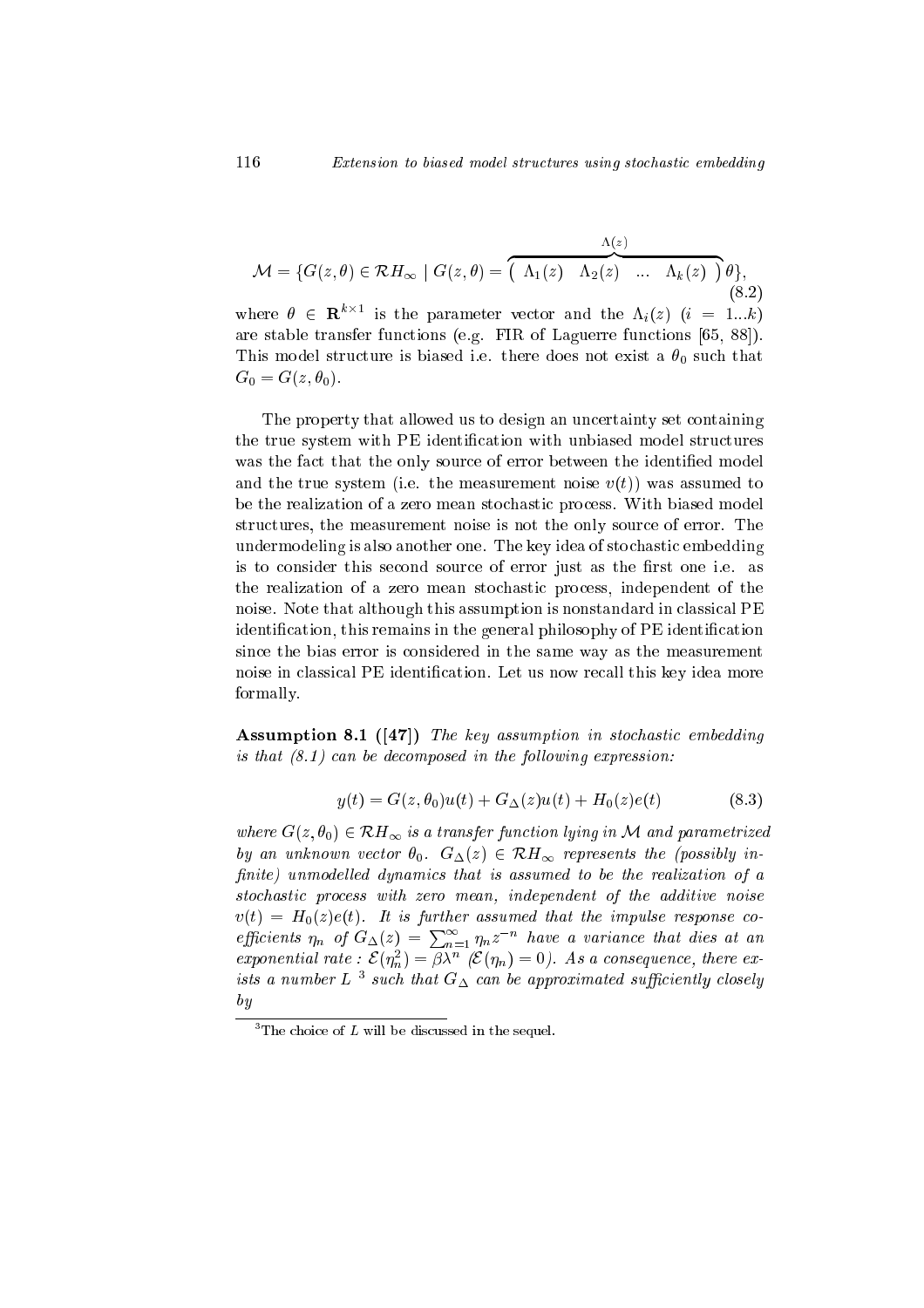$$
G_{\Delta}(z) = \sum_{n=1}^{L} \eta_n z^{-n} \stackrel{\Delta}{=} \Pi(z)\eta,\tag{8.4}
$$

where  $\alpha$  is  $\alpha$  =  $\alpha$  ,  $\alpha$  ,  $\alpha$  $(z^{-1} z^{-2} ... z^{-L})$  and  $n^{T} = (z^{-1} z^{-2} z^{-2})$ 1 2 ::: L  $\sim$ 

# 8.2 PE identification with stochastic embedding assumptions

Using Assumptions 8.1, we can perform a PE identification procedure on the true system G0 using N input and output and output and output and output and output data. This is in this identical method  $\Gamma$ cation delivers a model  $G(z, v) \in \mathcal{Y}$ r. As the unmodelled dynamics are considered as the realization of a zero mean stochastic process, the total error between the true system and the identified model  $G(z, v)$  is made up of the sum of varian
e ontributions only, wherein the ontribution of the unmodelled dynami
s is omputed by estimating the parameters describing its variance (i.e.  $\beta$  and  $\lambda$ ). The total error is thus a function of the stochastic parameters describing  $G_{\Delta}(z)$  (i.e.  $\beta$  and  $\lambda$ ) and of the stochastic parameters  $\gamma$  describing  $v(t)$  . These parameters can be estimated from the data  $y(t)$  and  $u(t)$  using a maximum likelihood te
hnique. In that sense, the omputation of the total error follows a pro
edure very similar to the one used to ompute the varian
e error in classical prediction error identification theory with unbiased model structures (see  $[63]$  and Sections 2.1.2 and 2.1.3). Let us now summarize the results of PE identification with stochastic embedding assumptions in the following proposition.

Proposition 8.1 ([47℄) Let us onsider a stable true system G0 satisfying Assumptions 8.1 and the model structure  $M$  defined in  $(8.2)$ . Let us also consider N measured inputs  $u(t)$  and the corresponding N outputs  $y(t)$  generated by  $(8.3)$ . A PE identification procedure delivers  $t$  inch an identified parameter vector  $\sigma$  actining a model  $G(z, \sigma) \in \mathcal{M}$ . Moreover, if we rewrite the error between  $G_0(z)$  and the identified model

The stochastic parameters  $\gamma$  describing  $v(t)$  may contain the parameters of the noise model  $H_0(z)$  as proposed in [1]. Alternatively, it is possible to use a high order identified model of  $H_0(z)$  as approximation of this noise model; and then the only stochastic parameter of the noise  $v(t)$  is the variance  $\sigma_{\bar{e}}$  of the white noise  $e(t)$ :  $\gamma = \sigma_e$  .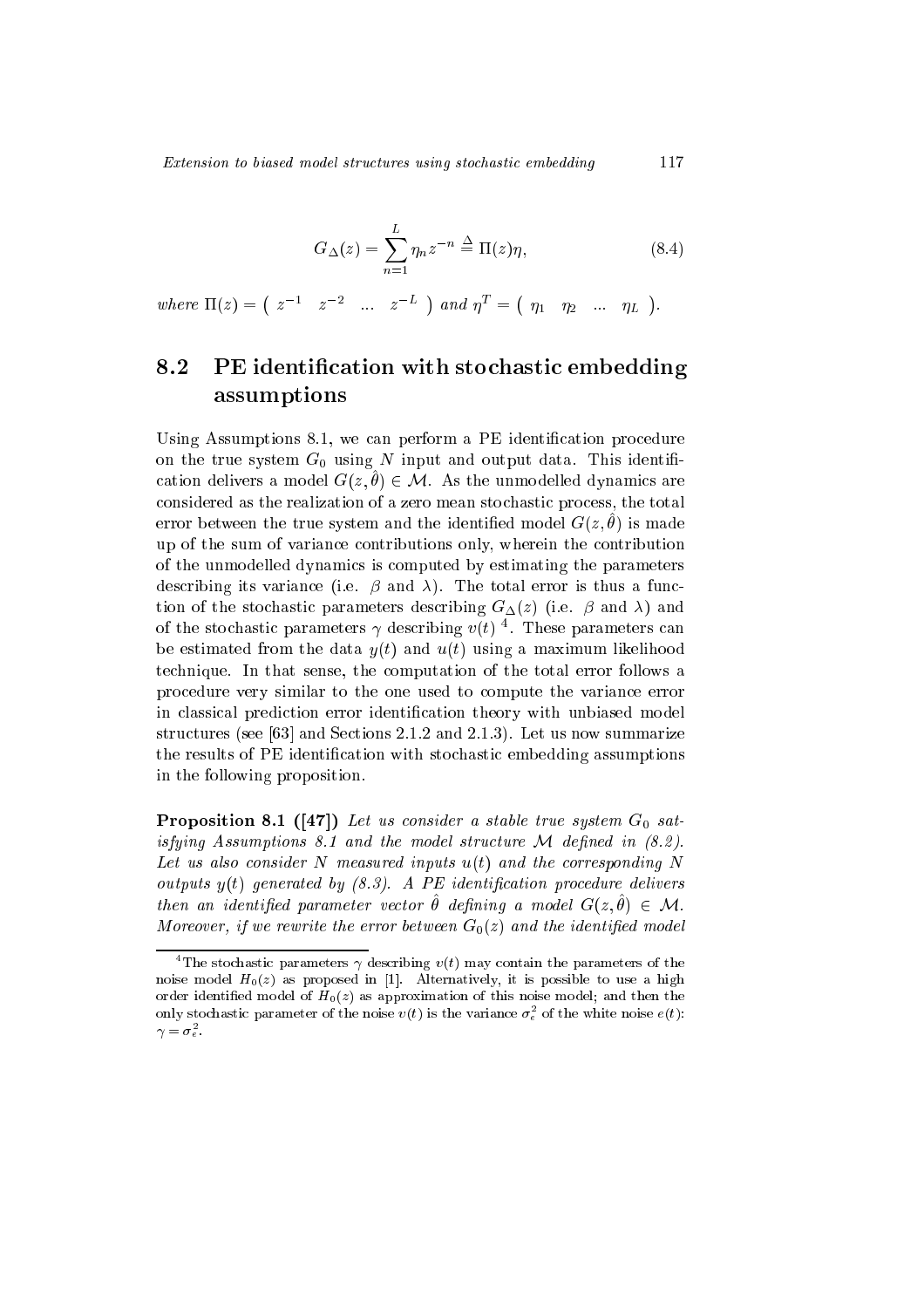$G(z, v)$  as follows asing (8.2) and (8.4).

$$
G_0(z) - G(z, \hat{\theta}) = \overbrace{\left(\begin{array}{c} \Lambda(z) \\ \Lambda(z) \end{array}\right)}^{\Gamma(z)} \overbrace{\left(\begin{array}{c} \theta_0 - \hat{\theta} \\ \eta \end{array}\right)}^{\tilde{\rho}}, \qquad (8.5)
$$

the vector  $\tilde{\rho}$  is then asymptotically a random vector with Gaussian distribution, zero mean and covariance  $C_{\rho}$ :

$$
\tilde{\rho} \sim As \mathcal{N}(0, C_{\rho}) \tag{8.6}
$$

where  $C_{\rho} \in \mathbf{R}^{\times}$  is an unknown symmetric positive definite matrix which is a function of the stochastic parameters  $\beta$ ,  $\lambda$  and  $\gamma$ .  $\bm{D}$ csiacs the identified parameter vector  $\bm{v}$ , the  $\bm{I}$   $\bm{E}$  identification procedure also delivers an estimate  $\Gamma_\theta$  of  $C_\theta$  obtained using the estimates  $\rho, \lambda$  and  $\hat{\gamma}$  of  $\beta$ ,  $\lambda$  and  $\gamma$  derived from a maximum likelihood procedure.

### Remarks.

- more details and in a begin the found in Appendix B.
- $\bullet$  The quality of the description of the error between  $G_0$  and  $G(z, \theta)$ is of course influenced by the number  $N$  of measured data, the  $q$  dative of the estimates  $(\rho, \lambda$  and  $\gamma)$  of the stochastic parameters resulting from a nonlinear optimization (i.e. the maximum likelihood te
hnique) and by the relevan
e of the sto
hasti embedding assumptions (choice of  $L, \ldots$ ).
- in In the authors present a new version of store and store and store of store ding where the undermodeling is represented by a multiplicative perturbation. One of the main advantage of this new sto
hasti embedding is that the procedure to estimate the stochastic parameters is linear.
- in two steps. In a first step, we choose L large (e.g.  $L = N$ ) and we use the maximum intentious technique to find estimates  $\rho$  and  $\lambda$  of  $\rho$  and  $\lambda$ . Using these accurate estimates, the final  $L$  is chosen such that:

$$
\beta \lambda^L < \varepsilon
$$

where  $\varepsilon$  is very small.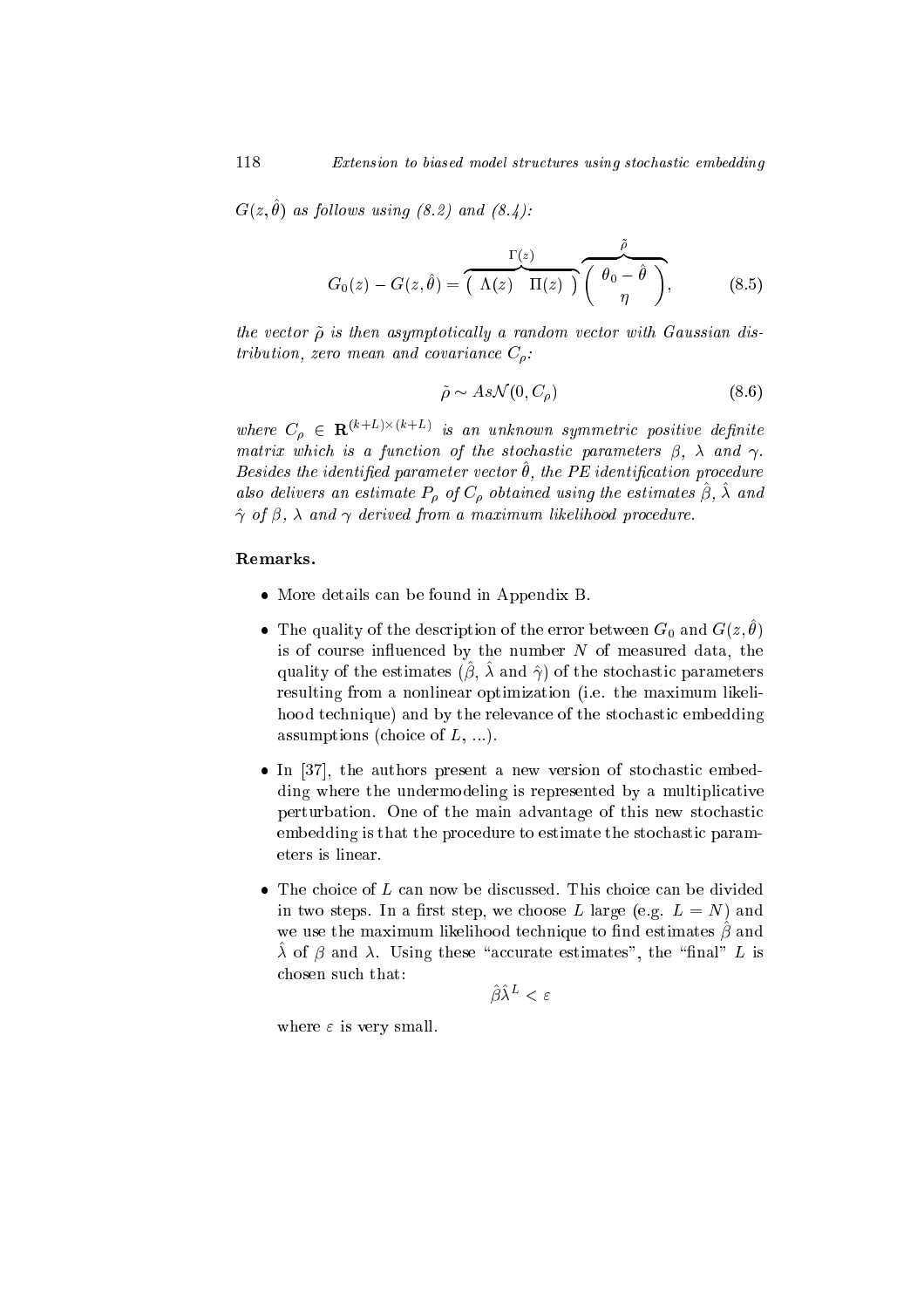# 8.3 Design of un
ertainty regions using sto
hasti embedding in open loop

In the previous section, we have presented the results related to a PE identification procedure with *biased model structure* and stochastic embedding assumptions. These results allow one to design different types of un
ertainty regions ontaining the true system at a ertain probability level. We first show that one of these types is an uncertainty set  $\mathcal{D}_{se}$  having the same structure as the uncertainty set  $\mathcal D$  delivered by PE identification with *unbiased model structures*.

### 8.3.1 Design of the uncertainty set  $\mathcal{D}_{se}$

The properties presented in Proposition 8.1 are equivalent to those presented in Proposition 2.2 that have allowed us to construct a uncertainty set ontaining the true system at a ertain probability level in Chapter 2. Using a similar procedure, an uncertainty set  $\mathcal{D}_{se}$  having the following form is constructed.

$$
\mathcal{D}_{se} = \{ G(z, \rho) \mid G(z, \rho) = \hat{G}(z) + \Gamma(z)\rho \text{ with } \rho \in U_{se} \}
$$
(8.7)

$$
U_{se} = \{ \rho \mid \rho^T P_{\rho}^{-1} \rho < \chi \} \tag{8.8}
$$

where  $G(z) \equiv G(z, \theta)$  and  $\rho$  is a real parameter vector of size  $k + L$ . This un
ertainty set has the following property.

Proposition 8.2 Let us onsider a true system G0 satisfying Assumptions 8.1. Then, the uncertainty region  $\mathcal{D}_{se}$  defined in (8.7) contains  $G_0$ at a probability level  $\alpha(\kappa + L, \chi)$ :  $\Gamma \Gamma(\chi^-(\kappa + L) \leq \chi) = \alpha(\kappa + L, \chi)$ .

**Proof.** According to (8.6), the vector  $\tilde{\rho}$  defined in Proposition 8.1 lies in  $U_{se}$  with probability  $\alpha(k + L, \chi)$ . We can then conclude that  $G_0$  lies in  $\mathcal{D}_{se}$  at the same probability level since, using (8.5), we can rewrite  $G_0$ as  $G(z, \tilde{\rho}).$  $\Box$ 

The uncertainty region  $\mathcal{D}_{se}$  has the general structure presented in (2.44). As a consequence, the results of Chapters 3, 4 and 5 can be used to assess the quality of  $\mathcal{D}_{se}$  and/or to validate a controller for stability and performance with respect to  $\mathcal{D}_{se}$ . However, the statement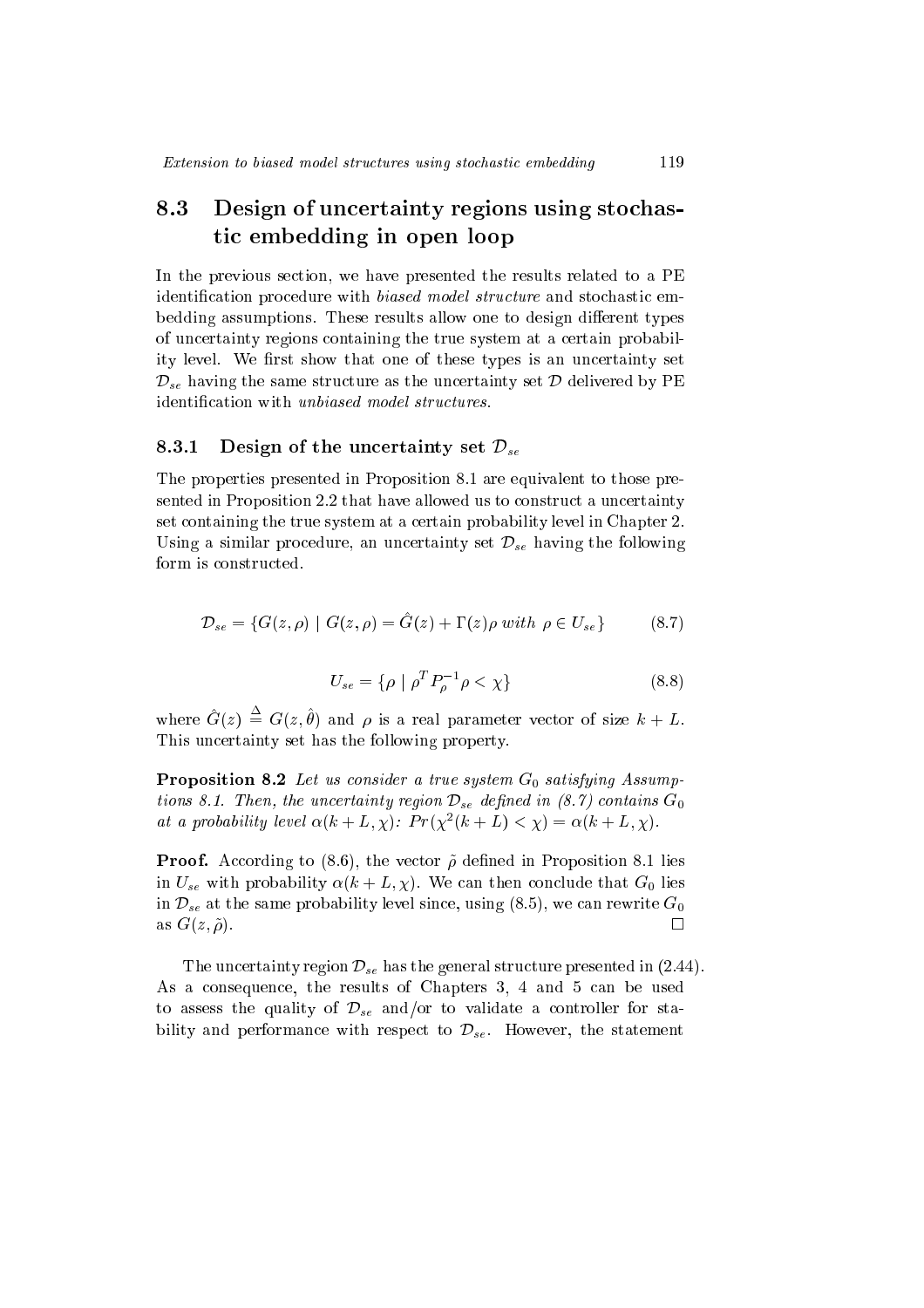$G_0 \in \mathcal{D}_{se}$  given in Proposition 8.2 is based on the approximation (8.4) that boils down to neglect the part  $\sum_{n=L+1}^{\infty} \eta_n z^{-n}$  of the undermodeling  $G_{\Delta} = \sum_{n=1}^{\infty} \eta_n z^{-n}$ . This can be misleading for robust control design since  $(8.4)$  is only an approximation in practice. A solution to avoid this problem is to use a dynamic uncertainty region as we will see in the next section. A dynamic uncertainty region is an uncertainty region that is not bounded by a onstraint on a parameter ve
tor but by a onstraint on the frequency response of the plants in that uncertainty region.

# 8.3.2 Dynamic uncertainty region  $\mathcal{L}_{ol}$

A possibility to design su
h dynami un
ertainty region is to take the image  $\mathcal{L}_{ol}$  to if  $\mathcal{D}_{se}$  in the Nyquist plane using the results presented in Chapter 7. Using Theorem 7.3, this image  $\mathcal{L}_{ol}$  is given by

$$
\mathcal{L}_{ol} = \{ G(z) \mid g(e^{j\omega}) \in U(\omega) \,\forall \omega \}
$$
\n(8.9)

$$
U(\omega) = \{ g \in \mathbf{R}^{2 \times 1} \mid (g - \hat{g}(e^{j\omega}))^T P(\omega)^{-1} (g - \hat{g}(e^{j\omega})) < \chi \} \tag{8.10}
$$

with  $P(\omega) = I(e^{\omega})P_0I(e^{\omega})$ ,  $\chi$  as defined in (8.8) and

$$
\hat{g}(e^{j\omega}) = \begin{pmatrix} Re(\hat{G}(e^{j\omega})) \\ Im(\hat{G}(e^{j\omega})) \end{pmatrix}, T(e^{j\omega}) = \begin{pmatrix} Re(\Gamma(e^{j\omega})) \\ Im(\Gamma(e^{j\omega})) \end{pmatrix}
$$

In order to clear up and to simplify the notations, let us rewrite the dynamic uncertainty set  $\mathcal{L}_{ol}$  as follows.

$$
\mathcal{L}_{ol} = \{ G_{in}(z) \mid G_{in}(z) = G(z, \hat{\theta}) + \Delta(z) \quad with \quad \Delta(z) \in \mathcal{R}H_{\infty} \nand \left( \begin{array}{c} Re(\Delta(e^{j\omega})) \\ Im(\Delta(e^{j\omega})) \end{array} \right) \in U_{ol}(\omega) \,\forall \omega \}
$$
\n(8.11)

$$
U_{ol}(\omega) = \{ g \in \mathbf{R}^{2 \times 1} \mid g^T P(\omega)^{-1} g < \chi \}. \tag{8.12}
$$

The dynamic uncertainty region  $\mathcal{L}_{ol}$  that we have just designed has the following property.

<sup>&</sup>lt;sup>5</sup>We have changed the subscript "se" into the subscript "ol" in order to may differentiate  $\mathcal{L}_{ol}$  obtained with open-loop stochastic embedding from  $\mathcal{L}_{cl}$  that will be dedu
ed from losed-loop sto
hasti embedding.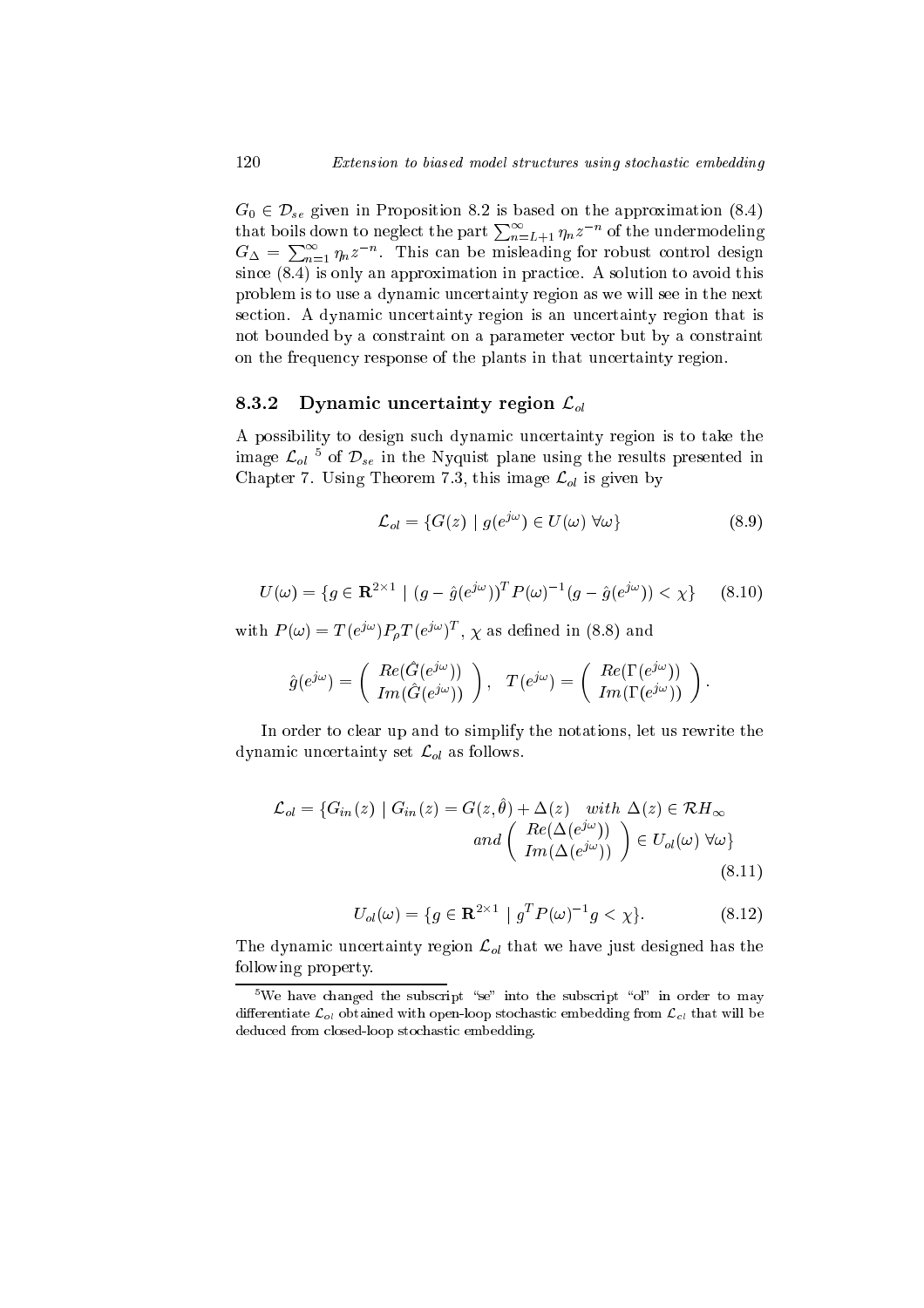Proposition 8.3 Let us onsider a true system G0 satisfying Assumption 8.1. Then, the uncertainty set  $\mathcal{L}_{ol}$  defined in (8.11) contains  $G_0$  with a probability larger than  $\alpha(\kappa + L, \chi)$ :  $F \tau(\chi^2(\kappa + L) \leq \chi) = \alpha(\kappa + L, \chi)$ .

Proof. A

ording to Proposition 8.2, G0 lies in Dse with probability  $\alpha(k+L,\chi)$ . Since  $\mathcal{L}_{ol}$  is the image of  $\mathcal{D}_{se}$  in the Nyquist plane, the true system G0 lies therefore in Lol with <sup>a</sup> probability larger than (k +L; ) (see Theorem 7.5).  $\Box$ 

The true system G0 mass in Lol and in  $\omega_{0l}$  and in the stay in the stay in the state framework defined in (8.4), there is no need to use  $\mathcal{L}_{ol}$  instead of  $\mathcal{D}_{se}$ . However, the expression  $(8.4)$  is only an approximation. In practice, we do not have that:

$$
\sum_{n=L+1}^{\infty} \eta_n z^{-n} = 0,
$$

As a consequence, the structure of  $\mathcal{D}_{se}$  may not contain the "real" true system as opposed to the structure of  $\mathcal{L}_{ol}$ . Indeed, with respect to  $\mathcal{D}_{se}$ , the dynamic uncertainty region  $\mathcal{L}_{ol}$  has the complementary advantage of containing systems having a more complicated structure than  $G(z, \rho)$  but whose frequency response is sufficiently close to the frequency response of the plants in  $\mathcal{D}_{se}$ ... such as the "real" true system. Indeed we have that:

$$
G_0(z) = \overbrace{G(z, \tilde{\rho})}^{\in \mathcal{D}_{se}} + \sum_{n=L+1}^{\infty} \eta_n z^{-n}
$$

$$
G_0(e^{j\omega}) \approx G(e^{j\omega}, \tilde{\rho}) \quad \forall \omega.
$$

In the sequel, we will therefore always use  $\mathcal{L}_{ol}$  instead of  $\mathcal{D}_{se}$ .

Let us summarize. Using the stochastic embedding assumptions, we have developed a methodology that has allowed us to design a dynami uncertainty region  $\mathcal{L}_{ol}$  containing the true system with a probability larger than a given level in the case of an open-loop identification with a biased model structure  $M$ . In the next section, we will show that such uncertainty set can also be deduced from an indirect closed-loop identification with biased model structure.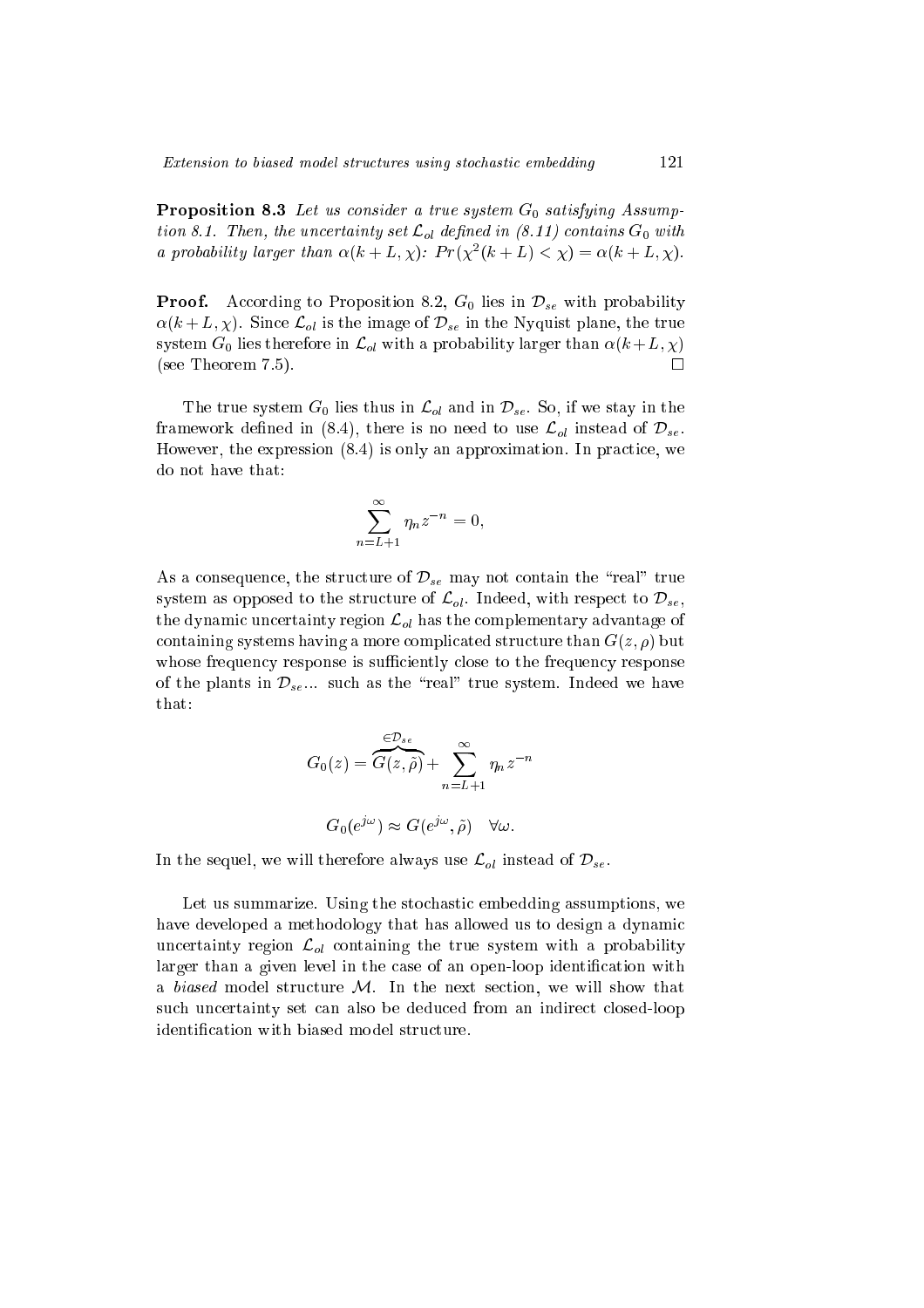### 8.4 Extension to indirect closed-loop PE identification with stochastic embedding assumptions

Let us consider again the closed-loop experiment design presented in Section 2.2.4. We consider thus a controller  $K$  which forms a stable closed loop with the stable true system G0 dened in (8.1). Our pro
edure to design an uncertainty set  $\mathcal L$  with stochastic embedding in closed loop is very similar to the one used in the ase of unbiased model stru
tures: it consists of first designing a frequency domain uncertainty region containing one of the four transfer functions of the matrix  $T(G_0, K)$  defined in  $(2.27)$  and then to back-compute the uncertainty region containing  $G_0$ . We give here the procedure for the closed-loop transfer function  $T_0^1$ defined in (2.29). We then have to assume that  $K$  and  $K$  - are stable [21]. Similar procedures exist for the other three closed-loop transfer functions.

Let us thus collect N experimental data  $r_1(t)$  and  $y(t)$  on the closed loop presented in Figure 2.1 and omposed of the true system G0 and the stabilizing controller  $K$ :

$$
y(t) = \frac{G_0 K}{1 + G_0 K} r_1(t) + \frac{H_0}{1 + G_0 K} e(t) = T_0^1 r_1(t) + \tilde{v}(t)
$$
(8.13)

As the loop  $[K G_0]$  is stable, it is possible to use the procedure presented in Section 8.3 to design an uncertainty region  $\mathcal{L}_T$  of closed-loop transfer functions containing  $T_0$ . For this purpose, we define a *biasea* model structure for  $T_0^1$  as follows

$$
\mathcal{M}_{cl} = \{ T(z,\xi) \in \mathcal{R}H_{\infty} \mid T(z,\xi) = \Lambda_{cl}(z)\xi \},\tag{8.14}
$$

where  $\xi$  is a parameter vector and  $\Lambda_{cl}(z)$  a row vector containing known transfer functions. We rewrite also  $(8.13)$  in a way similar to  $(8.3)$ :

$$
y(t) = T(z, \xi_0)r_1(t) + T_{\Delta}(z)r_1(t) + \tilde{v}(t)
$$
\n(8.15)

where  $T_0^{\top}$  is decomposed into a model  $T\left(z,\xi_0\right)\in\mathcal{M}_{cl}$  and the unmodelled dynamics  $T_{\Delta}(z)$ . Using the procedure given in Section 8.3, we may deduce the uncertainty region  $\mathcal{L}_T$  containing  $\mathcal{I}_0^-$  with a probability larger than a given level: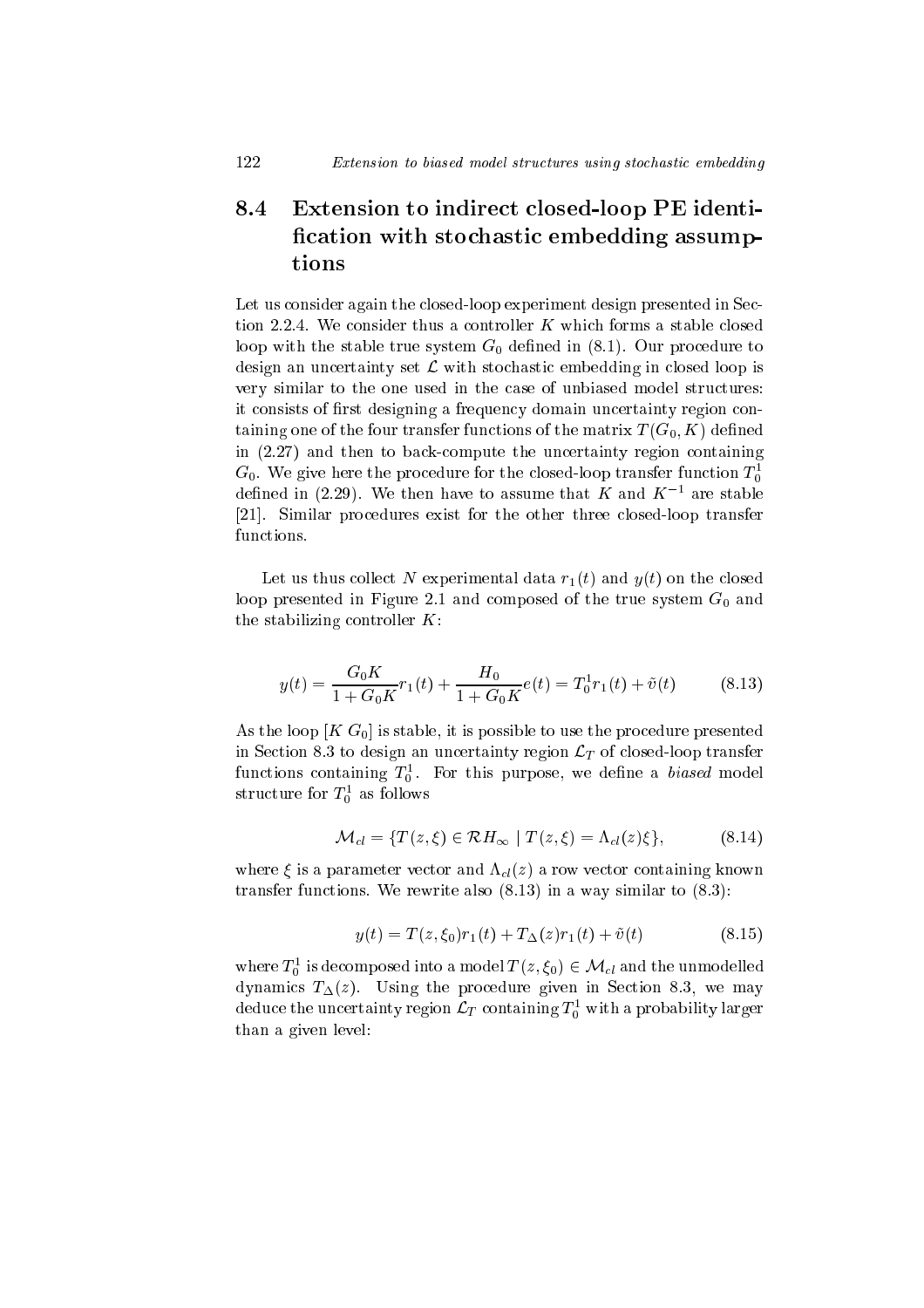$$
\mathcal{L}_T = \{ T_{in}(z) \mid T_{in}(z) = \overbrace{T(z,\hat{\xi})}^{T(z)} + \Delta(z) \quad with \quad \Delta(z) \in \mathcal{R}H_{\infty} \nand \left( \begin{array}{c} Re(\Delta(e^{j\omega})) \\ Im(\Delta(e^{j\omega})) \end{array} \right) \in U_{cl}(\omega) \ \forall \omega \}
$$
\n(8.16)

where  $T = T(z, \zeta) \in \mathcal{N} \mathcal{H}_{\infty}$  is the identified model and  $U_{cl}(\omega)$  is an ellipse having the same form as the one defined in  $(8.12)$ .

The set  $\mathcal{L}_T$  is a set of closed-loop transfer functions. The corresponding set of open-loop transfer functions is now constructed. As  $G_0 = I_0^-/(\Lambda (1 - I_0^-))$ , the open-loop transfer function  $G_{in}(z)$  corresponding to  $T_{in}(z)$  is given by:

$$
G_{in}(z) = \frac{1}{K} \times \frac{T_{in}(z)}{1 - T_{in}(z)}.
$$
\n(8.17)

In particular, the nominal open-loop model  $G(z,\zeta)$  corresponding to  $T = T (\gamma, \zeta)$  is given by:

$$
G(z, \hat{\xi}) = \frac{1}{K} \times \frac{T(z, \hat{\xi})}{1 - T(z, \hat{\xi})}
$$
(8.18)

 $\mathcal{A}$ s we assume that the true system G0 is stable, we also assume that the true system  $\mathcal{A}$ this open-loop model  $G(\lambda, \zeta)$  is stable. The set  $\mathcal{L}_{cl}$  of open-loop plants  $G_{in}$  corresponding to the set  $\mathcal{L}_T$  of closed-loop transfer functions  $T_{in}$  is:

$$
\mathcal{L}_{cl} = \{ G_{in}(z) \mid G_{in}(z) = \frac{\frac{\hat{T}}{K - K \hat{T}} + \frac{1}{K - K \hat{T}} \Delta}{1 + \frac{-1}{1 - \hat{T}} \Delta} \quad with \ \Delta(z) \in \mathcal{R}H_{\infty}
$$

$$
and \left( \frac{Re(\Delta(e^{j\omega}))}{Im(\Delta(e^{j\omega})))} \right) \in U_{cl}(\omega) \ \forall \omega \}
$$
(8.19)

The frequency domain uncertainty region  $\mathcal{L}_{cl}$  can be rewritten as follows using (8.18).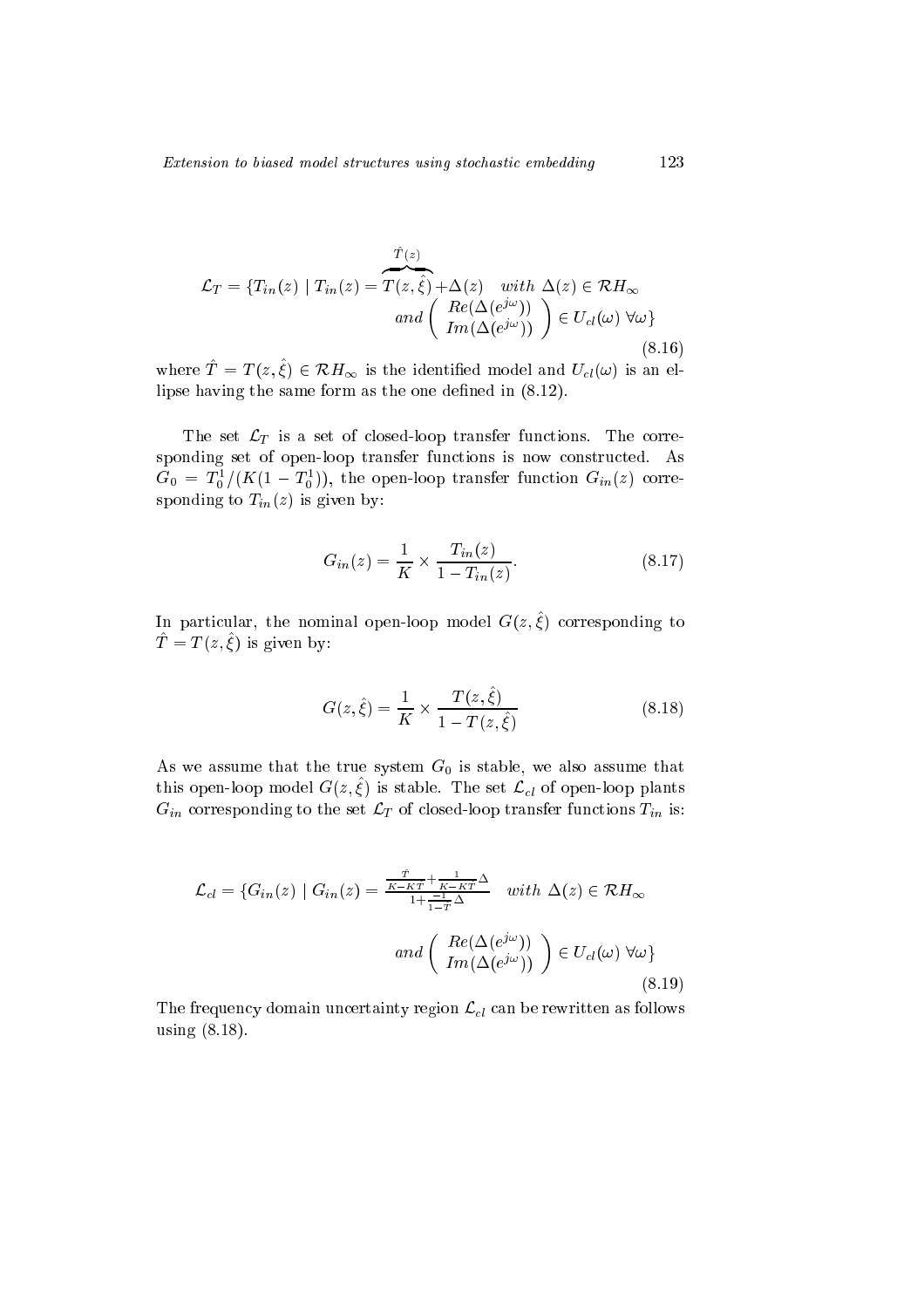$$
\mathcal{L}_{cl} = \{ G_{in}(z) \mid G_{in}(z) = \frac{G(z, \hat{\xi}_N) + \frac{1 + KG(z, \hat{\xi}_N)}{K} \Delta}{1 + (-1 - KG(z, \hat{\xi}_N)) \Delta} \quad with \ \Delta(z) \in \mathcal{R}H_{\infty}
$$

$$
and \left( \frac{Re(\Delta(e^{j\omega}))}{Im(\Delta(e^{j\omega}))} \right) \in U_{cl}(\omega) \ \forall \omega \}
$$
(8.20)

**Properties of**  $\mathcal{L}_{cl}$ **.** According to the results of the previous section, the true closed-loop transfer function  $I_0^-$  lies in  $\mathcal{L}_T$  with a probability larger than a given level. As a onsequen
e, the true system G0 <sup>=</sup>  $T_0^{\gamma}$  (K (1 –  $T_0^{\gamma}$ )) hes in the frequency domain uncertainty region  $\mathcal{L}_{cl}$ with the same probability.

### 8.5 General structure of the uncertainty regions obtained from PE identification with biased model stru
tures

In the previous subsections, uncertainty regions  $\mathcal{L}_{ol}$  and  $\mathcal{L}_{cl}$  containing the true system have been obtained as a result of open-loop or "indirect" closed-loop PE identification with biased model structures and stochastic embedding assumptions, respectively. In both cases, these unertainty regions take the form of a set of open-loop transfer fun
tions (around some center) defined by a dynamic uncertainty  $\Delta(z) \in \mathcal{R}H_{\infty}$ whose frequency response is bounded at each frequency by an ellipsoid in the Nyquist plane. In the following proposition, we show that  $\mathcal{L}_{ol}$  and  $\mathcal{L}_{cl}$  can be described using the same generic expression  $\mathcal{L}$ . The form of this generi expression has been hosen very similar to the stru
ture of the uncertainty region  $D$  defined in  $(2.44)$  in order to ease the robustness analysis of  $\mathcal L$  that will be developed in the next chapter. For this purpose, let us define the RI vector  $\delta(z)$  corresponding to the uncertainty transfer function  $\Delta(z)$ .

Definition 8.1 (The RI vector  $\delta(z)$  corresponding to  $\Delta(z)$ ) Let  $\Delta(z)$ be the stable uncertainty transfer function present in  $(8.11)$  and  $(8.20)$ . We define the RI vector  $\delta(z)$  as follows:

$$
\delta(z) = \left( \begin{array}{c} Re(\Delta(z)) \\ Im(\Delta(z)) \end{array} \right). \tag{8.21}
$$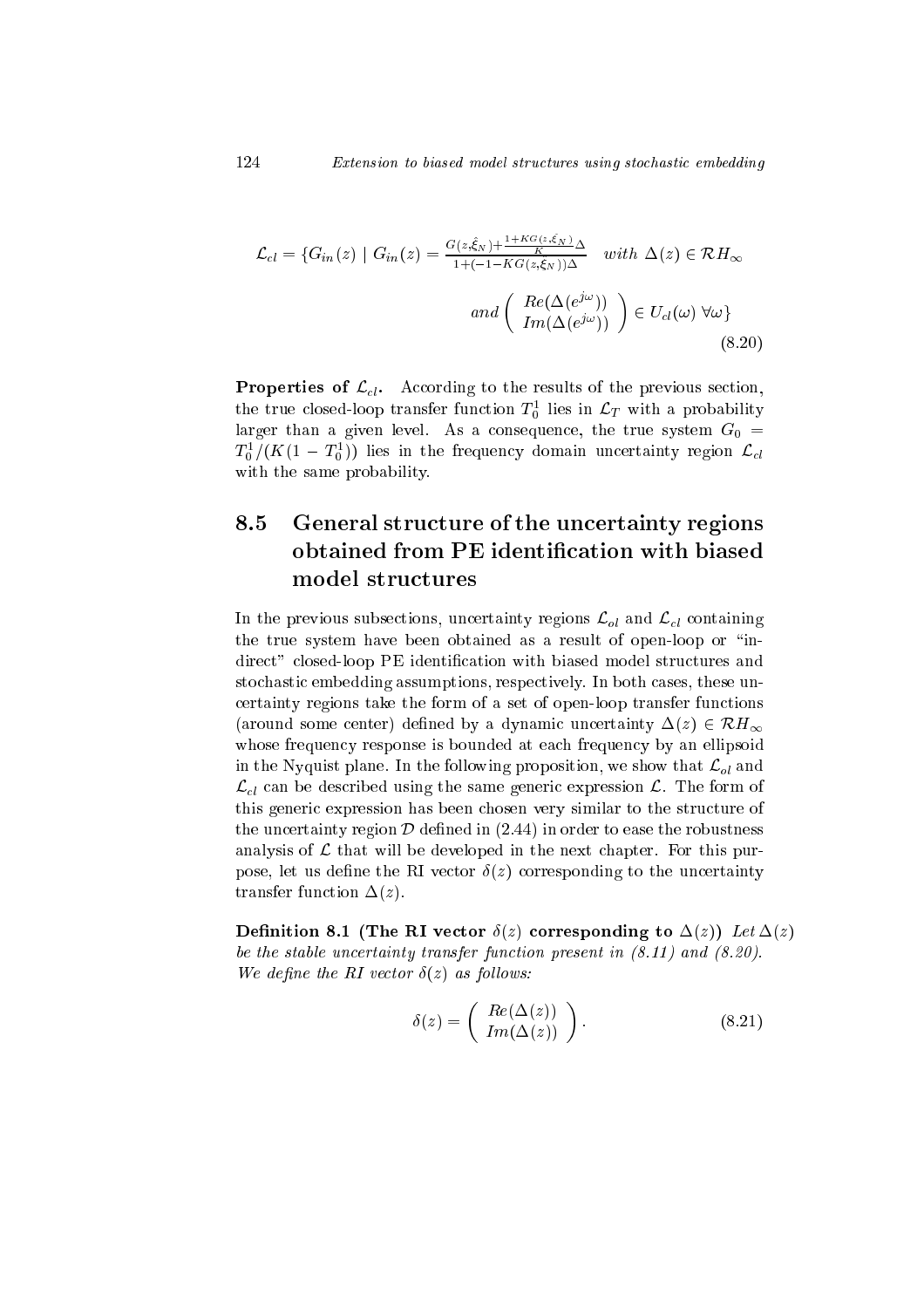ivole that the frequency response  $o(e^s \rightarrow o) \, o(z)$  is, at each frequency, real:  $\theta(e^{j\omega}) \in \mathbf{R}$   $\infty$ .

**Proposition 8.4** Consider the true open-loop dynamics  $G_0$ . The uncertainty regions  $\mathcal{L}_{ol}$  and  $\mathcal{L}_{cl}$  given in (8.11) and (8.20), respectively, and a probability G0 with a probability larger than a given level have the qeneral form of a frequency domain uncertainty region  $\mathcal L$  where the uncertainty part is the RI vector  $\delta(z)$  (see Definition 8.1).

$$
\mathcal{L} = \left\{ G(z, \delta(z)) \mid G(z, \delta(z)) = \frac{\hat{G}(z) + Z_N(z)\delta(z)}{1 + Z_D(z)\delta(z)} \quad \text{with } \delta(e^{j\omega}) \in U(\omega) \; \forall \omega \right\}
$$
\n(8.22)

$$
U(\omega) = \{ \delta(e^{j\omega}) \in \mathbf{R}^{2 \times 1} \mid \delta(e^{j\omega})^T R(\omega) \delta(e^{j\omega}) < 1 \} \tag{8.23}
$$

where

- $R(\omega)$  are symmetric positive definite matrices  $\in$  R<sup>2</sup>  $^{-1}$ . These matrices are different at each frequency  $\omega$ .
- $\overline{\phantom{a}}$  and  $\overline{\phantom{a}}$  are stable row vectors  $\overline{\phantom{a}}$  ,  $\overline{\phantom{a}}$  ,  $\overline{\phantom{a}}$  ,  $\overline{\phantom{a}}$  ,  $\overline{\phantom{a}}$ known transfer functions.
- $\bullet$   $\alpha(z) \in \mathcal{N}$ H $\infty$  is a known transfer function that can be constanted as the center of  $L$ .

**Proof.** Let us first prove that  $\mathcal{L}_{ol}$  can be expressed as in (8.22). This can be done by considering Expression (8.12) of  $U_{ol}(\omega)$  and by rewriting expression (8.11) of  $\mathcal{L}_{ol}$  using (8.21):

$$
\mathcal{L}_{ol} = \left\{ G_{in}(z) \mid G_{in}(z) = G(z, \hat{\theta}) + (1 \quad j \quad \delta(z) \text{ with } \delta(e^{j\omega}) \in U_{ol}(\omega) \ \forall \omega \right\}
$$
\n(8.24)

which is in the form (6.22) with  $Z_N = (1 j)$ ,  $Z_D = (0 0)$ ,  $G(z) =$  $G(z, \theta) \in \mathcal{K}H_{\infty}$  and  $R(\omega) = P(\omega)/\gamma$ .

we call "center of the uncertainty region  $\mathcal{L}$ " the system corresponding to  $\mathfrak{o}(z) = 0$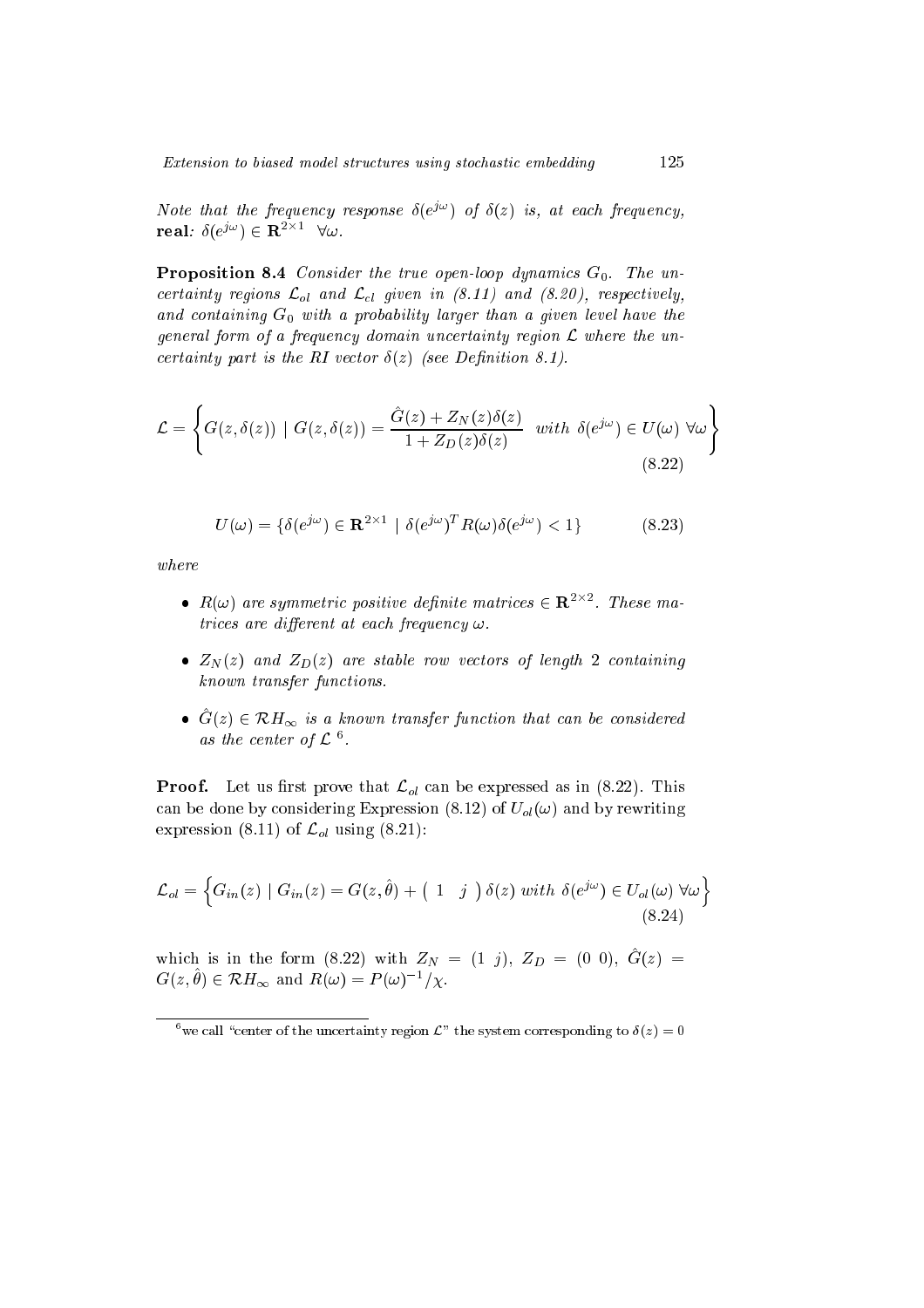Now consider  $\mathcal{L}_{cl}$  and rewrite expression (8.20) using (8.21) and de- $\liminf_{n \to \infty} G(z) = G(z, \zeta).$ 

$$
\mathcal{L}_{cl} = \{ G_{in}(z) \mid G_{in}(z) = \frac{\hat{G}(z) + \frac{1 + K\hat{G}(z)}{K} \left( 1 - j \right) \delta(z)}{1 + (-1 - K\hat{G}(z)) \left( 1 - j \right) \delta(z)} \quad and
$$
\n
$$
\delta(e^{j\omega}) \in U_{cl}(\omega) \,\forall \omega \}
$$
\n(8.25)

\nis clearly in the form (8.22). Note that  $\hat{C}(z) = C(z, \hat{\epsilon})$  is assumed.

which is crearly in the form  $(0.22)$ . Note that  $G(z) = G(z, \zeta)$  is assumed stable; hence,  $Z_N(z)$  and  $Z_D(z)$  are also stable since the controller K is stable and non-minimum phase according to  $[21]$ . This completes the provided a contract of the contract of the contract of the contract of the contract of the contract of the contract of the contract of the contract of the contract of the contract of the contract of the contract of the con

#### Remarks.

- $\bullet$  The center  $\sigma(z)$  of the uncertainty region  $\mathcal L$  is given by the iden- $\mu$  in the closed-loop in the open-loop case and, in the closed-loop  $\alpha$  ase, by  $G(z, \zeta)$ , the open-loop model corresponding to the identi- $\mu$ ed closed-loop model  $I$  (z,  $\zeta$ ). see (8.18).
- to the unit set a particle set in the set of the set of the set of the set of the set of the set of the set of si
al linear fra
tional dynami un
ertainty regions su
h as additive or multipli
ative un
ertainty sets (see (2.45) for the additive uncertainty set). Indeed, the uncertainty part  $\delta(z)$  is not a classical transfer function but is a "transfer vector" whose frequency response is real? Therefore, the classical tools of Robustness Theory can not be used for  $\mathcal{L}$ . However, the uncertainty set  $\mathcal{L}$  has a structure that is very similar to the one of the uncertainty region D delivered by PE identi
ation with unbiased model stru
tures and for whi
h we have developed robustness tools in the previous chapters. The only difference is that the uncertainty domain of  $\delta(z)$  is here different at each frequency. This similarity will help us to develop robustness tools for this uncertainty region  $\mathcal{L}$ .

#### 8.6 Con
lusions

In this chapter, we have shown that a PE identification procedure with a biased model structure allows one to design a dynamic uncertainty

Such a description is due to the ellipsoidal uncertainty domain  $U(\omega)$  at each frequen
y.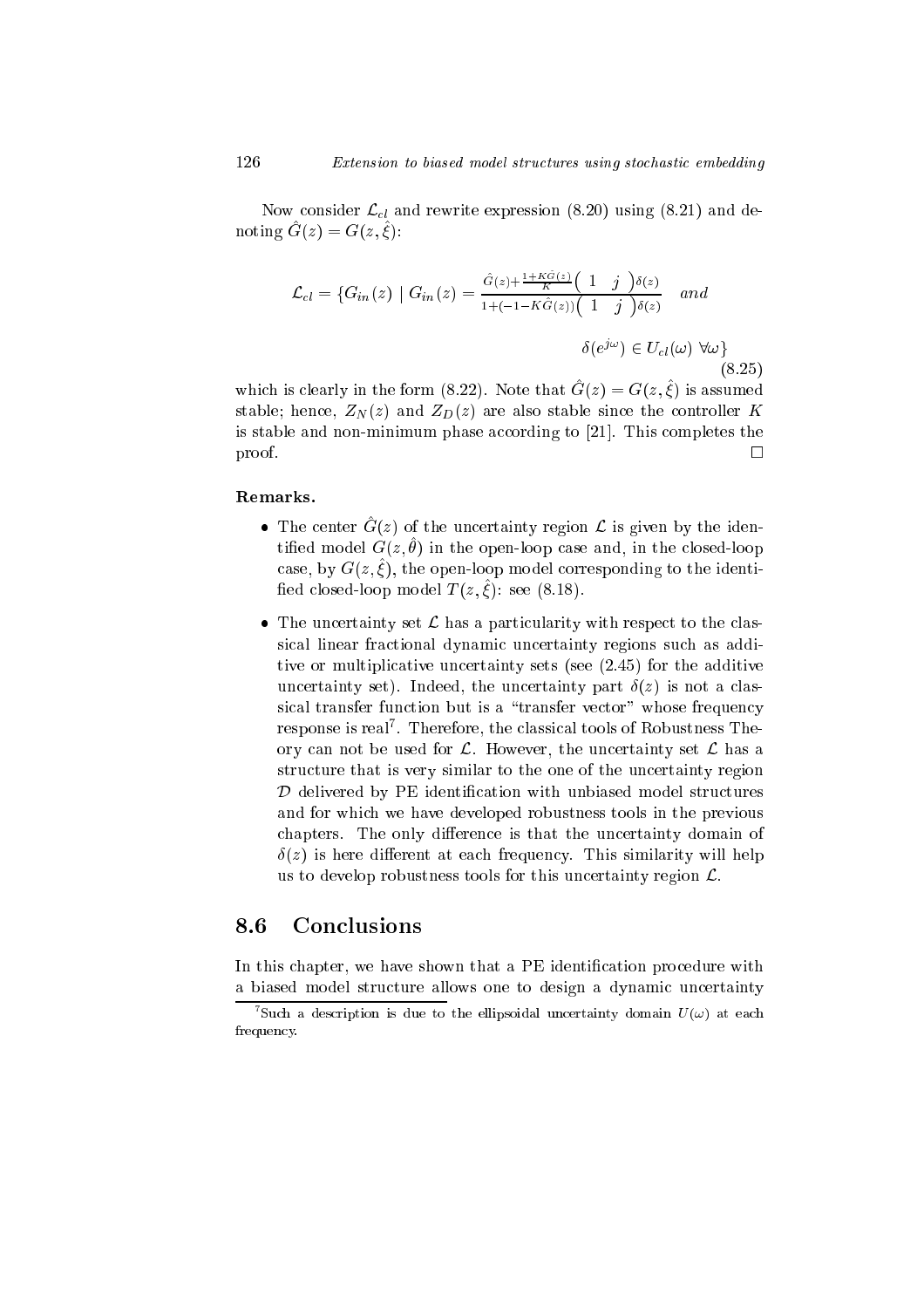set  $\mathcal L$  containing the true system with a probability larger than a given level. Moreover, we have also shown that this particular uncertainty region presents similarities with the uncertainty region  $D$  delivered by PE identification with unbiased model structures.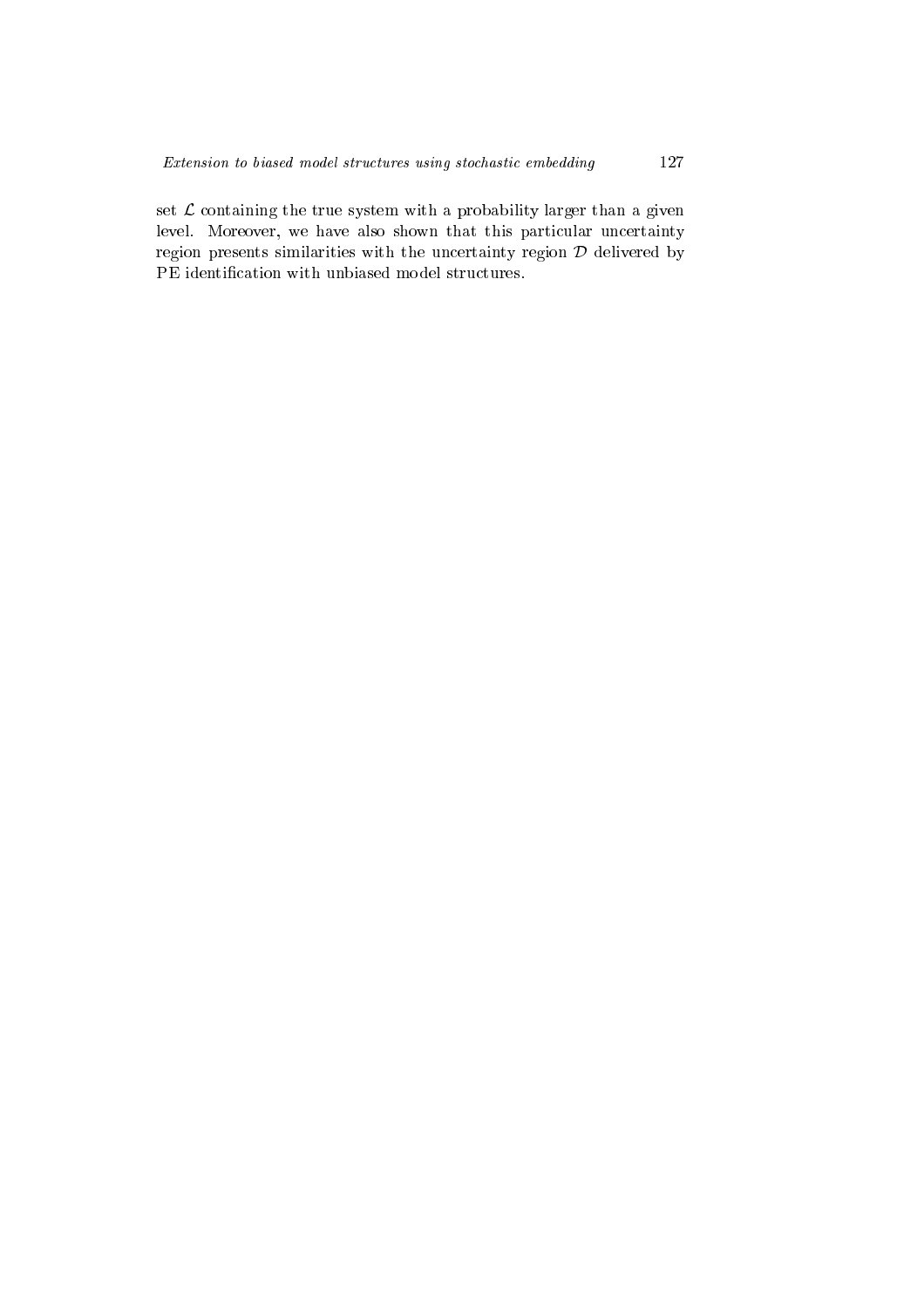Extension to biased model stru
tures using sto
hasti embedding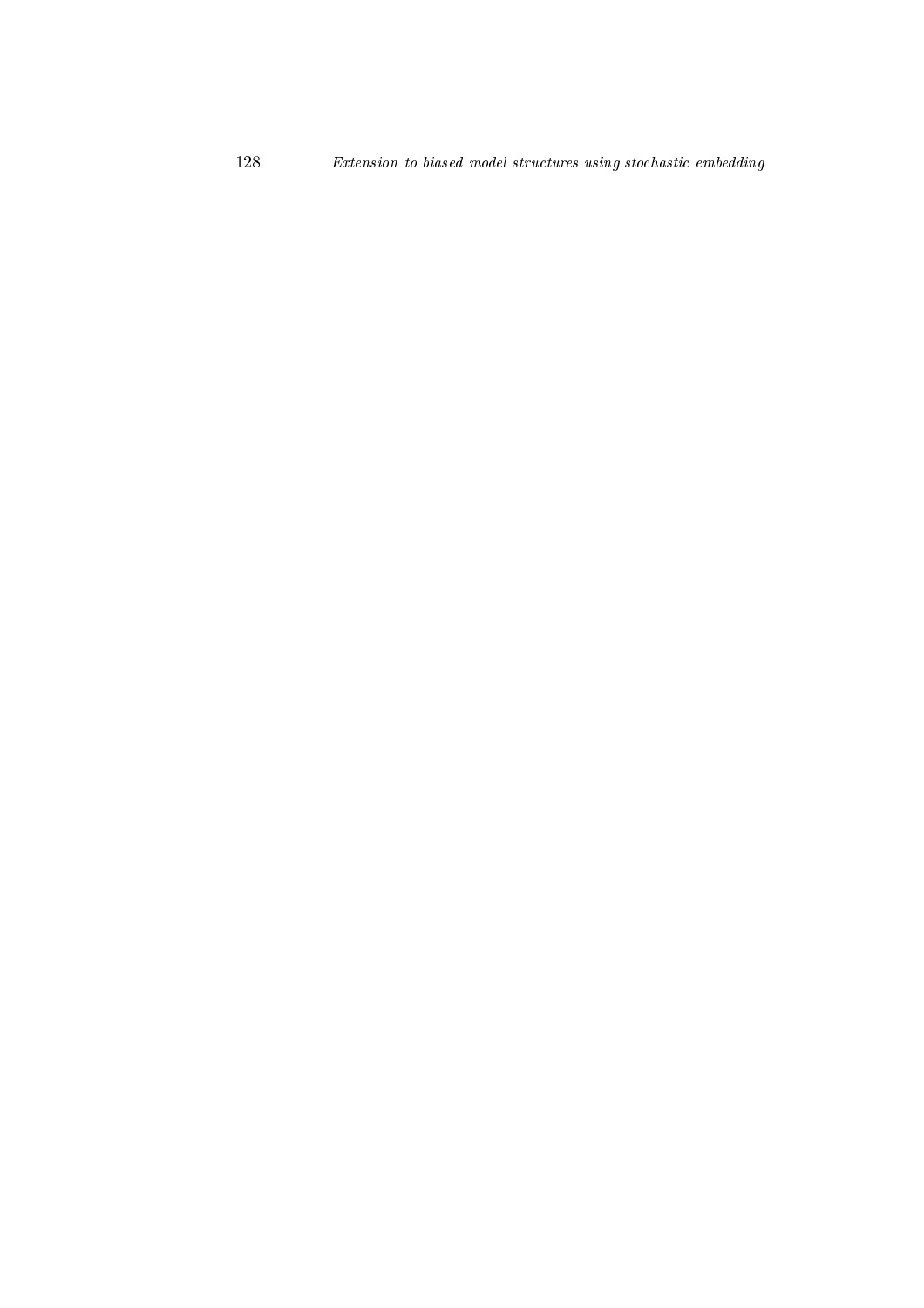## Chapter 9

# Robustness analysis of  $L$

In the previous chapter, we have introduced a dynamic uncertainty region  $\mathcal{L}$ . This uncertainty region containing the true system with a probability larger than a given level is the un
ertainty region obtained after a PE identification with biased model structure and stochastic embedding assumptions. The uncertainty region  $\mathcal L$  is made up of transfer functions  $\rm{parameterized}$  by a transfer vector  $\sigma(z)$  which represents the real and imaginary parts of the dynamic uncertainty and whose frequency response is real. The uncertainty vector  $\delta(z)$  is constrained to lie at each frequen
y in an ellipse.

Let us now consider that a PE identification procedure has delivered such uncertainty set  $\mathcal{L}$ . Let us also consider that we have chosen a model  $G_{mod}$  for control design (e.g. the center of  $\mathcal{L}$ ) and that we have designed a controller C from that model  $G_{mod}$ . In order to validate the controller C with respect to the uncertainty region  $\mathcal{L}$ , we will develop, in this hapter, robust stability and performan
e analysis tools for su
h un
ertainty set. These tools are the same as those developed for the uncertainty set  $D$  in Chapters 4 and 5 i.e. a necessary and sufficient condition for the stabilization of all plants in  $\mathcal L$  by the controller C (controller validation for stability) and a procedure to compute the worst case performance achieved by C over all plants in  $\mathcal{L}$  (controller validation for performance). These robustness tools give therefore a condition guaranteeing the stabilization of the unknown true system G0 by the controller  $C$  and a lower bound of the performance achieved by the

<sup>&</sup>lt;sup>1</sup>We use the term "transfer vector" with some abuse. The vector  $\delta(z)$  is in fact a function of a complex variable.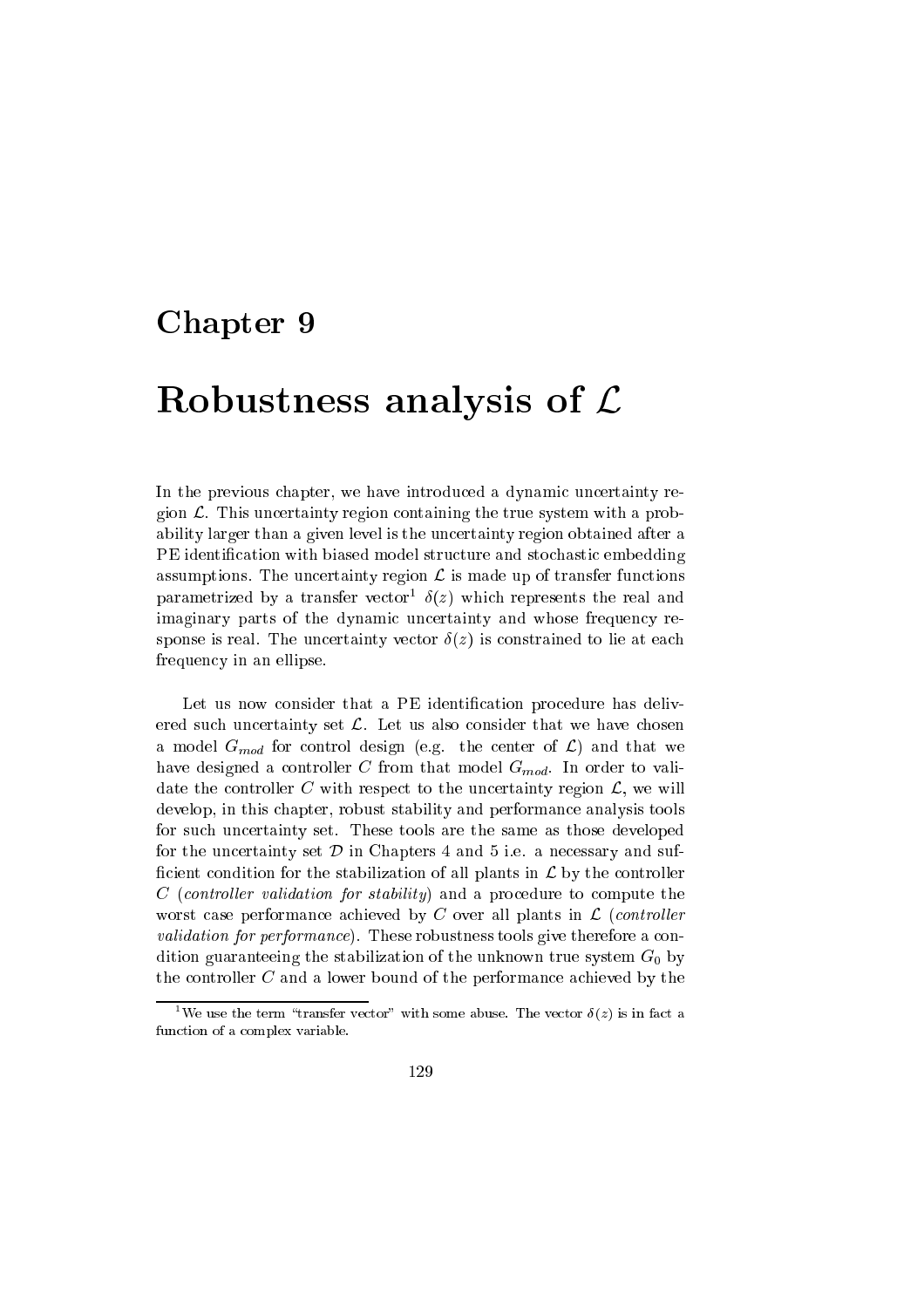ontroller C on the true system.

In order to obtain these robustness tools, we will use the similarities between the structure of  $\mathcal L$  and  $\mathcal D$ . In that sense, our main contribution on
erning the robustness analysis of un
ertainty sets dedu
ed from PE identification with stochastic embedding assumptions, has been achieved in the last se
tion of Chapter 8. In that se
tion, we have indeed expressed the general structure of  $\mathcal L$  so that the tools developed in Chapters 4 and 5 for  $D$  can be easily adapted for  $\mathcal{L}$ .

**Robust stability analysis.** Just as for the uncertainty region  $\mathcal{D}$ , the necessary and sufficient condition for the stabilization of all plants in  $\mathcal L$ by  $C$  is thus derived from the LFT framework of the uncertainty region  $\mathcal{L}$ . Indeed, we show that one can rewrite the closed-loop connection of the controller C and all plants in the uncertainty region  $\mathcal L$  as a particular LFT where the uncertainty part is a transfer vector whose frequency response is real. In that particular LFT, the (real) stability radius can be computed exactly, using the result presented in [53, 72].

Our robust stability analysis tool is \better" than the one obtained in [79]. In [79], the authors present an LFT description of the closed-loop  $\alpha$  connection of the controller  $C$  and all plants in an uncertainty region  $\mathcal{L}$ , where the ellipsoids at each frequency are approximated by a mixed perturbation set. The main advantage of our LFT des
ription is that it exactly represents the closed-loop connection of the controller C and all plants in the uncertainty region  $\mathcal L$  without any approximation.

Robust performance analysis. Just as for D, our robust performance analysis tool for  $\mathcal L$  is based on the computation of the worst case performan
e of a losed-loop made up of the onsidered ontroller and a system in the uncertainty region  $\mathcal{L}$ . The performance of a particular loop made up of the controller  $C$  and a plant in  $\mathcal L$  is here also defined as the largest singular value of a weighted version of the matrix ontaining the four closed-loop transfer functions of this loop. Our definition of the worst ase performan
e is thus very general and, by an appropriate hoi
e of the weights, allows one to derive most of the ommonly used worst ase performan
e measures su
h as e.g. the largest modulus of the sensitivity function. Our contribution is to show that the computation of the worst case performance can be formulated as an LMI-based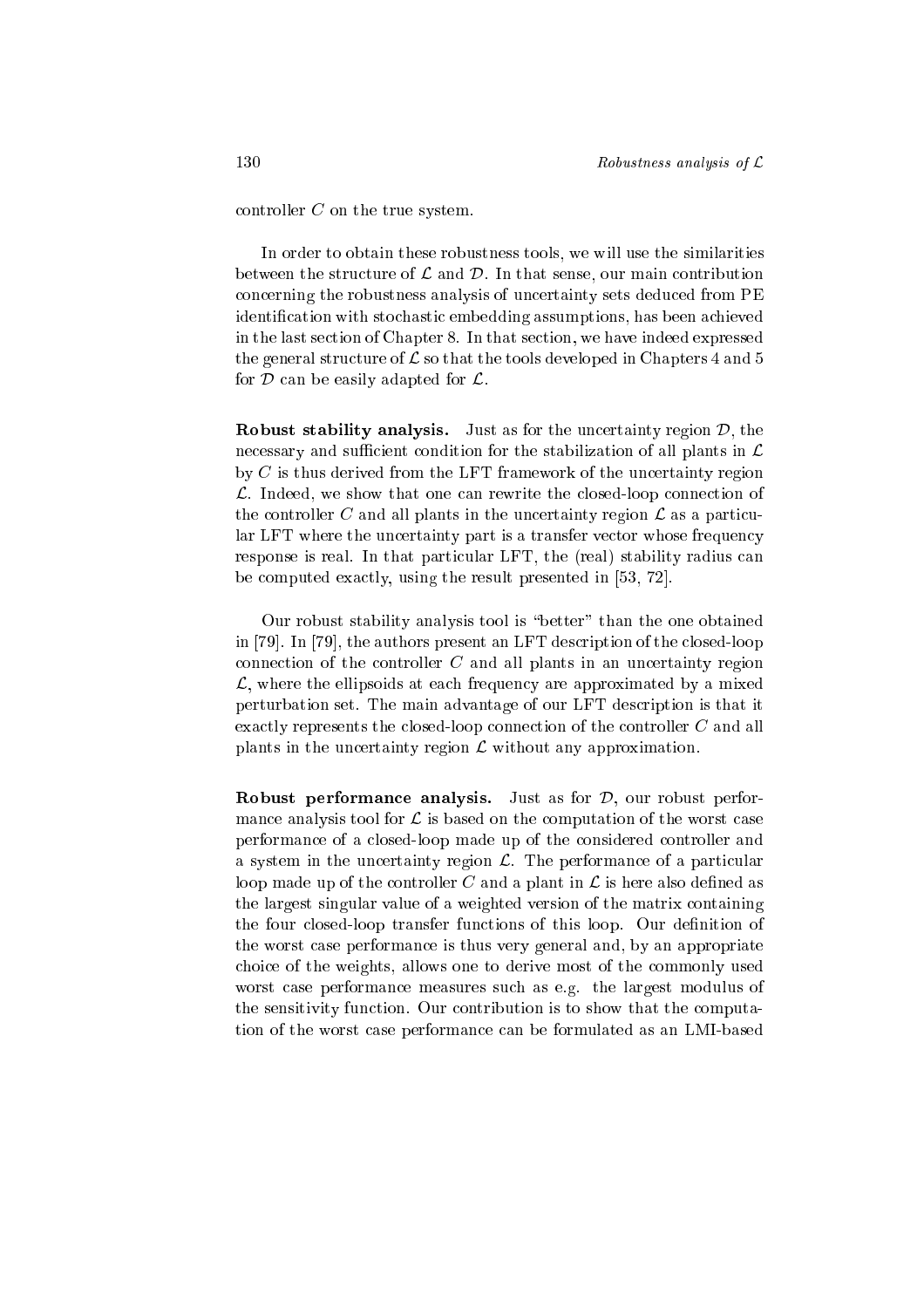optimization problem. Just as in the case of  $D$ , the LMI formulation of the problem uses the fact that the uncertainty part (i.e. the transfer vector  $\delta(z)$  of the uncertainty region  $\mathcal L$  appears linearly in the expression of both the numerator and the denominator of the systems in the uncertainty region  $\mathcal L$  and, as a consequence, also appears linearly in the expression of the different closed-loop transfer functions.

If you are only interested by the largest modulus of one closed-loop transfer fun
tion (e.g. the sensitivity fun
tion), our LMI-optimization is not ne
essary. Indeed, in this ase, the omputation of the worst ase performan
e an also be a
hieved by using the fa
t that an ellipse of uncertainty for the open-loop system maps into an ellipse of uncertainty for the closed-loop system (see  $[81, 30]$  for the case of a disk). However, this result can not be used to compute our more general worst case performance criterion. Our optimization approach has also the further advantage that it an easily be extended to the multivariable ase.

**Chapter outline.** In Section 9.1, we present our procedure to validate a controller for stability with respect to an uncertainty set  $\mathcal{L}$ . In Section 9.2, we present the LMI procedure allowing the exact computation of the worst ase performan
e a
hieved by a ontroller C over all plants in  $\mathcal L$ . In Section 9.3, we present a simulation example and we finish by drawing some on
lusions in Se
tion 9.4.

#### 9.1 Robust stability analysis of  $\mathcal L$

As said in the introduction, the aim of this first section is to validate a given controller for stability i.e. to find a necessary and sufficient condition for the stabilization of all plants in an uncertainty region  $\mathcal L$ by this ontroller. Robust stability theory provides su
h ne
essary and sufficient conditions  $[34, 31, 92, 68, 53]$ . But for the application of robust stability results, it is required that the losed loop onne
tions of this ontroller to all plants in the un
ertainty region be rewritten as a set of loops that connect a known fixed dynamic matrix  $M(z)$  to an uncertainty part  $\Delta(z)$  of known structure that belongs to a prescribed un
ertainty domain.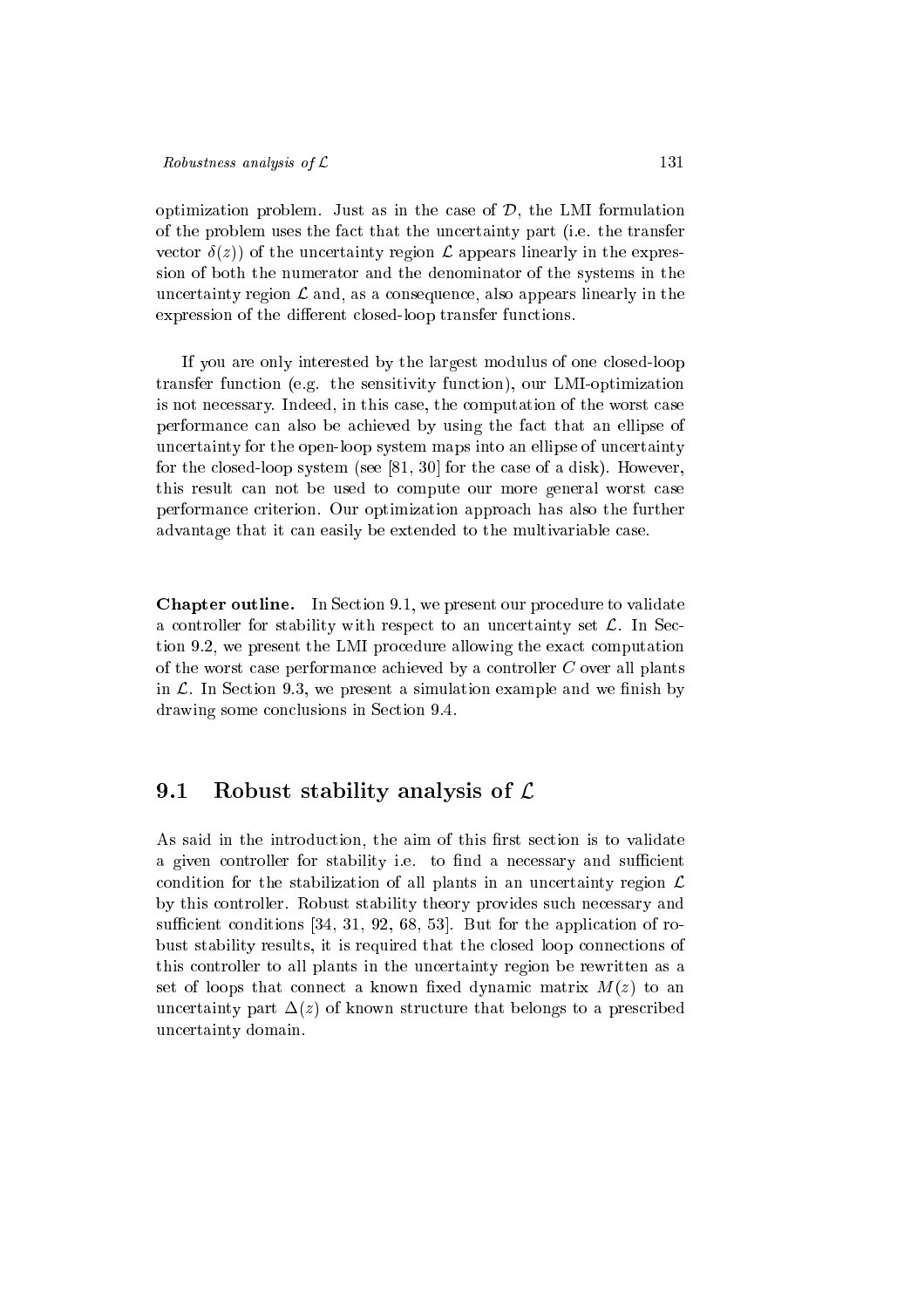#### 9.1.1 LFT framework for the uncertainty region  $\mathcal L$  and a ontroller <sup>C</sup>

Just as was done for the uncertainty set  $\mathcal D$  in Chapter 4, a first step is to find the particular set of loops, given in the general LFT framework, that correspond to the closed-loop connections of all plants in  $\mathcal L$  with C. This is achieved using the following theorem which is very similar to Theorem 4.1.

Theorem 9.1 (LFT framework for  $\mathcal{L}$ ) Consider an uncertainty region  $\mathcal L$  of plant transfer functions given by (8.22) and a controller  $C(z) =$  $\Lambda(z)/I(z)$  . The set of closed-loop connections  $|G(z, \theta(z))|C|$  for all  $G(z, \delta(z)) \in \mathcal{L}$  can be rewritten into to the set of loops  $[M_{\mathcal{L}}(z), \delta(z)]$ which obey the following system of equations

$$
\begin{cases}\np = \delta(z)q \\
q = M_{\mathcal{L}}(z)p\n\end{cases} \tag{9.1}
$$

The uncertainty part (i.e. the RI vector  $\delta(z)$ ) has a real frequency  $resparse$   $o(e^{\prime})$  that is constrained to the, at the frequency  $\omega$ , in the normalised uncertainty domain:  $|I(\omega) o(e^{j\omega})|_2 < 1$ .  $I(\omega) \in \mathbf{R}^{2}$  is a square root of the matrix  $R(\omega)$  defining  $U(\omega)$  in (8.22):  $R(\omega)$  =  $I(\omega)$   $I(\omega)$ . ML $(z)$  is a row vector of transfer functions of tength  $z$ defined as:

$$
M_{\mathcal{L}}(z) = -(Z_D + \frac{X(Z_N - \hat{G}Z_D)}{Y + \hat{G}X}).
$$
\n(9.2)

**Proof.** The closed-loop connection of C and a particular plant  $G(z, \delta(z)) =$  $(\hat{G} + Z_N \delta(z))/(1 + Z_D \delta(z))$  in  $\mathcal L$  (see (8.22)) is given by

$$
\begin{cases}\ny = \frac{\hat{G} + Z_N \delta(z)}{1 + Z_D \delta(z)} u = (\hat{G} + \frac{(Z_N - \hat{G}Z_D)\delta(z)}{1 + Z_D \delta(z)}) u \\
u = -Cy\n\end{cases}
$$
\n(9.3)

By introducing two new signals q and p, we can restate  $(9.3)$  as

$$
\begin{cases}\nq \\
\left(\begin{array}{c}\nq \\
y\n\end{array}\right) = \overbrace{\left(\begin{array}{cc}\n-Z_D & 1 \\
Z_N - \hat{G}Z_D & \hat{G}\n\end{array}\right)}^{H(z)}\n\left(\begin{array}{c}\np \\
u\n\end{array}\right) \\
p = \delta(z)q \\
u = -Cy\n\end{cases}
$$
\n(9.4)

 $\lceil X(z) \rceil$  and  $Y(z)$  are the polynomials corresponding to the numerator and to the denominator of  $C(z)$ , respectively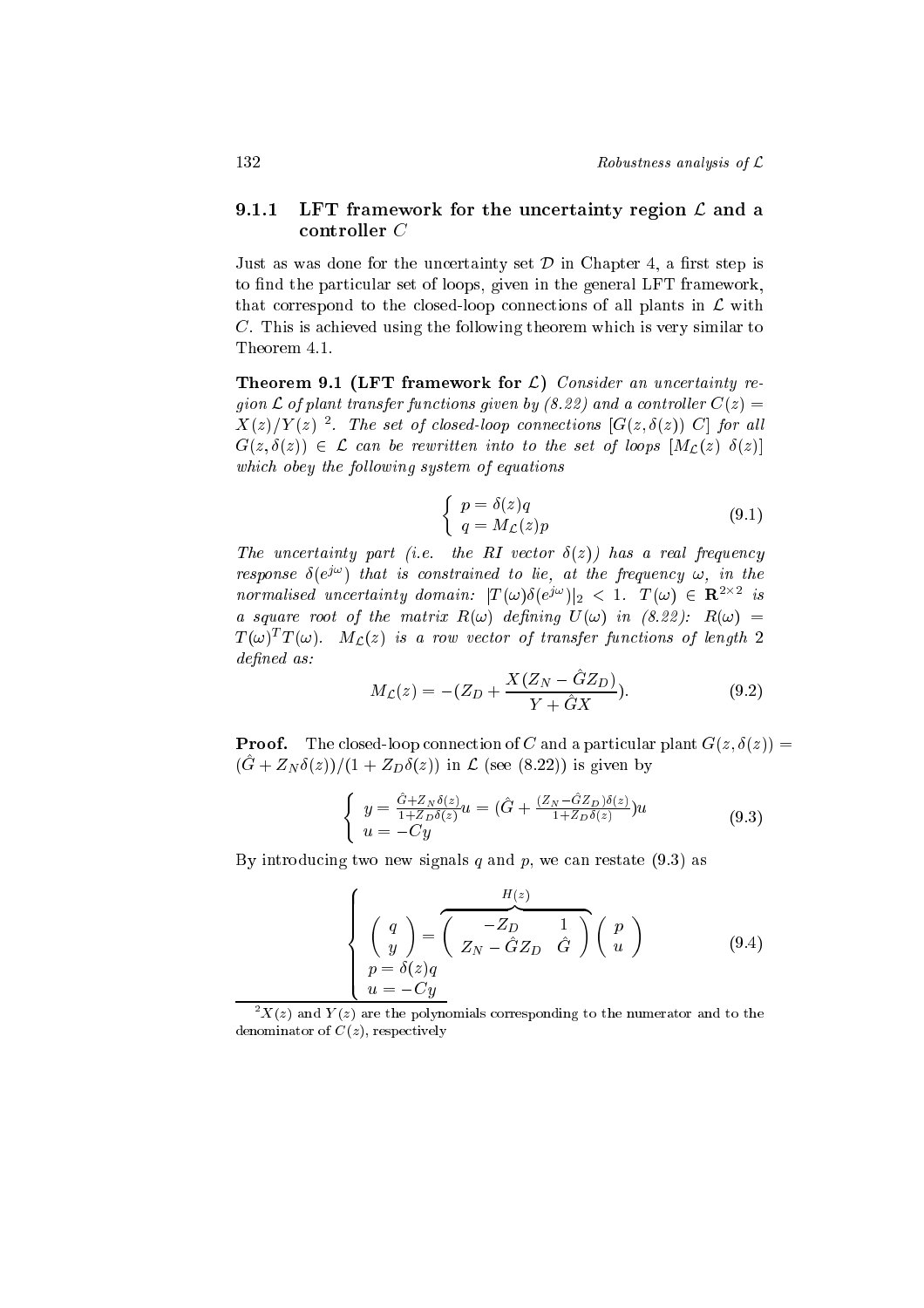By doing so, we have isolated the uncertainty vector  $\delta(z)$  from the known matrix  $H(z)$  and the controller  $C(z)$ . The variables y and y are now eliminated from (9.4), yielding the following system of equations whi
h is equivalent to (9.1):

$$
\begin{cases}\n p = \delta(z)q \\
 q = \left(-Z_D - \frac{C(Z_N - \hat{G}Z_D)}{1 + \hat{G}C}\right)p\n\end{cases}
$$
\n(9.5)

The system  $(9.5)$  is equivalent with the closed-loop connection of a particular  $G(z, \delta(z))$  in  $\mathcal L$  with the controller C. In order to consider the closed-loop connections for all plants in  $\mathcal{L}$ , we have to consider all  $\delta(z)$ such that  $\vartheta(e^{j\omega}) \in \mathbf{R}^{n+1}$  lies in the ellipsoid  $U(\omega)$  given by:

$$
U(\omega) = \{ \delta(e^{j\omega}) \mid \delta(e^{j\omega})^T R(\omega) \delta(e^{j\omega}) < 1 \}. \tag{9.6}
$$

This last expression is the uncertainty domain of the uncertainty vector  $\delta(z)$  at the frequency  $\omega$ . This uncertainty domain can be normalized. Using  $R(\omega) = I(\omega)^T I(\omega)$ , we see that

$$
\delta(e^{j\omega}) \in U(\omega) \Leftrightarrow (T(\omega)\delta(e^{j\omega}))^{T} (T(\omega)\delta(e^{j\omega})) < 1 \Leftrightarrow |T(\omega)\delta(e^{j\omega})|_{2} < 1
$$
\n(9.7)

The set of loops  $|M_L \text{ o}(z)|$  for all  $o(z)$  such that  $o(e^{\gamma z}) \in \mathbf{R}^{-\gamma z}$  lies in the uncertainty domain  $|I|(\omega)\theta(e^{j\omega})|_2 < 1$  is therefore equivalent to the set of closed-loop connections  $[G(z, \delta(z))]C]$  for all plants  $G(z, \delta(z))$ in  $\mathcal{L}$ . This completes the proof.  $\Box$ 

#### 9.1.2 Robust stability condition for the uncertainty region  $\mathcal{L}$

Theorem 9.1 allows us to "transform" our problem of testing if the controller C stabilizes all the plants in the uncertainty region  $\mathcal L$  into the equivalent problem of testing if the set of loops  $[M_{\mathcal{L}}(z) \, \delta(z)]$  are stable for all  $o(z)$  such that  $o(e^{j\omega}) \in {\bf R}^{z \times z}$  lies in the uncertainty domain  $\mu$  ( $\omega$ ) $\sigma$ (e<sup>3</sup>)  $\frac{1}{2}$  < 1. This equivalent set of loops is very similar to the set of loops  $[M(z)$   $\beta]$  presented in Section 4.1 and for which there exists a robust stability theorem (see Proposition 4.1). The only difference is the size of the uncertainty domain which is here different at each frequency. As a consequence, Proposition 4.1 can not be used to find a necessary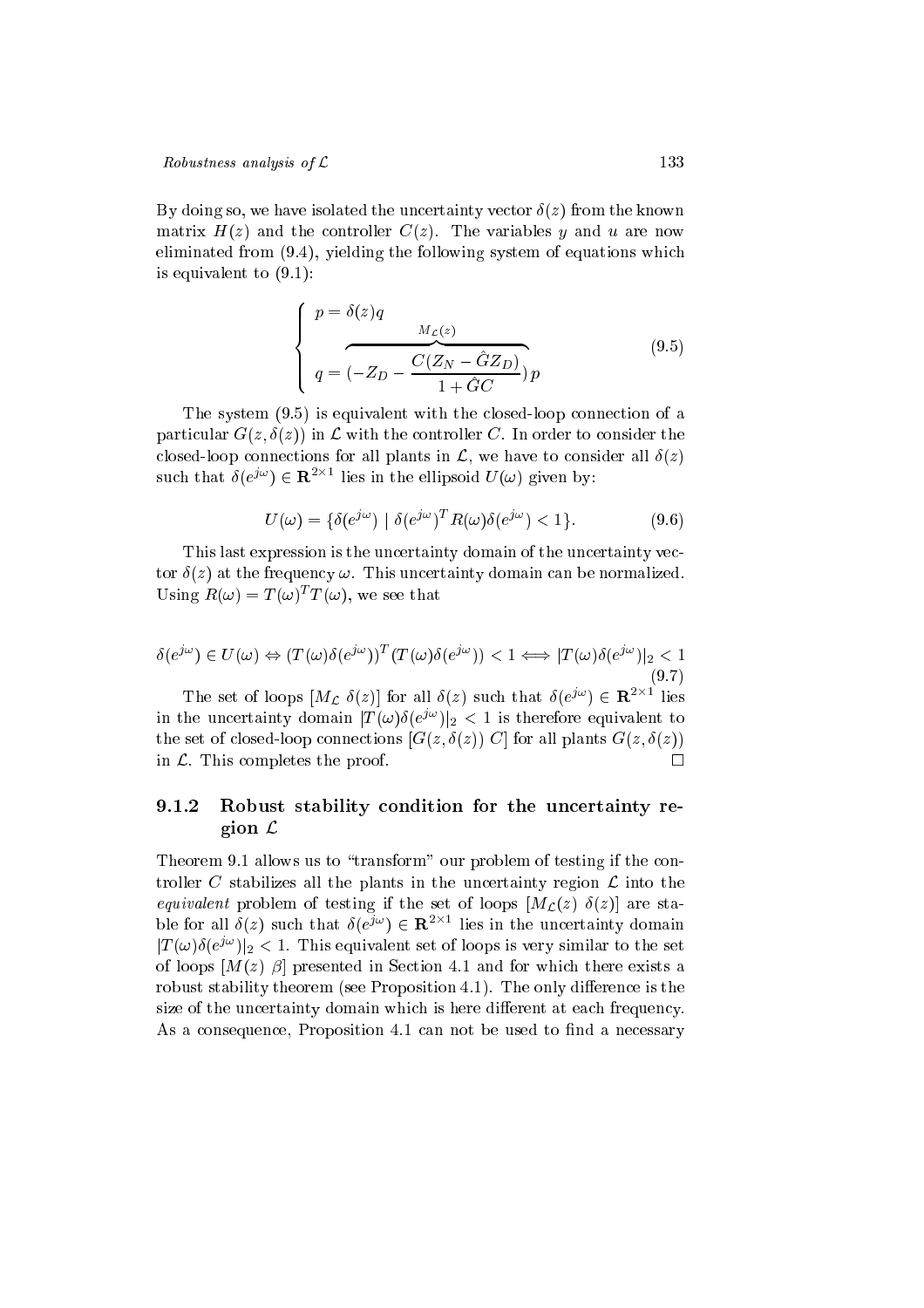and sufficient robust stability condition for the uncertainty set  $\mathcal{L}$ . However, we can derive the necessary and sufficient robust stability condition after a last effort of normalisation and using the following property of the stability radius of the loop  $[M(z) \beta]$  (which is a direct consequence of its definition  $(4.3)$ ).

**Proposition 9.1** Consider a known complex vector  $M \in \mathbb{C}$  and  $D \in$  ${\bf R}$  . We have that  $1-M\beta\neq 0$  for all  $\beta$  such that  $|\beta|_2< 1$  if and only if

$$
\mu(M) \le 1\tag{9.8}
$$

where  $\mu$  is the stability radius defined in  $(4.3)$ .

Theorem 9.2 (robust stability condition) Consider an uncertainty region  $\mathcal L$  of plant transfer functions having the general form (8.22) and iet  $C$  be a controller that stabilizes the center  $G(z)$  of  $L$ . All the plants in the uncertainty region  $\mathcal L$  are stabilized by the controller  $C$  if and only if, at each frequency  $\omega$ ,

$$
\mu(M_{\mathcal{L}}(e^{j\omega})T^{-1}(\omega)) \le 1. \tag{9.9}
$$

with  $\mu$ , the stability radius defined in (4.3),  $R(\omega) = I(\omega) I(\omega)$  and  $M_{\mathcal{L}}(z)$  as defined in (9.2).

Proof. By Theorem 9.1, our problem of testing if the controller C stabilizes all the plants in the uncertainty region  $\mathcal L$  is equivalent to testing if the set of loops  $[M_{\mathcal{L}}(z) \, \delta(z)]$  are stable for all  $\delta(z)$  such that  $\theta(e^{j\omega}) \in \mathbf{R}^{-\alpha}$  hes in the uncertainty domain [1]  $(\omega) \theta(e^{j\omega})|_2 < 1$ .

A first step of this proof is to observe

- that ML( $\alpha$ ) is stable. Indeed, its definition to the definition  $\alpha$  $\min_{\alpha}$  and  $\alpha$  are sensitivity function of the closed loop [C  $\alpha$ ( $\approx$  )], which is stable by assumption, and the denominators of  $Z_N(z)$  and  $Z_D(z)$  which are also stable according to Proposition 8.4;
- that, by Denition 8.1, (z) = (1 j)Æ(z) with (z) <sup>2</sup> RH1;
- ertainty domain of European of European order  $\mathcal{L}_{\mathcal{A}}$  ,  $\mathcal{L}_{\mathcal{A}}$  ,  $\mathcal{L}_{\mathcal{A}}$  ,  $\mathcal{L}_{\mathcal{A}}$  ,  $\mathcal{L}_{\mathcal{A}}$  ,  $\mathcal{L}_{\mathcal{A}}$  ,  $\mathcal{L}_{\mathcal{A}}$  ,  $\mathcal{L}_{\mathcal{A}}$  ,  $\mathcal{L}_{\mathcal{A}}$  ,  $\mathcal{L}_{\mathcal{A}}$  ,  $\mathcal{L$  $|I(\omega)\rho(e^{\gamma-\gamma})|_2 < 1$  v $\omega \gamma$  is connected and contains  $\varrho(z) = 0$ .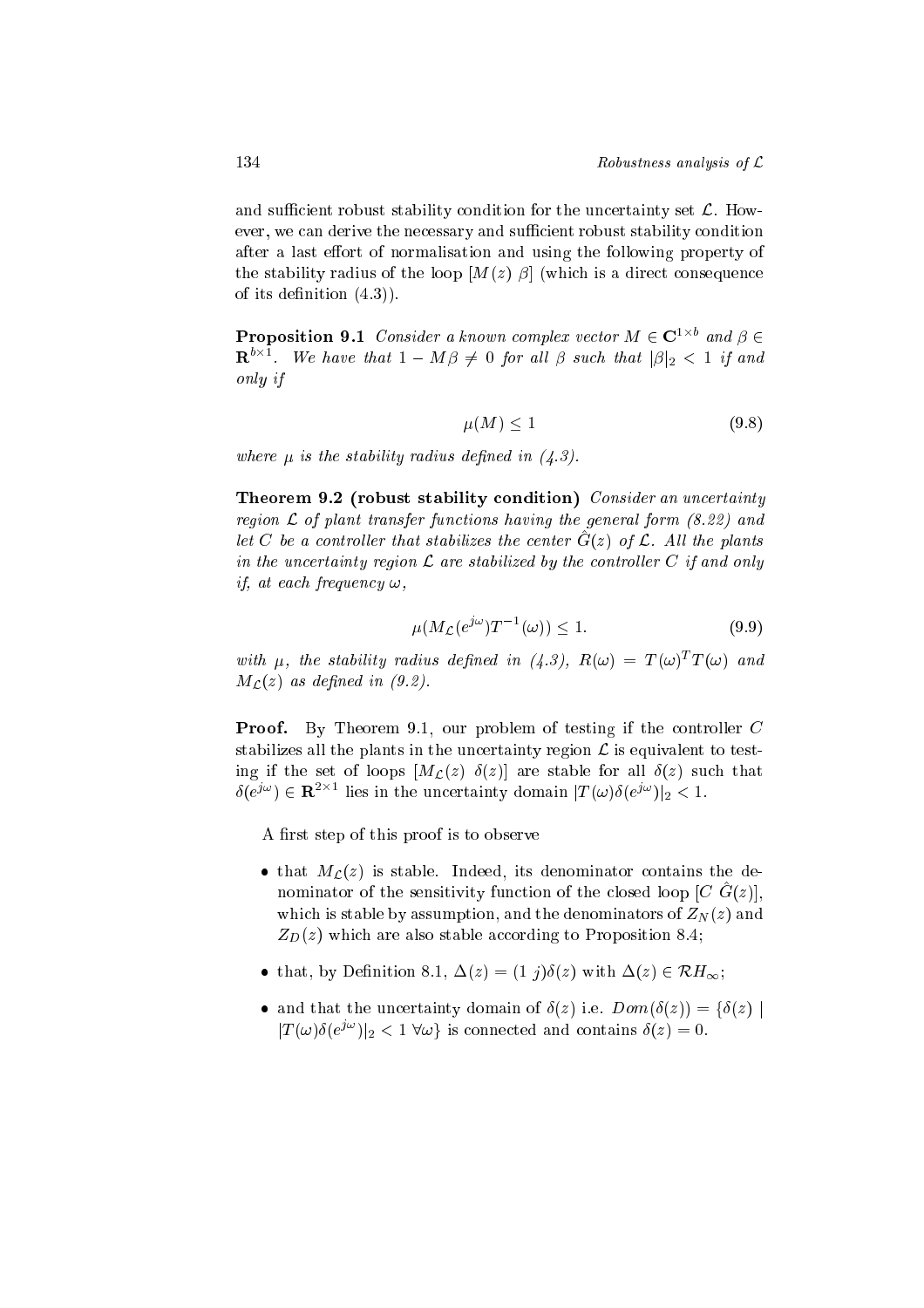A first conclusion that follows from these observations is that one of the considered loops i.e.  $[M_{\mathcal{L}}(z) \, \delta(z) = 0]$  is guaranteed to be stable. As a consequence, using the fact that  $Dom(\delta(z))$  is connected and the fact that  $\Delta(z) \in \mathcal{R}H_{\infty}$ , the set of loops  $[M_{\mathcal{L}}(z) \, \delta(z)]$  are internally stable for all  $\delta(z) \in Dom(\delta(z))$  if and only if, at each frequency  $\omega$ ,

$$
1 - M_{\mathcal{L}}(e^{j\omega})\delta(e^{j\omega}) \neq 0 \quad \forall \delta(e^{j\omega}) \quad such \, \text{that} \, \, |T(\omega)\delta(e^{j\omega})|_{2} < 1. \tag{9.10}
$$

A final normalisation shows that expression  $(9.10)$  is equivalent with the statement (9.9). Indeed, if, at each frequency  $\omega$ , we define a real vector  $\phi(e^{j\omega}) \equiv T(\omega)\delta(e^{j\omega})$ , then, (9.10) is equivalent with:

$$
1 - M_{\mathcal{L}}(e^{j\omega})T^{-1}(\omega)\phi(e^{j\omega}) \neq 0 \ \ \forall \phi(e^{j\omega}) \ \ such \ that \ |\phi(e^{j\omega})|_2 < 1 \ \ (9.11)
$$

Since  $\varphi(e^{\prime})$  is real, this last expression is equivalent with  $(9.9)$ , by Proposition 9.1.

Theorem 9.2 gives a necessary and sufficient condition for the sta- $\sigma$ -bilization of all plants in  $\mathcal L$  by any controller that stabilizes  $G(z)$ , the "center" of  $\mathcal L$ . This necessary and sufficient condition involves the computation at each frequency of the stability radius  $\mu(M_{\mathcal{L}}(e^s)/I - (\omega))$ , which is achieved using Definition 4.1. Since the true system lies in  $\mathcal{L}$ , Theorem 9.2 gives also a ondition guaranteeing that the ontroller C stabilizes the unknown true system  $G_0$ .

#### 9.2 Robust performance analysis of  $\mathcal L$

In this section, we show that we can evaluate the worst case performance achieved by some controller  $C$  with all systems in the uncertainty region  $\mathcal{L}$ , i.e. the worst level of performance of a closed loop made up of the connection of the considered controller and a particular plant in  $\mathcal{L}$ . This worst case performance is of course a lower bound for the closed-loop performan
e a
hieved with the true system. We say that a ontroller is validated for performance if the worst case performance in  $\mathcal L$  remains below some threshold.

The worst case performance criterion over all plants in an uncertainty region  $\mathcal L$  is defined in a similar way as has been defined, in Section 5.1,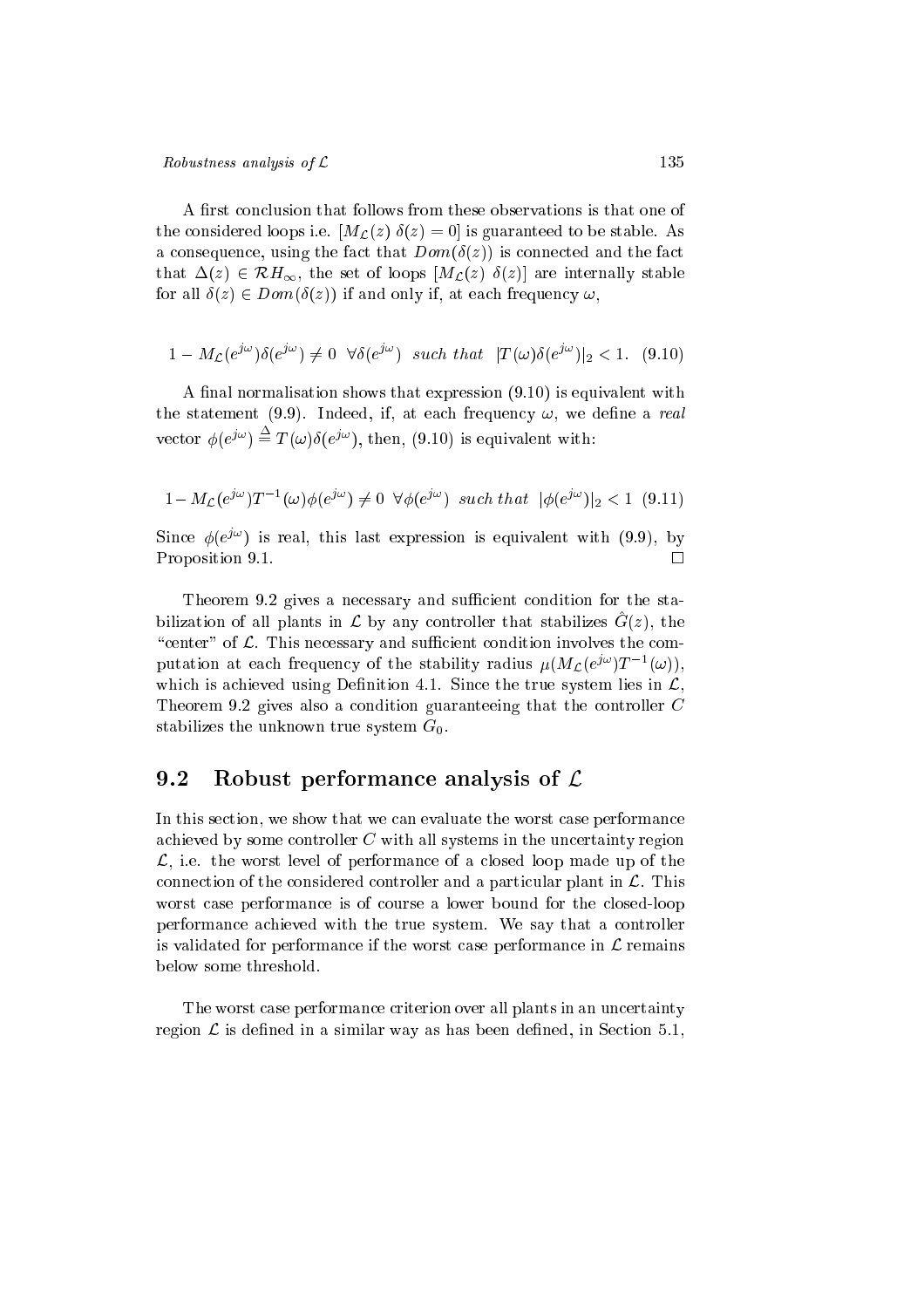the worst ase performan
e a
hieved by a ontroller C over the plants in the un
ertainty region D.

**Definition 9.1** Consider an uncertainty region  $\mathcal L$  of systems  $G(z, \delta(z))$ whose general structure is given in  $(8.22)$ . Consider also a controller  $C(z)$ . The worst case performance achieved by this controller at a frequency  $\omega$  over all systems in  $\mathcal L$  is defined as:

$$
J_{WC}(\mathcal{L}, C, W_l, W_r, \omega) = \max_{G(z, \delta(z)) \in \mathcal{L}} \sigma_1 \left( W_l T(G(e^{j\omega}, \delta(e^{j\omega})), C(e^{j\omega})) W_r \right), \tag{9.12}
$$

where  $W_l(z) = diag(W_{l1}, W_{l2})$  and  $W_r(z) = diag(W_{r1}, W_{r2})$  are diagonal weights,  $\sigma_1(A)$  denotes the largest singular value of A, and  $T(G, C)$  is the transfer matrix of the closed-loop system defined in  $(3.3)$ .

The worst case performance  $J_{WC}$  can be computed at a given frequency using an LMI based optimization problem. The LMI procedure is now given in the following theorem. Note that this pro
edure is very similar to that used in Theorem 5.1 to compute the worst case performance in the uncertainty set  $\mathcal{D}$ .

**Theorem 9.3** Consider an uncertainty region  $\mathcal{L}$  defined in (8.22) and a controller  $C(z) = X(z)/Y(z)$ . Then, at frequency  $\omega$ , the criterion function  $J_{WC}(\mathcal{L}, C, W_l, W_r, \omega)$  is obtained as

$$
J_{WC}(\mathcal{L}, C, W_l, W_r, \omega) = \sqrt{\gamma_{opt}},
$$
\n(9.13)

where  $\gamma_{opt}$  is the optimal value of  $\gamma$  for the following standard convex optimization problem involving LMI constraints evaluated at  $\omega$ :

$$
\begin{array}{ccc}\n\text{minimize} & \gamma \\
\text{over} & \gamma, \tau \\
\text{subject to} & \tau \ge 0 \quad \text{and} \\
\left( \begin{array}{cc} Re(a_{11}) & Re(a_{12}) \\
Re(a_{12}^*) & Re(a_{22}) \end{array} \right) - \tau \left( \begin{array}{cc} R(\omega) & 0 \\
0 & -1 \end{array} \right) < 0\n\end{array} \tag{9.14}
$$

where

 $\lceil X(z) \rceil$  and  $Y(z)$  are the polynomials corresponding to the numerator and to the denominator of  $C(z)$ , respectively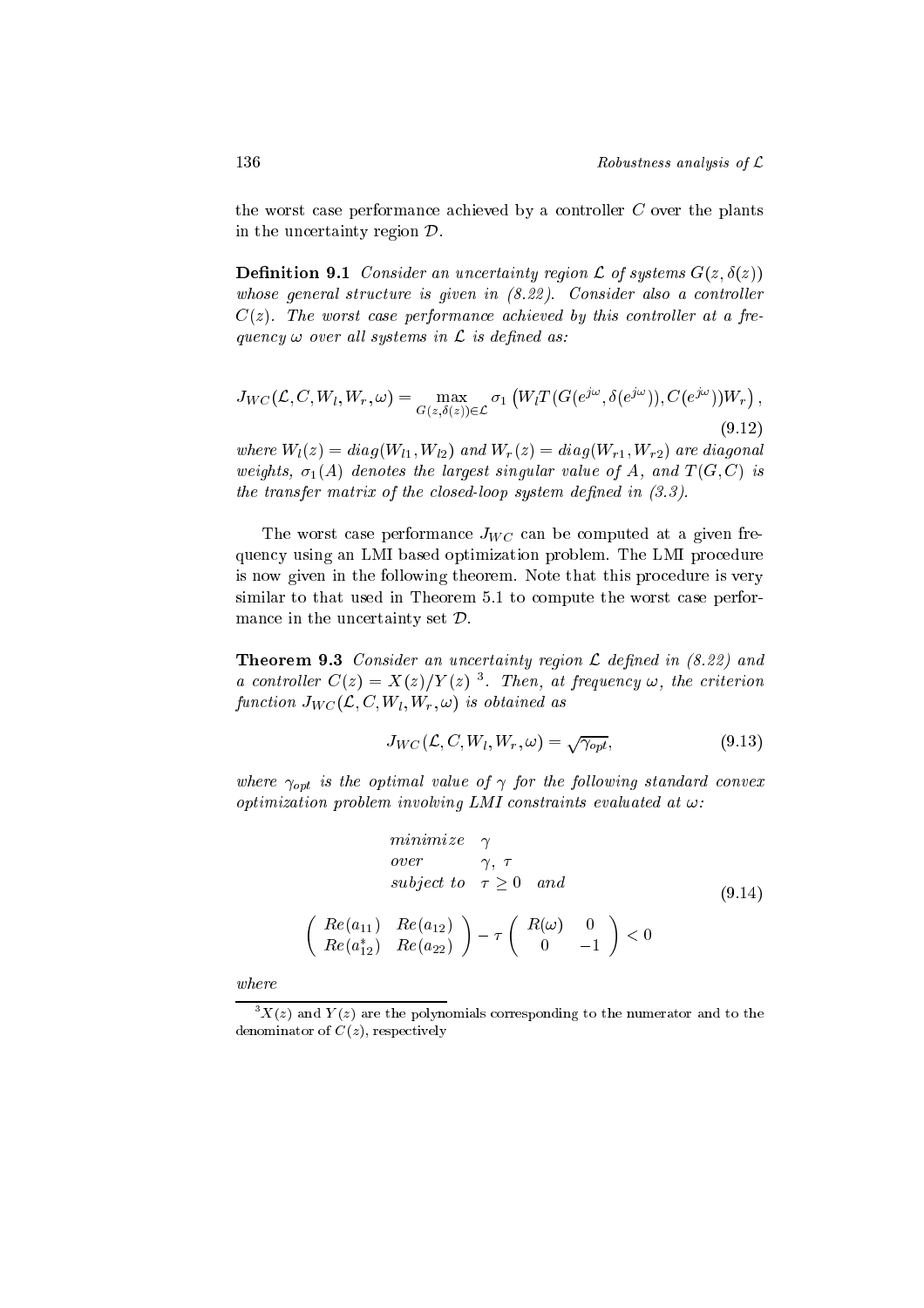$Robustness$  analysis of  $\mathcal L$  137

- $\bullet$   $a_{11} = (Z_N w_{l1} w_{l1} Z_N + Z_D w_{l2} w_{l2} Z_D) \gamma (Q Z_1 Z_1)$
- $a_{12} = Z_N w_{l1} w_{l1} G + w_{l2} w_{l2} Z_D \gamma (Q Z_1 (Y + G \Lambda))$  $\overline{\phantom{a}}$
- $a_{22} = G^{W} W_{11} W_{11} G + W_{12} W_{12} \gamma (Q(Y + G_{\mathbf{A}})) (Y + G_{\mathbf{A}}))$
- $\bullet$   $Q = 1/(\Lambda W_{r1}W_{r1}\Lambda + Y W_{r2}W_{r2}Y)$

Proof. In order to ease the establishment of the proof, we rewrite the weighted matrix  $T_w(z, \delta(z)) \equiv W_l T(G(z, \delta(z)), C(z))W_r$ , using the definition of the closed-loop transfer matrix  $T$  in  $(3.3)$  and the expression of  $G(z, \delta(z))$  in (8.22):

$$
T_w(z, \delta(z)) = \frac{\left(\begin{array}{cc} W_{l1}X(\hat{G} + Z_N\delta(z))W_{r1} & W_{l1}Y(\hat{G} + Z_N\delta(z))W_{r2} \\ W_{l2}X(1 + Z_D\delta(z))W_{r1} & W_{l2}Y(1 + Z_D\delta(z))W_{r2} \end{array}\right)}{Y + \hat{G}X + (XZ_N + YZ_D)\delta(z)}
$$
(9.15)

It is important to note that  $T_w(z, \delta(z))$  is of rank one. As a result (9.15) an be written as follows:

$$
T_w(z, \delta(z)) = \begin{pmatrix} \frac{W_{l1}(\hat{G} + Z_N \delta(z))}{Y + \hat{G}X + Z_1 \delta(z)} \\ \frac{W_{l2}(1 + Z_D \delta(z))}{Y + \hat{G}X + Z_1 \delta(z)} \end{pmatrix} (XW_{r1} YW_{r2})
$$
(9.16)

 $\Box$  introduced introduced introduced introduced introduced introduced introduced introduced introduced introduced in now state that proving Theorem 9.3 is equivalent to proving that the solution  $\gamma_{opt}$  of the LMI problem (9.14), evaluated at  $\omega$ , is such that:

$$
\sqrt{\gamma_{opt}} = \max_{\delta(e^{j\omega}) \in U(\omega)} \sigma_1(T_w(e^{j\omega}, \delta(e^{j\omega}))) \iff
$$
  

$$
\gamma_{opt} = \max_{\delta(e^{j\omega}) \in U(\omega)} \lambda_1(T_w(e^{j\omega}, \delta(e^{j\omega}))^* T_w(e^{j\omega}, \delta(e^{j\omega})))
$$

where  $U(\omega) = \{ \theta(e^{j\omega}) \mid \theta(e^{j\omega}) \in R(\omega) \theta(e^{j\omega}) \leq 1 \}$ , and where  $\sigma_1(A)$  and  $\lambda_1(A)$  denote the largest singular value and the largest eigenvalue of A, respe
tively.

An equivalent and convenient way of restating the problem of computing max $_{\delta(e^{j\omega})\in U(\omega)}$   $\lambda_1(T_w(e^{j\omega},\theta(e^{j\omega}))T_w(e^{j\omega},\theta(e^{j\omega})))$  is as follows: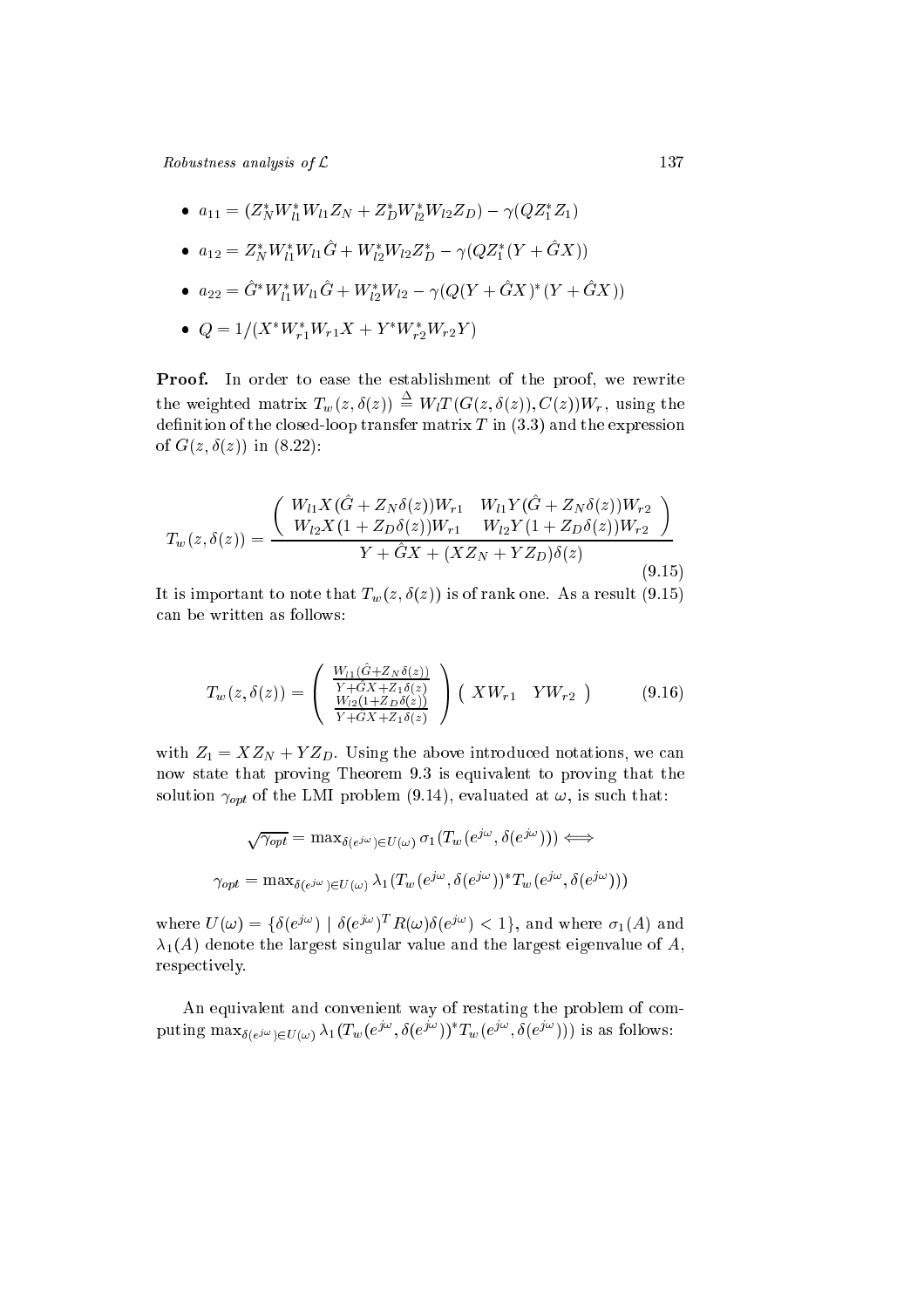minimize  $\gamma$  such that

$$
\lambda_1(T_w(e^{j\omega}, \delta(e^{j\omega}))^* T_w(e^{j\omega}, \delta(e^{j\omega}))) - \gamma < 0 \quad \forall \delta(e^{j\omega}) \in U(\omega).
$$

Since  $I_w(e^{\gamma x}, o(e^{\gamma x}))$  has rank one, we have:

$$
\lambda_1(T_w(e^{j\omega}, \delta(e^{j\omega}))^*T_w(e^{j\omega}, \delta(e^{j\omega}))) - \gamma < 0 \Longleftrightarrow
$$

$$
\left(\begin{array}{c} \frac{W_{l1}(\hat{G}+Z_N\delta(e^{j\omega}))}{Y+\hat{G}X+Z_1\delta(e^{j\omega})} \\ \frac{W_{l2}(1+Z_D\delta(e^{j\omega}))}{Y+\hat{G}X+Z_1\delta(e^{j\omega})} \end{array}\right)^*\left(\begin{array}{c} \frac{W_{l1}(\hat{G}+Z_N\delta(e^{j\omega}))}{Y+\hat{G}X+Z_1\delta(e^{j\omega})} \\ \frac{W_{l2}(1+Z_D\delta(e^{j\omega}))}{Y+\hat{G}X+Z_1\delta(e^{j\omega})} \end{array}\right)\frac{1}{Q}-\gamma<0 \Longleftrightarrow
$$

$$
\begin{pmatrix}\n\frac{W_{l1}(\hat{G} + Z_N \delta(e^{j\omega}))}{Y + \hat{G}X + Z_1 \delta(e^{j\omega})} \\
\frac{W_{l2}(1 + Z_D \delta(e^{j\omega}))}{Y + \hat{G}X + Z_1 \delta(e^{j\omega})}\n\end{pmatrix}^*\n\begin{pmatrix}\nI_2 & 0 \\
0 & -\gamma Q\n\end{pmatrix}\n\begin{pmatrix}\n\frac{W_{l1}(\hat{G} + Z_N \delta(e^{j\omega}))}{Y + \hat{G}X + Z_1 \delta(e^{j\omega})} \\
\frac{W_{l2}(1 + Z_D \delta(e^{j\omega}))}{Y + \hat{G}X + Z_1 \delta(e^{j\omega})}\n\end{pmatrix} < 0 (9.17)
$$

where  $Q = 1/(\Delta W_{r1}W_{r1}\Delta + I) W_{r2}W_{r2}I$ . By pre-multiplying (9.17) by  $(Y + G_A + Z_1 \sigma(e^{\sigma^2}))$  and post-multiplying the same expression by  $(Y + G\Lambda + Z_1\sigma(e^{\gamma\mu}))$ , we obtain:

$$
\begin{pmatrix}\nW_{l1}(\hat{G} + Z_N \delta(e^{j\omega})) \\
W_{l2}(1 + Z_D \delta(e^{j\omega})) \\
Y + \hat{G}X + Z_l \delta(e^{j\omega})\n\end{pmatrix}^* \begin{pmatrix}\nI_2 & 0 \\
0 & -\gamma Q\n\end{pmatrix} \begin{pmatrix}\nW_{l1}(\hat{G} + Z_N \delta(e^{j\omega})) \\
W_{l2}(1 + Z_D \delta(e^{j\omega})) \\
Y + \hat{G}X + Z_l \delta(e^{j\omega})\n\end{pmatrix} < 0
$$
\n(9.18)

which is equivalent to the following constraint on  $\theta(e^r)$  with variable  $\gamma$ 

$$
\left(\begin{array}{c}\n\delta(e^{j\omega}) \\
1\n\end{array}\right)^{*}\n\left(\begin{array}{cc}\na_{11} & a_{12} \\
a_{12}^* & a_{22}\n\end{array}\right)\n\left(\begin{array}{c}\n\delta(e^{j\omega}) \\
1\n\end{array}\right) < 0\n\tag{9.19}
$$

with  $a_{11}$ ,  $a_{12}$  and  $a_{22}$  as defined in (9.14). Since  $o(e^{\prime})$  is real, it can be shown that (9.19) is equivalent with

$$
\frac{\psi(\delta(e^{j\omega}))}{\left(\begin{array}{c}\delta(e^{j\omega})\\\ 1\end{array}\right)^T \left(\begin{array}{c} Re(a_{11})\\ Re(a_{12}^*)\end{array}\begin{array}{c} Re(a_{12})\\ Re(a_{22})\end{array}\right) \left(\begin{array}{c}\delta(e^{j\omega})\\1\end{array}\right)} < 0\tag{9.20}
$$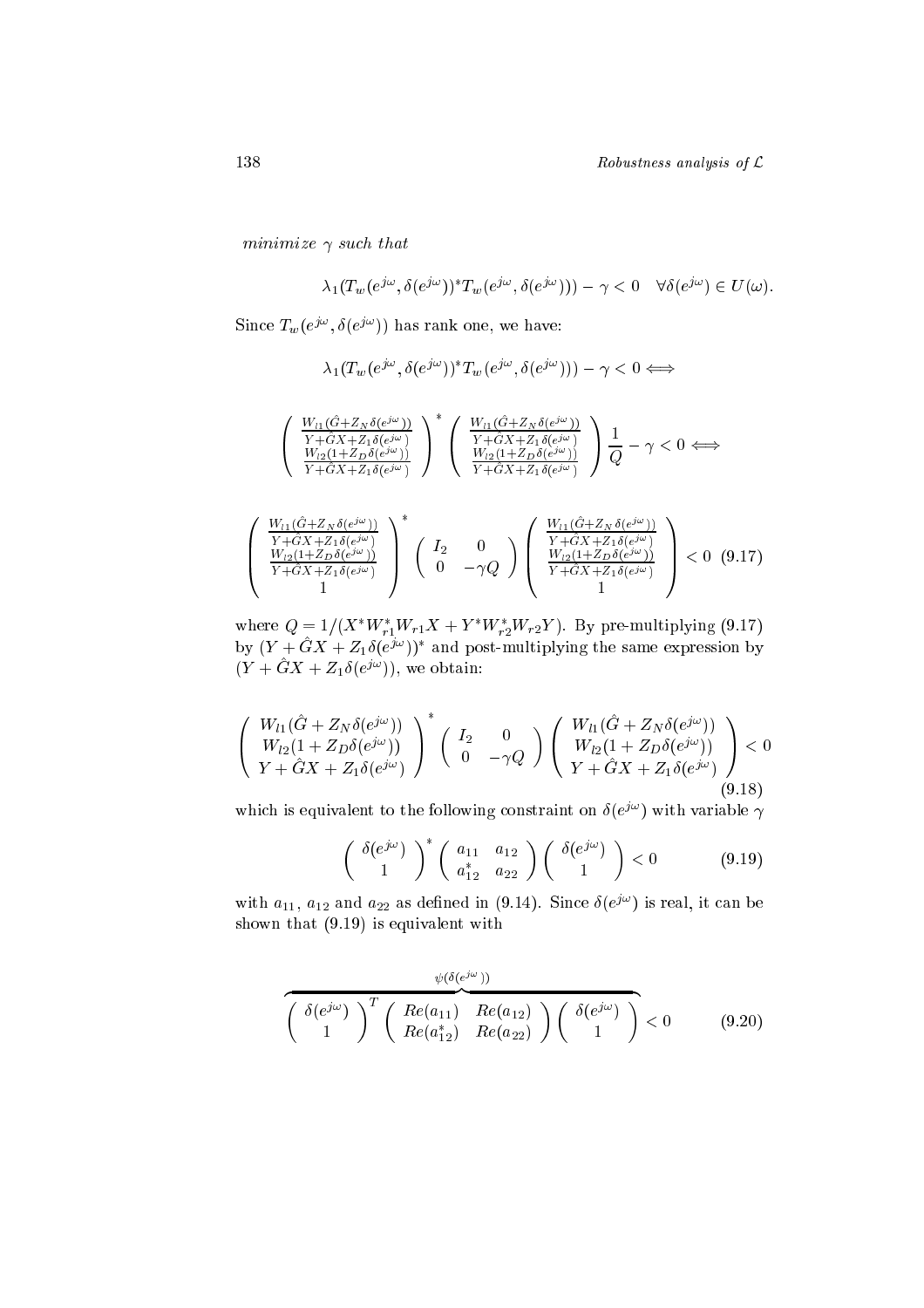$Robustness$  analysis of  $\mathcal L$  139

This last expression is equivalent to stating that  $\lambda_1(T_w(e^z), o(e^z))$  $T_w(e^{j\alpha},\theta(e^{j\alpha}))$  =  $\gamma$   $\leq$  0 for a particular  $\theta(e^{j\alpha})$  in  $U(\omega)$ . However, this must be true for all  $\theta(e^{j\pi}) \in U(\omega)$ . Therefore (9.20) must be true for an  $\sigma(e^{\jmath \cdot \tau})$  such that

$$
\overbrace{\left(\begin{array}{c}\delta(e^{j\omega})\\1\end{array}\right)^T\left(\begin{array}{c}R(\omega)\\0\end{array}\right)}^{p(\delta(e^{j\omega}))}\left(\begin{array}{c}\delta(e^{j\omega})\\1\end{array}\right)<0\hspace{1cm}(9.21)
$$

which is equivalent to the statement  $\theta(e^y) \in U(\omega)$ .

Let us now recapitulate. Computing max $_{\delta(e^{j\omega})\in U(\omega)}$   $\lambda_1(I_w(e^{j\omega},\theta(e^{j\omega}))$  $T_w(e^{\sigma^2}, \sigma(e^{\sigma^2}))$  is equivalent to miding the smallest  $\gamma$  such that  $\psi(\sigma(e^{\sigma^2})) \leq$ U for all  $\theta(e^y)$  for which  $\rho(\theta(e^y)) < 0$ . By the S procedure [55, 17, this problem is equivalent to finding the smallest  $\gamma$  and a positive scalar  $\tau$  such that  $\psi(\theta(e^y)) = \tau \rho(\theta(e^y)) \leq 0$ , for all  $\theta(e^y) \in$  ${\bf R}^{--}$ , which is precisely (9.14). To complete this proof, note that since  $\lambda_1(L_w(e^s, 0(e^s))) L_w(e^s, 0(e^s))) = \sigma_1(L_w(e^s, 0(e^s))))$ , the value  $\max_{\delta(e^j\omega)\in U(\omega)}\sigma_1(T_w(e^{j\omega},\delta(e^{j\omega})))$  at  $\omega$  is equal to  $\sqrt{\gamma_{opt}}$ , where  $\gamma_{opt}$  is the optimal value of  $\gamma$ .  $\Box$ 

#### 9.3 Simulation example

To illustrate our results, we present an example of ontroller validation based on an uncertainty region  $\mathcal{L}_{ol}$  design using a PE identification proedure with sto
hasti embedding assumptions in open-loop. The openroop moder  $G(z, v)$ , center of  $\mathcal{L}_{ol}$ , is used to design the  $\tau$  to-be-validated  $\alpha$  controller C. This controller is then validated for stability using the pro
edure of Se
tion 9.1, and for performan
e using the pro
edure of Section 9.2.

ation step. Let us a step the system control the system of the same true system as  $\theta$  as a step to the step of the step of the step of the step of the step of the step of the step of the step of the step of the step of t in  $[47]$ :

$$
y(t) = \frac{G_0}{1 - 1.2727z^{-1} + 0.0247z^{-2}} u(t) + e(t)
$$

where  $e(t)$  is a white noise with a variance equal to 0.005. The sampling time is 1 second. We simulate this system collecting 300 data from which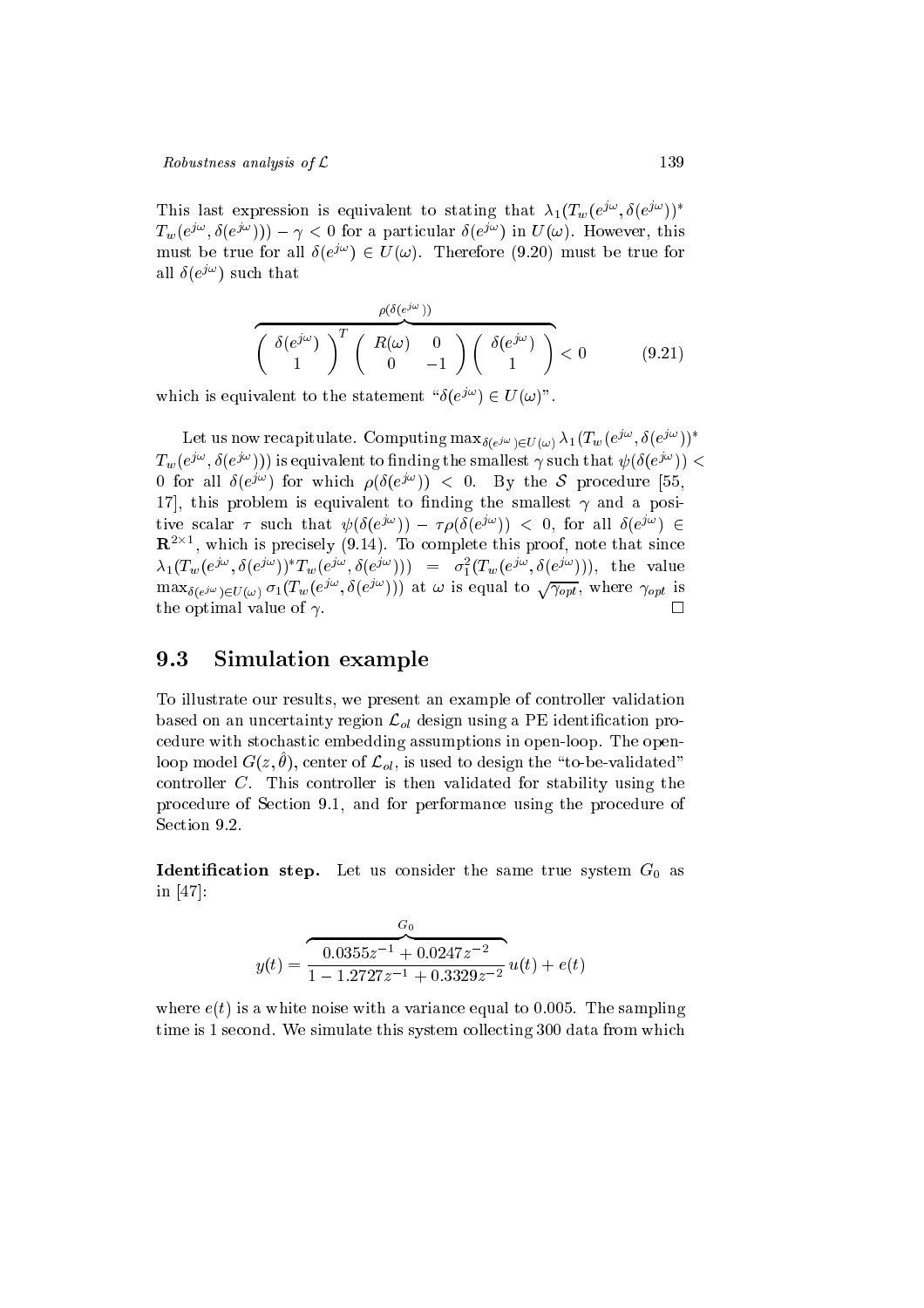we use the last  $50$  for least-square model fitting (the first  $250$  are used to get rid of initial condition effects). As in  $[47]$ , we choose a second order Laguerre model of the form (the pole of the Laguerre model is chosen near the dominant pole of  $G_0$ :

$$
G(z, [\theta_1, \theta_2]^T) = \frac{0.9063 \ \theta_1 z^{-1}}{1 - 0.8187z^{-1}} + \frac{\theta_2 z^{-1} (0.7311 - 0.8954z^{-1})}{(1 - 0.8187z^{-1})^2}
$$

Using the 50 data, the identified parameters are:

$$
\hat{\theta}_1=0.1129\ \ \, \hat{\theta}_2=-0.0689
$$

**Design of the uncertainty region**  $\mathcal{L}_{ol}$ **.** The uncertainty region  $\mathcal{L}_{ol}$  is onstru
ted using the lassi
al assumptions and the lassi
al pro
edure described in Section 8.3, i.e. the unmodelled dynamic stochastic process is assumed to have impulse response coefficients  $\eta_n$  whose variance dies at an exponential rate:  $\varepsilon(\eta_n) = \rho \lambda^{\alpha}$ , with  $\rho$  and  $\lambda$  determined by the measured data. The parameters  $\rho$  and  $\lambda$  and the variance  $\sigma^-$  of the white noise  $e(t)$  are estimated using the maximum likelihood technique described in [47]. This estimation delivers:

$$
\hat{\beta} = 19.96, \quad \hat{\lambda} = 0.002, \quad \hat{\sigma}^2 = 0.006.
$$

The number  $L$  in (8.4) is chosen equal to 15 as in [47]. These values allow us to design a frequency domain uncertainty region  $\mathcal{L}_{ol}$  made up of ellipses at each frequency in the Nyquist plane. The desired probability for the presen
e of G0 in Lol is here hosen equal to 0.9. This un
ertainty region is represented in Figure 9.1. Even though  $G_0(e^{\gamma \tau})$  seems at each frequency to lie in the ellipses, it is to be noted that, at very few ones,  $G_0(e^y)$  hes sughtly outside. This phenomenon can be explained by the nonlinear optimization that delivers the estimate of the stochastic parameters, by the very few data used to design the un
ertainty regions, but also by the hosen probabilisti framework.

Control design. The second order Laguerre model  $G(z, [\sigma_1, \sigma_2]^-)$  is chosen as model  $G_{mod}$  for control design. From this model  $G_{mod}$ , we have designed a controller with a lead-lag filter:

$$
C(z) = \frac{5.2314 - 3.8667z^{-1}}{1 - 0.6z^{-1}}
$$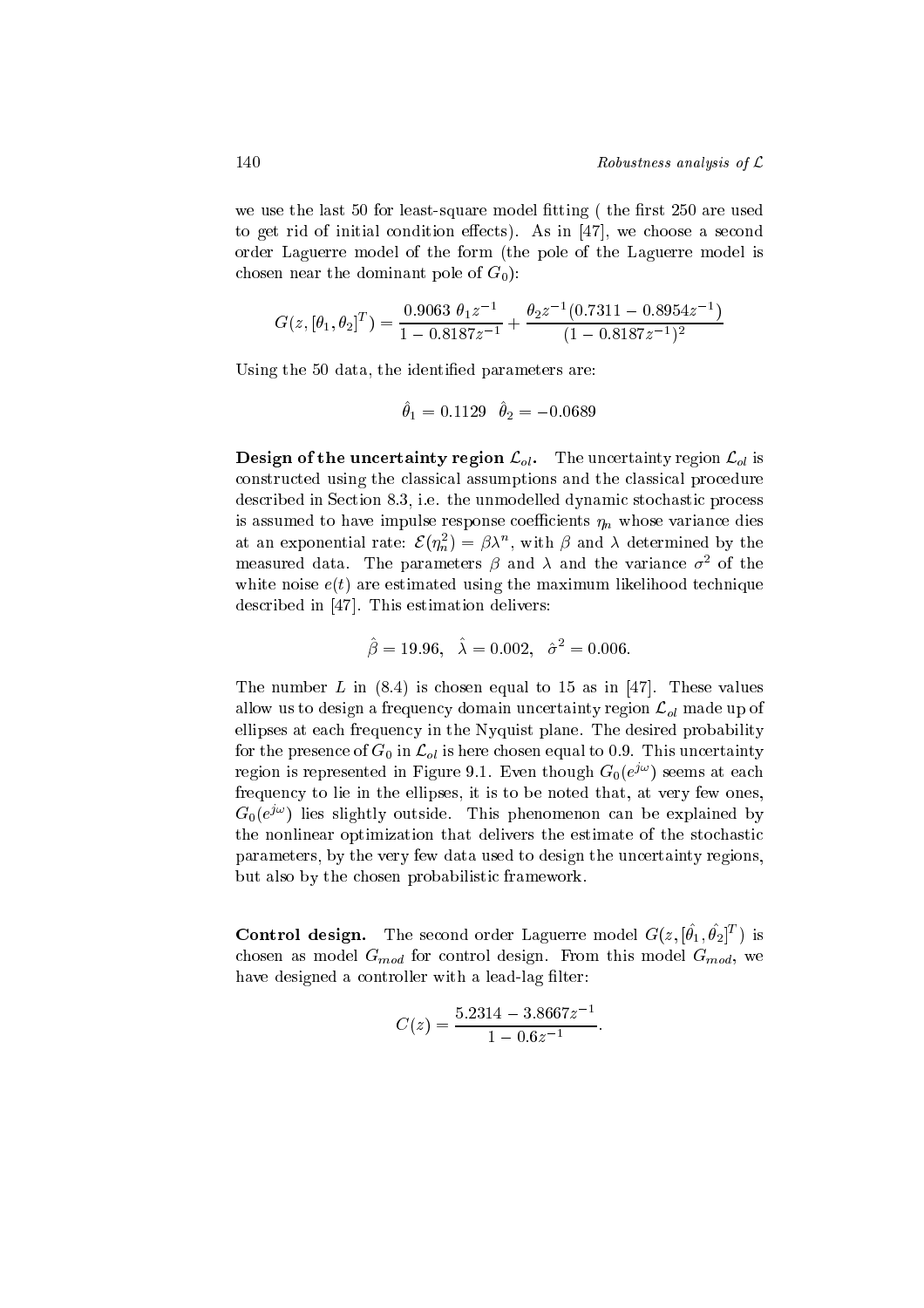

r igure 9.1: Empses of  $\mathcal{L}_{ol}$  at some frequencies,  $G(e^{\nu_1}, |\sigma_1, \sigma_2| \rightarrow (\text{dashed})$ and  $G_0(e^{\gamma})$  (dashdot) in the Nyquist plane

With this controller, the designed closed-loop [C  $G_{mod}$ ] has a phase margin of 85 degrees. The cut-off frequency  $\omega_c$  is equal to 0.5. Before applying this controller  $C(z)$  to the true system, we verify whether it a
hieves satisfa
tory behaviour with all plants in an un
ertainty region  $\mathcal{L}_{ol}$  (and therefore also with the true system  $G_0$ ).

Validation of  $C$  for stability. We can use the procedure presented in Section 9.1 to check whether C stabilizes all plants in  $\mathcal{L}_{ol}$ . For this purpose, we construct the row vector  $M_{\mathcal{L}_{ol}}(z)$  defined in Theorem 9.1 and we compute the corresponding stability radius  $\mu(m_{\mathcal{L}_{ol}}(e^{j\cdot\cdot\cdot})I^{+-(\omega)})$ at all frequen
ies. The stability radii are plotted in Figure 9.2. The maximum over all frequencies in  $[0 \pi]$  is 0.4577 < 1; thus, we conclude that  $C(z)$  stabilizes all plants in  $\mathcal{L}_{ol}$  (and therefore also the true system  $G_0$ ). In other words, C is validated for stability.

Validation of  $C$  for performance. In order to verify that  $C$  gives satisfactory performance with all plants in  $\mathcal{L}_{ol}$ , we choose the sensitivity function  $\pm\frac{1}{2}$  and procedures the indicator of the state of the condition of the state of the state frequency, the largest modulus  $t_{\mathcal{L}_{ol}}(\omega, T_{22})$  of  $T_{22}$ . This can be done by computing  $J_{WC}(\mathcal{L}_{ol}, C, W_l, W_r, \omega)$  using Theorem 9.3 with the particular weights  $W_l = W_r = diag(0, 1)$ . The worst case modulus of all sensitivity functions over  $\mathcal{L}_{ol}$  is represented in Figure 9.3. It is compared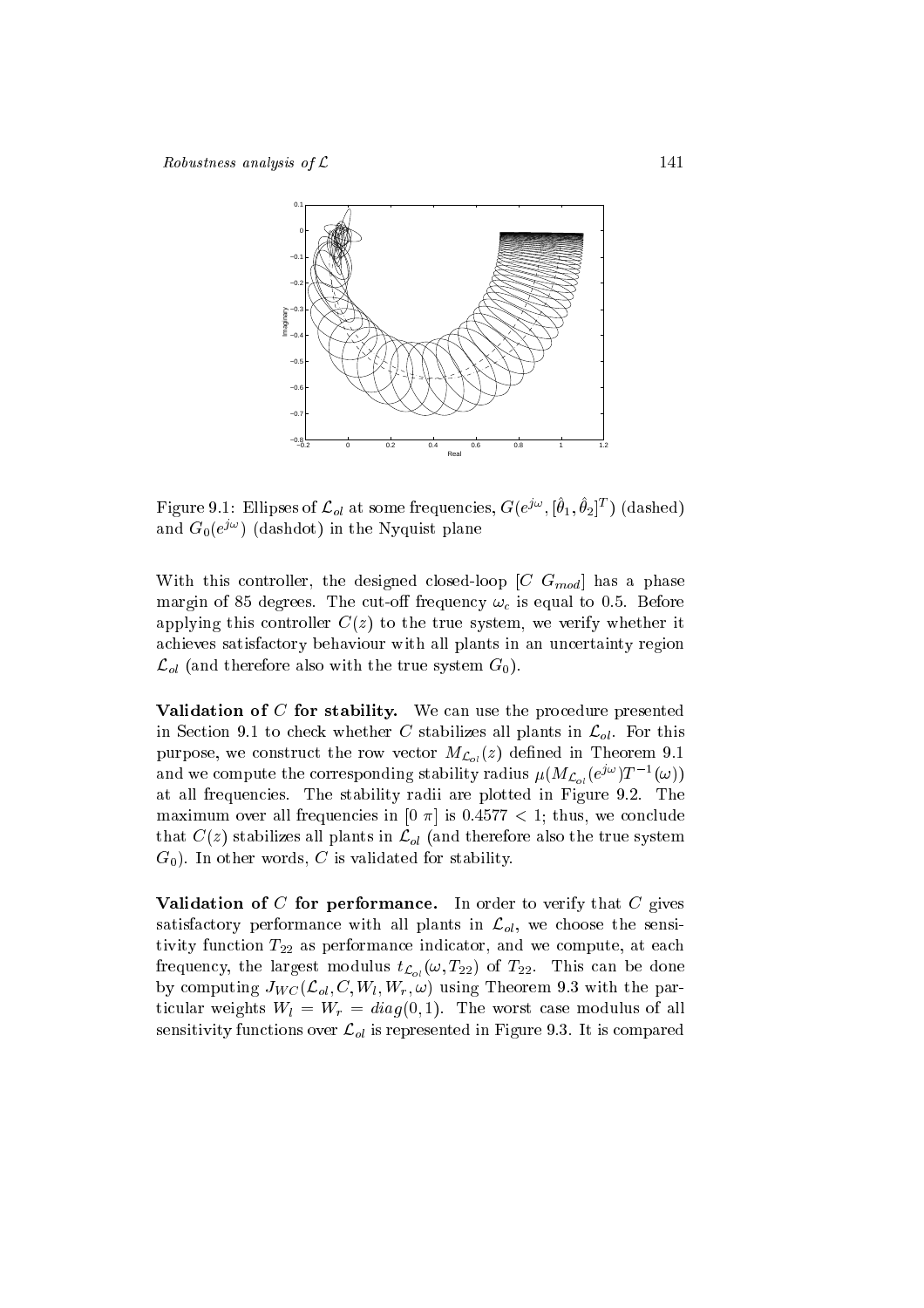

r igure 9.2:  $\mu(M_{\mathcal{L}_{ol}}(e^{\jmath\omega})I - (\omega))$  in [0  $\pi$ ]

with the sensitivity functions of the designed closed loop  $[C G_{mod}]$  and that of the achieved closed loop [C G<sub>0</sub>]. From  $t_{\mathcal{L}_{ol}}(\omega, T_{22})$ , we can find that the worst case static error  $(=t_{\mathcal{L}_{ol}}(0,T_{22}))$  resulting from a constant disturbance of unit amplitude is equal to 0.2889, whereas this static error is 0.2438 in the designed closed-loop and 0.2267 in the achieved closed loop. Using  $t_{\mathcal{L}_{ol}}(\omega, T_{22})$ , we can also see that the bandwidth of  $\omega_c = 0.5$  in the designed closed-loop is almost preserved for all closed loops with a plant in  $\mathcal{L}_{ol}$  since  $t_{\mathcal{L}_{ol}}(\omega, T_{22})$  is equal to 1 at  $\omega_c \simeq 0.33$ . The difference between the resonance peak of the designed sensitivity function (i.e.  $\max_{\omega}$  ||  $T_{22}(G_{mod}, C)$  ||= 1.1626) and the worst case reasonance peak achieved by a plant in  $\mathcal{L}_{ol}$  (i.e. max<sub> $\omega$ </sub>  $t_{\mathcal{L}_{ol}}(\omega, T_{22}) = 2.45$ ) also remains small. Note that the actually achieved resonance peak (i.e.  $\max_{\omega}$  |  $T_{22}(G_0, C)$  ||) is equal to 1.3930. A last remark is to note that the actually achieved sensitivity function is at very few frequencies slightly above the template  $\iota_{{\mathcal{L}}_{ol}}(\omega, \iota_{22}).$  This is due to the fact that  $G_0(e^{\jmath\omega})$  ries slightly outside  $\mathcal{L}_{ol}$  at those frequencies.

We may therefore conclude that the controller  $C$  is validated for performance since the difference between the nominal and worst case performance level remains very small at every frequency. With such stability and performance analysis results, one would confidently apply the ontroller to the real system, assuming that the nominal performan
e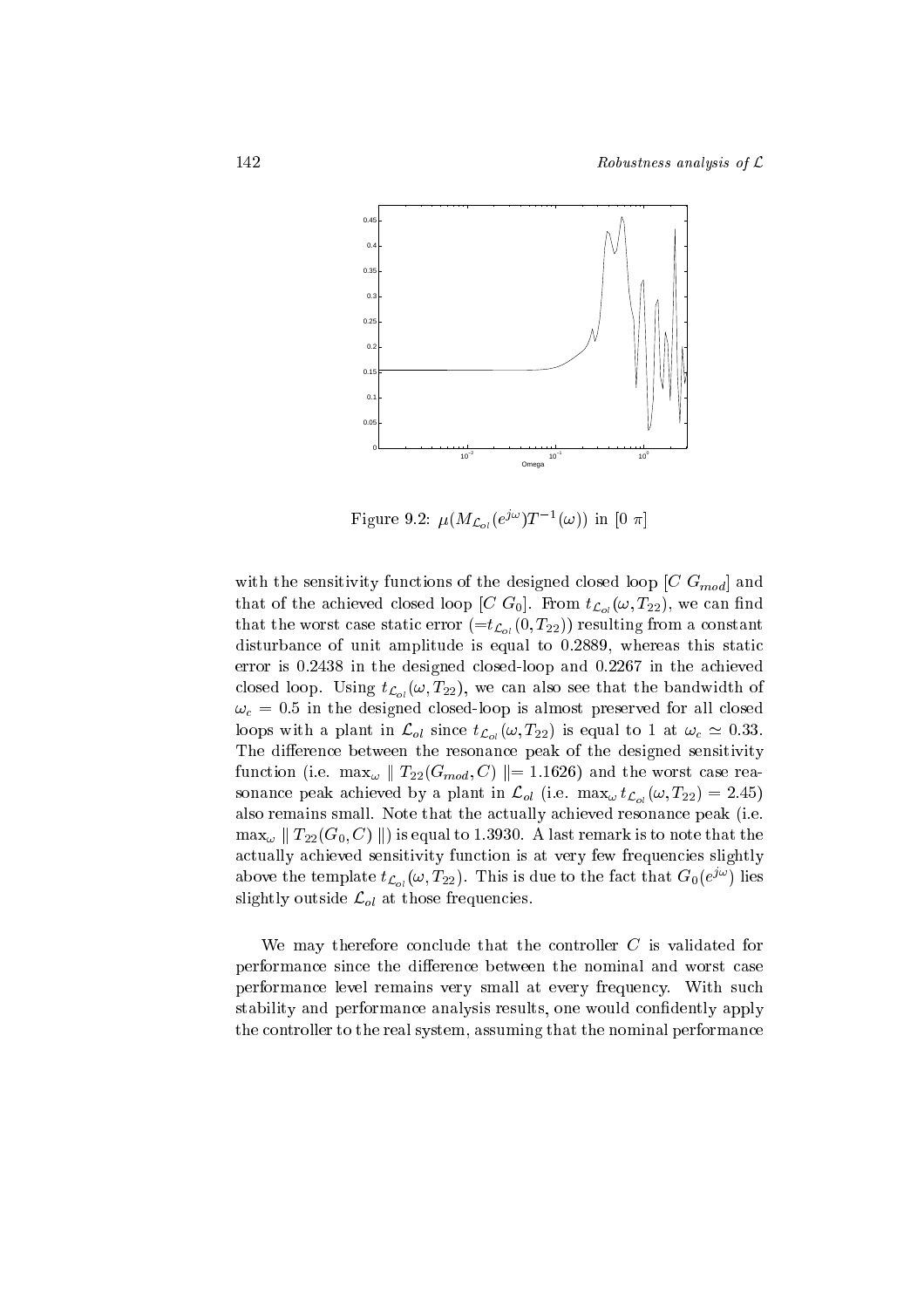

Figure 9.3:  $t_{\mathcal{L}_{ol}}(\omega, T_{22})$  (solid) and modulus of the designed sensitivity function  $T_{22}(G_{mod}, C)$  (dashed) and actually achieved sensitivity function  $T_{22}(G_0, C)$  (dashdot)

is judged to be satisfa
tory.

#### 9.4 Con
lusions

In this chapter, we have developed the robust stability and robust performance analysis tools for the uncertainty region  $\mathcal{L}$ . This uncertainty region  $\mathcal L$  is the uncertainty region obtained after a PE identification pro
edure with biased model stru
ture and with sto
hasti embedding assumptions. The robust stability analysis tool for  $\mathcal L$  is a necessary and sufficient condition for the stabilization of all plants in  $\mathcal L$  by a given ontroller. The robust performan
e analysis tool is an LMI pro
edure that exactly computes the worst case performance achieved by a given controller over all plants in  $\mathcal{L}$ . It is to be noted that we can compute the worst case chordal distance at each frequency for the set  $\mathcal L$  (see e.g. our paper  $[10]$ ). However, the maximum of these worst case chordal distances over the frequencies is not guaranteed to deliver the worst case  $\nu$ -gap since we do not have a similar result for  $\mathcal L$  as Lemma 3.1 for  $\mathcal D$ .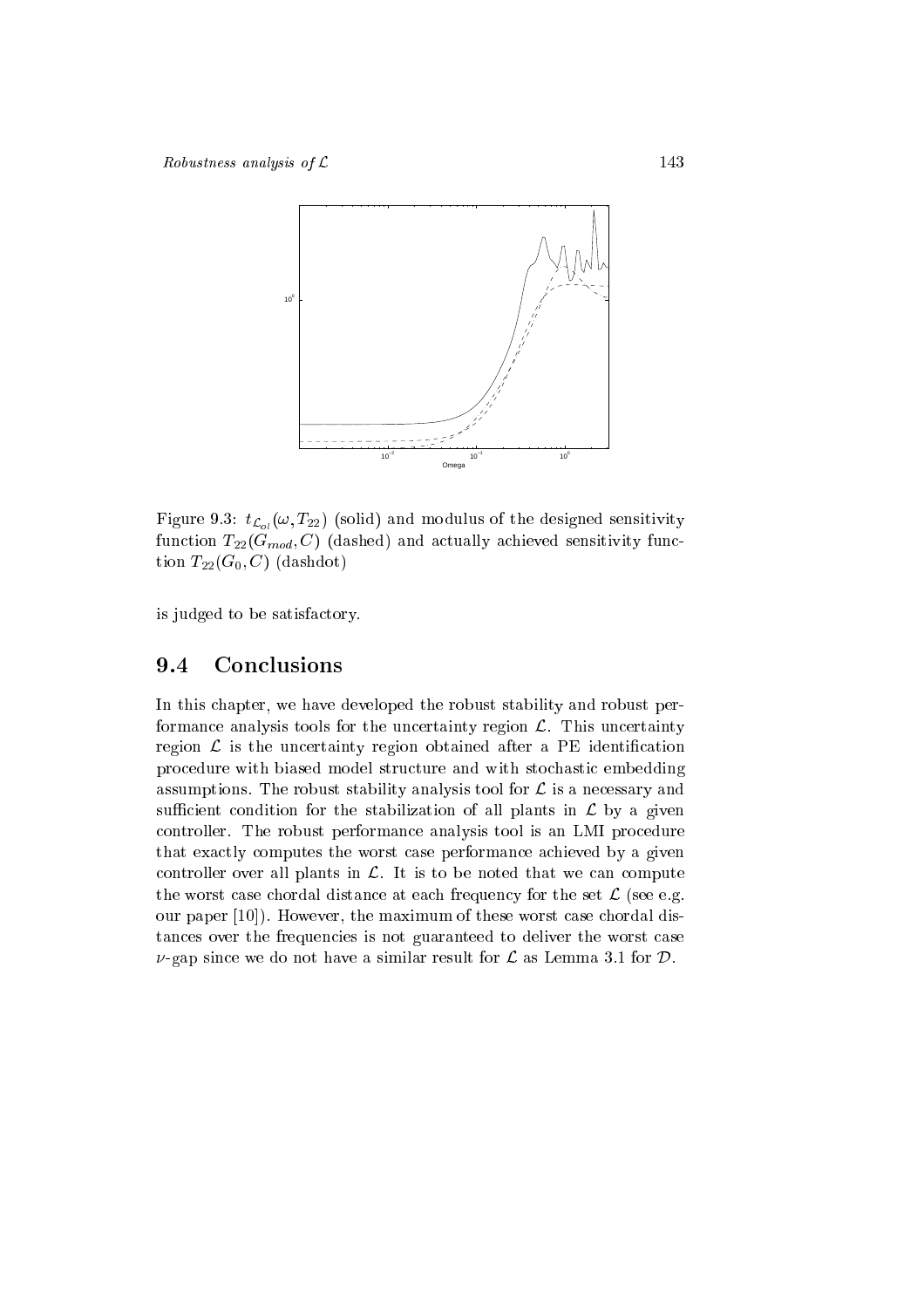144 Robustness analysis of  $\mathcal L$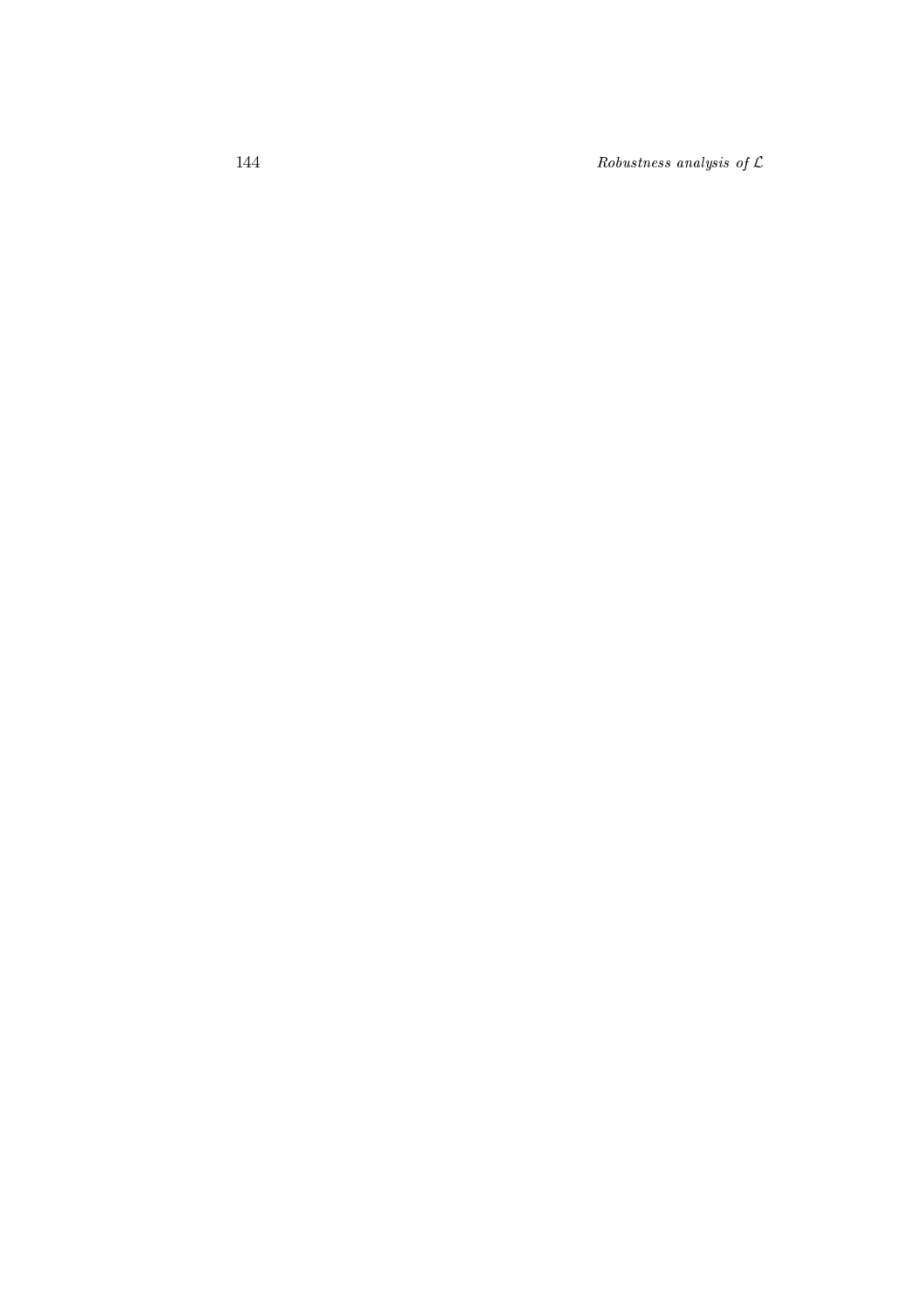### Chapter 10

# Conclusions

#### 10.1 Contribution of this thesis

This thesis presents a framework to connect PE identification with Robust Control theory. The proposed framework has been initially presented for PE identification with an unbiased model structure, but has been extended, in the last part of the thesis, to PE identification with a biased model stru
ture in the ase where this model stru
ture is linearly parametrized.

First, we have shown that PE identification with unbiased model structure yields an uncertainty region D containing the true system at a certain probability level. We have developed a procedure to compute such uncertainty region for open-loop identification, different types of closed-loop identification methods, but also the MEM approach. This uncertainty region takes the form of a set of transfer functions whose parameter ve
tor is onstrained to lie in an ellipsoid. We have then developed robustness tools that are adapted to this un
ertainty set. The first robustness tool is a necessary and sufficient condition for the stabilization of all plants in  $\mathcal D$  by a given controller. The second robustness tool is an LMI procedure to compute exactly the worst case performance a
hieved by a ontroller over all plants in D. We have also introdu
ed a measure of the uncertainty set  $\mathcal D$  that is directly connected to a set of model-based ontrollers that stabilize all plants in this set D. This measure is used to assess the quality of the uncertainty set with respect to robustly stable ontrol design. From that measure, we have also deduced guidelines for the design of the identification experiment, paving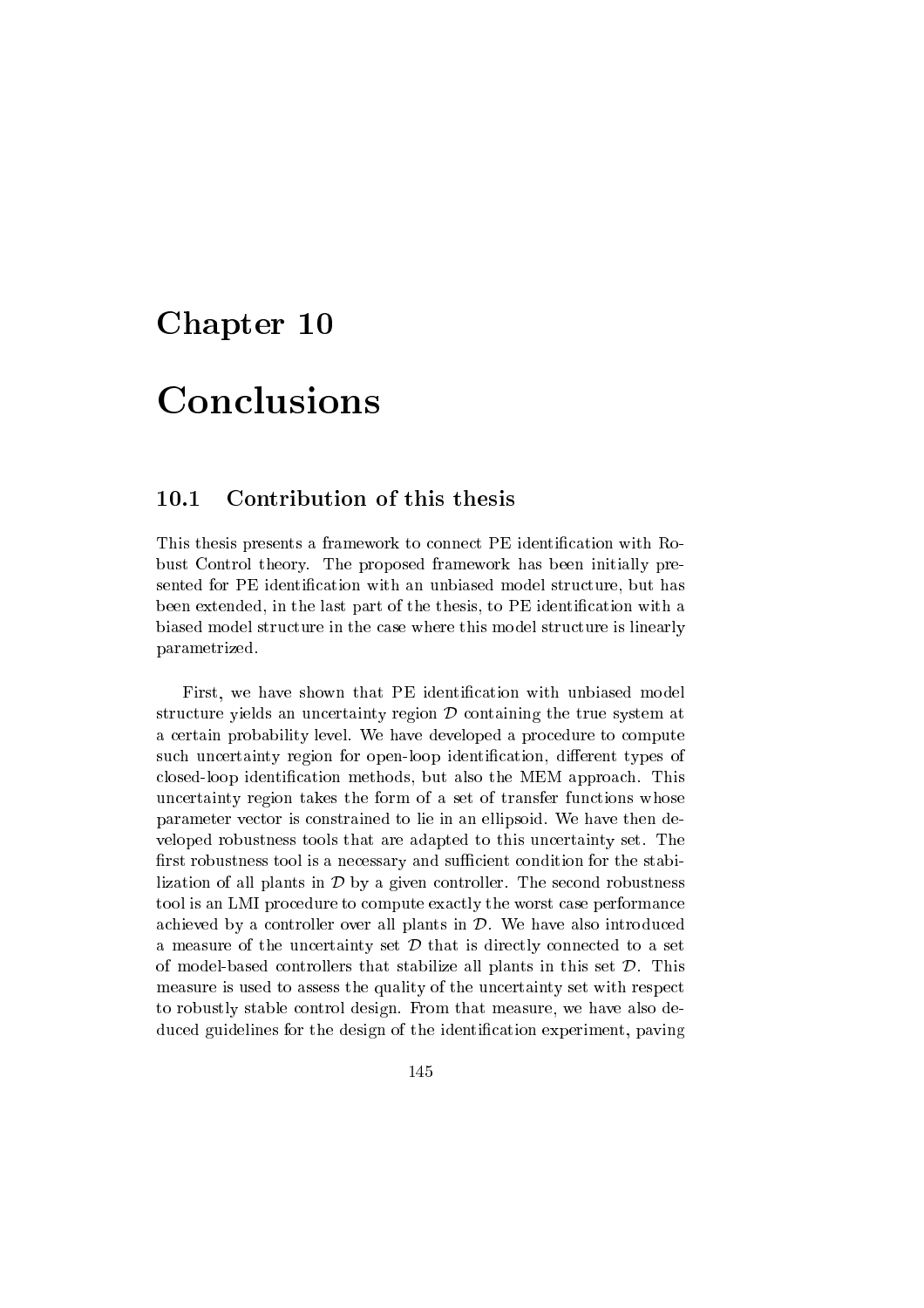therefore the way to a new research field i.e.  $PE$  identification for robust ontrol.

We have also developed results in order to represent  $\mathcal D$  in the Nyquist plane. Our results are restricted to linearly parametrized uncertainty regions  $\mathcal{D}$ . We have shown that the mapping between the parameter space and the Nyquist plane is not bijective and that the image of  $\mathcal D$  in the Nyquist plane ontains therefore more plants than D.

In the last part of this thesis, we have extended our framework to the case of PE identification with a biased model structure, provided that this model structure is linearly parametrized. For this purpose, we have used the stochastic embedding assumptions. Our first contribution has been to propose a proper way to design the uncertainty region deduced from sto
hasti embedding in open-loop. We have then extended the stochastic embedding technique to closed-loop identification and given a general expression of the uncertainty set  $\mathcal L$  delivered by PE identification with stochastic embedding assumptions that is valid as well in open-loop as in closed-loop. This uncertainty region  $\mathcal L$  takes the form of a set of transfer functions parametrized by a transfer vector whose frequency response is real and constrained to lie in an ellipse at each frequency. We have then developed the robustness tools adapted to this uncertainty set  $\mathcal L$  i.e. a necessary and sufficient robust stability condition for  $\mathcal L$  and an LMI pro
edure to ompute the worst ase performan
e in that set  $\mathcal{L}$ . It is to be noted that a technical problem has prevented us from computing the worst case  $\nu$ -gap for  $\mathcal{L}$ .

#### 10.2 Open questions

Have we closed the gap between PE identification and Robust Control theory. Of course, not ! We have contributed to reduce it, but there remain some open problems. Some are technical, the others are open research fields.

#### $10.2.1$ Open technical problems

Let us begin by the problems we have just mentioned at the end of Section 10.1. We still need to find a procedure to derive the worst case  $\nu$ -gap in the uncertainty region  $\mathcal L$  obtained by stochatic embedding from the worst case chordal distances at each frequency. The problem is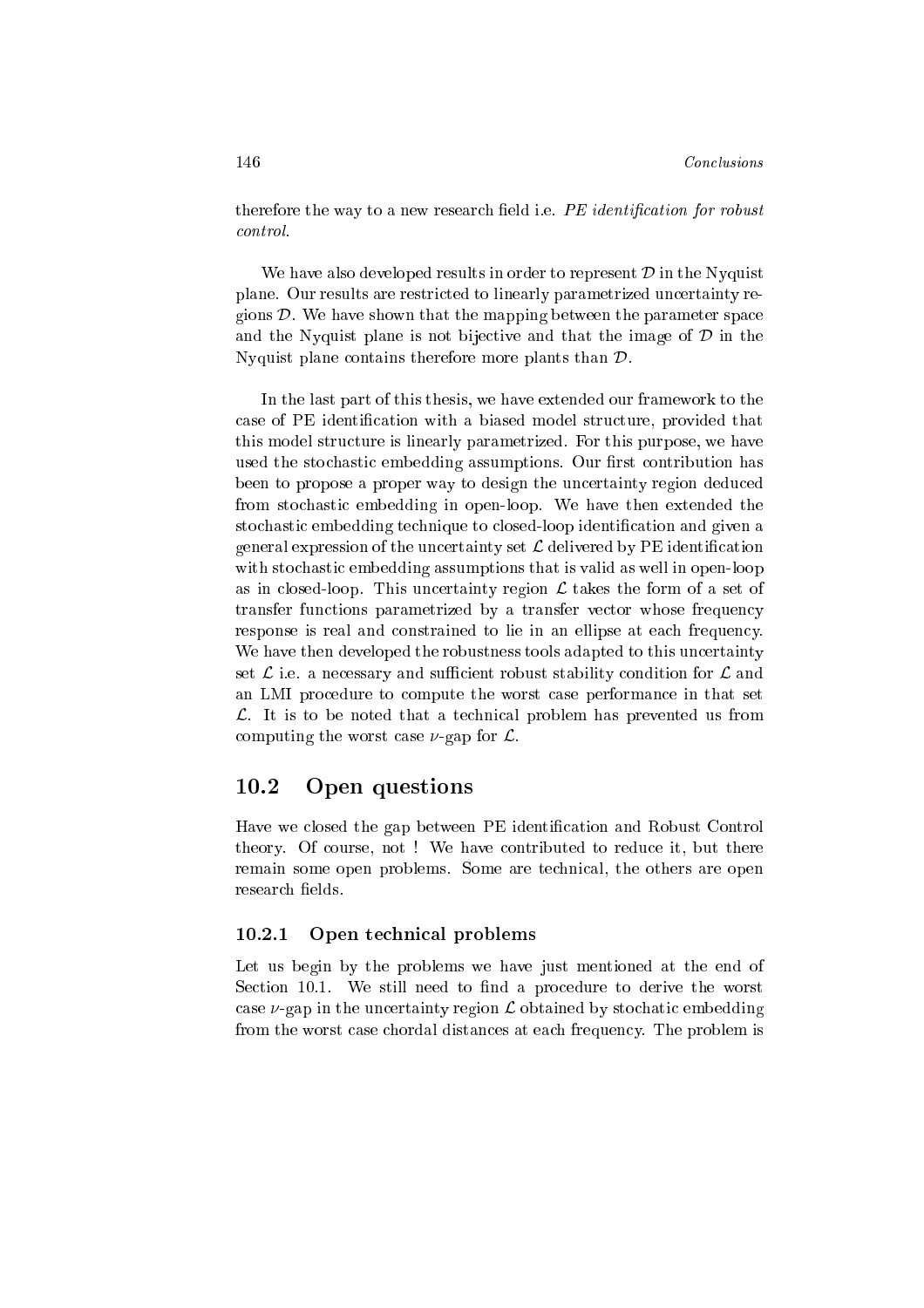#### Con
lusions 147

here that a result in that sense exists for parametric uncertainty regions (like  $\mathcal{D}$ ) but not for frequency domain uncertainty regions (like  $\mathcal{L}$ ). In Chapter 4, we have also mentioned that we are currently investigating the possibility to compute a measure for robust stability  $\mu_{min}(\mathcal{D})$  (or  $\mu_{min}(\mathcal{L})$  based on the necessary and sufficient result of that chapter in order to improve the result of Chapter 3 that is based on sufficient conditions only. Another and important technical problem is the extension to Multiple Inputs Multiple Outputs (MIMO) systems. Indeed, the result of this thesis has been presented in the SISO ontext. While many of the new *concepts* carry over to the MIMO case, the extension of a number of our te
hni
al and omputational results is by no means trivial.

#### 10.2.2 Open research fields

In Chapter 3, we have paved the way to a new research field i.e.  $PE$  identification for robust control. We have indeed characterized what quality an uncertainty set deduced from PE identification must possess for it to be tuned for robustly stable ontrol design based on the model, and we have drawn guidelines for the design of the identification experiment. Plenty of work is still to be achieved in this direction. In Section 10.2.1, we have already stated the problem that follows from the fact that our result is based on a sufficient condition only. A lot of research has also to be done in order to apply, in practice, the proposed guidelines for the design of the identification experiment. Moreover, our result is restricted to stability purposes. It will be interesting to seek a *robust performance* measure for the uncertainty sets delivered by PE identification.

It would also be interesting to integrate our framework in one of the iterative schemes  $[24, 90, 75]$  that alternate control design and identifiation steps (for example on a real-life plant).

Another possible development may be a pro
edure to apply when one (or both) ontroller validation pro
edure (stability and/or performan
e)  $\max$  raned with respect to an uncertainty set  $\nu$  . We have then two possibilities:

with a performance and interesting and in performant  $\alpha$  and  $\alpha$  and  $\alpha$  and  $\alpha$ tainty set  $\mathcal{D}_{his}$ . When we have this new uncertainty set, we try

 $\overline{\ }$  or  $\overline{\mathcal{L}}$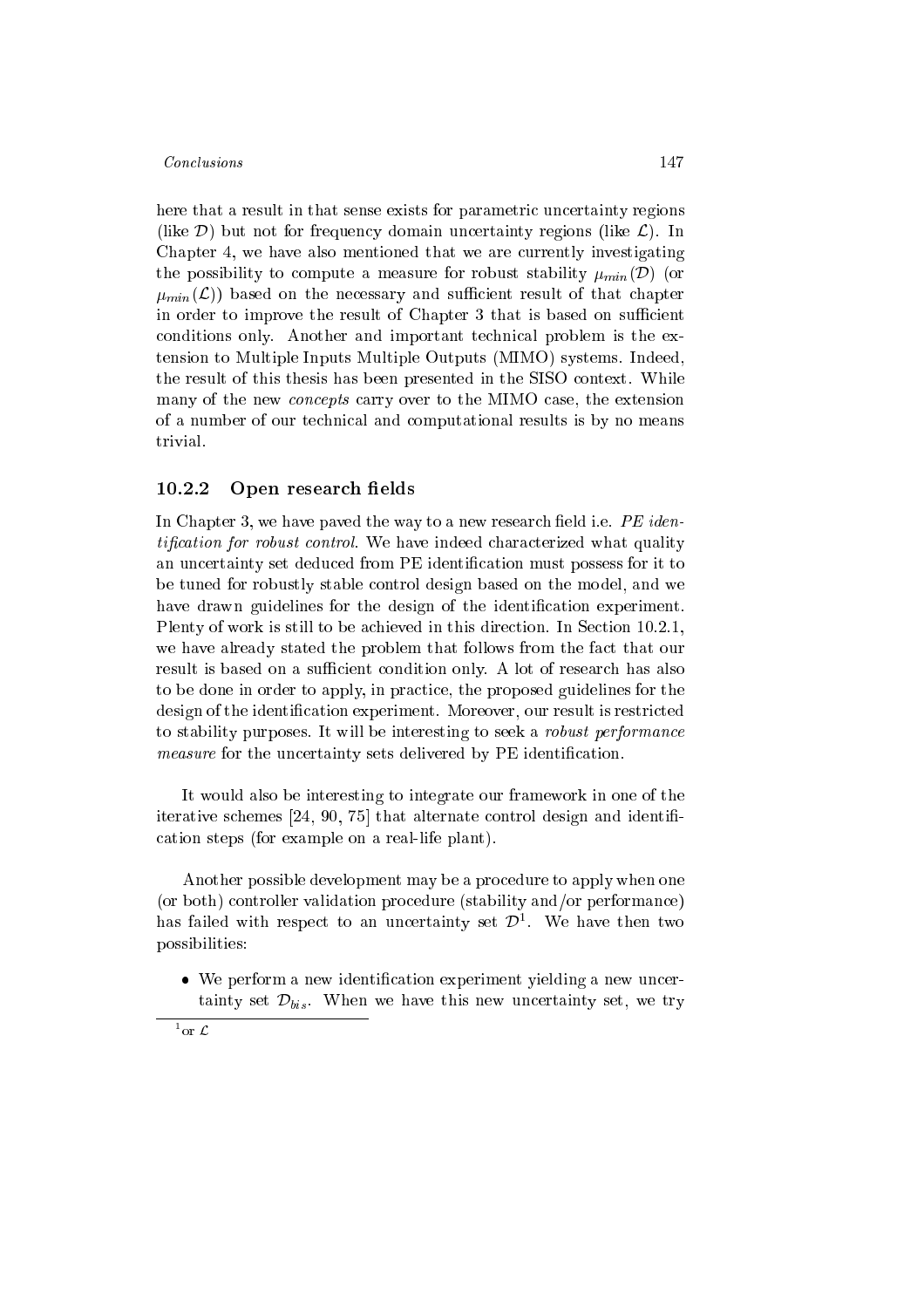again to validate the controller with respect to this new uncertainty set  $\mathcal{D}_{his}$ .

where the state and we try to valid the controller and we try to validate the state this new to validate the s troller with respect to the uncertainty set  $\mathcal{D}$ .

In the first case, we are back in the problem of designing the validation experiment in order to obtain an un
ertainty set that is tuned for robust control design. In the second case, we face the problem of designing a robust controller with respect to the uncertainty sets  $\mathcal D$  or  $\mathcal L$ . For this purpose,  $\mu$ -analysis can be investigated. However, this technique has the drawba
k of not being guaranteed to onverge.

Another possible extension is the extension of our framework to PE identification with a biased model structure in the general case where the model structure is *not linearly parametrized*. Finally, another possible research field is the extension of the results of Chapter 7 to the general ase of nonlinearly parametrized un
ertainty regions D.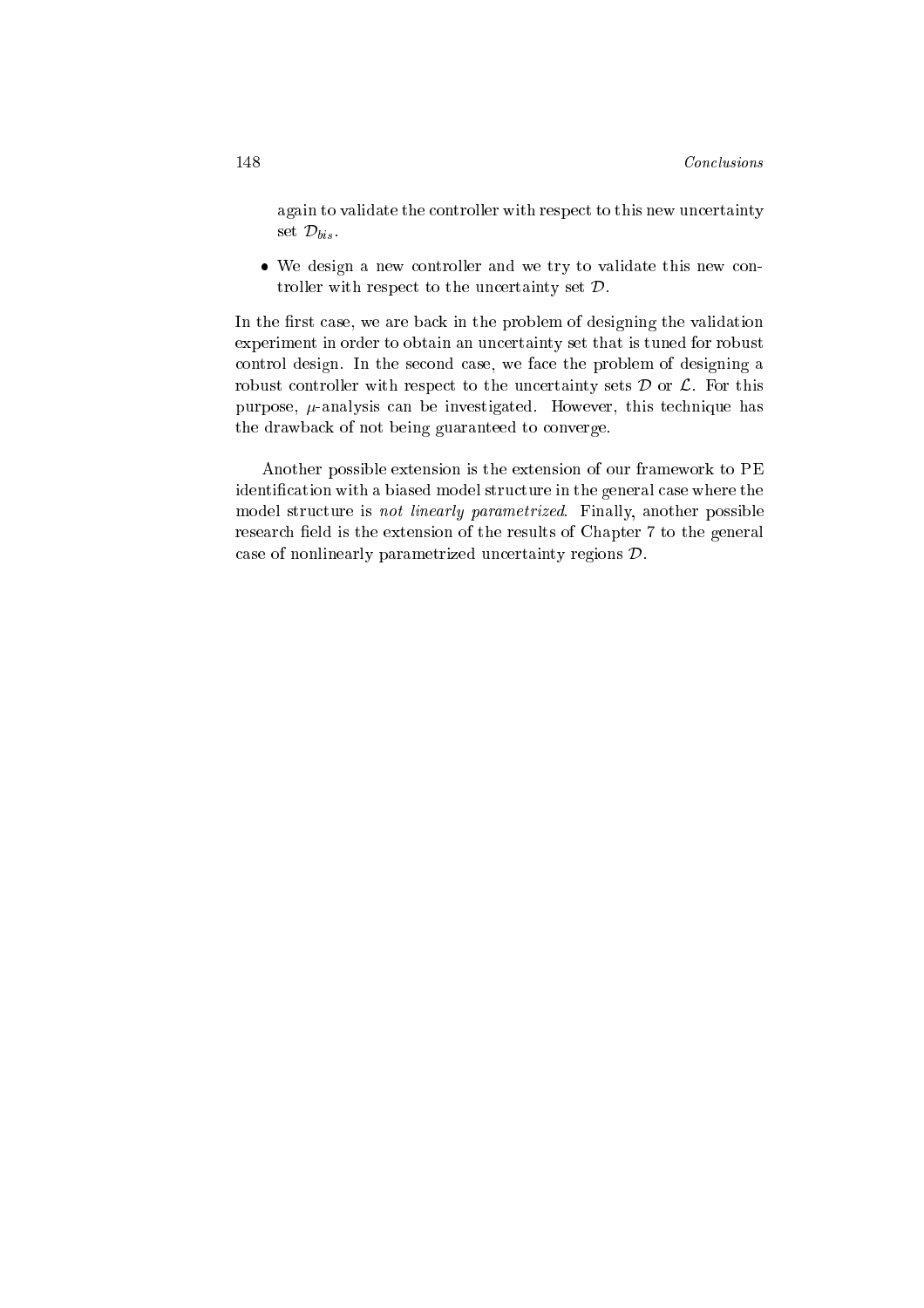## Appendix A

# Appendi
es to Chapter 7

#### $A.1$ Proof of Lemma 7.1

The inverse of the block matrix  $P$  can be written (see e.g. [92, page 22])

$$
P^{-1} = \left(\begin{array}{cc} K_{11} & K_{12} \\ K_{12}^T & K_{22} \end{array}\right)
$$

where  $K_{11} = F_{11}^- + F_{11}^- F_{12} \Delta^{+} F_{12}^- F_{11}^-$ ,  $K_{12} = -F_{11}^- F_{12} \Delta^{+}$ ,  $K_{22} =$  $\Delta$  and  $\Delta = P_{22} - P_{12}^2 P_{11}^2 P_{12}$ .

Using these notations and introducing the vector  $z = \mathbf{A}_{22} \mathbf{A}_{12} z + x$ , we have the following equivalen
es:

$$
\left(\begin{array}{c} x \\ \bar{x} \end{array}\right)^T P^{-1} \left(\begin{array}{c} x \\ \bar{x} \end{array}\right) < 1 \iff x^T (K_{11} - K_{12} K_{22}^{-1} K_{12}^T) x + z^T K_{22} z < 1
$$
\n
$$
\iff x^T P_{11}^{-1} x + z^T K_{22} z < 1 \tag{A.1}
$$

Using this last expression, we can now write that

1. If  $(x^2 \ x^2)^2 \in U_{x\bar{x}}$ , then  $x^2 P_{11} x < 1$ . Indeed

$$
\left(\begin{array}{c} x \\ \bar{x} \end{array}\right)^T P^{-1} \left(\begin{array}{c} x \\ \bar{x} \end{array}\right) < 1 \Longrightarrow x^T P_{11}^{-1} x < (1 - z^T K_{22} z) < 1
$$

2. If  $x^2 P_{11} x < 1$  then there exists x such that  $(x^2 x^2) \in U_{x\bar{x}}$ . Indeed, take as x, the vector x such that  $z = 0$  (i.e.  $x = -K_{22}^-K_{12}^+x$ ). Then,  $\begin{pmatrix} x \\ y \end{pmatrix}$  $-\mathbf{A}_{22}^T \mathbf{A}_{12}^T x$  $\sim$  $...$ 

This completes the proof.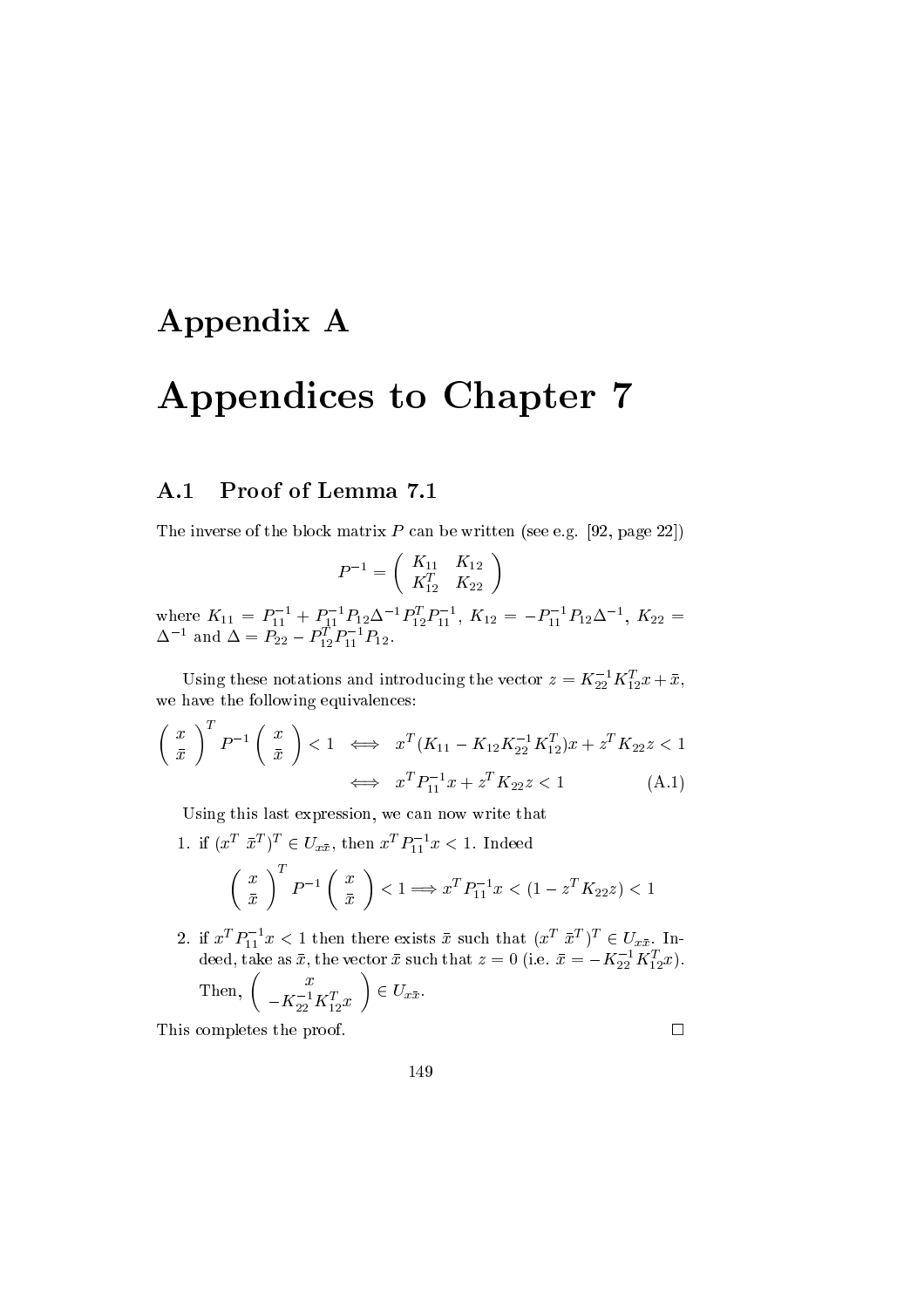### A.2 Proof of Theorem 7.2

We first prove that the inverse image of  $U_x$  by the mapping (7.12) is given by  $(7.20)$ . This follows directly from:

$$
x^T P_x^{-1} x < \chi \Longleftrightarrow y^T T^T P_x^{-1} T y < \chi \tag{A.2}
$$

The volume  $C_y$  is thus the inverse image of  $U_x$  since y has to satisfy the right-hand side of  $(A.2)$  in order to have x in  $U_x$ .

It follows from  $R_C = I^{\perp} P_x^{-1} I \in \mathbf{R}$  with T of rank  $n \leq \kappa$  that  $R_C$  has  $k - n$  null eigenvalues and that the corresponding eigenvectors are in the null-space of the mapping  $T$ .

Theorem 7.1 and the definition (7.19) of  $C_y$  show that  $U_y$  is included in  $C_y$ . Indeed, we know by Theorem 7.1 that each y in  $U_y$  has an image (i.e. Ty) in  $U_x$ . Therefore, each y in  $U_y$  lies in  $C_y$  defined by (7.19).  $\Box$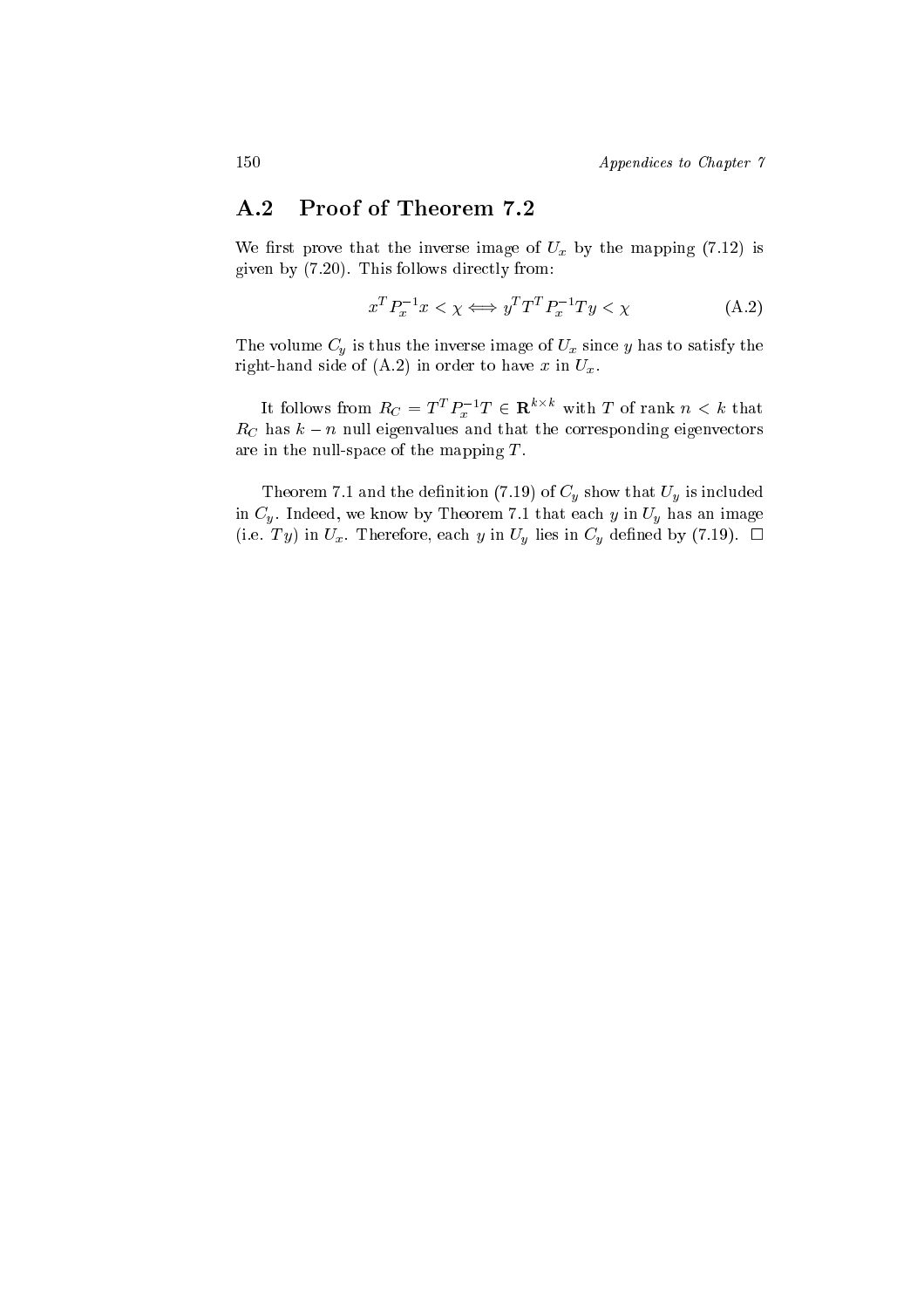## Appendix B

# PE identification with stochastic embedding assumptions in open loop

In this appendix, we give some details about the results of PE identi fication with stochastic embedding assumptions that are presented in Proposition 8.1. The results presented below can be found in  $[47]$ . In order to ease the notations, we will assume that H0 <sup>=</sup> 1. However, it is not a requirement as shown in  $[47]$ .

According to Proposition 8.1, a PE identification procedure with Assuptions 6.1 defivers a model  $G(z, v) \in \mathcal{M}$  and an estimate  $\Gamma_{\theta}$  of the covariance matrix  $C_{\rho}$  of the vector  $\tilde{\rho}$  parametrizing the error between  $G_0$  and the identified model  $G(z, v)$ .

#### B.1 Identification of a model in  $\mathcal M$

In order to identify a model  $G(z, v)$ , we conect by input signals  $u(t)$  and the N corresponding output signals  $y(t)$  generated by  $(8.3)$ . Just as was done in Section 2.1.3, we can write the relation between the  $N$  signals  $y(t)$  and the N signals  $u(t)$  as follows using the approximation (8.4):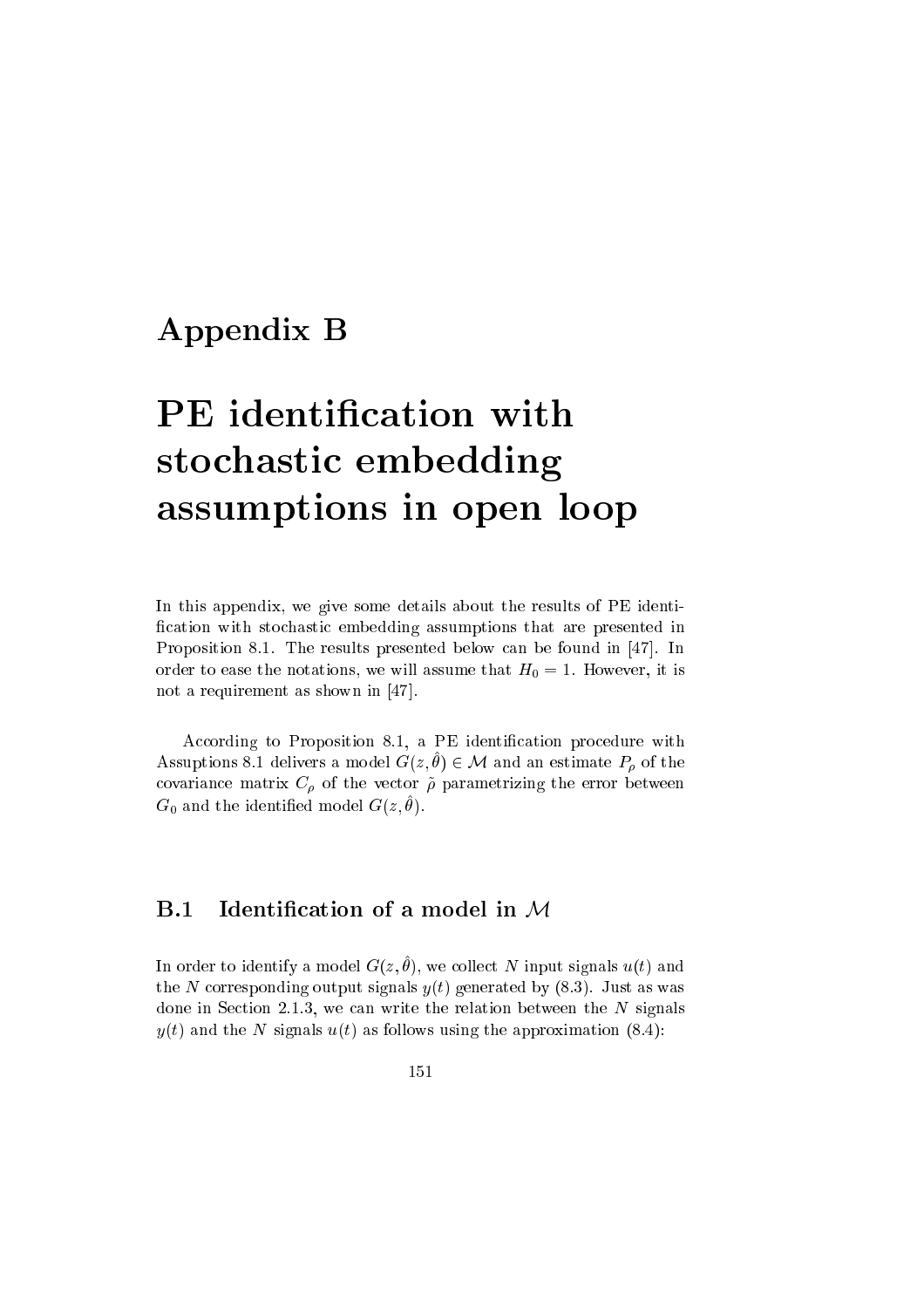$$
\overbrace{\left(\begin{array}{c} y(1) \\ y(2) \\ \vdots \\ y(N) \end{array}\right)}^{Y} = \overbrace{\left(\begin{array}{c} \phi(1) \\ \phi(2) \\ \vdots \\ \phi(N) \end{array}\right)}^{\Phi} \theta_0 + \overbrace{\left(\begin{array}{c} \psi(1) \\ \psi(2) \\ \vdots \\ \psi(N) \end{array}\right)}^{\Psi} \eta + \overbrace{\left(\begin{array}{c} e(1) \\ e(2) \\ \vdots \\ e(N) \end{array}\right)}^{E} \qquad (B.1)
$$

where  $\varphi(t) \in \mathbf{R}$  is equal to  $\Lambda(z)u(t)$  and  $\psi(t) \in \mathbf{R}$  is  $(t = 1...N)$  is defined by:

$$
\psi(t) = (u(t-1) u(t-2) ... u(t-L)).
$$

Since the predicted output of a system  $G(z, \theta)$  in M is given by  $\hat{y}(t, \theta) =$  $\varphi(t)$ , the estimate  $\theta$  minimizing the criterion (2.3) is:

$$
\hat{\theta} = (\Phi^T \Phi)^{-1} \Phi^T Y = QY.
$$
\n(B.2)

Let us now analyze the mean and the covariance of the estimate  $v$ . These values will be used in the sequel in order to express the matrix  $C_{\rho}$  $\alpha$  and  $\alpha$  in (8.6). The mathematical expectation  $\epsilon$ o of  $\sigma$  can be computed as follows:

$$
\mathcal{E}\hat{\theta} = \mathcal{E}[(\Phi^T \Phi)^{-1} \Phi^T (\overbrace{\Phi \theta_0 + \Psi \eta + E}^Y)]
$$
  
=  $\theta_0 + Q\mathcal{E}(\Psi \eta + E)$   
=  $\theta_0$  (B.3)

The fact that the unmodeling is considered as the realization of a zero mean stochastic process independent of the noise  $e(t)$  has as consequence  $t$  that the estimate  $\sigma$  has a mean equal to  $v_0$ . Using the same property, the covariance matrix  $\cup$  or the estimate  $\sigma$  can now be derived as follows.

$$
C = \mathcal{E}[(\hat{\theta} - \theta_0)(\hat{\theta} - \theta_0)^T] = \mathcal{E}[(Q(\Psi \eta + E))(Q(\Psi \eta + E))^T]
$$
  
=  $Q(\Psi C_{\eta} \Psi^T + \sigma^2 I_N)Q^T$ , (B.4)

where  $\sigma^2$  is the variance of the white noise  $e(t)$  and  $C_n = \mathcal{E}(\eta \eta^1)$  is, according to Assumptions 8.1, equal to

$$
C_{\eta} = diag(\beta \lambda, \beta \lambda^{2}, ..., \beta \lambda^{L})
$$
 (B.5)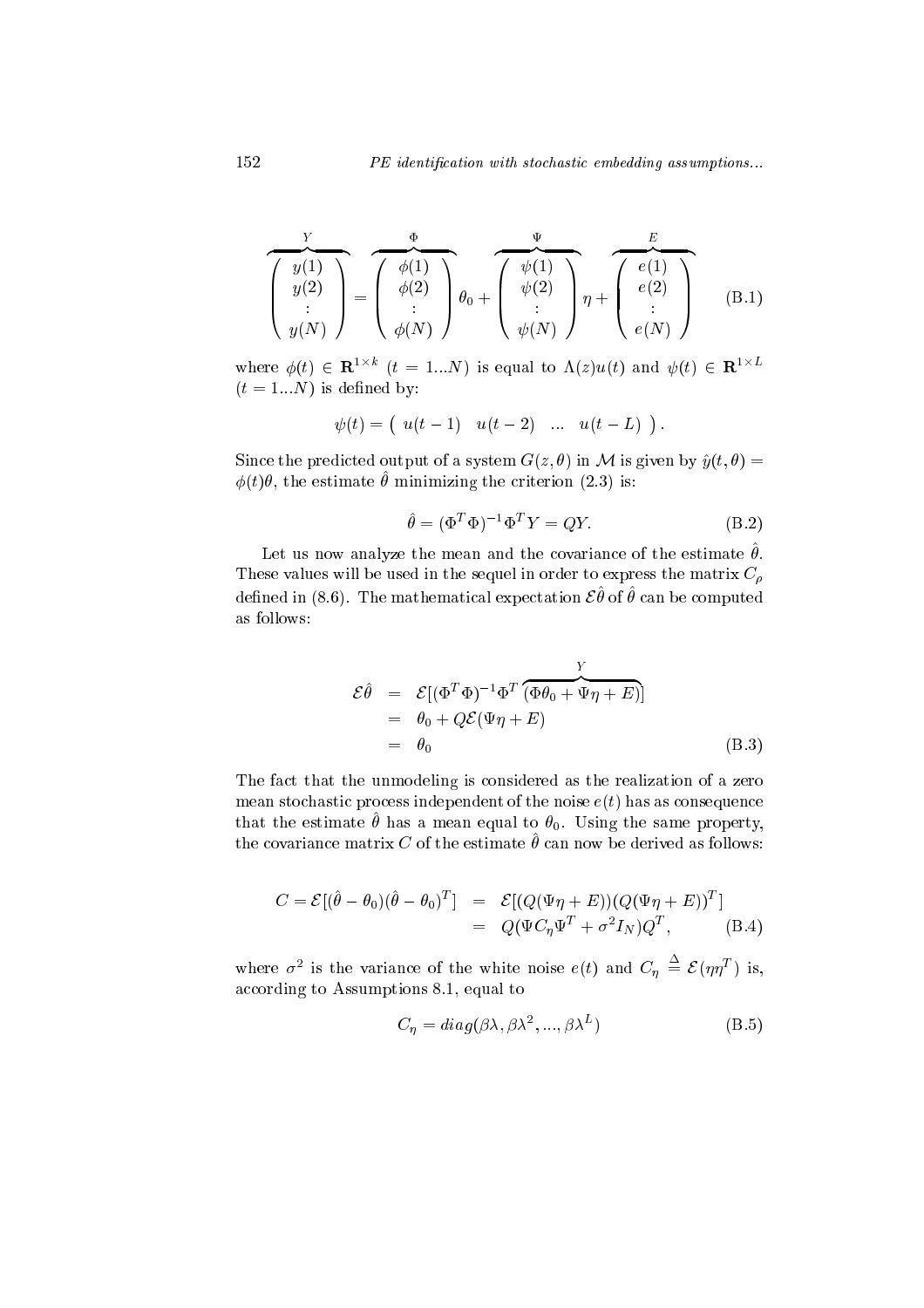PE identification with stochastic embedding assumptions... 153

### $\mathbf{D} \cdot \mathbf{z}$  error between  $\mathbf{G}(z)$  and  $\mathbf{G}(z, v)$

After having identified a model  $G(z, v)$ , we can now express the error between the true system G0 and the identifiable model. For this purpose, in the identifiable model. us rewrite  $G_0(z)$  and the model  $G(z, v)$  as follows using (8.2) and (8.4).

$$
G_0(z) = G(z, \theta_0) + \sum_{n=1}^{L} \eta_n z^{-n} = (\Lambda(z) \Pi(z)) \begin{pmatrix} \theta_0 \\ \eta \end{pmatrix} \qquad (B.6)
$$

$$
G(z, \hat{\theta}) = \begin{pmatrix} \Lambda(z) & \Pi(z) \end{pmatrix} \begin{pmatrix} \hat{\theta} \\ 0 \end{pmatrix}
$$
 (B.7)

The difference between these two transfer functions is thus equal to

$$
G_0(z) - G(z, \hat{\theta}) = \begin{pmatrix} \Lambda(z) & \Pi(z) \end{pmatrix} \overbrace{\begin{pmatrix} \theta_0 - \hat{\theta} \\ \eta \end{pmatrix}}^{\tilde{\rho}} \tag{B.8}
$$

If we assume that the impulse response coefficients  $\eta_n$  of  $G_{\Delta}(z)$  are Gaussian distributed,  $\rho \in \mathbf{R}^{n+1}$ -las (asymptotically) a Gaussian distribution. Using (B.3) and the fact that  $\mathcal{E}(\eta_n) = 0$ , the mean of this Gaussian distribution is zero. The covariance matrix  $C_{\rho}$  can be deduced from  $(B.4)$ ,  $(B.5)$ , and the fact that

$$
\mathcal{E}[(\theta_0 - \hat{\theta})\eta^T] = \mathcal{E}[(-Q\Psi\eta - QE)\eta^T] = -Q\Psi C_\eta
$$

The covariance matrix  $C_{\rho}$  is thus equal to:

$$
C_{\rho} = \left( \begin{array}{cc} C & -Q \Psi C_{\eta} \\ -C_{\eta} \Psi^T Q^T & C_{\eta} \end{array} \right).
$$

The matrix  $C_{\theta}$  is unknown since the variance  $\sigma$  of the white noise  $e(t)$ and  $C_{\eta}$  are unknown. However, we can obtain estimates  $\sigma$  ,  $\rho$  and  $\lambda$  of the stochastic parameters  $\sigma$ , p and  $\lambda$  by using a maximum intendioud technique [47]. As a consequence, we also obtain an estimate  $P_\rho$  of  $C_\rho$ :

$$
P_{\rho} = \begin{pmatrix} P_{\theta} & -Q\Psi \hat{C}_{\eta} \\ -\hat{C}_{\eta} \Psi^T Q^T & \hat{C}_{\eta} \end{pmatrix}.
$$

where  $C_n = \alpha u g(\beta \lambda, \beta \lambda, ..., \beta \lambda)$  and  $P_\theta$  is the estimate of the matrix  $C$  given by

$$
P_{\theta} = Q(\Psi \hat{C}_{\eta} \Psi^{T} + \hat{\sigma}^{2} I_{n}) Q^{T}
$$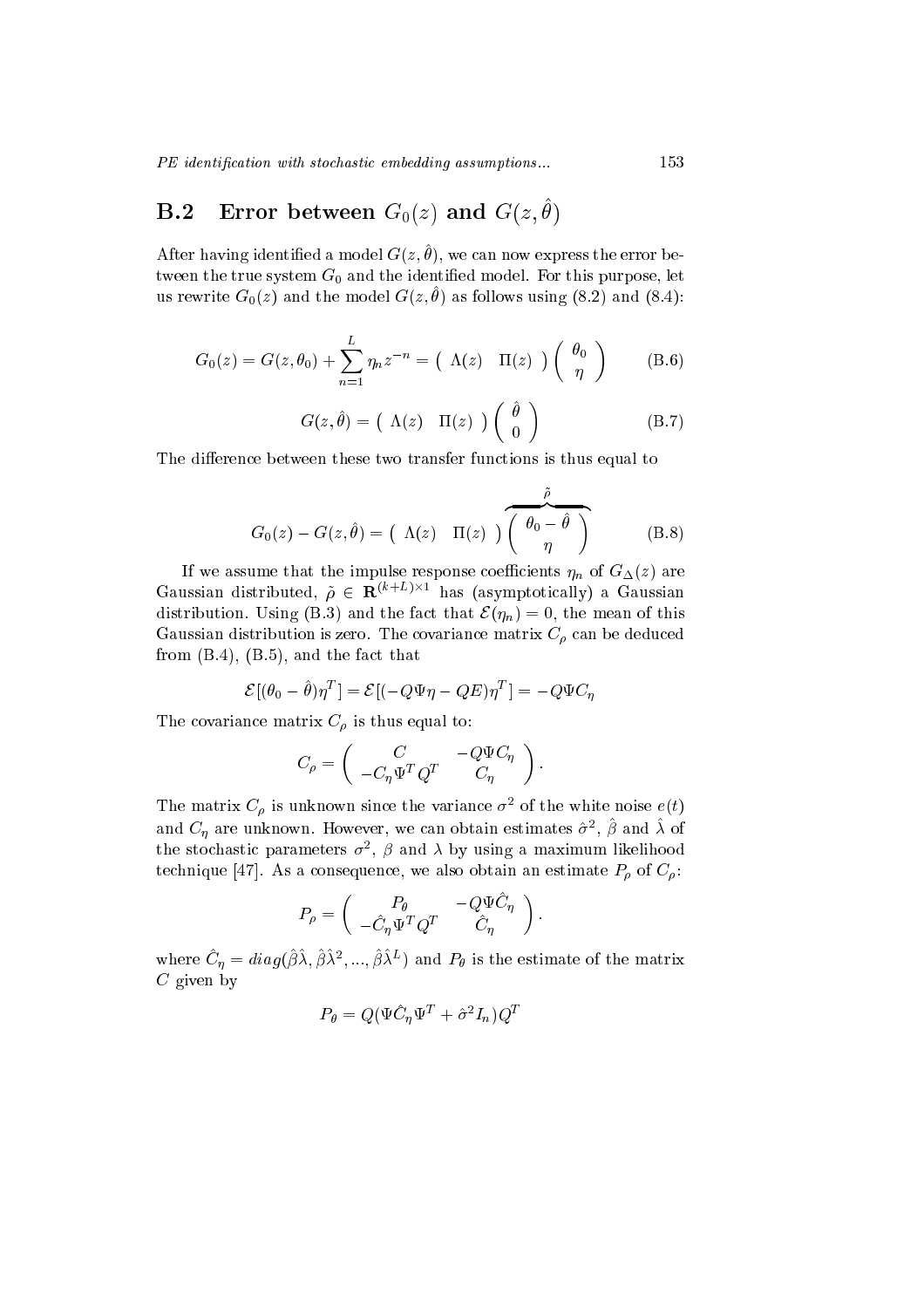154 PE identification with stochastic embedding assumptions...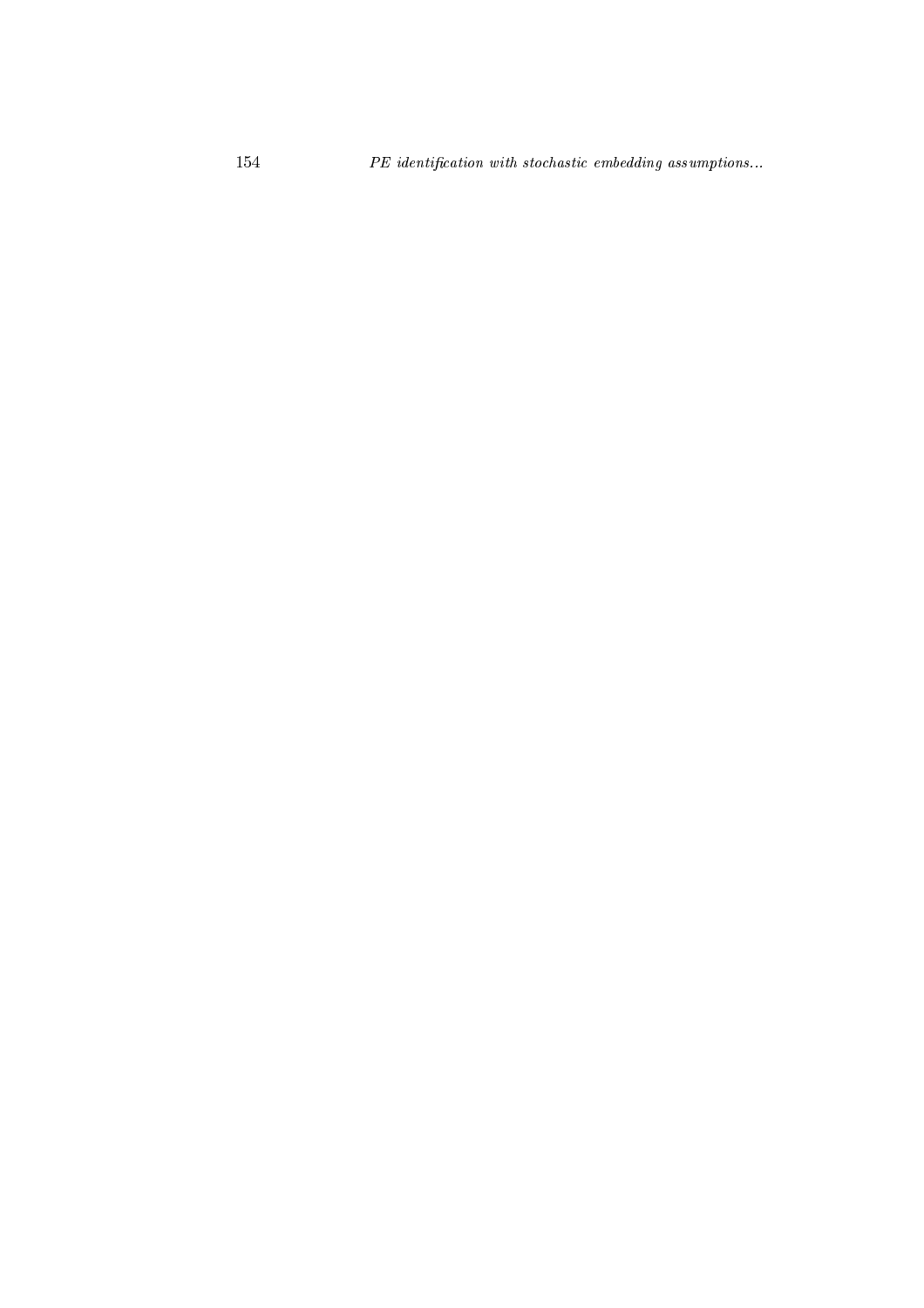# Bibliography

- [1] P. Andersen, S. Toffner-Clausen, and T.S. Pedersen. Estimation of frequency domain model uncertainties with application to robust control design. In Proc. IFAC Symposium on System Identification, pages 603-608, Copenhagen, 1994.
- [2] B.D.O. Anderson, X. Bombois, M. Gevers, and C. Kulcsar. Caution in iterative modeling and control design. In Proc. IFAC Workshop on Adaptative Systems in Control and Signal Processing, pages 13– 19, Glasgow, 1998.
- [3] K.J. Aström and J. Nilsson. Analysis of a scheme for iterated identification and control. In *Proc. IFAC Symp.* on *Identification*, pages 171-176, Copenhagen, Denmark, 1994.
- [4] B.R. Barmish. New Tools for Robustness of Linear Systems. MacMillan, 1994.
- [5] S.P. Bhattacharyya, H. Chapellat, and L.H. Keel. Robust Control -The Parametri Approa
h. Prenti
e Hall, Upper Saddle River, New Jersey, 1995.
- [6] G. Bianchini, P. Falugi, A. Tesi, and A. Vicino. Restricted complexity robust ontrollers for un
ertain plants with rank one real perturbations. In Proc. IEEE Conference on Decision and Control, pages 1213-1218, Tampa, Florida, 1998.
- [7] R.M. Biernacki, H. Hwang, and S.P. Bhattacharyya. Robust stability with structured real parameter perturbations. IEEE Trans*actions on Automatic Control*,  $32(6):495{-}506$ , 1987.
- [8] X. Bombois, B.D.O. Anderson, and M. Gevers. Frequency domain image of a set of linearly parametrized transfer functions. Submitted to the European Control Conferen
e (ECC01), Porto, 2001.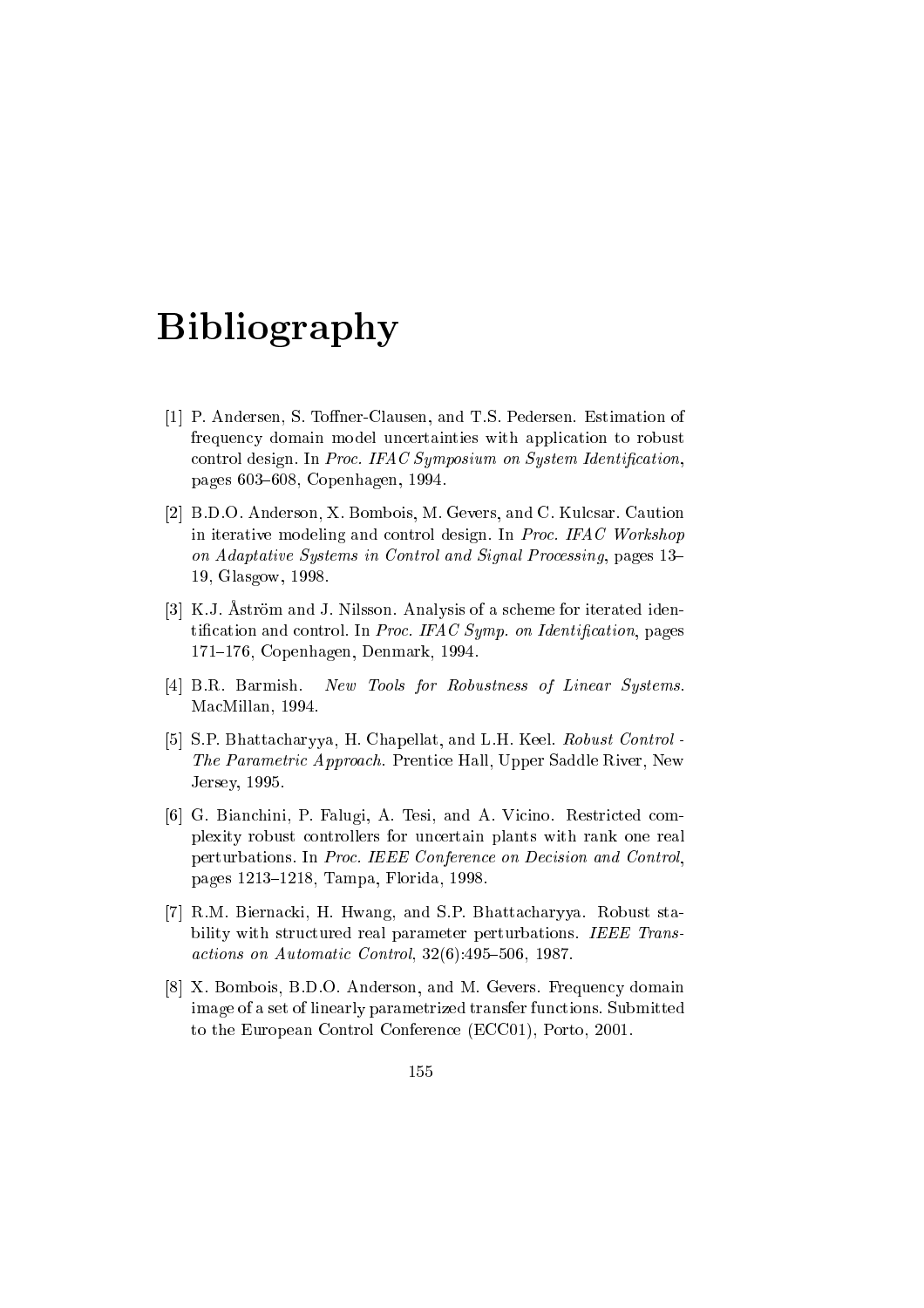- [9] X. Bombois, M. Gevers, and G. Scorletti. A measure of robust stability for a set of parametrized transfer fun
tions. To appear in IEEE Transa
tions on Automati Control, De
ember 2000.
- [10] X. Bombois, M. Gevers, and G. Scorletti. Controller validation for a validated model set. In CD-ROM Pro
. European Control Conferen
e, paper 869, Karlsruhe, Germany, 1999.
- [11] X. Bombois, M. Gevers, and G. Scorletti. Controller validation for stability and performance based on a frequency domain uncertainty region obtained by stochastic embedding. In CD-ROM Proc. 39th Conference on Decision and Control, paper TuM06-5, Sydney, Australia, 2000.
- [12] X. Bombois, M. Gevers, and G. Scorletti. Controller validation based on an identified model. In Proc. IEEE Conference on Decision and Control, pages 2816-2821, Phoenix, Arizona, 1999.
- [13] X. Bombois, M. Gevers, G. Scorletti, and B.D.O. Anderson. Controller validation for stability and performan
e based on an un
ertainty region designed from an identified model. CESAME Technial Report 99.36.
- [14] X. Bombois, M. Gevers, G. Scorletti, and B.D.O. Anderson. Robustness analysis tools for an un
ertainty set obtained by predi
 tion error identification. Revised version submitted to Automatica, April 2000.
- [15] X. Bombois, M. Gevers, G. Scorletti, and B.D.O. Anderson. Controller validation for stability and performan
e based on an un
ertainty region designed from an identified model. In CD-ROM Proc. IFAC Symposium on System Identification, paper WePM1-6, Santa Barbara, California, 2000.
- [16] B. Boulet and B.A. Francis. Consistency of open-loop experimental frequency-response data with coprime factor plant models. IEEE Transactions on Automatic Control,  $43(12):1680-1691$ , 1998.
- [17] S. Boyd, L. El Ghaoui, E. Feron, and V. Balakrishnan. Linear Matrix Inequalities in Systems and Control Theory, volume 15 of Studies in Appl. Math. SIAM, Philadelphia, June 1994.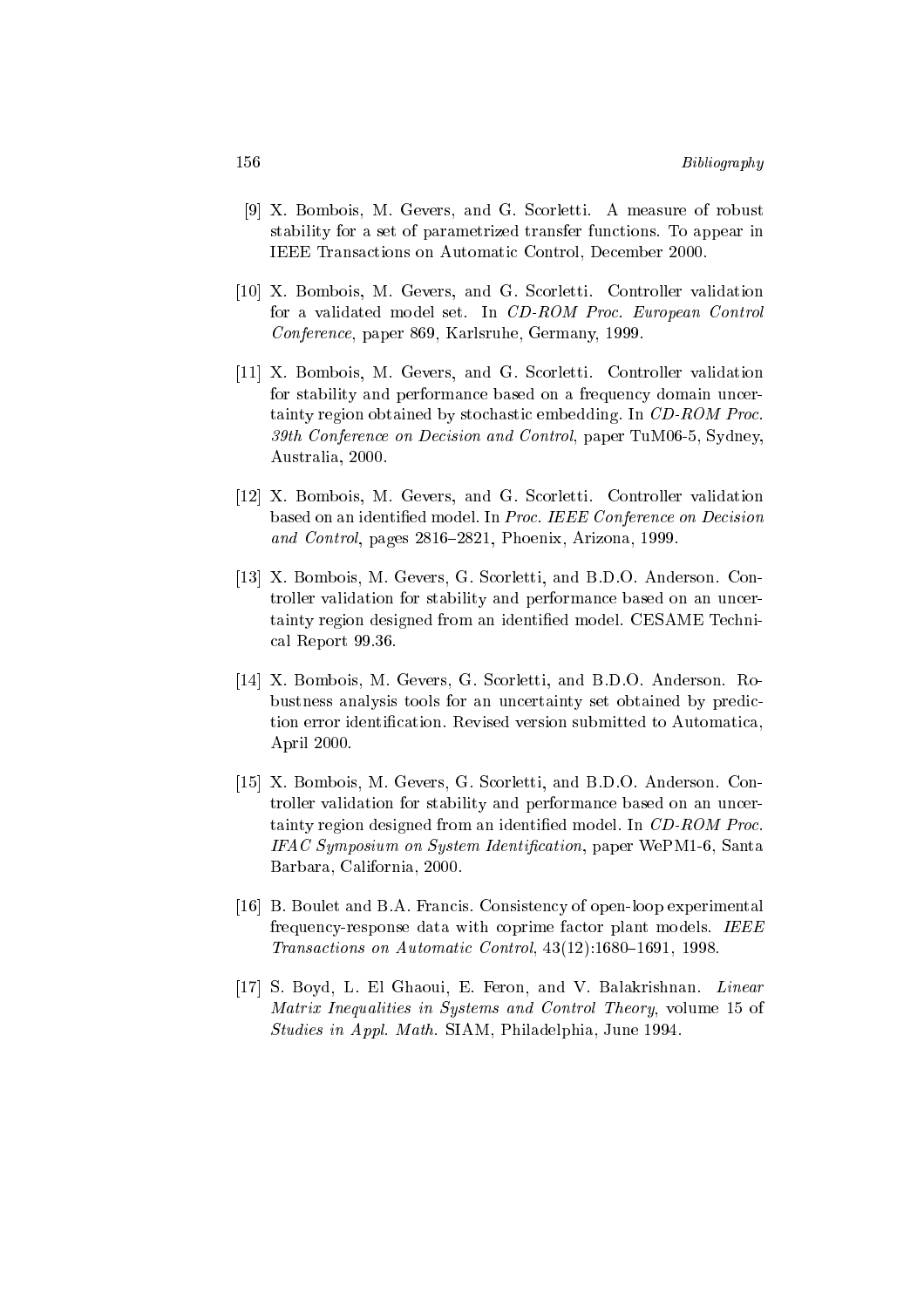- [18] H. Chapellat, M. Dahleh, and S. Bhattacharyya. Robust stability under structured and unstructured perturbations. IEEE Transactions on Automatic Control,  $35(10):1100-1107$ , 1990.
- [19] J. Chen. Frequency-domain tests for validation of linear fractional uncertain models. IEEE Transactions on Automatic Control,  $42(6):748{-}760, 1997.$
- [20] G. Chesi, A. Garulli, A. Tesi, and A. Vicino. Exact bounds for the frequency response of an uncertain plant with ellipsoidal perturbations. In CD-ROM Proc. IFAC Sumposium on System Identification, paper WeMD1-5, Santa Barbara, California, 2000.
- [21] B. Codrons, B.D.O. Anderson, and M. Gevers. Closed-loop identification with an unstable or nonminimum phase controller. In CD-ROM Proc. IFAC Symposium on System Identification, paper ThPM1-3, Santa Barbara, California, 2000.
- [22] B. Codrons, X. Bombois, M. Gevers, and G. Scorletti. A practical appli
ation of re
ent results in model and ontroller validation to a ferrosilicon production process. In CD-ROM Proc. 39th Conference on De
ision and Control, paper WeP07-6, Sydney, Australia, 2000.
- [23] M. Dahleh, A. Tesi, and A. Vicino. An overview of extremal properties for robust control of interval plants. Automatica,  $29(3)$ :707-721, 1993.
- [24] R.A. de Callafon. Feedback Oriented identification for enhanced and robust control: a fractional approach applied to a wafer stage. PhD thesis, Delft University of Te
hnology, 1998.
- [25] R.A. de Callafon and P.M.J. Van den Hof. Suboptimal feedback control by a scheme of iterative identification and control design. Mathematical Modelling of Systems,  $3(1):77-101$ , 1997.
- [26] D.K. de Vries and P.M.J. Van den Hof. Quantification of uncertainty in transfer function estimation: a mixed probabilistic - worstcase approach.  $Automatica$ ,  $31:543-558$ , 1995.
- [27] P. Van den Hof and R.A. de Callafon. Multivariable closedloop identification: from indirect identification to dual-youla parametrization. In Proc. Conference on Decision and Control, pages 1397-1402, Kobe, Japan, 1996.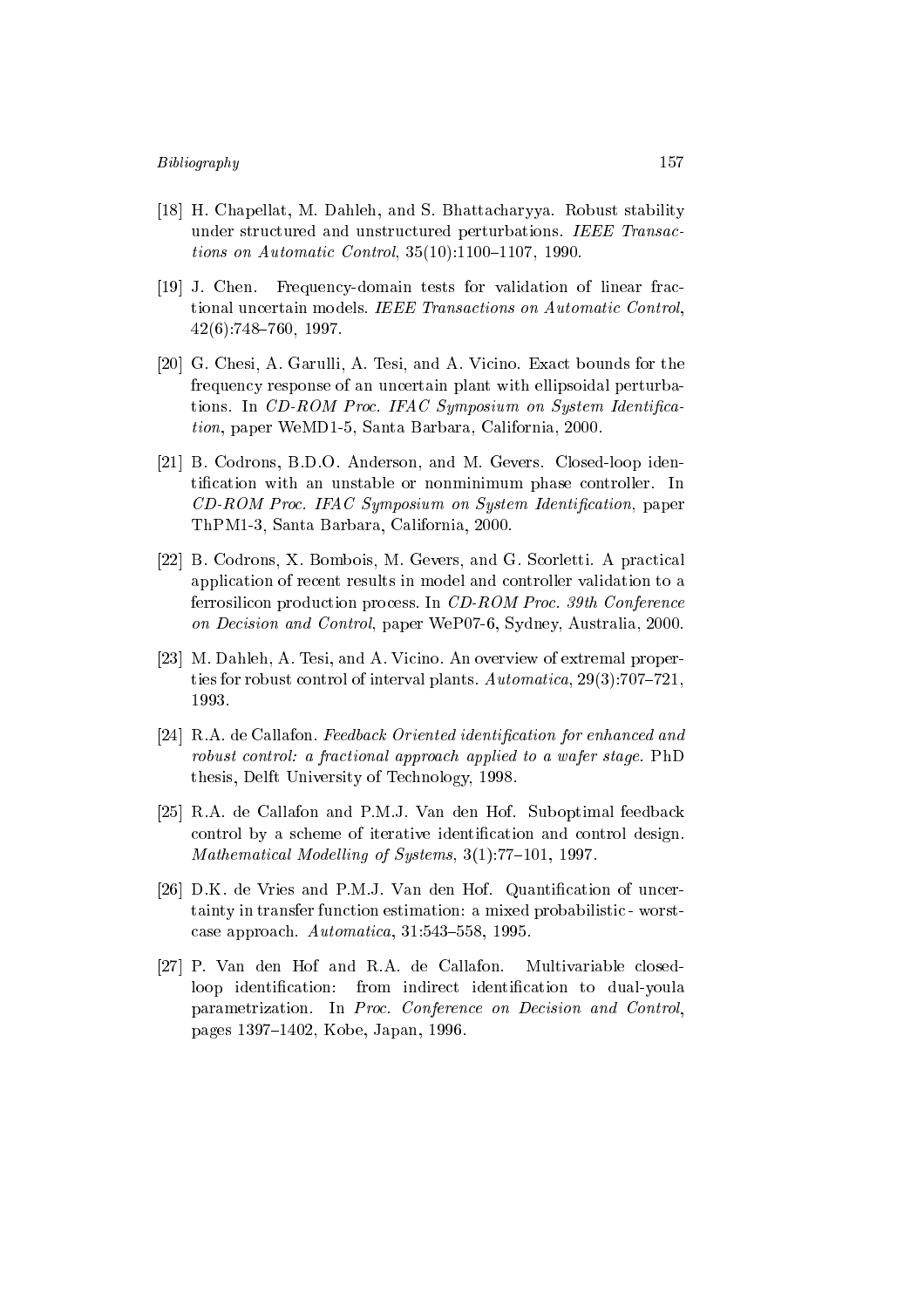- [28] P.M.J. Van den Hof. Closed-loop issues in system identification. In Proc. IFAC Symposium on Sytem Identifiaction, pages 1651-1664, Kitakyushu, Japan, 1997.
- [29] C. Desoer, R. Liu, J. Murray, and R. Saeks. Feedback system design: the fra
tional representation approa
h to analysis and synthesis. IEEE Transactions on Automatic Control, 25:399-412, 1980.
- [30] H. Dötsch. *Identification for control design with application to a* compact disk mechanism. PhD thesis, Delft University of Technology, The Netherlands, 1998.
- [31] J.C. Doyle. Analysis of feedback systems with structured uncertainties. IEE Proc.,  $129-D(6):242-250$ , November 1982.
- [32] L. El Ghaoui, R. Nikoukhah, and F. Delebecque. LMITOOL: A front-end for LMI optimization, users's guide, February 1995. Avalaible via anonymous ftp to ftp.ensta.fr, under /pub/elghaoui/lmitool.
- [33] M. K. H. Fan and A. L. Tits. A measure of worst-case  $H_{\infty}$  performance and of largest acceptable uncertainty. Syst. Control Letters, 18:409-421, 1992.
- [34] M. K. H. Fan, A. L. Tits, and J. C. Doyle. Robustness in the presen
e of mixed parametri un
ertainty and unmodeled dynami
s. IEEE Trans. Aut. Control,  $36(1):25-38$ , January 1991.
- [35] G. Ferreres and V. Fromion. Computation of the robustness margin with the skewed  $\mu$ -tool. Syst. Control Letters, 32:193-202, 1997.
- [36] P. Gahinet, A. Nemirovsky, A. L. Laub, and M. Chilali.  $LMI$  Control Toolbox. The Mathworks In
., 1995.
- [37] J.H. Braslavsky G.C. Goodwin and M. Seron. Nonstationnary stochastic embedding for transfer function estimation. In Proc. IFAC World Congress, Beijing, 1999.
- [38] M. Gevers. Towards a joint design of identification and control? In H.L. Trentelman and J.C. Willems, editors, Essays on Control: Perspectives in the Theory and its Applications, Birkhauser, New York, pages  $111-151$ , New York, 1993. Birkhauser.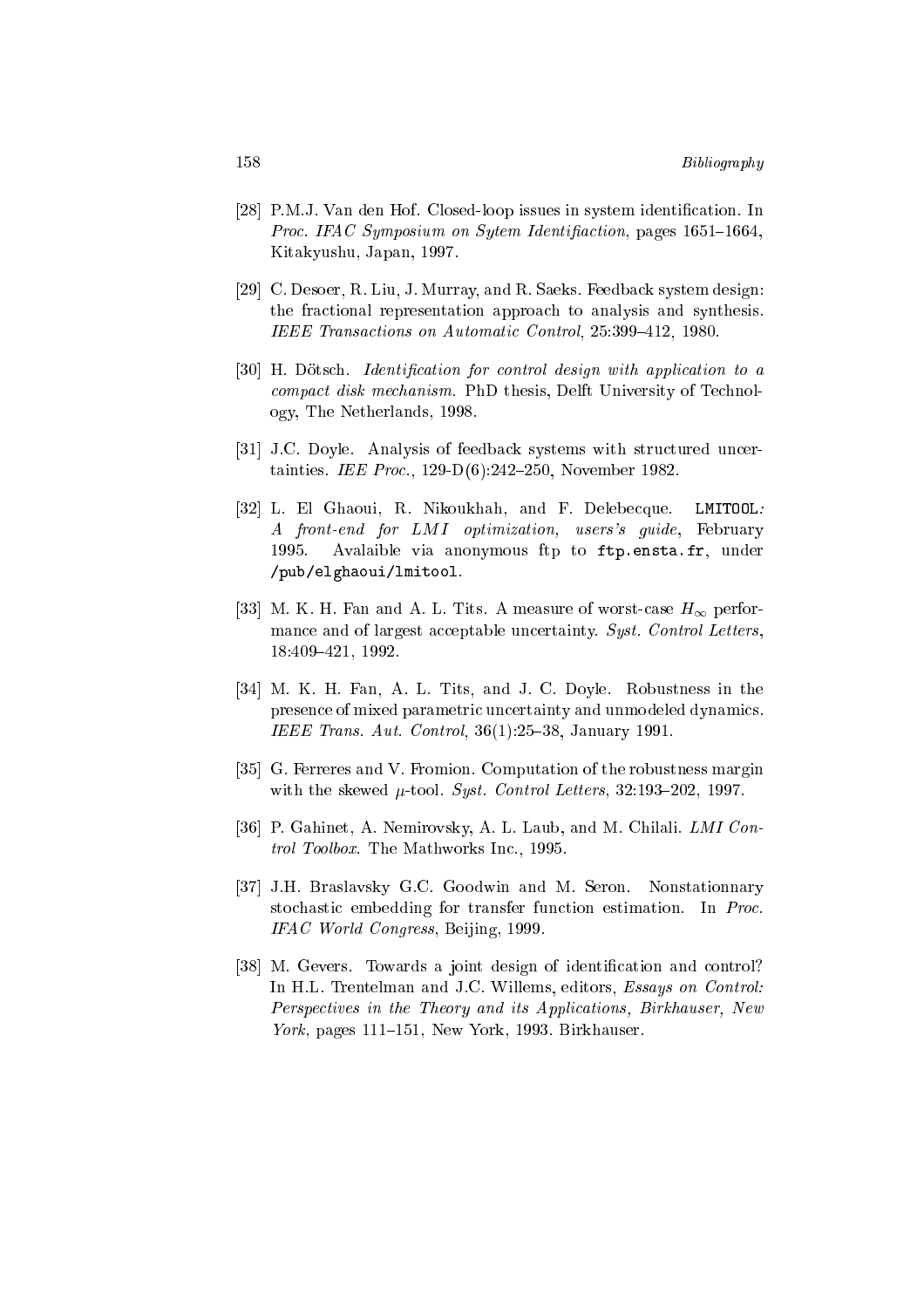- [39] M. Gevers, B. D.O. Anderson, and B. Codrons. Issues in modeling for control. In *Proc. American Control Conference*, pages 1615– 1619, Philadelphia, USA, 1998.
- [40] M. Gevers, X. Bombois, B. Codrons, F. De Bruyne, and G. Scorletti. The role of experimental onditions in model validation for control. In A. Garulli, A. Tesi, and A. Vicino, editors, Robustness in Identification and Control - Proc. of Siena Workshop, July 1998, volume 245 of Lecture Notes in Control and Information Sciences. pages 72–86. Springer Verlag, 1999.
- [41] M. Gevers, X. Bombois, B. Codrons, F. De Bruyne, and G. Scorletti. Model validation for robust control and controller validation in a prediction framework. In CD-ROM Proc. IFAC Symposium on System Identification, paper WeAM1-1, Santa Barbara, California, 2000.
- [42] M. Gevers, X. Bombois, B. Codrons, G. Scorletti, and B.D.O. Anderson. Model validation for control and controller validation: a prediction error identification approach. Submitted to Automatica.
- [43] M. Gevers, B. Codrons, and F. De Bruyne. Model validation in closed-loop. In *Proc. American Control Conference*, pages 326– 330, San Diego, California,1999.
- [44] M. Gevers, P.M.J. Van den Hof, and L. Ljung. Asymptotic variance expressions for closed-loop identification and their relevance in identification for control. In Proc. 11th IFAC Symp. on System  $Identification (SYSID'37)$ , pages 1449–1454, Fukuoka, Japan, 1997.
- $\Box$  L. Giarre and M. Milanese. Model quality evaluation in H2 identification in H2 identification in H2 identification in  $\Delta$ fication. IEEE Trans. Automatic Control,  $42(5):691-698$ , 1997.
- [46] L. Giarré, M. Milanese, and M. Taragna.  $H_{\infty}$  identification and model quality evaluation. IEEE Trans. Automatic Control,  $42(2):188{-}199, 1997.$
- [47] G.C. Goodwin, M. Gevers, and B. Ninness. Quantifying the error in estimated transfer functions with application to model order selection. IEEE Trans. Automatic Control, 37:913-928, 1992.
- [48] G.C. Goodwin and M.E. Salgado. A stochastic embedding approa
h for quantifying un
ertainty in the estimation of restri
ted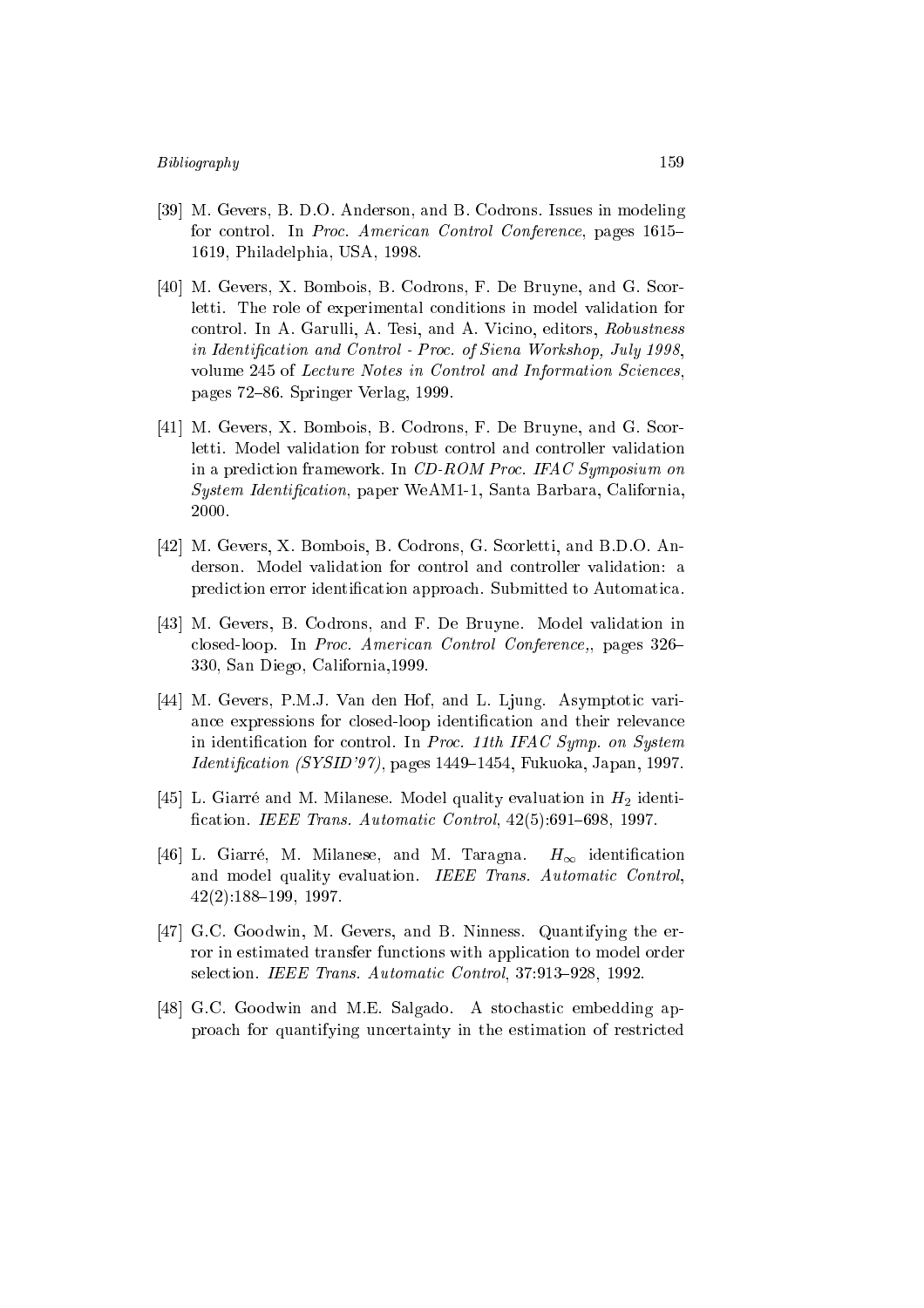complexity models. Int. J. of Adaptive Control and Signal Process $ing$ , 3(4):333-356, 1989.

- [49] R.G. Hakvoort. System Identification for Robust Process Control - PhD Thesis. Delft University of Technology, Delft, The Netherlands, 1994.
- [50] R.G. Hakvoort and P.M.J. Van den Hof. Identification of probabilistic system uncertainty regions by explicit evaluation of bias and variance errors. IEEE Trans. Automatic Control, 42(11):1516-1528, 1997.
- [51] F. Hansen. A fractional representation approach to closed loop system identification and experiment design. PhD thesis, Stanford University, 1989.
- [52] F. Hansen and G. Franklin. On a fractional representation approach to closed-loop experiment design. In Proc. American Control Con $ference$ , pages 1319–1320, Atlanta, Georgia, 1988.
- [53] D. Hinrichsen and A.J. Pritchard. New robustness results for linear systems under real perturbations. In *Proc. Conference on Decision* and Control,, pages  $1375-1378$ , Austin, Texas, 1988.
- [54] H.T. Ingason and G.R. Jonsson. Control of the silicon ratio in ferrosilicon production. Control Engineering Practice, 6:1015-1020, 1998.
- [55] V.A. Jakubovič. The S-procedure in nonlinear control theory. Vestnik Leningrad Univ. (russian) Vestnik Leningrad Univ. Math. (amer.), 4 (amer.)(1 (russian)), 1971 (russian) 1977 (amer.).
- [56] R.L. Kosut. Uncertainty model unfalsification : a sytem identifiation paradigm ompatible with robust ontrol design. In Pro
. Conference on Decision and Control, pages 3492-3497, New Orleans, LA, 1995.
- [57] R.L. Kosut and B.D.O. Anderson. Least-squares parameter set estimation for robust control design. In Proc. American Control Conference, pages 3002-3006, Baltimore, Maryland, 1994.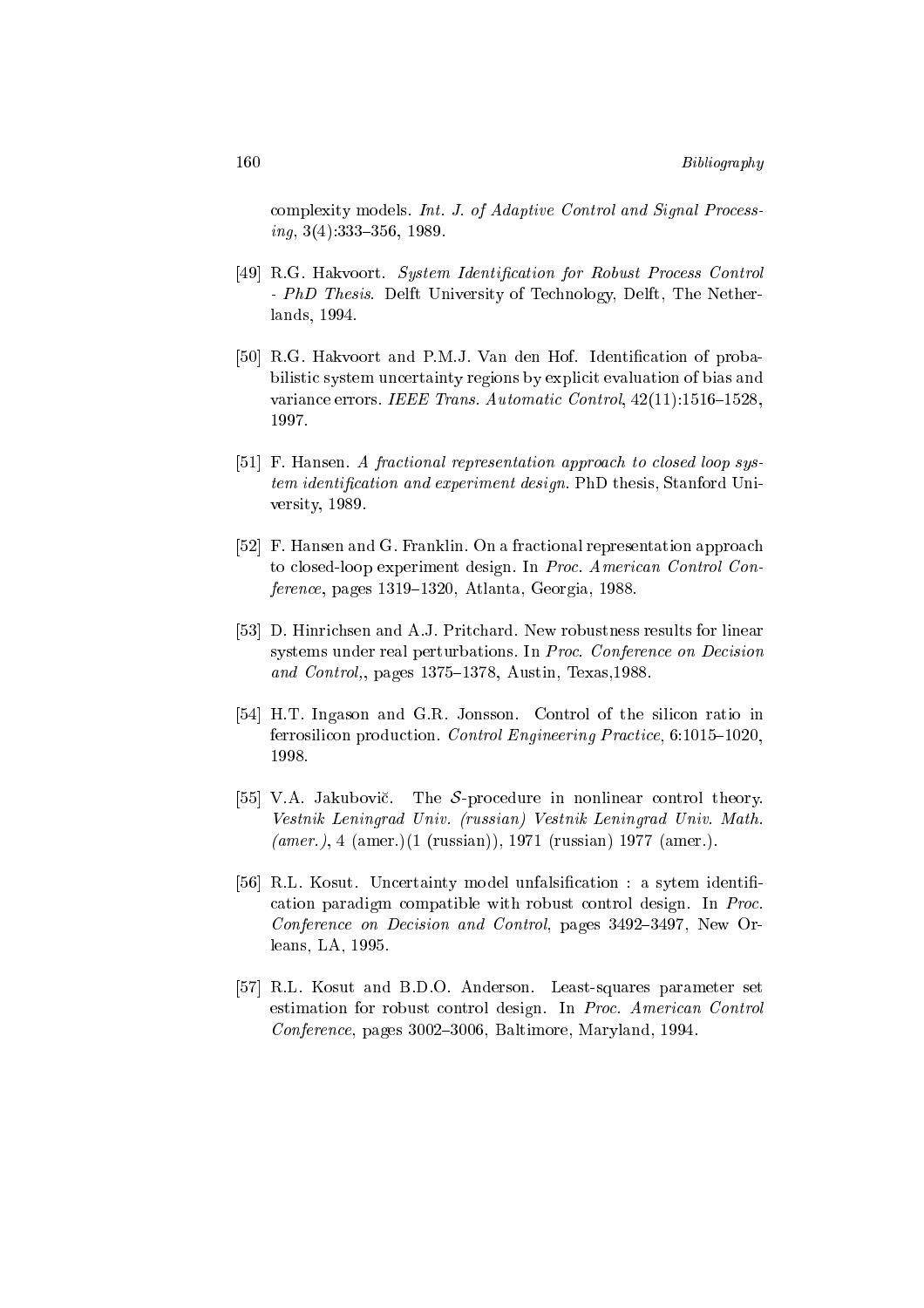## Bibliography 161

- [58] I.D. Landau, A. Karimi, A. Voda, and D. Rey. Robust digital control of flexible transmissions using the combined pole placement/sensititvity function shaping method. European Journal of Control,  $1(2):122-133$ , 1995.
- [59] I.D. Landau, D. Rey, A. Karimi, A. Voda, and A. Franco. A flexible transmission system as a ben
hmark for robust digital ontrol. European Journal of Control,  $1(2): 77-96$ , 1995.
- [60] W.S. Lee, B.D.O. Anderson, R.L. Kosut, and I.M.Y Mareels. A new approach to adaptive robust control. Int. Journal of Adaptive  $Control$  and  $Signal$   $Processing$ ,  $7:183-211$ , 1993.
- [61] L. Ljung. Identification, model validation and control.  $36th$  IEEE Conf. on Decision and Control, plenary lecture, 1997.
- [62] L. Ljung. Identification for control what is there to learn ? Workshop on Learning, Control and Hybrid Systems, Bangalore, 1998.
- [63] L. Ljung. System Identification: Theory for the User, 2nd Edition. Prentice-Hall, Englewood Cliffs, NJ, 1999.
- [64] L. Ljung. Model error modeling and control design. In  $CD$ -ROM Proc. IFAC Symposium on system identification, paper WeAM1-3, Santa Barbara, California, 2000.
- [65] P.M. Makila. Approximation of stable systems by Laguerre filters.  $Automatica, 26(2):333-345, 1990.$
- [66] M. Milanese. Learning models from data: the set membership approach. In *Proc. American Control Conference*, pages 178–182. Philadelphia, USA, 1998.
- [67] M. Nordin and P.O. Gutman. Digital QFT design for the benchmark problem. European Journal of Control,  $1(2):97-103$ , 1995.
- [68] A. Packard and J.C. Doyle. The complex structured singular value.  $Automatica, 29(1):71–109, 1993.$
- [69] A.G. Partanen and R.R. Bitmead. The application of an iterative identification and controller design to a sugar cane crushing mill. Automatica, 31:1547-1563, 1995.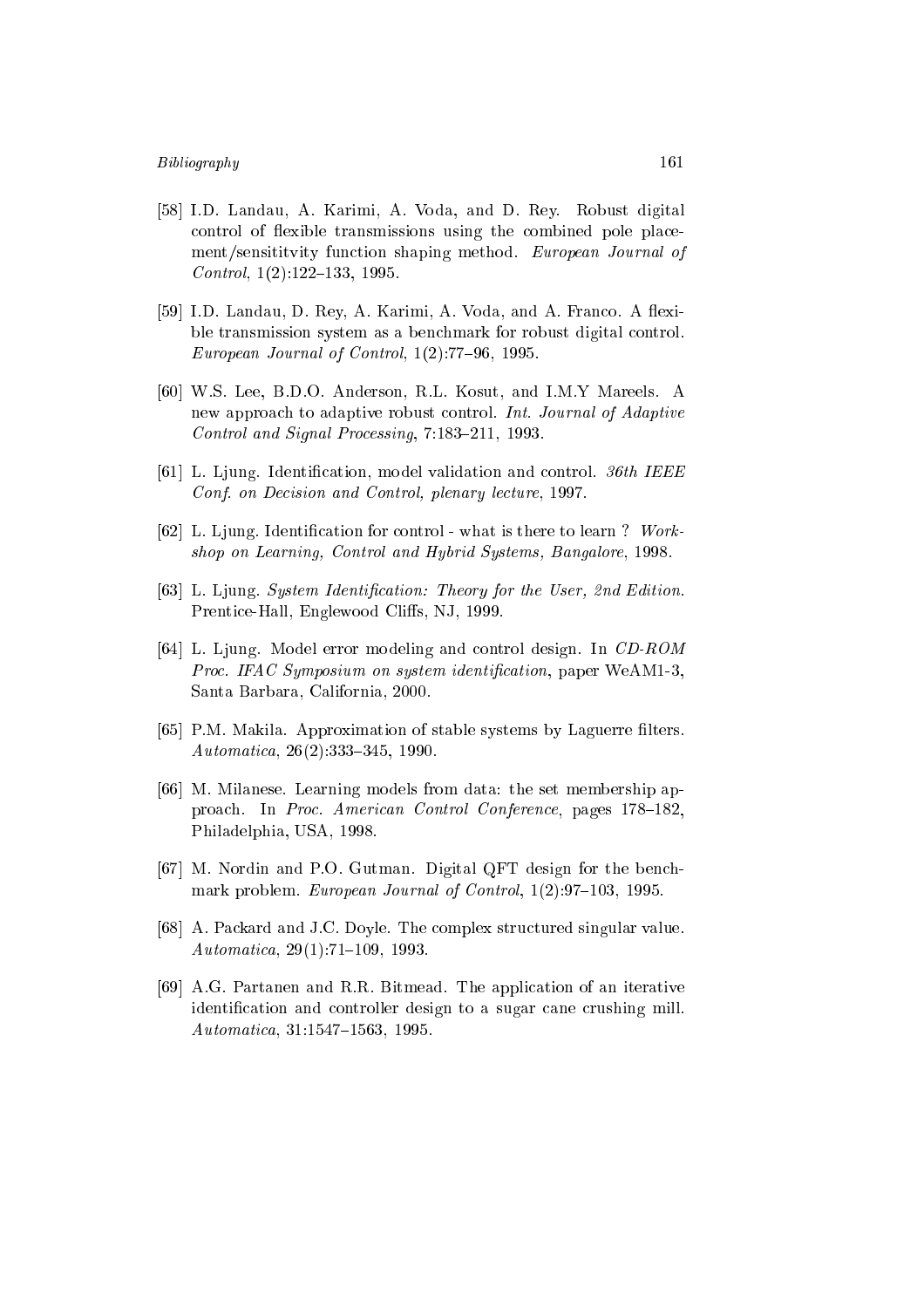- [70] K. Poolla, P. Khargonekar, A. Tikku, J. Krause, and K. Nagpal. A time-domain approach to model validation. IEEE Transactions on Automatic Control, 39(5):951-959, 1994.
- [71] L. Qiu, B. Bernhardsson, A. Rantzer, E.J. Davison, P.M. Young, and J.C. Doyle. A formula for computation of the real stability radius.  $Automatica, 31(6):879-890, 1995.$
- [72] A. Rantzer. Convex robustness specifications for real parametric uncertainty in linear systems. In Proc. American Control Conference, pages 583-585, 1992.
- [73] A. Rantzer and A. Megretski. A convex parametrization of robustly stabilizing controllers. IEEE Trans. Aut. Control,  $39(9):1802-1808$ , September 1994.
- [74] M.G. Safonov and T.C. Tsao. The unfalsified control concept and learning. IEEE Trans. Automatic Control,  $42(6):843-847$ , June 1997.
- [75] R. Schrama. Approximate Identification and Control Design. PhD thesis, Delft Universtity of Te
hnology, 1992.
- [76] R. S. Smith and M. Dahleh. The Modeling of Uncertainty in Control Systems. Lecture Notes in Control and Information Sciences, vol. 192, Springer-Verlag, 1994.
- [77] R.S. Smith and J.C Doyle. Model invalidation: A connection between robust control and identification. IEEE Trans. Automatic Control,  $37:942-952$ , July 1992.
- [78] T. Söderström and P. Stoica. System Identification. Prentice Hall International, Hemel Hempstead, Hertfordshire, UK, 1989.
- [79] S. Toffner-Clausen, P. Andersen, J. Stoustrup, and H.H. Niemann. Estimated frequen
y domain model un
ertainties used in robust controller design - a  $\mu$ -approach. In *Proc. IEEE Conference on* Control Applications, pages 1585-1590, Glasgow, 1994.
- [80] P.M.J. Van den Hof and R.J.P. Schrama. Identification and control - closed-loop issues.  $Automatica$ ,  $31:1751-1770$ , December 1995.